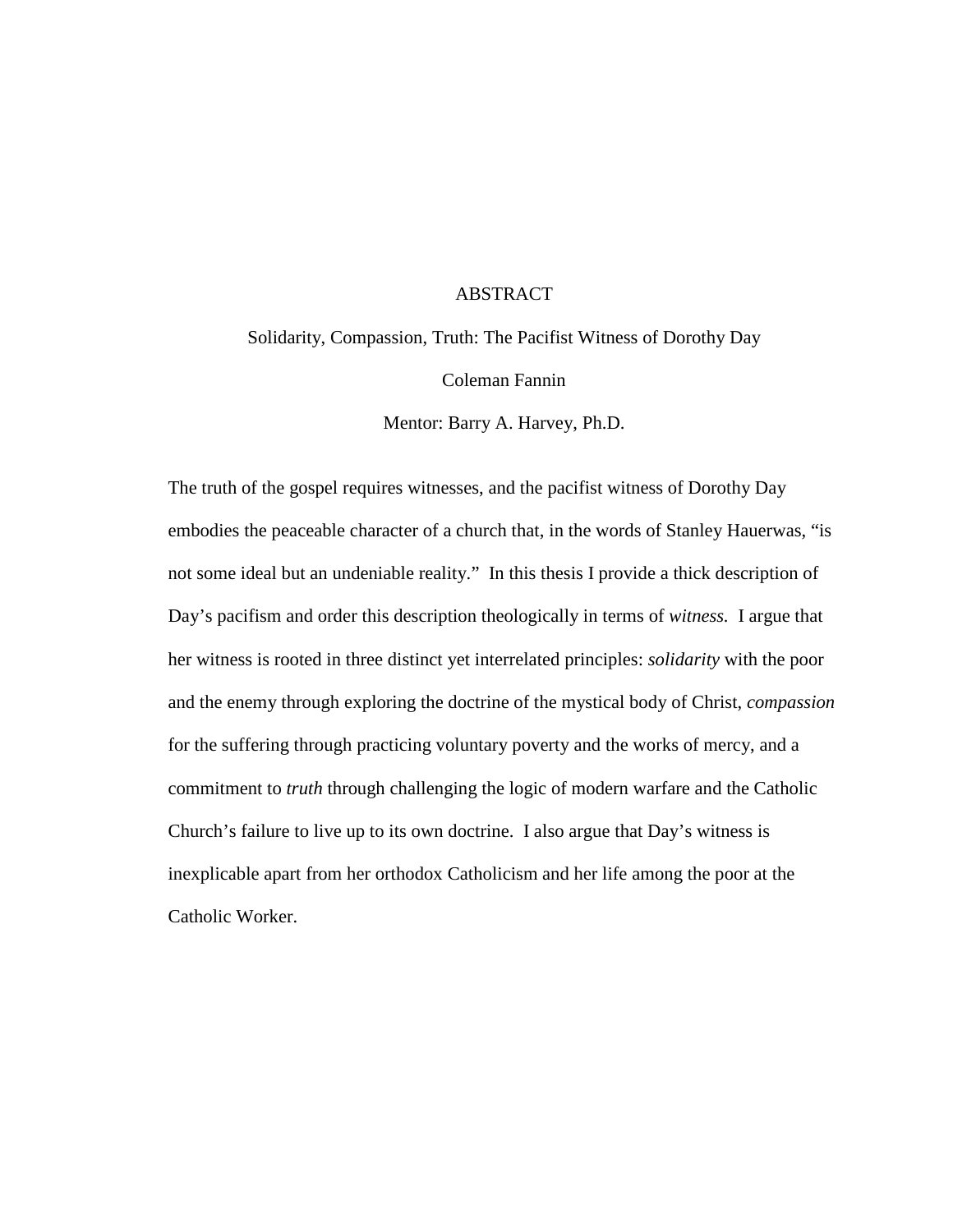Solidarity, Compassion, Truth: The Pacifist Witness of Dorothy Day

by

Coleman Fannin, M.Div.

A Thesis

Approved by the Department of Religion W. H. Bellinger, Jy., RK.D. Chairperson

Submitted to the Graduate Faculty of Baylor University in Partial Fulfillment of the Requirements for the Degree of Master of Arts

Approved by the Thesis Committee A. Harvey, Ph.D., Chairperson Barry

Scott H. Moore, Ph.D

Ralph C. Wood, Ph.D.

Accepted by the Graduate School August 2006 J. Larry Lyon, Ph.D., Dean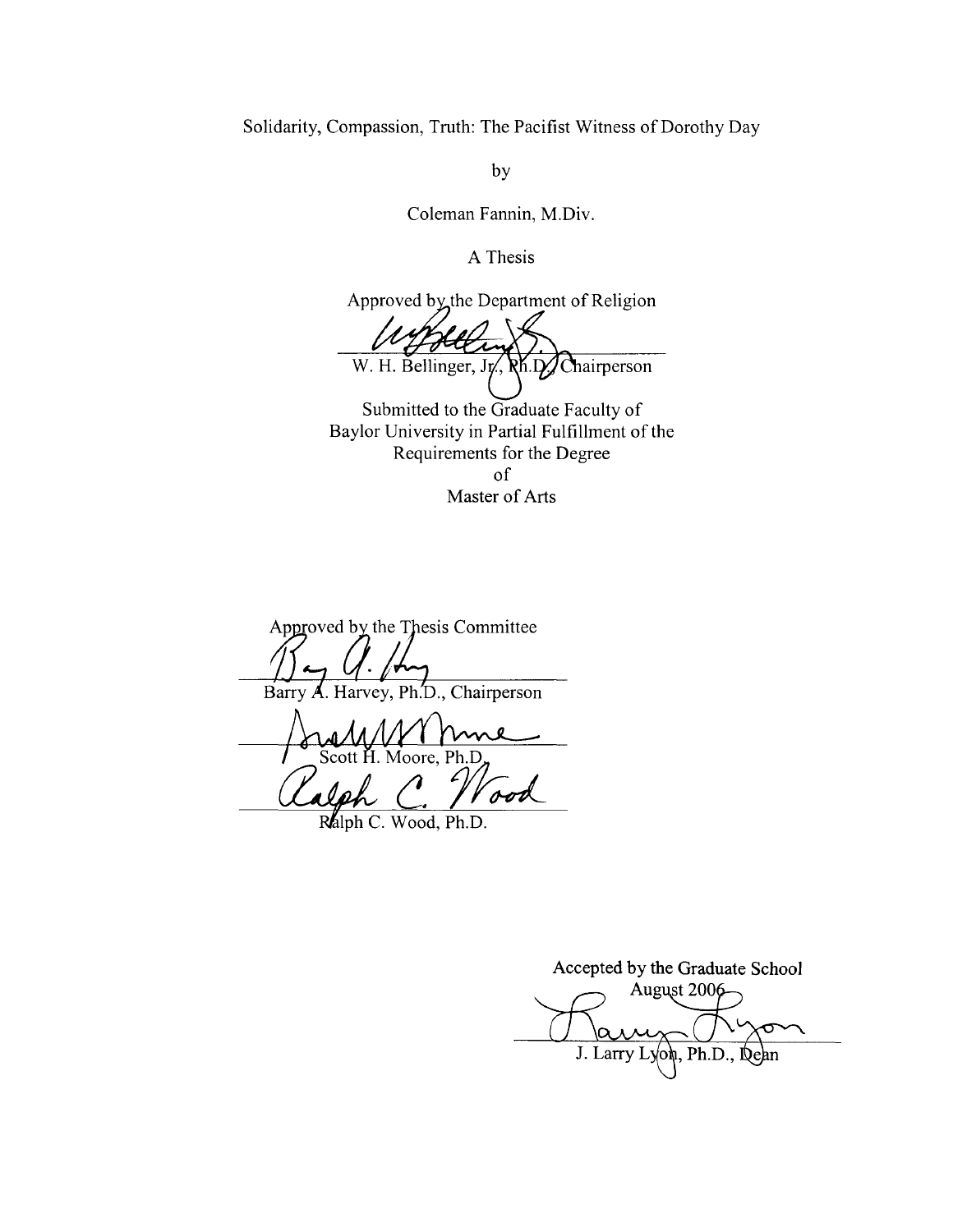Copyright © 2006 by Coleman Fannin

All rights reserved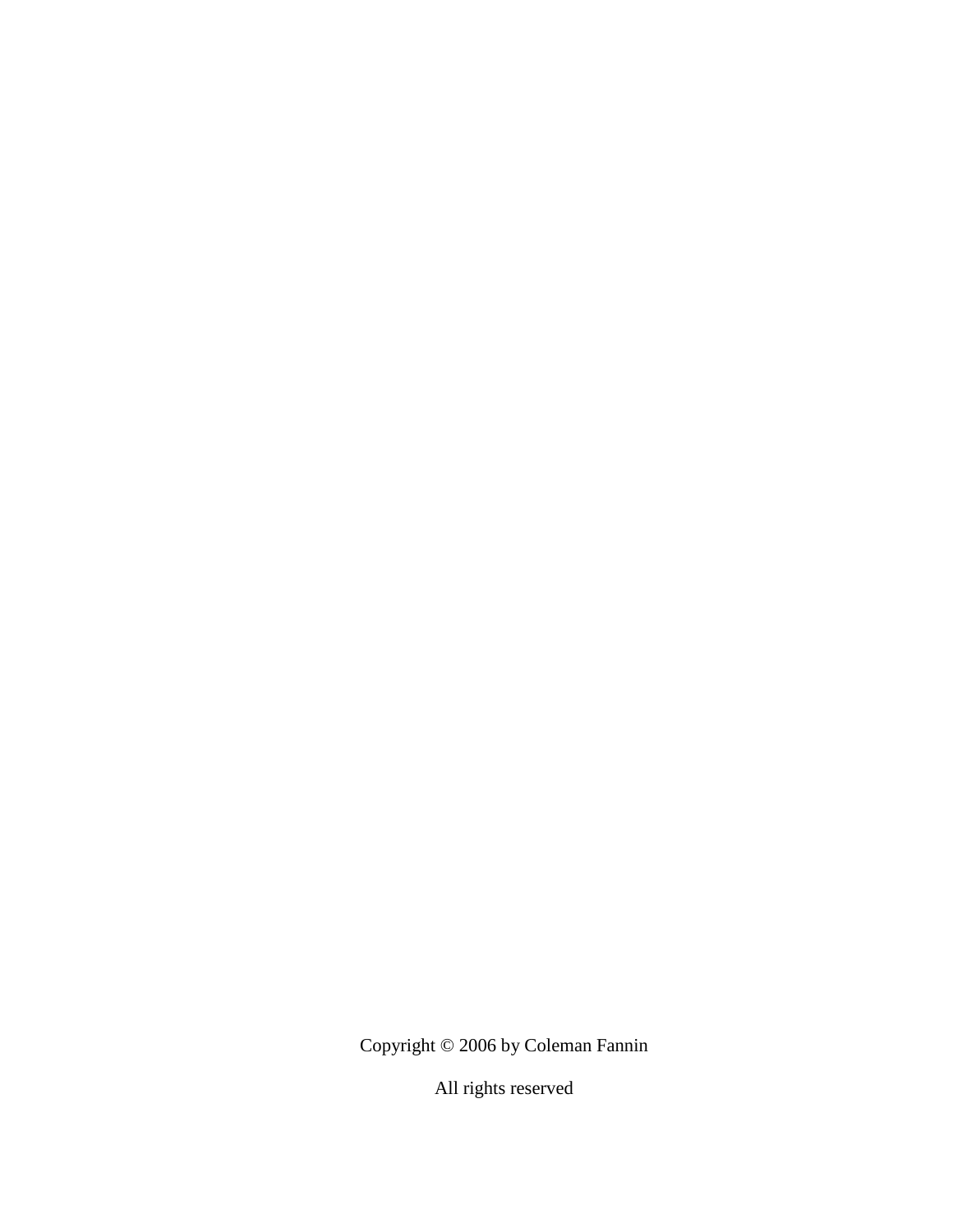# TABLE OF CONTENTS

| <b>ACKNOWLEDGMENTS</b>               | iv             |
|--------------------------------------|----------------|
| <b>CHAPTER ONE: INTRODUCTION</b>     | $\mathbf{1}$   |
| <b>Character and Practice</b>        | $\overline{4}$ |
| <b>CHAPTER TWO: SOLIDARITY</b>       | 12             |
| Identification with the Masses       | 12             |
| Transforming the Social Order        | 21             |
| Natural and Supernatural             | 27             |
| <b>CHAPTER THREE: COMPASSION</b>     | 42             |
| The Personalist Center               | 42             |
| Obedience and the Little Way         | 53             |
| Disarmament of the Heart             | 61             |
| <b>CHAPTER FOUR: TRUTH</b>           | 76             |
| <b>Clarification of Thought</b>      | 77             |
| Challenging Her Church               | 83             |
| Perseverance of a Saint              | 95             |
| <b>CHAPTER FIVE: WITNESS</b>         | 111            |
| The Church, the State, and the Sword | 112            |
| <b>Incarnational Ethics</b>          | 120            |
| Beyond Liberal and Conservative      | 132            |
| <b>BIBLIOGRAPHY</b>                  | 152            |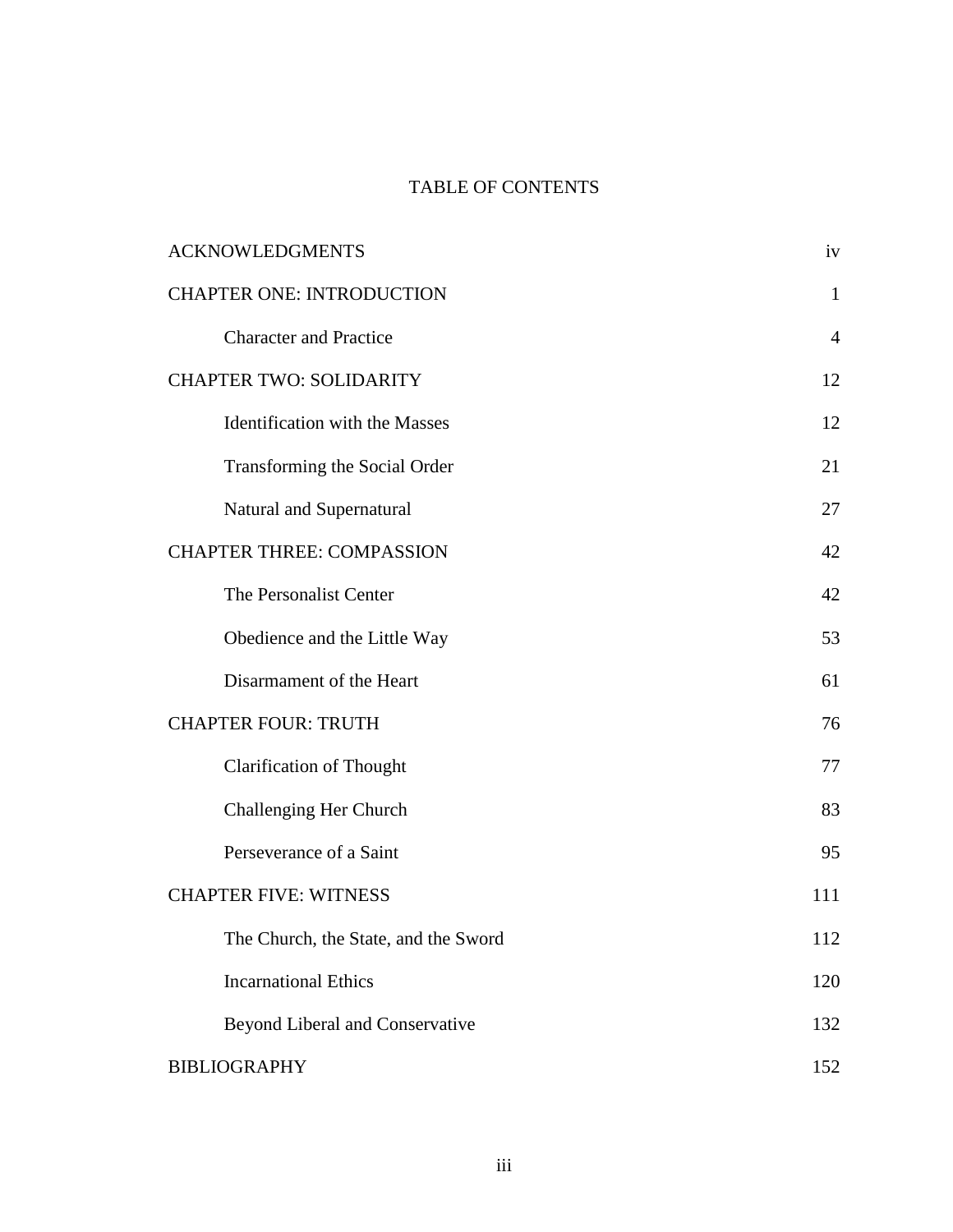#### ACKNOWLEDGMENTS

I am grateful to the administration, faculty, and students of Baylor University's George W. Truett Theological Seminary and Department of Religion for supporting (financially and otherwise) a young man who knew very little theology a mere six years ago. They took me in and opened my eyes to intellectual and spiritual challenges more vast and inspiring than I could have imagined.

I also thank the members of Calvary Baptist Church in Waco, who taught me that theology is not separate from a body of believers struggling to embody the gospel of Jesus Christ in a fallen and hurting world.

Finally, I owe more than I can express to Dorothy Day and her living legacy, the Catholic Worker. I am a visitor to this family and can only express my conviction that encountering it has changed me profoundly. Anything I understand is due to the clarity of Day's witness; any mistakes are mine alone.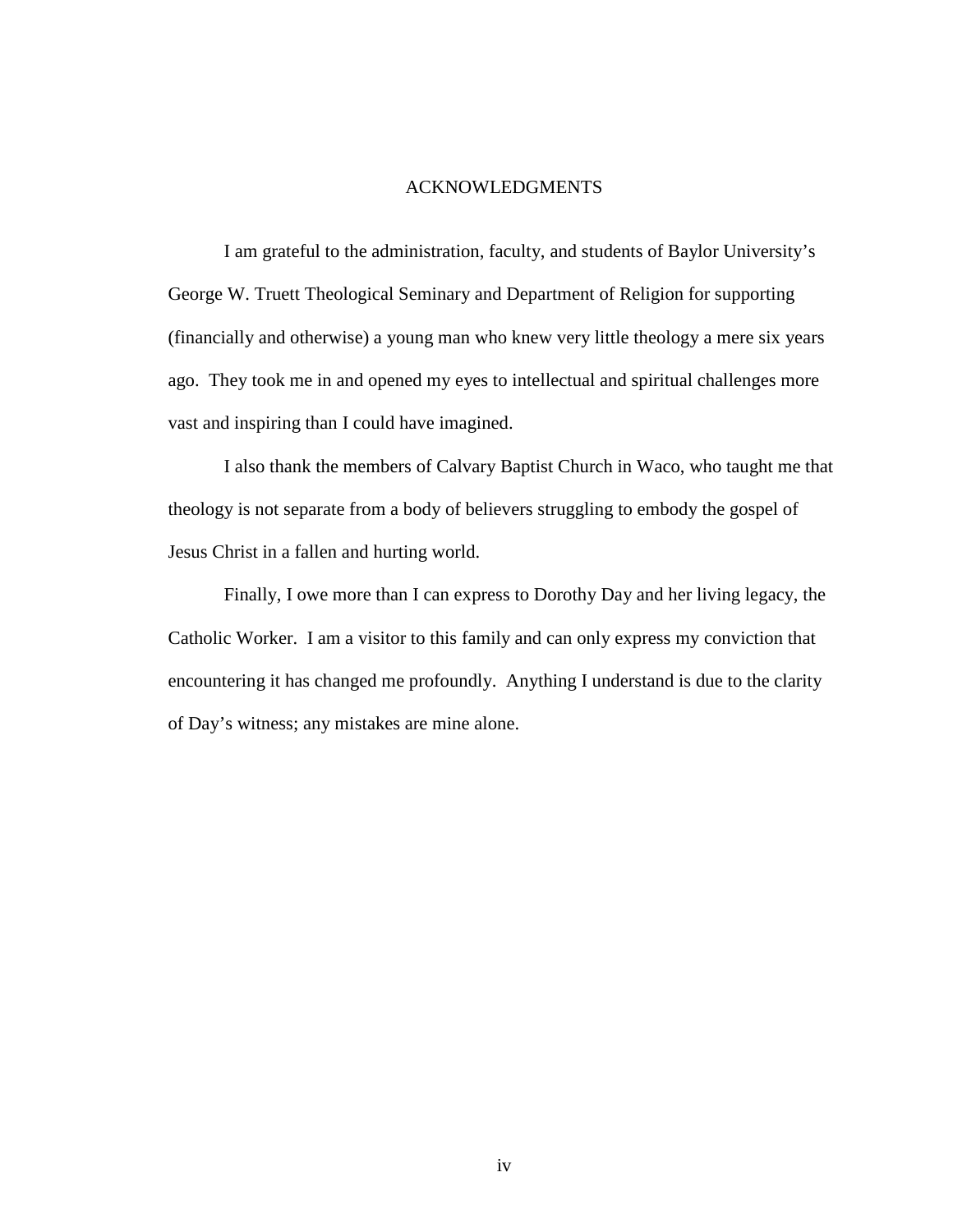#### CHAPTER ONE

#### Introduction

Stanley Hauerwas praises Dorothy Day, co-founder of the Catholic Worker movement, at the conclusion of two of his recent books, including *With the Grain of the Universe,* the text of his Gifford Lectures. Given that Hauerwas is a Protestant, a tenured professor, and a prominent theologian, while Day was a Catholic, never held an academic position, and never published a work of formal theology, why would he mention her so prominently? The answer must include the fact that she was an outspoken pacifist. More precise, however, he believes that the whole of her life is a credible *witness* to the gospel of Jesus Christ, at the heart of which is a commitment to pacifism. According to Hauerwas, the truth of the Christian message and its intellectual recovery by Karl Barth (the subject of his lectures) would languish without witnesses, and John Howard Yoder and John Paul II are primary examples because they "represent the recovery of the politics necessary for us to understand why witness is not simply something Christians 'do' but is at the heart of understanding how that to which Christians witness is true. If lives like theirs did not exist, then my argument could not help but appear as just another 'idealism.'" Hauerwas acknowledges that Yoder and John Paul (and Barth) are in some ways "strange bedfellows" but contends that their shared convictions are *embodied* in the practice of Day and the Catholic Worker: "Because Dorothy Day existed, we can know that the church to which John Paul II and John Howard Yoder witness is not some ideal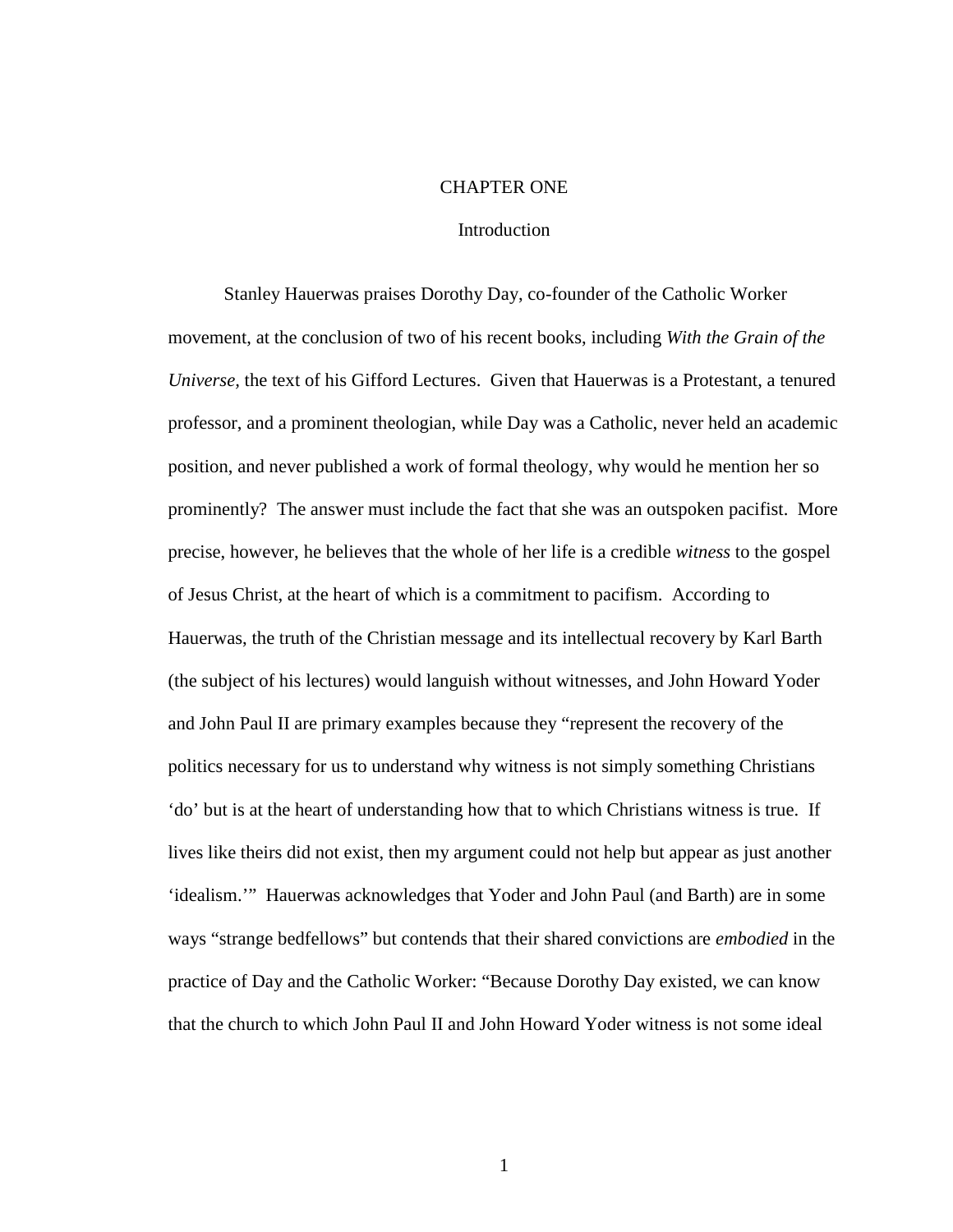but an undeniable reality. Moreover, such a church must exist if indeed the cross and not the sword reveals to us the very grain of the universe."<sup>1</sup>

Although there have been many Christian pacifists, Day's witness is particularly compelling because she converted as an adult and because her faith was forged in the poverty of the Bowery in New York City, where she and Peter Maurin opened the first Catholic Worker house in 1933. Hers was not the naïve, liberal pacifism dismissed by Reinhold Niebuhr and others at the dawn of the Second World War. Instead, the war, the nuclear arms race, and Vietnam only strengthened her resolve to speak about the inherent problems of modern warfare, and the *Catholic Worker* newspaper became an influential voice within and beyond the Catholic Church. There had been no pacifist movement in the Church for centuries and its theologians were still mired in debate about just war theory, but as Jim Forest says, "Perhaps more than any Catholic since St. Francis, Dorothy Day began a process with her church that put Jesus, rather than the theologians of the just war, at the center of the church's social teaching."<sup>2</sup> Day both followed the Church's practices and challenged it with the implications and radical possibilities of its teaching.<sup>3</sup> Her enduring witness was significant in a clear shift from univocal reliance on

<sup>&</sup>lt;sup>1</sup>Stanley Hauerwas, With the Grain of the Universe: The Church's Witness and Natural Theology (Grand Rapids, Mich.: Brazos Press, 2001), 217, 230. In *Performing the Faith: Bonhoeffer and the Practice of Nonviolence* (Grand Rapids, Mich.: Brazos Press, 2004), Hauerwas notes the connection between Day's pacifism and the economics of a movement sustained by *begging*: "That the Worker is so constituted no doubt helps explain why Dorothy Day saw no tension between what might be thought to be her quite conservative Catholic piety and theology and her radical politics." He closes the book with a remarkable statement: "I should like to think I have in some small ways tried to say in my work what Dorothy Day lived" (241).

<sup>2</sup> Jim Forest, "Opening Heart and Home," *Sojourners,* July 2004, 32.

 $3By$  "radical" I mean both favoring changes in current practices and arising from or returning to a source—in this case, the teachings of the Church. Michael J. Baxter says that the Worker is radical in two senses: it "addresses the roots of social reconstruction by grounding it in the person and work of Christ" and "refuses to conform to the order—or disorder—imposed by the modern nation-state." The second is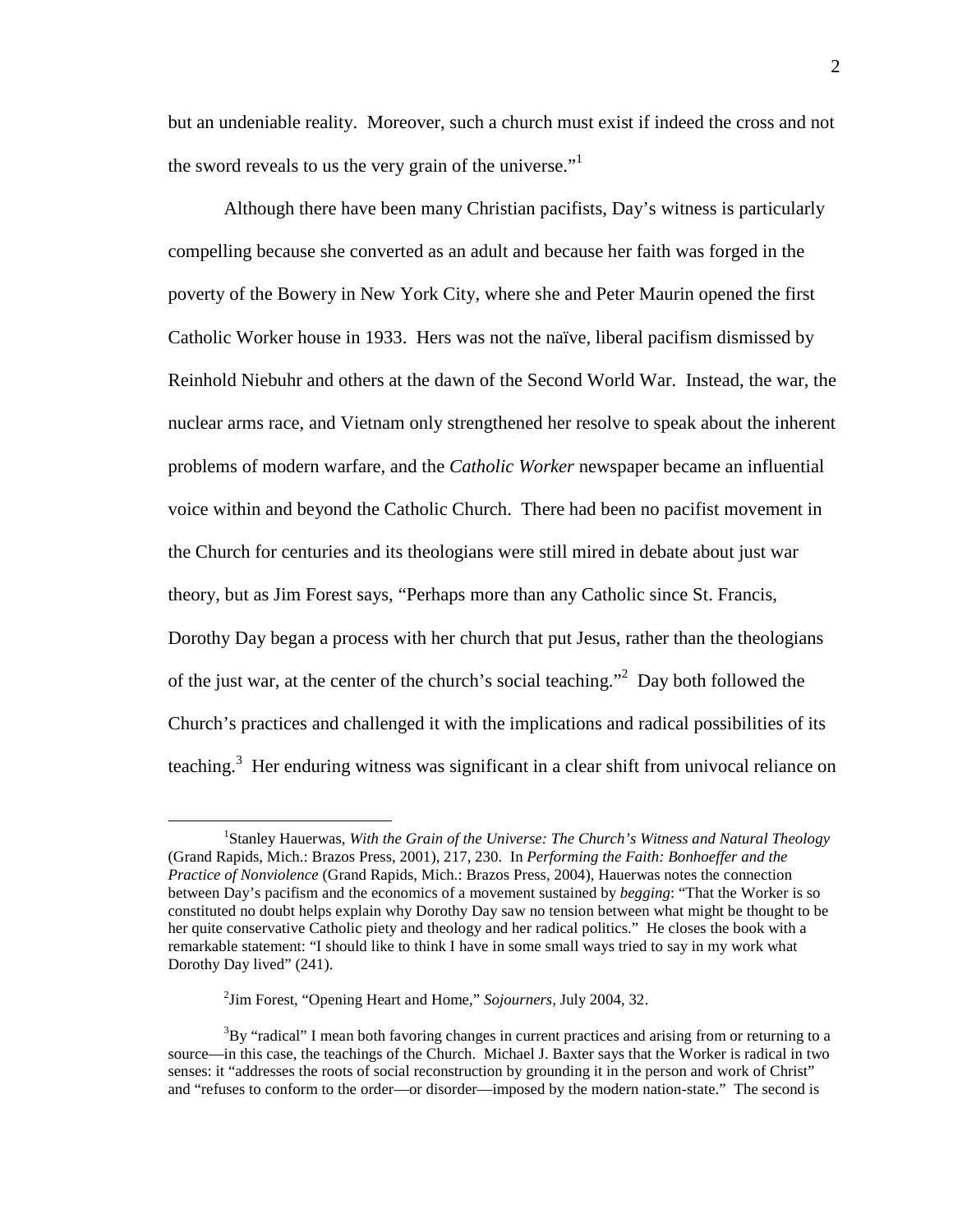just war theory to allowance for, even encouragement of, pacifism and nonviolent action that has included both the Second Vatican Council and the United States Conference of Catholic Bishops formally voicing support for conscientious objection.<sup>4</sup>

The above testifies to the accuracy of Hauerwas' claims about the validity and power of Day's witness and the centrality of pacifism to its character. Although fruitful work has been done on this latter element—most notably in *American Catholic Pacifism,* edited by Anne Klejment and Nancy Roberts—there remains a need for a comprehensive examination that attends to specifically theological concerns. Therefore, my purpose in this thesis is to provide a thick description of Day's pacifism and to order this description theologically in terms of witness. Utilizing a categorization developed by Tom Cornell, I will argue that Day's pacifism is rooted in three distinct yet interrelated principles: *solidarity* with the poor and the enemy through exploring the doctrine of the mystical body of Christ, *compassion* for the suffering through practicing voluntary poverty and the works of mercy, and a commitment to *truth* through challenging the logic of modern warfare and the Catholic Church's failure to live up to its own doctrine.<sup>5</sup> I will discuss these principles at length in the next three chapters by tracing the development of their diverse sources, including socialist identification with "the masses," personalist

crucial because it reads "'public theology' as ideology, that is, as a constellation of ideas that legitimate the dominant power relations of capitalist order by depicting particular forms of social and political life as natural or universal" ("'Blowing the Dynamite of the Church': Catholic Radicalism from a Catholic Radicalist Perspective," in *Dorothy Day and the Catholic Worker Movement: Centenary Essays,* ed. William Thorn, Phillip Runkel, and Susan Mountin (Milwaukee: Marquette University Press, 2001), 92).

<sup>4</sup> See Second Vatican Council, Pastoral Constitution on the Church in the Modern World *Gaudium et Spes,* 7 December 1965; United States Conference of Catholic Bishops, "Declaration on Conscientious Objection and Selective Conscientious Objection," 21 October 1971.

<sup>5</sup>Thomas C. Cornell, "The Roots of Dorothy Day's Pacifism: Solidarity, Compassion and a Stubborn Hold on Truth," *Houston Catholic Worker,* September-October 1997.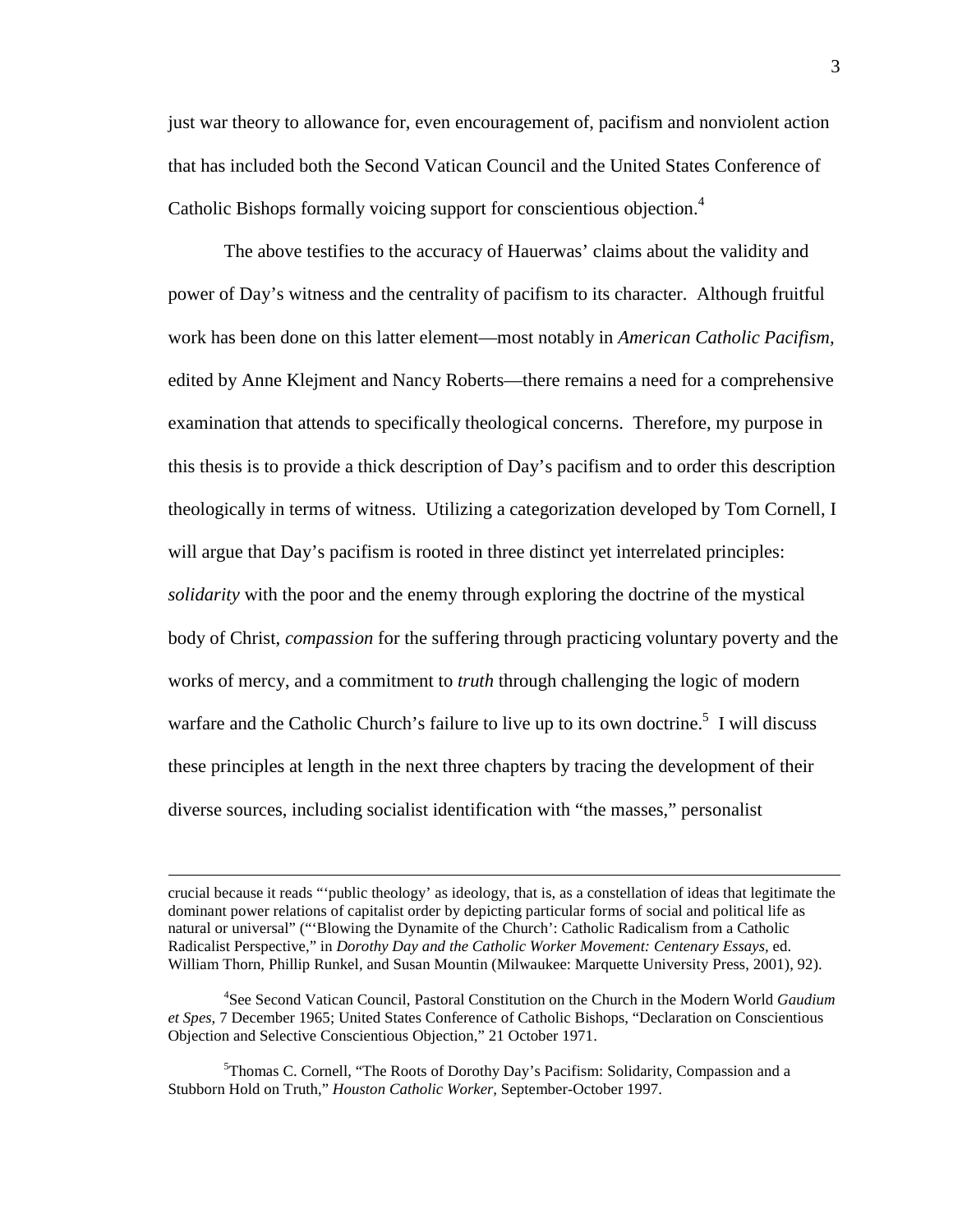philosophy, Catholic social teaching, and Scriptural exegesis. In particular, I will examine Day's writings (she published four books and hundreds of articles in the *Catholic Worker* and other periodicals) in order to draw out the connections between these principles. Finally, in chapter five I will bring Alasdair MacIntyre's analysis of tradition and the work of other Christian thinkers on the theology of violence to bear on Day's pacifist witness in order to show that this witness is the type of living argument necessary for Christians to comprehend and engage the modern world.

#### *Character and Practice*

Central to my argument is the contention that Day's witness is inexplicable apart from her orthodox Catholicism and her life among the poor. Although I will progress thematically, I will intersperse chronological narrative and analysis in order to reflect the close relationship between the events of her life and the development and expression of her convictions before and after her conversion. I take as my model the methodology of James McClendon, who argues in *Biography as Theology* that the usual types of theological ethics (e.g., "realism" and "decisionism") are no longer adequate for individuals or communities living in our post-utilitarian, post-secular age. Instead, he says, "The hope of ethics, both secular and religious, lies in the recovery of what may be called an ethics of character." The concept of *character* elevates ethics to a level at which one's self is intimately related to one's actions, and by our actions "we form or reform our own characters." The character of an individual, in turn, is intimately related to the convictions of his or her community. This interaction is the realm of theology:

By recognizing that Christian beliefs are not so many "propositions" to be catalogued or juggled like truth-functions in a computer, but are living convictions which give shape to actual lives and actual communities, we open ourselves to the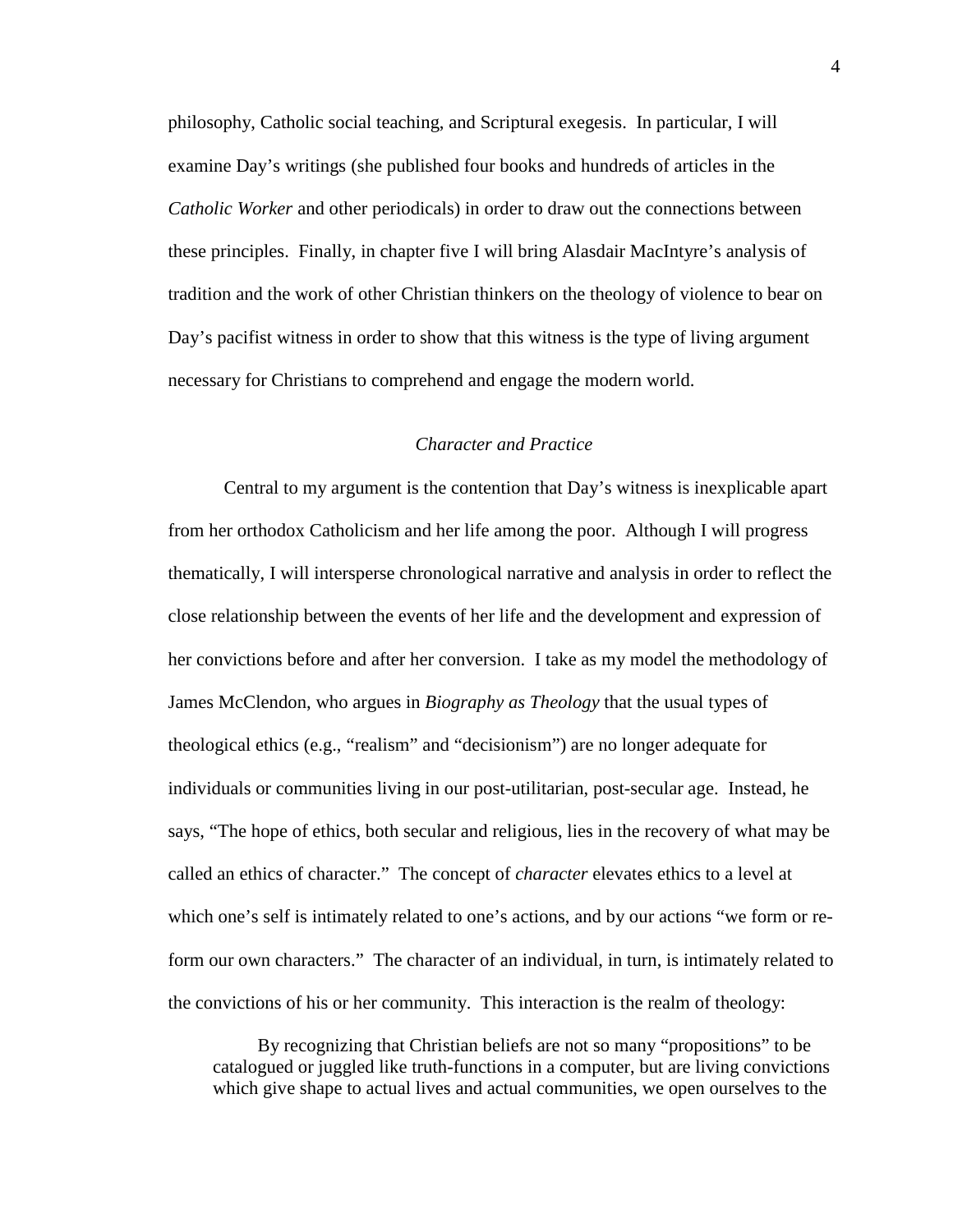possibility that the only relevant critical examination of Christian beliefs may be one which begins by attending to lived lives. Theology must be at least biography. If by attending to those lives, we find ways of reforming our own theologies, making them more true, more faithful to our ancient vision, more adequate to the age now being born, then we will be justified in that arduous inquiry. Biography at its best will be theology.<sup>6</sup>

In other words, an *ethic* of character requires a *theology* of character developed through the investigation of those recognized as exemplars by Christian communities. Throughout his systematic theology, including a chapter on Day in volume one, McClendon speaks of "embodied witnesses," and at the outset of volume three, *Witness,* he argues that "Christian existence is both individual and social, both a journey of individual selves each uniquely qualified as a follower of Jesus and at the same time a journey together, a communal pilgrimage to realize the world newly disclosed in gospel light." Witness is related to this community's policy of evangelism because "authentic Christian existence is always missionary, possessed only to be imparted to others." Further, for a Christian who has "crossed into an unknown realm, in Jesus' phrase 'a kingdom,'" what constitutes faithful witness upon returning to one's homeland is "a Christian critique of its culture." The United States, like the rest of the "Christian" West, is now a mission field; therefore, the policy of evangelism must be restated as a problem: "How shall present sharers of the journey be related to the human world in which they take their journey? What ties cement the people of the journey to the old, broken peoplehood in which once they did and now in a new way still do they have a part?"<sup>7</sup>

<sup>6</sup> James Wm. McClendon, Jr., *Biography as Theology* (Nashville: Abingdon Press, 1974), 14, 30- 31, 37-38. McClendon also includes excellent discussions of how a theology of character is beneficial for re-assessing certain doctrines (e.g., the atonement) and the process of determining saints; see chap. 4 and 7.

<sup>7</sup> James Wm. McClendon, Jr., *Systematic Theology,* vol. 3, *Witness* (Nashville: Abingdon Press, 2000), 20. See also vol. 1, *Ethics,* 2d. ed. (Nashville: Abingdon Press, 2002), chap. 10.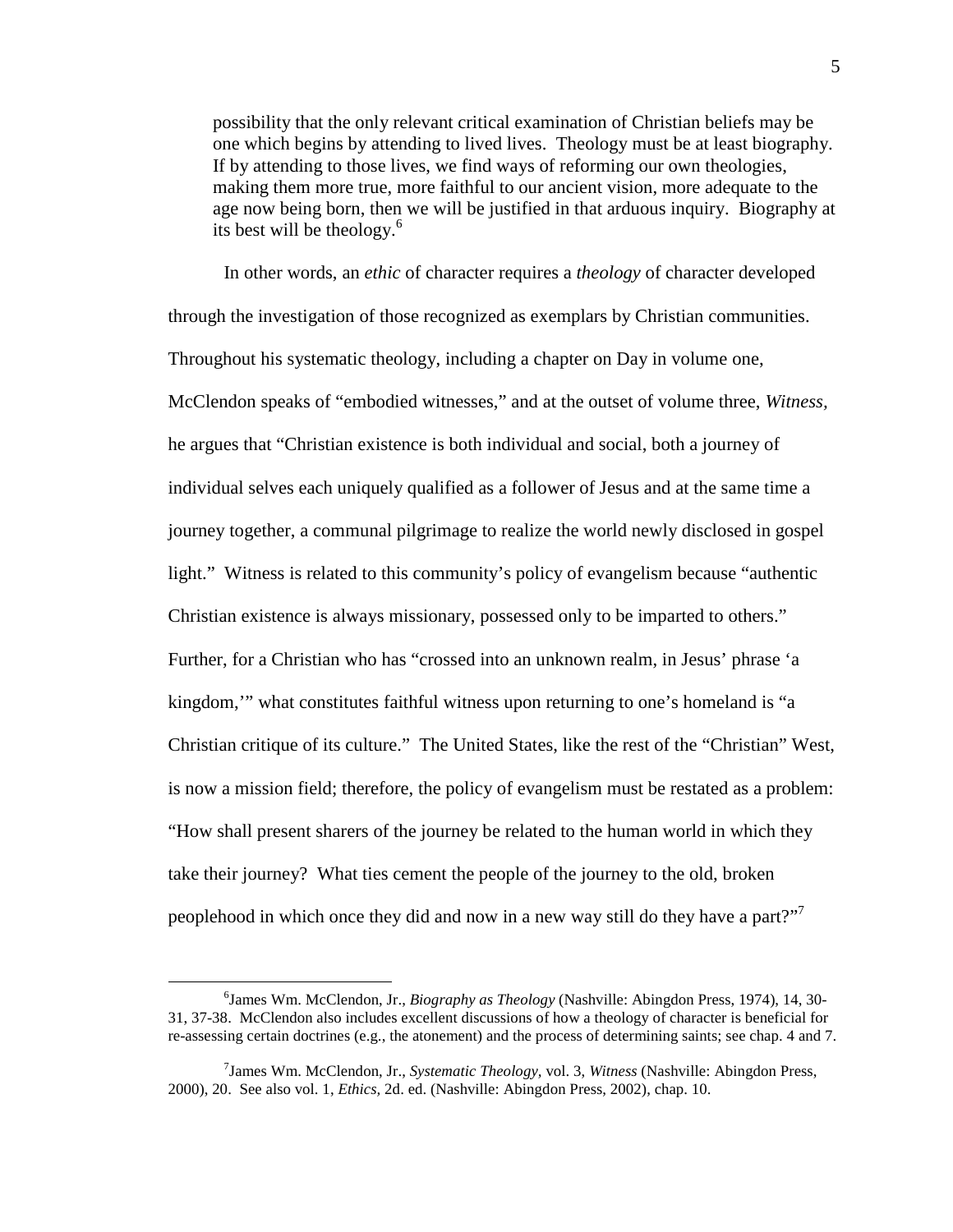McClendon argues that the answers to these questions are found in making *connections* between two worlds, the natural and the supernatural. It was to making such connections, and making them *visibly,* that Day dedicated her life as a Catholic. In fact, she converted in part out of disillusionment with communism's impersonal nature and lack of a spiritual foundation. Her attraction to communism was not deeply theoretical. Rather, it was grounded in a desire to identify with the poor, and it was her recognition that the Catholic Church truly unified immigrants and workers that drew her to it:

My very experience as a radical, my whole make-up, led me to want to associate myself with others, with the masses, in loving and praising God. Without even looking into the claims of the Catholic Church, I was willing to admit that for me she was the one true Church. . . . It may have been an unthinking, unquestioning faith, and yet the chance certainly came, again and again, "Do I prefer the Church to my own will?"  $\dots$  And the choice was the Church. $8$ 

Day was familiar with little of the Church's doctrine or social teaching at the time of her conversion or for several years afterward, but she immersed herself in its practices, which slowly opened her eyes to the community she had longed for, a connection with a story larger than her own. June O'Connor argues that Day underwent "a reorientation of her whole person such that desire and commitment, passion and generosity, become integrally united."<sup>9</sup> However, very little of this reorientation took place initially. Instead, her "unthinking" entry into the Church made possible a later cognitive conversion that began in earnest when she met Maurin, an itinerant French peasant whose stated purpose was "to make the encyclicals click."<sup>10</sup> Day not only had a natural compassion for the

<sup>8</sup>Dorothy Day, *The Long Loneliness: The Autobiography of Dorothy Day,* with a foreword by Robert Coles (New York: Harper & Row, 1952; reprint, San Francisco: Harper, 1997), 139.

<sup>9</sup> June O'Connor, "Dorothy Day's Christian Conversion," *Journal of Religious Ethics* 18 (spring 1990), 164.

<sup>10</sup>Day, *The Long Loneliness,* 194.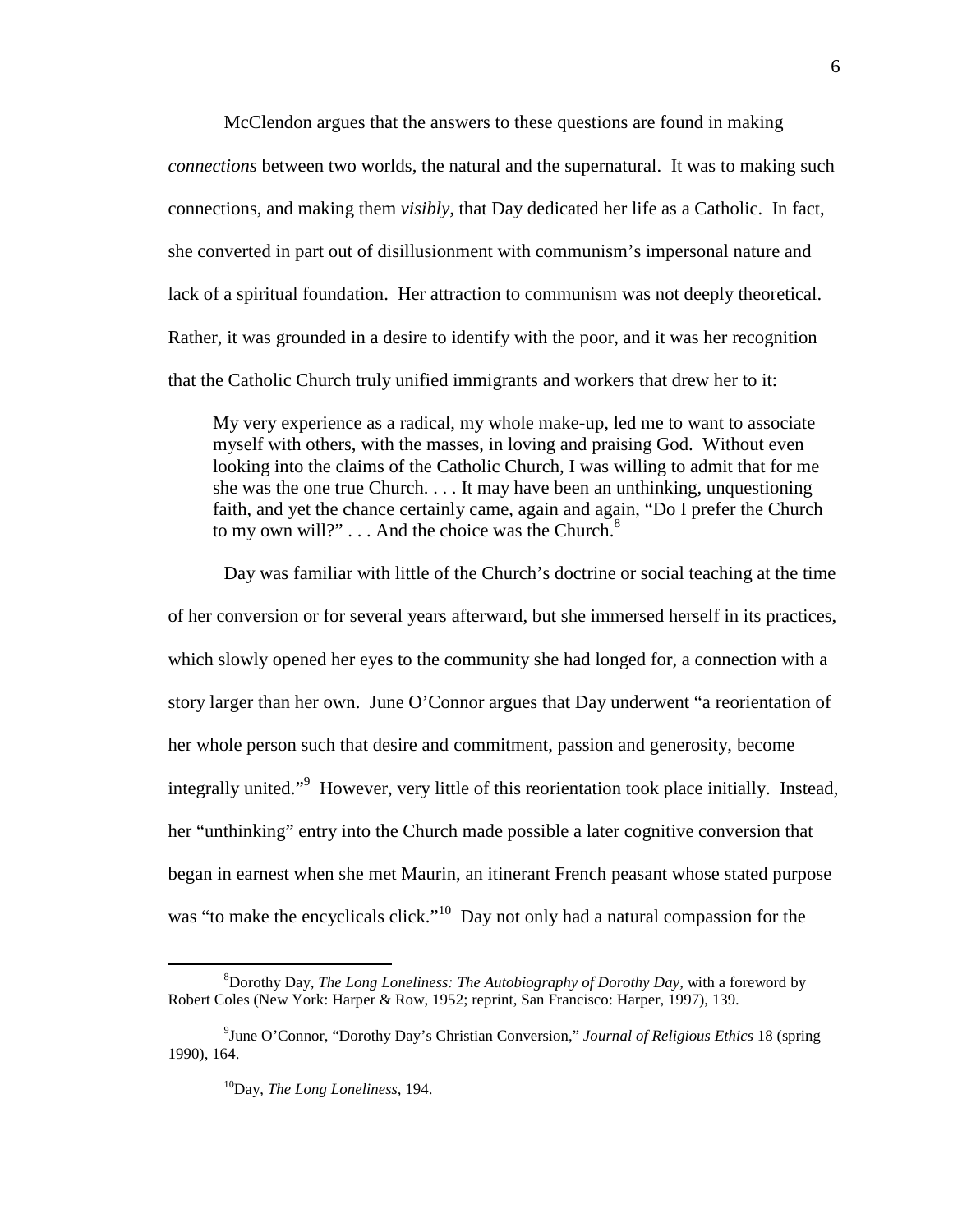poor; she wanted to change the circumstances that led to poverty and injustice, and through Catholic social teaching and papal encyclicals Maurin helped her to reconsider her negative perception of the Church's positions and to reconcile them with her "radical" convictions. As Cornell, a former editor of the *Catholic Worker,* says, her pacifism was also partly formed prior to her conversion: "By nature Dorothy had a visceral revulsion against war. Part of it was her sense of human solidarity, part was natural sympathy for the abused, and part was an intuition that the lofty ideals always appealed to by every side in every war are a cover for base motives."<sup>11</sup> Still, these convictions were incomplete and can only partially explain the woman who titled a 1948 essay "We Are Un-American: We Are Catholics." Maurin's ruminations on modern warfare and her study of Scripture, theology, and the Catholic tradition transformed her "visceral revulsion" and gave her convictions a power they would not have had otherwise, power to witness to both the Church and the state.

For those who are doers and not only hearers, "Following has become not mere attentive perception, but life itself; now following is called *discipleship.* Moreover, the Christian story being what it is, such active followers will follow *by the Christian rules for following.*" Day's Catholicism involves more than a spiritual connection, for she believes that it is both true and rational*.* As McClendon adds, "Faithful witness must distinguish between a path of *approach* to the gospel (in which the seeker need only ask, what would my life be if these things were true?) and a path of *following* it. 'Virtual reality' is not enough; we live by having a share in this truth."<sup>12</sup> The context for

 $11$ Cornell.

<sup>12</sup>McClendon, *Witness,* 356-57.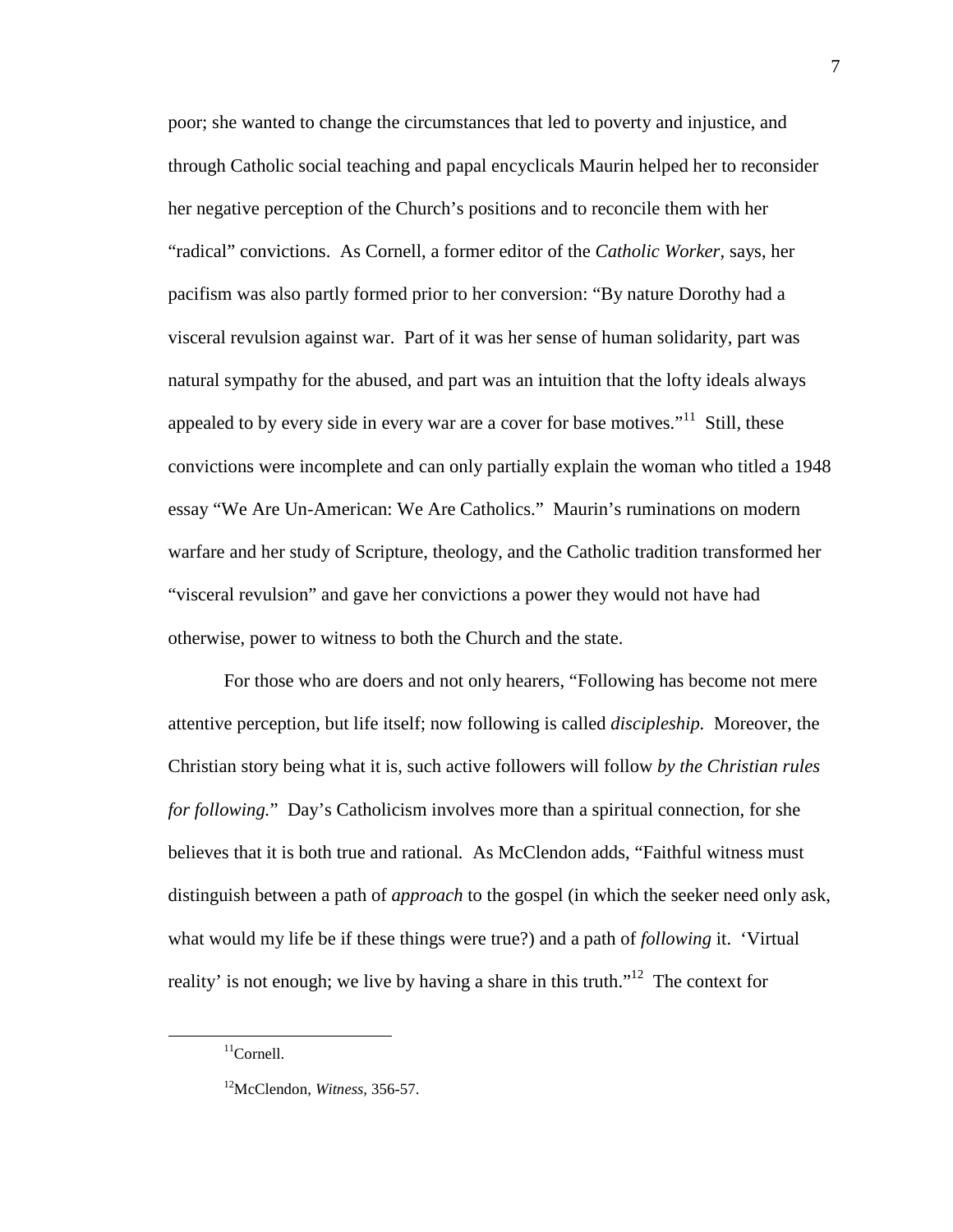following the gospel, then, is participation in a *tradition.* In short, Day submitted to Catholicism as her tradition, which she had never done with communism, and it became the basis of her spirituality, her theology, and her understanding of reality itself.

It is important, then, to understand how traditions function in general and how the Catholic tradition functions in Day's life in particular. In his seminal work *After Virtue* MacIntyre argues that conceptions of rational enquiry are found within certain social traditions. Thus the rationality of a particular action can only be answered by accepting the philosophical commitments of a given tradition; there is no objective rationality outside such a tradition. According to MacIntyre, "A living tradition . . . is a historically extended, socially embodied argument, and an argument precisely about the goods which constitute that tradition."<sup>13</sup> Terrence Tilley adds that traditions are "not fixed but fluid" and "neither made nor found, yet both constructed and given." Following Yves Congar, Tilley argues that traditions (*traditio*) are not simply content (*tradita*) but require both givers and receivers. Thus they have two essential qualities: "First, the *sensus fidelium* is passed on in the practices of the faithful. Second, if this faith is to be kept alive, it requires that the faithful of every place and order in the enduring community that is the Church Militant engage in inventing Catholic tradition." For the *tradita* to be received in each new context they not only can but must change and may require "extensive reworking." By "inventing" Tilley does not mean that such changes are deliberate or necessarily novel; they are better understood as reformation or renewal. The most important thing is not to know *what* a tradition is. Rather, "Knowing a tradition is much more fundamentally a knowing *how* to live in and live out a tradition." This process

<sup>13</sup>Alasdair MacIntyre, *After Virtue: A Study in Moral Theory,* 2d ed. (Notre Dame, Ind.: University of Notre Dame Press, 1984), 222.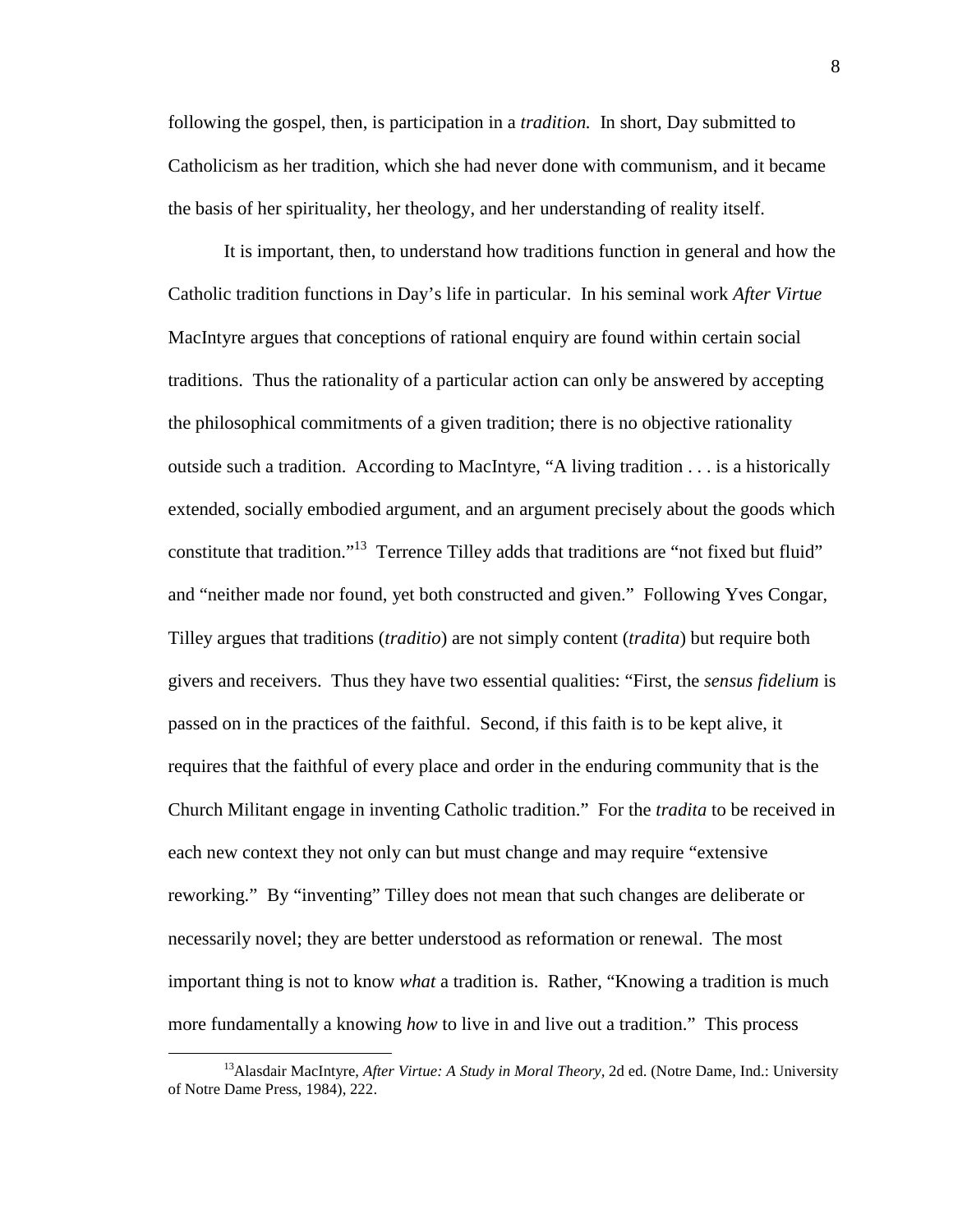requires people—witnesses—who, though shaped by traditions, "can and do reshape traditions as they receive them by enacting them." The approaches of Congar, MacIntyre, McClendon, and others "all show that because there are such tight connections among actions, beliefs, and attitudes in a tradition, one cannot understand beliefs without understanding the actions and attitudes with which they are linked in a practice or set of practices."<sup>14</sup>

Again, it was Day's engagement in practices that brought her from an isolated conversion to the communal life of the Worker. The question facing her, like that facing every convert, was how to relate her new faith to the culture from which she had come. According to McClendon, "Witnessing requires a new sociality, a revised engagement with those still fixed in the culture of origin." Witnessing also requires membership in a community with a goal or *end*—what MacIntyre calls a *telos*—participating in a story they believe to be true.<sup>15</sup> Building on McClendon's definition, Tilley notes three characteristics of practice: (1) a shared *vision*, or "a web of convictions expressing the goal of the practice"; (2) the development of *dispositions* "appropriate for persons involved in the practice"; (3) a *grammar*, or "a set of inferred rules that show how means and ends are connected in the patterns of life that constitute the practice." Thus a tradition is "an enduring practice or set of linked practices" and the Catholic tradition is "a set of practices that, when engaged in properly, shape people into a communion of saints." Neither practice nor participation is reducible to following a rule. Instead, the

<sup>&</sup>lt;sup>14</sup>Terrence W. Tilley, *Inventing Catholic Tradition* (Maryknoll, N.Y.: Orbis Books, 2000), 6-15, 29, 45-46, 52. See Yves Congar, O.P., *Tradition and Traditions: An Historical and a Theological Essay,* trans. Michael Naseby and Thomas Rainborough (New York: Macmillan, 1967). Tilley warns against delineating the "core" of any tradition and notes that such expressions are always contextualized; he prefers John Henry Newman's "idea" of Christianity.

<sup>15</sup>McClendon, *Witness,* 21, 350.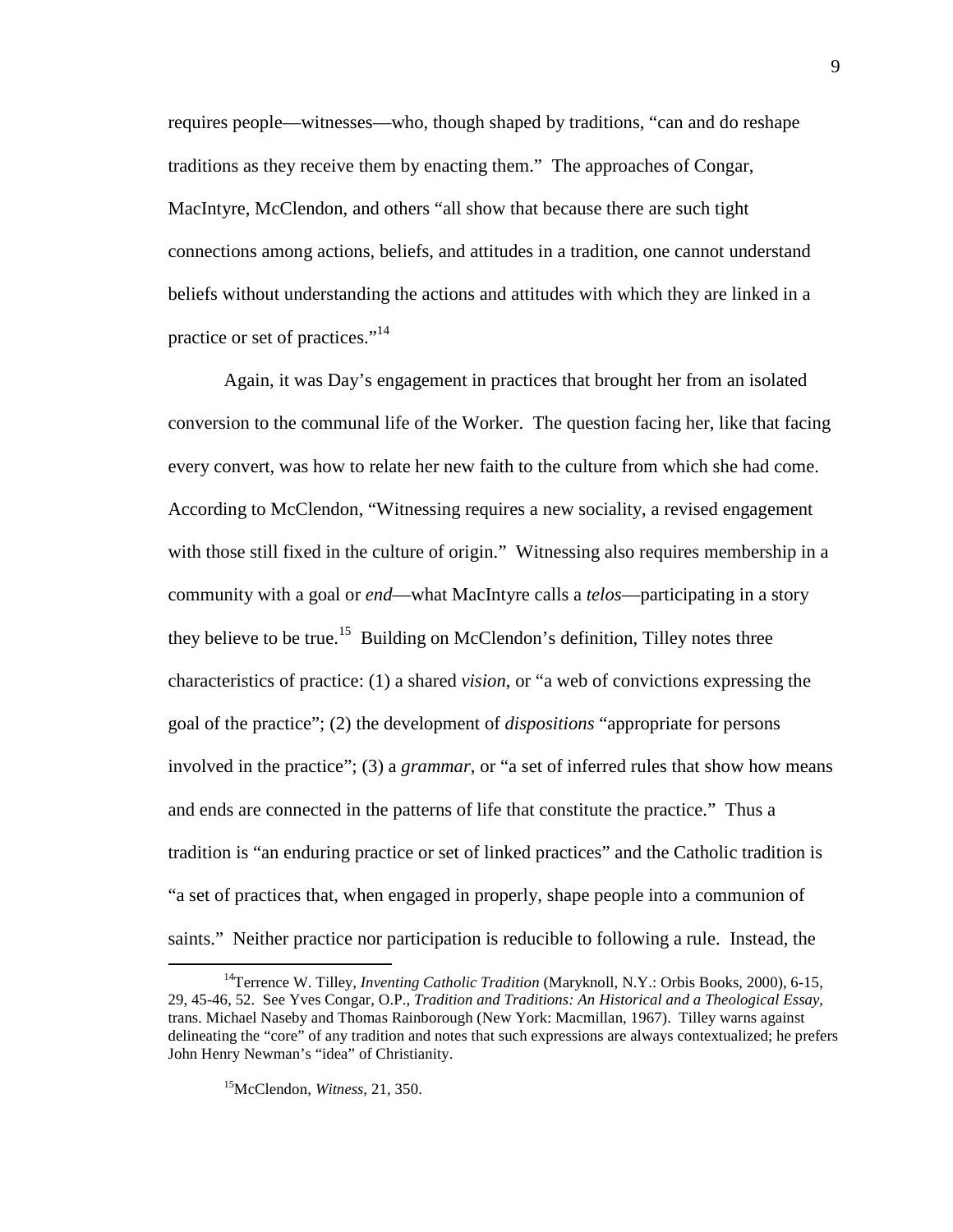authenticity of a tradition is revealed in its witnesses: "As with a language, so with a tradition; we really only have performances of the faith before us. . . . We cannot but begin with performances and their patterns, that is, practices."<sup>16</sup>

The relationship of the Catholic tradition and its practices to Day's witness will become clear in the following chapters when I attend to the specific liturgical, spiritual, and theological practices that correlate with the principles of her pacifism. For example, the Eucharist and the doctrine of the mystical body shape her impulse toward solidarity with the poor, her compassion is given structure by a commitment to voluntary poverty and the works of mercy, and her sense of truth is reformed by these practices and intense study of Scripture, encyclicals, theology, and literature as well as public debate and activism. It is also important to highlight the concept of a shared vision, which "tends to distinguish a religious practice from other types of practices."<sup>17</sup> What is shared among Catholics is complex, of course, but it is a vision of what Catholicism is or could be that Day did not have before encountering Maurin. In other words, he shared with her his vision of the Catholic tradition and her life is best understood as a performance of that vision through which she passed it on to others. The truth of Day's belief is validated by her performance; this is what I mean by "witness." McClendon explains:

To speak truly and faithfully of God is indeed to speak in models, images, analogies—we have no other way. Yet images can speak not only falsehood but also truth. Some set of images, some vision of reality, is better than all the rest because it is truer, more faithful, more open to hard fact and to beauty and to wonder—more open to the realms of science, of art, and of faith. . . .

The vindication of vision depends in part upon the quality of life which that vision evokes. And thus we come for the time being to mention a final aid which

<sup>16</sup>Tilley, 53-58, 65. See James Wm. McClendon, Jr., *Systematic Theology,* vol. 2, *Doctrine* (Nashville: Abingdon Press, 1994).

 $17$ Ibid., 55.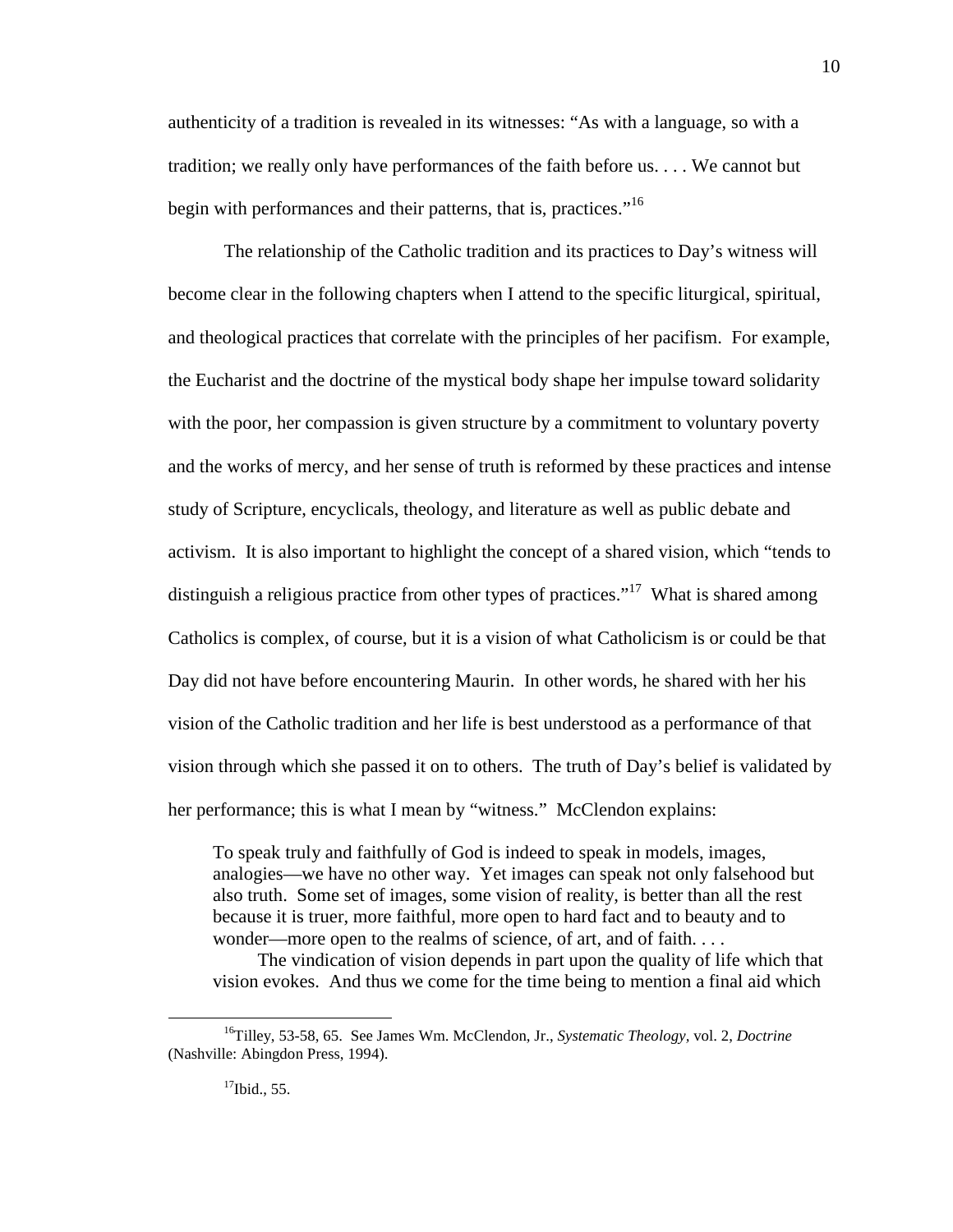these image-bearing lives may provide to theology—they are witnesses concerning the vision which they represent. . . . Thus theology is drawn by its biographic material to face a challenge not only to its propositions, but also to the selfhood of its practitioners.<sup>18</sup>

A theologian cannot approach the life of a Dorothy Day and not be challenged by the character of that life, and this idea finally approaches the heart of her pacifist witness. Pacifism cannot remain purely theoretical, particularly if it is to challenge those who would dismiss it. Rather, to be effectively communicated it must be embodied. Personally, I find Day's life to be challenging not only to my consideration of the theology of violence but to my understanding of the very nature of the church catholic. Her witness has forced me to recognize the deficiencies of the ecclesiology of the Baptist tradition. However, not only do I see that the Catholic tradition has wisdom to impart to my tradition, but I also believe that the "catholic baptist" vision of McClendon and Yoder has wisdom for both of these traditions. It is my hope that this thesis will be received in an ecumenical spirit that seeks to uncover the peaceable character of the gospel of Jesus Christ. The pacifist witness of Dorothy Day approaches this goal in three ways: first, it reveals that Christians can be both radical and orthodox; second, it stirs us to actively contend with the violence of the modern world; and third, it engages tensions in the theology of violence in a fresh and constructive manner. In the next chapter, then, I will proceed to the first of the three principles that inform this witness: solidarity.

<sup>18</sup>McClendon, *Biography as Theology,* 110.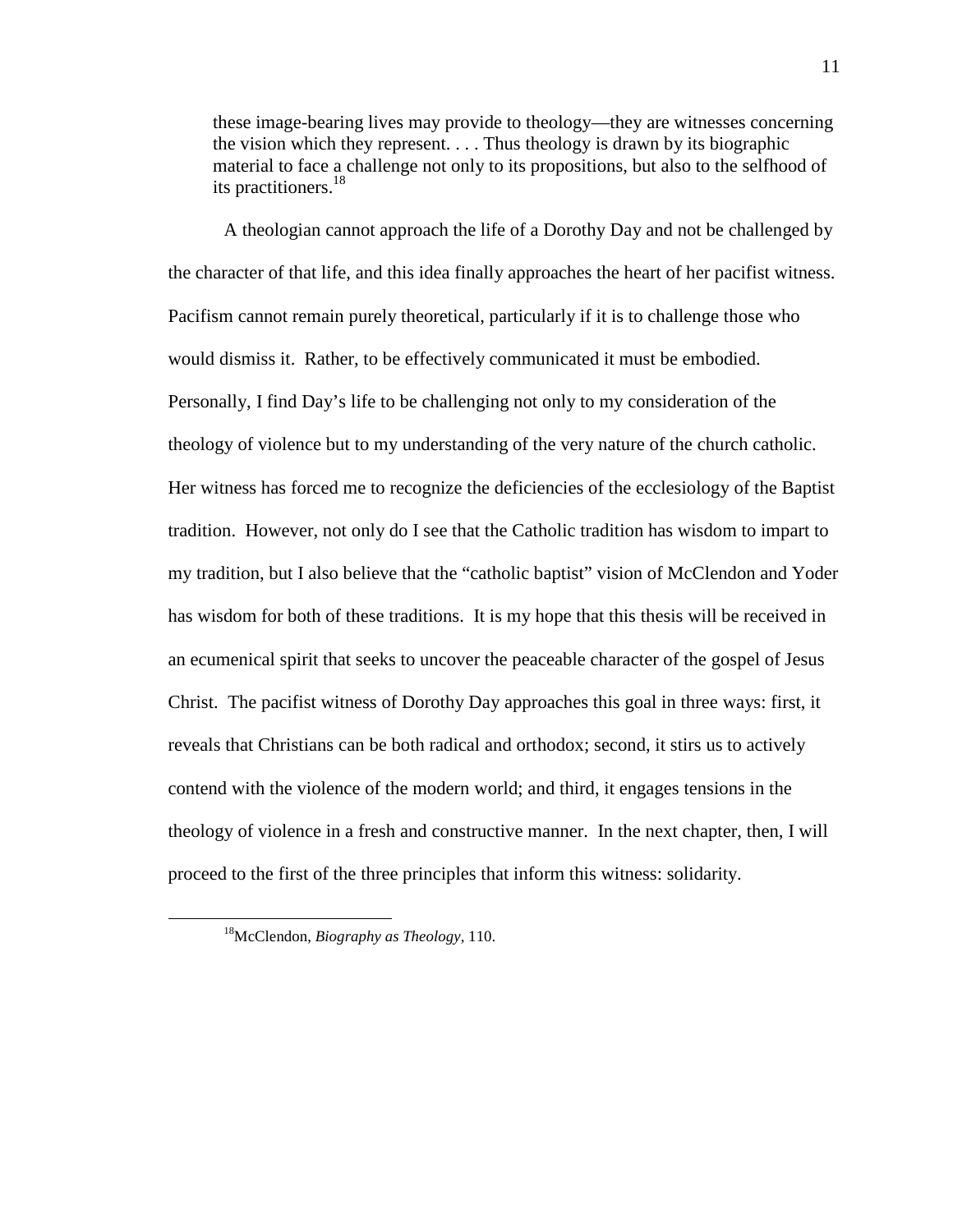#### CHAPTER TWO

## Solidarity

 Perhaps Dorothy Day's writing and activism or her life at the New York Catholic Worker house are more obviously related to the concept of "witness," but it is also important to consider their spiritual and doctrinal source: her commitment to *solidarity,* which began to take shape when the young Day became aware of urban poverty through walks on Chicago's South Side. Communism was her first attempt to synthesize her convictions in a form of life; it offered a cause to serve, something to believe in, even if she knew little of the intellectual content of its teachings. As a communist she was told that violence was sometimes necessary to achieve good ends for the poor, but this principle never took hold. Rather, through her relationship with Peter Maurin and immersion in Catholic tradition Day's identification with "the masses" blossomed into an embrace of the doctrine of the mystical body of Christ. Her quest for the implications of this doctrine in all areas of life, political and otherwise, led her to develop a profound sense of solidarity with all persons created in the image of God—including the poor *and* the enemy. While she expressed it in both word and deed, in this chapter I will examine how this solidarity was grounded in prayer, contemplation, and theological reflection.

## *Identification with the Masses*

Day never joined the Communist Party, nor did she engage in its politics or undertake study of Marxist theory. Her attraction was due instead to the radical culture around the time of European revolutions—"when hopes ran high for a dramatic change in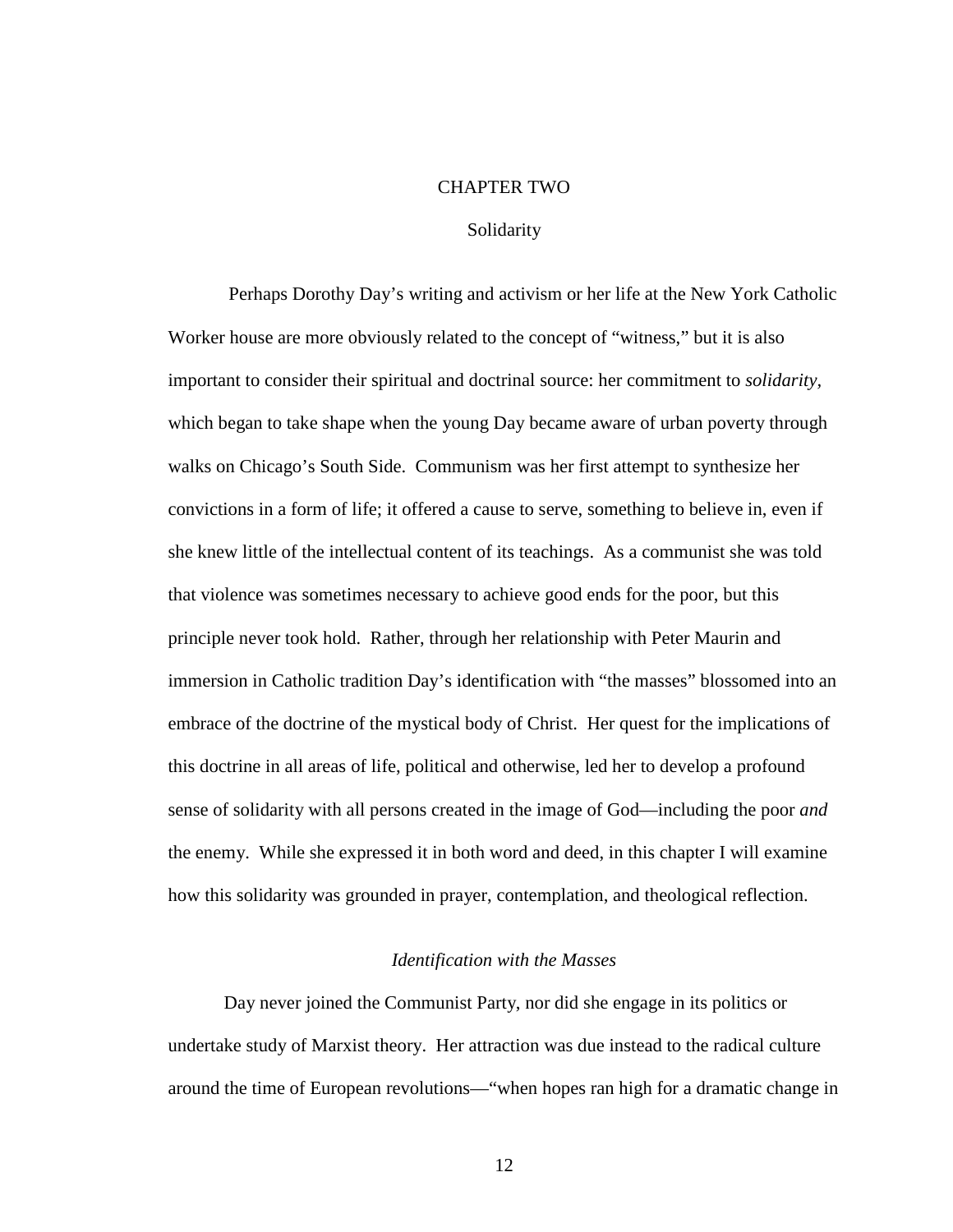the social order"—and a sincere, though unfocused, moral sensibility.<sup>1</sup> Day was baptized into the Episcopal Church, but her father was a skeptic and the family rarely went to church together. Art, books, and nature were substitutes for religion. Robert Coles says that "the connection between 'art' and life' was real, substantial, a powerful influence on her everyday actions" and predated any connection to socialism or Christianity.<sup>2</sup> Day was inspired by Jack London's essays on the class struggle and Upton Sinclair's *The Jungle,* and though she had yet to interact with the poor, she identified with them: "The very fact that *The Jungle* was about Chicago where I lived, whose streets I walked, made me feel that from then on my life was to be linked to theirs, their interests were to be mine; I had received a call, a vocation, a direction to my life."<sup>3</sup> When she looked to her limited faith for support it was easily pushed aside: "My belief in God remained firm and I continued to read the New Testament regularly, but I felt it was no longer necessary to go to church. I distrusted all churches after reading the books of London and Sinclair."<sup>4</sup> As Sandra Yocum Mize notes, Day had "a personal, apolitical religiosity unprepared for adolescent rebellion" and "a complacency ripe for the Marxist critique."<sup>5</sup>

At college Day found camaraderie and inspiration in the growing number of social activists on campus and rediscovered the novels of Fyodor Dostoevsky and Leo Tolstoy. While both were adult converts, the Russians could hardly have been more

<sup>1</sup>McClendon, *Ethics,* 288.

<sup>2</sup>Robert Coles, *Dorothy Day: A Radical Devotion* (Reading, Mass.: Addison-Wesley, 1987), 21.

<sup>3</sup>Day, *The Long Loneliness,* 38.

<sup>4</sup>William D. Miller, *Dorothy Day: A Biography* (San Francisco: Harper & Row, 1982), 29.

<sup>5</sup> Sandra Yocum Mize, "Dorothy Day's *Apologia* for Faith After Marx," *Horizons* 22, no. 2 (fall 1995), 201.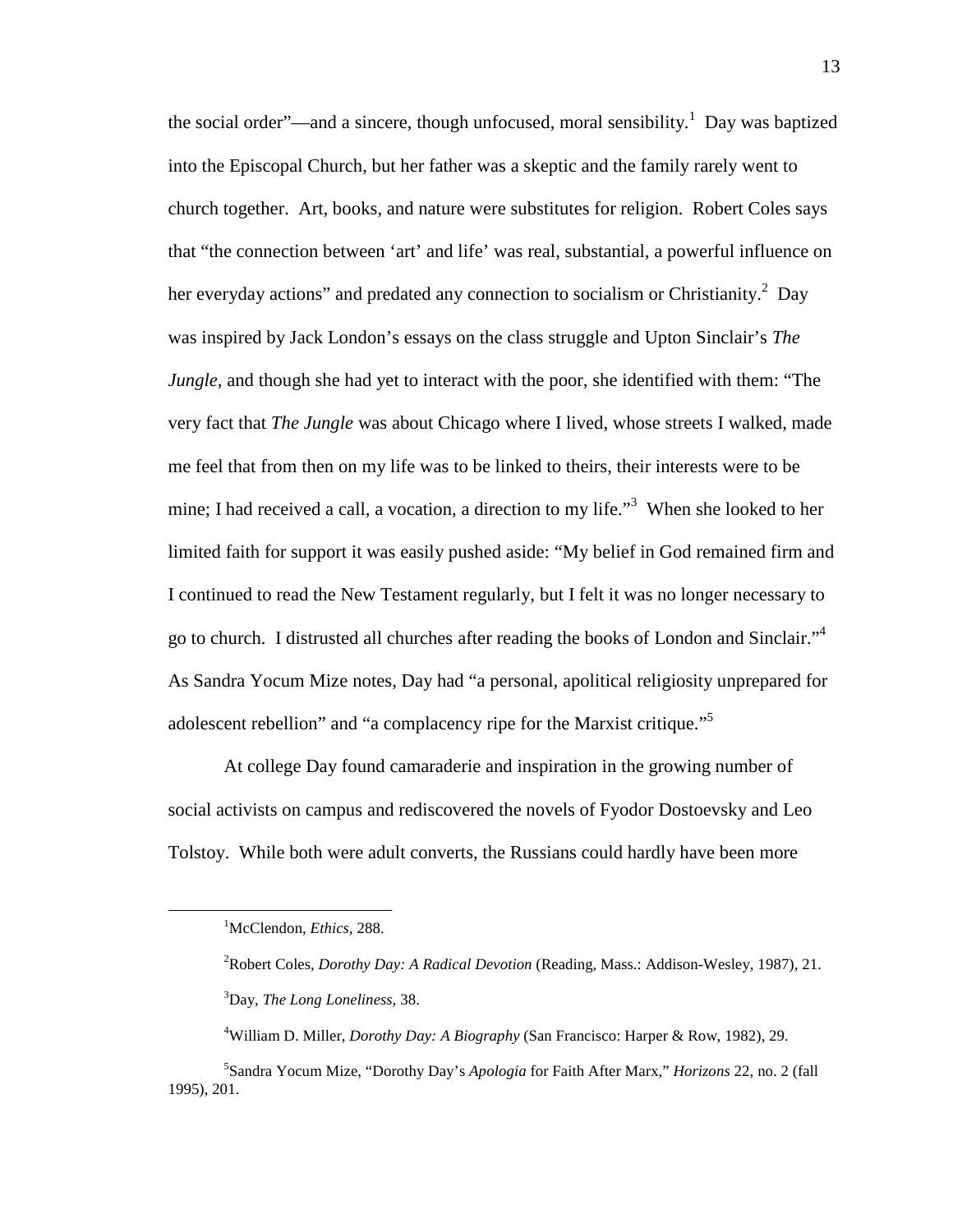different. Tolstoy was a rich man who became an idealist, an anarchist and pacifist who sought suffering that would bring enlightenment. His ideals were perhaps more like Day's; indeed, his negative illustration of violence in *War and Peace* influenced her pacifism. However, it was Dostoevsky's emphasis on the unity of humanity that captured her, and she quotes him in *From Union Square to Rome*: "All my life I have been haunted by God." The authors helped her "cling to a faith in God," but she believed that her faith "had nothing in common with that of the Christians around me . . . and the ugliness of life in a world which professed itself to be Christian appalled me. . . . I felt that I must turn from [faith] as from a drug."<sup>6</sup> She dropped out of college after just two years, moved to New York, and went to work for the *Call,* whose staff represented the many varieties of socialism. Still, Day was never formally a member of any of these groups; in fact, "her comrades said she would never be a good Communist, because she was too religious—a character out of Dostoevsky, a woman haunted by God."<sup>7</sup>

As a reporter Day covered a speech by Elizabeth Gurley Flynn, who later went to prison for her leadership of the Communist Party, and interviewed Leon Trotsky before the November Revolution. Neither impressed her, and she found herself mired in the feeling that would give rise to the title of her autobiography: "As I walked those streets back in 1917 I wanted to go and live among these surroundings; in some mysterious way I felt that I would never be freed from this burden of loneliness and sorrow unless I did." In response Day immersed herself in a variety of activist causes, particularly those

<sup>6</sup>Dorothy Day, *Selected Writings: By Little and By Little,* ed. with an introduction by Robert Ellsberg (New York: Knopf, 1983; reprint, Maryknoll, N.Y.: Orbis Books, 1992), 9; *The Long Loneliness,* 43. Recall Marx's accusation that religion is "an opiate of the people."

<sup>7</sup> Paul Elie, *The Life You Save May Be Your Own: An American Pilgrimage* (New York: Farrar, Straus, & Giroux, 2003), 17.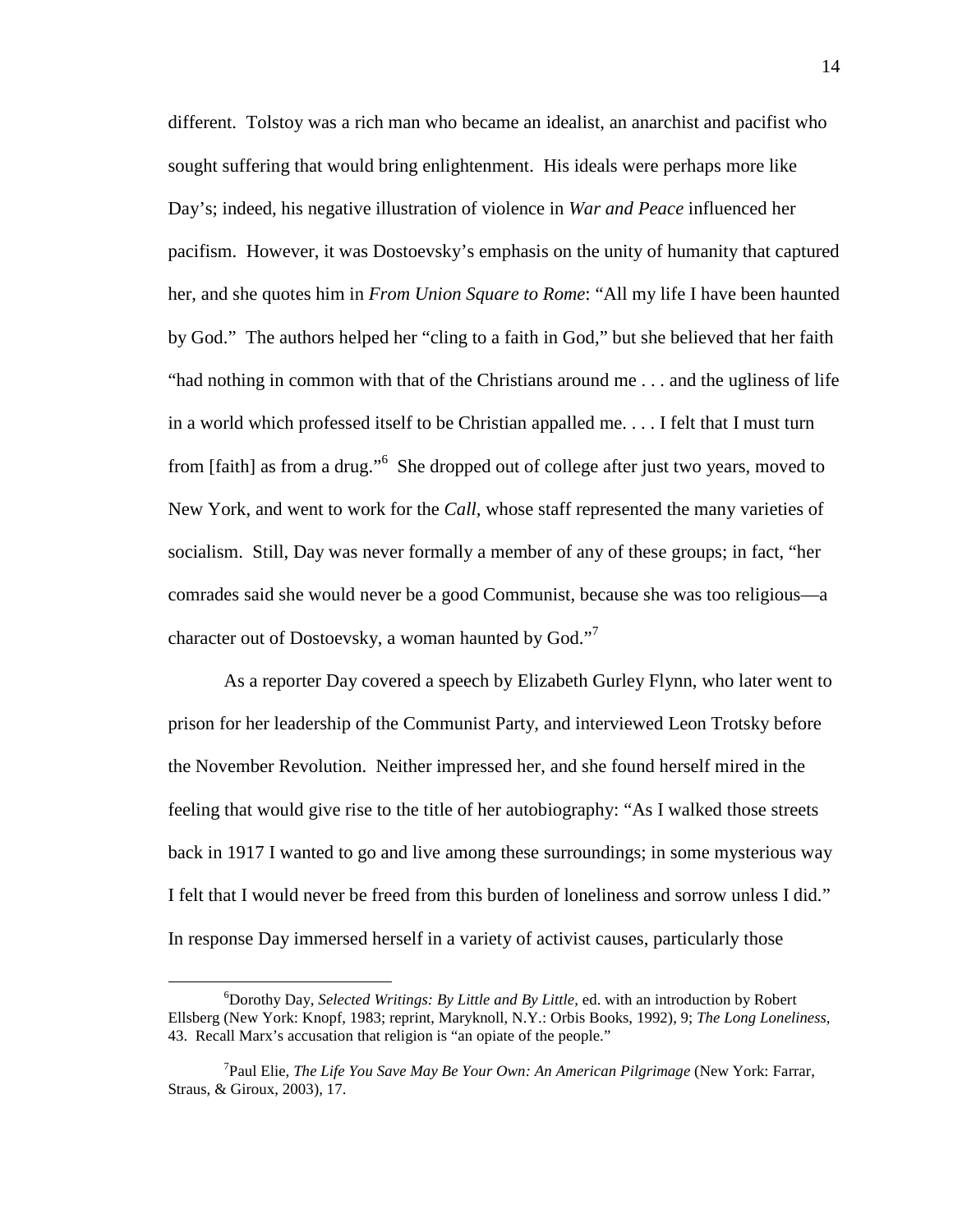directed against the nation's mobilization for war. That year proved to be pivotal in the development of her pacifism, for it brought not only her first direct encounters with violence but also her first attempt to act on her identification with the poor. It brought her first arrest as well (during a strike for women's suffrage) and the rough treatment during her month-long sentence proved difficult to endure. "I would be utterly crushed by misery before I was released," she later wrote. "Never would I recover from this wound, this ugly knowledge I had gained of what men were capable in their treatment of each other."<sup>8</sup> She wondered what good suffrage would do, since everyone seemed primed for war regardless of his or her gender. While in jail she read the Psalms and prayed, although Mize believes that this served only "to mask the personal pain of injustice rather than to foment the social change needed to end its root cause."<sup>9</sup> Day's account supports this assessment, for while her attachment to communism was ambiguous, her periodic religious "responses" were always undertaken privately. Still, O'Connor adds, "Religious faith had a longer history in her soul than her radical sympathies." This faith led eventually to conversion, for "she recognized herself, in a word, as a *religious person*, attuned to the reality and presence of God."<sup>10</sup>

That Day was open to alternatives is apparent in her response to the war. After her arrest she worked for the *Masses,* a magazine opposing American intervention, then for the Collegiate Anti-Militarism League (CAML), which she referred to as the "Anti-Conscription League." She found the CAML's tactics too moderate and joined with

-

<sup>8</sup>Day, *The Long Loneliness,* 51, 79.

 $9$ Mize, 202.

<sup>10</sup>June O'Connor, "Dorothy Day as Autobiographer," *Religion* 20 (July 1990), 284, 290.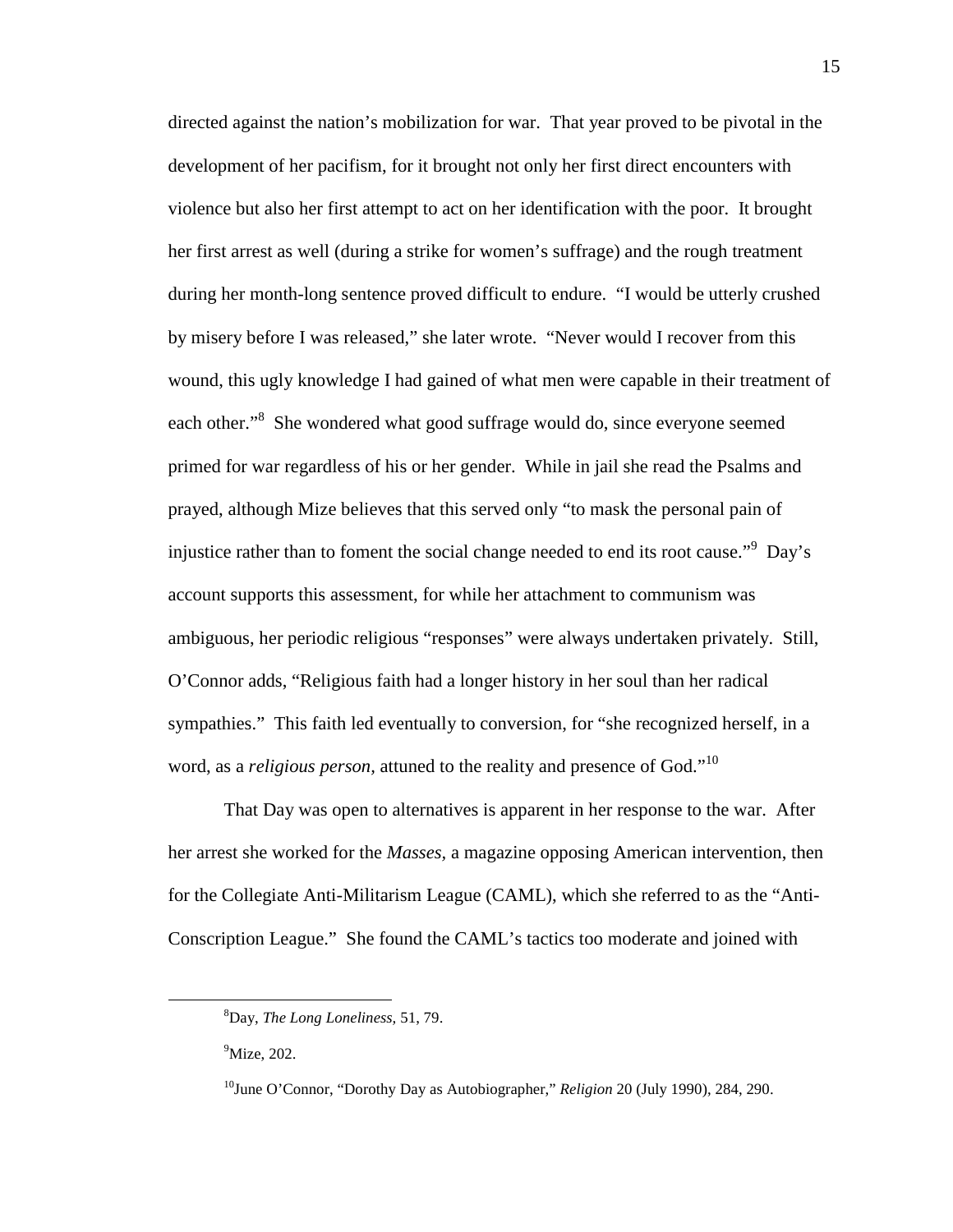others in attempting to push it "from polite dissent to war resistance."<sup>11</sup> After the institution of the draft, however, she began work as a nurse, prompting scorn from friends. Day remained against the conflict, but nursing was an opportunity to offer direct aid to the poor, many of them displaced (and unionized) workers and victims of class and police violence. Isolated from her former associates and still finding her spirituality primarily through books, she became curious about the services at a Catholic church near the hospital and began standing in the back, unnoticed, nearly every day. Although she apparently saw no connection between the Mass and her work as a nurse, she was essentially performing the corporal works of mercy.<sup>12</sup>

However, Day's community remained elsewhere, with the playwright Eugene O'Neill and other bohemian writers in New York's Village district. Her relationship with O'Neill is important, Forest says, because "he was the only one in her circle of friends who shared something of the need which drove her into churches."<sup>13</sup> O'Neill, a lapsed Catholic, sometimes recited Francis Thompson's "The Hound of Heaven" to her, kindling her sense of being pursued by God. Elie adds that Day's attraction to the bohemians was largely about the questions she shared with them: "How might the writer take part in the affairs of the day? How could they reconcile the solitude and apartness of the writer's life with concern for the general welfare of society?"<sup>14</sup> She found few

 $11$ Anne Kleiment, "The Radical Origins of Catholic Pacifism: Dorothy Day and the Lyrical Left During World War I," in *American Catholic Pacifism: The Influence of Dorothy Day and the Catholic Worker Movement,* ed. Anne Klejment and Nancy L. Roberts (Westport, Conn.: Praeger, 1996), 19.

<sup>12</sup>Miller, *Dorothy Day,* 223.

<sup>&</sup>lt;sup>13</sup>Jim Forest, *Love Is the Measure: A Biography of Dorothy Day* (Maryknoll, N.Y.: Orbis Books, 1994), 43.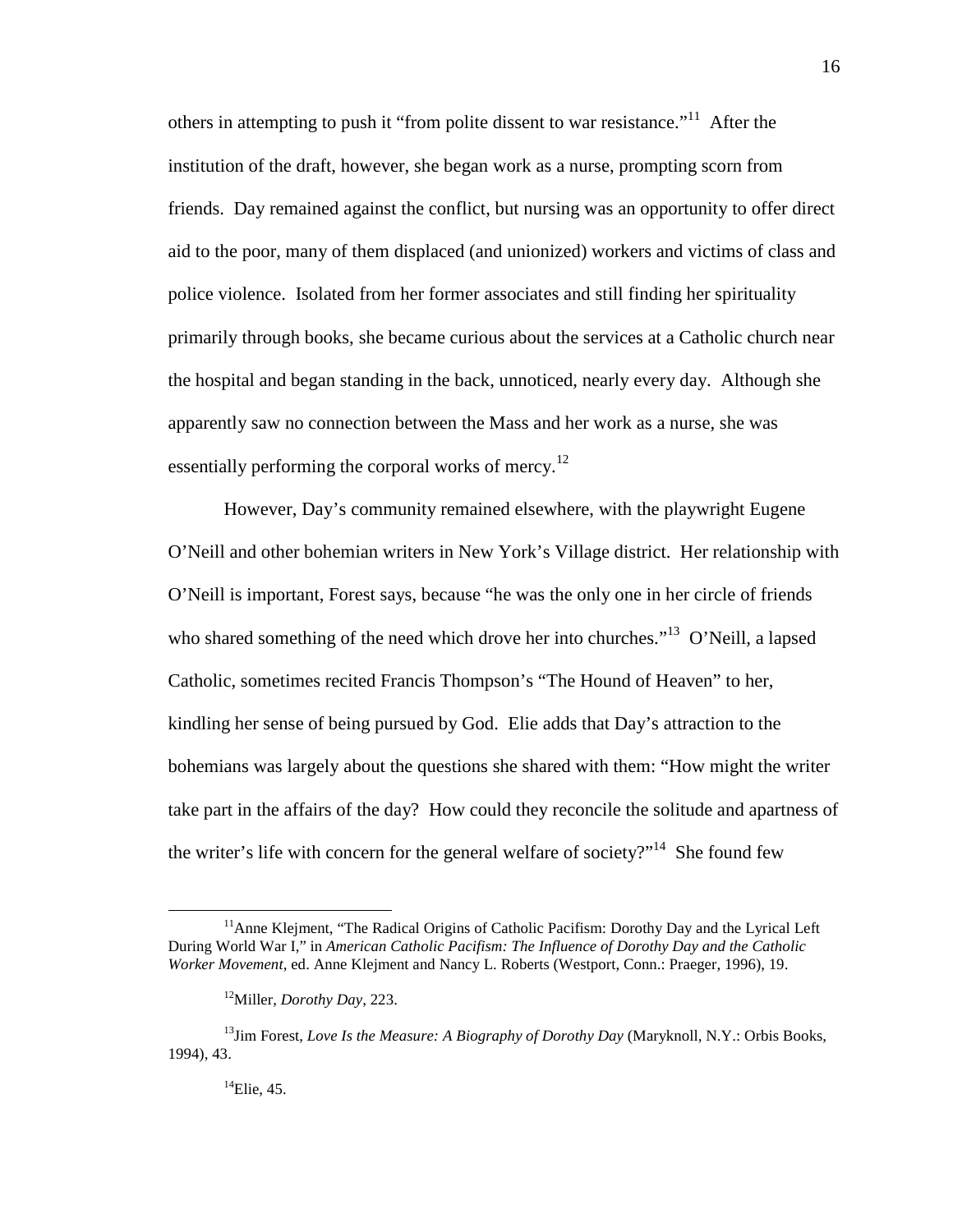answers, however; this was the beginning of a very dark period, punctuated by the suicide of a friend who died in her arms and an apparent attempt on her own life. A doomed love affair, an abortion, and a failed marriage followed. Several of her biographers have postulated that the abortion was a turning point, the experience of sin that spurred her toward God, but if it was she never so much as hinted at it in print. Rather, Gary Wills is likely correct in stating that her "experiments" and rebellions were, at their core, attempts to find God.<sup>15</sup> That Day's journey was so Augustinian in character comports well with her willingness to share intimate details in order to show her readers that they, too, had a home in the Church. More important, hers was also a search for peace, for her life up to that point had been marked by encounters with physical and emotional violence.

Although she moved numerous times over the next few years, Day encountered friends and neighbors practicing their faith, often attended services, and studied the New Testament, Blaise Pascal, Thomas à Kempis, and Dostoevsky. She began to recognize her sinfulness and desire for communion and even said the rosary, yet it was the birth of her daughter that finally moved her to convert. Her insistence on having Tamar baptized, in fact, ended her common-law marriage to Forster Batterham, a topic discussed at length in *The Long Loneliness.* Batterham, an atheist, saw the Catholic Church, with its stand against communism, as diametrically opposed to social progress. Day shared these sentiments and cherished her "natural happiness" with Batterham, but she also realized that "there was a greater happiness to be obtained from life than any I had ever known."<sup>16</sup> Elie, for one, thinks that Batterham "is largely a literary device, and that Day's deepest

<sup>15</sup>Gary Wills, "Dorothy Day at the Barricades," *Esquire,* December 1983, 230.

<sup>16</sup>Day, *The Long Loneliness,* 116.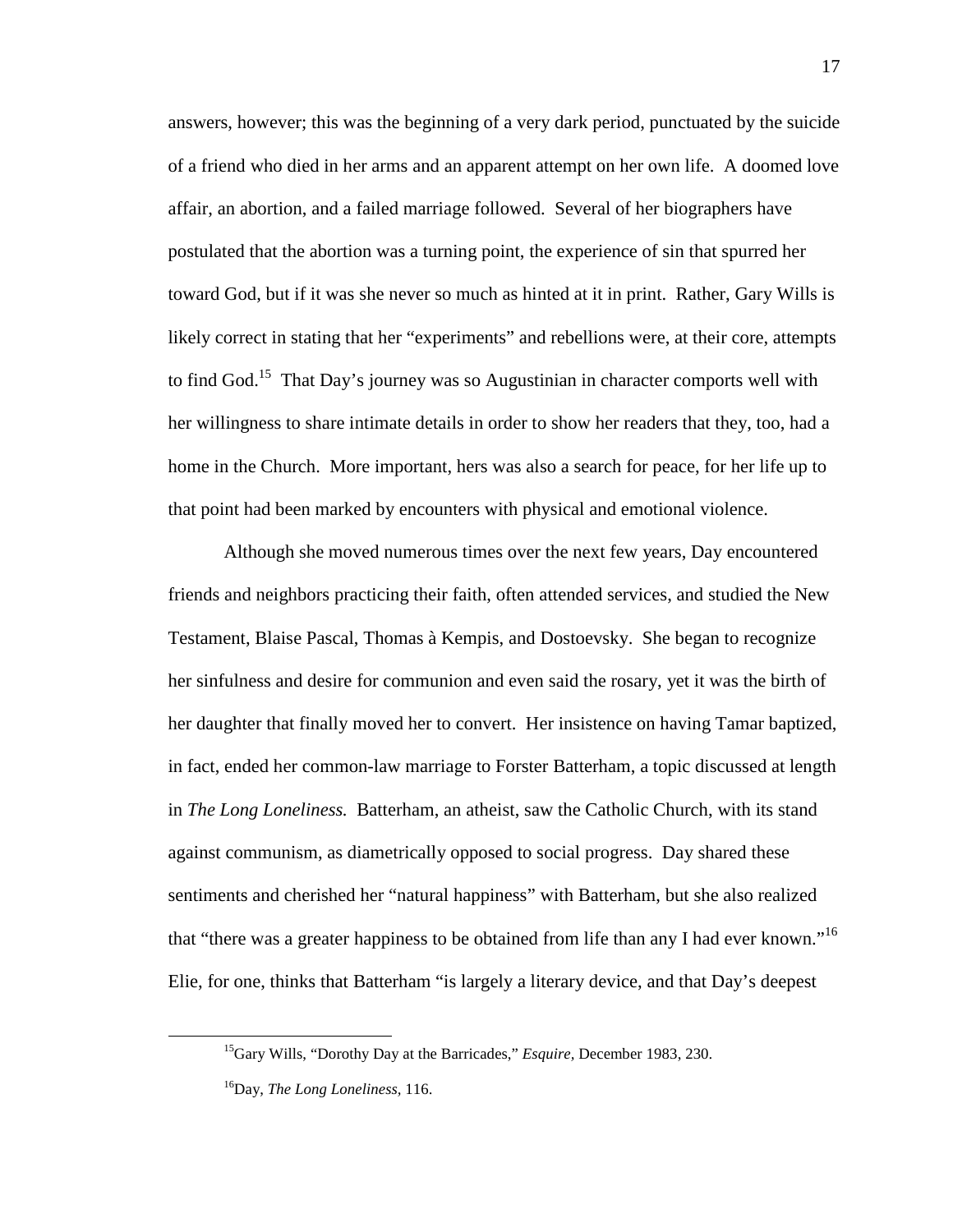conflict was with herself—a conflict between her fidelity to her radical background and her desire to set out on a different path."<sup>17</sup> Clearly, however, she associated the Church with *charity,* "something to gag over, something to shudder at. The true meaning of the word we did not know." In short, she believed that it was escapist and functionally, if not intentionally, on the side of the oppressors, giving the occasional handout but not challenging the social order. This is partly due to ignorance. For example, when a priest asked her to write about how the Church's social teaching had led to her conversion, Day replied that she had "never heard of the encyclicals." Indeed, while working for the *Call* she had interviewed a Jesuit who quoted extensively from *Rerum Novarum,* but she paid him no attention; Catholics were "a world apart, a people within a people, making little impression on the tremendous non-Catholic population of the country.<sup>"18</sup>

Initially, Keith Morton and John Saltmarsh conclude, "Catholicism did not resolve the tensions in Day's life, did not provide the 'synthesis' she longed for. It grounded her spirituality but seemingly contradicted her politics."<sup>19</sup> Coles, however, believes that she "married the church with her eyes wide open, her determination mixed with knowing resignation."<sup>20</sup> Regardless, Day affirmed the Church's claim to be "the tangible union between heaven and earth, between eternity and time" and "a substance to which she could attach herself."<sup>21</sup> "I could worship, adore, praise and thank Him in the

<u>.</u>

<sup>21</sup>Miller, *Dorothy Day,* 190, 197.

 $^{17}$ Elie, 49.

<sup>18</sup>Day, *The Long Loneliness,* 87, 150, 62-63.

<sup>&</sup>lt;sup>19</sup>Keith Morton and John Saltmarsh, "A Cultural Context for Understanding Dorothy Day's Social and Political Thought," in *Catholic Worker Movement,* ed. Thorn, Runkel, and Mountin, 249.

<sup>20</sup>Coles, *Dorothy Day,* 65.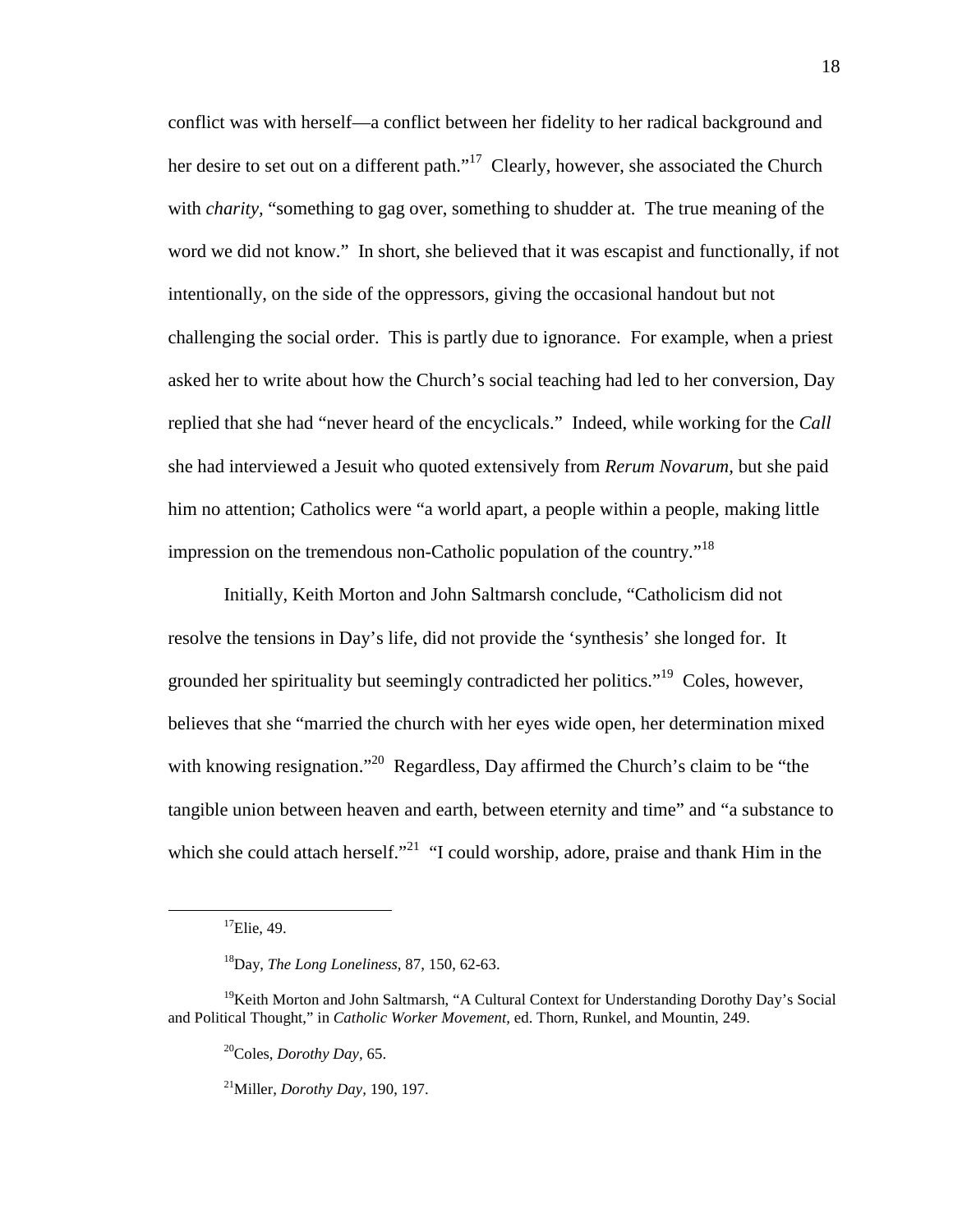company of others," she later wrote. "It is difficult to do that without a ritual, without a body with which to love and move, love and praise. I found faith. I became a member of the mystical body of Christ."<sup>22</sup> According to John Mitchell, the usual dynamic of education in which the believer is introduced "to the symbols of Christian faith, the dignity of human persons, the mystery of suffering and redemption and the solidarity all people share with one another" was reversed for Day: "It wasn't the Church which awakened her to the poor, to the meaning of suffering or the need for community. However, her conversion enabled her to understand the meaning of her convictions more profoundly."<sup>23</sup> O'Connor adds that Day's conversion narrative shows "a reorientation of her whole person such that desire and commitment, passion and generosity, become integrally united." This *affective* conversion is also *cognitive*: "As her prereflective desires become oriented to God, she simultaneously becomes primed to appreciate a wholly new cognitive context in terms of which her attractions and commitments make sense."<sup>24</sup> "Primed" is the key word, for while she was welcomed into an ecclesial body, her connection to it began with a single realization: that the Church, quite literally, *was* the poor; that is, the flood of immigrants in the cities was overwhelmingly Catholic.

The primary obstacle to Day's exploration of this realization was her isolation, as she attended Mass regularly but kept her distance from the other parishioners. Further, like many progressives she had become a pacifist, but she had not acted on that belief, "even though in most other respects she shared their motivating assumptions," because

<sup>22</sup>Day, *The Long Loneliness,* 10.

<sup>23</sup>John J. Mitchell, *Critical Voices in American Catholic Economic Thought* (New York: Paulist Press, 1989), 161.

 $^{24}$ O'Connor, "Dorothy Day's Christian Conversion," 164, 172.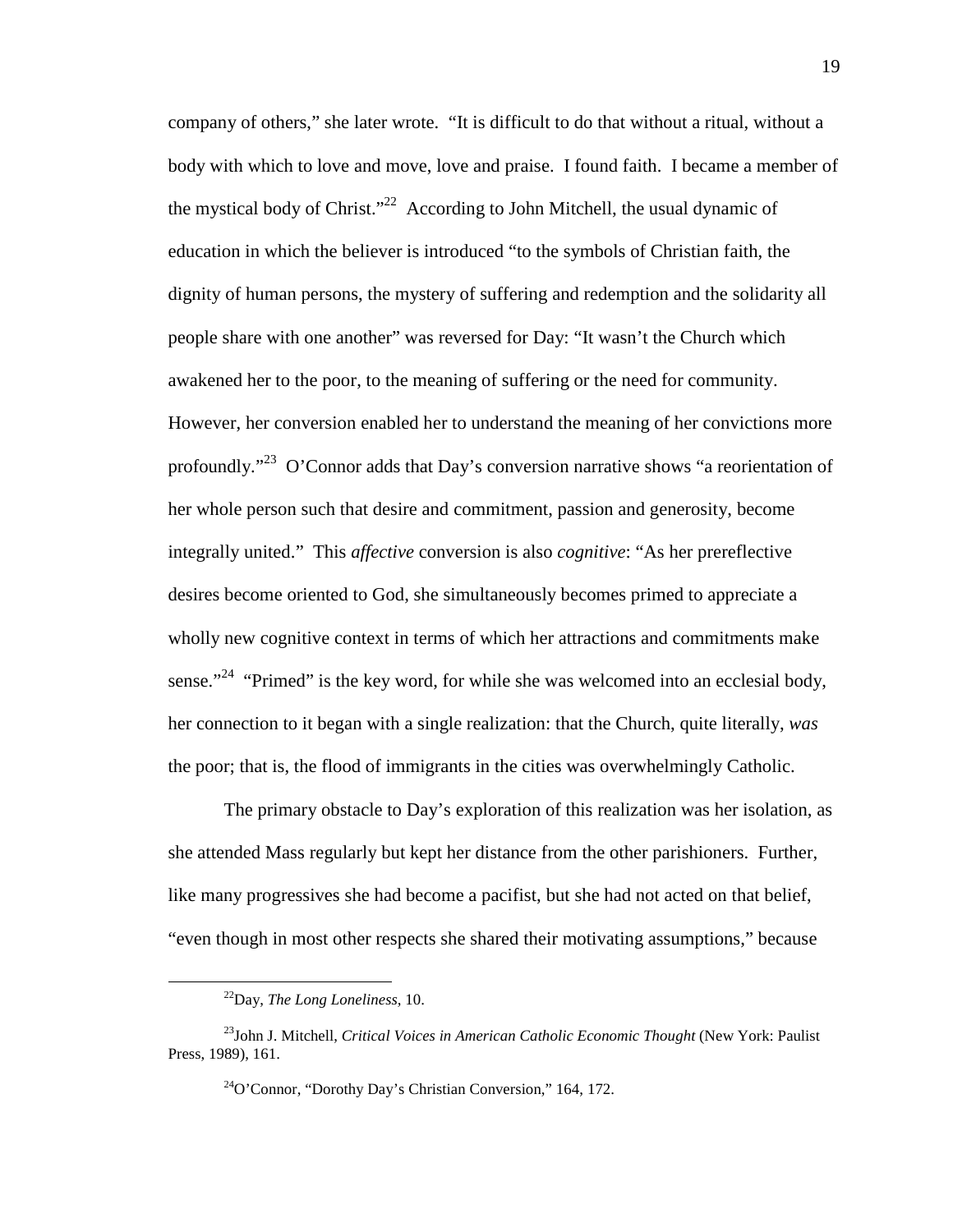"she was still seeking a way of life."<sup>25</sup> In 1929 she worked briefly for the Fellowship of Reconciliation, a Protestant organization developing nonviolent methods for the labor movement. Although she would be a lifelong member of the FOR, at the time she felt isolated as the only Catholic on the staff. By this time she was also separated from nearly all her friends: "Being a Catholic, I discovered, put a barrier between me and others; however slight, it was always felt."<sup>26</sup> She retreated to Mexico and two sources of solace: her daughter and the liturgy. It is important to recognize these as dynamically re-forming her understanding of solidarity. Day had never been close with her family or maintained many enduring friendships, but her love for Tamar was a connection deeper than any she had known and affected her valuation of human life, especially life requiring much from others. Further, the Eucharist brought not only the grace of the real presence (in the Catholic understanding) but instruction in the doctrine of the mystical body and preparation for the next stage of her life.

That stage began soon after her return to New York. Now distanced from the thriving activism in the city, Day felt "out of it" as a Catholic: "There was Catholic membership in all these groups, of course, but no Catholic leadership. It was that very year that Pope Pius XI said sadly, . . . 'The workers of the world are lost to the Church. $1^{327}$  Before leaving for Mexico, however, she had lined up several commissions with George Shuster of *Commonweal,* a left-leaning Catholic magazine, and in 1933 he enlisted her to cover an unemployment protest in Washington. The event stirred feelings

<sup>25</sup>Charles Chatfield, "The Catholic Worker in the United States Peace Tradition," in *American Catholic Pacifism,* ed. Klejment and Roberts, 4.

<sup>26</sup>Day, *The Long Loneliness,* 162.

<sup>27</sup>Forest, *Love Is the Measure,* 72.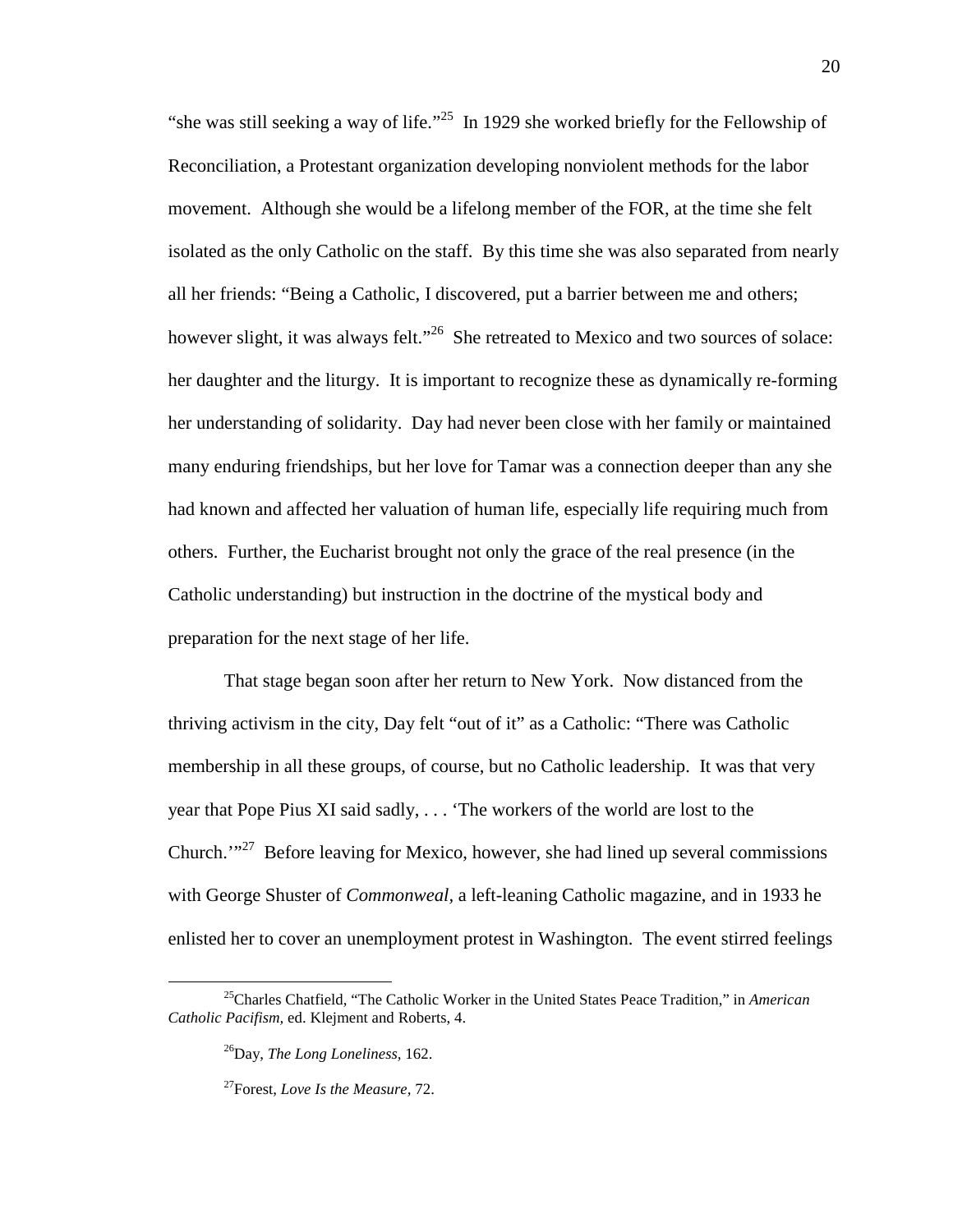of bitterness within Day because it was organized by communists, not Christians. She felt "the call to action" and believed Christ was with the marchers—she called them "His comrades"—so she prayed that "some way would open up for me to use what talents I possessed for my fellow workers, the poor."<sup>28</sup>

## *Transforming the Social Order*

The legend is that Maurin was waiting for Day on her front steps, although the truth may be slightly different. Still, she did meet him after returning from Washington and he did explain his three-point plan: founding a newspaper for "clarification of thought," starting "houses of hospitality," and organizing farming communes. Maurin had spent the previous seven years on a quest to find someone to help him implement this plan, Shuster had recommended Day, and the Catholic Worker was born. "He told Peter that we both had similar ideas," she writes in *Loaves and Fishes.* "Namely, that the Catholic Church had a social teaching which could be applied to the problems of our day."<sup>29</sup> This may contradict her other statements about being unaware of this teaching, or it may simply mean that while her ideas were embryonic, Maurin's were explicit and articulated. It may also be an example of deference to him. Day often refers to Maurin as the founder of the Worker and to herself as his disciple, and her stated purpose is "to embody his principles and present them to the world."<sup>30</sup> Some have commented that this was more her creative legend-building than reality, and the Worker movement was

<sup>28</sup>Day, *The Long Loneliness,* 169; Miller, *Dorothy Day,* 226.

<sup>&</sup>lt;sup>29</sup>Dorothy Day, *Loaves and Fishes* (New York: Harper & Row, 1963; reprint, Maryknoll, N.Y.: Orbis Books, 1997), 13.

<sup>30</sup>Marc H. Ellis, *A Year at the Catholic Worker: A Spiritual Journey Among the Poor* (New York: Paulist Press, 1978; reprint, Waco, Texas: Baylor University Press, 2000), 52.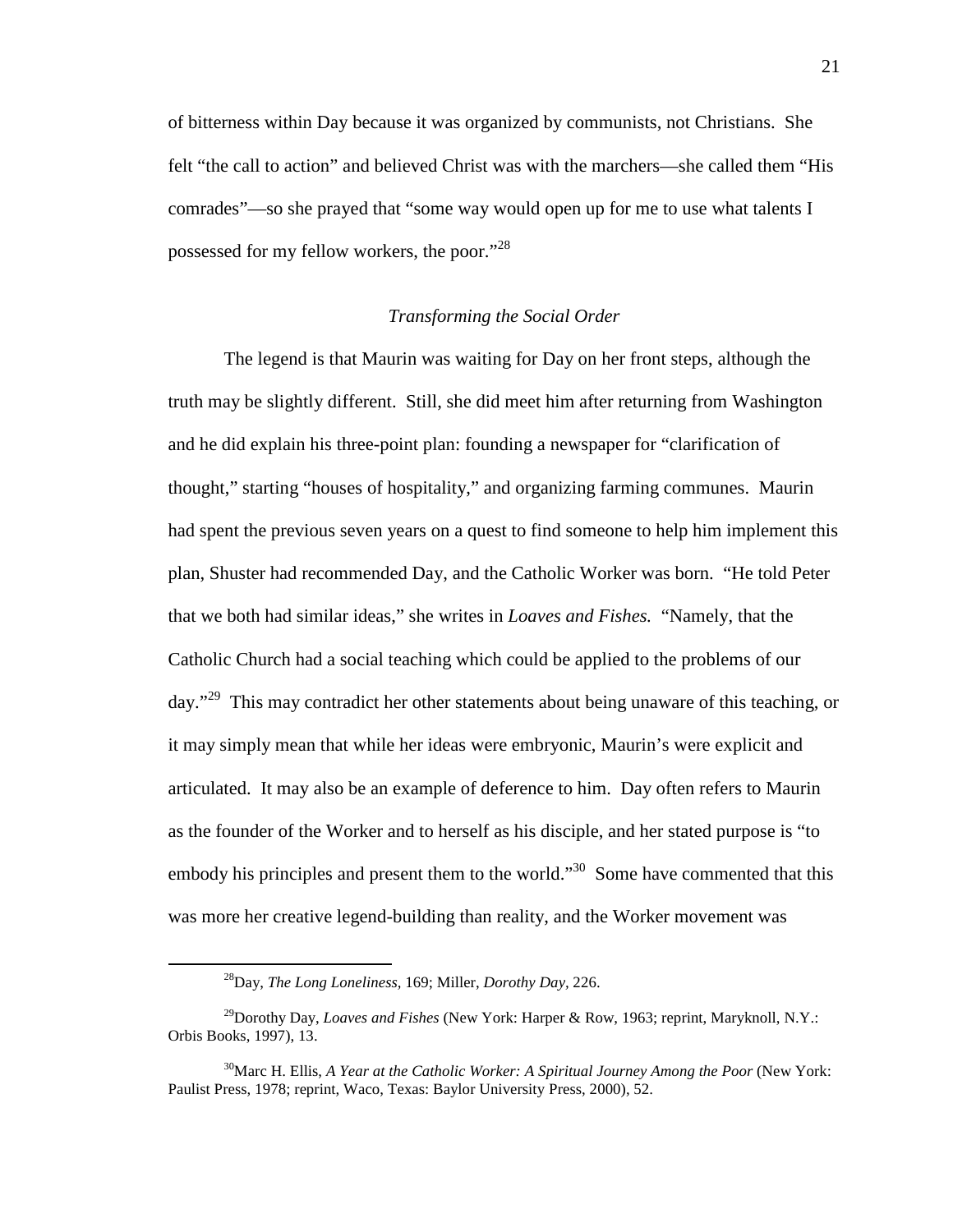certainly more her creation than his, particularly in its pacifism. However, it was through him that she received a historically and theologically informed picture of Catholic tradition. She resisted the urge to turn him away and, in turn, he treated her as an equal in faith. In O'Connor's words, "Captivated by Maurin's vision partly, certainly, because it called on and affirmed her own already well-formed interests in the plight of the poor, Dorothy Day then found—and created—her 'vocation.'"<sup>31</sup> Thus the cognitive aspect of her conversion was perfected when she made this vision her own.

The essence of Maurin's vision is a solidarity that balances personal concern for the individual with a call for transformation of the social order. After the establishment of the first "house of hospitality" in New York's Bowery district Maurin implemented his program for "clarification of thought"—regular meetings at which he instructed Day and others using Scripture and encyclicals as primary texts. While he certainly added his own twists to the encyclicals, he was quite faithful to their spirit. Day says that he "spoke in terms of ideas, rather than personalities," "stressed the importance of theory," and "found a common ground with all in what he termed the Thomistic doctrine of the common good."<sup>32</sup> For Maurin the encyclicals bring these traditional doctrines into the present and, via the mystical body, connect the "individual" justice of the workers' movements into a spiritual whole. What is good for the individual—steady employment and personal freedom—is also good for the social order.

Maurin had been immersed in the encyclicals thirty years earlier while a member of *Le Sillon,* a French movement that supported democracy (as well as cooperatives and

<sup>31</sup>O'Connor, "Dorothy Day's Christian Conversion," 165.

<sup>32</sup>Day, *The Long Loneliness,* 169-70.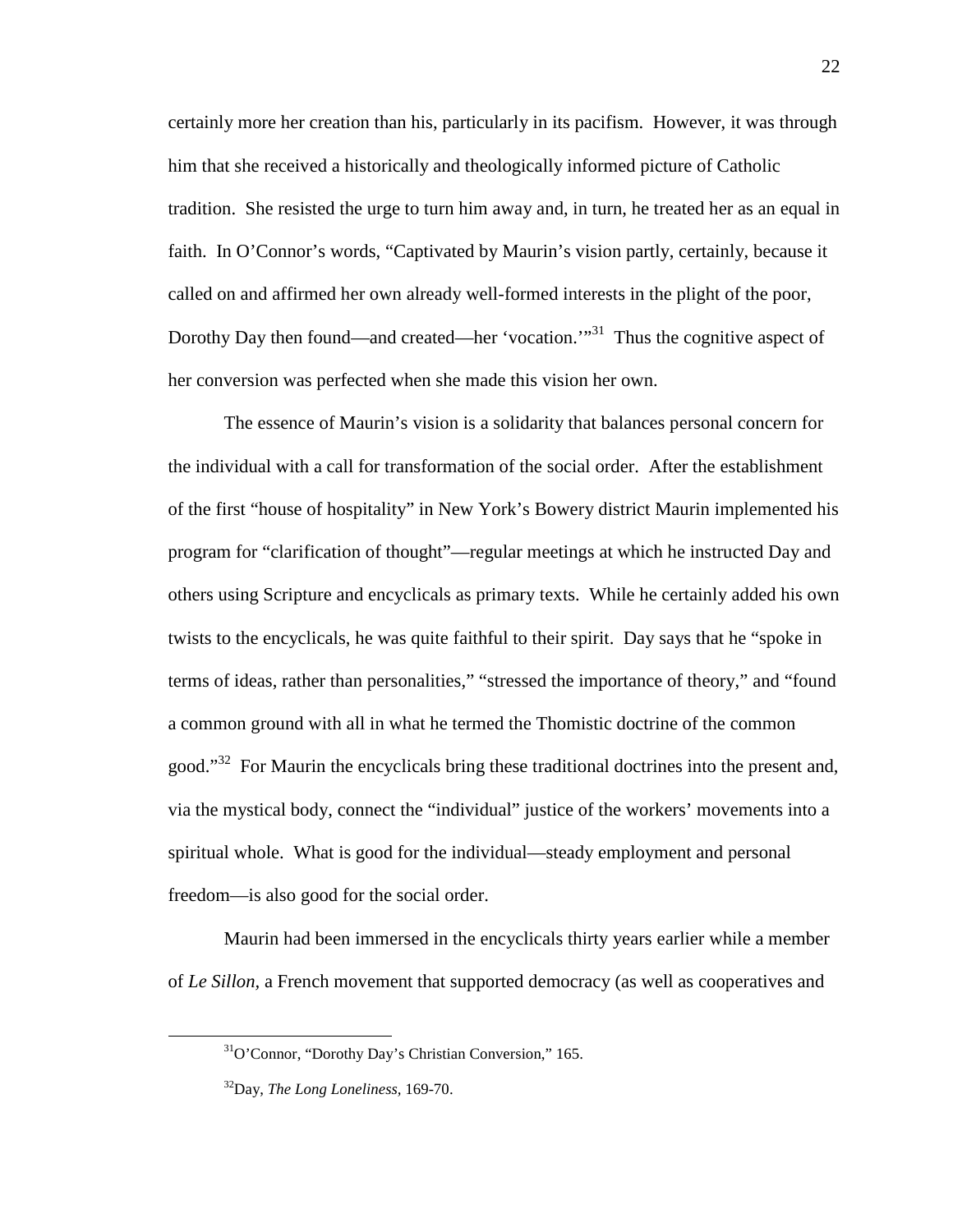unions) but preached "a Tolstoyan kind of pacifist opposition to the rising spirit of nationalism and militarism."<sup>33</sup> *Le Sillon* was heavily influenced by *Rerum Novarum* (1891), in which Leo XIII sought a *via media* between socialism and liberalism by arguing for humanity's natural right to associate and earn a living wage. More important, Leo says, "The practice of all ages has consecrated the principle of private ownership, as being pre-eminently in conformity with human nature, and as conducing in the most unmistakable manner to the peace and tranquility of human existence."<sup>34</sup> According to Patricia McNeal, "[Leo's] central concern was for a new international order in which peace was based on justice and love rather than on military defense, and he called for a reevaluation of the justice of defensive wars in a technological world. He also asked Christians to follow Peter's call to obey God above humans, beginning a new era in which the church would declare independence from any particular social order for the first time since Constantine."<sup>35</sup> Ronald Musto adds that *Rerum Novarum,* along with the Council of Trent, marked the beginning of a revolution in the papacy, which had remained largely isolated from the social and political trends of the nineteenth century:

If papal authoritarianism and its fears of the non-Catholic world were largely responsible for the repression of most Catholic dissent and individual peacemaking in the era after Trent, the changing attitudes of popes from Leo XIII to John XXIII toward the role of Catholics as peacemakers can indeed be seen as the fountainhead of Catholic efforts for peace in the twentieth century. The progress of papal thought on peace was certainly not simplistic—a move from a theology of authoritarianism to a theology of liberation. During [these] hundred years the popes rediscovered the essence of the Mystical Body: truth resides not only in the

<sup>&</sup>lt;sup>33</sup>Mary C. Segers, "Equality and Christian Anarchism: the Political and Social Ideas of the Catholic Worker Movement," *Review of Politics* 40 (April 1978), 204-5.

<sup>34</sup>Leo XIII, Encyclical Letter *Rerum Novarum,* 15 May 1891, no. 11.

<sup>35</sup>Patricia McNeal, *Harder than War: Catholic Peacemaking in Twentieth-Century America* (New Brunswick, N.J.: Rutgers University Press, 1992), 1-2.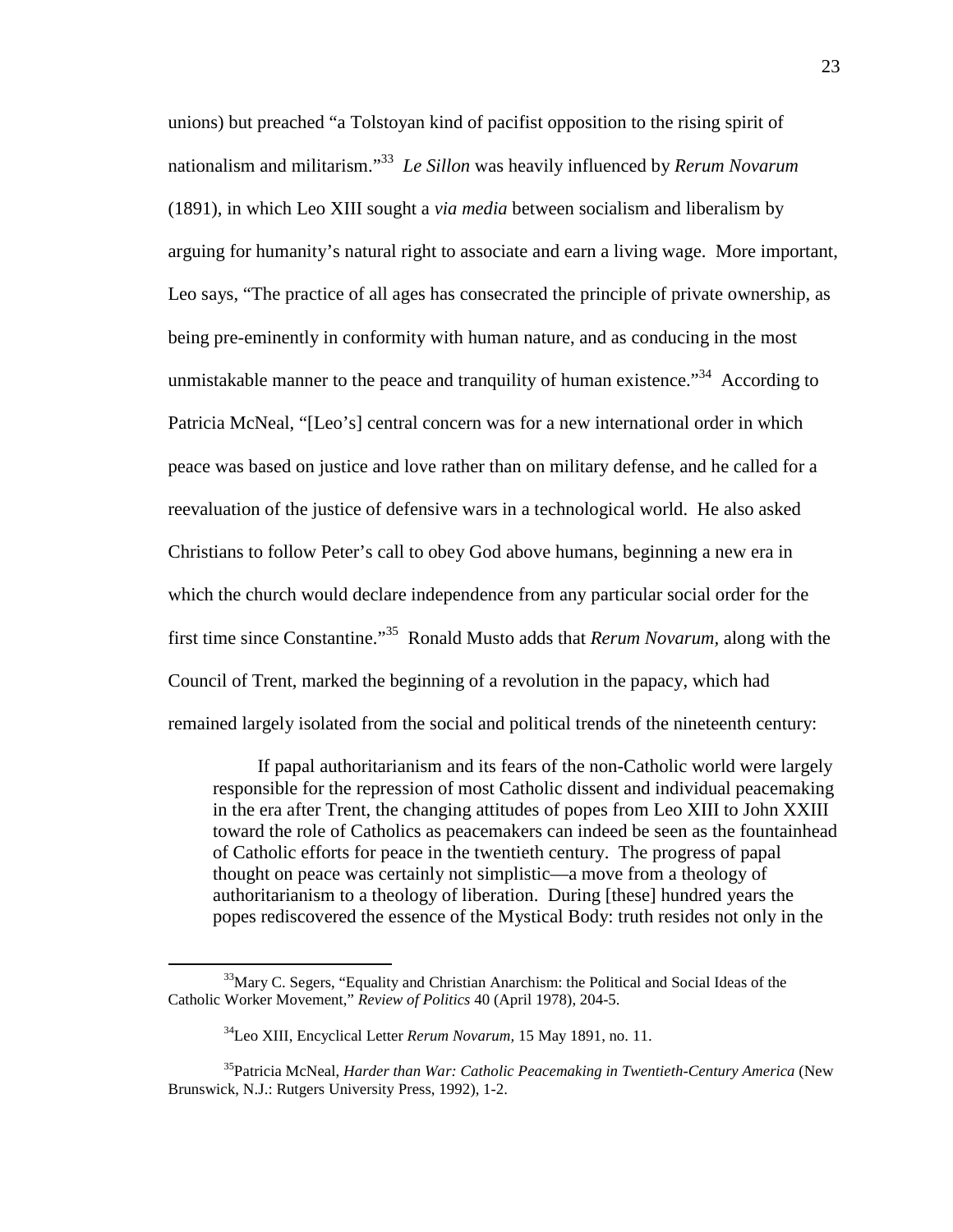head, but also in the members and spiritual strength resides throughout its physical and spiritual being.<sup>36</sup>

Pius XI built on Leo's foundation in *Quadragesimo Anno* (1931) but was more radical in calling for changes in modern economic systems. Pius noted that Leo's teaching had been held as suspect by a significant number of Catholics, specifically because it had "boldly attacked and overturned the idols of Liberalism, ignored longstanding prejudices, and was in advance of its time beyond all expectation," to the point that it was regarded as "a kind of imaginary ideal of perfection more desirable then attainable."<sup>37</sup> Maurin, however, accepted Pius' challenge to the lay apostolate to help bring about the perfection of the social order, while Day affirmed his critiques of communism for eliminating private ownership and viewing human association as a means to material advantage. As John XXIII reiterates in *Mater et Magistra,* "Socialism is founded on a doctrine of human society which is bounded by time. . . . Since, therefore, it proposes a form of social organization which aims solely at production, it places too severe a restraint on human liberty, at the same time flouting the true notion of social authority.<sup>38</sup> The pillars of private property, economic cooperation, and community are essential for establishing and maintaining peace among individuals and nations, and the bonds they create are fully realized only in the body of Christ:

For justice alone can, if faithfully observed, remove the causes of social conflict but can never bring about union of minds and hearts. Indeed all the institutions for the establishment of peace and the promotion of mutual help among men, however perfect these may seem, have the principal foundation of their stability in the mutual bond of minds and hearts whereby the members are united with one

l

<sup>&</sup>lt;sup>36</sup>Ronald G. Musto, *The Catholic Peace Tradition* (Maryknoll, N.Y.: Orbis Books, 1986), 169.

<sup>37</sup>Pius XI, Encyclical Letter *Quadragesimo Anno,* 15 May 1931, no. 14.

<sup>38</sup>John XXIII, Encyclical Letter *Mater et Magistra,* 15 May 1961, no. 34.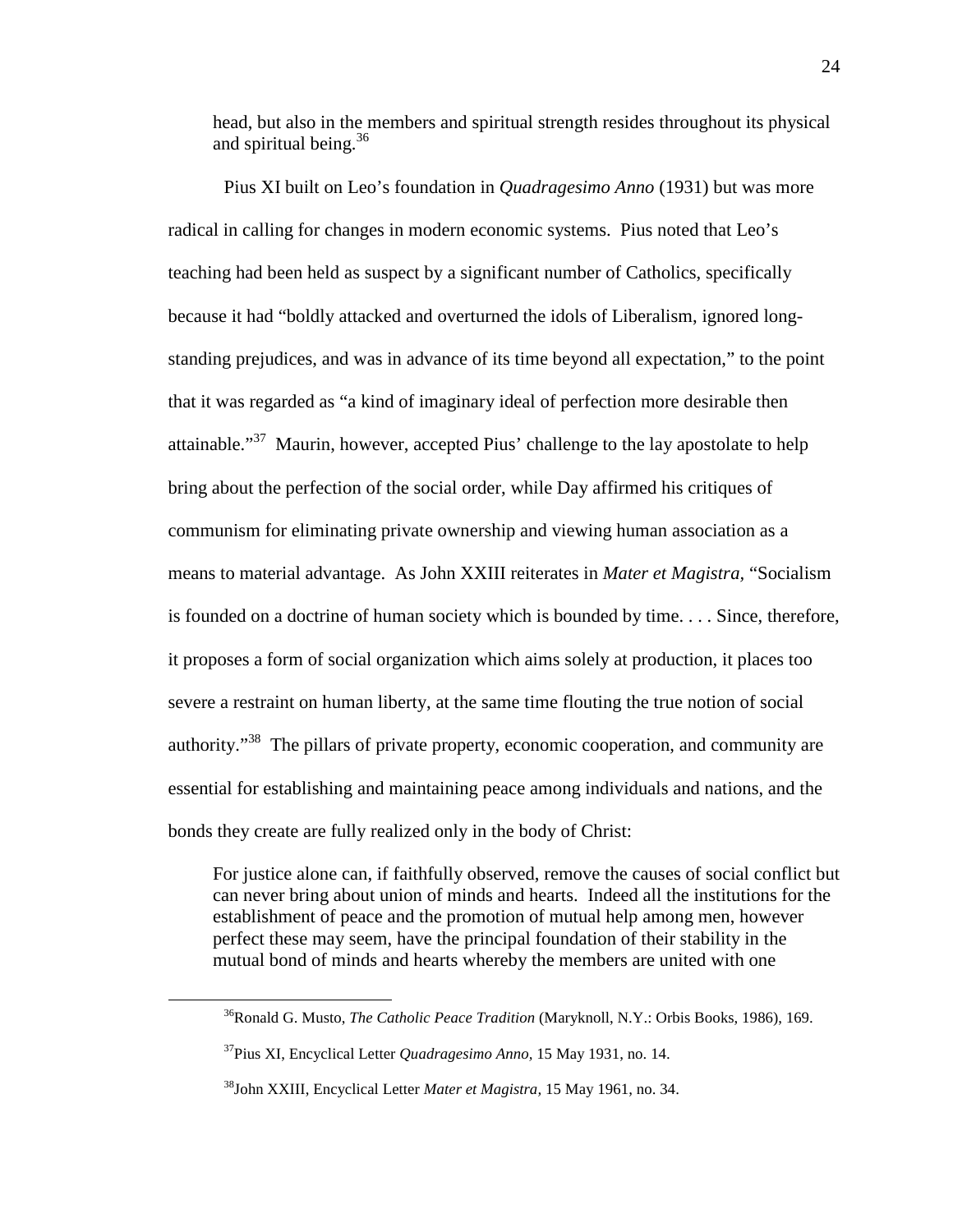another. If this bond is lacking, the best of regulations come to naught, as we have learned by too frequent experience. And so, then only will true cooperation be possible for a single common good when the constituent parts of society deeply feel themselves members of one great family and children of the same Heavenly Father; nay, that they are one body in Christ, "but severally members one of another," (Rom 12:5) so that "if one member suffers anything, all the members suffer with it"  $(1$  Cor 12:26).<sup>39</sup>

Maurin was critical of *Quadragesimo Anno* because it did not affirm the ideal of personal responsibility in *Auspicato Concessum,* Leo's encyclical on Francis of Assisi.<sup>40</sup> However, he affirmed Pius' elevation of social action over political action because he saw the soul as intimately bound up with the spiritual, a principle negated by modernity's rejection of tradition. For Maurin, Marc Ellis says, this meant "not simply secularization, but economic, military, and political systems freed from the guidance of the spirit and thus from protection afforded the person by the canopy of eternity," leaving them free to oppress rather than serve the person.<sup>41</sup> It was this integrated, spiritual view of tradition that steadily displaced Day's communist rationality. According to James Fisher, her conversion is "an illustration of the theory that an individual who 'converts' from one orientation to its exact opposite appears to himself and others to have made a gross change, but it actually involves only a very small shift in the balance of a focal and persistent conflict."<sup>42</sup> Day, however, does not share Fisher's assumption that Christianity and communism are opposites. Rather, Mize says, she recognizes that "Christianity

<sup>&</sup>lt;sup>39</sup>Pius XI, no. 137.

<sup>40</sup>Dorothy Day, "Days with an End," *Catholic Worker,* April 1934. See Leo XIII, Encyclical Letter *Auspicato Concessum,* 17 September 1882.

<sup>41</sup>Marc H. Ellis, *Peter Maurin: Prophet in the Twentieth Century* (New York: Paulist Press, 1981), 90. Recall MacIntyre's diagnosis, which I will discuss in more detail in chapter five.

<sup>42</sup>James T. Fisher, *The Catholic Counterculture in America: 1933-1962* (Chapel Hill, N.C.: University of North Carolina Press, 1989), 14.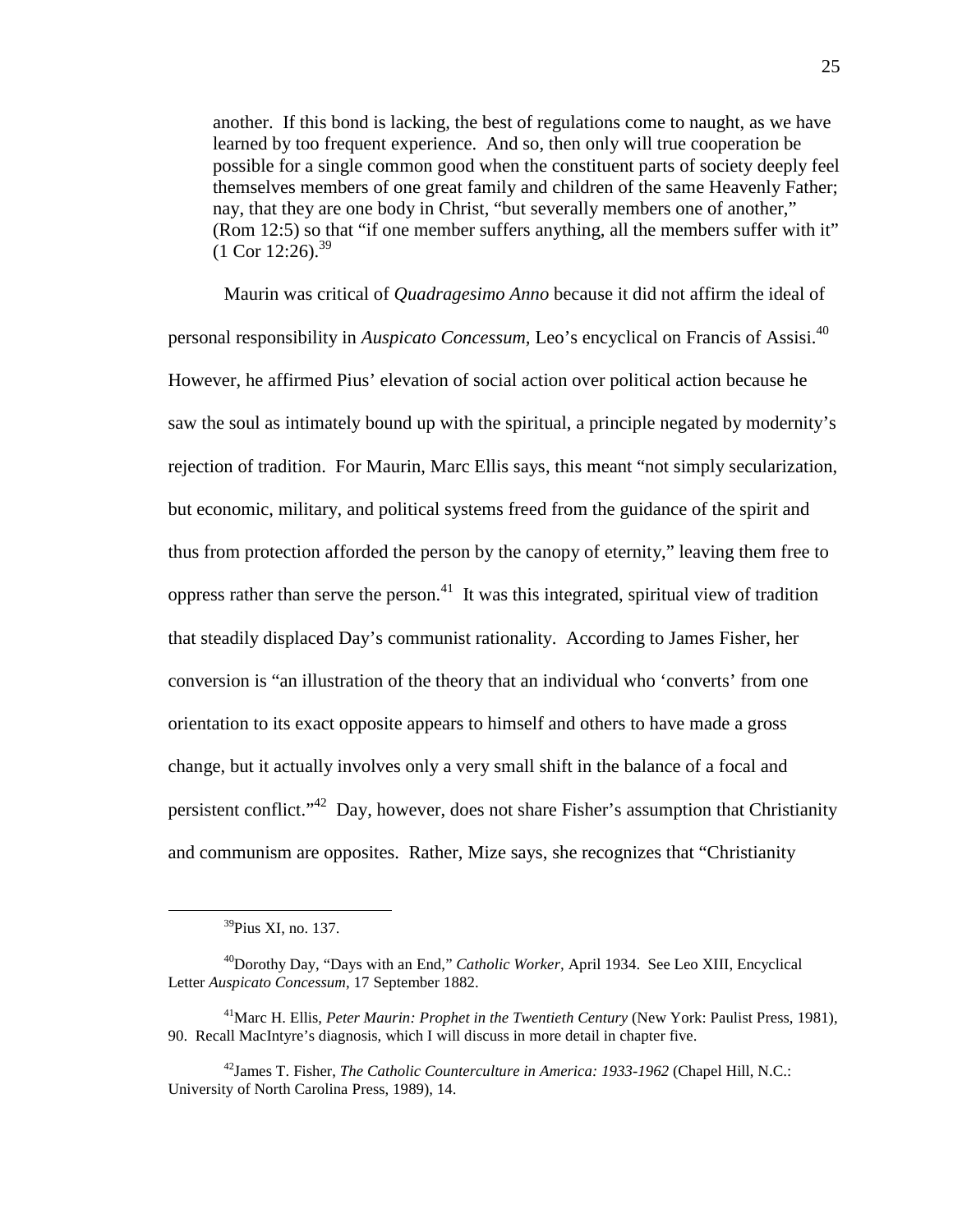supersedes the communist vision of a classless society through concrete practices.

Indeed, the Worker movement "provided a shared practical synthesis of all the elements of an authentic faith after Marx."<sup>43</sup> Day remains sympathetic to communists because she knows the strength of their conviction and accepts many of their critiques of society and the church. In this she echoes Pius XI, who distinguishes between communism and a more moderate socialism that "inclines toward and in a certain measure approaches the truths which Christian tradition has always held sacred."<sup>44</sup>

Many of Day's associates initially appreciated the fact that conversion had not altered her belief in the possibility of social change. However, William Miller says, "The difference was that her friends talked of this goal as something that would crown their revolutionary struggle—that would be found in time. But for Dorothy, as she came to see, the way was love and the end was eternity."<sup>45</sup> She also sees that socialism actually complicates the attainment of justice by building up divisions between people. In contrast, "The supernatural approach when understood is to turn the other cheek, to give up what one has, willingly, gladly, with no spirit of martyrdom, to rejoice in being the least, to be unrecognized, the slighted."<sup>46</sup> Day advocates a decentralized economy that will allow all persons to enjoy the independence and dignity of work, and she fashions Maurin's personalist philosophy into a critique of capitalism and socialism's shared method of using "the masses" to achieve an equally impersonal end, "the state." Because she takes Marx's indictment seriously she can offer a fully Christian response in which

<sup>43</sup>Mize, 205-7.

<sup>44</sup>Pius XI, no. 112-13.

<sup>45</sup>Miller, *Dorothy Day,* 199.

<sup>46</sup>Day, *The Long Loneliness,* 59.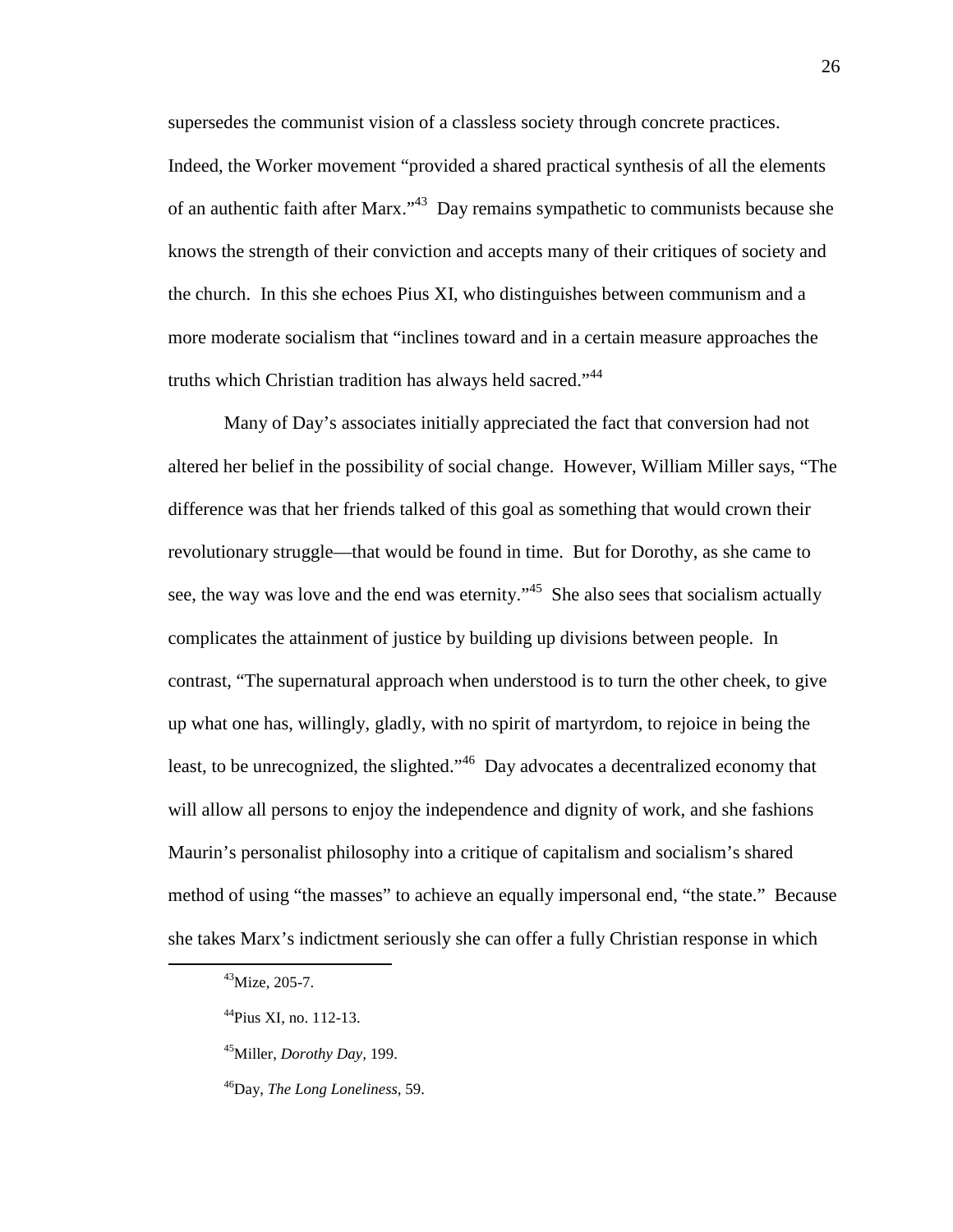"the demand for justice stays in this world, but the recognized sources for these natural aspirations are genuinely spiritual—a spirituality rooted in papal social teaching itself rooted in the Incarnation culminating in the Cross. To practice this spirituality means hardship, sacrifice, and dedication to the joys and sorrows in the present."<sup>47</sup>

## *Natural and Supernatural*

Day recognizes that Catholicism requires a deeper solidarity than one built solely on the equality of persons in the present. She advocates revolution not through slogans but through the sacraments and the works of mercy; these are the "elements" that truly differentiate the Worker. It was rare for her to miss daily Mass (or weekly confession), for she believed that it is "the one immediate step to be taken towards peace": "I can sit in the presence of the Blessed Sacrament and wrestle for that peace in the bitterness of my soul, a bitterness which many Catholics throughout the world feel, and I can find many things in Scripture to console me, to change my heart from hatred to love of enemy."<sup>48</sup> Mitchell says that for Day the Eucharist is "a powerful symbol of God's love for the world and the solidarity God intended between all people."<sup>49</sup> However, it is more than a "symbol." For her, in fact, the doctrine of the real presence distinguishes the Catholic faith from the many who merely "admire" Jesus:

If you know the New Testament at all (and you ought to look into it if you do not know it, for many Communists express an admiration for the Man Jesus, and I.W.W.'s in the old days used to speak of "Comrade Jesus"), you will find there that the first to whom Christ taught this doctrine of the Blessed Sacrament turned

 $47$ Mize, 211, 208.

<sup>48</sup>Dorothy Day, "Day After Day: Thoughts on Breadlines and on the War," *Catholic Worker,* June 1940; "In Peace Is My Bitterness Most Bitter," *Catholic Worker,* January 1967.

<sup>&</sup>lt;sup>49</sup>Mitchell, 161.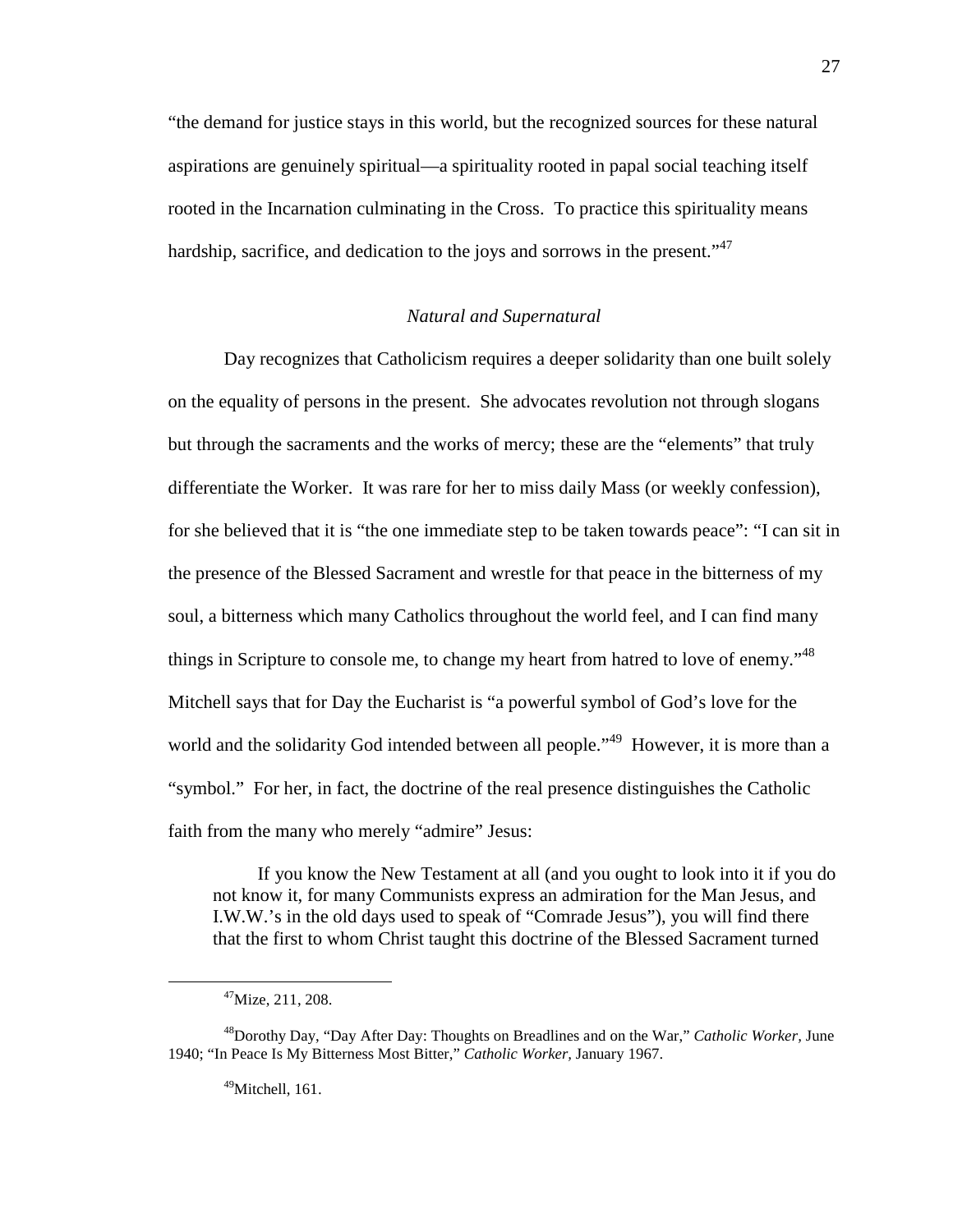from Him. This teaching, that Christ would be their daily bread, was so simple, so elemental a thing, in spite of its mystery, that children and the simplest and least of people in the world could accept it. . . .

We are not capable always of feelings of love, awe, gratitude, and repentance. So Christ has taken the form of bread that we may more readily approach Him, and feeding daily, assimilating Christ so that it is not we but Christ working in us, we may be made more capable of understanding and realizing and loving  $\text{Him.}^{50}$ 

Roberto Goizueta adds that a sacrament presupposes that "the concrete, particular object or entity that embodies the universal reality is *in fact* historically concrete and particular." This is why it is important that the Eucharist be *real* bread and wine "capable of being eaten and drunk," for in this way it enables us to recognize the *real* presence, the connection between natural and supernatural. Although the substance of the bread and wine change when consecrated, their appearance as natural still has value: "One cannot love the universal and supernatural if one cannot love the particular and natural—and love these precisely *as* particular and natural. One cannot love the Creator if one cannot love the creature—and love him, her, or it precisely *as* creature.<sup>"51</sup>

Before I discuss Day's understanding of the mystical body and the relationship of natural and supernatural I must briefly address the recent history of the Church's teaching on these issues. The popularity of the doctrine of the mystical body reached its zenith in the late medieval period only to fade in the wake of the Reformation. It was renewed by Pius IX in *Quanto Conficiamur Moerore* (1863), which qualified the traditional phrase *extra ecclesium nulla sullas* by stating that those who are ignorant of Christianity but cooperate with divine grace can arrive at justification and salvation. In response many

l

<sup>50</sup>Dorothy Day, *From Union Square to Rome* (Silver Spring, Md.: Preservation of the Faith Press, 1938; reprint, New York: Arno Press, 1978), 160.

<sup>51</sup>Roberto S. Goizueta, *Caminemos con Jesús: Toward a Hispanic/Latino Theology of Accompaniment* (Maryknoll, N.Y.: Orbis Books, 1995), 48-49.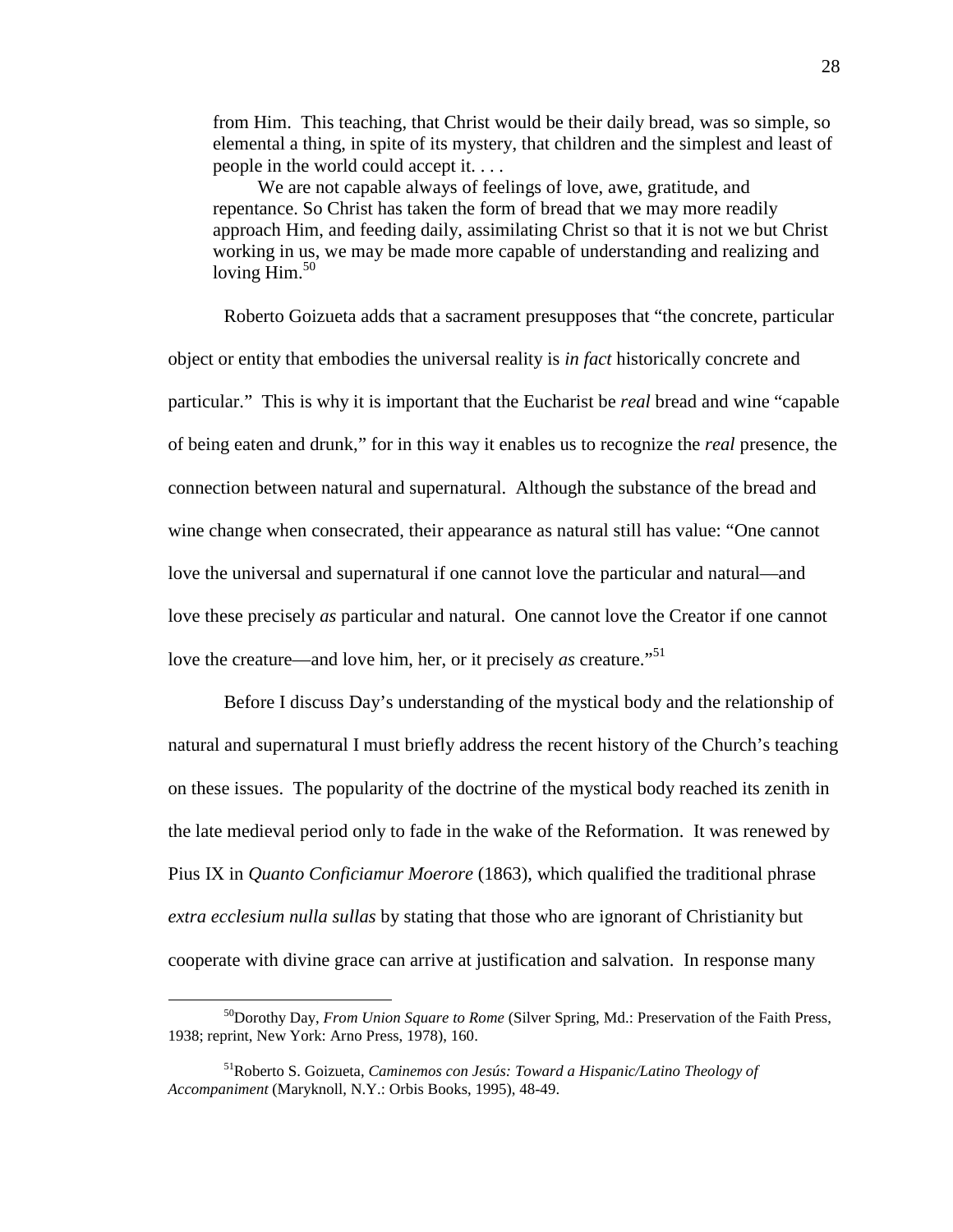theologians posited that persons could be in the mystical or "invisible" church without being in communion with Rome, thus implying the coexistence of two "churches"—one the "body," the other the "soul."<sup>52</sup> Pius' *Syllabus Errorum* (1864) essentially outlined the aspects of modernity that were to be rejected, and together these documents reinforced the "layer-cake" theology of a "super-nature" of church and revelation over the world and reason, leading to the Church's withdrawal into a shell of sorts and opening another avenue for socialist philosophy to penetrate society.

The election of Leo XIII in 1878 was a crucial turning point. In *Rerum Novarum* Leo argued that liberalism gave birth to the mirror images of capitalism and socialism and implied that the individual could stand apart from society and choose between them. A group of theologians took up these critiques as well as Leo's challenge to formulate a renewed Thomism rejecting the separation of the sacred and the secular, and the movement they started would reach its fruition with Vatican II. William Cavanaugh argues that the resurgence of the mystical body in this period was "an attempt to counterbalance the emphasis on the juridical, institutional nature of the Church" that had dominated since the work of Robert Bellarmine in the sixteenth century: "The term Mystical Body seemed to capture a new feeling that the Church was more than an institution, a semi-divine bureaucracy, but rather a communion that united in spirit Catholics of all nation-states despite the irrevocable disappearance of a united Christendom." Whereas Leo had called for Catholic participation in democratic culture, Pius XI argued that the Church ought to "stop fighting the separation of Church and

<sup>52</sup>Francis A. Sullivan, S.J. *Salvation Outside the Church?: Tracing the History of the Catholic Response* (New York: Paulist Press, 1992), 123-24. See Pius IX, encyclical letter *Quanto Conficiamur Moerore,* 10 August 1863; document *Syllabus Errorum,* 8 December 1864.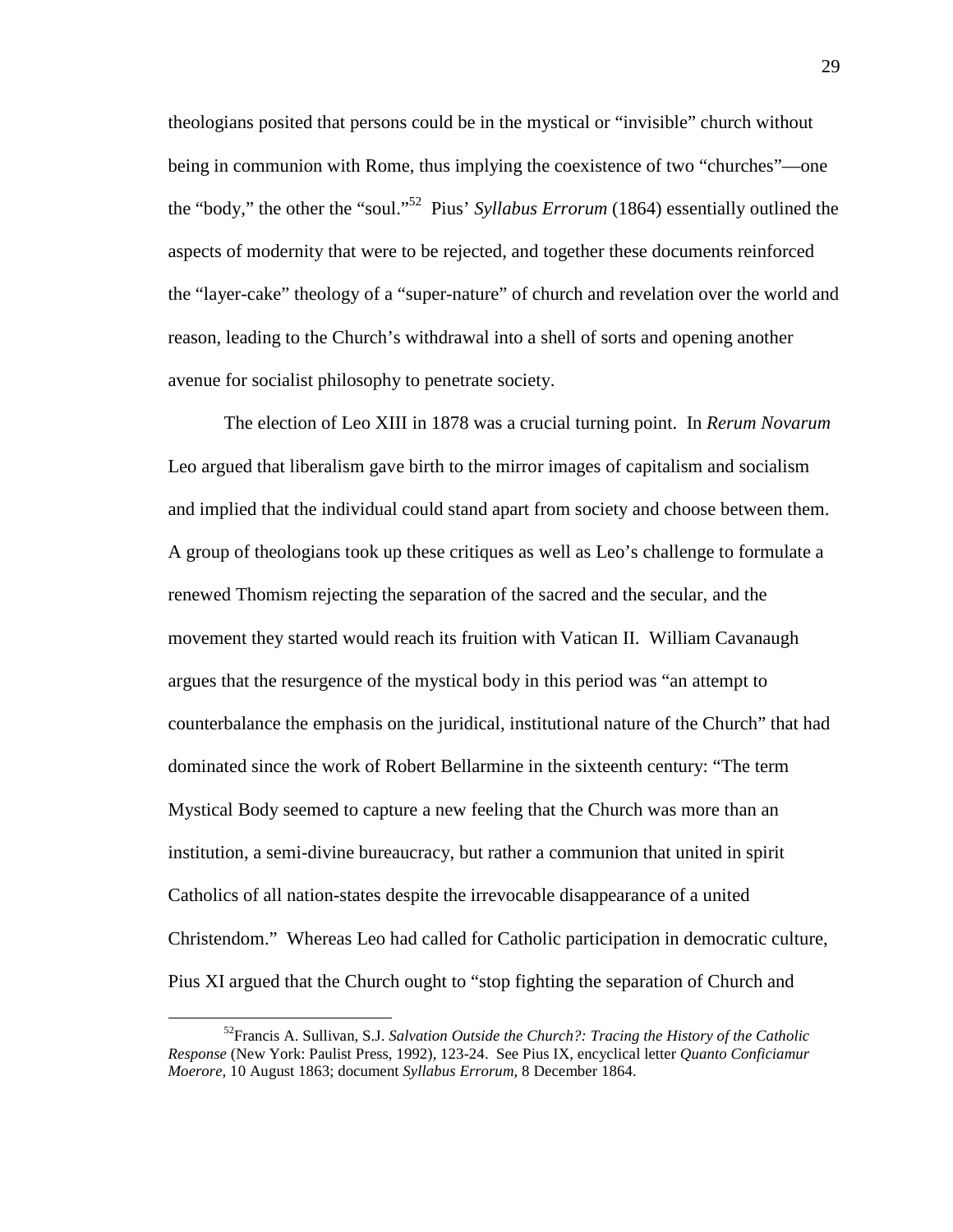state" and withdraw from politics in order to focus on moral unity. He used the image of the mystical body, as well as the "visible church," to express this unity. According to Cavanaugh, "It was not that Pius XI wanted to retreat into a purely privatized version of Christianity; rather, he wanted to hew to a distinction between the political and the social."<sup>53</sup> However, Sullivan describes the confusion that persisted:

For many years, Catholic theologians had been accustomed to discussing the notion of the mystical body in their treatise on grace, whereas their ecclesiology dealt almost exclusively with the institutional church as a "perfect society." Membership in the mystical body was understood to depend on the degree to which one shared in the life of Christ by grace, whereas membership in the institutional church required professing Catholic faith, receiving the sacraments and being in communion with the Catholic bishops and with the pope. At the same time, it was also understood that the term "mystical body" was a traditional way of referring to the church. Thus one could explain how no one is saved "outside the church," because people who are not members of the church as a visible society are, if they are in the state of grace, members of the mystical body.<sup>54</sup>

Emile Mersch's *The Theology of the Mystical Body* (1935) emphasized the

distinction between visible and invisible and attracted many followers, but others, notably Yves Congar, argued that the institutional church was the instrument of the true church (i.e., the mystical body) and that the two were "organically united." Congar did recognize "elements" of the mystical body outside the Church and that "non-Catholics living in the grace of Christ could be said to belong 'invisibly,' and 'incompletely,' and yet 'really.'" In *Catholicism* (1938), however, French theologian Henri de Lubac criticized the "body-soul" distinction as insufficient and Congar's critique as incomplete.

<sup>&</sup>lt;sup>53</sup>William T. Cavanaugh, "Dorothy Day and the Mystical Body of Christ in the Second World War," in *Catholic Worker Movement,* ed. Thorn, Runkel, and Mountin, 458.

<sup>&</sup>lt;sup>54</sup>Sullivan, 127-28.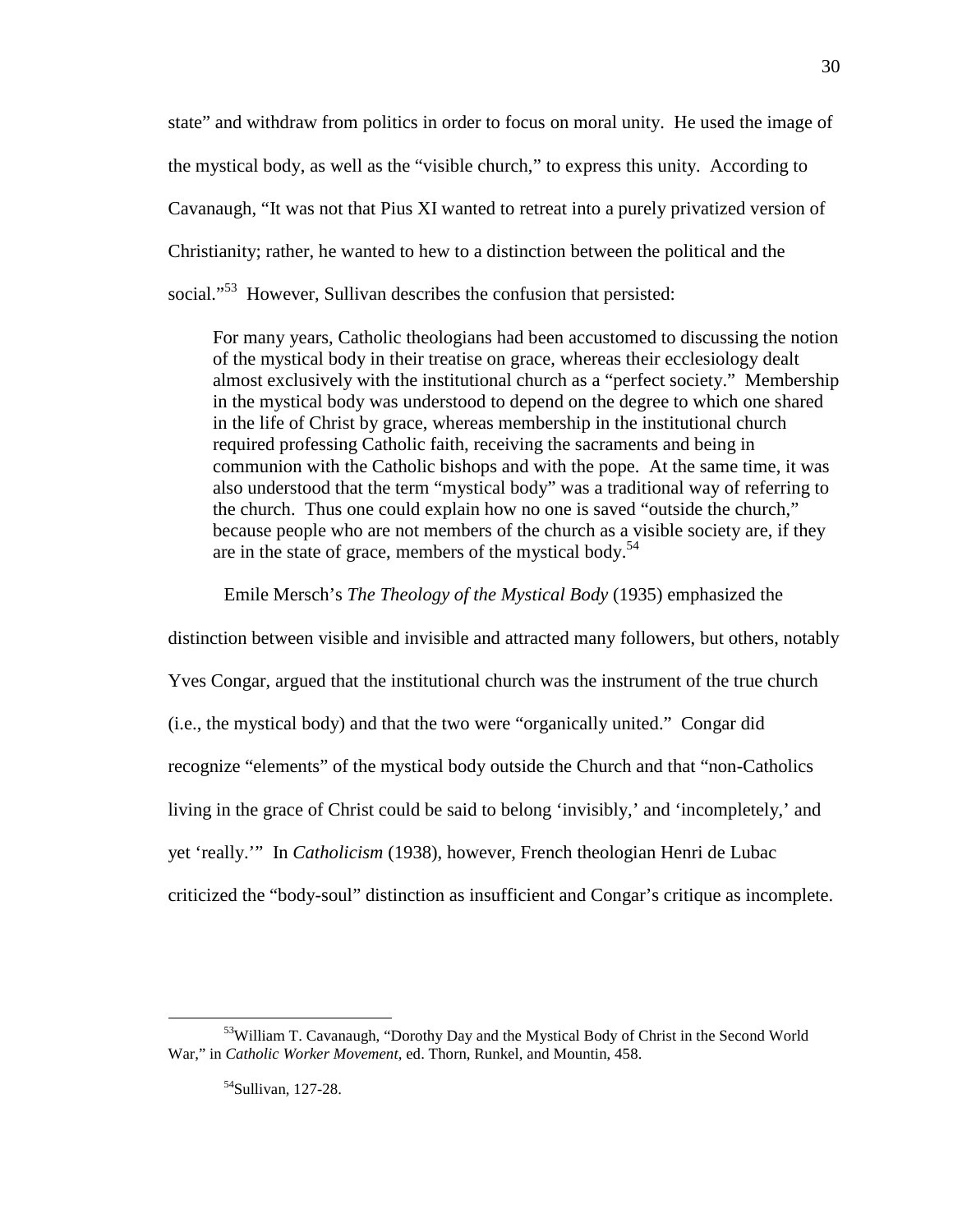Rather than focus on the "formation of individuals," he emphasized the role of the church in the salvation of "humanity as a whole."<sup>55</sup>

Pius XII responded to this debate with *Mystici Corporis Christi* (1943), which declared the baptized membership of the Catholic Church alone to be the mystical body of Christ. While non-Catholics can be related to the mystical body "by a certain unconscious desire and wish," they remain deprived of "many and so powerful gifts and helps . . . which can be enjoyed only within the Catholic Church."<sup>56</sup> This teaching faced strong objections and the documents of Vatican II reflect a more nuanced understanding. Still, this at least partially explains why these documents (e.g., *Lumen Gentium, Gaudium et Spes*) favor the phrase "people of God" when speaking of non-Catholics. As Sullivan says, "Since the term 'the people of God' in the documents of Vatican II is synonymous with 'the church,' the first sentence [of paragraph 13 in *Lumen Gentium*] means that all are called to belong to the church." In other words, those who "belong" are Catholics; everyone else is "related." This distinction has been clarified by later documents such as *Dominus Iesus,* which cites Aquinas' affirmation of Christ as the head of humanity to show that the mystical body is coextensive with humanity, at least potentially.<sup>57</sup>

De Lubac grasps this point well in describing the unity of the mystical body (as understood by the early church) as a *supernatural* unity that "supposes a previous natural unity, the unity of the human race." The mission of the church is therefore "to reveal to

<sup>55</sup>Sullivan, 129-30; Henri de Lubac, *Catholicism: Christ and the Common Destiny of Man,* trans. Lancelot C. Sheppard and Sister Elizabeth Englund (Kent, England: Burns & Oates, 1950; reprint, San Francisco: Ignatius Press, 1988), 25.

<sup>56</sup>Pius XII, Encyclical Letter *Mystici Corporis Christi,* 29 June 1943, no. 13, 21.

<sup>57</sup>Sullivan, 131-32, 152-53. See Second Vatican Council, Dogmatic Constitution on the Church *Lumen Gentium,* 21 November 1964, no. 13; Congregation for the Doctrine of the Faith, Declaration *Dominus Iesus,* 6 August 2000, no. 4.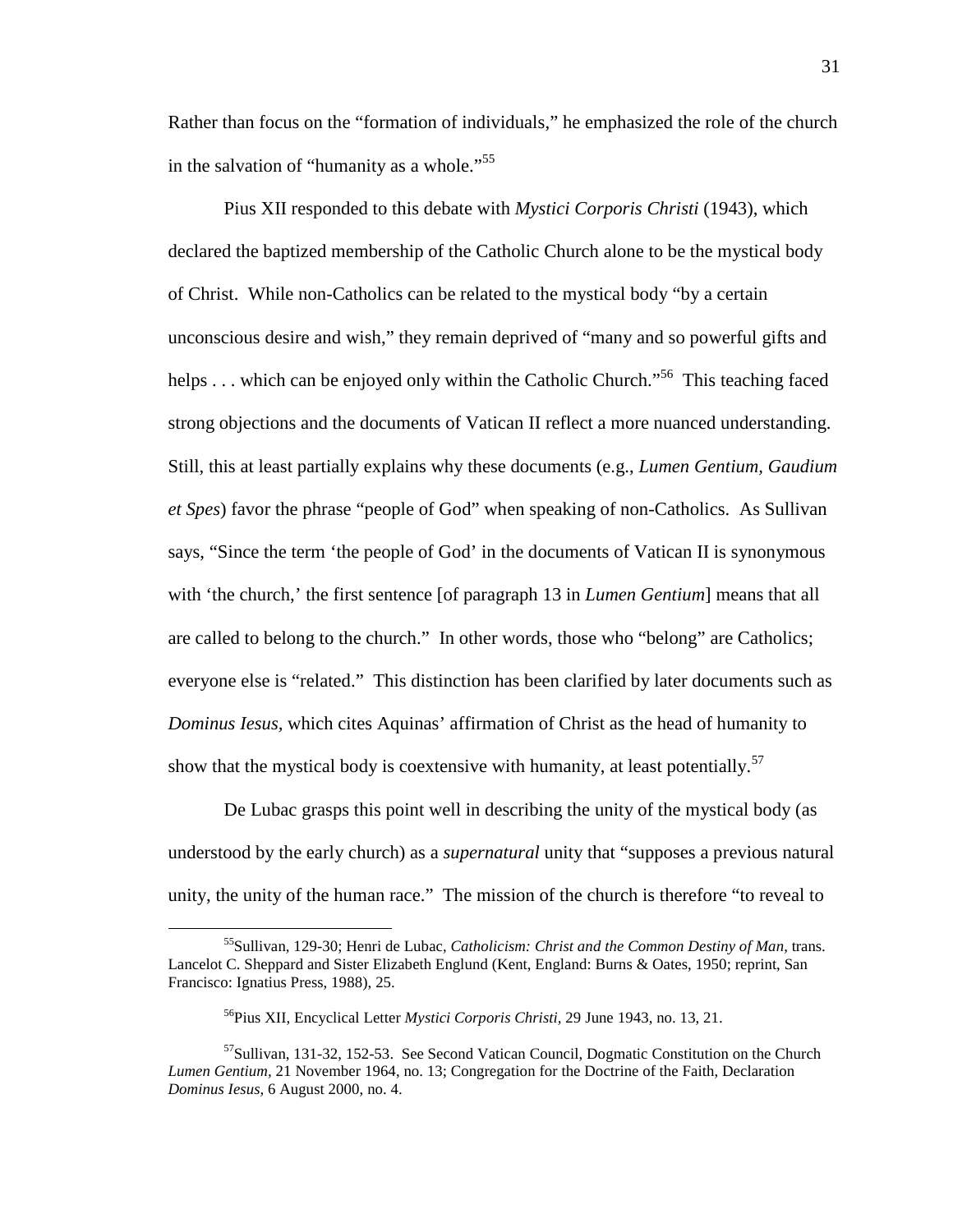men that pristine unity that they have lost, to restore and complete it." Like Congar, de Lubac argues that the church and the mystical body are neither co-extensive nor separate: "The term 'supernatural' is applied equally to the means that shape man on his course toward his end and to that end itself, so the Church is properly called Catholic, and it is right to see in it in truth the Body of Christ, both in its invisible and final achievement."<sup>58</sup> The "means," of course, are the sacraments, and the unity of humanity is their end. Several of the Council's documents also refer to the Church as the "universal sacrament of salvation": more than a sign, it is an instrument of grace and reaches many who do not receive the other sacraments through its message of reconciliation. Thus the Church "must show to the world a concrete example of what it means to be a people at peace with God and with one another. In other words, it must be a holy people."<sup>59</sup>

According to de Lubac, the sacraments are intimately related to the conception of the Church as an extension of the incarnation. Baptism, for example, marks the entrance into a social reality, but it has consequences that "are also spiritual, mystical, because the Church is not a purely human society." He also argues that Aquinas errs in viewing the grace of the Eucharist, the "true" body of Christ, as an end in itself rather than intrinsic to nature and bound up with the Passion, "the very crucible wherein unity is forged."<sup>60</sup> It is this transcendent, sacramental character that is unique to Christianity. Day is particularly conscious of the connection of martyrdom to the cross and that pacifists must always be willing to face a death that would reveal the risen Christ. Indeed, as she writes in one of

l

<sup>58</sup>de Lubac, *Catholicism,* 25, 53, 73.

<sup>59</sup>Sullivan, 157-58.

<sup>60</sup>de Lubac, *Catholicism*, 83, 100, 140-41.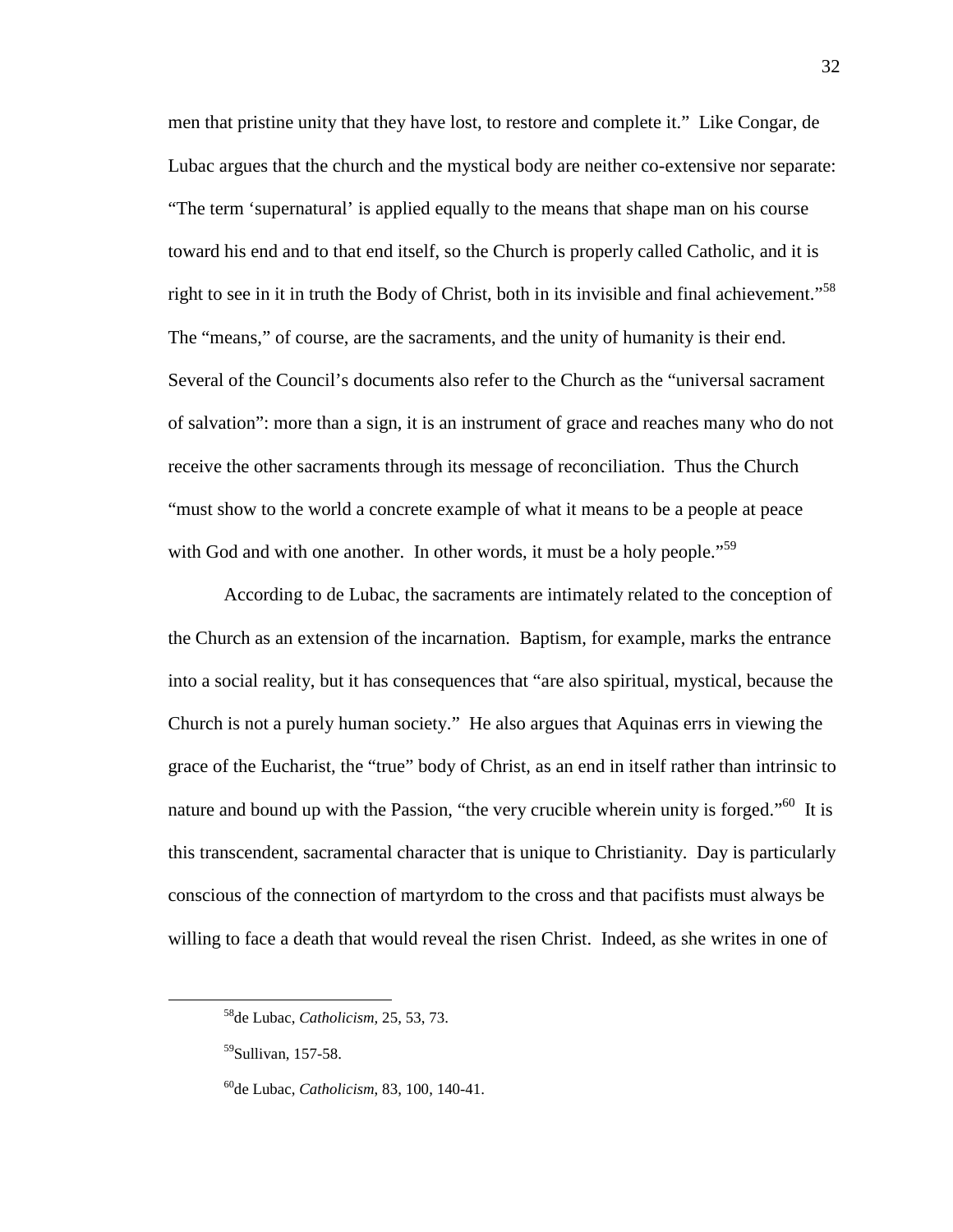her final essays, the liturgy itself implies as much: "Certainly we can say that the worship offered by a Martin Luther King resulted in his great mission and in the courage with which he expected his own martyrdom. These people worked on the plane of this world, but it was the spirit that animated the weak flesh."<sup>61</sup>

In several essays Day affirms de Lubac's contention that Christianity should not form *leaders* ("builders of the temporal") but *saints* ("witnesses to the eternal"): "The saint does not have to bring about great temporal achievements; he is one who succeeds in giving us at least a glimpse of eternity despite the thick opacity of time." She adds that all people, not just clergy or members of religious orders, are called to be saints and notes the paradox of living in both the natural and supernatural realms: "Ah yes, when we are being called appeasers, defeatists, we are being deprived of our dearest goods—our reputation, honor, the esteem of men—and we are truly on the way to becoming the despised of the earth. We are beginning perhaps to be truly poor." Because evil is real and often overwhelming on the earthly plane, the only solution is the plane of the Spirit what de Lubac, in a passage Day quotes frequently, calls "that fourth dimension."<sup>62</sup>

Thomas Frary argues that while the concept of "pure nature" preserved the gratuity of the supernatural and was a needed response to the Protestant emphasis on fallenness, it gave warrant to a separation of faith from everyday life and "an otherworldly spirituality that thwarted the development of social consciousness."<sup>63</sup>

<sup>61</sup>Dorothy Day, "What Do The Simple Folk Do?," *Catholic Worker,* May 1978.

<sup>62</sup>See Dorothy Day, *Selected Writings,* 102; "Inventory," *Catholic Worker,* January 1951. See "Beyond Politics," *Catholic Worker,* November 1949, "Are the Leaders Insane?," *Catholic Worker,* April 1954, and "What Do The Simple Folk Do?"

<sup>63</sup>Thomas Frary, "Thy Kingdom Come: The Theology of Dorothy Day," *America,* 11 November 1972, 386.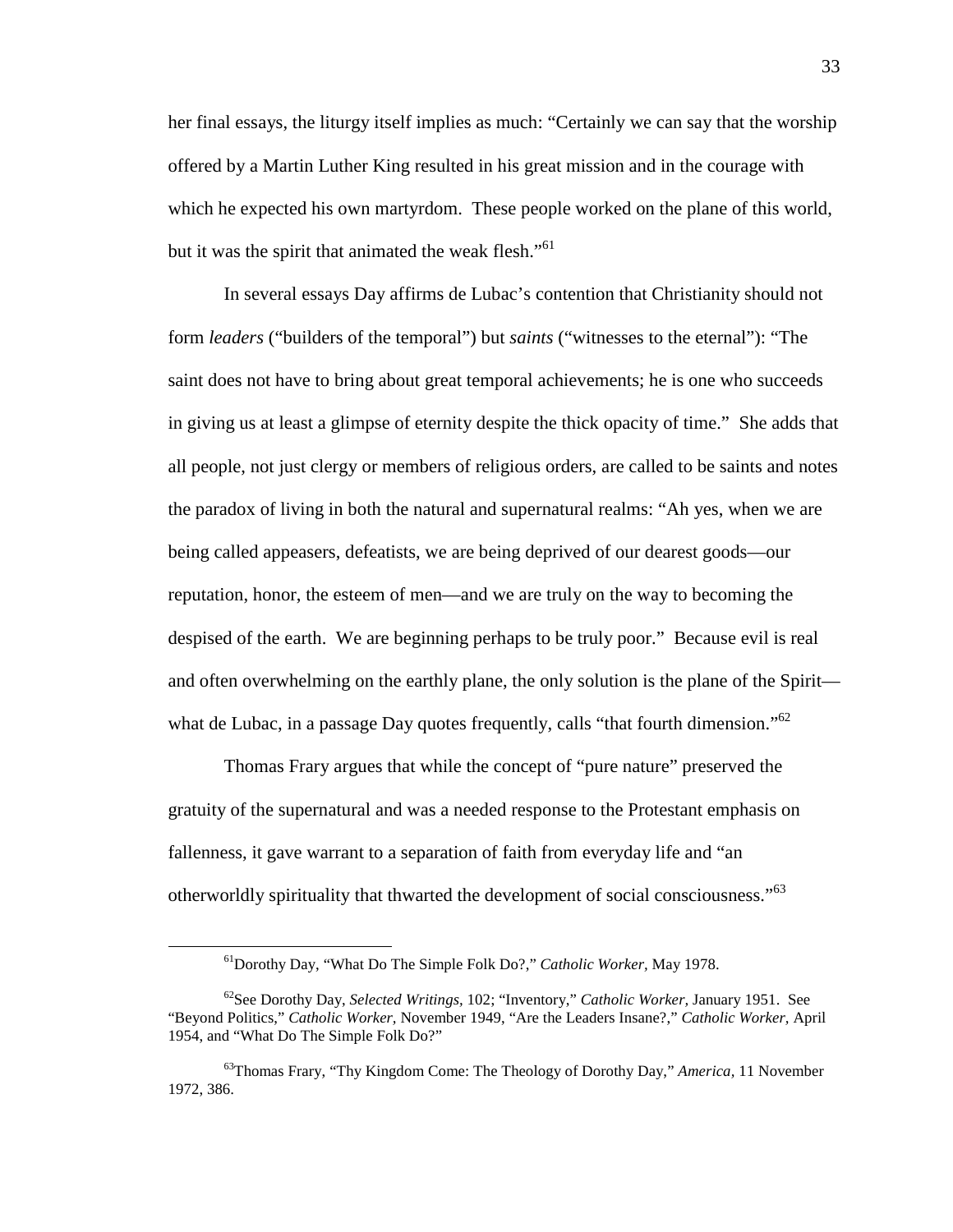Indeed, this is precisely the problem that de Lubac (in *Catholicism*) attributed to naturalism in philosophy and "confusions of bastard Augustinianism" in theology.<sup>64</sup> In *Surnaturel* (1946) he added that God who is absolute love has inscribed on the innermost being of every human creature the natural desire to be united with him. Some, including Karl Rahner, worried that this confused or even leveled the orders of nature and grace and risked denying the gratuity of the latter.<sup>65</sup> De Lubac responded with *The Mystery of the Supernatural,* in which he insists on both the simultaneity and gratuity of grace and the inherently supernatural character of nature: "The supernatural, which always represented God's will for the final end of his creatures, put no obstacle in the way of the normal development or activity of nature in its own order; in other words, it fully assures the distinction between nature and grace." Further, "It is not the supernatural which is explained by nature . . . [but] nature which is explained in the eyes of faith by the supernatural."<sup>66</sup> David L. Schindler believes *Gaudium et Spes* reflects the vindication of de Lubac's project, particularly in a passage often quoted by John Paul II: "Christ the Lord, Christ the New Adam, in very revelation of the mystery of the Father and of his love, fully reveals man to himself and brings to light his most high calling."<sup>67</sup>

Day's supernatural theology was also inspired by the late-1930s visits of Fr. Pacifique Roy, a Josephite priest from Quebec who, like de Lubac, was branded a heretic for his views prior to Vatican II. In Day's words, Fr. Roy talked "[of] how we had been

<sup>64</sup>de Lubac, *Catholicism,* 313.

<sup>65</sup>David L. Schindler, introduction to Henri de Lubac, *The Mystery of the Supernatural,* trans. Rosemary Sheed (London: Geoffrey Chapman, 1967; reprint, New York: Crossroad Herder, 1998), xix, xxiii. See Henri de Lubac, *Surnaturel: études historiques* (Paris: Aubier, 1946).

<sup>66</sup>de Lubac, *The Mystery of the Supernatural,* 34, 95.

<sup>67</sup>Schindler, xxvii; Second Vatican Council, *Gaudium et Spes,* no. 22.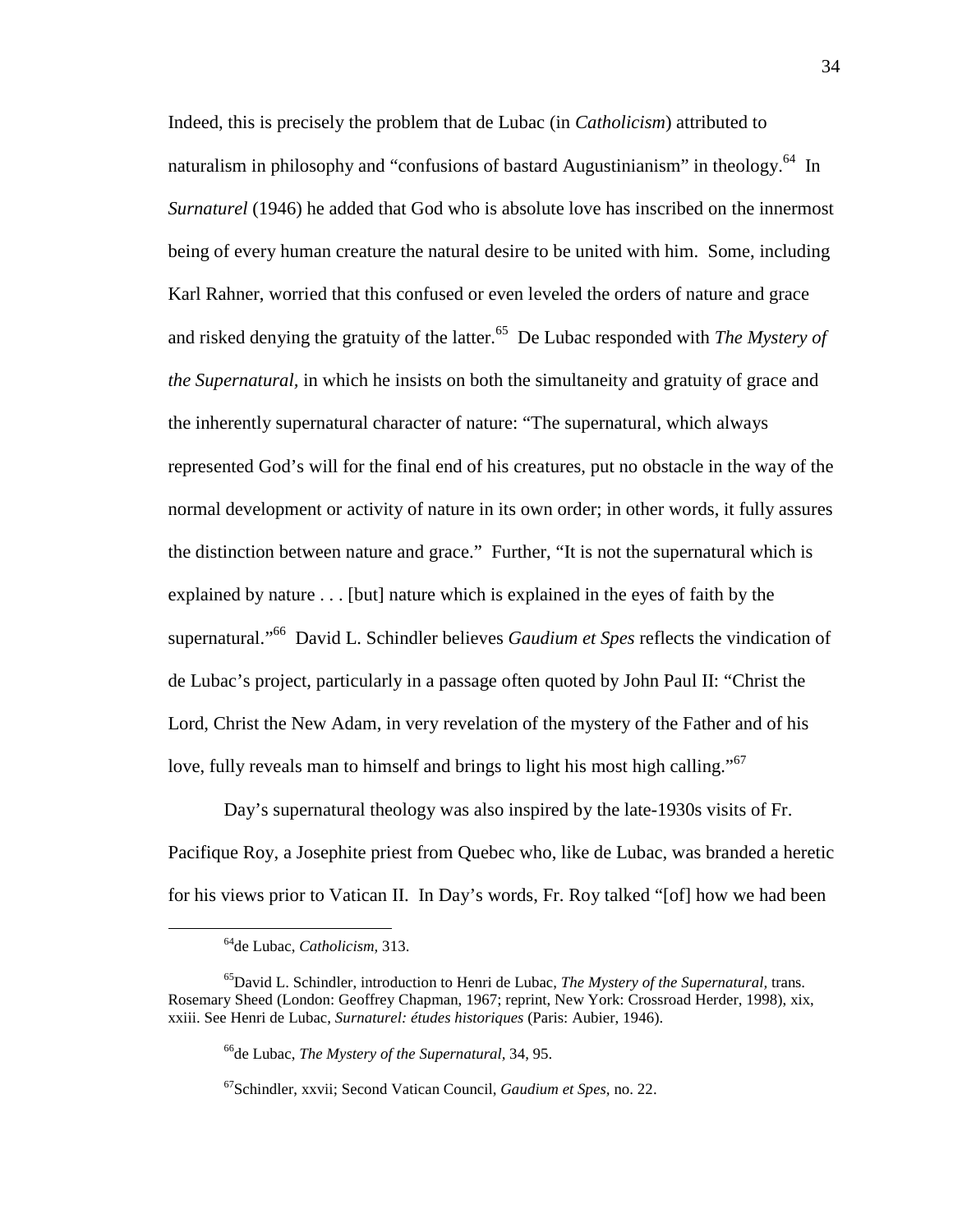made the sons of God, by the seed of supernatural life planted in us at our baptism, and of the necessity we were under to see that the seed grew and flourished. We had to aim at perfection; we had to be guided by the folly of the  $Cross^{68}$  According to Forest, "Dorothy had at last found a priest who understood the Gospels as she did, who heard in them a call to a way of life which was profoundly revolutionary, and who recognized in the Catholic Worker movement a faithful response to that call." On Fr. Roy's recommendation Day also began attending the retreat of Fr. John Hugo, a young priest from Pittsburgh. The retreat, developed by the Canadian Jesuit Onesimus Lacouture and loosely based on the *Spiritual Exercises* of St. Ignatius, was controversial; in 1939 Lacouture was exiled and Fr. Hugo reassigned by their superiors, although Hugo was given a temporary reprieve during the war.<sup>69</sup> The trouble arose from the retreat's focus on "detachment" from the impulses for power and possessions, an element drawn from the thought of St. John of the Cross. Critics saw this as "Jansenistic" and a misconstrual of the proper relationship between nature and grace. Day was not immune to the controversy and was summoned to the office of the New York archdiocese and asked to cease publication of Fr. Hugo's work.<sup>70</sup>

The retreat was also not without consequences at home or the Worker. Her daughter Tamar believes Fr. Hugo's teaching on detachment led to "that period in my teens when Dorothy got very religious and severe, all because of that dreadful retreat," while Fr. Harvey Egan recalls that some Workers, perhaps a majority, strongly disliked it,

<sup>68</sup>Day, *The Long Loneliness,* 246-47.

<sup>69</sup>Forest, *Love Is the Measure,* 111, 116.

<sup>&</sup>lt;sup>70</sup>Miller, *Dorothy Day*, 340. Day attended the retreat from 1940 until 1976, and she often used a quote from John passed on to her by Fr. Roy: "Love is the measure by which we shall be judged."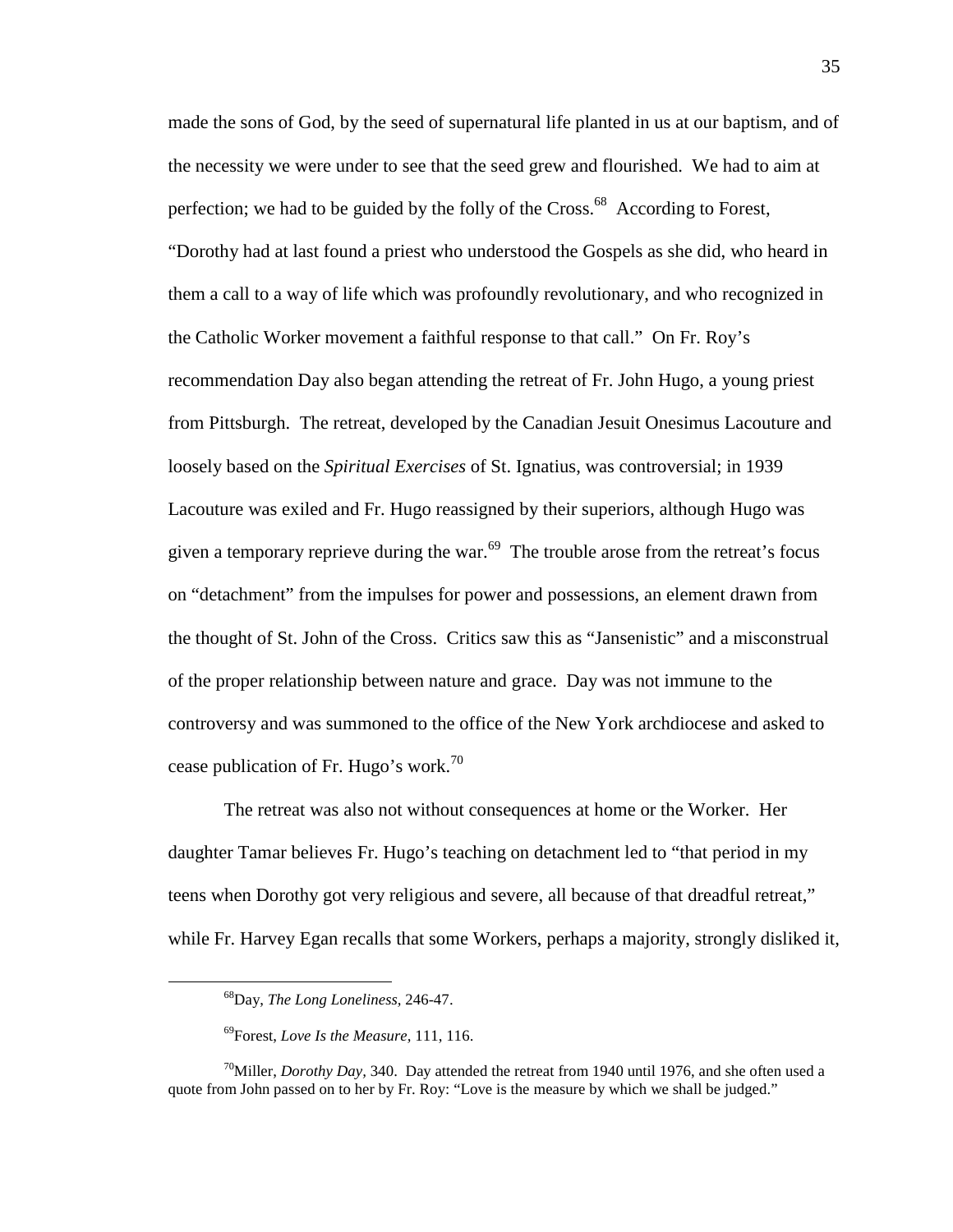and that "those who made it became another kind of family, within the larger Worker family."<sup>71</sup> On the other hand, Nina Polcyn Moore argues that Day made the "harsh" and "wooden" retreat "more livable and lovable."<sup>72</sup> Day believed that it explained her life and purpose, specifically that she had been asked to give up the "natural happiness" of her marriage in order to "live in conformity with the will of God."<sup>73</sup> As de Lubac (quoting Friedrich von Hügel) says, "'Without the presence of a certain salt in the mouth, no one would want to drink'; yet it is quite clear that the salt which makes us thirsty is not the water which quenches our thirst."<sup>74</sup> Day was not a gnostic; living with a desire for the supernatural did not mean rejecting material existence, as her life among the poor confirms. Rather, she writes, "It is not between good and evil, we repeat, that the choice lies, but between good and better. In other words, we must give up over and over again even the good things of this world to choose God."<sup>75</sup>

In short, the retreat spurred a "second conversion" that "added the interior life to her exterior life." Rather than simply reading about the saints and modeling their work, Day took up their practices, including contemplative prayer. Dorothy Gauchat argues that she became a "mystic" and tapped into a "wellspring of spirituality" that sustained

 $\overline{a}$ 

<sup>74</sup>Quoted in Baxter, "Blowing the Dynamite," 85.

<sup>71</sup>Quoted in Rosalie G. Riegle, *Dorothy Day: Portraits by Those Who Knew Her* (Maryknoll, N.Y.: Orbis Books, 2003), 111.

<sup>72</sup>Quoted in Patrick Jordan, "An Appetite for God: Dorothy Day at 100," *Commonweal,* 24 October 1997, 12.

<sup>73</sup>Day, *The Long Loneliness,* 256.

<sup>75</sup>Day, *On Pilgrimage,* with a foreword by Michael O. Garvey and an introduction by Mark and Louise Zwick (New York: Catholic Worker Books, 1948; reprint, Grand Rapids, Mich.: Eerdmans, 1999), 163.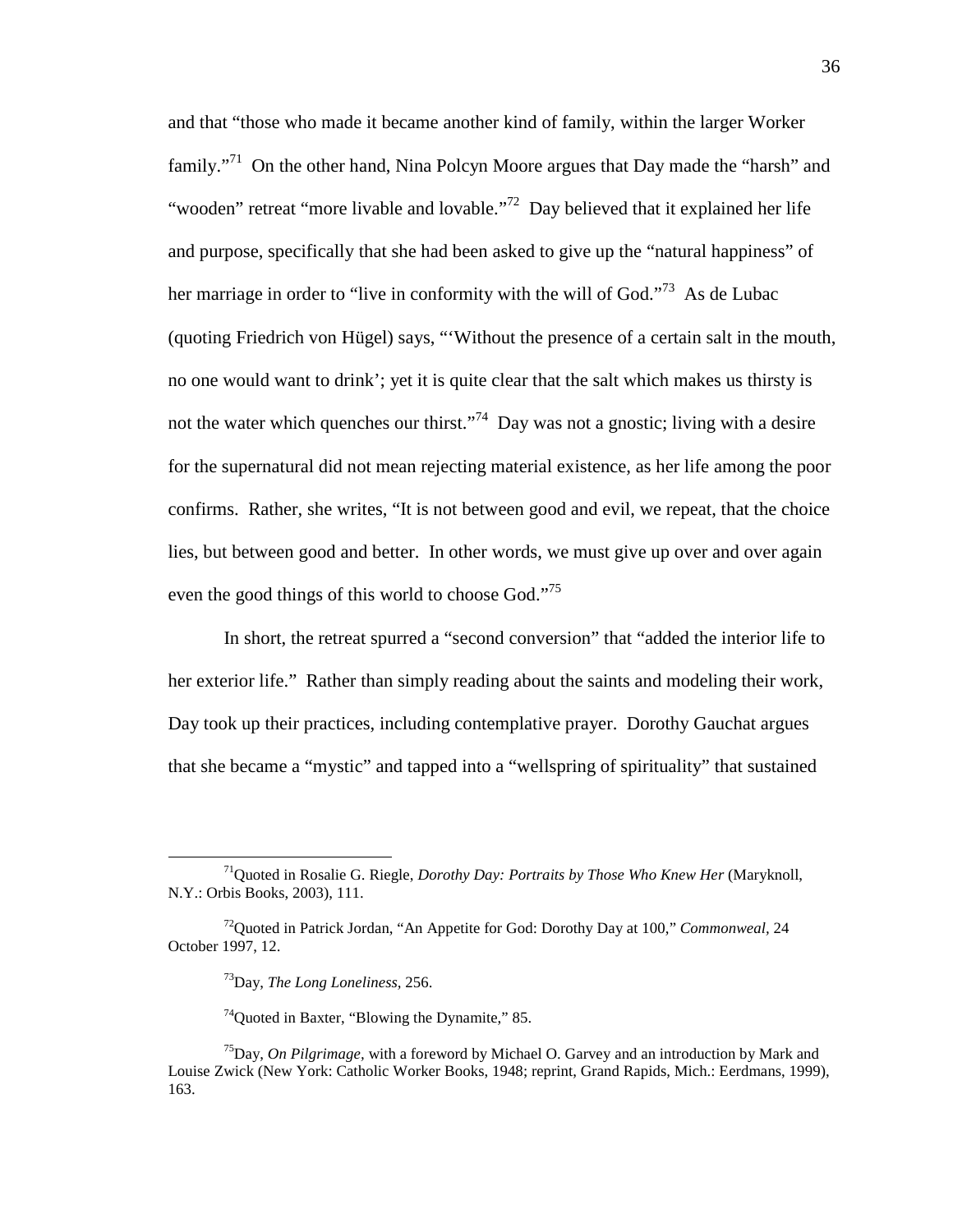her for half a century, including the difficult war years.<sup>76</sup> Still, a dispute at a retreat in 1943 prompted her to take a sabbatical. "What she finally faced was that Jesus was not a social reformer," Frary concludes. ". . . The Kingdom of God is not simply a present reality *or* a future hope. The Kingdom of God is indeed historical, rooted as it is in Christ. But it must also have a future dimension for which men had to work."<sup>77</sup> Supernatural love has a profoundly communitarian dimension but remains quite different from the natural love given to humanity by God. Any attempt to transform the social order based on natural aspirations (e.g., communism), however genuine, is bound to fail because it is founded in reason and thus abstract and remote. "Christianity transforms [natural love], makes it genuine affection, intimate, personal, tender—in a word, changes it into a true friendship, a most sublime love," Day says. "Thus, the *practical* difference between Christian and pagan, that is, the difference in actual conduct, is that the Christian is motivated and inspired by love." With this in mind she began to emphasize these practices for others: "For years, . . . we have been trying to change the social order. Now these last years I realize that I must . . . work to make those means available for people to change themselves, so that they can change the social order. In order to have a Christian social order, we must first have Christians."<sup>78</sup>

Miller adds that the retreat confirmed her vocation: "Maurin had provided her with a vision of a human destiny that had come from a logic and knowledge of things infinitely larger than anything she had known before. Out of that vision had come her

-

<sup>76</sup>Quoted in Riegle, *Dorothy Day,* 82, 84.

<sup>77</sup>Frary, 386.

<sup>78</sup>Day, *On Pilgrimage,* 143, 189.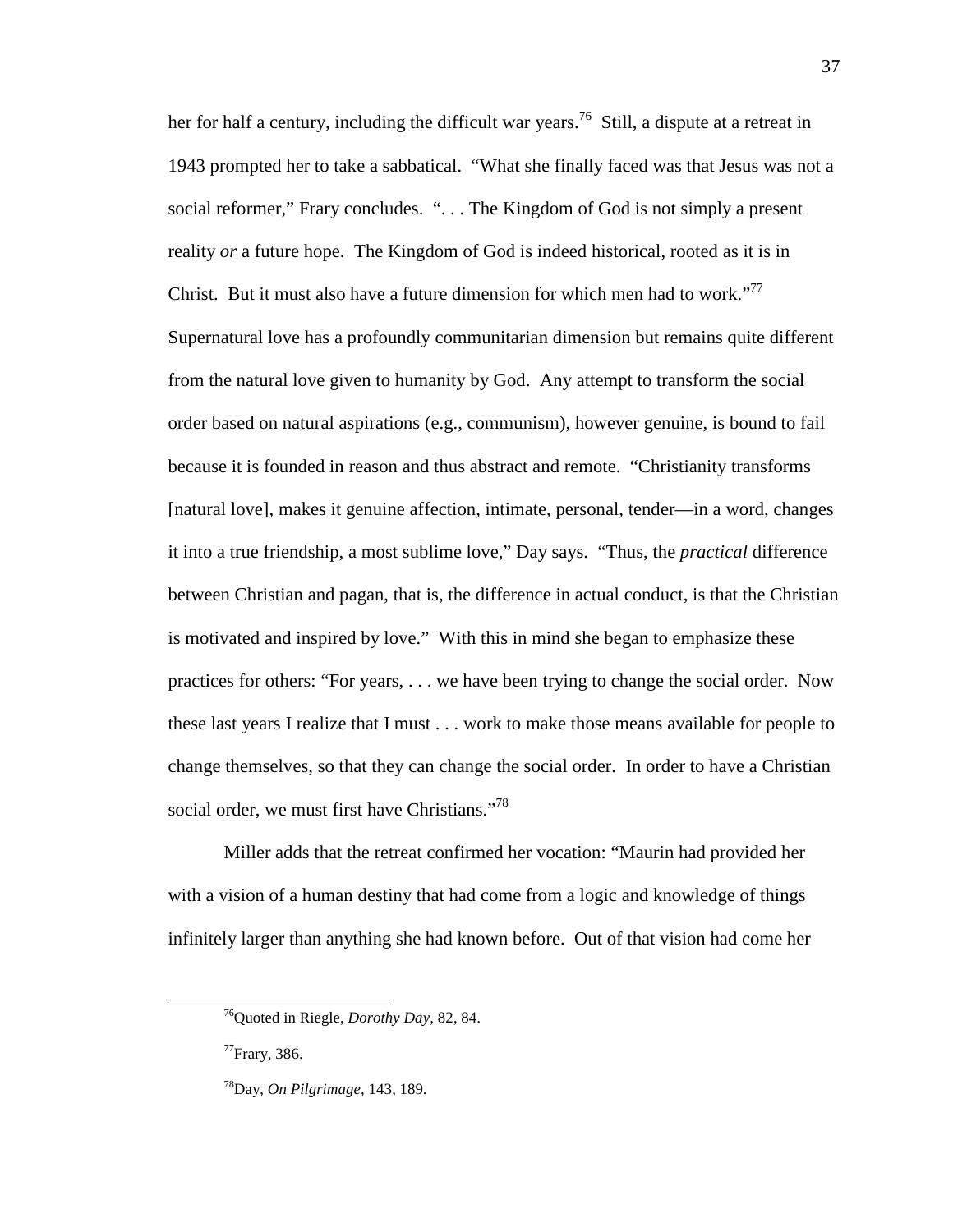vocation, and Maurin, the worthy teacher, had given that vocation by his own saintliness. The retreats, as she said, simply underlined what Maurin had taught her."<sup>79</sup> Michael Baxter, himself the founder of a Worker house, analyzes one of Maurin's "Easy Essays" in which he uses the metaphor of "blowing the dynamite" of the gospel. This dynamite had been suppressed by the idea that natural desires could be fulfilled without the supernatural life of Christ in the Church. Maurin explicitly rejected this separation and said the spiritual ought to be integrated into all areas of society, including economics and politics. He did not deny the spiritual mission of the Church, but "'spiritual' signified specific practices and a specific form of social life." Although both Day and Maurin recognized a natural law, they argued that it must not be conceived apart from its supernatural end, as the modern liberal state attempts to do. Indeed, Baxter says, Catholic scholarship's attempt to contain the natural within an "autonomous sphere" was ripe for the theological critique provided by the Worker's social life.<sup>80</sup>

In fact, Day wrote the chapter of *The Long Loneliness* on the retreat shortly after the promulgation of Pius XII's *Humani Generis,* which "defended the neo-scholastic notion of 'pure nature' as necessary to preserve the integrity of nature and the gratuity of grace," a direct challenge to the work of de Lubac and others. According to Baxter, this reveals that Day's integrated understanding of the natural and supernatural "ran counter to the neo-scholastic two-tier paradigm that dominated the discourse of Catholic scholarship during the preconciliar era." Day also published the work of two scholars, Virgil Michel, O.S.B. and Paul Hanly Furfey, who argued that authentic social

<sup>79</sup>Miller, *Dorothy Day,* 375.

<sup>80</sup>Baxter, "Blowing the Dynamite," 81-84. See Pius XII, Encyclical Letter *Humani Generis,* 12 August 1950.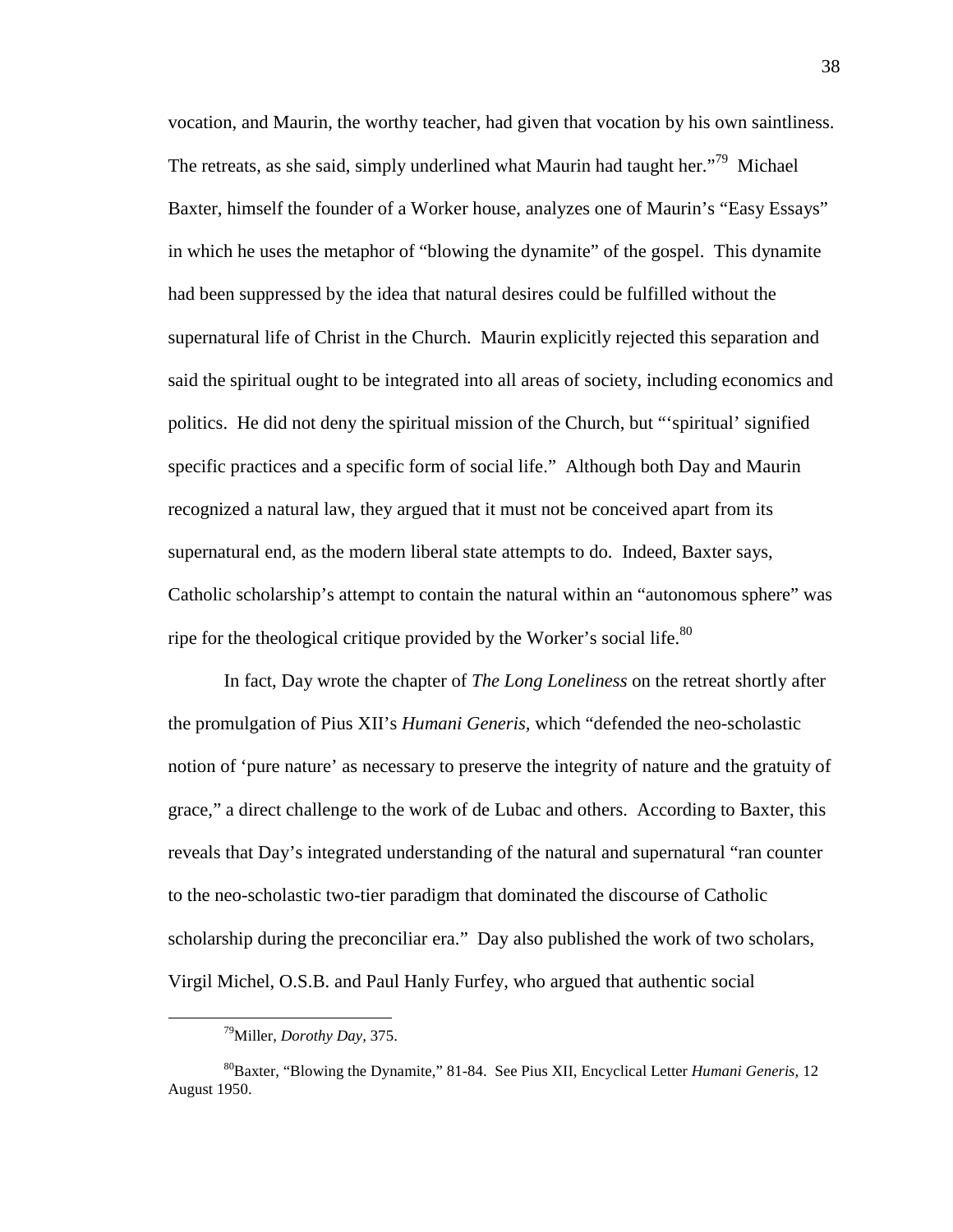regeneration springs from the liturgy (Michel) or from participation in the inner life of the Trinity (Furfey). Still, "it was Day who was able to articulate [this perspective] in terms of specific practices that make up a supernaturalized life."<sup>81</sup>

Day is also convinced that supernatural love can never lead to or justify violence. In this she follows Fr. Hugo, who in the introduction to *The Gospel of Peace* declares, "Necessary as it is to know something of the natural principles that determine the justice of war, it is far more necessary to know and to apply the supernatural truths that reveal the conditions for obtaining true peace." He speaks of "certain pacifists" who deny the possibility of just warfare as "unhampered by the knowledge of theology, the exigencies of reason, the need for intellectual consistency and doctrinal integrity" and states that "the affirmation of the possibility of a just war is a starting point for true Christian pacifism." This is because such a denial is also "a denial of human rights." While he may be captive to terminology that is difficult to define, Hugo locates pacifism *within* the Catholic tradition and provides a proper context for just war theory. Whether a just war has ever been fought is difficult to say, but Aquinas' formulation recognizes that "due to the actual condition of human nature, the full and simultaneous realization of all the conditions required for a just war is a moral impossibility." The declarations of Pius XII reveal that while "Christianity is not opposed to war *as such*, it is opposed to wars in actual reality. Therefore, we must in practice oppose every concrete instance of war."<sup>82</sup>

Mark and Louise Zwick say that in the area of peace it was Hugo who learned from Day, as she counseled him against becoming a military chaplain. In turn, he taught

 $81$ Ibid., 86.

<sup>82</sup>John J. Hugo, *The Gospel of Peace* (New York: privately printed, 1944), iv-vi, xvi, xxi.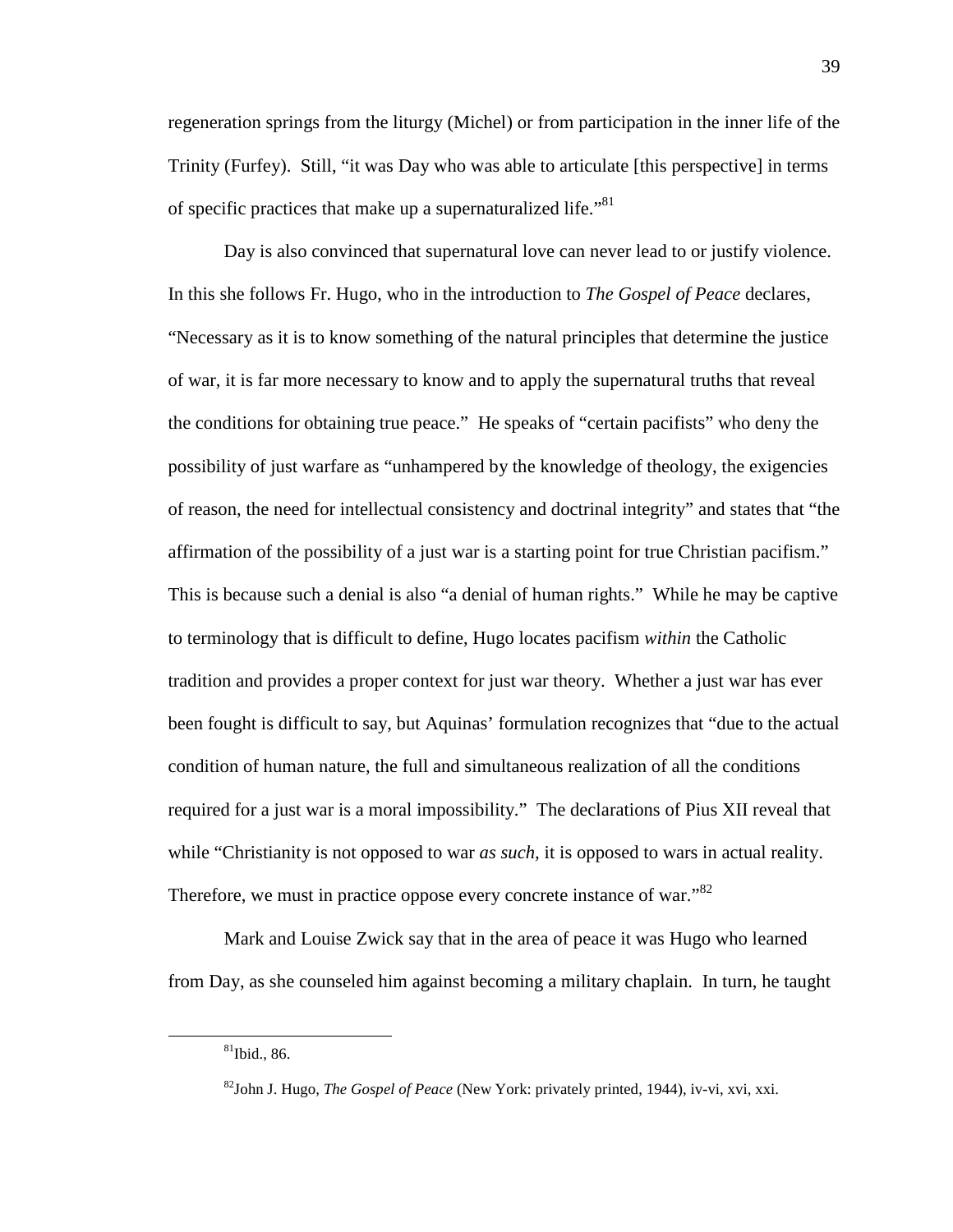her to speak of "weapons of the spirit"—such as prayer, fasting, and reception of the sacraments—as directly countering weapons of war, for "if peace is to rule human affairs, then peace must be waged with as much preparation, as much determination and as much sacrifice as the waging of war." Day distinguishes between true and false pacifism and emphasizes the activeness of the former. The choice is between physical or spiritual weapons; passivity is never an option. Hugo also told her to develop "a theology of nonviolence": "If you knew no theology, it would probably be simpler to make a solution. Yet the decision must be based on doctrine. Pacifism must proceed from truth, or it cannot exist at all."<sup>83</sup> I will discuss truth in chapter four, but for now it will suffice to note that while just war principles stipulate that defense can be the most "loving" action, as early as 1940 Day wrote that tactics such as bombing cities and using poison gas could not be defended by any theory. "Love is not the starving of whole populations. Love is not the bombardment of open cities," she later declared. "Love is not killing, it is the laying down of one's life for one's friend."<sup>84</sup>

From the perspective of the mystical body, violence done to another person is also done to oneself and ultimately to Christ. "While most saw the Mystical Body as that which united Christians in spirit above the battle lines which pitted Christians in Europe against one another," Cavanaugh notes, "Dorothy interpreted the Mystical Body as that which made Christian participation in the conflict simply inconceivable. The Mystical Body does not hover above the national borders which divide us; it dissolves them." Her

<sup>83</sup>Mark Zwick and Louise Zwick, *The Catholic Worker Movement: Intellectual and Spiritual Origins* (New York: Paulist Press, 2005), 261-62; "Dorothy Day, Prophet of Pacifism for the Catholic Church," *Houston Catholic Worker,* September-October 1997.

<sup>84</sup>Dorothy Day, "Our Stand," *Catholic Worker,* June 1940; "Why Do the Members of Christ Tear One Another?," *Catholic Worker,* February 1942.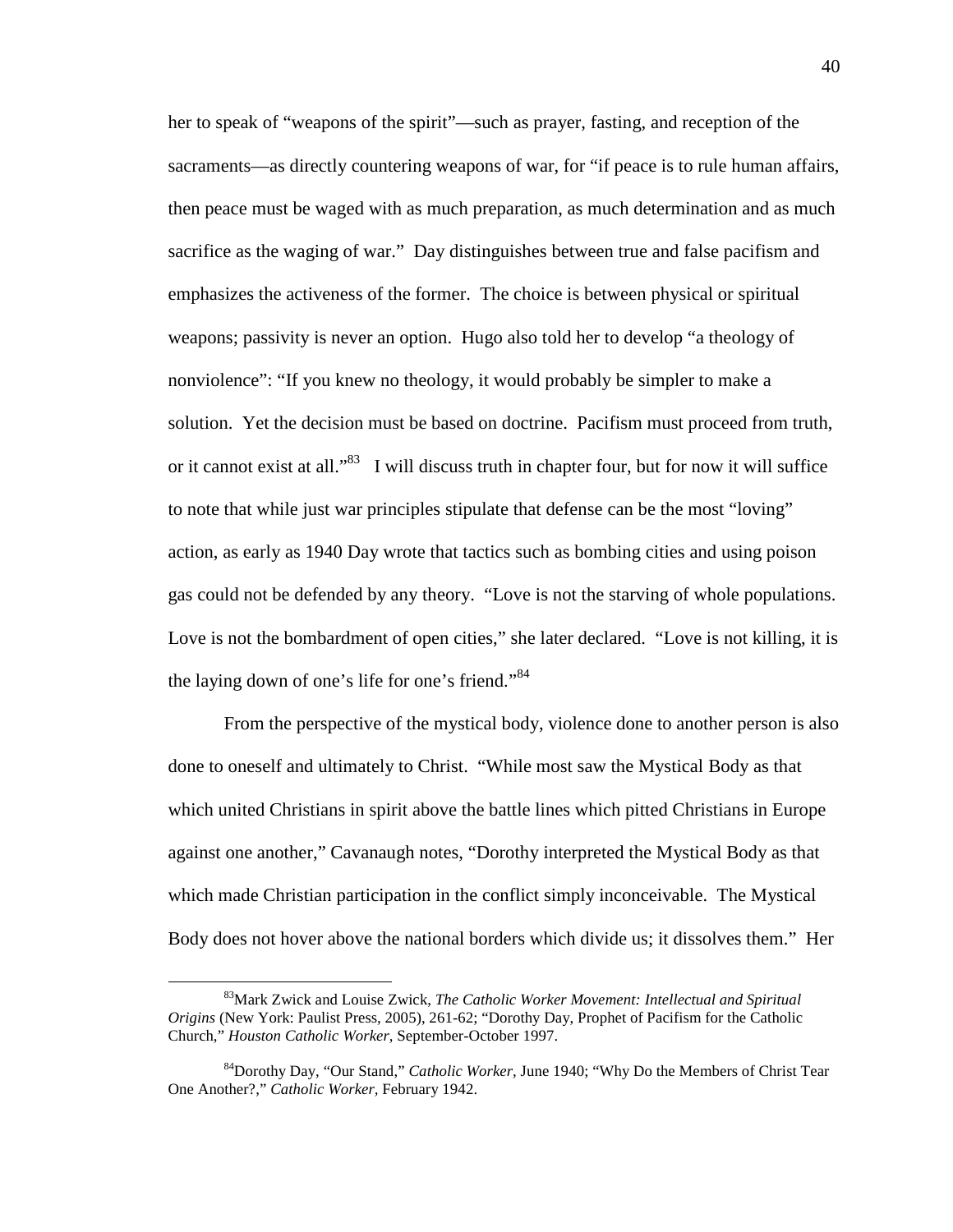writings emphasize "body" more than "mystical" and convey "a very concrete and sacramental sense that war is about the destruction of real bodies . . . There can be no unity in spirit when we attack one another in body."<sup>85</sup>

The challenges of the Second World War—when many abandoned pacifism for "realistic" ethics—crystallized Day's convictions, and her identification of war as "social sin" was perhaps the most controversial aspect of her stand. When Mike Wallace asked her, "Does God love murderers, does He love a Hitler, a Stalin?," she responded, "God loves all men, and all men are brothers. . . . We are all murderers." Day never retreated from her belief that every citizen was responsible before God for Hiroshima, Vietnam, and other atrocities. "It was Jesus who said that the worst enemies were those of our own household," she said in 1972, "and we are all part of this country . . . and share in its guilt."<sup>86</sup> If we are truly united with our enemies in the mystical body, then, as Walter Wink says, our solidarity with them extends to "our common evil": "As we begin to acknowledge our own inner shadow, we become more tolerant of the shadow in others. As we begin to love the enemy within, we develop the compassion we need to love the enemy without."<sup>87</sup> For Day love always involved such compassion, the second principle of her pacifist witness.

-

 ${}^{85}$ Cavanaugh, 457, 461-62. As the arms race heated up, Day declared, quoting St. Cyprian, that war is "the rending of the Mystical Body of Christ" ("Beyond Politics").

<sup>86</sup>Dorothy Day, "On Pilgrimage," *Catholic Worker,* February 1960; "On Pilgrimage," *Catholic Worker,* July-August 1972.

<sup>87</sup>Walter Wink, *The Powers That Be: Theology for a New Millennium* (New York: Doubleday, 1998), 165.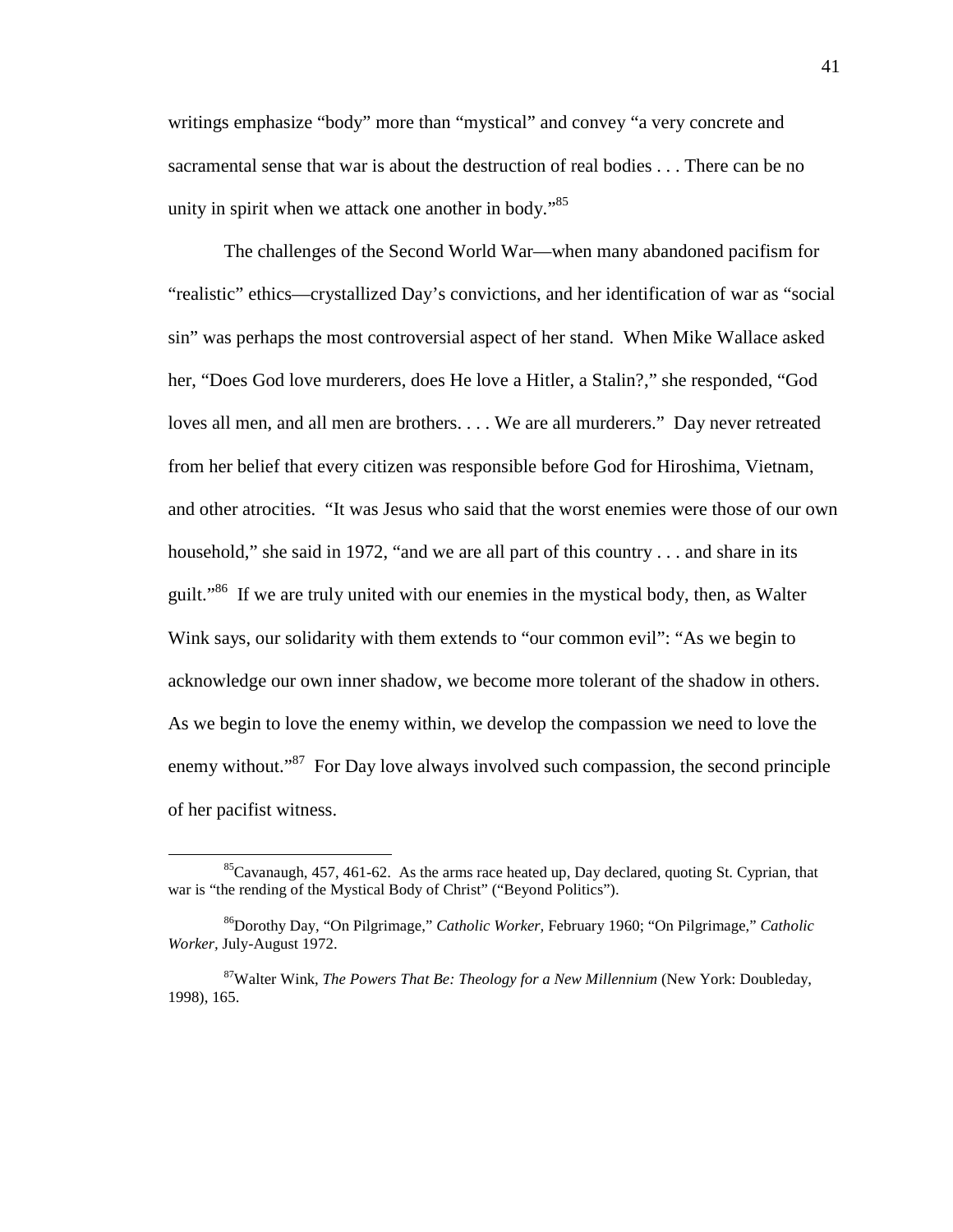# CHAPTER THREE

#### Compassion

The founding of the Catholic Worker was, on the surface, a minor event in the midst of the Great Depression, but it quickly blossomed into a spiritual movement and a nationwide network of what Peter Maurin called "houses of hospitality" engaged in feeding, clothing, and sheltering those who were, for various reasons, the poor. Maurin taught Day that poverty was more than a cause for protest; it could also be a sign of *compassion* and a means to perform the works of mercy. Ellis adds that for Day poverty was a freely chosen, theologically informed way of life, "a response to the Gospel message which calls for a non-attachment to material goods as well as a shared spiritual life." This is distinct from destitution, which "represents the evils of our present society which does not care for others, and reduces people to economic, social and spiritual obscurity."<sup>1</sup> What destitution "obscures" is solidarity among all persons in the mystical body of Christ, and as she became conversant with Scripture and Catholic tradition Day realized that poverty and violence have much in common.

# *The Personalist Center*

As O'Connor notes, "The doctrine of the Mystical Body supported, deepened, enhanced, and beautified an ethic of caring she had committed herself to years earlier." In the previous chapter I discussed Day's youthful awareness of urban poverty, her work

<sup>1</sup>Ellis, *A Year at the Catholic Worker,* 52.

<sup>2</sup>O'Connor, "Dorothy Day's Christian Conversion," 172.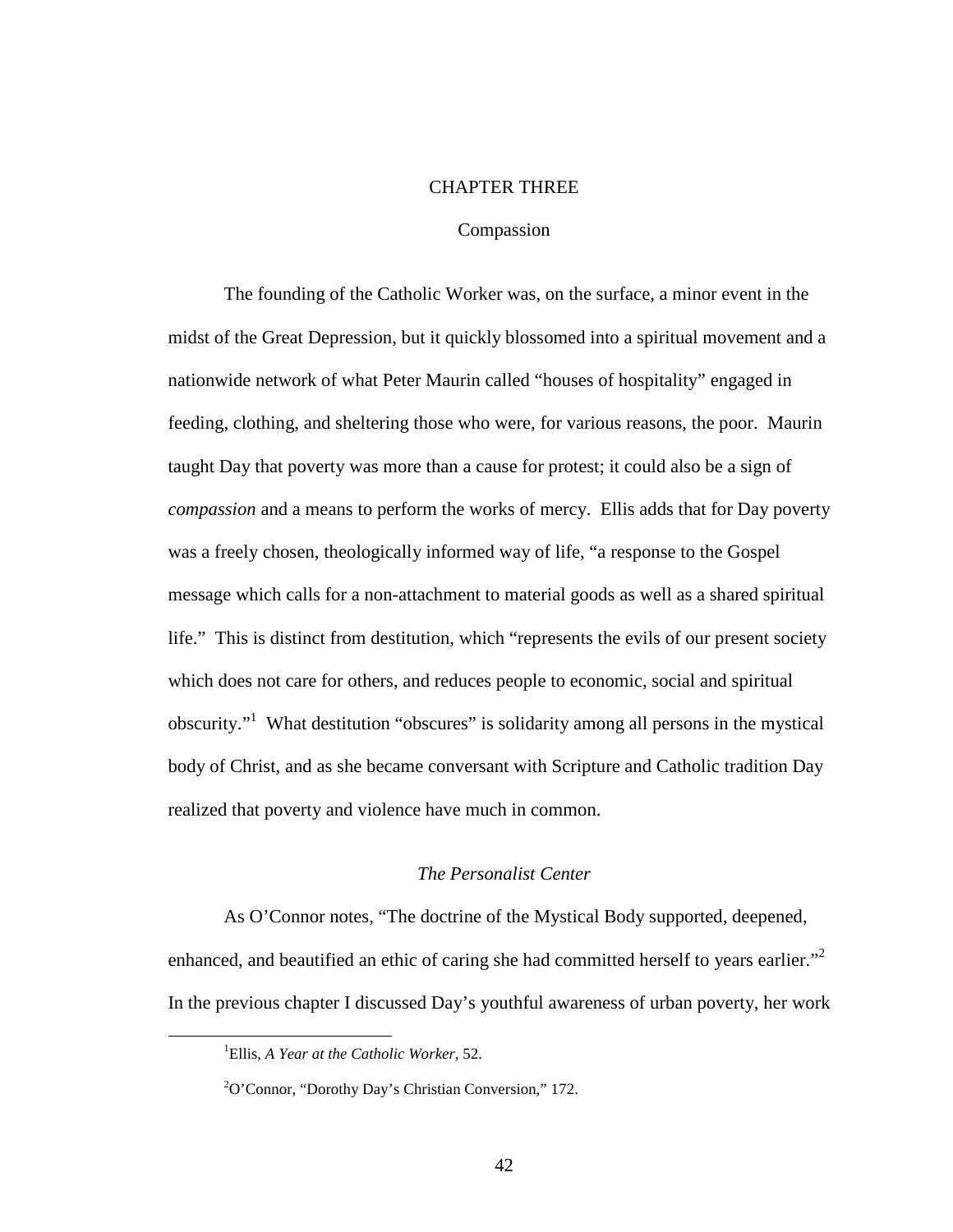as a nurse during the First World War, and her participation in the workers' movements; she and Mike Gold, editor of the *Call,* even befriended homeless men and brought them to his apartment for shelter. Yet it was her relationship with Maurin that formed her localist and personalist politics. He had little use for the bureaucracy of the modern state and thought people ought to be educated together and work with each other to produce what they needed—a synthesis of "cult, culture, and cultivation."<sup>3</sup> Modern society had separated sociology, economics, and politics from the gospel and in the process had lost any sense of ultimate, transcendent purpose. Social life was now organized around the drive for production and profit rather than the development of persons. As Robert Ellsberg explains, "Human beings, intended by God to be co-creators by virtue of their labor, had instead become alienated and atomized, bereft of any spirit of community, and reduced generally to the status of cogs in a machine. The Church, in Peter's view, had an answer to all this but had failed to act on it."<sup>4</sup>

This lack of action was what motivated both Day and Maurin. Unlike her, however, he had no interest or confidence in protest. What was needed was "a vision of a future society, and with this a program of constructive steps with which to begin realizing bits of the vision in one's own life."<sup>5</sup> Involving people of faith in social problems meant first instilling in them a spirit of responsibility. Maurin often said, and Day agreed, that Christians had turned to the state through home relief, social legislation, and social security and no longer saw themselves as being their brother's keeper. "Perhaps a

l

<sup>3</sup>Robert Coles, introduction to Day, *The Long Loneliness,* 5.

<sup>4</sup>Robert Ellsberg, introduction to Day, *Selected Writings,* xxiv. 5 Forest, *Love Is the Measure,* 83.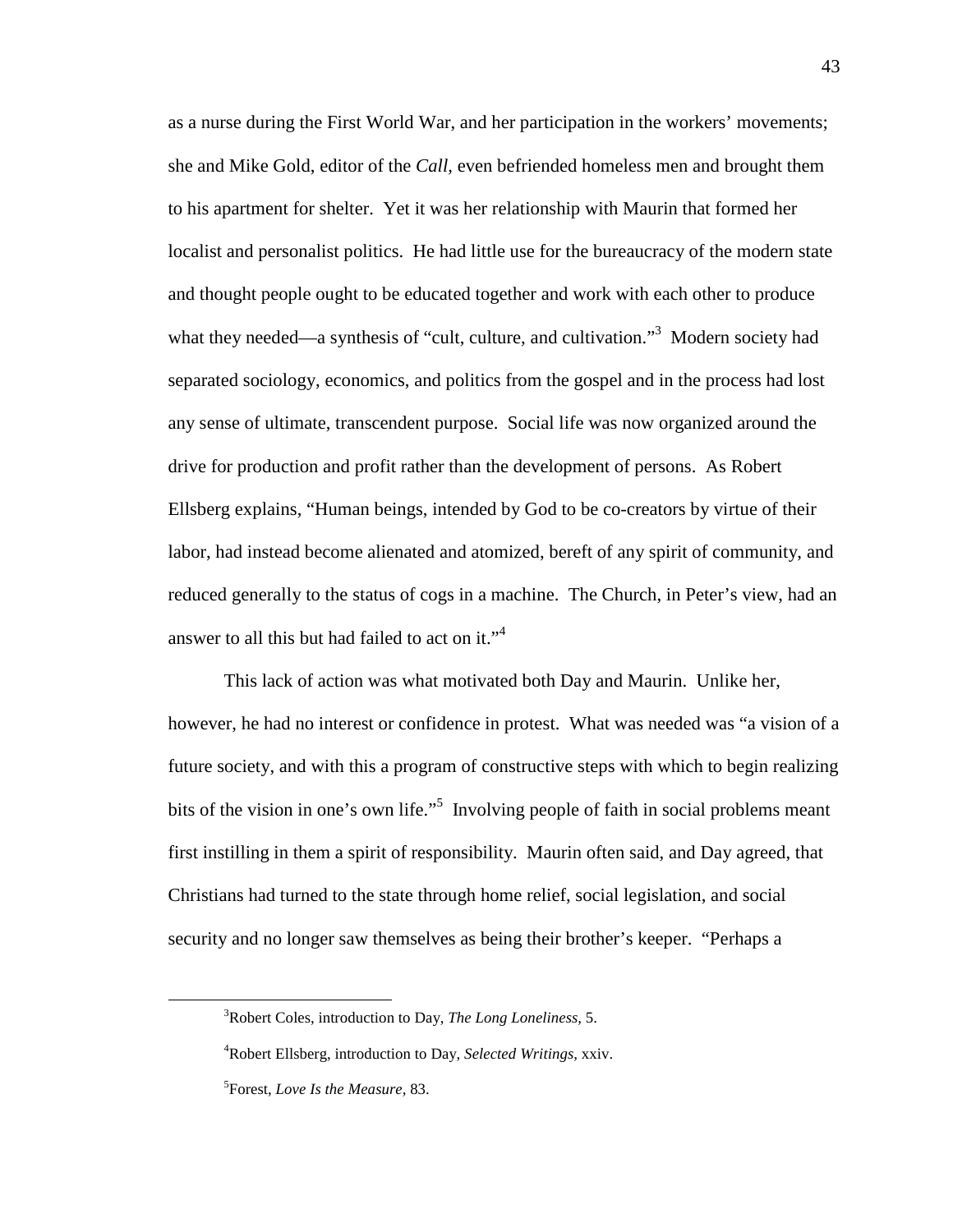Christian state could do all these things," she wrote in 1938. "But since we are living under only a nominally Christian state, Christians will have to resort to those old-as-the-Church itself methods of the works of mercy through houses of hospitality to care for immediate needs such as food, clothing and shelter."<sup>6</sup> Day and Maurin's response to the weaknesses of democratic capitalism, then, was not to seek a theocratic Christian state or a libertarian ideal of isolated responsibility. Rather, they believed the creation of local institutions would realize a bit of the vision in the present.

Beneath his simplified program Maurin held to a sophisticated view of society culled from several schools of thought. He learned of anarchism and distributism—a theory that rejects technology and urban civilization in favor of an agrarian society from the Russian philosopher Peter Kropotkin, an early proponent of "anarchist communism" who believed that cooperation, not competition, to be the natural and most efficient tendency of humankind.<sup>7</sup> Perhaps Maurin's greatest weakness was that his "future" vision resembled a romanticized past. However, although he sometimes used the terms "utopian" and "communist"—even calling for "Christian communism"—his program was quite different from either. The Worker also did not concern itself with the rejection of legitimate government. With the rise of totalitarian regimes Maurin began to ascribe more value to democracy—Marxist regimes claimed authority rightly reserved for the divine—and he and Day were among the first to decry fascism. Indeed, they advocated anarchism because it provided the freedom denied by capitalism, socialism,

<sup>6</sup>Dorothy Day, *Writings from "Commonweal,"* ed. with an introduction by Patrick Jordan (Collegeville, Minn.: Liturgical Press, 2002), 59.

<sup>7</sup>Ellis, *Peter Maurin,* 43.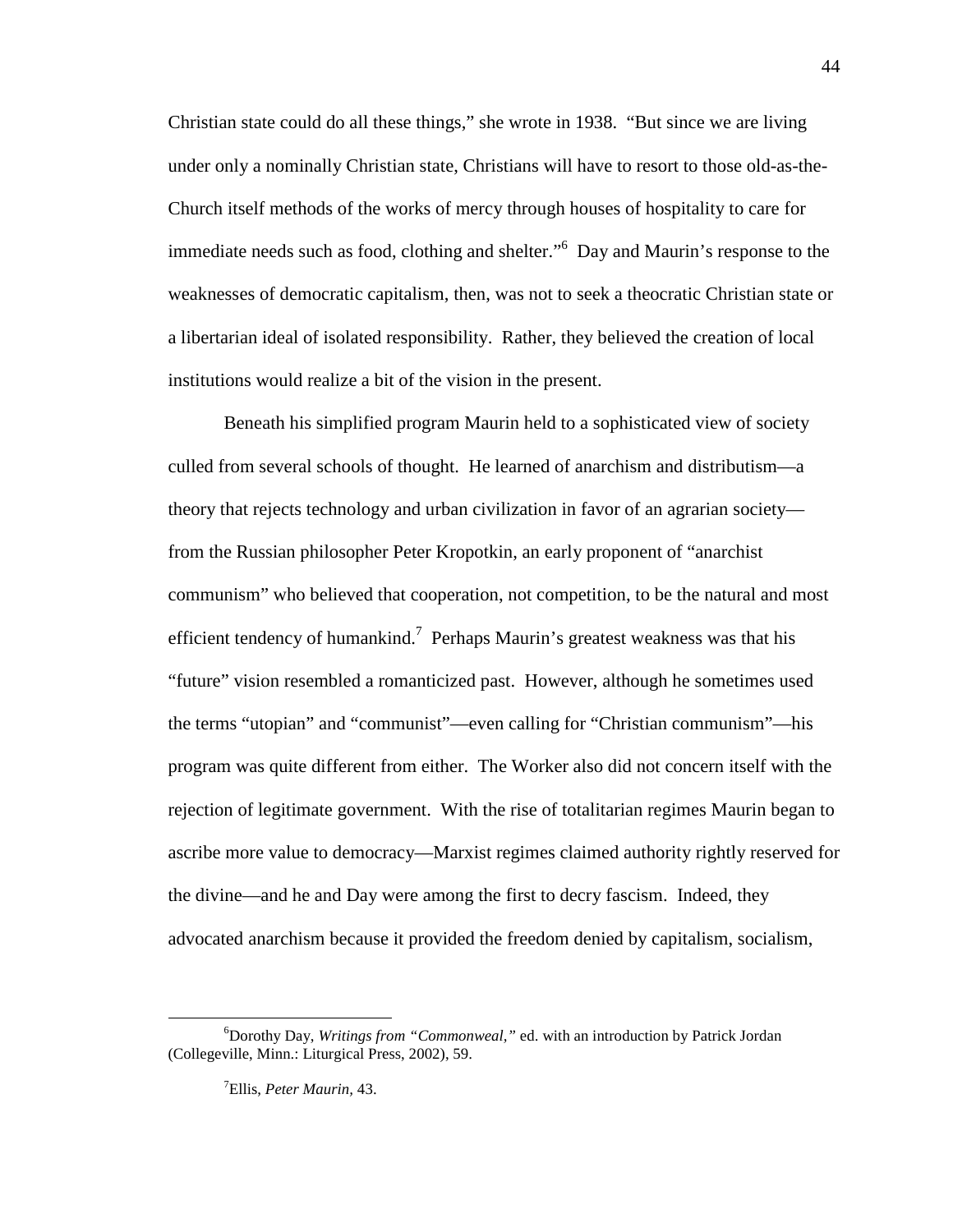and fascism, which rely on coercion. $8$  According to Mary Segers, they also embraced the anarchist principle of "direct action" *in the present*: "Only with Maurin and the Catholic Worker, direct action consisted not in terrorist acts of violence but in the corporal and spiritual works of mercy of traditional Catholic theology, which the Catholic Worker took to include actions such as picketing and helping striking workers as well as feeding the poor, visiting the sick, and sheltering the homeless."<sup>9</sup>

John Howard Yoder discusses a utopian type of pacifism in which behavior is governed by a criterion that, "if everyone did it, would bring a new order." One arrives at this order "not by compromising with the present but by confessing a faith which makes the future real in symbolic ways today."<sup>10</sup> Day's pacifism, in which the Sermon on the Mount functions as a criterion of sorts, certainly parallels this view. However, the works of mercy presuppose a *supernatural* end and a kingdom that is already present but not yet realized, thus freeing the Worker from the necessity of realizing utopia on earth, a pursuit that has had devastating consequences for humanity. According to O'Connor, "Her way of avoiding this pitfall was to practice and to advocate one step at a time, one brick at a time, one action at a time, life lived by little and by little, all of which was done against the backdrop of a comprehensive vision of a distributist society in which it would be easier for people to be good. Current scholarly judgment suggests that a fundamental weakness of the Catholic Worker movement can be noted at precisely this point: its

<sup>8</sup>William A. Au, *The Cross, The Flag, and The Bomb: American Catholics Debate War and Peace, 1960-1983* (Westport, Conn.: Greenwood Press, 1983), 24-25.

<sup>&</sup>lt;sup>9</sup>Segers, 211, 216-17.

<sup>&</sup>lt;sup>10</sup>John Howard Yoder, *Nevertheless: The Varieties and Shortcomings of Religious Pacifism*, rev. and exp. ed. (Scottdale, Pa.: Herald Press, 1992), 74-75.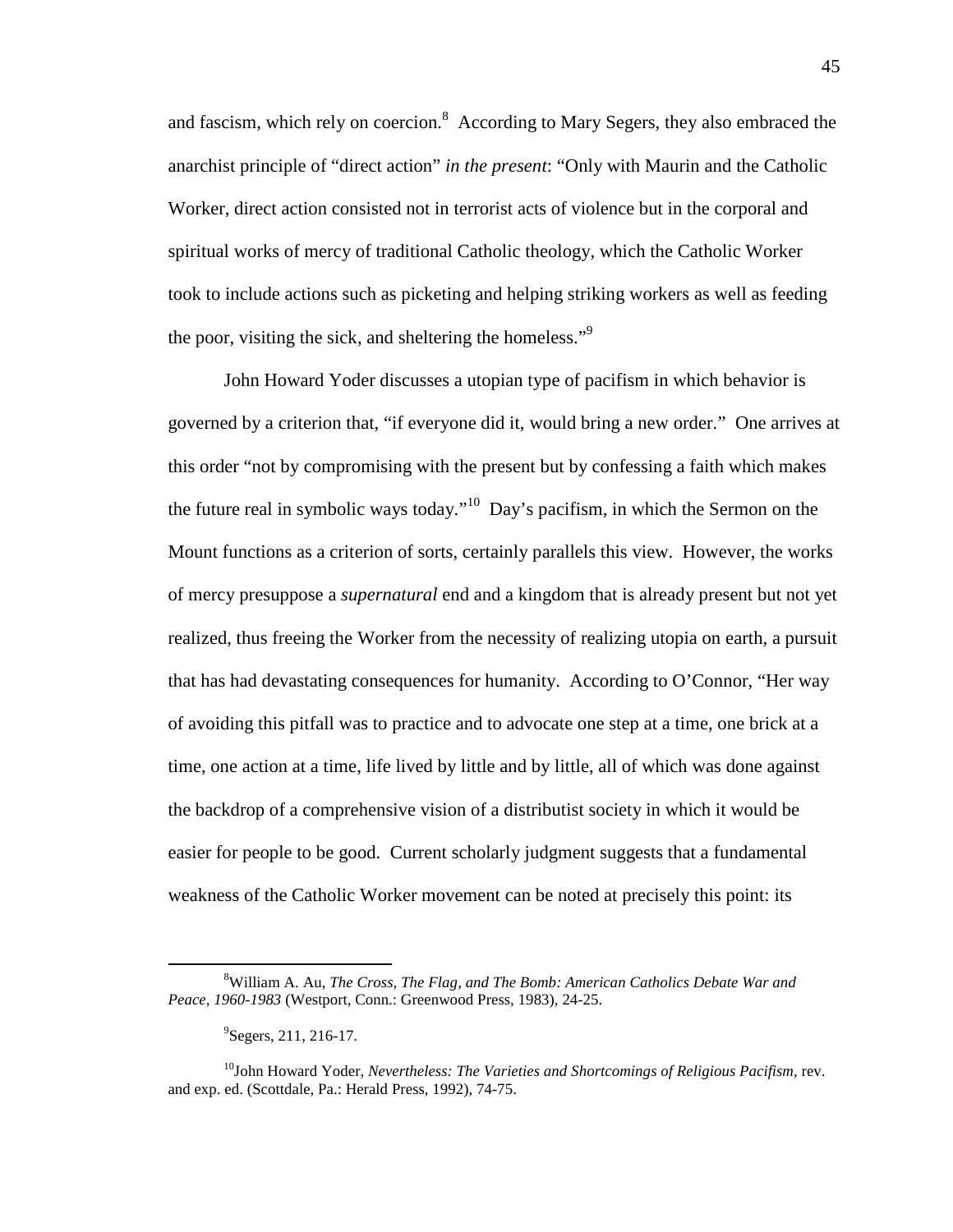failure to articulate a theory of the good society it sought to create.<sup> $11$ </sup> Day does recognize the power of "Utopias": "There is always a great need of idealists who hold up the ideal rather than the practical. . . . Little by little, it can be found that the ideal works and is practical and then people are surprised."<sup>12</sup> What O'Connor misses, however, is that Worker life does not require a theory. Rather, the performance of this life itseld articulates its truth. Also, Day is self-critical and careful never to demand that her form of life is the ideal for every person. A utopian position is vulnerable to being of no use in the messiness of life, but the Worker's achievements refute such a charge. On the contrary, Yoder says, it is warfare that is utopian:

War is utopian both in the promises it makes for the future and in the black-andwhite way of thinking about the enemy, which it assumes. . . .

. . . It is utopian in continuing to believe . . . that one can win a war without committing atrocities. It is utopian in believing that the only obstacle to peaceful settlement is the inexplicable obstinacy of the other side.

In all these dimensions, it is the purist vision which seems to be guiding United States policies overseas. That purism is the product of the morality of the Western novel or film, with the easily identified good guys and bad guys, and the unlimited justification of violence in the hands of the good.<sup>13</sup>

Apparently Day was already familiar with Kropotkin, and she had an attachment to anarchism stemming from her studies of Tolstoy's writings and de Lubac's biography of Pierre-Joseph Proudhon, a contemporary and opponent of Marx. However, although the egalitarian character of the Worker is derived in part from these philosophies, it is rooted more deeply in Scripture and Catholic tradition. Day advocates not "anarchism" in general but Christian anarchism, not pacifism but Christian pacifism. She once told a

-

 $11$ O'Connor, "Dorothy Day as Autobiographer," 291.

<sup>&</sup>lt;sup>12</sup>Day, "Days with an End."

<sup>13</sup>Yoder, *Nevertheless,* 76.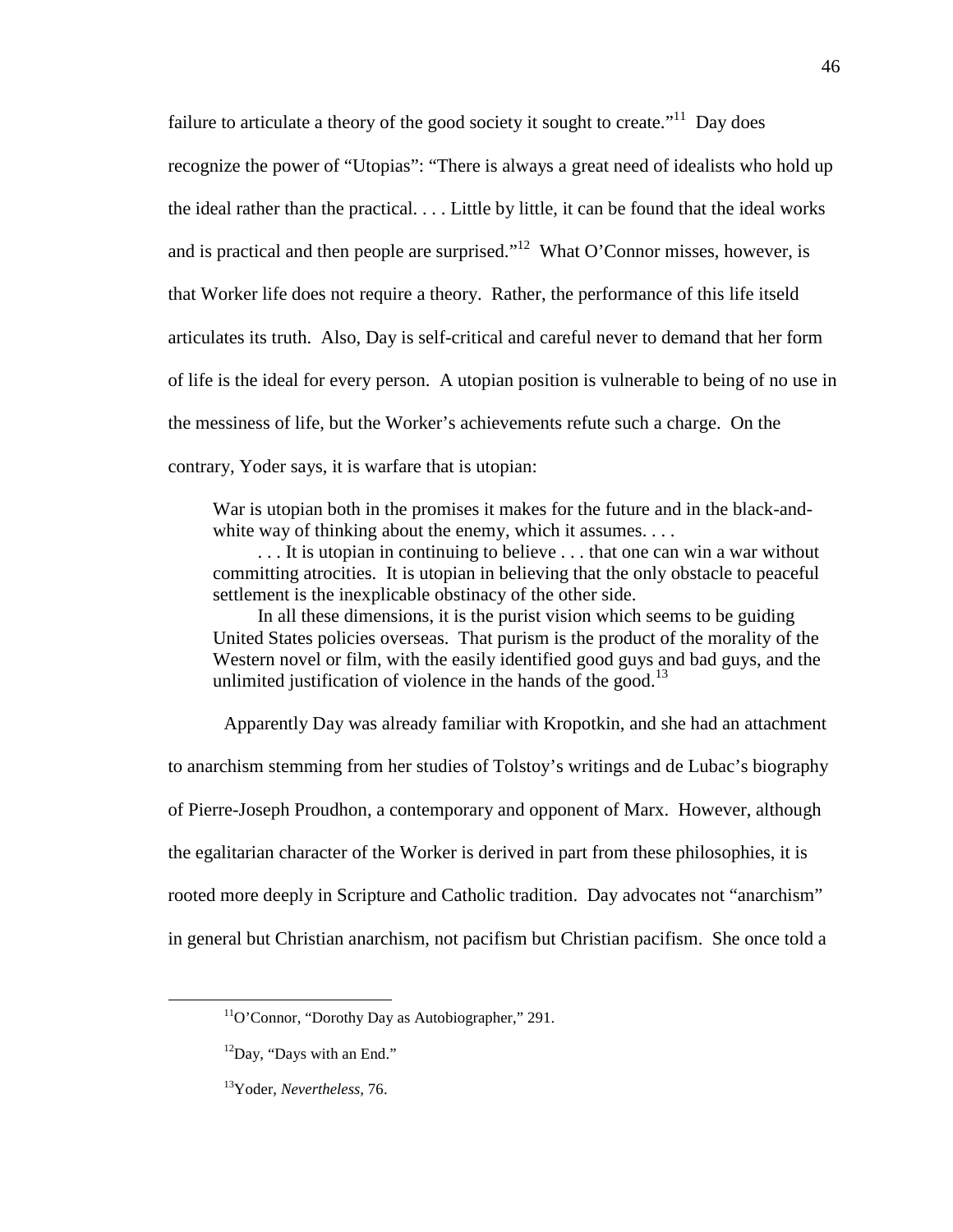professor that the Worker's anarchism "stems from the life of Jesus on earth who came to serve rather than to be served and who never coerced. There was no question of force."<sup>14</sup> She also utilizes encyclicals to advocate a living wage and private property. For example, she quotes Pius XII: "What you can and ought to strive for is a more just distribution of wealth. This is and this remains a central point in Catholic social doctrine."<sup>15</sup> Like Maurin, Day connects this point to poverty and pacifism:

We feel that the great cause of wars [is] maldistribution, not only of goods but of population. Peter used to talk about a *philosophy of work and a philosophy of poverty*. Both are needed in order to change things as they are, to do away with the causes of war. The bravery to face voluntary poverty is needed if we wish to marry, to live, to produce children, to work for life instead of for death, to reject war. $^{16}$ 

Work is not merely economic but can and should be an expression of freedom that contributes to community and centers on the person, and Maurin's farms—drawn from both distributism and Emmanuel Mounier's call for small, "socialist" social forms not centered in the state—were an attempt to embody this conviction. Day is critical of the farms, where she spent several months a year, but her awareness of the conflict between "the ideal world and the fallen one" allows her to see them as a way "to narrow the gap between the life she lived and the life she wrote about."<sup>17</sup> She recognizes that voluntary poverty is easier in the country, where one can produce one's own goods by manual labor and not rely on industries interwoven with violence:

 $16$ Ibid., 151.

 $\overline{a}$ 

 $17$ Elie, 100.

<sup>14</sup>Quoted in Miller, *Dorothy Day,* 378.

<sup>&</sup>lt;sup>15</sup>Quoted in Day, *On Pilgrimage*, 181. It is not clear from where Day takes this quotation, but it is consistent with the statements of Pius XII.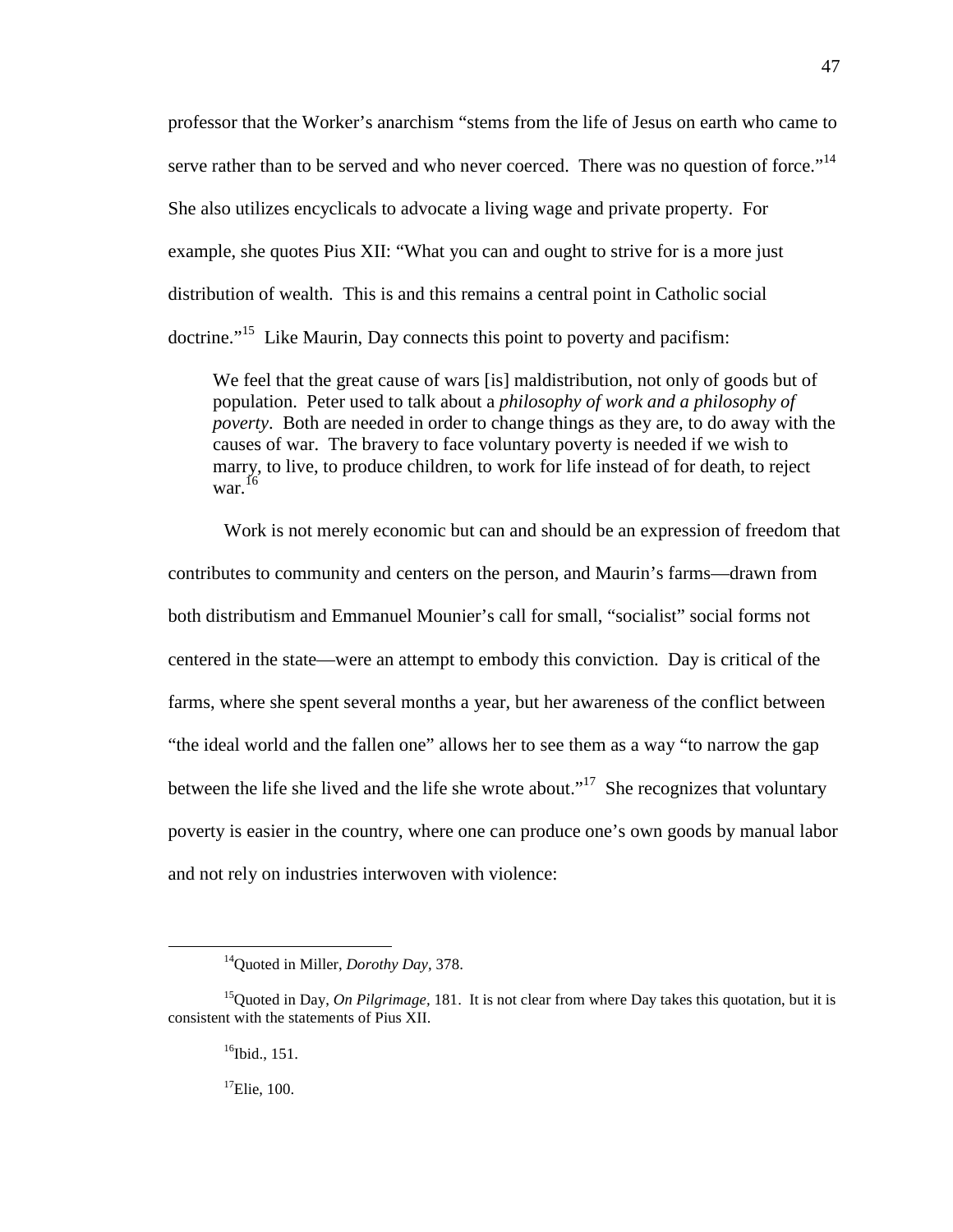Our whole modern economy is based on preparation for war, and this surely is one of the great arguments for poverty in our time. If the comfort one achieves results in the death of millions in the future, then that comfort shall be duly paid for. Indeed, to be literal, contributing to the war (misnamed "defense") effort is very difficult to avoid. If you work in a textile mill making cloth, or in a factory making dungarees or blankets, your work is still tied up with war. If you raise food or irrigate the land to raise food, you may be feeding troops or liberating others to serve as troops. . . . Whatever you buy is taxed, so that you are, in effect, helping to support the state's preparations for war exactly to the extent of your attachment to worldly things of whatever kind.<sup>18</sup>

Segers is correct in noting that Day's location contextualizes her advocacy for principles that draw heavily on anarchism and socialism.<sup>19</sup> However, Day understands "liberty," for example, quite differently than many Americans (or Catholics). In fact, one of her purposes in utilizing diverse sources is "to show the tremendous freedom there is in the Church, a freedom most cradle Catholics do not seem to know they possess. They do know that a man is free to be a Democrat or Republican, but they do not know that he is also free to be a philosophical anarchist by conviction. They do believe in free enterprise, but they do not know that cooperative ownership and communal ownership can live side by side with private ownership of property."<sup>20</sup> Further, her conception of "equality" and the practices of voluntary poverty and the works of mercy are part of an ontology in which each person is created in the image of God and at least potentially part of the mystical body of Christ.

Thus Christian personhood is distinct from the socialist idea of "the masses," and William Miller goes so far as to say that Day's personalism "was the most fundamental and clear-cut anticommunist idea and program that had been defined by an American

-

<sup>18</sup>Day, *Loaves and Fishes,* 86.

 $19$ Segers, 197.

<sup>20</sup>Day, *Selected Writings,* 170.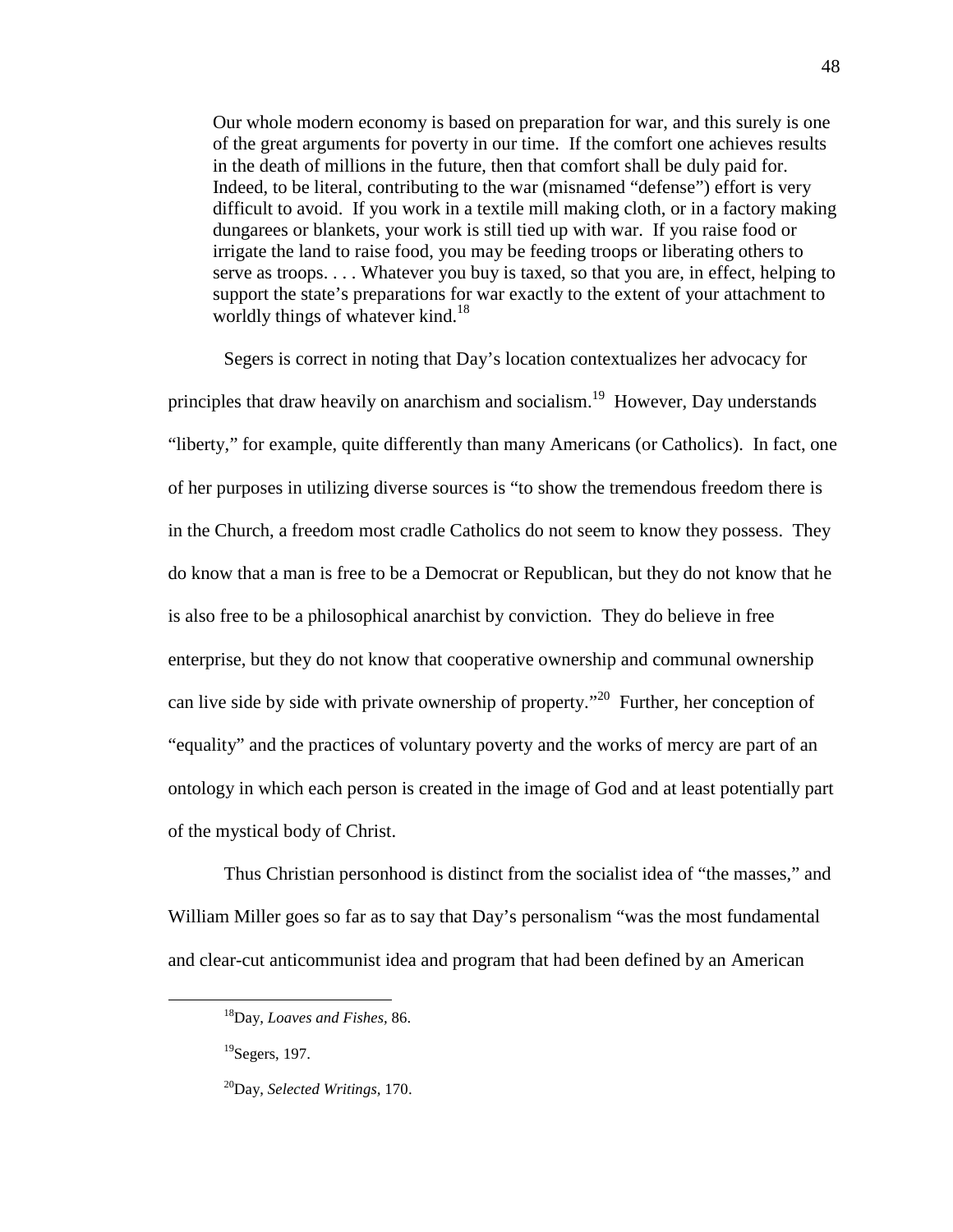Catholic."<sup>21</sup> However, as Michael Harrington—a former editor of the *Worker* whose book *The Other America* helped start President Kennedy's "War on Poverty"—says, the Worker's "many different strands" were a critique of *all* forms of statism: "[Day] called it anarchism, but what she wanted was for everybody to perform the works of mercy. . . . And if everybody did that, you wouldn't need a welfare state."<sup>22</sup> This critique unites the diverse thinkers from whom Maurin gathered his view of society. In short, they argue that the rise of secularism and capitalism in the eighteenth century initiated the decline of civilization and that the Church's failure to respond led many to identify with Marxist, even fascist, versions of freedom. Only "the revival of the spiritual dimension in the person and the culture" could reverse this decline.<sup>23</sup> Still, Maurin was skeptical of Fr. Hugo's retreat, for example, because it over-emphasized the spiritual at the expense of the natural; he preferred "a personalist action that would redeem nature itself."<sup>24</sup>

The French philosophy of personalism originated as a religious and political response to the rise of existentialism and Marxism after World War  $I^{25}$  Led by Mounier,

<u>.</u>

<sup>23</sup>Ellis, *Peter Maurin,* 18.

<sup>24</sup>Miller, *Dorothy Day,* 355.

 $25$ This philosophy is distinct from the "Boston Personalism" that originated with Borden Parker Bowne at Boston University in 1876. There appears to have been little interaction between the two traditions, and though they share characteristics they differ in several ways. Perhaps most important is in the Boston tradition's idealism or realism, in which the "criterion of truth is empirical and rational coherence" and the emphasis is on personal experience and metaphysics. Martin Luther King, Jr., earned his doctorate at Boston and was the most prominent advocate of this type of personalism. King was a student of Edgar S. Brightman's system of regulative moral laws operating independently of tradition. However, King transformed this system in ways that correlate with Day's thought, particularly in emphasizing active response over passive, the social category over individualism, and self-sacrifice over self-preservation. He used these principles to oppose the Vietnam conflict and disputed Reinhold Niebuhr's doctrine of human nature and critique of pacifism, which he also studied at Boston. Rufus Burrow, Jr., *Personalism: A Critical Introduction* (St. Louis: Chalice Press, 1999), xii-xiii, 77-78, 220-22.

<sup>21</sup>Miller, *Dorothy Day,* 434.

<sup>22</sup>Quoted in Riegle, *Dorothy Day,* 58-59.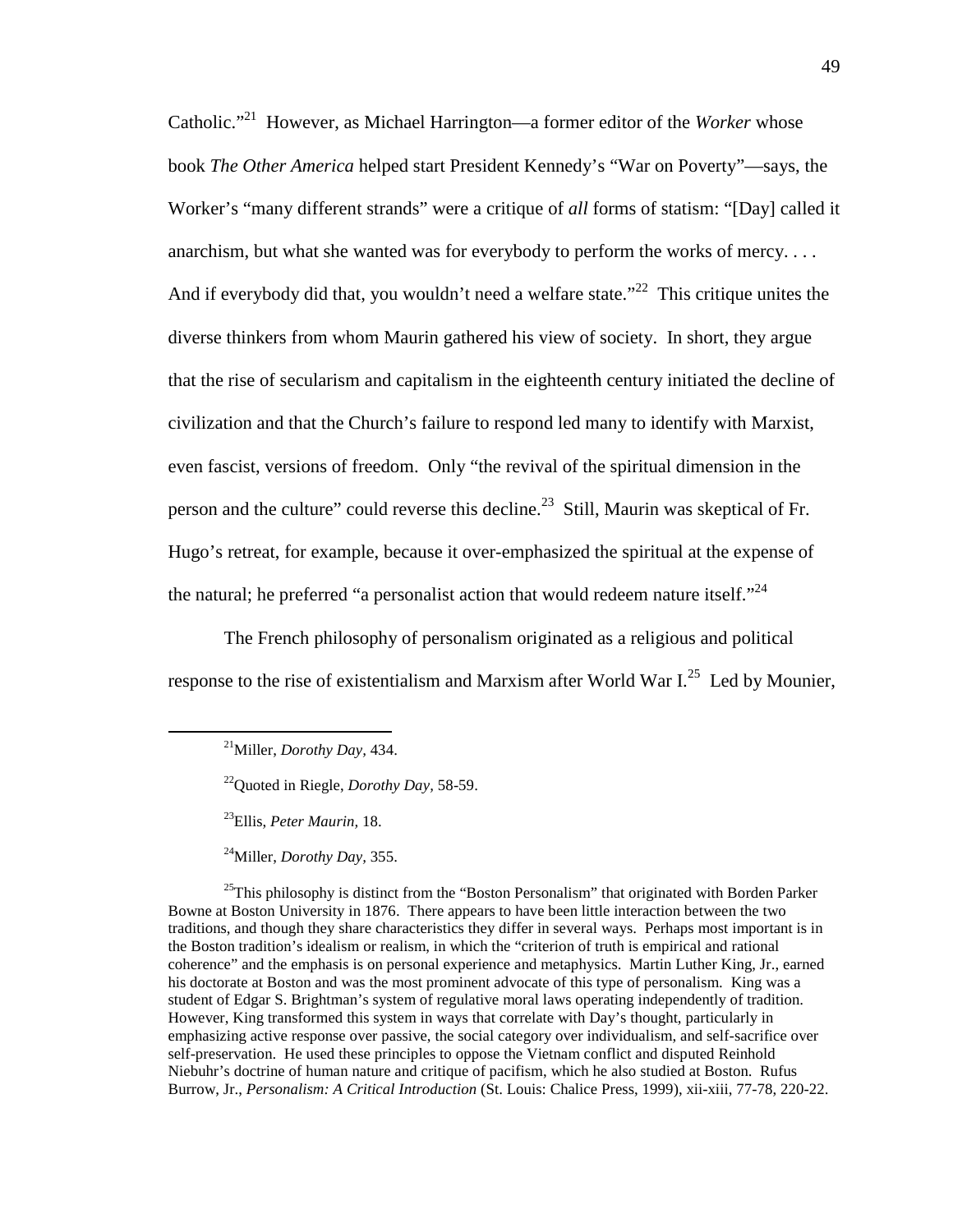a committed Catholic, the personalists argued that "a revolution of sorts was necessary, against capitalism and state socialism, liberal democracy, the bourgeois spirit, and nationalism." According to Mounier, the human person cannot be known fully as either object or subject but only as "a living center of creative activity, communication, and commitment who comes to know himself across the bridge of action." The goal of personalism, then, is not "to construct a closed philosophical edifice in which the concept of person could be housed" but to encourage free and active persons "to unite with others to create a society in which the structures, customs, and institutions are rooted in and revolve around the person as center." Further, the common good is meant to serve personhood and requires solidarity that transcends "all conventional boundaries."<sup>26</sup>

Thomas and Rosita Rourke argue that this is the double movement that modern, liberal forms of rationalism (e.g., capitalism and socialism) fail to comprehend but personalism's Christian roots provide: the dignity of the person, created in the image of God and "deepened by the doctrine of the Incarnation which proclaimed that human nature was concretely united to the Divine Person of Christ." These roots inform a call to action and an understanding of freedom as "taking on responsibility for others."<sup>27</sup> This depends on a Thomistic understanding of history. "According to Aquinas," Geoffrey Gneuhs says, "we are most free then when we love, when we act for the good, because then we are acting in God, the source of our being and the one to whom we are called to return." Again, the common good "has to do with persons, not with the state," and "any

l

<sup>26</sup>Thomas R. Rourke and Rosita A. Chazarreta Rourke, *A Theory of Personalism* (New York: Lexington Books, 2005), 7-8. See Emmanuel Mounier, *Personalism* (Notre Dame, Ind.: University of Notre Dame Press, 1952).

 $27$ Ibid., 10.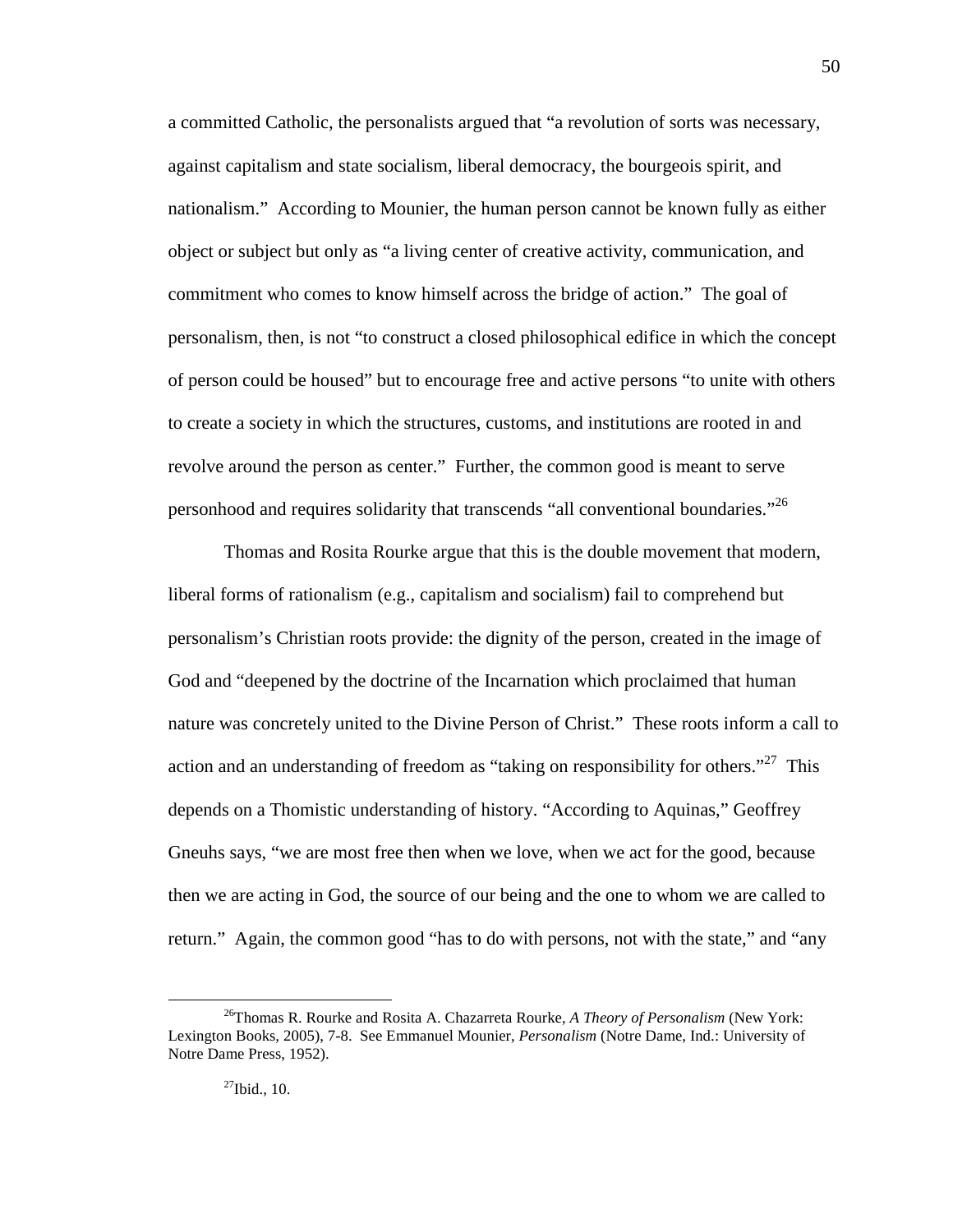law that is not good is not true law and need not be obeyed." Aquinas' notion of divine law is therefore "a cogent defense for one engaged in civil disobedience."<sup>28</sup>

Not only was Maurin aware of philosophical developments in his home country, but Jacques Maritain, who had been part of the original personalist circles, occasionally visited the New York house. Indeed, it was largely through the Worker that personalism became more widely known in the United States.<sup>29</sup> At the same time, Day transformed it by more explicitly aligning it with the Catholic tradition. Patrick Coy contends that personalism crystallized her belief that every person is called to directly serve those in need, press for change in "the social and political conditions that are creating the problems in the first place," and offer "viable alternatives while openly resisting and confronting current conditions." This approach does not replace politics but is superior to it.<sup>30</sup> "True, Day wrote and spoke out against the abuses of the economic and political orders," the Rourkes add, "but such activities never undermined or replaced the daily practice of the works of mercy." Still, while it is true that "anyone who wants to can start a Catholic Worker house," they underemphasize the role of tradition in asserting that "personalism never depends on institutional structure to get started."<sup>31</sup> William Miller describes the Worker idea as a series of "concentric circles in which the dynamism

<sup>&</sup>lt;sup>28</sup>Geoffrey Gneuhs, "Radical Orthodoxy: Dorothy Day's Challenge to Liberal America," in *Catholic Worker Movement,* ed. Thorn, Runkel, and Mountin, 212, 214-15.

<sup>29</sup>Rourke and Rourke, 10. Maritain's neo-Thomism was quite different from the *ressourcement* stream that deeply influenced the Worker, and he later supported the war effort and advocated the Church's reconciliation with democratic capitalism. However, Day embraced his teachings on the necessity of "pure means" and the primacy of the spiritual. See Mark Zwick and Louise Zwick, "Jacques and Raissa Maritain Influenced the Early Catholic Worker," *Houston Catholic Worker,* November 1995.

 $30P$ atrick G. Coy, "Beyond the Ballot Box: The Catholic Worker Movement and Nonviolent Direct Action," in *Catholic Worker Movement,* ed. Thorn, Runkel, and Mountin, 175.

 $31$ Rourke and Rourke, 175, 185-86.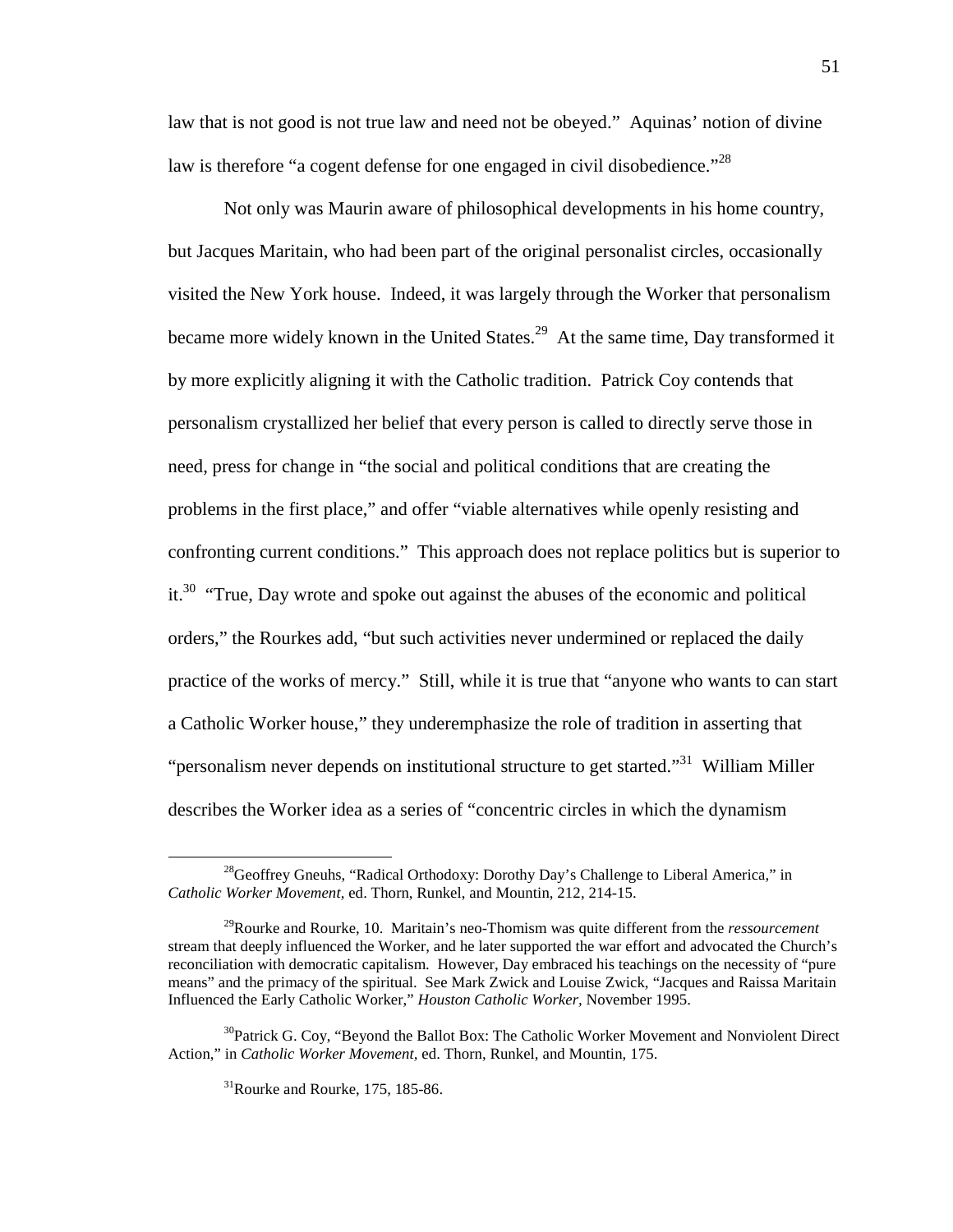moved outward from the personalist center." Anarchism, distributism, pacifism—each is connected to this center.<sup>32</sup> The practices of Workers depend on this center, but more important, the center of Catholicism (and Catholic personalism) *is* a person: Jesus Christ.

Day's type of personalism, like her understanding of the natural and supernatural, has found widespread support among Catholic theologians. For example, John XXII argues that the Church's social teaching "rests on one basic principle: individual human beings are the foundation, the cause and the end of every social institution" and "are raised in the plan of Providence to an order of reality which is above nature.<sup>33</sup> John's call to the laity to implement this personalist principle is echoed by John Paul II, himself a student of the "Lublin School" in Poland, a center of personalist thought. According to the Rourkes, John Paul "sought to develop an ontology of the person with a particular focus on the person as concrete, existential, and acting, synthesizing Aristotelian-Thomist insights with those of phenomenology." In *Laborem Exercens* (1981), for example, he insists that persons realize their humanity in and through work and that labor has priority over capital, and later he "extends personalism to the entire society, insisting that modern societies respect the subject character of all social organization."<sup>34</sup> Reflecting on *Rerum Novarum,* John Paul echoes Leo's recognition that the Church speaks through its social doctrine, which "situates daily work and struggles for justice in the context of bearing witness to Christ the Savior" and is "a source of unity and peace in dealing with the

<sup>&</sup>lt;sup>32</sup>Miller, *Dorothy Day*, 378. For more on the connection between anarchism and personalism, see Fred Boehrer, "Diversity, Plurality and Ambiguity: Anarchism in the Catholic Worker Movement" in *Catholic Worker Movement,* ed. Thorn, Runkel, and Mountin, 95-127.

<sup>33</sup>John XXIII, *Mater et Magistra,* no. 219-25. De Lubac also says that "Catholicism and personalism are in harmony and reinforce one another" (*Catholicism,* 337).

<sup>34</sup>Rourke and Rourke, 11-12. See John Paul II, Encyclical Letter *Laborem Exercens,* 14 September 1981 and Encyclical Letter *Centesimus Annus,* 1 May 1991.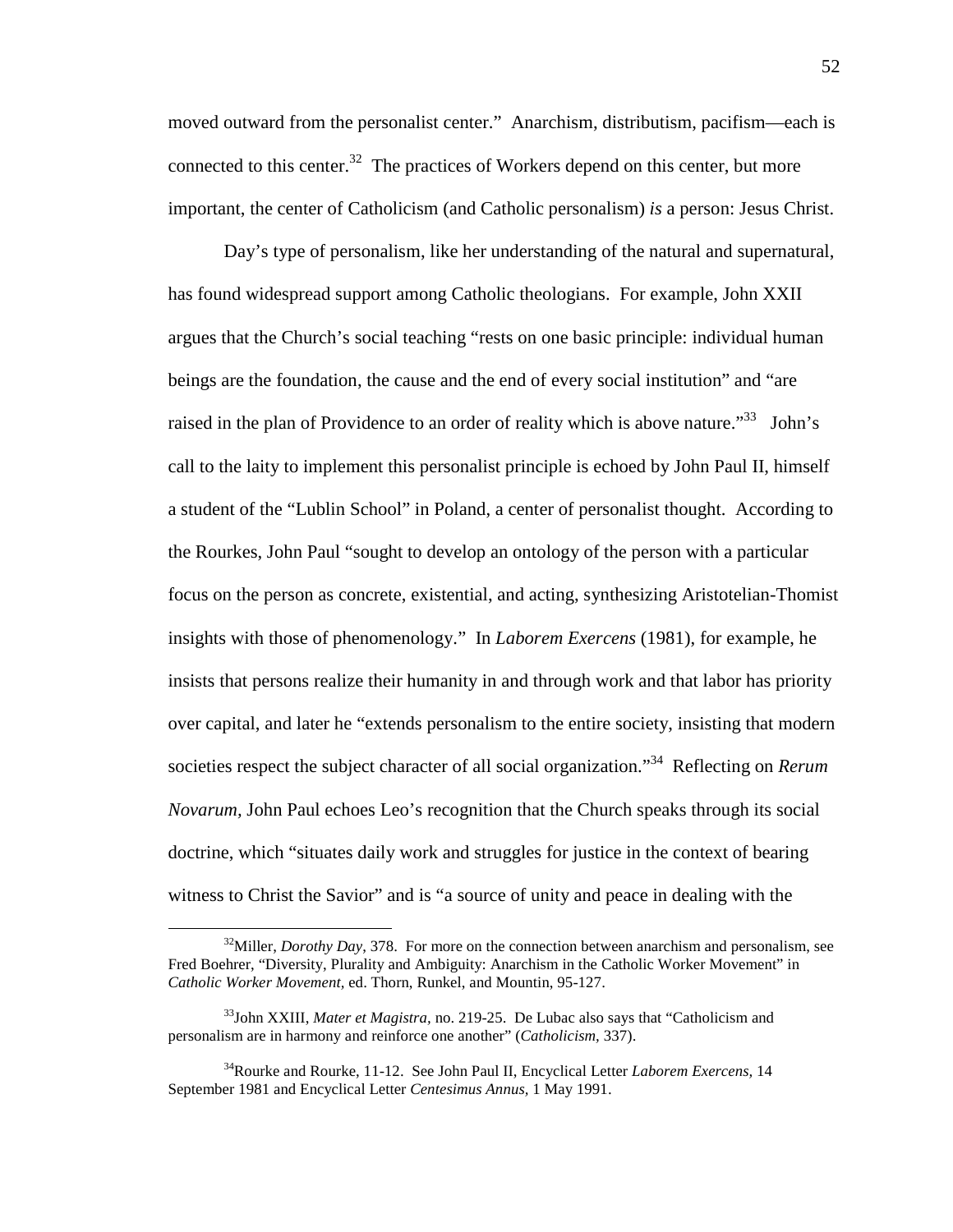conflicts which inevitably arise in social and economic life." He also affirms a limited role for the state in economics and notes that the lack of private property hinders human dignity and community. Unfortunately, rationalism has given rise to "a partisan interest which replaces the common good," even to the point of "total war." The logic of total war must be repudiated by "showing that the complex problems faced by those peoples can be resolved through dialogue and solidarity, rather than by a struggle to destroy the enemy through war."<sup>35</sup>

As Coy remarks, its history "reveals that the tactics of nonviolent action give both form and substance to the outward expression of the Worker's personalist politics.<sup>36</sup> I will discuss this more thoroughly in the next chapter, but it is crucial to recognize the connection between personalism, which the Worker embraced early on, and the development of Catholic social teaching regarding the interrelation of economics and violence. Also, as we will see, the logic of total war that arose during World War II and the Cold War was also diagnosed early by Day, and "in a kind of exegesis on Peter's personalist position" she posited voluntary poverty and the works of mercy as "the only answer to the chaos into which the world seemed to be heading."<sup>37</sup>

### *Obedience and the Little Way*

Although Mounier "inclined to pacifism," he believed that "evil was real, indeed personal, and could not be eliminated without firm decisions."<sup>38</sup> Day, however, sees

<sup>35</sup>John Paul II, *Centesimus Annus,* no. 5, 13-14, 18, 22.

 $36$ Coy, "Beyond the Ballot Box," 171.

<sup>37</sup>Miller, *Dorothy Day,* 281.

<sup>&</sup>lt;sup>38</sup>Rourke and Rourke, 9.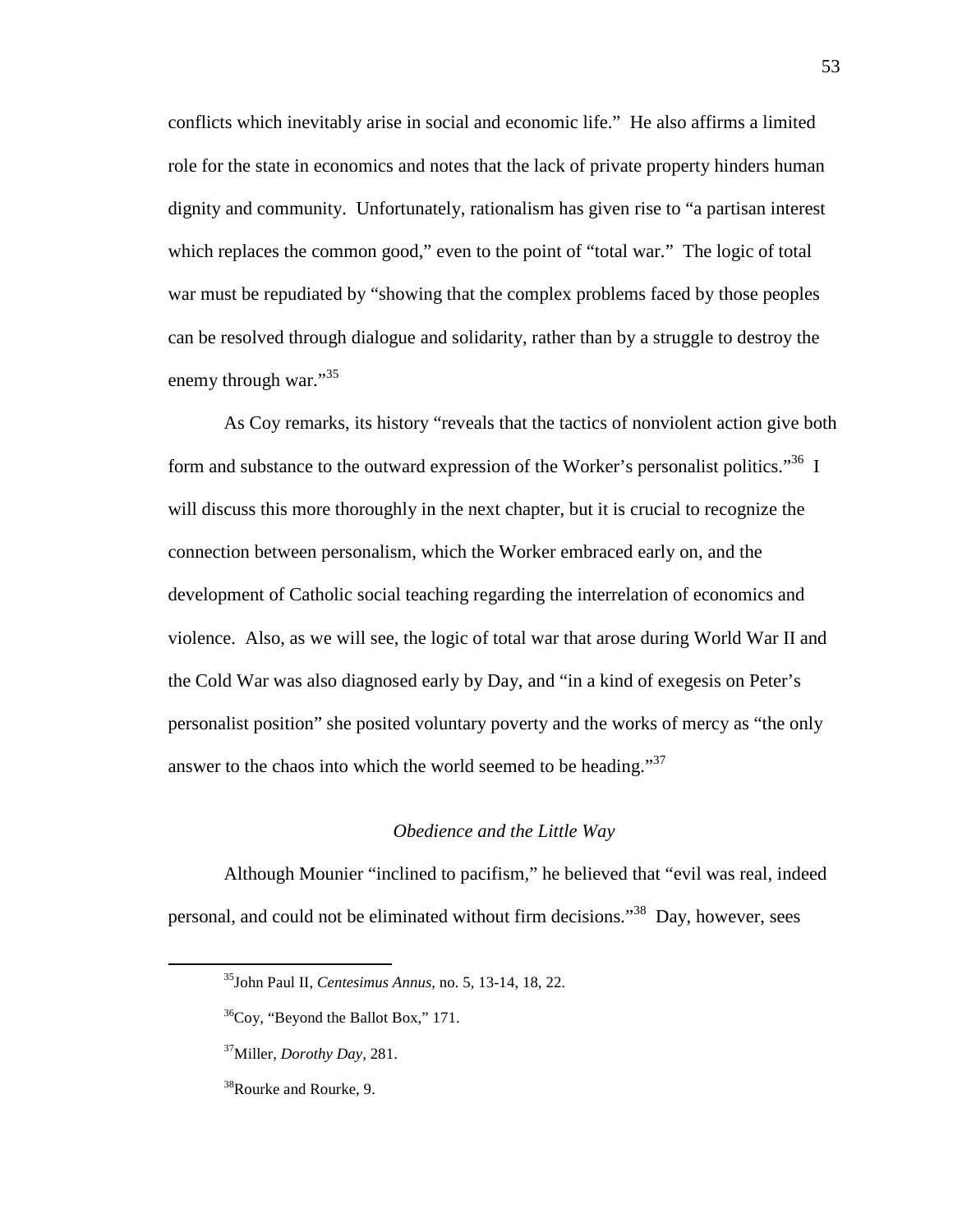pacifism as another facet of personalism to be proclaimed. Patricia McNeal remarks that evangelical pacifism, "with its emphasis on obedience to the spirit and word of the New Testament," was a natural extension of [Day and Maurin's] commitment to service and solidarity; in fact, it completed it.<sup>39</sup> Day thinks that pacifism is rational, compassionate, and compatible with tradition, but it is also a matter of *obedience.* To accusations of cowardice she responds that Christ and his followers suffered rather than violently resist evil. Indeed, pacifism is the bravest of all positions: "A pacifist who is willing to endure the scorn of the unthinking mob, the ignominy of jail, the pain of stripes and the threat of death, cannot be lightly dismissed as a coward afraid of physical pain."<sup>40</sup> Yoder terms this "redemptive personalism," which does not deny radical evil but seeks to "break the chain of evil causes and effects" by taking on suffering. In this way pacifism becomes "an [evangelical] appeal to the conscience of the person with whom one deals." Such a position cannot rest on the observable "facts" of this world but "can be held only by those for whom it is rooted in some ground of faith beyond experience.<sup>"41</sup> Day often expressed this paradox through Paul's words, "As dying, yet behold we live" (2 Cor 6:9): "We can suffer with others, we can see plainly the frightening chaos, the unbelievable misery of cold and hunger and bitter misery, yet all the time there is the knowledge 'that the sufferings of this time are not to be compared to the joy that is to come.<sup> $1/42$ </sup>

<sup>39</sup>Patricia McNeal, "Origins of the Catholic Peace Movement," *Review of Politics* 35 (July 1973), 368.

<sup>40</sup>Dorothy Day, "Pacifism," *Catholic Worker,* May 1936.

<sup>41</sup>Yoder, *Nevertheless,* 92-94.

<sup>42</sup>Day, *On Pilgrimage,* 85.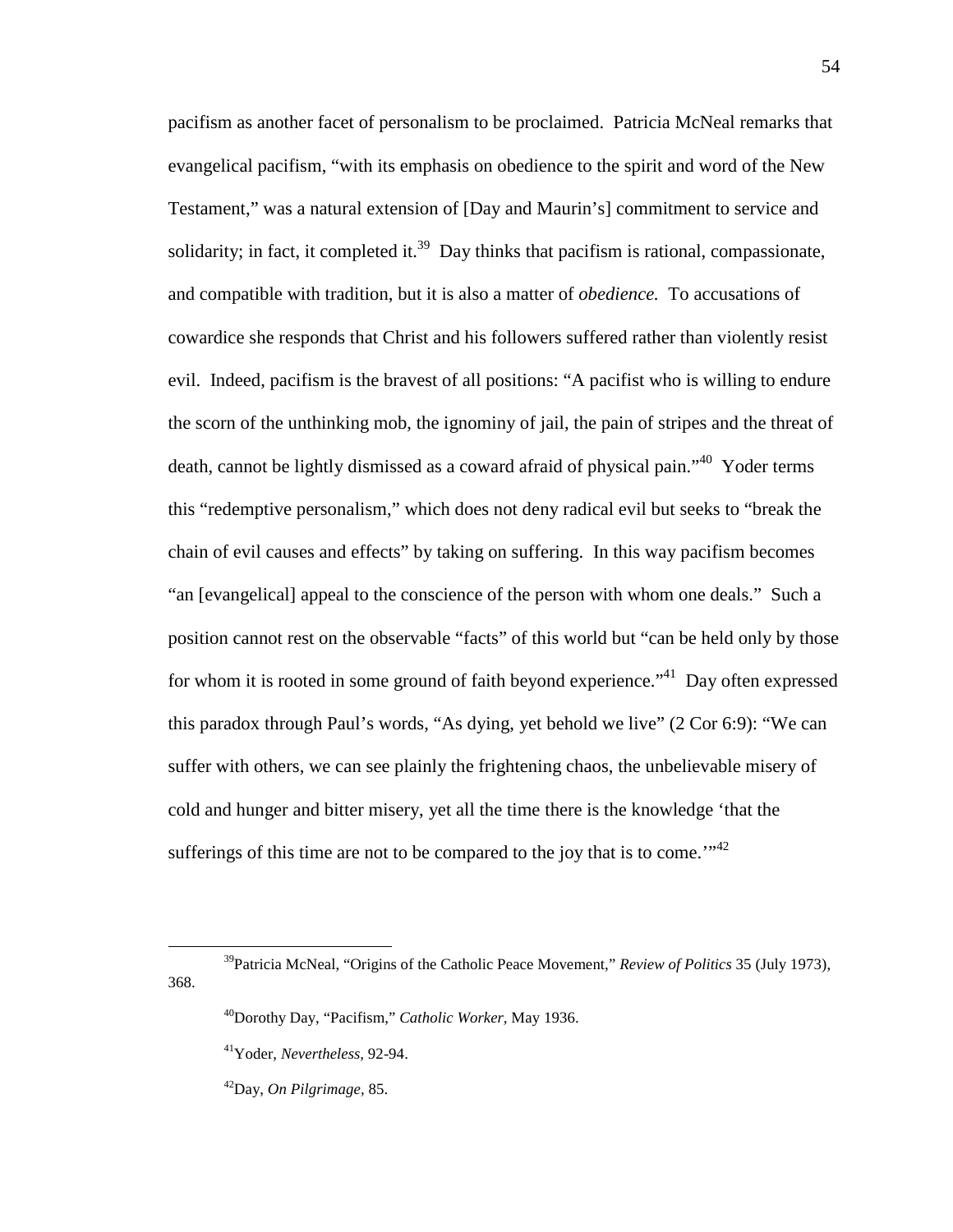Charles Chatfield argues that Day's allusions to the Sermon on the Mount were intended to offer a decision to her readers: "Given her spiritual personalism, she likely intended to present the ethical necessity that each individual choose for peace or war, hoping to elicit a pacifist response."<sup>43</sup> Perhaps, as McClendon contends, this is because she did not have the preconceptions of a Catholic education: "Instead, she read the Greek New Testament in high school, with Jesus' Sermon on the Mount front and center in it. Nobody explained to her that the word 'peace' in the Christian liturgies she attended through her years of intermittent and later regular churchgoing didn't mean peace." Instead, her encounter with tradition came first through Maurin, "who was in full rebellion against the militarism of his French youth," and later through historians who "told her (correctly) that the early church was indeed pacifist." Day's pacifism "was not just a happenstance reading of Christian moral teaching . . . To be a pacifist put her at odds with many. But it put her in the center of obedience to Jesus Christ, and that was now what mattered."<sup>44</sup>

Mel Piehl points to Day's essay "Holy Obedience," which emphasizes the paradox that "the believer freely chooses to submit individual free will to God and other people."<sup>45</sup> Coy adds that her personalism "situated the locus of social change and revolution not in institutions, but in the heart of the individual. So it was with war. The way to stop the impending war [World War II] was for individuals to refuse to fight in

<sup>43</sup>Chatfield, 8.

<sup>44</sup>McClendon, *Ethics,* 297.

<sup>&</sup>lt;sup>45</sup>Mel Piehl, "The Politics of Free Obedience," in *A Revolution of the Heart: Essays on the Catholic Worker,* ed. Patrick G. Coy (Philadelphia: Temple University Press, 1988), 177. See Day, *Selected Writings,* 168-73.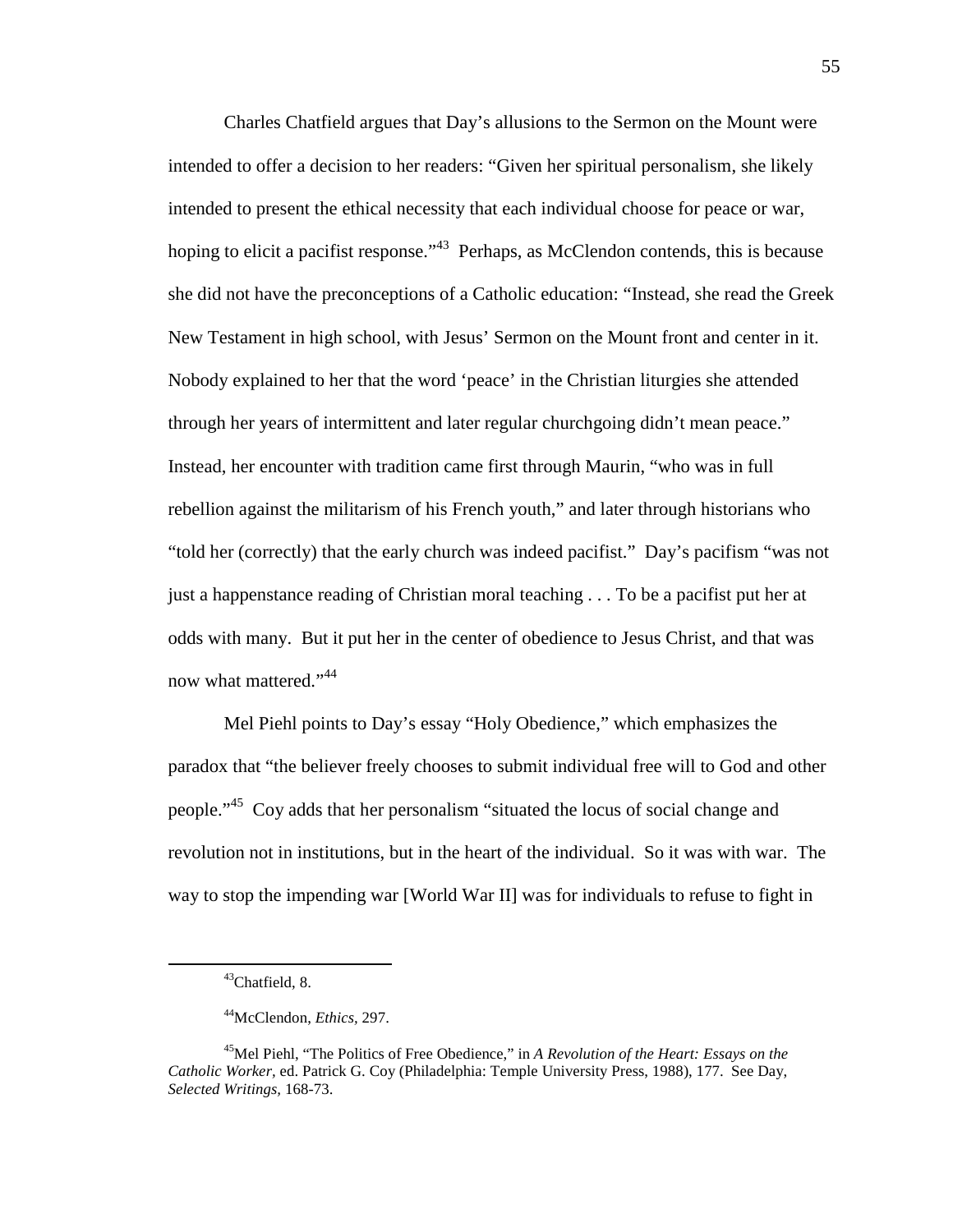it."<sup>46</sup> In short, to refuse to kill is the proper response to Christ's command to love. Day argues that references to military service as "laying down one's life for one's friends" (Jn 15:13) are blasphemous: "Men are taught to kill, not to lay down their lives if they can possibly help it. Of course we do not talk of brothers in wartime. We talk of the enemy, and we forget the Beatitudes and the commandment to love our enemy, do good to them that persecute us." Real love is the folly of the cross: "We do not yet know what it means. Loving our enemy. We only fear him. We have great possessions, like the young man in the gospel and we turn from Christ to the use of force to protect them." War does not express love for our fellows but loss of faith in them, epitomized by "the belief that only force can overcome force." Sadly, this is also the belief of the Church, and it is up to the Worker to offer an alternative:

We know that men are but dust, but we know too that they are little less than the angels. We know them to be capable of high heroism, of sacrifice, of endurance. They respond to this call in wartime. But the call is never made to them to oppose violence *with non-resistance*, a strengthening of the will, an increase in love and faith. We make this call, and we feel we have a right to make this call by the very circumstances of our lives. We know the sufferings which people are already able to endure . . . We know it in the response which *The Catholic Worker* has met with throughout the land. We know it in the response of those very poor upon our breadlines who are helping us in carrying on the work all over the country.<sup>47</sup>

Day and her fellow Workers are able to demonstrate that their personalism and

pacifism are more than theoretical. Worker life remains unromantic; in fact, many who

come to volunteer are only able to endure it for short periods. Day herself struggled,

often quoting Fr. Zossima from *The Brothers Karamazov*: "Love in practice is a harsh

<sup>46</sup>Patrick G. Coy, "Conscription and the Catholic Conscience in World War II," in *American Catholic Pacifism,* ed. Klejment and Roberts, 50.

<sup>47</sup>Dorothy Day, *On Pilgrimage,* 236; "Letter: Things Worth Fighting For?," in *Writings from "Commonweal,"* 101-2; "Wars Are Caused by Man's Loss of His Faith in Man," *Catholic Worker,* September 1940.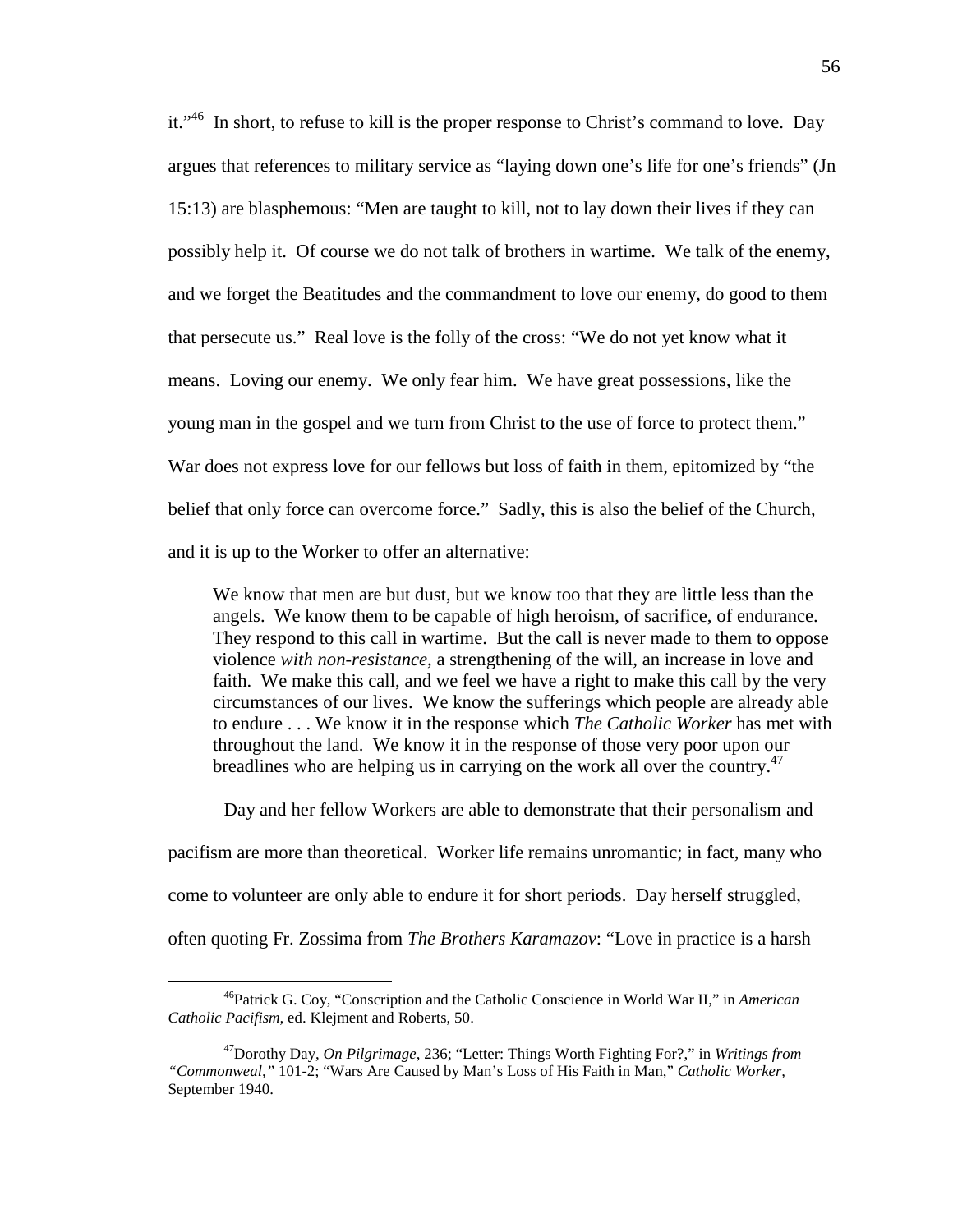and dreadful thing compared to love in dreams."<sup>48</sup> What is important in the witness of the Catholic Worker, however, is not that one achieves holiness through a certain amount of suffering, as if one could ever suffer enough for Christ. Rather, it is in how one sees and treats the other who is truly destitute. As Day stated at a speech in the 1950s, "There is nothing particularly holy about dirt and rats and roaches. But there may be something very unholy about the way we regard those who suffer from these things. The safety of the rich lies in almsgiving. We must give until we become blessed. . . . The paradox again. Such as dying to live. No one pretends it is a simple matter.<sup>149</sup>

Worker life, then, witnesses to the possibility of breaking down the problems of poverty and violence "on the earthly plane" into a form that individual Christians can address. Day recognizes the sense of futility felt by young people who cannot see the necessity of taking one step in the present moment, but this "little way" of Thérèse of Lisieux, one of her favorite saints, is the only way to bring forth the kingdom: "We can beg for a increase of love in our hearts that will vitalize and transform these actions, and know that God will take them and multiply them, as Jesus multiplied the loaves and fishes." Again, this is not new. In its first issue Day declares the paper to be "an attempt to popularize and make known the encyclicals of the Popes in regard to social justice and the program put forth by the Church for the 'reconstruction of the social order,'" while according to its statement of aims and purposes the Worker's goal is "to realize in the individual and society the expressed and implied teachings of Christ." Jesus and his

<sup>48</sup>Mark Zwick and Louise Zwick, introduction to Day, *On Pilgrimage*, 48-50.

<sup>49</sup>Quoted in Riegle, *Dorothy Day,* 32.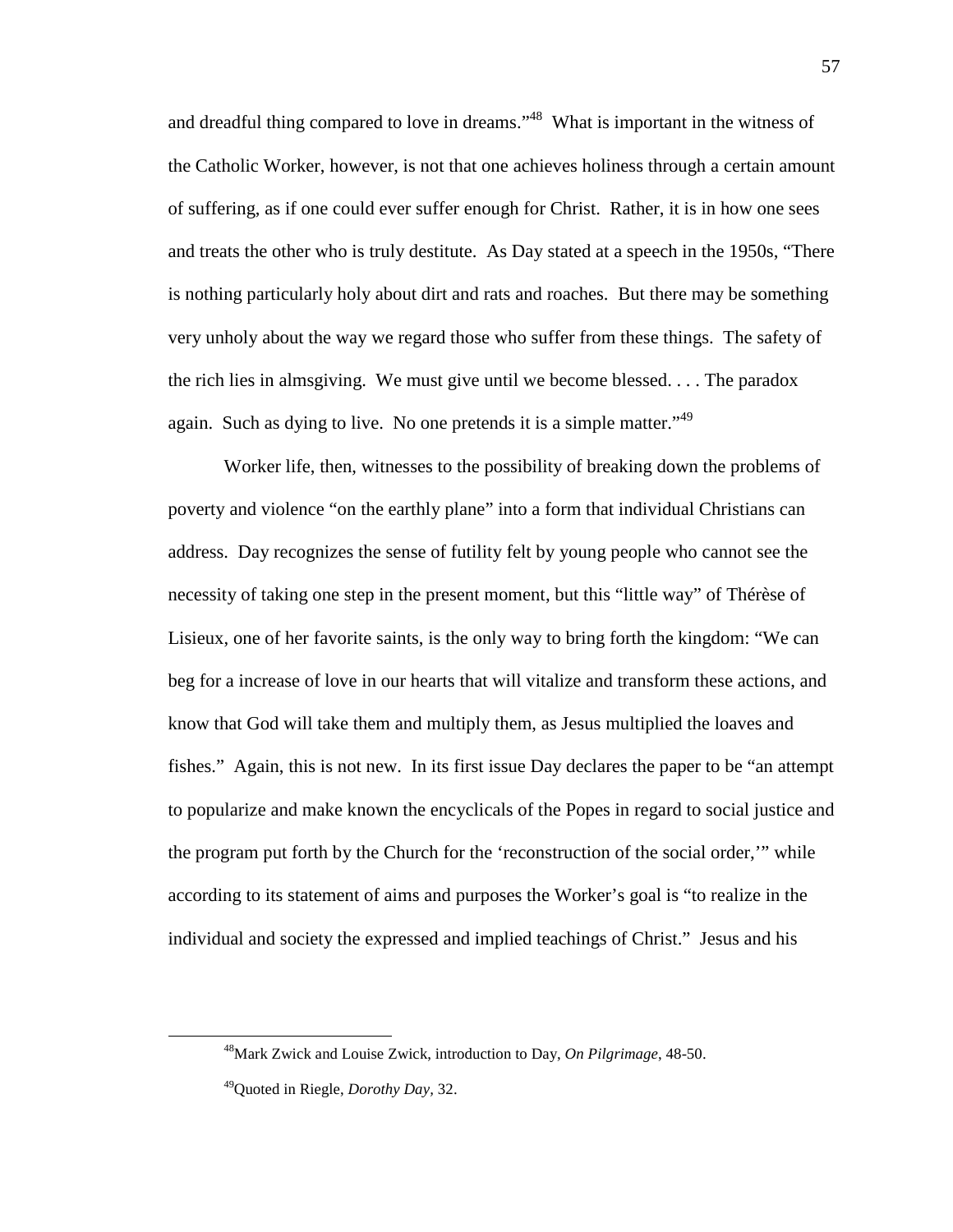disciples, including the popes and the saints, are radicals, for as Day also said in 1933, it

is "possible to be radical and not atheist."<sup>50</sup> Ellsberg explains:

To be both a radical and a Catholic did not mean that she inhabited an "underground" Church, distinct from the faith and practice of ordinary believers. Nor did it signify the kind of seductive idolatry that would identify the Kingdom of God with a particular movement or cause. . . . It simply meant that she held the powers of this world, as she held herself, accountable to the word and commandment of God.

That commandment, as she understood it, entrusted us with a special responsibility for the vindication and defense of life. Dorothy responded to that obligation not only in its personal form of charity but in its most political form as well: challenging resisting and obstructing the institutional forces which led to poverty and waste of war.<sup>51</sup>

In one of Maurin's favorite encyclicals, *Auspicato Concessum,* Leo XIII argues

that if the institutes of St. Francis were revived "every Christian virtue would easily

flourish"; therefore, "everyone should  $\ldots$  aim at imitating St. Francis of Assisi."<sup>52</sup> In

fact, Francis of Assisi has been the most-illustrated saint in the *Catholic Worker,* and

Brigid O'Shea Merriman adds that Francis' connection of poverty and pacifism "runs as

a thread through many of [Day's] writings."<sup>53</sup> Francis, it must be remembered, regarded

the rule of the Third Order to be "applicable to the ordinary Christian," a principle

revived by Leo and lay movements such as the Worker.<sup>54</sup> G. K. Chesterton, whom Day

often quotes, recognizes in the saint the proper ordering of love: "As St. Francis did not

<sup>50</sup>Dorothy Day, *Selected Writings,* 286; "To Our Readers," *Catholic Worker,* May 1933; "Catholic Worker Positions," *Catholic Worker,* May 1972.

<sup>51</sup>Ellsberg, introduction to Day, *Selected Writings,* xvii-xviii.

<sup>52</sup>Leo XIII, *Auspicato Concessum,* no. 23-25.

<sup>53</sup>Brigid O'Shea Merriman, *Searching for Christ: The Spirituality of Dorothy Day* (Notre Dame, Ind.: University of Notre Dame Press, 1994), 178-79.

<sup>54</sup>Robert Ludlow, "St. Francis and His Revolution," in *A Penny a Copy: Readings from "The Catholic Worker,"* rev. and exp. ed., ed. Thomas C. Cornell, Robert Ellsberg, and Jim Forest (Maryknoll, N.Y.: Orbis Books, 1995), 89.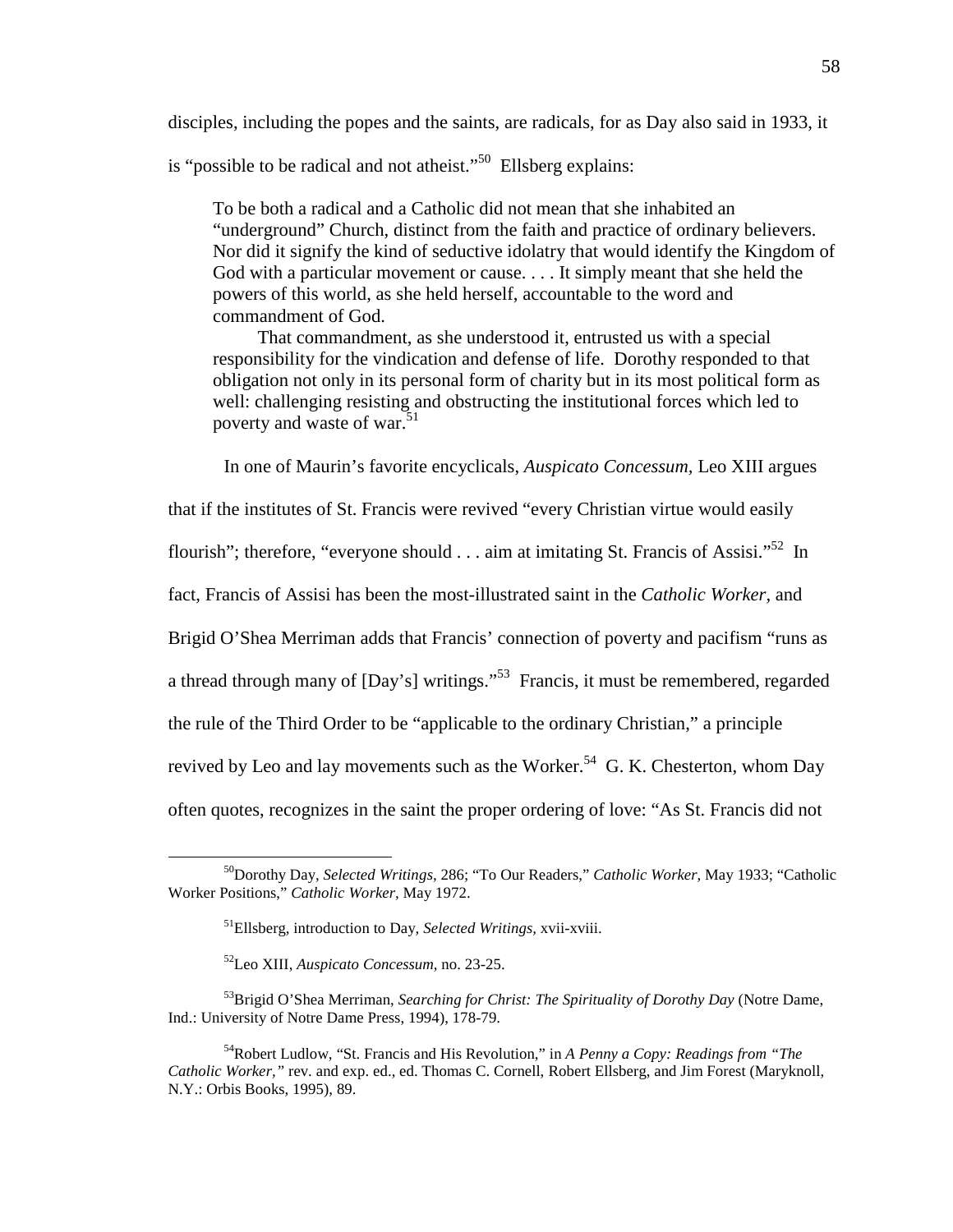love humanity but men, so he did not love Christianity but Christ . . . to this great mystic his religion was not a thing like a theory but a thing like a love-affair." In short, Francis' philosophy, like that of Day, "revolved round the idea of a new supernatural light on natural things, which meant the ultimate recovery not the ultimate refusal of natural things." Both were attempting to build "something that has often enough fallen into ruin but has never been past rebuilding," that is, the church.<sup>55</sup> Day particularly identifies with Francis' openness to the world, which set him apart from the monasticism of his day, and his embrace of the Sermon on the Mount as unique and normative for ethics:

Chesterton in writing about Pacifism (to which he stood opposed) said that there were "the peacemakers who inherited the beatitude, and the peacemongers who profaned the temple by selling doves." We stand at the present time with the Communists, who are also opposing war. It happens at this moment (perhaps the line will change next week as it is wavering now), that the party line so dictates this policy. But we consider that we have inherited the Beatitude and that our duty is clear. The Sermon on the Mount is our Christian manifesto.<sup>56</sup>

In Day's interpretation, Christ has called his followers beyond the temporal in favor of a new state of being prefiguring the *beatific vision,* the perfect happiness of immediate knowledge of God. There will be suffering, but because there is no "time" with God, there is no "reason" not to live in the way of perfection, regardless of the consequences: "In heaven there is neither time nor space, so we can be with everybody, everywhere at the same time, days without end. . . . The more you love in this life, the more you suffer, and yet who would be without love? God is love, the beatific vision is love; in Him we possess all things." Put another way, the Sermon's supernatural rationality corrects and perfects natural reason, and because the vision represents the

<sup>55</sup>G. K. Chesterton, *Collected Works,* vol. 2, *St. Francis of Assisi, The Everlasting Man, St. Thomas Aquinas* (San Francisco: Ignatius Press, 1986), 29-30, 52, 59, 61.

<sup>&</sup>lt;sup>56</sup>Day, "Our Stand."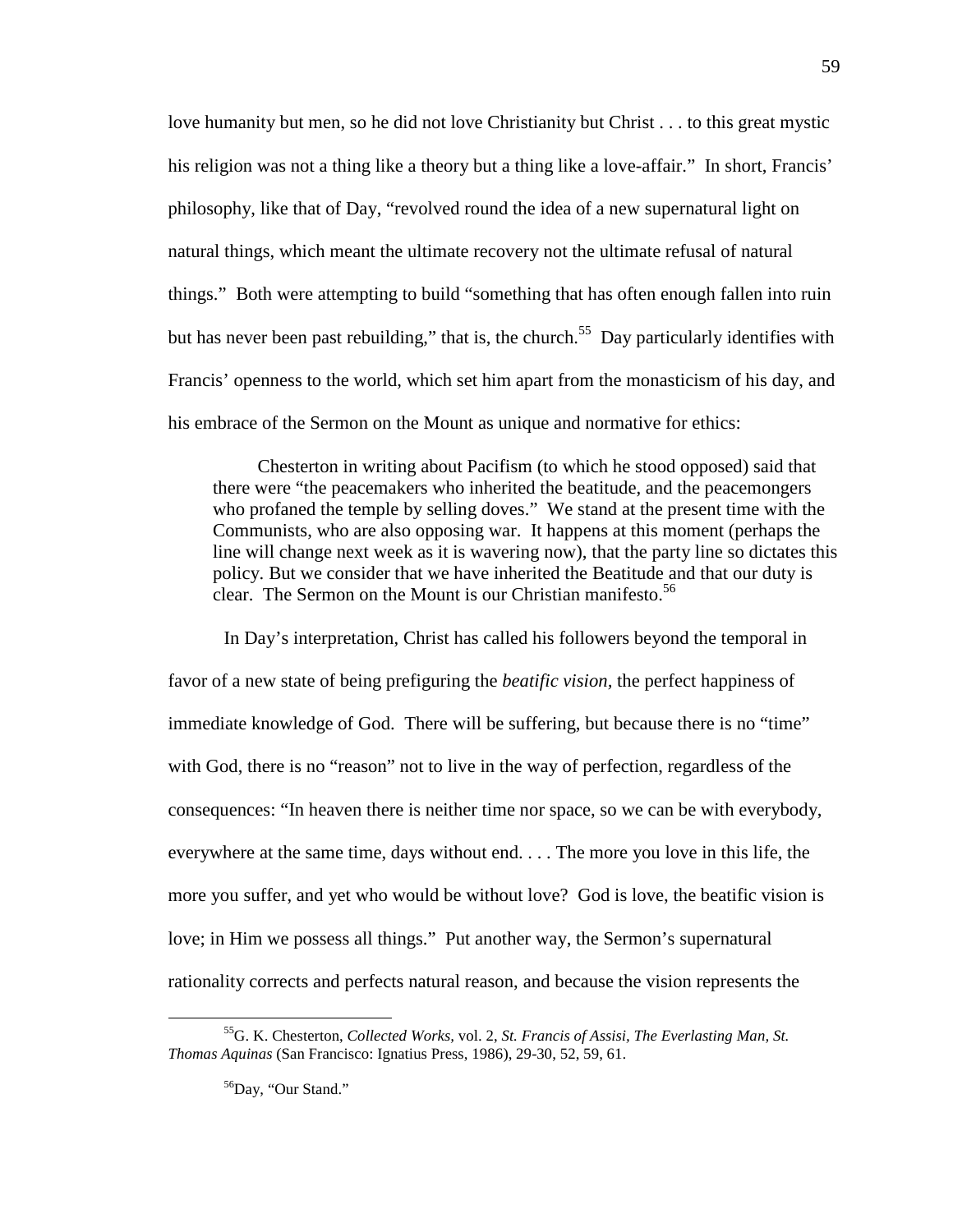elevation of humanity to the plane of Christ, it is possible in a limited sense on earth: "The teaching has been that love which is of the Lover for the Beloved can only be between equals, and so to achieve this we must die to the natural and live supernatural lives, doing everything for the love of God."<sup>57</sup> According to Piehl, the Sermon's balance between ethics in the temporal—Augustine's "third city"—and the supernatural—the City of God—orders has enabled the Worker "to uphold the transcendent mysteries of Christian faith while immersing itself in the mundane contemporary concerns of politics, economics, peace, and race relations."<sup>58</sup>

As she does with soldiers, Day recognizes a link between workers, poverty, and militarization: "All our talks about peace and the weapons of the spirit are meaningless unless we try in every way to embrace *voluntary poverty* and not work in any position, any job that contributes to war . . . We must give up our place in this world, sacrifice children, family, wife, mother, and embrace poverty, and then we will be laying down life itself.<sup>59</sup> Thomas Merton notes that casuistry in the theology of violence obscures the problem of "death and even genocide as big business," which, at the same time, "involves a long chain of individuals, each of whom can feel himself absolved from responsibility." In other words, "We have got to face the fact that war is not merely the product of blind political forces, but of human choices."<sup>60</sup> Likewise, Francis declares that "if we had any possessions, we should need weapons and laws to defend them," and Day says that

<sup>57</sup>Dorothy Day, "On Pilgrimage," *Catholic Worker,* Feb. 1952; *On Pilgrimage,* 136.

<sup>&</sup>lt;sup>58</sup>Piehl, "The Politics of Free Obedience," 178.

<sup>59</sup>Day, *On Pilgrimage,* 155.

<sup>60</sup>Thomas Merton, *Faith and Violence: Christian Teaching and Christian Practice* (Notre Dame, Ind.: University of Notre Dame Press, 1968), 6; *Peace in the Post-Christian Era* (Maryknoll, N.Y.: Orbis Books, 2004), 7.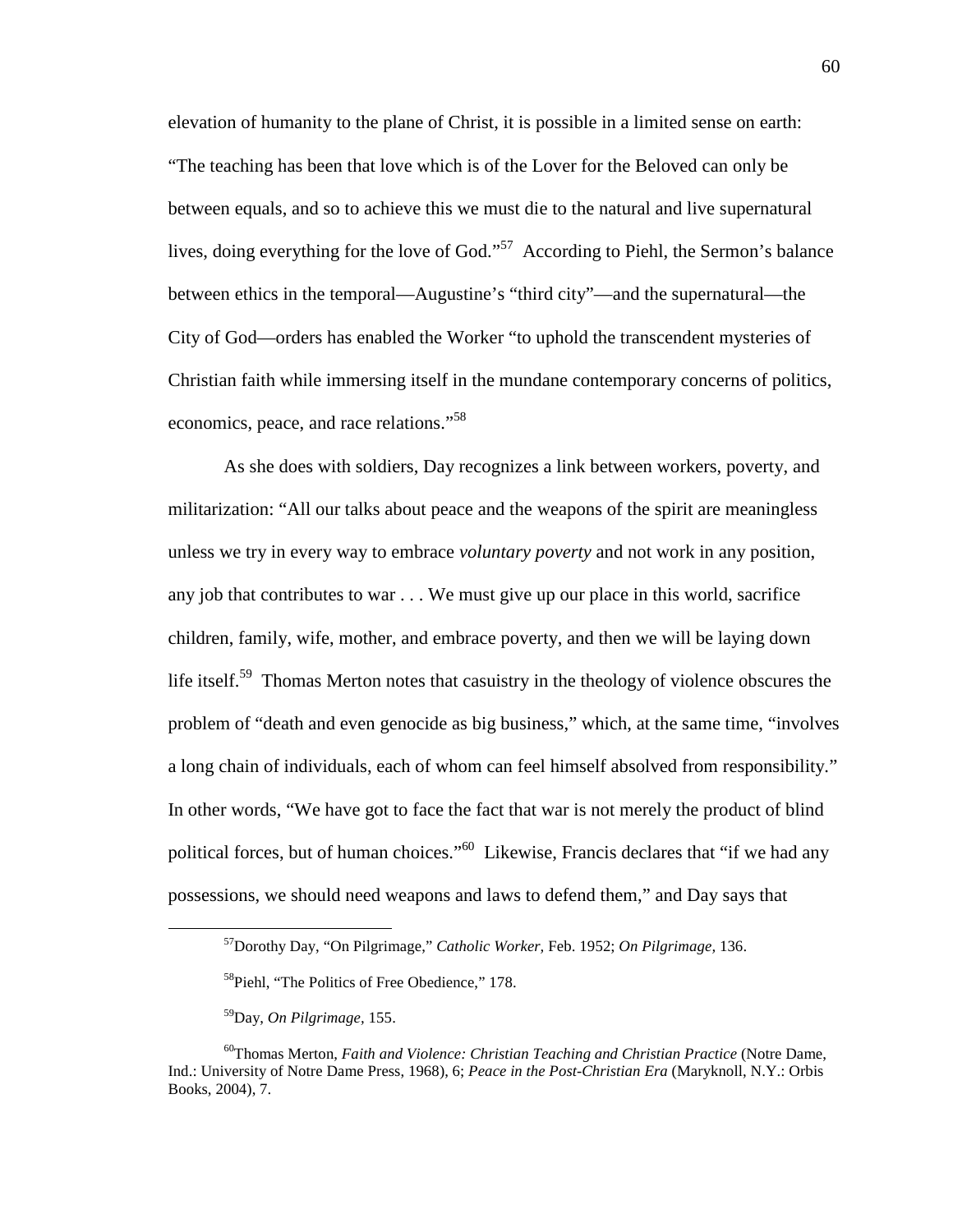relinquishing the false security of possessions allows one to relinquish the state's protection, for "the only way to live in any true security is to live so close to the bottom that when you fall you do not have far to drop, you do not have much to lose."<sup>61</sup>

Again, the commitment to sacrifice or suffering, not a hatred of material goods or private ownership, is the basis for poverty. The poor are often forced into their condition by physical disability, mental illness, or lack of education or capital, and voluntary poverty is an attempt to understand their precarity. As Day says, "It is not true love if we do not know them, and we can only know them by living with them, and if we love with knowledge we will love with faith, hope, and charity.<sup> $0.62$ </sup> Coy adds that the connection between hospitality and politics "is profound enough that it transcends both time and space within the movement," as those who live among the poor are unable to ignore the problems caused by some public policies: "In short, the Catholic Worker house of hospitality is a source of political knowledge leading to nonviolent action. We might usefully see hospitality and the solidarity it engenders as the grounding of a Catholic Worker epistemology.<sup>"63</sup> Thus the first two principles of Day's pacifism are inseparable from one another and from poverty; one is not prior to the other.

#### *Disarmament of the Heart*

As Ellis contends, "Being with the poor and the outcast, being in a sense with the victims of our society, discourages any pretense," and Day's introspection and self-

l

<sup>61</sup>Quoted in Chesterton, 92; Day, *Loaves and Fishes,* 86.

<sup>62</sup>Day, *The Long Loneliness,* 214; *On Pilgrimage,* 250.

 ${}^{63}$ Coy, "Beyond the Ballot Box," 176-79.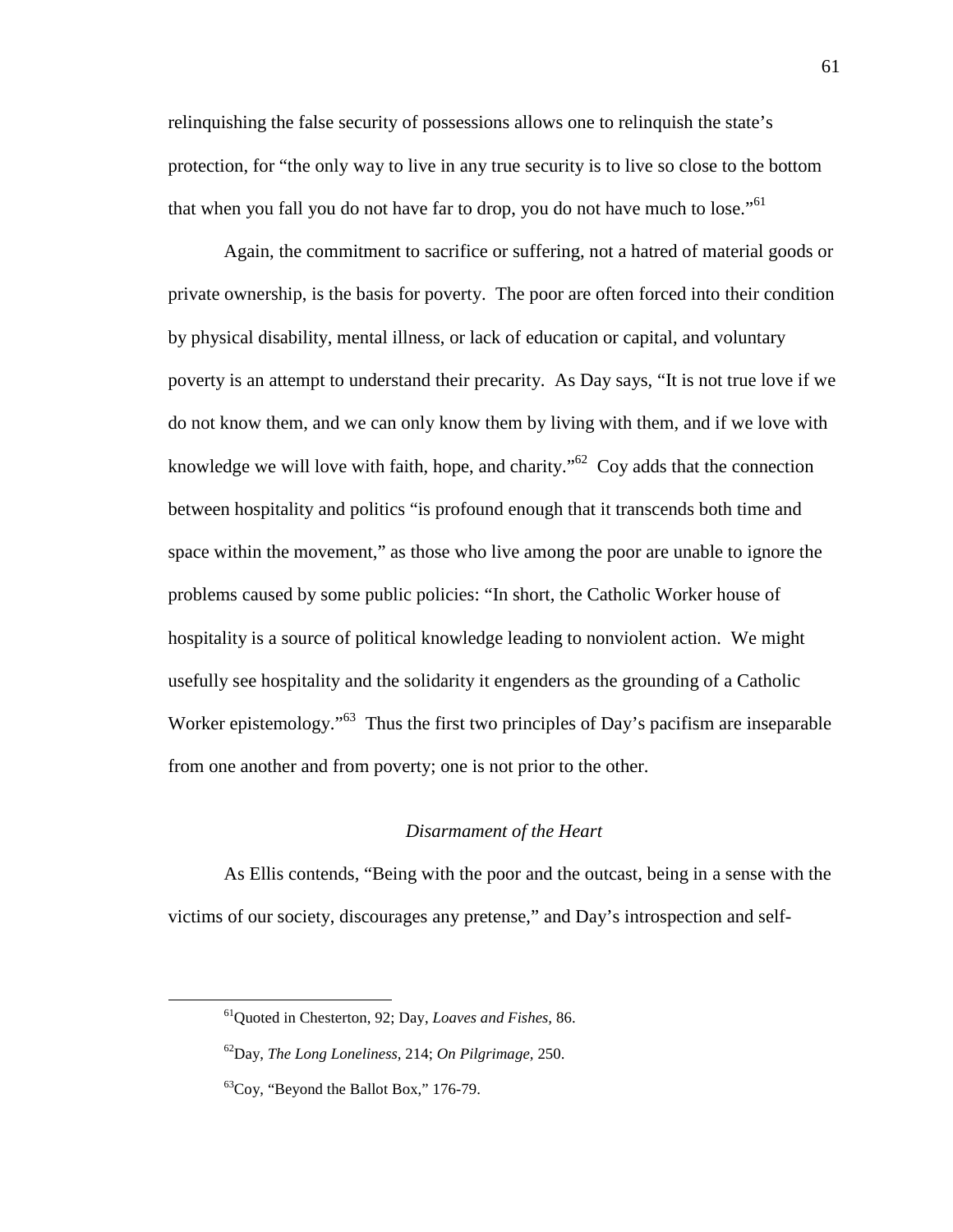criticism instead result in a remarkable humility.<sup>64</sup> When challenging the comfort of others she nearly always includes herself: "What right has any one of us to security when God's poor are suffering? What right have I to sleep in a comfortable bed when so many are sleeping in the shadows of buildings here in this neighborhood of the *Catholic Worker* office?" Although many volunteers left "because of their own shame," enduring such shame, she says, "is part of our penance."<sup>65</sup> Further, Ellsberg says, "Each protest, each fast, was an effort to take upon herself, in some small way, the guilt of Dachau, Hiroshima, and other crimes as yet uncommitted, and thus preventable."<sup>66</sup> Penance includes both an obligation to act and a willingness to trust in God's will: "Leaving out of account Divine Providence, there is chaos and destruction ahead, and injustices breeding new wars. But we cannot leave out of account Divine Providence, so we can live in hope and faith and charity, and rejoice and continue to pray and do penance to avert another war." Protesting a Mass for the military on the anniversary of Hiroshima, she quotes Luke 13:3: "'Unless you do penance, you shall all perish.' Penance comes before the Eucharist. Otherwise we partake of the Sacrament unworthily. . . . Our Creator gave us life, and the Eucharist to sustain our life. But we have [given] the world instruments of death of inconceivable magnitude."<sup>67</sup>

<sup>64</sup>Ellis, *A Year at the Catholic Worker,* 117.

<sup>65</sup>Day, *Selected Writings,* 70; *The Long Loneliness,* 216.

<sup>66</sup>Robert Ellsberg, "Dorothy Day and the Gospel of Peace," *Living Pulpit* 7, no. 4 (October-December 1998), 21.

<sup>67</sup>Dorothy Day, *On Pilgrimage,* 148; "Bread for the Hungry," *Catholic Worker,* September 1976. The Greek word *metanoia* in this verse is usually translated "repent," not "do penance." It is possible that Day misunderstands the meaning. More likely, she simply associates repentance with the Catholic sacrament of penance, usually called confession, in which the forgiveness of sins is granted through the pronouncement of absolution by a priest. As I noted before, Day participated in weekly confession, another example of her form of life being inseparable from her Catholic practices.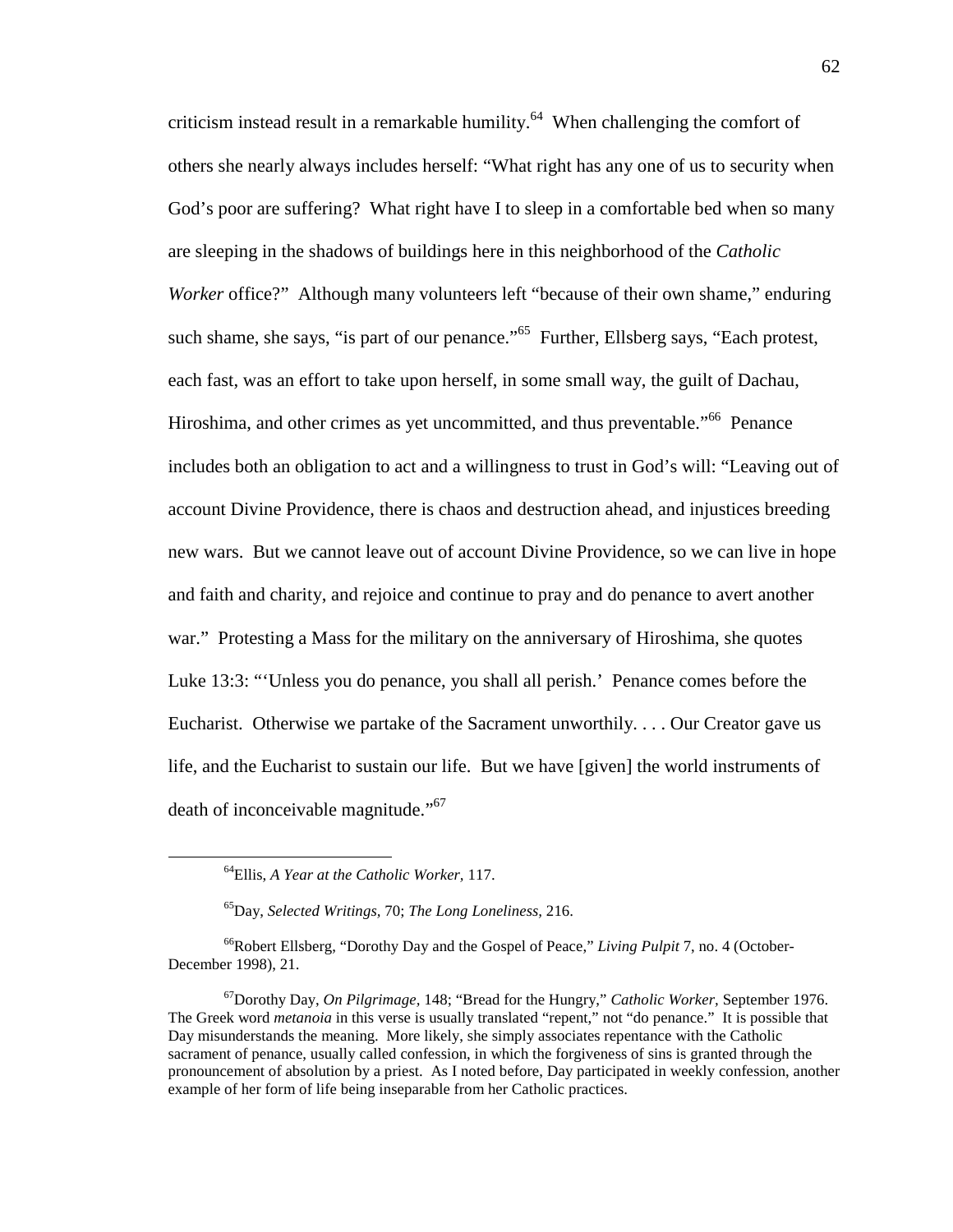Day's advocacy on behalf of workers is not my focus here, but it indicates the transformation of her concern for persons and her willingness to engage the laity. Indeed, Frary suggests, "She had a theology of the laity that antedated Vatican II, and to which Vatican II added only a systematic presentation."<sup>68</sup> As Coy explains, lay awareness of social issues and efforts to help them "inform their conscience" were rare prior to the council, but "Day chose to stake the future of her Catholic Worker movement on a position that ran absolutely contrary to this historical pattern." It is also important that she was successful. For example, many Catholic conscientious objectors continue to cite articles from the paper in their applications for CO status. $69$ 

The founding of the Worker was providential in that it both proclaimed and embodied an alternative form of action at a critical time. Mark Massa argues that it offered "an anti-structural vision of what American Catholicism might be during a period of great uncertainty and flux, when Catholic group identity was fluid and ambiguous and its new corporate 'niche' in the religious landscape remained unclear."<sup>70</sup> Yet to call the Worker "anti-structural" (or the Church a "niche") is an overstatement, for Day was loyal to the Church's authority, to the point that she was criticized for accepting its structure and dogma. How, her detractors wondered, could she be so radical about social and political issues and so conservative and traditional about her Catholicism?<sup>71</sup> Her response was that the Church has not spoken infallibly on many issues, thereby leaving

<sup>68</sup>Frary, 387.

<sup>69</sup>Coy, "Catholic Conscience," 54.

<sup>70</sup>Mark S. Massa, *Catholics and American Culture: Fulton Sheen, Dorothy Day, and the Notre Dame Football Team* (New York: Crossroad, 1999), 124.

<sup>71</sup>Jim Forest, "Dorothy Day: Saint and Troublemaker," in *Catholic Worker Movement,* ed. Thorn, Runkel, and Mountin, 583.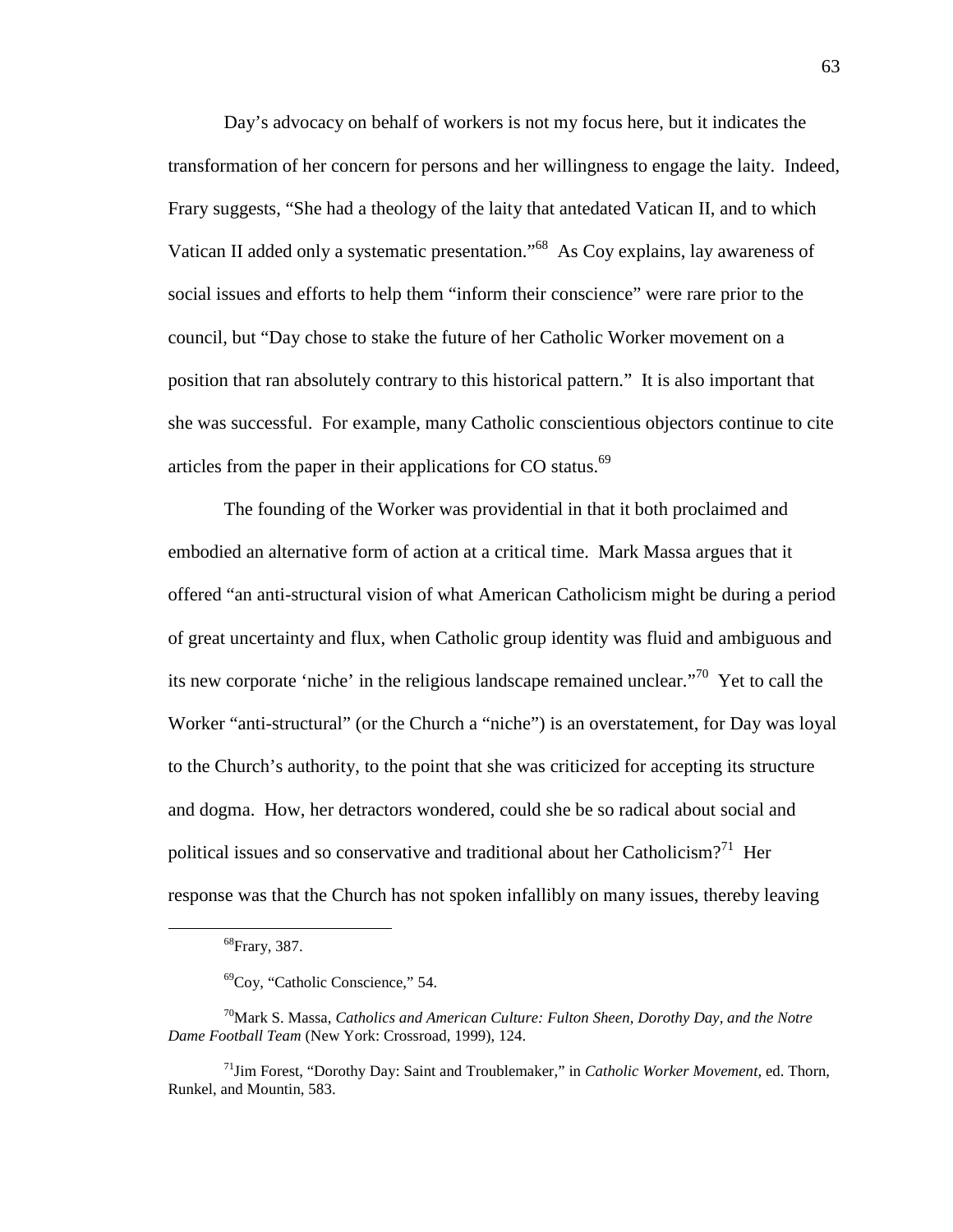room for interpretation. Further, although her positions caused tension, Day was afforded respect because she and her associates faced difficult and, on occasion, violent situations and did not back down from them. Catholic Workers not only assist victims of domestic violence and gang wars; many recount stories of aggressive, even armed, persons at the houses and of how nonviolent responses defused the situations. Day did not live in a war zone, but she faced threats and temptations to engage in violence and chronicled her experience for public consumption. In Sally Cunneen's words, "Telling us of her life at the Worker, she also helps us understand that each of us can live by a power other than conformity or force."<sup>72</sup> Sr. Rosemary Lynch adds that "Dorothy always understood the connections between the power of nonviolence within [Worker houses] and the power of nonviolence in bringing political peace to the whole world."<sup>73</sup>

Maurin thought that protest was rarely effective—"Strikes don't strike me," he often said—and unions were too confrontational, as society ought to be cooperative. To some, Segers says, it appeared that he "read the papal encyclicals selectively, accepting the principle of subsidiarity but rejecting the popes' stress on the importance of the just wage for the workingman, the validity of labor organization, and the necessity of state intervention to bring about greater justice for the poor."<sup>74</sup> Maurin, however, thought it more important to emphasize the tendency of labor organization and state power to subordinate values to economic considerations. Day agrees, but she also believes that the

<sup>72</sup>Sally Cunneen, "Dorothy Day: The Storyteller as Human Model," *Cross Currents* 34, no. 3 (fall 1984), 283.

<sup>73</sup>Quoted in Riegle, *Dorothy Day,* 47. For insight into encounters with violence at the Worker houses, see Angie O'Gorman and Patrick G. Coy, "Houses of Hospitality: A Pilgrimage into Nonviolence," in *A Revolution of the Heart,* ed. Coy, 239-71.

 $74$ Segers, 210.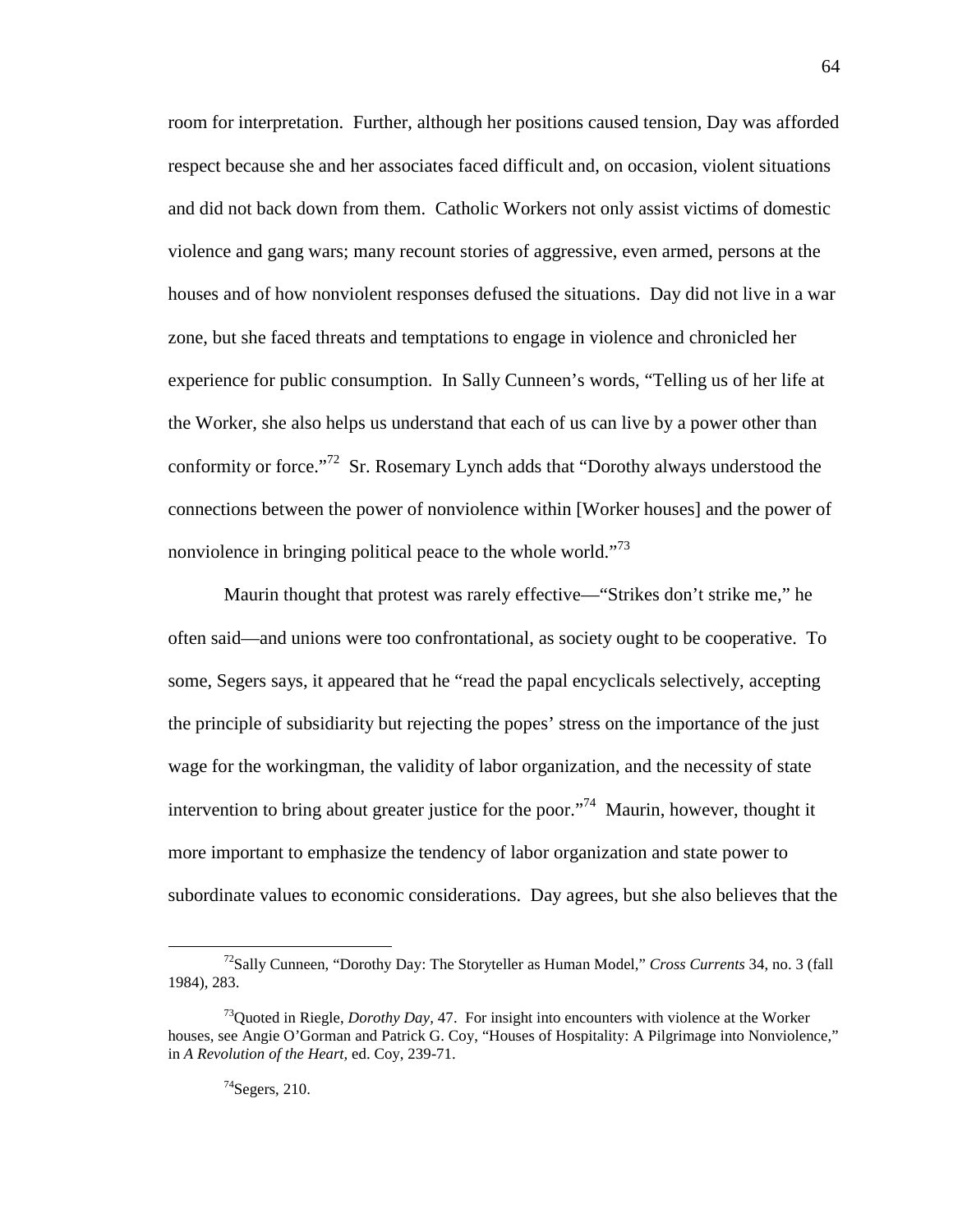encyclicals of Leo XIII and Pius XI support the right of workers to strike and form unions, which offer the opportunity "to experience solidarity in their support for one another in a common struggle." As Mitchell says, "Her writings do not offer a systematic critique of capitalism as much as they offer the vision of a new cooperative economic order beyond capitalism."<sup>75</sup> For Day, anarchism and distributism are not alternative "systems." Rather, they show that societies and economies do not have to be organized materialistically. While the alternative cannot be developed wholesale, it can be demonstrated in microcosm by the Worker and other groups.

Day also extends Maurin's "philosophy of work" and "philosophy of poverty" to modern warfare, often noting the tendency of capitalism and socialism to deny the dignity of the worker and legitimate violence in the pursuit of economic goals. Such flaws expose our idolatrous allegiance to these systems. While their intentions may be noble, clergy who support democracies set important principles aside by "accepting the easy way of capitalist industrialism, which leads to collectivism and the totalitarian state."<sup>76</sup> With the decline of cultures united by values and the corresponding rise of large social and economic entities, Wink says, "Individuals sense that their only escape from utter insignificance lies in identifying with these giants and idolizing them as the true bearers of their own human identity."<sup>77</sup> These "giants" have become the perceived bearers of the common good, a perception that the "localist" politics of the Worker denies.<sup>78</sup> According to the Rourkes, while ideologies of both left and right claim to be in favor of the

<sup>&</sup>lt;sup>75</sup>Mitchell, 168, 164.

<sup>76</sup>Day, *On Pilgrimage,* 151, 183.

 $77$ Wink, 60.

<sup>78</sup>Massa, 105-6.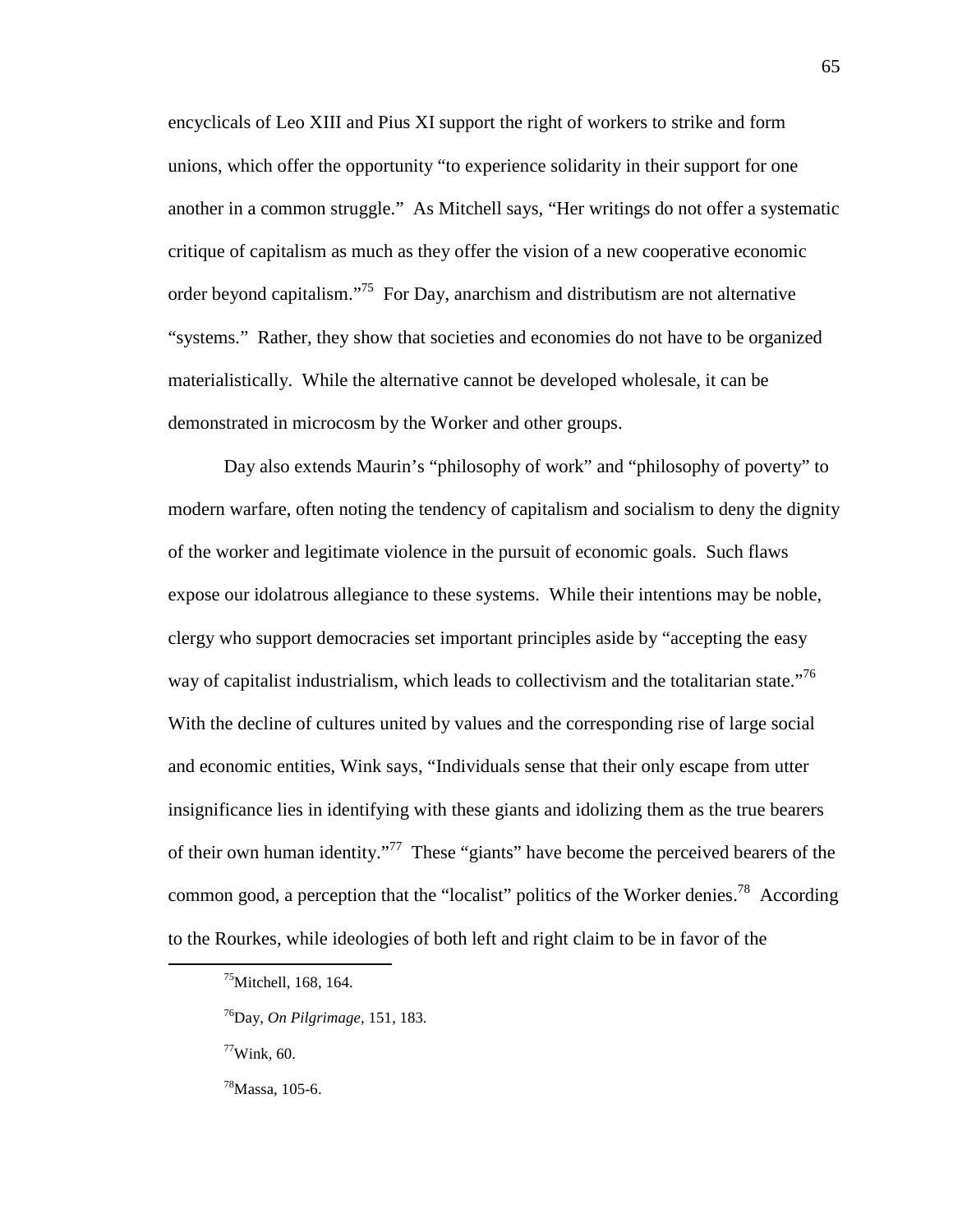"individual," they fail to recognize that this abstract, modern conception is fundamentally different from the real human person, who is "concrete, historically and culturally situated, and a member of a specific community." Materialistic and utilitarian ideologies cannot hold these elements together, "as they inevitably take one component of the person and play it off against another." Thus the roots of the problem are anthropological, and in Christian anthropology the person "is an autonomous center of responsible activity, yet is relational to his very core, oriented to the most profound solidarity with others."<sup>79</sup>

However well this latter anthropology was applied in Christendom, its fracturing helps explain the modern emphasis on the "free" and "rational" individual independent of any tradition. Frary argues that the Catholic Church was complicit in this development in its withdrawal from politics and overemphasis on Christ's divinity in the nineteenth and early twentieth centuries. Day, on the other hand, locates his humanity and identification with persons at the center of her theology. $80$  One of her most famous declarations is that "our problems stem from our acceptance of this filthy, rotten system." Certainly many radicals can agree, but what separates Day is "her distinctive announcement that the one true antidote for the system is the Church." According to Michael Garvey, it is this conviction that places her far closer to John Paul II, who labeled this system a "culture of death," than to any socialist, anarchist, or political liberal. As Forest writes, "That culture's idolatrous worship of individual autonomy, its reliance on usury, its fetishizing of corporate power, its murderous addiction to increasingly apocalyptic weaponry to

 $79$ Rourke and Rourke, x-xi, 6-7.

<sup>80</sup>Frary, 386.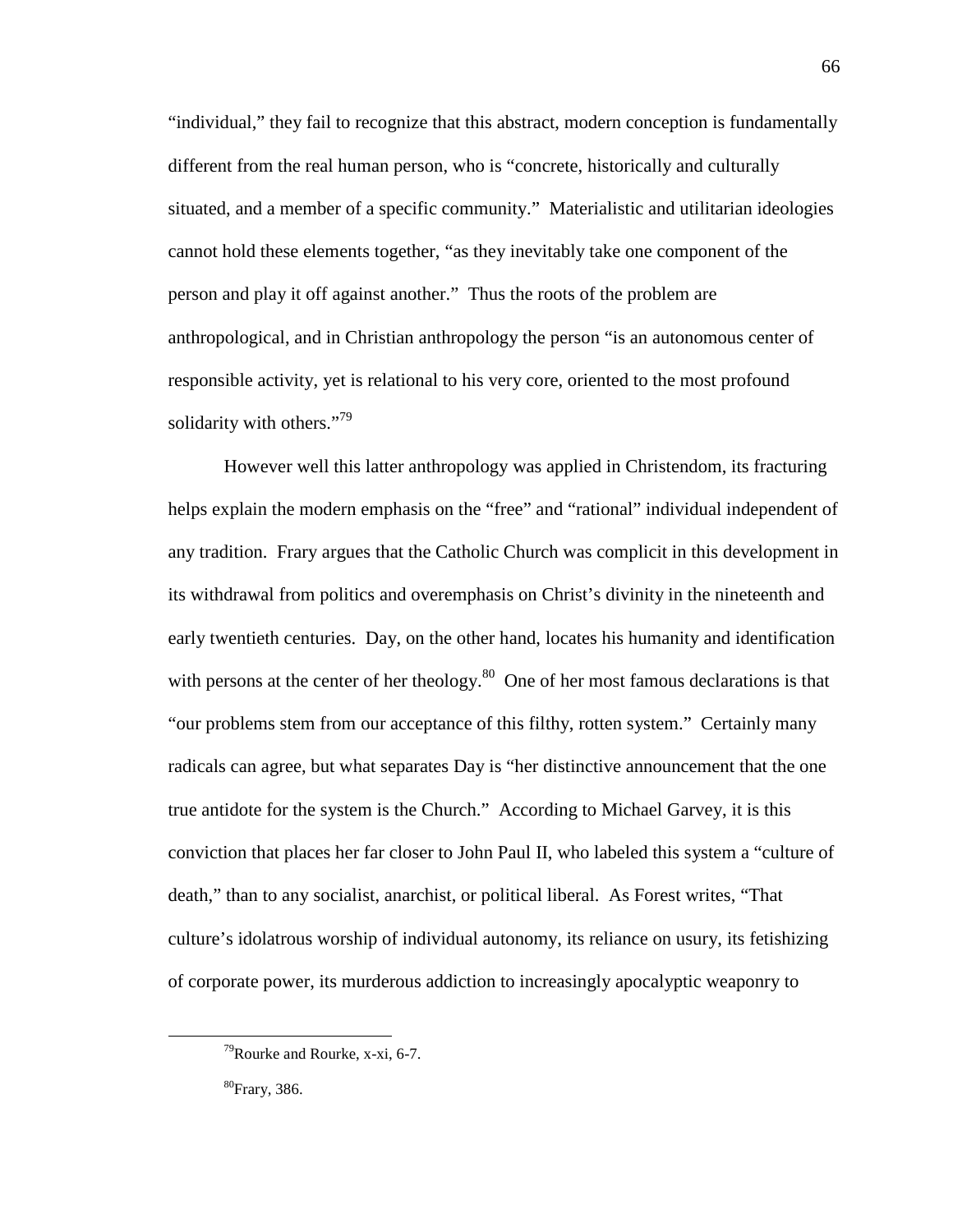underwrite a spurious notion of security—all are instances of an intolerable situation in which acquiescence has become indistinguishable from  $sin.^{81}$  Like Maurin, Day thinks the Church's failure to address poverty is partially at fault, for "serving soup one day and war the next" makes little sense. $82$ 

Day believes that she can set an example by supporting unions and workers' movements while refusing to participate in armed action. She makes it a point to call out influential Catholics such as John Brophy of the Committee for Industrial Organization (CIO): "You are a man of influence, and it is your duty as a Catholic and a trade unionist to preach in season and out of season the use of pure means. And by that we mean nonviolent coercion." However, Day also challenges the laity, and though she is well aware of the ambiguous reasons for military service—she knew many soldiers personally and had relatives that fought in conflicts from the Civil War to Vietnam—she maintains that all persons have alternatives and must prepare to resist the temptation of violent response and choose the "better way" of the supernatural:

We must prepare now for martyrdom—otherwise we will not be ready. Who of us if he were attacked now would not react quickly and humanly against such attack? Would we love our brother who strikes us? Of all at *The Catholic Worker* how many would not instinctively defend himself with any forceful means in his power? We must prepare. We must prepare now. There must be a disarmament of the heart. $83$ 

Day called on workers to refuse to manufacture or transport "articles of war" intended for nations involved in the growing conflict in Europe. Rather than discuss their

<sup>81</sup>Michael O. Garvey, foreword to Day, *On Pilgrimage,* xi.

<sup>82</sup>Jim Forest, "Dorothy Day and the Sermon on the Mount," *Other Side,* August 1981, 16.

<sup>83</sup>Dorothy Day. "Open Letter to John Brophy, CIO Director," *Catholic Worker,* April 1937; "Dorothy Day Explains CW Stand on Use of Force," *Catholic Worker,* September 1938.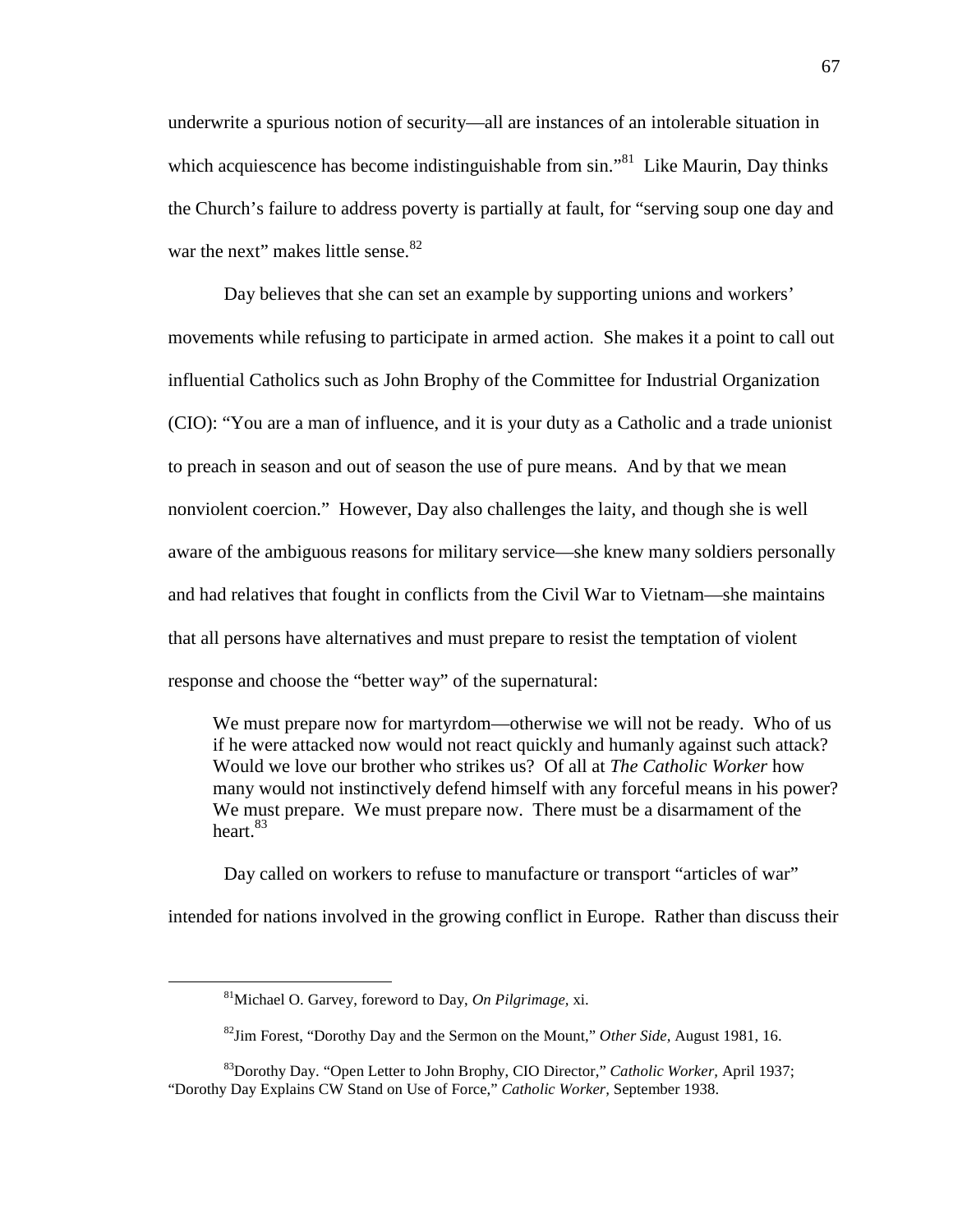guilt for participating in the system (as she sometimes did), she focuses on their power to effect real change: "Whether you know it or not, you, the workers, hold in your hands the power to tip the scales in favor of peace or crime. Are you afraid of your power? We are waiting for your answer." Again, Day disputes the argument that war is justified in order to defend Christianity, civilization, or democracy; these are worth saving but cannot truly be saved by violent means. Further, war is a waste of labor in a world already reeling from conflict. "Instead of gearing ourselves in this country for a gigantic production of death-dealing bombers and men trained to kill," she argues, "we should be producing food, medical supplies, ambulances, doctors and nurses for the works of mercy, to heal and rebuild a shattered world."<sup>84</sup>

Day and Maurin had long warned of the darkness of fascism, and she saw the crimes of Franco, Hitler, Stalin, and Tito with "a clearer eye, and sooner, than most of her generation."<sup>85</sup> She picketed the German embassy and was among the first to publicly denounce anti-Semitism, a controversial position among the many who listened to Fr. Charles Coughlin's weekly radio program that condemned both Jews and communists (and the New Deal). Those selling Coughlin's paper even confronted their *Catholic Worker* counterparts, calling them "communists" and knocking them to the ground. In 1939 Day helped found the *Voice* to counter Coughlin and the *Worker* called on the country to open its doors to "all Jews who wish free access to American hospitality," an

<sup>84</sup>Dorothy Day, "To the Workers," *Catholic Worker,* October 1939; "Our Stand." Recall Augustine's observation—comparing the City of God with Rome—that "keeping the faith" may involve relinquishing one's "safety": "The safety of the City of God, however, is of such a kind that it can be possessed, or rather acquired, only with faith and through faith" (*The City of God against the Pagans,* ed. and trans. R. W. Dyson (New York: Cambridge University Press, 1998), 1118-19, book XXII, chap. 6).

<sup>85</sup>Charles R. Morris, *American Catholic: The Saints and Sinners Who Built America's Most Powerful Church* (New York: Times Books, 1997), 144.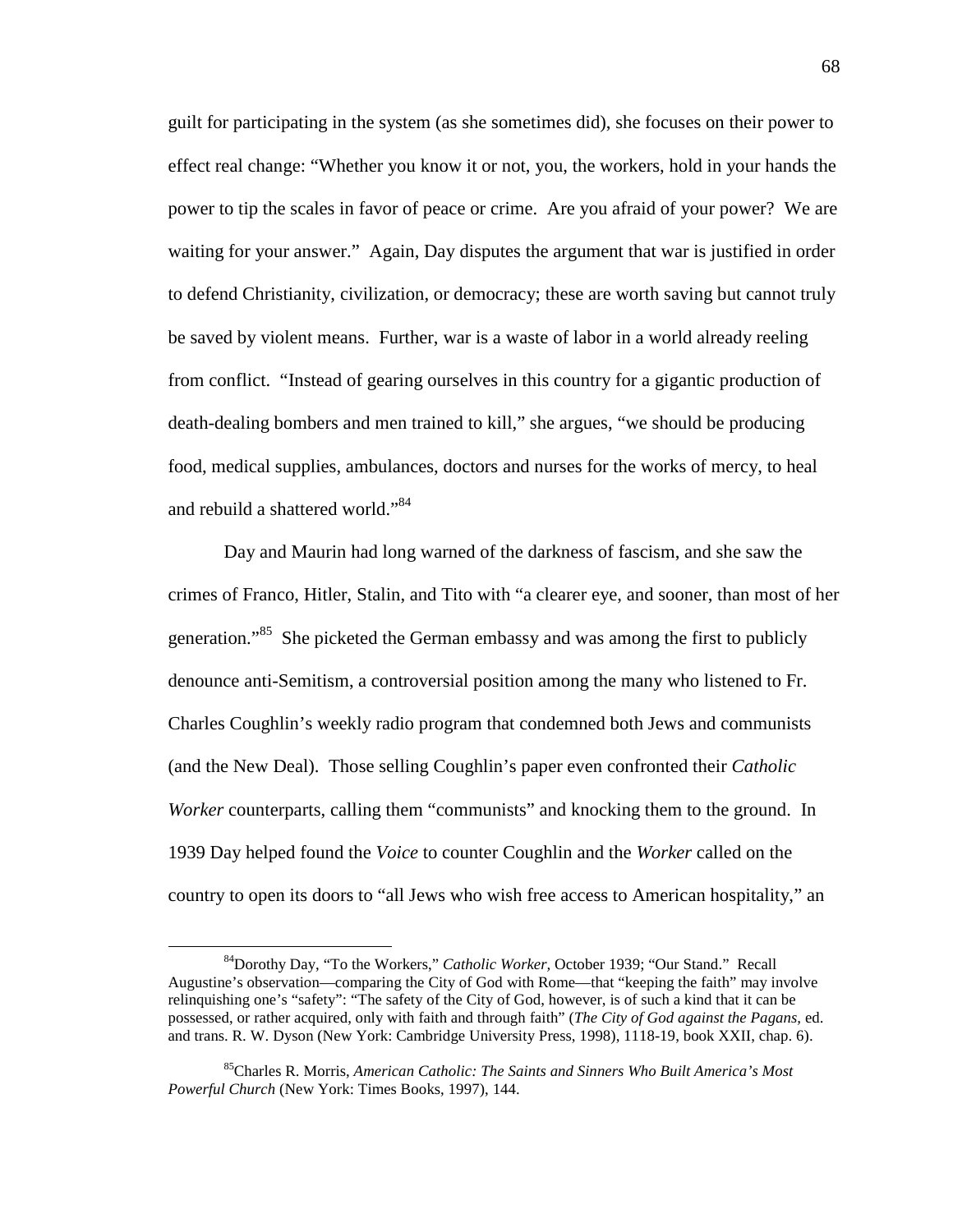appeal that went largely unheeded.<sup>86</sup> After the war she was asked how she justified her pacifism in view of the Holocaust; her reply was that winning the war had not, in fact, saved many Jews. She was not sympathetic to fascism's goals or means but argued that the Allies did not recognize the presence of Christ in their enemies or the possibility that God works in the midst of evil:

During the Franco-Prussian war, Bernadette considered the Prussians the servants of God. When the Maccabees were being slain, one by one, in defense of their faith, they each testified that they were suffering for the sins of their race. How many Christians think of Hitler or Stalin in this way, as "the servant of God"? Do they remember them as temples of the Holy Ghost, creatures made to the image and likeness of God, two human beings for whom Christ dies on the Cross? Are they praying for them—with love and pity? $87$ 

After Pearl Harbor—and after less than a decade as a Catholic and in opposition to Maurin's desire to be silent—Day boldly declared her opposition to American entry into the war. "We are still pacifists," she writes. ". . . We must all admit our guilt, our participation in the social order which has resulted in this monstrous crime of war." She adds the phrase, "We love our country and we love our President" and acknowledges America's history of welcoming the oppressed and striving for peace, but she argues that the nation is now failing to live up to its own principles.<sup>88</sup> The facts of war, however grave, cannot supersede the commandment to love one's enemies. These declarations contextualize the difficulties that emerged for the movement during the war years. For example, nearly all the pacifist groups that had arisen after World War I faded away and many who opposed American involvement (and the growing bureaucracy of the

<sup>86</sup>Forest, *Love Is the Measure,*101.

<sup>87</sup>Day, "Our Stand."

<sup>88</sup>Dorothy Day, "Members of Christ"; "Our Country Passes from Undeclared War to Declared War to Declared War; We Continue Our Christian Pacifist Stand," *Catholic Worker,* January 1942.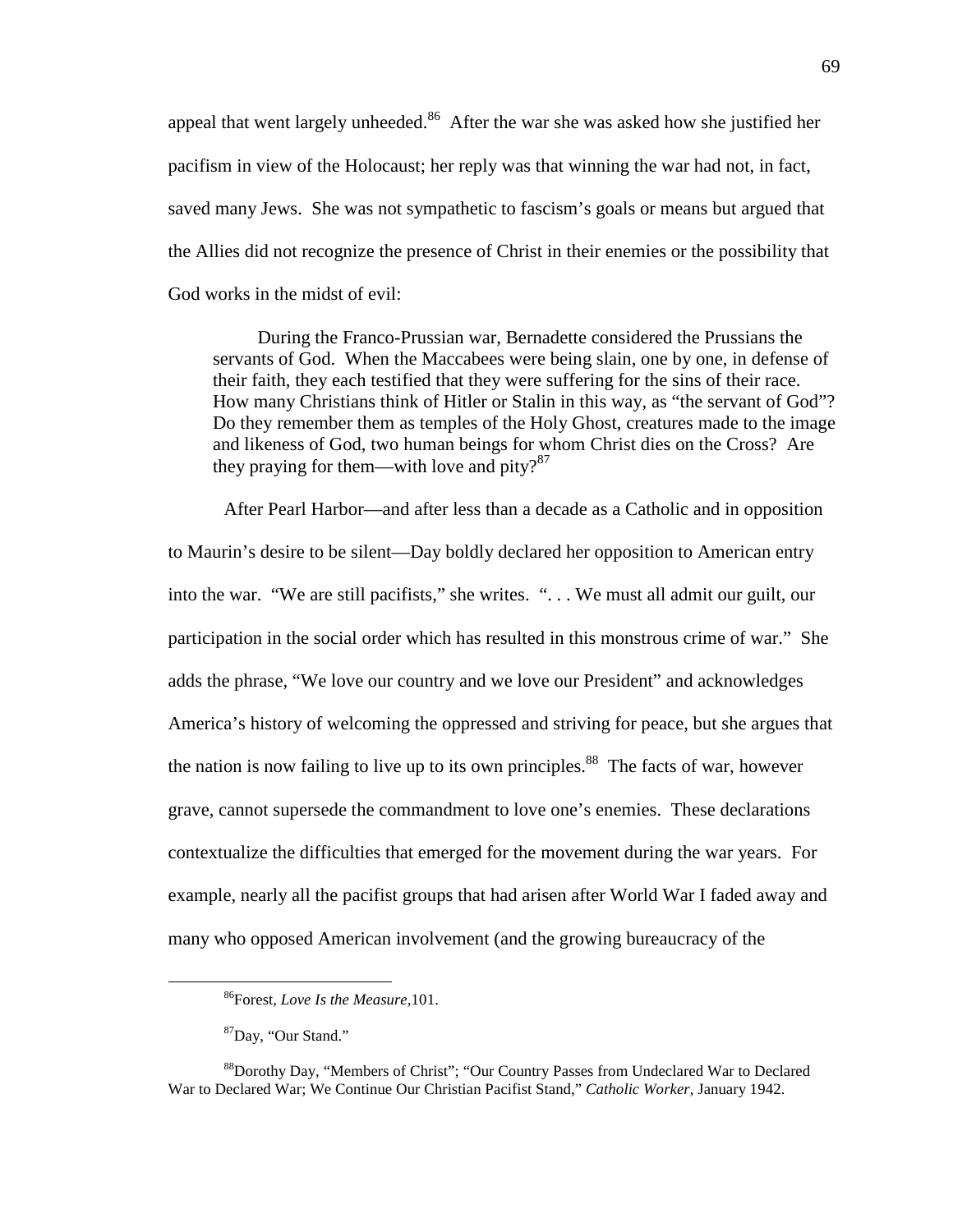Roosevelt administration) were slandered, but Day made it a point to defend them.<sup>89</sup> In contrast to the Cold War and Vietnam, she did not engage in nonviolent action. Still, while she favored non-cooperation with conscription, Day spoke before a congressional committee on the Selective Service Act. A cleric testifying for the usual conscientious objector status for clergy and religious asked what right she had to speak, to which she replied, "I'm speaking for the lay people."<sup>90</sup> Her testimony had some impact on the committee's allowing Catholics to perform alternative service. In fact, although the leadership of the peace churches supported CO camps for their members, the Catholic camps—Gordon Zahn calls them "the first corporate expression of Catholic pacifism in this country"—were supported almost solely by the Catholic Worker.<sup>91</sup>

The newspaper's offices were flooded with negative responses, but Day mounted a vigorous defense. A seminarian wrote that the attitude on pacifism among the students was unfavorable. Some thought it was the changing of a counsel (or ideal) to a precept (an obligation), while the rest were "swept along by the tide of friends and relatives who are fighting and by the solid fact to which they cling—the Japanese attack last December." Day's response repeats Fr. Hugo's mantra that the precept is the end and the counsels the means: "The counsels (of poverty, chastity and obedience) are looked upon as the best means to the end toward which we are all obliged to aim, perfection.<sup> $192$ </sup> This position is a remarkable reversal, as the counsels of perfection—the rules of conduct

<sup>91</sup>Cornell.

<sup>89</sup>Bill Kauffman, "'The Way of Love': Dorothy Day and the American Right," in *Catholic Worker Movement,* ed. Thorn, Runkel, and Mountin, 228. Charles Lindbergh is a primary example.

<sup>90</sup>Quoted in Riegle, *Dorothy Day,* 44.

<sup>92</sup>Dorothy Day, "Day After Day," *Catholic Worker,* December 1942; "Day After Day," *Catholic Worker,* February 1942.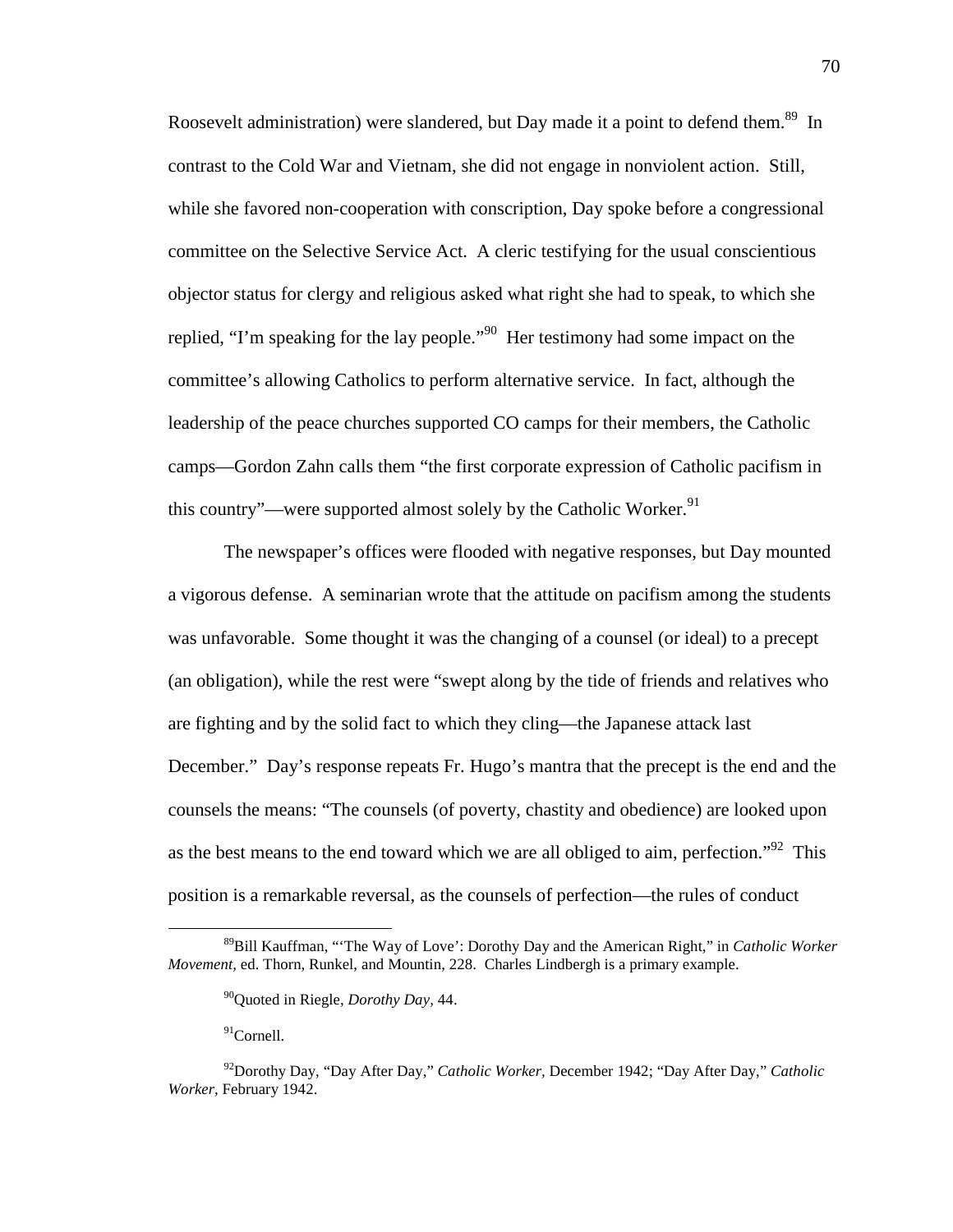given by Jesus—had historically been regarded as a calling for only a few, usually those in religious orders. They were not necessary for the salvation of or even advisable for lay Christians, who are called only to observe precepts to keep from indulging in one of these areas. This distinction was challenged by many of the Reformers, who maintained that all Christians, though they will fall short, are bound to do their utmost. This often resulted in a minimal conception of Christian obligation, but Day emphasizes a vision of perfection in regard to the counsels of poverty and particularly of obedience, under which pacifism falls. Another objection was that the Worker was straying from its support for the lower classes, many of whom were being victimized by the Nazis, but Day points out that they *are* being consistent: "From the first issue of *The Catholic Worker* we have opposed the use of force. . . . If we do not work out our program on these lines we might as well turn to revolution." Once again she defends the bravery of pacifism:

One reader writes to protest against our 'frail' voices "blatantly" crying out against war. Another Catholic newspaper says it sympathizes with our sentimentality. This is a charge always leveled against pacifists. We are supposed to be afraid of the suffering, of the hardships of war.

But let those who talk of softness, of sentimentality, come to live with us in cold, unheated houses in the slums. Let them come to live with the criminal, the unbalanced, the drunken, the degraded, the pervert.  $93$ 

Day notes that more pressing economic problems are obscured by the demand for focus and allegiance, in which all persons are asked to "do their part" for the war effort: "This is total war, and that means every man, woman and child, possessed, heart and mind, body and soul, by the state." As she later concludes, the state neither provides the security it promises nor accepts responsibility for the destruction it unleashes: "The modern States which built up a Hitler, which did not depopulate concentration camps and

<sup>&</sup>lt;sup>93</sup>Day, "Members of Christ."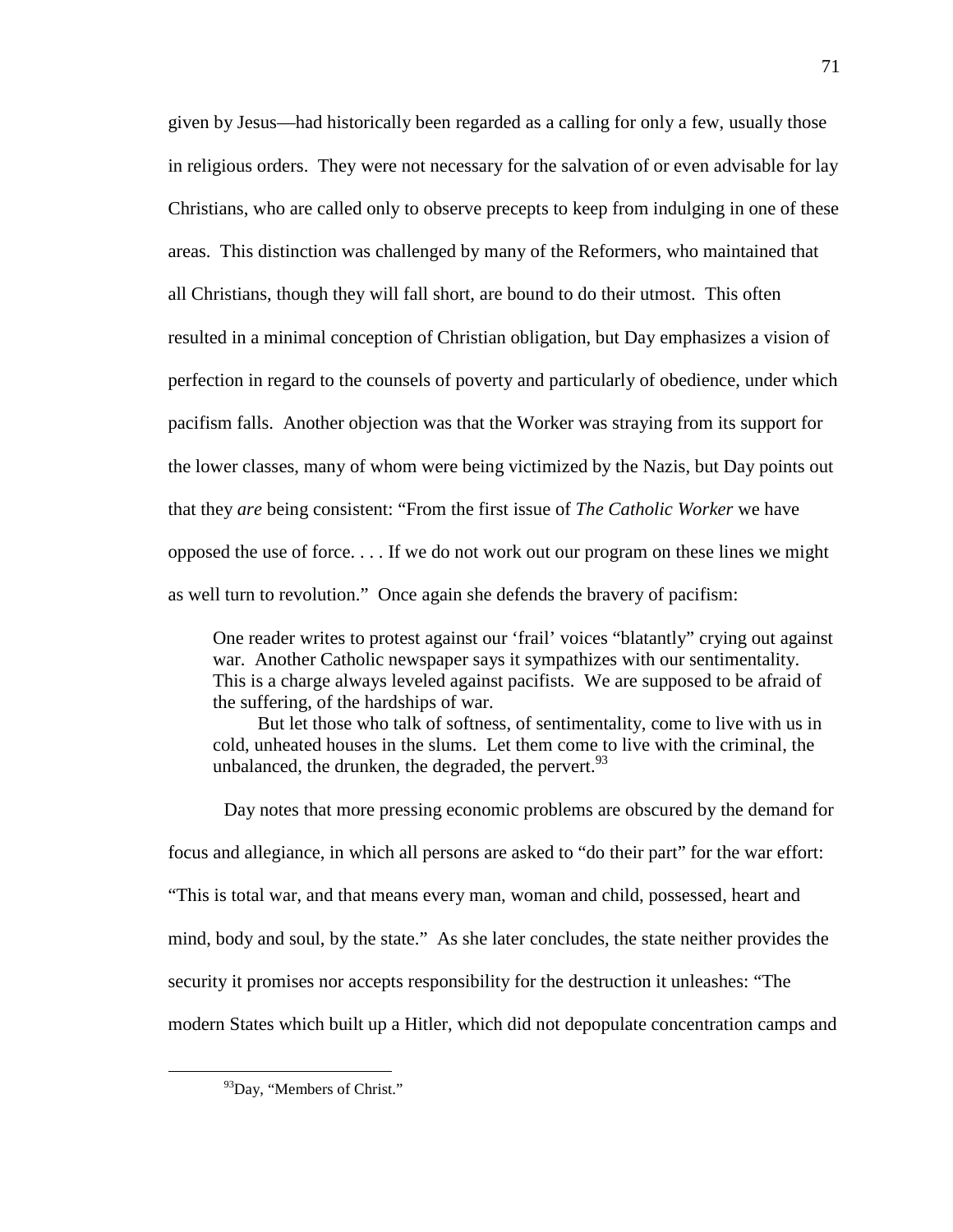gas chambers by providing living space, giving asylum or by imposing economic sanctions, are monstrosities. When they are driven to force finally, they fail to accomplish that peace which they set out for." The only solution is for workers to "lay down their tools and refuse to make the instruments of death" and for all Christians to perform the works of mercy, the opposite of "the works of war."<sup>94</sup>

The rise of "nuclear pacifism" after Hiroshima and Nagasaki soon faded in the face of anti-communism. As Day recalls, "Our insistence on worker-ownership, on the right of private property, on the need to de-proletarize the worker, all points which had been emphasized by the Popes in their social encyclicals, made many Catholics think we were Communists in disguise." Now the Worker was criticized for defending the rights of communist leaders, and Francis Cardinal Spellman of New York threatened either to shut down the paper or force it to remove the word "Catholic" from its name. When the paper argued that Elizabeth Gurley Flynn and other jailed communists ought to be allowed freedom on bail while they prepared their defense, angry letters and cancellations poured in. Day responds by noting that although she disagrees with communists about violence, she also disagrees with many Christians, adding that much of the "freedom" enjoyed in the West is dependent on the defense industry. Here she discusses her visit to coal mines in western Pennsylvania:

There is no respect for property here. So why do we talk of fighting communism, which we are supposed to oppose because it does away with private property. We have done that very well ourselves in this country. Or because it denies the existence of God? We do not see Christ in our brothers the miners . . . We deny Christ here. And what about that other argument about the use of force?

<sup>94</sup>Dorothy Day, "If Conscription Comes for Women," *Catholic Worker,* January 1943; "The Pope and Peace," *Catholic Worker,* February 1954; "Works of Mercy Oppose Violence in Labor's War," *Catholic Worker,* April 1941.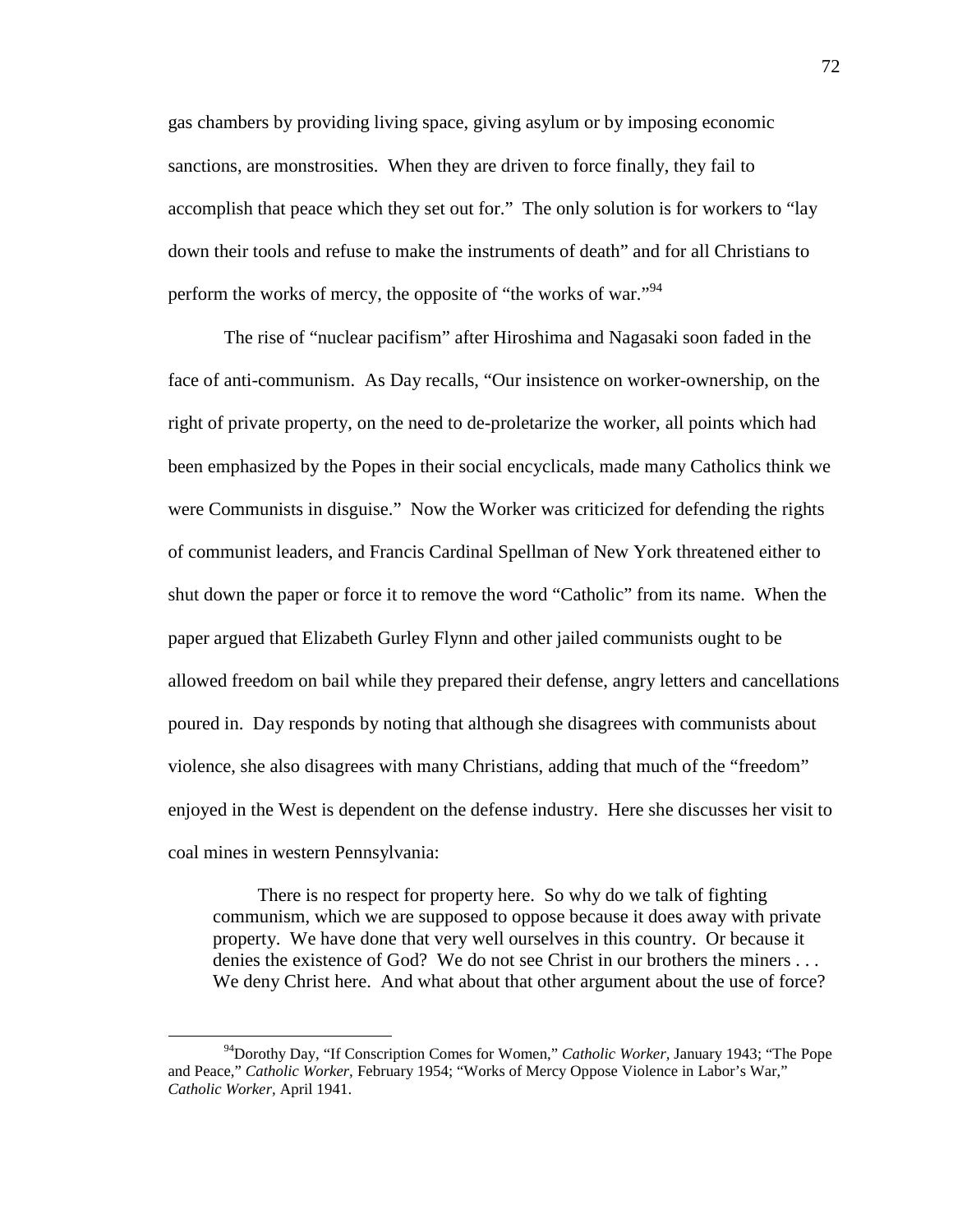We live in an age of war, and the turning of the wheels of industry, the very working of the mines depends on our wars.<sup>95</sup>

Unlike many on the "left," the writers of the *Catholic Worker* were experienced in critiquing communism and their pacifist stance was not compromised by earlier defenses of communist expansion in Eastern Europe. As she had since the thirties, Day maintained that communism was "essentially a response to Christian failures to promote social justice" and "could only be countered by a deeper Catholic commitment to the welfare of workers and the poor, not by political or military confrontation."<sup>96</sup> During the sixties Day made a controversial visit to Cuba after which she sympathized with the revolution. At the time she said that "according to traditional Catholic teaching, the only kind Fidel Castro ever had, the good Catholic is also the good soldier."<sup>97</sup> William Miller argues that the trip illustrates that Day never fully addresses the communist conception of freedom that drove revolution.<sup>98</sup> Not only is this not true, she is openly critical of the "natural" goals and means of communists *and* the anti-communism of Catholics who have their own "atheistic" allegiance to state power:

Have not we Catholics, by and large, gone down the road of compromise so far that we can awaken no enthusiasm among the people? That the only thing we can whip up enthusiasm for . . . is an anti-Communist crusade? A crusade that utilizes the anti-Christian and Mohammedan concept of a "holy war." . . . The policy of the United States is anti-Catholic because it is atheistic. God does not enter into it for in place of Him there is EXPEDIENCY. It has become expedient that we murder, it has become expedient that we ignore the precepts of Jesus Christ laid down in the Sermon on the Mount and applicable to ALL MEN, not just to a chosen few who

<sup>97</sup>Dorothy Day, "Pilgrimage to Cuba—Part 1," *Catholic Worker,* September 1962.

<sup>98</sup>Miller, *Dorothy Day,* 471.

<sup>95</sup>Dorothy Day, *The Long Loneliness,* 187-88; "Beyond Politics"; "Reflections on Work," *Catholic Worker,* December 1946.

<sup>96</sup>Mel Piehl, "The Catholic Worker and Peace in the Early Cold War Era," in *American Catholic Pacifism,* ed. Klejment and Roberts, 79-80.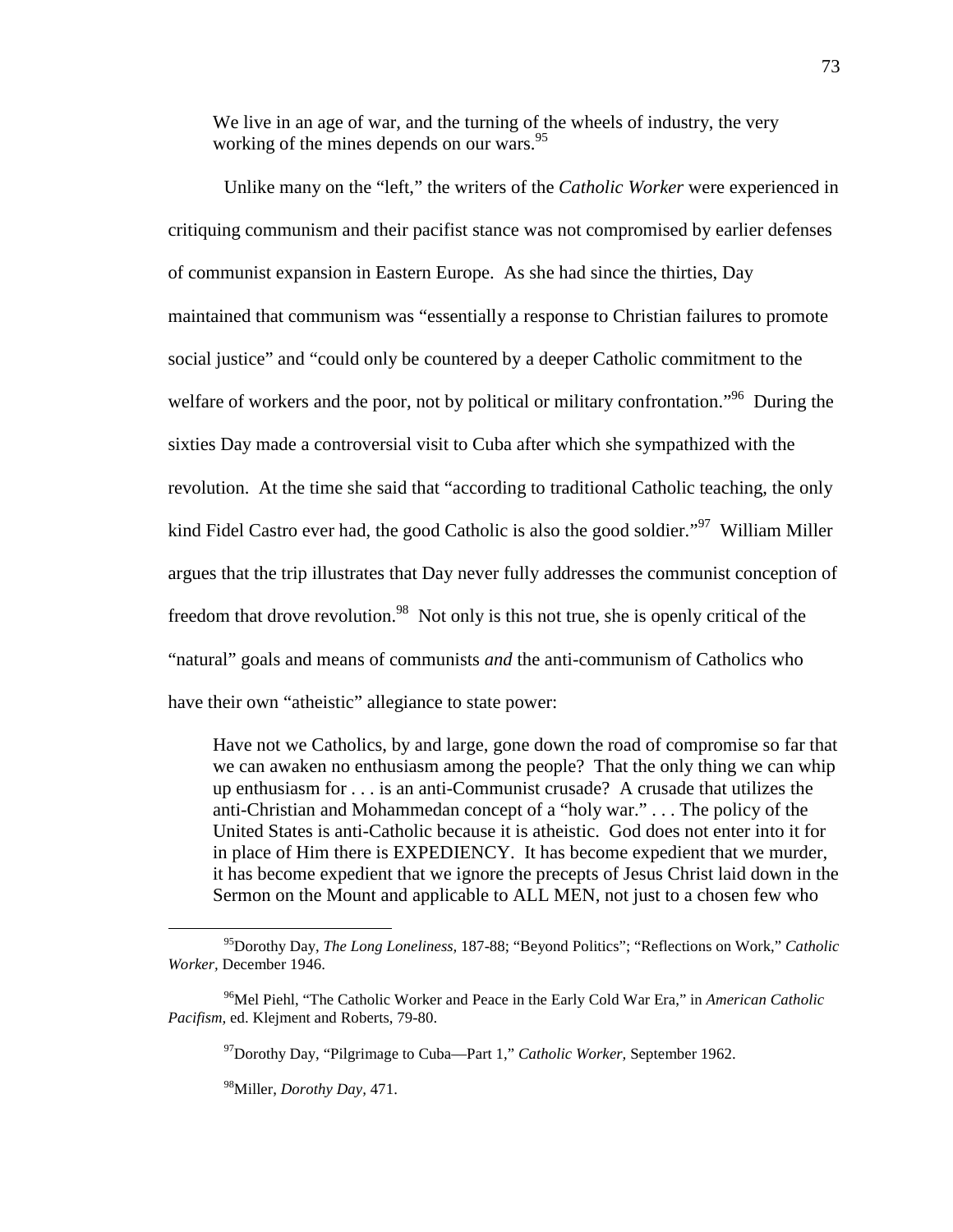are to be perfect. It has become expedient that we preach hatred of Communists to the people . . . Christianity has been reduced by the theologians to a rule of expediency, Christianity has been made to identify itself with Americanism, with the scum of the Right! $99$ 

Day is pointed in criticizing clergy who unquestioningly submit to the state's military endeavors. The Worker, of course, stands against this: "We were to live without killing, not matter what the provocation or consequence, not matter how many other Christians or Christian bishops were fighting wars or blessing them."<sup>100</sup> As I noted earlier, one factor is the Church's failure to address poverty, its "serving soup one day and war the next." Living among the poor gives Day a perspective that many clergy cannot or will not see: "And this goes for the priest too, wherever he is, whether he deals with the problem of war or with poverty. He may write and speak, but he needs to study the little way, which is all that is available to the poor, and the only alternative to the mass approach of the State." Such loyalty is very different from duty to country:

We have to begin to see what Christianity really is, that "our God is a living fire; though He slay me yet I will trust him." We have to think in terms of the Beatitudes and the Sermon on the Mount and have this readiness to suffer. "We have not yet resisted unto blood." We have not yet loved our neighbor with the kind of love that is a precept to the extent of laying down our life for him. And our life very often means our money, money that we have sweated for; it means our bread, our daily living, our rent, our clothes. We haven't shown ourselves ready to lay down our life. This is a new precept, it is a new way, it is the new man we are supposed to become.<sup>101</sup>

The key to this "new way" is to release immediate "success" as a goal for ethics.

Both voluntary poverty and pacifism are a matter of deference to the supernatural grace

<sup>99</sup>Dorothy Day, "We Are Un-American: We Are Catholics," *Catholic Worker,* April 1948. I am unsure if she is referring to the Americanist heresy condemned by Pius IX in *Syllabus Errorum* or a more general belief in American exceptionalism.

<sup>&</sup>lt;sup>100</sup>Forest, "Dorothy Day and the Sermon on the Mount," 16.

<sup>101</sup>Dorothy Day, "On Pilgrimage," *Catholic Worker,* December 1965; "Fear in Our Time," *Catholic Worker,* April 1968.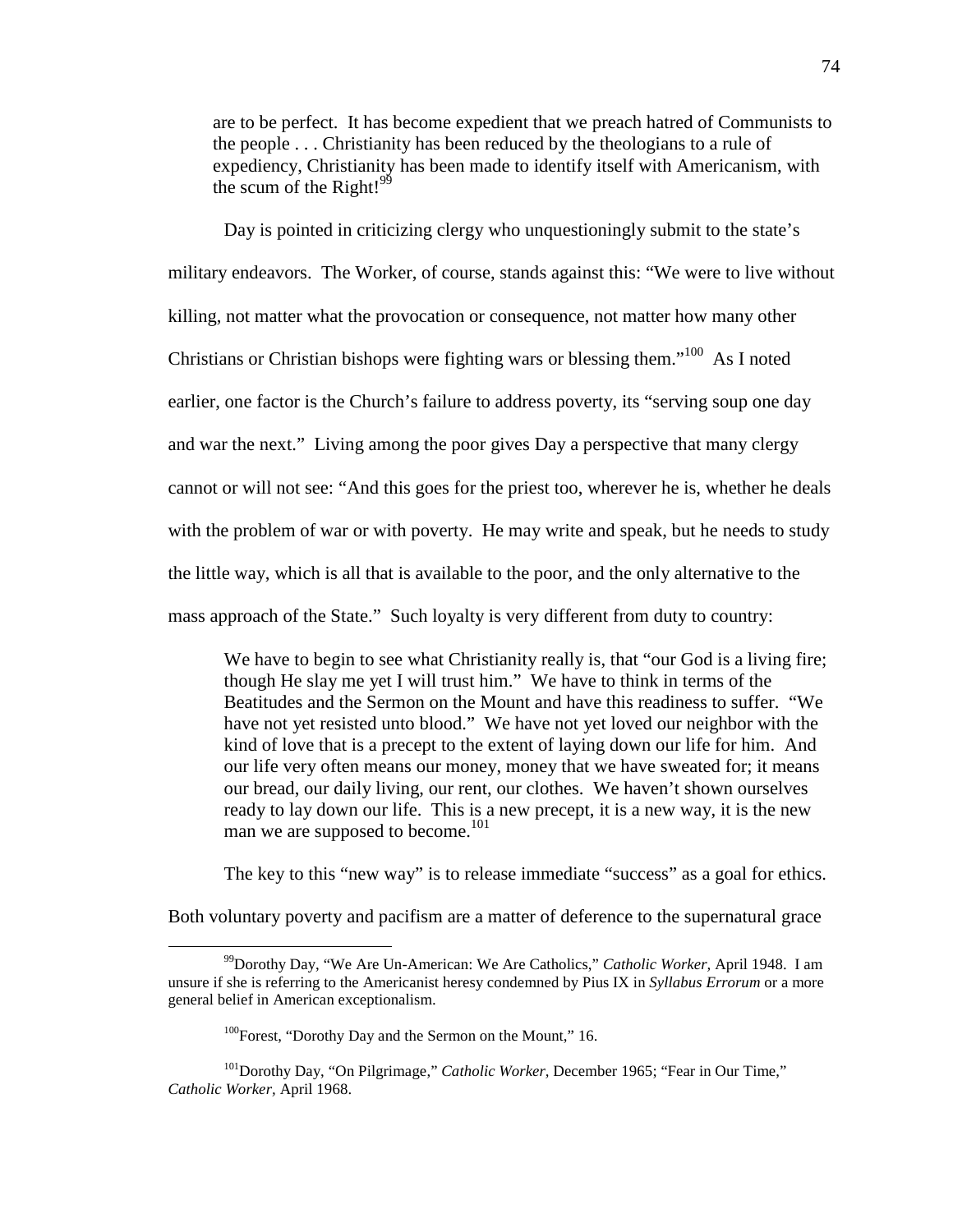of Jesus Christ; in recognizing grace we also recognize that our security is only found in Him. At the same time, pacifism is not passive, nor is it ineffective. "In the context of the Kingdom, pacifism is a question of belief," Frary argues. "[Day] believed in the power and effectiveness of love to the same degree that others believed in the power and effectiveness of violence in obtaining for men some quality of life."<sup>102</sup> For many readers, "direct action" was fine as long as they were not expected to be part of it. "But there were a very great many who has seemed to agree with us who did not realize for years that *The Catholic Worker* position implicated them," Day muses. "If they believed the things we wrote, they would be bound, sooner or later, to make decisions personally and to act upon them."<sup>103</sup>

If the Worker is "anti-structural" at all, it is here, for the Church had for centuries relied on religious orders to meet the world's needs. Yet its structure was hindering this mission by blinding it to the realities of those supposedly in its care. Thus each house of hospitality was (and is) given functional independence and residents are free to express their consciences. This sometimes leads to conflict, as at the outset of World War II, but contributes greatly to the Worker's sense of community and its witness of poverty. Further, as Coy says, "The experience of living in a Catholic Worker hospitality in solidarity with the poor softens the aversions many people have to presuming to know a 'truth,' and to speaking that truth to the world through nonviolent action."<sup>104</sup> This confidence in truth is the third principle of Day's pacifist witness.

<sup>102</sup>Frary, 387.

<sup>103</sup>Day, *The Long Loneliness,* 264.

 $104$ Coy, "Beyond the Ballot Box," 179.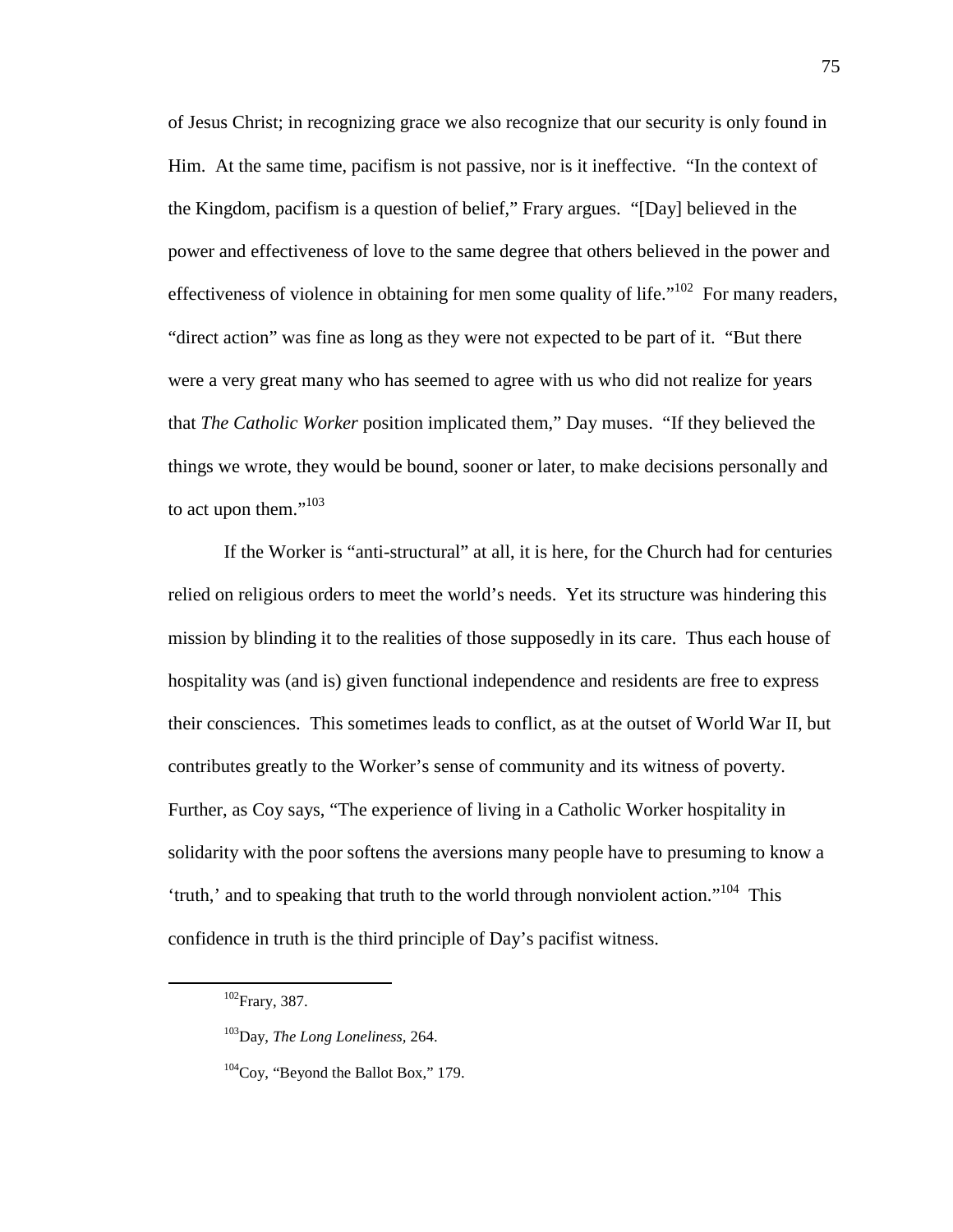# CHAPTER FOUR

## Truth

As I have explained, it was only after her conversion and under the tutelage of Peter Maurin that Dorothy Day was able to reconcile her Christian sympathies with her positions on social and political issues, which were heavily influenced by communism. However, as her youthful reading habits and activism attest, Day was always deeply concerned with *truth* and pursued it with an energy few could match. This principle can be seen as the intersection of solidarity and compassion. In other words, if the solidarity of the mystical body is real, then this doctrine makes demands on Christians, and if compassion is to be of value, then it must be grounded in truth. I have also been arguing that Day's pacifist witness is *traditioned,* that is, a product and part of the Catholic tradition that has little meaning apart from this context. Of course, pacifism is not the norm of this tradition, a fact I will examine in chapter five. Here it is important to recall MacIntyre's definition of tradition as a *living* argument. In the words of de Lubac, "Faith is not a repository of dead truths which we may respectfully set aside so as to plan our lives without them."<sup>1</sup> Day affirms the Church's teachings, but she also believes that many are open for debate and revision, including just war theory. In this she is not striking out on her own but following Scripture, the saints, and papal documents, and her minority position requires her to be particularly careful in studying these sources. My concern in this chapter, then, is Day's "embodiment" of this argument, which she

<sup>&</sup>lt;sup>1</sup>de Lubac, *Catholicism*, 365.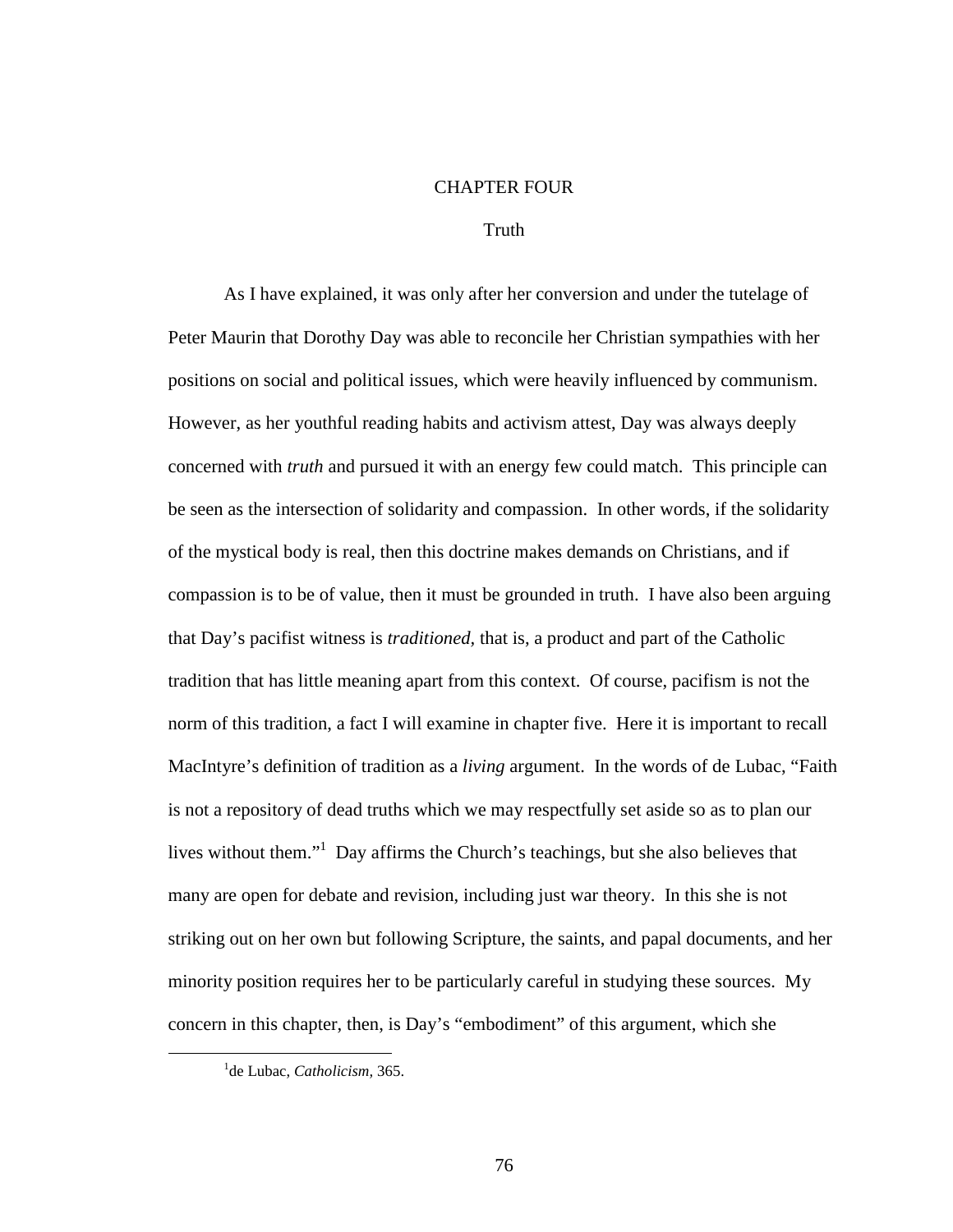addressed head-on in her writings and eventually took to the streets. As tradition is living, so is the faith of Dorothy Day, a faith centered on discerning truth and bearing witness to it before the Church and the world.

## *Clarification of Thought*

As I noted in chapter two, 1917 was a critical year in the development of Day's pacifism. That spring she joined a bus tour of Columbia University students to hand out leaflets and make speeches protesting military mobilization. They met with resistance from police; in Baltimore there was a riot and an officer hit Day with a club. Then, on April 2, President Wilson asked Congress to declare war on Germany in order to make the world "safe for democracy." Day opposed the war but was not yet a pacifist, as she welcomed the Russian revolution and could only contrast the joy of the revolutionaries with the "war-mad" audience at a rally supporting American engagement.<sup>2</sup> As McClendon observes, "Day was caught up in a false eschatology, one that would seek peace by the way of violence, justice by way of forced chaos."<sup>3</sup> Indeed, she was arrested in front of the White House for supporting a strike for women's suffrage and resisted violently, biting the warden and kicking two guards. She also quit the *Call* after slapping a mentally ill man who was trying to embrace her. "It was always clear that she would leave her mark on the world," Wills writes, "but it must have seemed, in 1917, that the mark she would leave would be a bloody one."<sup>4</sup>

-

<sup>2</sup>Day, *From Union Square to Rome,* 73.

<sup>3</sup>McClendon, *Ethics,* 288. <sup>4</sup>Wills, 228.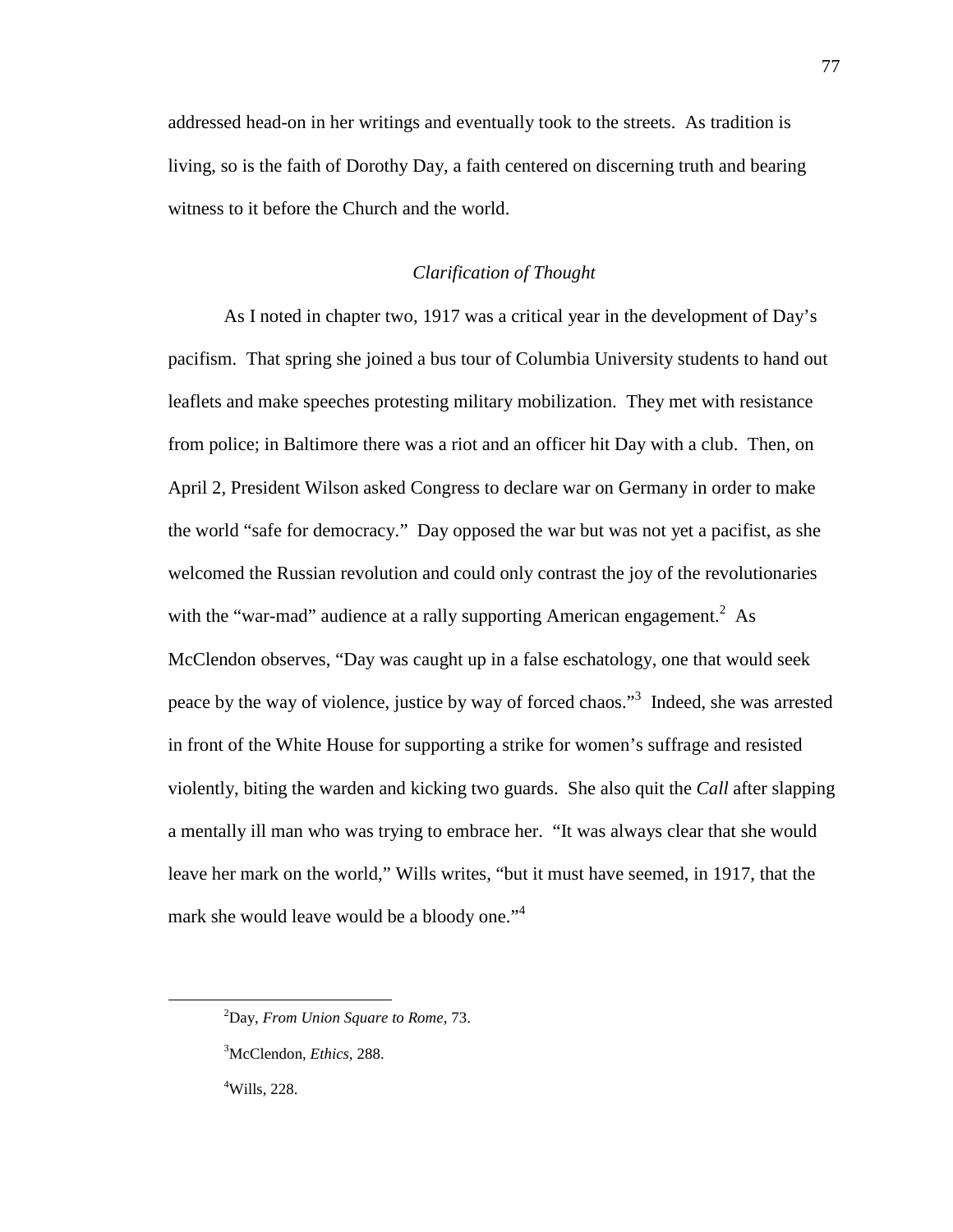After her pregnancy and conversion Day all but gave up going to radical meetings, but she worked briefly for the Anti-Imperialist League, a communist affiliate aiding the opposition to U.S. forces in Nicaragua. More important, by this time she identified herself as a pacifist, for it was something she had to reconcile with her associates who were not. Although not central in her conversion narratives, this conviction was a factor in her struggle over the next few years to find something that would support her new family while integrating religious faith, social justice, and writing.<sup>5</sup> What she found was Maurin's vision. "Objectively, [the vision] was true because, in the logic of those elements that fit into the equation summing the problem of existence, it took into consideration the whole of the equation—time and eternity, spirit and matter," William Miller says. "Subjectively, it was true because of Peter's sanctity. This, as Dorothy saw it, made him the believable teacher."<sup>6</sup>

The basis of Maurin's commitment was fundamentally different than that of the era's secular movements, for he grounded his ideas in Jesus' example of renunciation and sacrifice and believed that only in this spirit can the integrity of the person be restored and the social order transformed. Therefore, he was more than a dissenter; he was first and foremost a disciple, and he often repeated that his philosophy was not revolution but tradition—"a faith so old it looks like new"—though it was clearly "a tradition made dynamic and faithful to its calling to represent Christ in the world." Prior to his involvement with *Le Sillon* Maurin had been drafted into the French military while serving with the Christian Brothers, a Catholic lay order. After two years he returned to

<sup>5</sup> Forest, *Love Is the Measure,* 70.

<sup>6</sup>Miller, *Dorothy Day,* 243.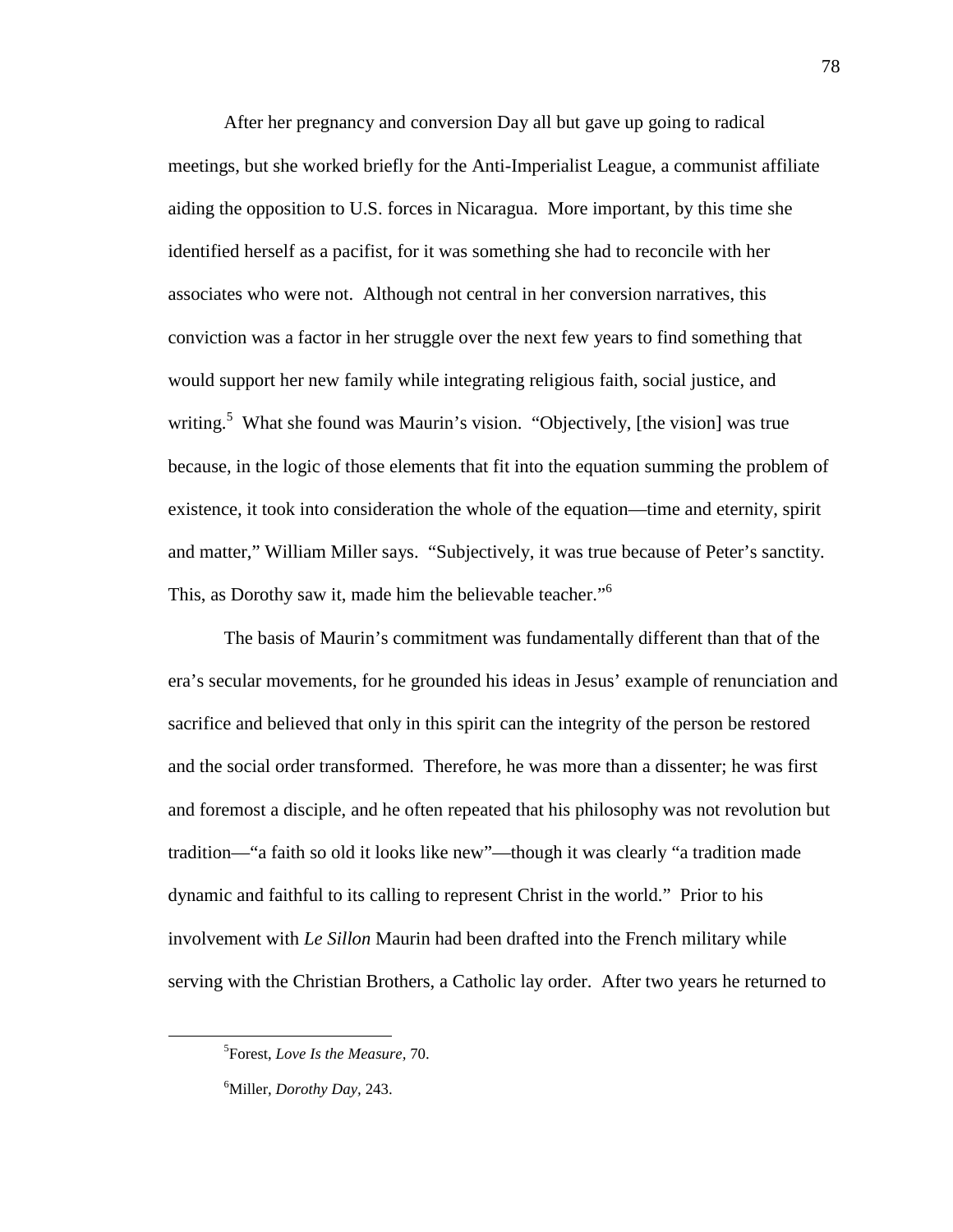teaching and began to reflect on the coercive and destructive potential of social organization. His explorations of pacifism, in particular, caused concern among some of his peers who "feared his interest in social questions would disturb his religious vocation."<sup>7</sup> Yet Maurin avoided pacifist terminology, even cautioning Day during the Spanish Civil War and the Second World War because he thought that the world was not ready to listen. This has led some to speculate about the strength of his convictions. However, Miller contends that "peace was so profoundly and integrally at the center of his vision that he did not have to particularize about it."<sup>8</sup>

Day was also convinced that Maurin completely rejected violence and believed that his reluctance was a way of exercising his freedom: "Peter did not want to be fragmented, if we can use that word, by being called a pacifist or an anarchist, both of which words would serve to set him apart from men."<sup>9</sup> The evidence is on her side, as he often spoke against the violent tactics of class struggle and terrorism in his "Easy Essays." In 1938, for example, he argued that governments have no fixed standards of morality and thus cannot settle the question of war for Christians. The next year he published a lecture by Theodor Cardinal Innitzer of Vienna arguing that in the Sermon on the Mount Jesus blesses those who make peace, declares himself as the one who brings peace, and calls his followers to make peace with each other, love their enemies, and refuse every form of violence. Maurin understood the central dilemma of personalism: for the spiritual development of persons to proceed, the social order must to be changed,

-

<sup>7</sup>Ellis, *Peter Maurin,* 18-19, 24.

<sup>8</sup>Miller, *Dorothy Day,* 355.

<sup>&</sup>lt;sup>9</sup>Day, "The Pope and Peace."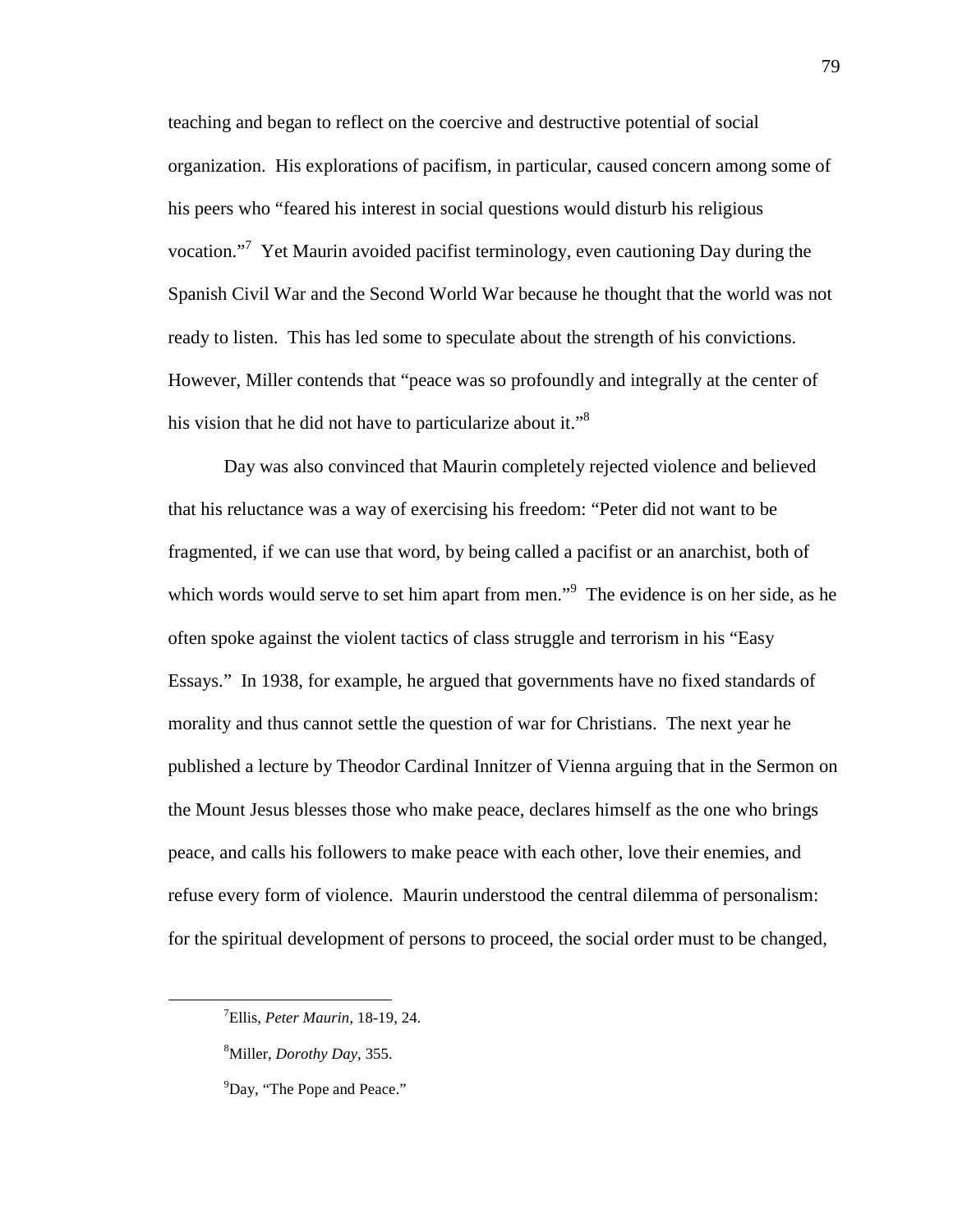but the spiritual nature of reality makes violence unacceptable. In Ellis' words, "Incarnation meant reform *and* nonviolence."<sup>10</sup>

Maurin also published an address by Eric Gill in which the artist (and distributist) argues that the entire structure of warfare has changed. Instead of small professional armies participating in limited engagements, war is now conducted on a mass scale with entire populations mobilized for the effort, and the vast majority who fight know little about the conflict. If war has ever been heroic that time has passed, and it is no longer a question of justice or defense but simply of terrorism. Maurin, in fact, was prophetic in his assessment of capitalism, socialism, and fascism as ideologies that were all part of the same march toward totalitarianism, an argument Day would take in earnest after World War II. "For Maurin the power of modernity and the end of tradition seemed to be hurtling the world into darkness," Ellis states. "It was the voice of tradition that would illumine this darkness by providing cultural continuity to the Western world, by critiquing the present, and finally by forming the basis for a new social order." In fact, after the first few issues of the paper Maurin told Day that she was placing the locus of power in centralized politics rather than where it truly is—in local, personal activity.<sup>11</sup>

Apparently she took his advice, as the strength of her writing is its connection to life at the Worker. Although it fit her message, Day's journalistic style did not lend itself to formulating a theological structure. Rather, Patrick Jordan says, "She was a reporter of daily realities for whom faith, hope, and love were tested in the roiling crises of her Catholic Worker experiences, her travels, and her witness—all beneath the shadows cast

<sup>10</sup>Ellis, *Peter Maurin*, 145, 20.

 $11$ Ibid., 145, 34, 42.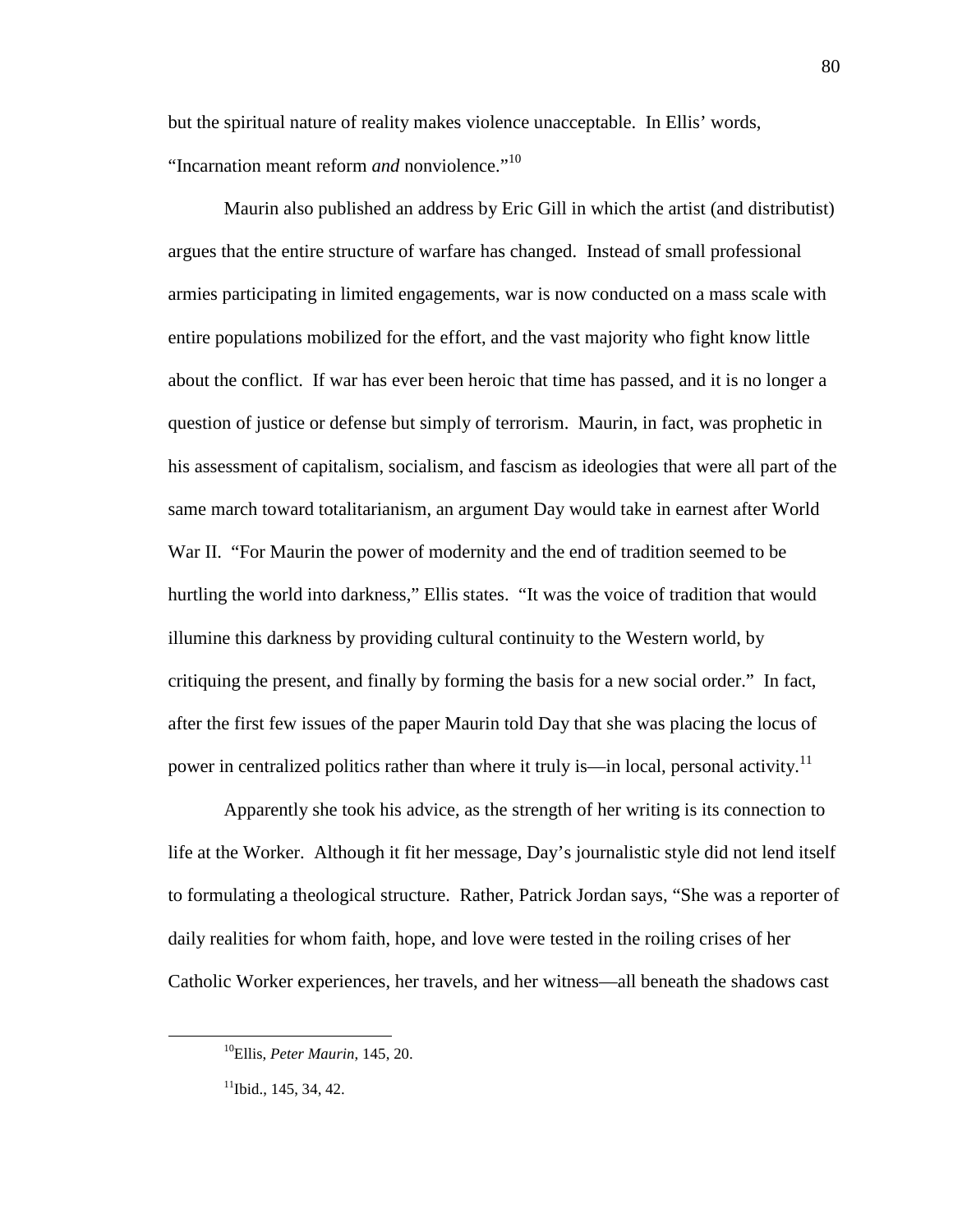by the grimmest of centuries."<sup>12</sup> She can be harsh and confrontational at times, but her slant is essentially positive. "She's not writing to depress people into revolution," Forest says. "She wanted to inspire people to revolution, and it's a quite different method."<sup>13</sup> Numerous lengthy, theoretical articles appeared in the paper, but her columns were the driving force because they were accessible to, in Maurin's words, "the man on the street," as well as clergy and opinion leaders. Day has been criticized for not articulating a "theory," but her transparency enabled her readers to grasp the theology that informed the movement. As Ellsberg explains, "She wrote to give reason for a marriage of convictions that was a scandal and stumbling block to many: radical politics and traditional, conservative ideology. Yet it was not what Dorothy Day wrote that was extraordinary, nor even what she believed, but the fact that there was absolutely no distinction between what she believed, what she wrote, and the manner in which she lived."<sup>14</sup>

Day's pacifism was less well-received than her voluntary poverty or support for workers' movements, yet it is where she most clearly differentiates herself from socialism (and capitalism). For Marx the role of violence is secondary, as he likens conflict to "birth pangs" preceding the emergence of a classless society. Although the state is an instrument of violence for the ruling class, its power is in controlling the process of production; violence is only a means to seize this control, an element of "restraint" largely lost in the revolutions in Europe. Christianity and communism seek a similar end—transformation of the social order—but the latter justifies the use of any

l

<sup>12</sup>Patrick Jordan, introduction to Day, *Writings from "Commonweal,"* xiv.

<sup>13</sup>Quoted in Riegle, *Dorothy Day,* 18.

<sup>14</sup>Ellsberg, introduction to Day, *Selected Writings,* xv.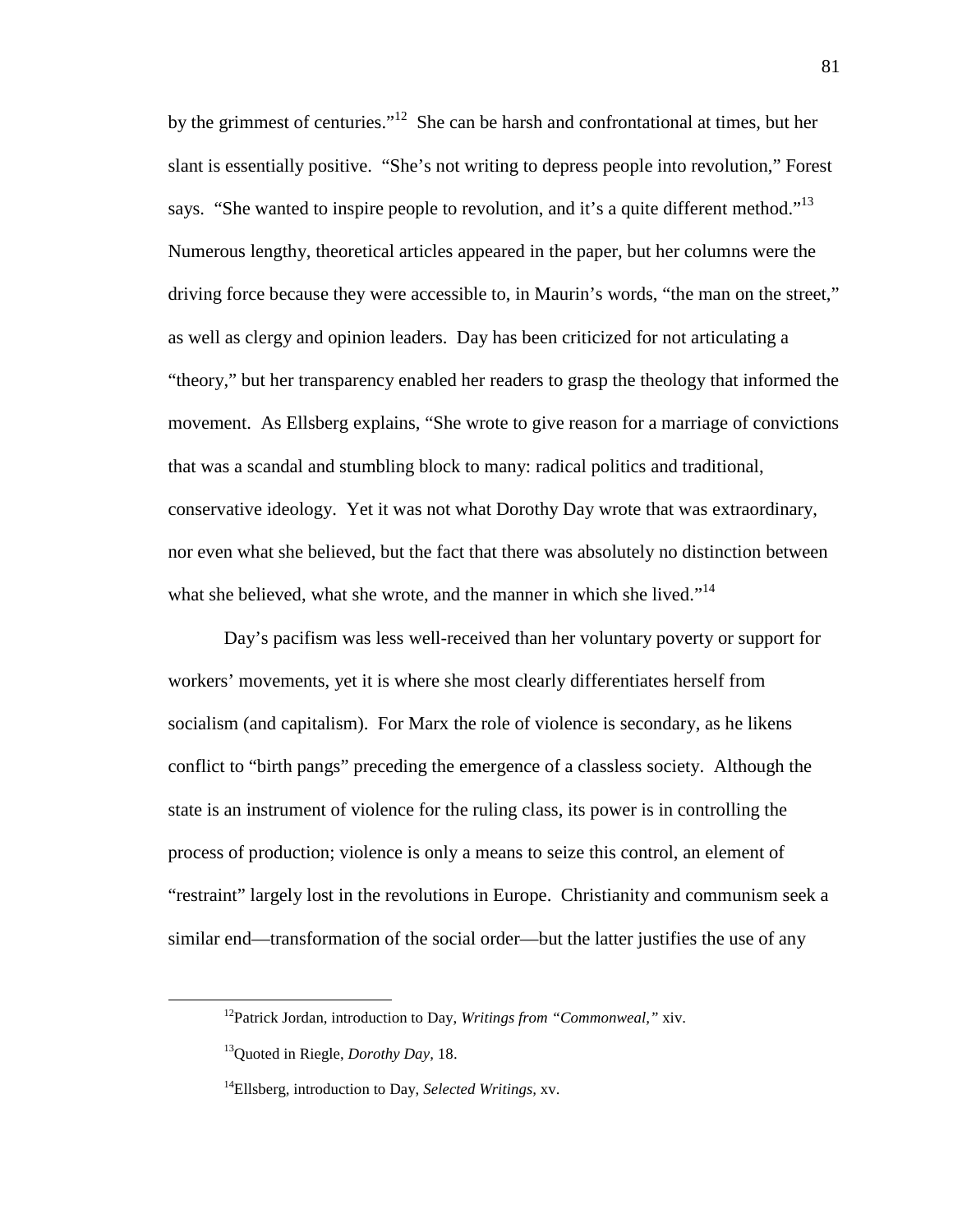means to achieve it and threatens liquidation of all who do not conform. Day, however, distinguishes between "worldly" and "unworldly" justice. Transformation comes through the love of Christ and is not bound by time:

"Nothing will be achieved until the worker rises up in arms and forcibly takes the position that is his," the Communist says. "Your movement, which trusts to peaceful means, radical thought it may seem, is doomed to failure."

We admit that we may seem to fail, but we recall to our readers the ostensible failure of Christ when He died on the Cross, forsaken by all His followers. Out of this failure a new world sprang up. $15$ 

Still, Day repeatedly states that the Church all too easily assents to similar

means—often in response to communism—rather than use "weapons of the spirit." To

her mind this is "madness": "This means the weapons used by either Communist or

Christian, who today seem to me in both political [and] economic life to be Marxist also.

The Communist believes in force, in espionage; so do the press and the pulpit of the

Christian churches." She calls on Christians to separate from this logic of force:

If we are truly living with the poor, working side by side with the poor, helping the poor, we will inevitably be forced to be on [the communists'] side, physically speaking. But when it comes to activity, we will be pacifists, I hope and pray, nonviolent resisters of aggression, from whomever it comes, resisters to repression, coercion, from whatever side it comes, and our activity will be the works of mercy. Our arms will be the love of God and our brother.<sup>16</sup>

Day sympathizes with revolutionaries but not their violence: "What attracts one in

a Che Guevara and a Ho Chi Minh is the hardship and the suffering they endured . . . The

impulse to stand out against the state and go to jail rather than serve is an instinct for

penance, to take on some of the suffering of the world, to share in it." She also argues

that it is "better to revolt, to fight, as Castro did with his handful of men . . . than to do

<sup>15</sup>Day, *Selected Writings,* 243.

<sup>16</sup>Day, *On Pilgrimage,* 204; "Beyond Politics."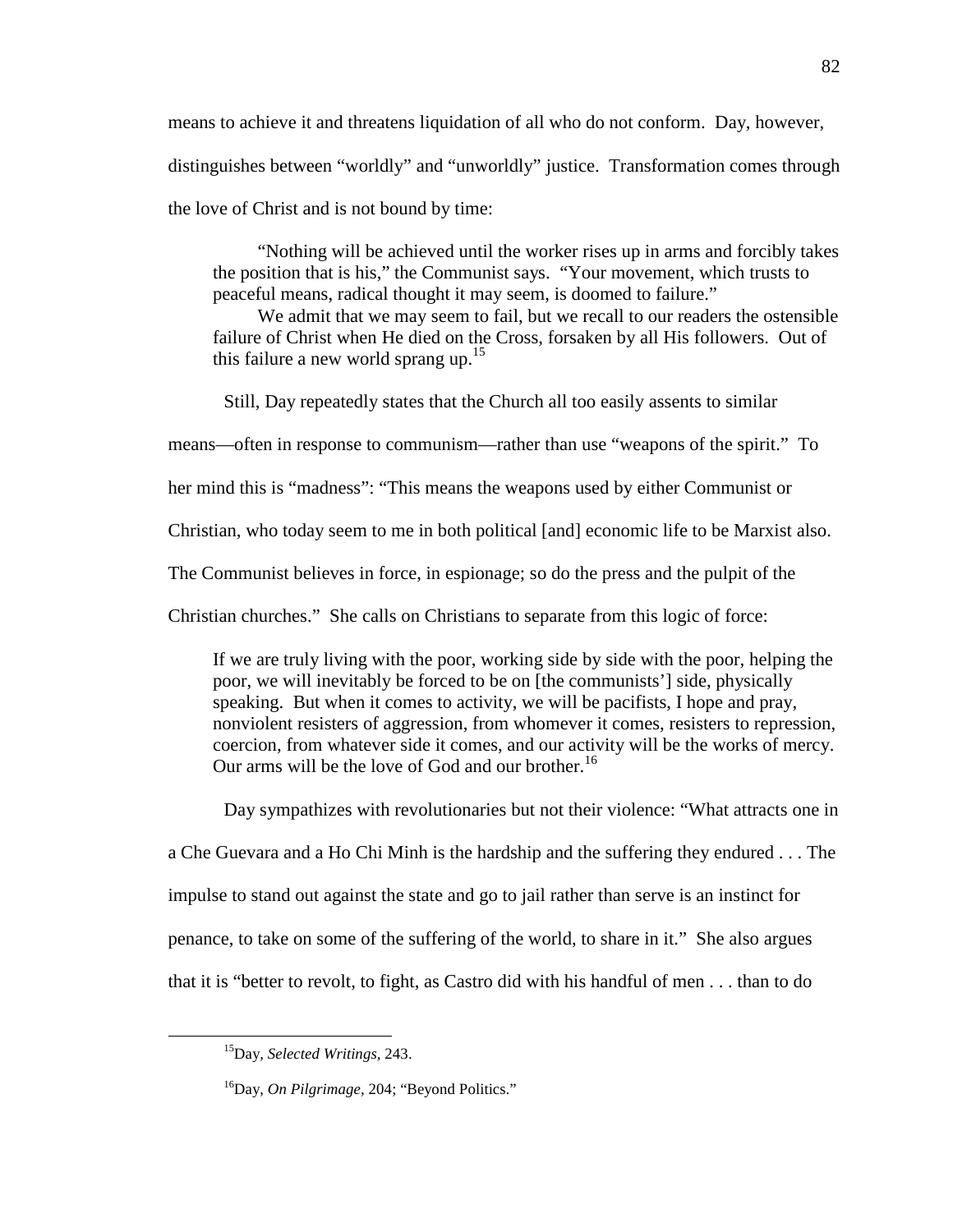nothing." Day surmises that revolution, however flawed, can result in a better social order that will, in turn, provide a place for grace to flourish. The end does not justify the means, but the motivation to attain it is often positive. Following Gandhi, she also prefers violence to passivity or cowardice:

What about the business of letting the other fellow get away with things? Isn't there something awfully smug about such piety—building up your own sanctimoniousness at the expense of the *increased* guilt of someone else? This turning the other cheek, this inviting someone else to be a potential thief or murderer, in order that we may grow in grace—how obnoxious. In that case, I believe I'd rather be the striker than the meek one struck. One would almost rather be a sinner than a saint at the expense of the sinner. No, somehow we must be saved together. $17$ 

#### *Challenging Her Church*

Some Catholics read Day's support for specific actions as endorsements of socialism rather than responses to and critiques of it, giving the Worker a stigma in some circles that persists to this day. However, the fact that her ideas are often drawn directly from encyclicals, for example, reveals that the real problem is that many American Catholics are either not familiar with or not in agreement with the Church's social teaching. Of course, violence was among the last issues to be revisited by this teaching. There are two reasons for this, both related to the separation of natural and supernatural. The first is uncritical acceptance of just war theory. As refined by Aquinas in the thirteenth century, just war theory grants responsibility for deciding the morality of armed conflict and the presumption of justice to temporal authorities, not the Church or individual persons, thereby placing the burden of proof on the objector to war. Clergy have since supported the policies of "Christian" nations with few exceptions, and

<sup>17</sup>Dorothy Day, *Selected Writings,* 179; "About Cuba," *Catholic Worker,* July-August 1961; *Loaves and Fishes,* 61.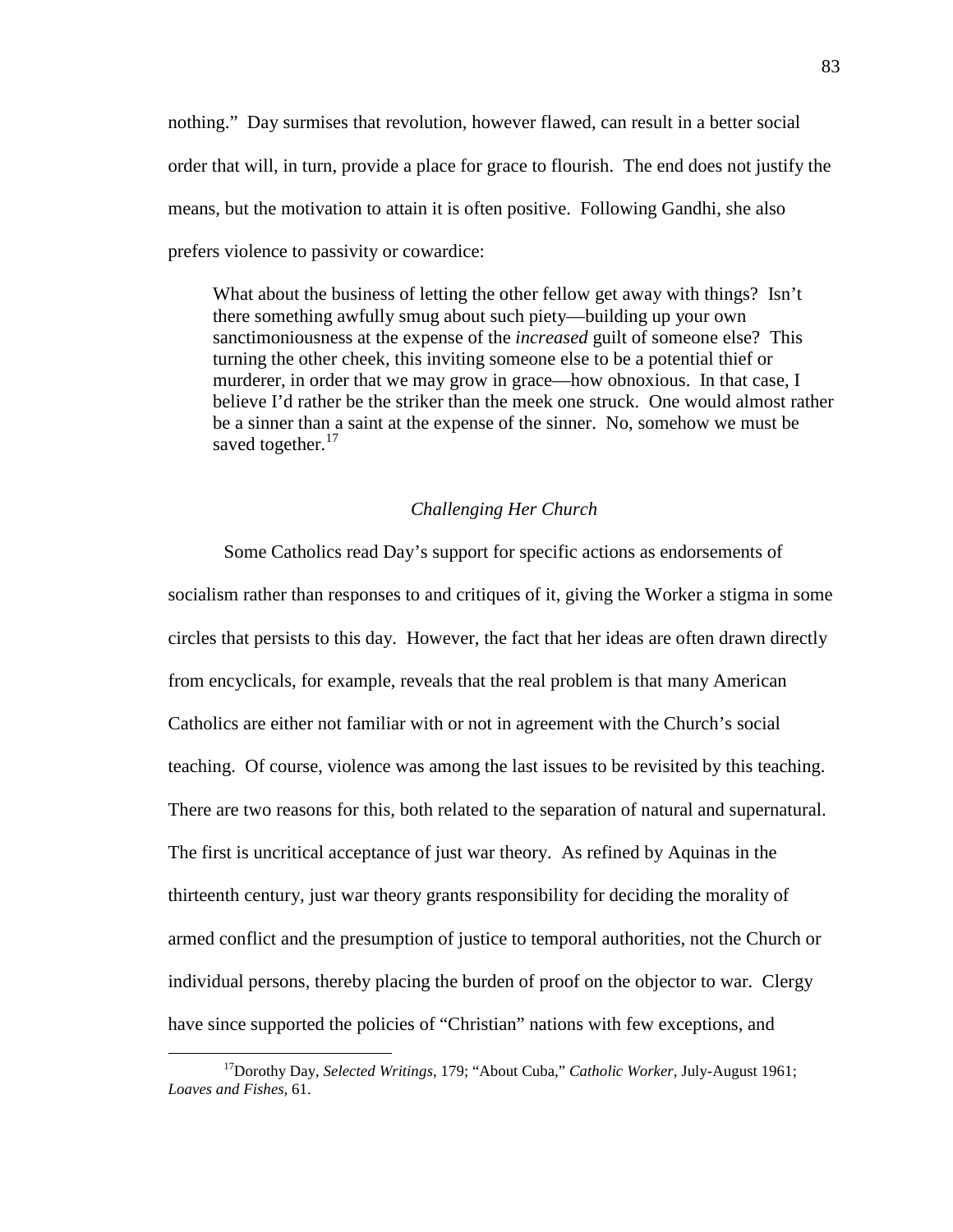McClendon argues that this makes Day's pacifist witness all the more remarkable, for while the Church often officially spoke for peace, "What was often if not always implied was a peace achieved by fighting 'just' wars or crusades, that is, wars that were conducted only under particular limits, rules, and conditions, and for particular goals."<sup>18</sup>

The second reason is loyalty, stemming from the Catholic community's desire to overcome latent anti-Catholicism and find a place in American social and political life. Stereotypically, Protestants were individualistic, devoted to progress, and loyal to the nation, while Catholics were self-isolating, submissive to Rome, and poor. The Social Gospel movement, in fact, was a response by Protestant leaders to the immigrant population in the cities.<sup>19</sup> That population's needs kept many bishops focused on local institutions (e.g., churches and schools) and their attempt, later dubbed "Americanism," to assimilate immigrants into a single American Catholic culture. Leo XIII's *Testem Benevolentiae* (1899) condemned the Americanist position but resulted in a decades-long isolation of the bishops from Rome. Although his social doctrine was influential, most American Catholics paid little attention Leo's teaching on peace and international affairs. They were eager to show allegiance to their adopted homeland, and the convergence of Americanism, Catholic modernism, and Protestant-influenced theological liberalism resulted in uncritical support for its wars, including the bishops' formation of the National Catholic War Council during the First World War.<sup>20</sup>

 $^{19}$ Elie, 5-6.

<sup>18</sup>McClendon, *Ethics,* 296.

<sup>20</sup>McNeal, "Catholic Peace Movement," 347-48. See Leo XIII, Encyclical Letter *Testem Benevolentiae,* 22 January 1899.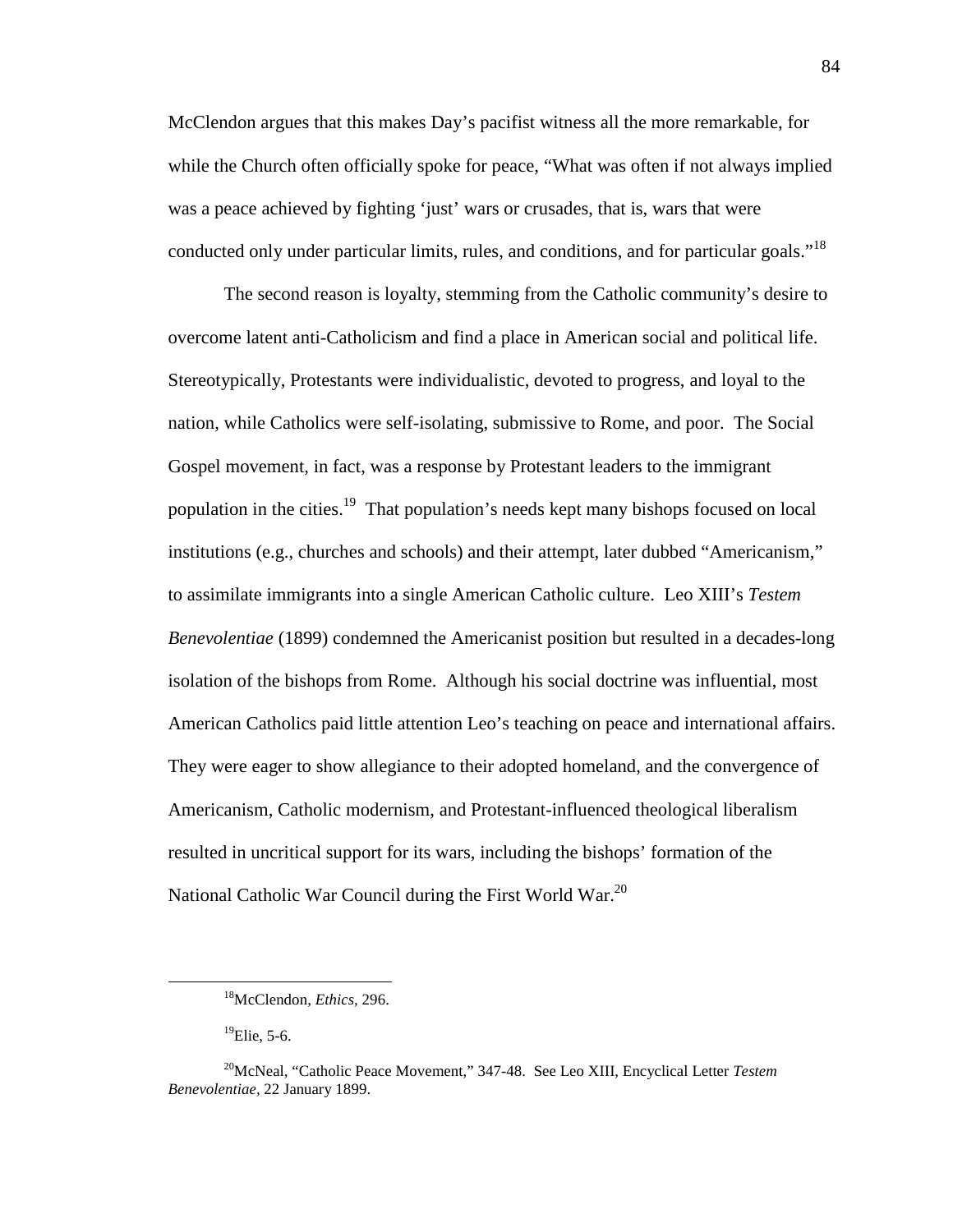This history is disputed and too complex to adequately address here, but it is important to recognize that despite the support of the majority of American Catholics, World War I was a turning point in the Church's theology of violence. Benedict XV was a strong opponent of the war and criticized just war theory as outmoded and theologically inadequate, a stand that earned him the title "Pontiff of Peace." However, his appeal to individual conscience was more in line with the older humanist peace tradition than with the internationalism that had sprung from the Council of Trent and Leo's writings.<sup>21</sup> The latter took hold when the newly formed National Catholic Welfare Council tabbed John A. Ryan, a prominent social theorist, to head its Department of Social Action. Ryan had approved of Benedict's proposal for ending the war but was a strong advocate for the League of Nations. He was also instrumental in founding the country's first Catholic peace organization, the Catholic Association for International Peace (CAIP), in 1927. The CAIP formally rejected pacifism, and though it initially supported neutrality its commitment to collective security and the just war ethic led it to alter this position. The Worker, however, joined other pacifist groups in advocating strict neutrality, and this early division represented "the two major ways in which American Catholics understood the issue of war as the nation and the Church entered the decade of the sixties."<sup>22</sup>

The approach of Ryan and the bishops was to synthesize Thomism and Catholic social teaching with liberal theories of economics and government. Unfortunately, Gneuhs contends, "In so doing they had to accept many of the premises of liberal thought and as time went by the distinctive critique of Catholic doctrine became minimized," an

<sup>21</sup>McNeal, *Harder than War,* 7.

 $^{22}$ Au, 27.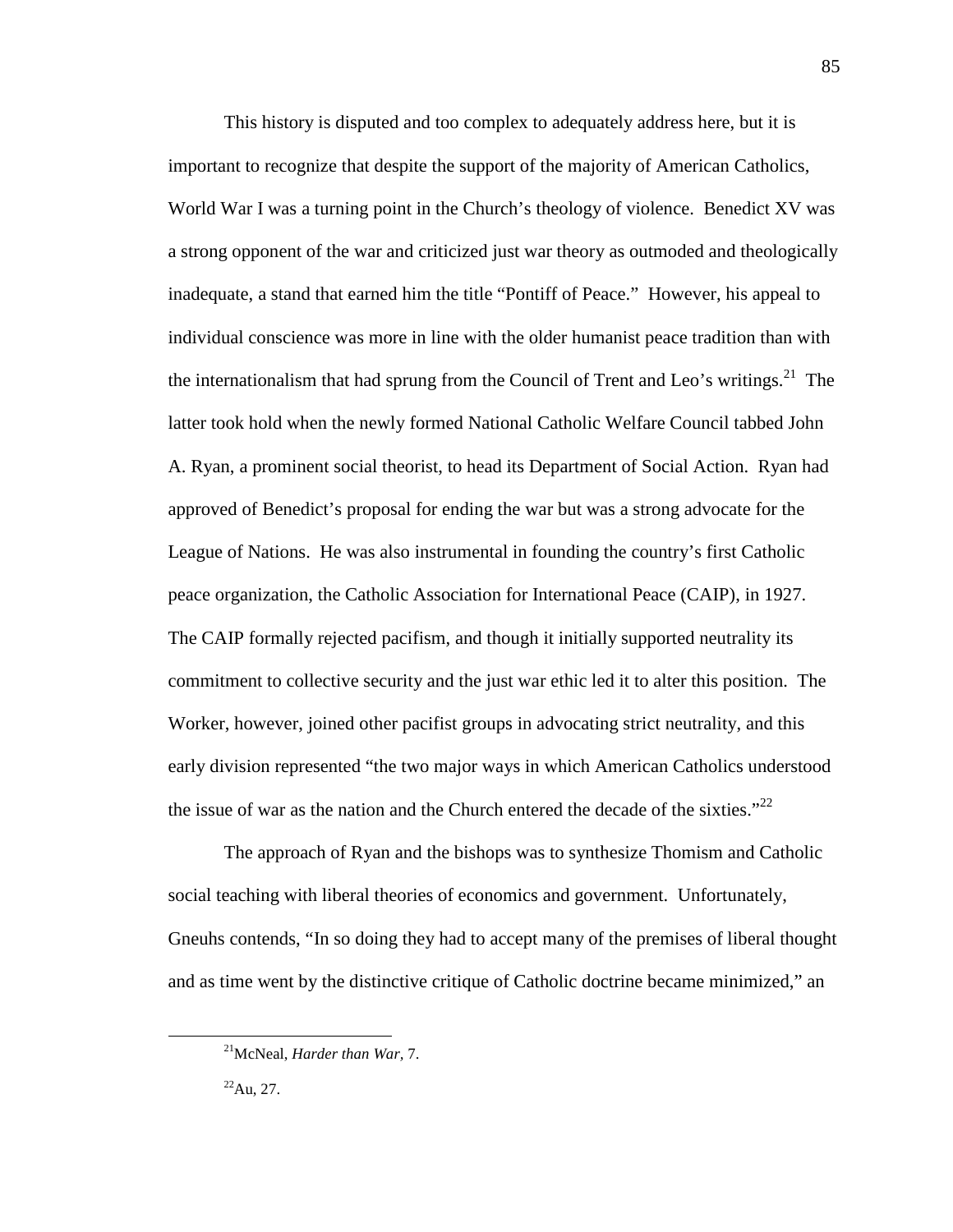accommodationist trend that continues today.<sup>23</sup> Whereas Ryan (and the Catholic press) emphasized the power of the state, McNeal says, "Day believed that peace depended on the actions of individuals and not nations or world organizations; her internationalism resided in human solidarity and the doctrine of the Mystical Body of Christ whereby the action of each individual affected every other individual." She and Maurin saw the global rise in aggression as "the play of power politics" and responded with a roughly formulated but thoroughly evangelical pacifism that "stepped out of the whole intellectual and social ethos of Americanism." The CAIP's internationalism, however, left it "with no alternative to war once it was declared by the government of the United States."<sup>24</sup> Although the CAIP placed itself in the larger American current of reform and attempted to apply many of Leo's teachings to social ethics, in the area of peace Day and the Worker—where individuals embodied peace in community—took the lead.

As early as its fourth issue the *Catholic Worker* accused the Communist Party of encouraging labor violence, and in 1935 it published an article by a Dominican priest utilizing just war theory to condemn modern warfare and an imaginary dialogue, written by Furfey, between a "patriot" and Christ implying that following the latter required the renunciation of violence. Forest claims that with the latter article "the Catholic peace movement in America was born."<sup>25</sup> One year later Day argued that "the conditions" necessary for a 'just war' will not be fulfilled today."<sup>26</sup> However, "At the time there were

 $^{23}$ Gneuhs, 209.

<sup>&</sup>lt;sup>24</sup>McNeal, *Harder than War*, xi; "Catholic Peace Movement," 367, 372.

 $^{25}$ Quoted in John L. LeBrun, "The Way of Love: Pacifism and the Catholic Worker Movement, 1933-1939," in *Catholic Worker Movement,* ed. Thorn, Runkel, and Mountin, 448.

<sup>26</sup>Dorothy Day, "For the New Reader," *Catholic Worker,* December 1936.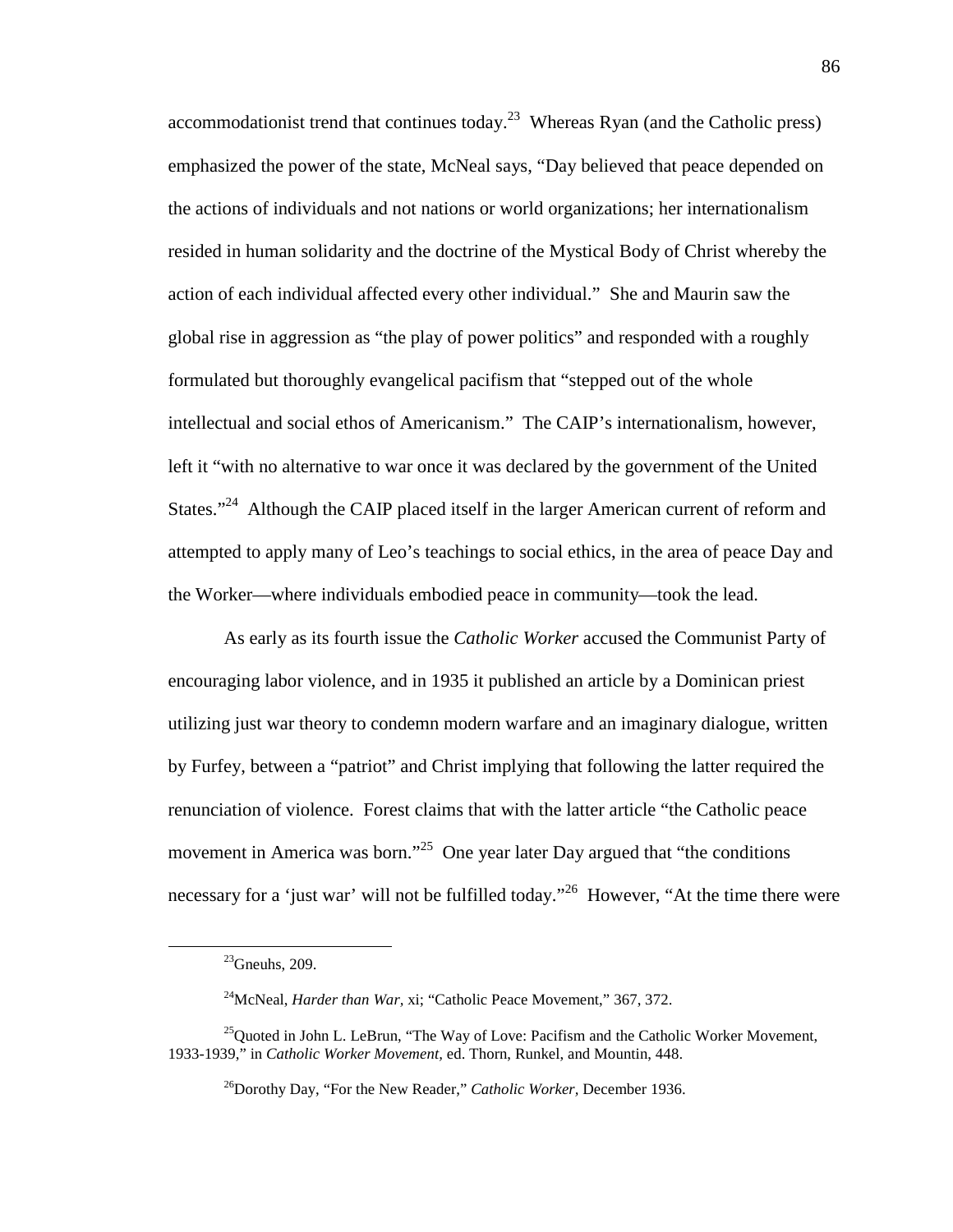fewer pacifists in the Catholic Church in America than there were poor men in line for coffee at the Catholic Worker house on Mott Street on a weekday morning."<sup>27</sup> While Day declared the paper to be pacifist and encouraged nonviolent action, neither was at the forefront of her concern as yet. It is interesting to ponder what might have become of the Worker had the Depression faded without the outbreak of war. Regardless, while it initially reduced its readership, in the long run the paper's stand enhanced its profile and contributed significantly to its endurance.

Day's pacifist witness faced its first test with the Spanish Civil War, which had a heightened political character because Spain was the lone European nation where elements of democracy and socialism were emerging together. Thus many liberal radicals supported the communist-backed Republican government, while many Catholics saw the conservative nationalist (and overwhelmingly Catholic) revolutionaries as waging a holy war against atheistic communism. Day, along with Maritain, Mounier, and others, sought a middle way, agreeing that blame for killing priests—she calls them "martyrs"—and desecrating churches was shared by those who had convinced the poor that the Church belongs to the powerful but adding that those who justified vengeance in the name of Christ were guilty of the greater sacrilege. She recognizes the legitimate fear of many that the Church will be removed from Spain, but she refuses to believe military action could save it. By resorting to force, Christians were like those who said to Christ, "Come down from the Cross. If you are the Son of God, save Yourself" (Mt 27:40). Christ, however, would respond as he did to Peter: "Put up thy Sword":

His were hard sayings, so that even His own followers did not know what He was saying, did not understand Him. It was not until after He died on the Cross, it

 $^{27}$ Elie, 117.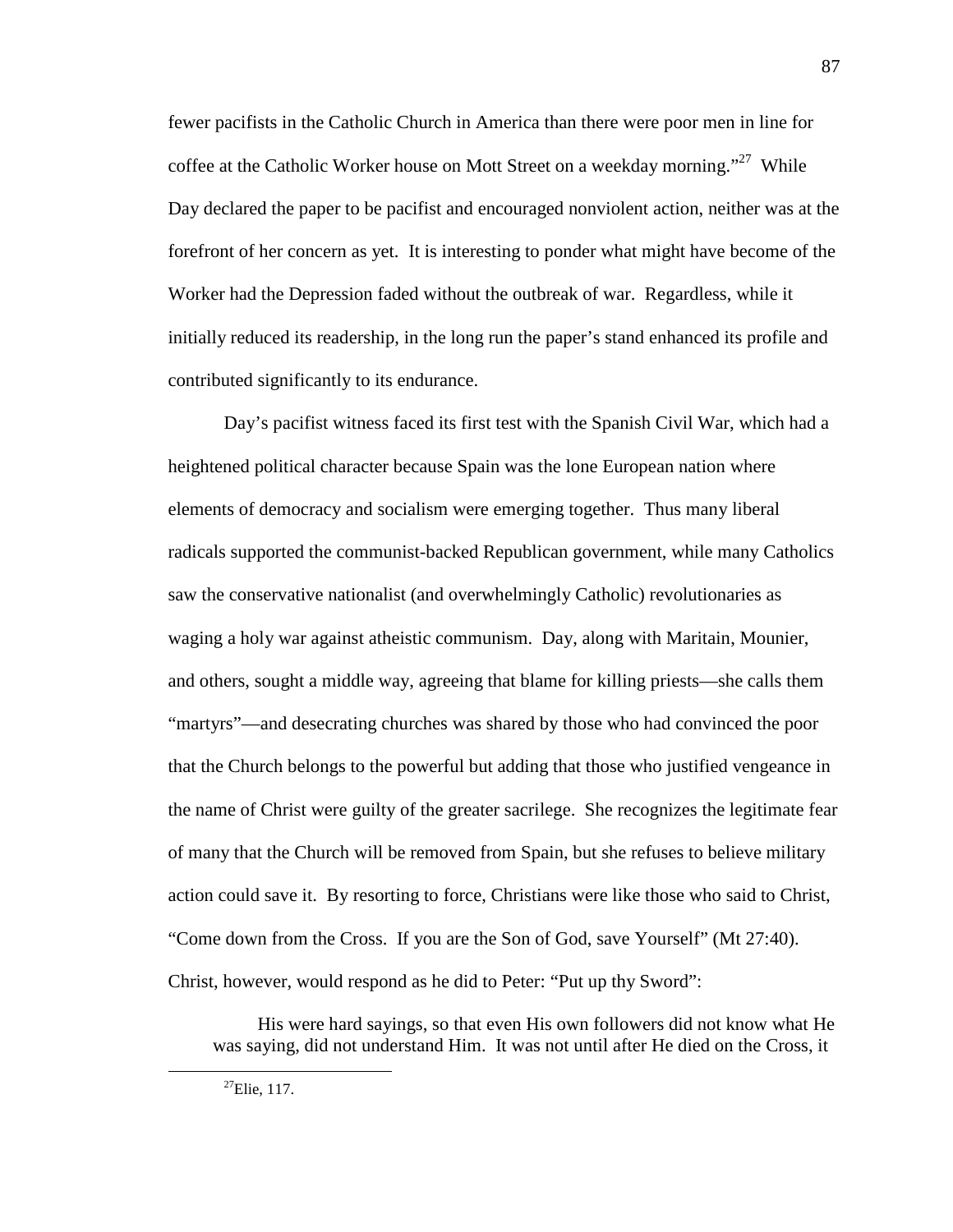was not until He had suffered utter defeat . . . that they were enlightened by the Holy Spirit, and knew the truth with a strength that enabled them to suffer defeat and martyrdom in their turn. They knew then that not by force of arms, by the bullet or the ballot, would they conquer. They knew and were ready to suffer defeat—to show that great love which enabled them to lay down their lives for their friends. And now the whole world is turning to "force" to conquer.<sup>28</sup>

Day understands that her position will be unpopular, but she invokes the same "martyrs" to support her, declaring that "their blood cries out against the shedding of more blood to wash out theirs" and that by trusting in force "we are neglecting the one means—prayer and the sacraments—by which whole armies can be overcome.<sup>29</sup> The *Worker* was summarily expelled from the Catholic Press Association, which it would never rejoin, and another stream of letters and cancellations arrived. Ellsberg notes that "on the subject of war and peace, it was charged, she was drifting into the area of politics, a world of complexities and ambiguities best left to politicians and theologians."<sup>30</sup> The reaction indicates how influential the paper had become, as it was being widely read by priests and in seminaries. Day and the editors also began to discuss pacifism more thoroughly, printing the work of writers such as William Callahan, Furfey, and Arthur Sheehan as well articles by Pius XI attacking nationalism as a source of war. Furfey connected pacifism to the counsels of perfection, declaring, "The Prince of Peace would rather that we suffer injury than protect our national rights by violence.<sup> $31$ </sup> Callahan, on

<sup>28</sup>Dorothy Day, "The Use of Force," *Catholic Worker,* November 1936.

<sup>&</sup>lt;sup>29</sup>Dorothy Day, "Explains CW Stand."

<sup>&</sup>lt;sup>30</sup>Ellsberg, "Gospel of Peace," 20.

<sup>&</sup>lt;sup>31</sup>Mel Piehl, *Breaking Bread: The Catholic Worker and the Origin of Catholic Radicalism in America* (Philadelphia: Temple University Press, 1982), 193-94.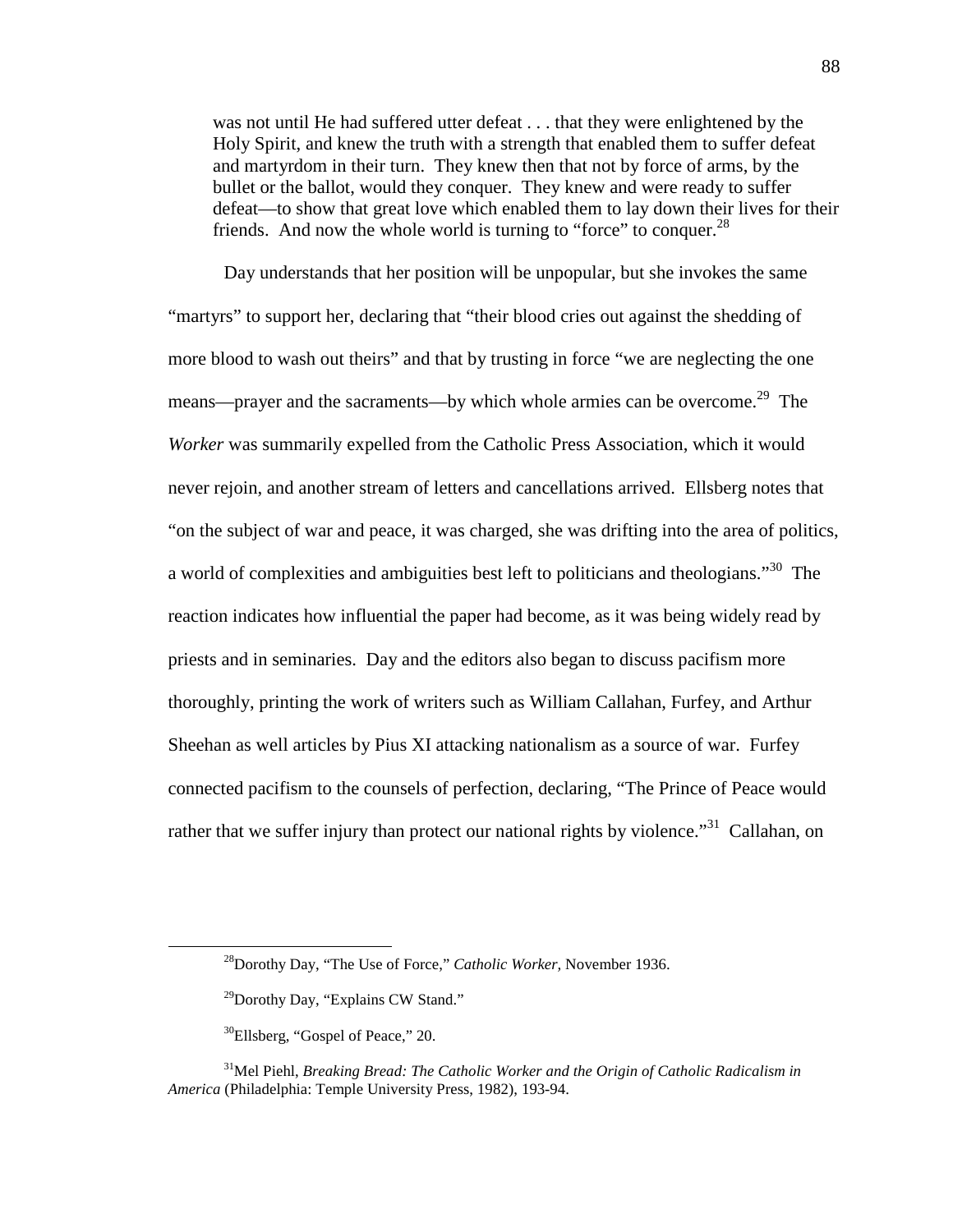the other hand, spoke of conscientious objection and "just war pacifism," i.e., that the conditions of just war theory could no longer be fulfilled.<sup>32</sup>

As the world's attention turned to fascism, most socialist and pacifist groups fell silent and even supported the policies of their respective nations, but Day lauded those who refused military service. Her position, along with that of *Commonweal,* "signaled the first American Catholic rejection of the traditional just war theory.<sup>33</sup> McNeal, among others, criticizes Day for being unable "to supply adequate arguments in response to the evils of Hitler and Japanese aggression," while William Miller refers to her neutrality as "curious" and argues that she kept the war at a distance in order to not be "stained" by it: "Seen in the perspective of forty years, Dorothy's pacifist stand at this point was one of the significant events in contemporary religious history," but at the time it "seemed a much too simplistic response to the problem of the various madnesses that the world then faced."<sup>34</sup> Some readers may have felt this way. However, although Day decried the actions of the states involved, she recognized that the belief that they could solve the "problem" by violence was itself a problem. Her "response" is "simply" that Jesus is asking Christians to put down their swords and perform the works of mercy: "If we are not going to use our spiritual weapons, let us by all means arm and prepare," she wrote in early  $1941$ <sup>35</sup>. This may be a problem for "realistic" ethicists who believe that

<sup>32</sup>Cornell.

<sup>&</sup>lt;sup>33</sup>Nancy L. Roberts, *Dorothy Day and the Catholic Worker* (Albany: State University of New York Press, 1984), 121.

<sup>34</sup>McNeal, *Harder than War,* 47; Miller, *Dorothy Day,* 331-32.

<sup>35</sup>Dorothy Day, "Pacifism Is Dangerous, So Is Christianity," *Catholic Worker,* January 1941.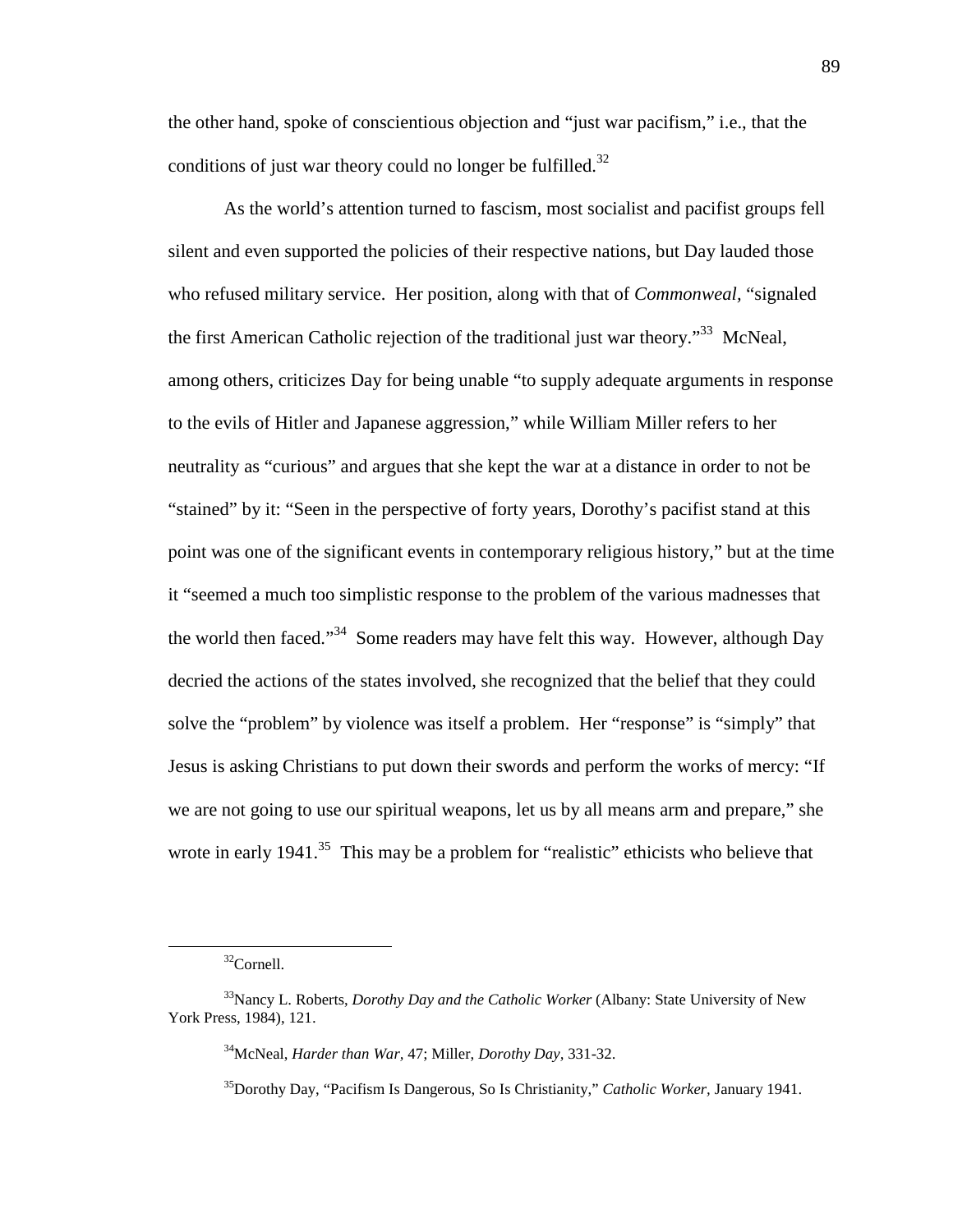Christians are responsible for the preservation of the state and conclude that violence is the only way to do so, but it is not a problem for her.

Criticism came not only from the outside. Although some Workers went to conscientious objector camps, others sympathized with the Allies. Day, however, called resisting Nazism with violence "a terrible temptation." She had long recognized the insincerity of her "noble" identification with the poor, and now, O'Connor says, "She directed a similar distrust to the supposedly courageous choices of others.<sup>36</sup> She did not allow the interventionists to publish their criticisms and sent a letter to the houses asking everyone to register as conscientious objectors. The letter sparked anger, as some saw it as an attempt to impose authority on a movement that espoused freedom of thought, and confusion, as others had not realized that pacifism was an integral part of what they had joined.<sup>37</sup> A weekend retreat led by Furfey was convened at the Worker farm in Easton, Pennsylvania. According to Miller, "It was the last great get-together the Catholic Workers had before we were separated by war."<sup>38</sup>

John Cogley, later a writer for *Commonweal,* was angered by the tone of the retreat, and his subsequent enlistment resulted in the closing of the Chicago house, while another dispute shut down the Milwaukee house. "The C.W. is gone," Cogley wrote. "Now there is a group of pacifists defending their positions by calling attention to their good works and another group of die-hards like myself who leave gracelessly. Peace!

<sup>36</sup>June O'Connor, *The Moral Vision of Dorothy Day: A Feminist Perspective* (New York: Crossroad, 1991), 77-79.

<sup>37</sup>Rosalie G. Riegle, *Voices from the Catholic Worker* (Philadelphia: Temple University Press, 1993), 20-21, 31-32.

<sup>38</sup>Miller, *Dorothy Day,* 337.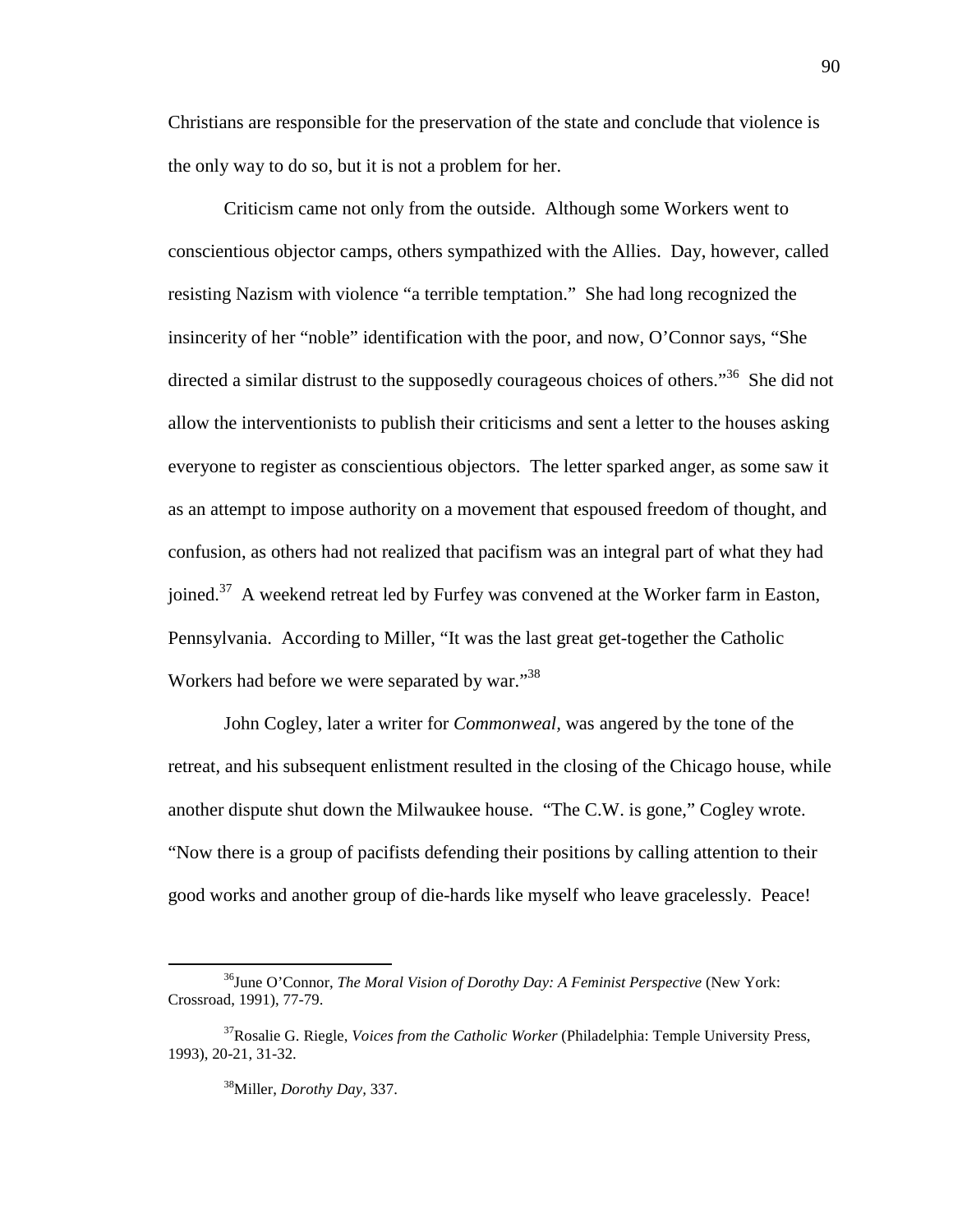Peace! And there is no peace."<sup>39</sup> The passage of time mellowed Day's view of the incident. "It is a matter of grief to me that most of those who are Catholic Workers are not pacifists," she later said, "but I can see too how good it is that we always have this attitude represented among us. We are not living in an ivory tower."<sup>40</sup> Cogley came to see her pacifism as invaluable because "it has made it impossible for non-pacifists like me to accept violence unthinkingly."<sup>41</sup> However, his comment neglects the depth of Day's belief, as she declares that pacifism is true and not merely a necessary minority witness, the typical place afforded it by Catholic ethics.

Elie argues that as the war continued Day increasingly spoke as an independent individual, "a Catholic radical who must obey the dictates of her own conscience."  $42$ This ignores the fact that she never ceased referring to traditional sources. Certainly she was wounded by the internal strife and the war itself: "The world is too much with me in the Catholic Worker. The world is suffering and dying. I am not suffering and dying in the CW; I am writing and talking about it."<sup>43</sup> She had taken over leadership of the Worker from Maurin—he was often traveling and pacifism had made her its public face—and now she had "the terrible task of holding the movement and the paper together."<sup>44</sup> Subscriptions to the newspaper, which had reached 190,000 in May 1938, plummeted to 50,500 by November 1944 and only nine of the peak thirty-two houses

 $42$ Elie, 140.

-

<sup>43</sup>Quoted in Miller, *Dorothy Day,* 364.

<sup>44</sup>Ellis, *Peter Maurin,* 157.

<sup>39</sup>Quoted in Miller, *Dorothy Day,* 344.

<sup>40</sup>Day, *The Long Loneliness,* 272.

<sup>41</sup>Piehl, *Breaking Bread,* 171-72.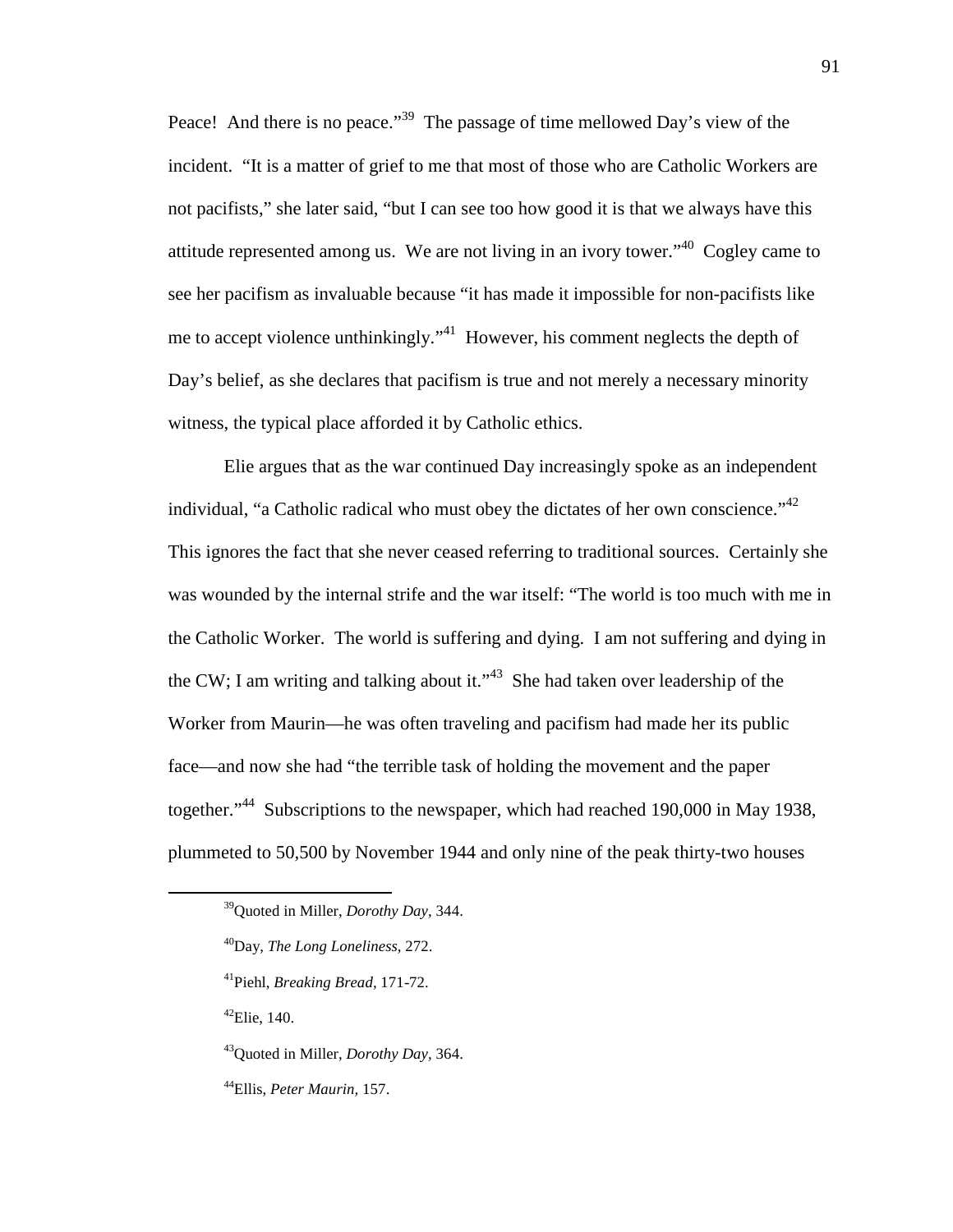were still operating."<sup>45</sup> Many supporters distanced themselves, and a dispute at a retreat prompted her to take a sabbatical. She returned with a scathing critique of President Truman's speech after the dropping of the atomic bombs:

Mr. Truman was jubilant. President Truman. True man; what a strange name, come to think of it. We refer to Jesus Christ as true God and true Man. Mr. Truman is a true man of his time in that he was jubilant. He was not a son of God, brother of Christ, brother of the Japanese, jubilating as he did. . . . *Jubilate Deo.* We have killed 318,000 Japanese.... We are making the bombs. This new great force will be used for good, the scientists assured us. And then they wiped out a city of 318,000. This was good. The President was jubilant.<sup>46</sup>

The conflicts of the twentieth century had moved beyond encounters between soldiers; killing was more indiscriminate and nations were less hesitant to harm noncombatants. As I noted in chapter two, before the war Day recognized that modern tactics could not be framed as "just," and now she utilized just war language to argue that one did not have to be a pacifist to reject nuclear warfare. She began by calling on the United States to end its nuclear program, "put on sackcloth and ashes, weep and repent." She anticipated the response and her reply was consistent: "One of the saints [probably Francis], when asked what he would do if he were told he was to die within the next day, replied that he would go on doing what he was doing. That is the state of mind we must cultivate." The willingness of Christian thinkers to posit an "interim ethic" for warfare or deterrence led Day to intensify her rhetoric. In perhaps her most important essay of the era she declares that "we are against war because it is contrary to the spirit of Jesus Christ, and the only important thing is that we abide in His spirit. It is more important

 $45$ Kauffman, 229.

<sup>46</sup>Dorothy Day, "We Go on Record: The CW Response to Hiroshima," *Catholic Worker,* September 1945.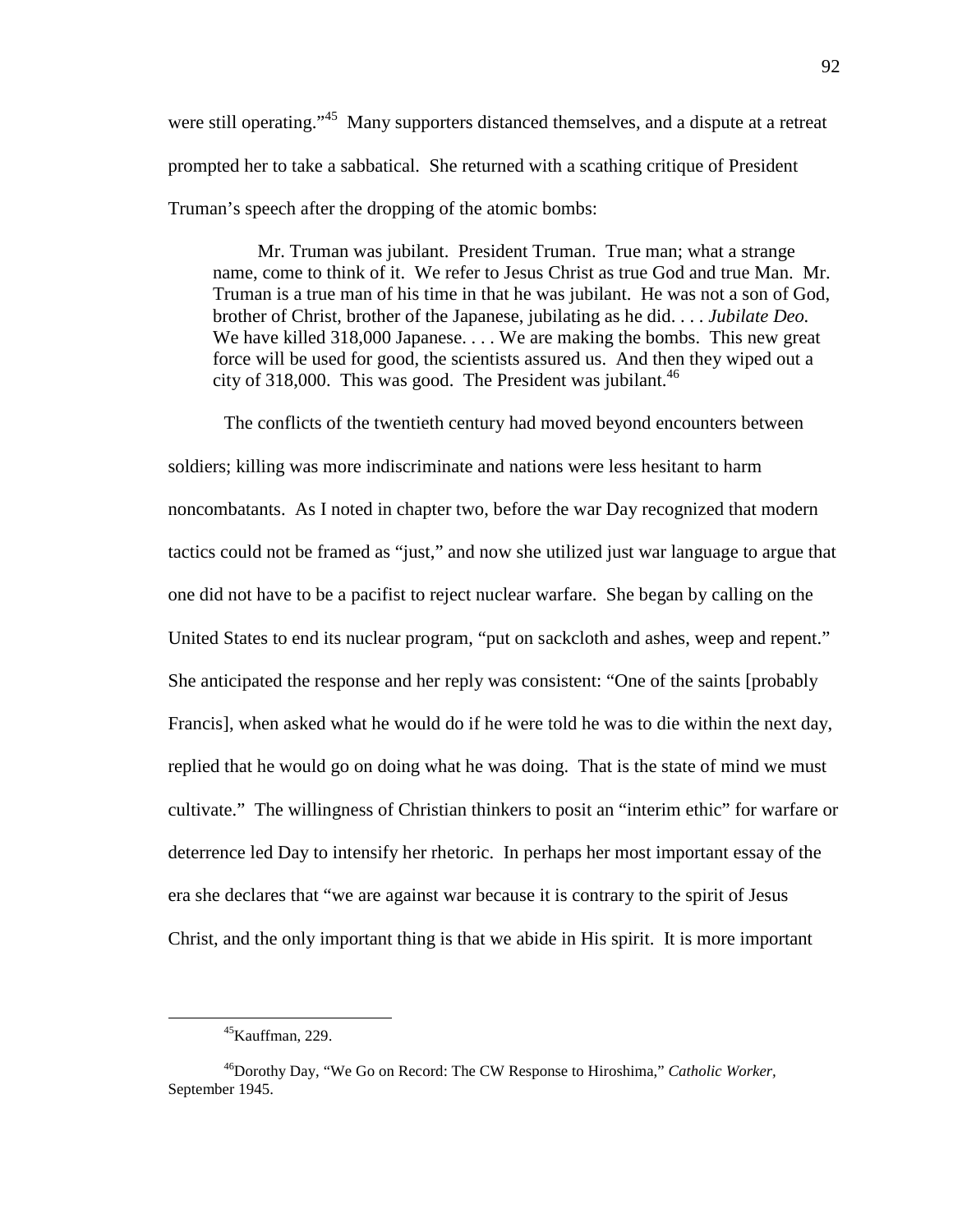than being American, more important than being respectable, more important than obedience to the State. It is the only thing that matters."<sup>47</sup>

Pius XII, whose public neutrality regarding the Nazis and response to the Holocaust has been the subject of recent controversy, never mentioned pacifism or conscientious objection in his wartime addresses, but in the war's latter stages he condemned the bombing of Rome and the use of atomic bombs as "unjust" and after the armistice he spoke of the "emptiness" of deterrence and the "hollowness" of a just war fought with modern weapons.<sup>48</sup> Musto argues that the war "taught the church a new lesson" and that in place of nineteenth-century optimism and trust in government Pius embraced "the role of the Catholic laity in making peace." The American bishops, however, did not follow the pope's lead. During the war they issued five statements, none of which condemned obliteration bombing or nuclear weapons and the last of which reiterated just war principles and supported the United States' stand against the spread of communism.<sup>49</sup> This was a startling turn, as the isolationism of the 1930s had been reversed in favor of the position of the CAIP, which had refused to support conscientious objection and openly condoned the decision to use atomic weapons.

As Pius envisioned, the "new spirit" would have to come from the laity. Growing disillusionment convinced many that a postwar peace movement must be "less piously moralistic," Piehl contends. ". . . The initial opposition to war had turned many modest

-

<sup>47</sup>Day, *Selected Writings,* 270; "We Are Un-American."

<sup>48</sup>McNeal, *Harder than War,* 50-51.

<sup>49</sup>Musto, 185, 246.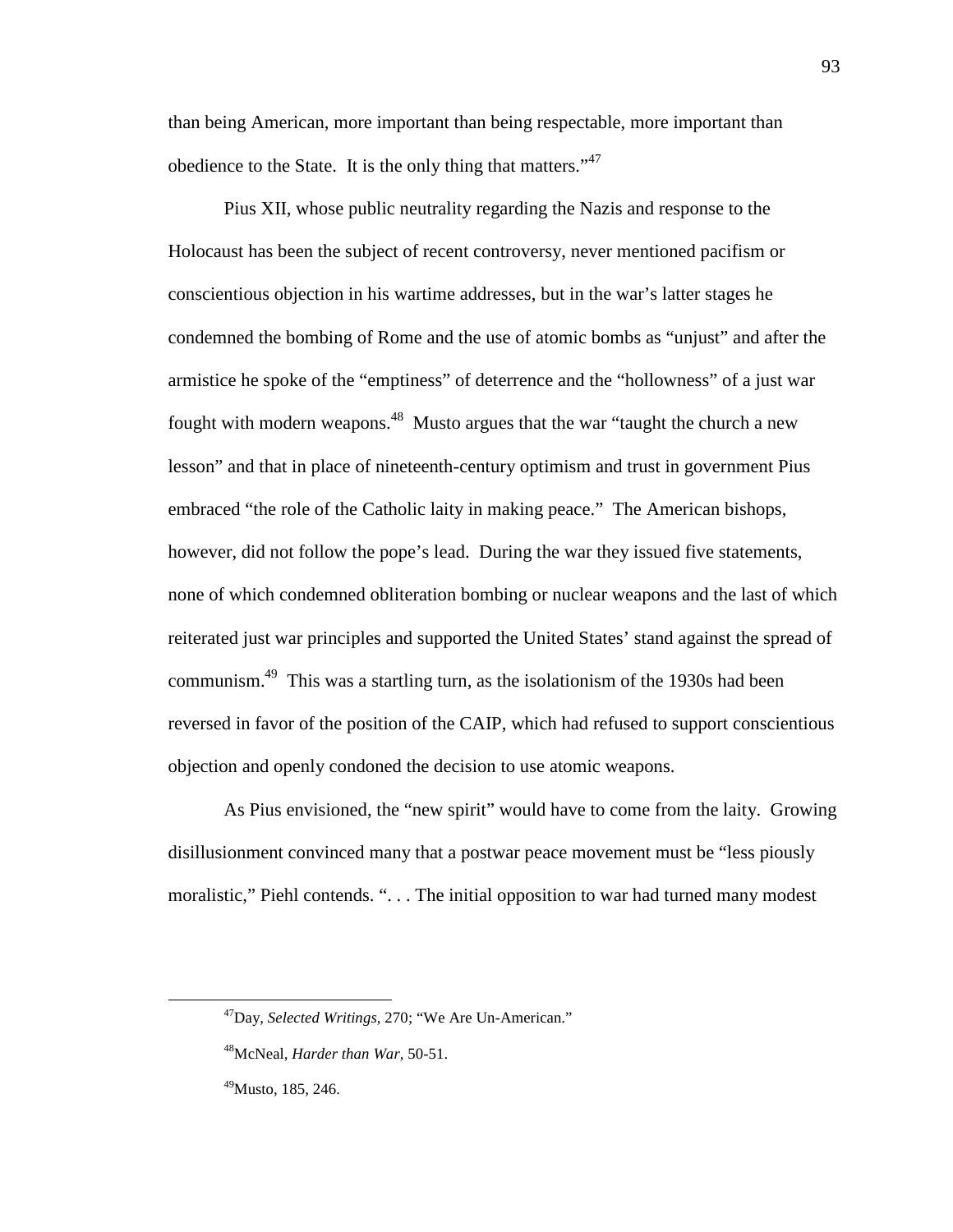young Catholics into radical advocates of sweeping social change."<sup>50</sup> If he is referring to Day as "piously moralistic," then it is an inaccurate label. The Worker did assume a lead role in Catholic activity but it was able to do so because she had remained steadfast during the war. It also enjoyed a tenuous protection from the hierarchy. For example, in response to numerous complaints Bishop J. Francis McIntyre of New York noted that he "had not studied these things in the seminary" and deferred to Jesuit theologian Joseph O'Connor, who said the Worker stood on solid theological grounds.<sup>51</sup> Day, in turn, saw no reason to ask for support or permission. According to Rosalie Riegle, "This attitude of respectful distance didn't give the bishops a chance to say no and probably muted criticism in the Catholic press."<sup>52</sup> Although they did not always appreciate her disagreements with them, the bishops never took her up on her offer to stop publishing articles on pacifism, or even the entire paper, if they asked.

Of course, few had a problem with the Worker's feeding and clothing of the poor. We must be careful not to assume that bishops never raised objections to military actions, but their tendency to "find" just war rationales or simply step aside cannot be obscured. Day recognized this and stated in a 1950 essay in *Commonweal* that it was "time to protest against this horror of war, each one to say no against the acceptance expected by the State."<sup>53</sup> However, Eileen Egan adds, "By a special gift, she was able to direct attention to issues rather than engage in naked confrontation with the ecclesiastical

<sup>50</sup>Piehl, *Breaking Bread,* 204.

<sup>51</sup>Coy, "Catholic Conscience," 58.

<sup>52</sup>Riegle, *Dorothy Day,* 94.

<sup>53</sup>Day, *Writings from "Commonweal,"* 118.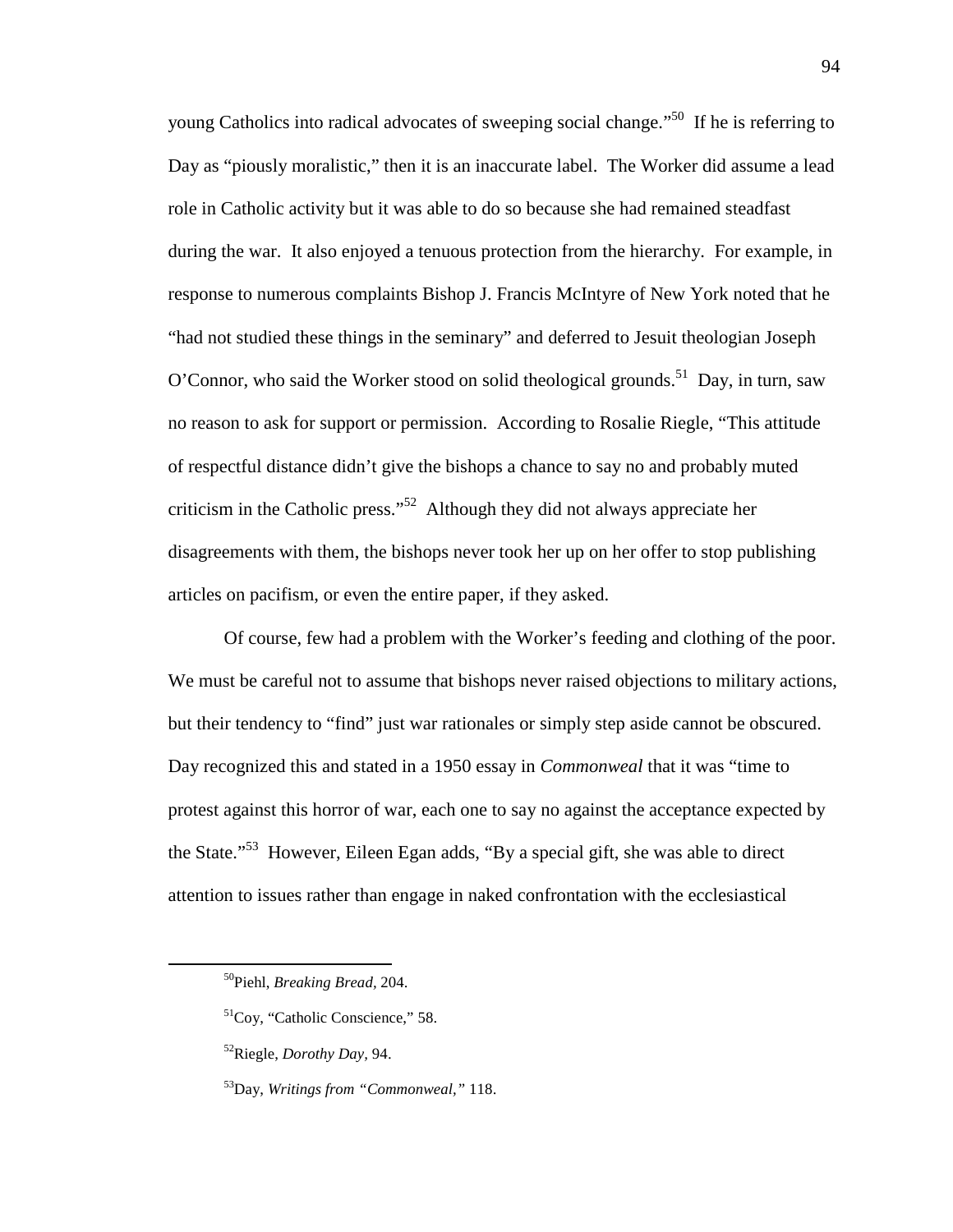institution."<sup>54</sup> Day's approach, despite being direct, was undergirded with love as well as self-criticism. According to Forest, "She was by no means an opponent of the bishops or someone campaigning for structural changes in the Church. What was needed, she said, wasn't new doctrine but living out the existing doctrine. True, some pastors seemed barely Christian, but one had to aim for their conversion. . . . The way to do that was to set an example."<sup>55</sup> Further, critics were unable to effectively charge her with undermining Catholic doctrine. "This was the unbreakable thread—fidelity to the teachings of the Gospels," Roberts says. "It unified Dorothy Day . . . and conservative Church authorities. Theirs was a complex relationship. . . . Through the years that relationship grew, in large part through her diplomacy."<sup>56</sup>

#### *Perseverance of a Saint*

This relationship was put to the test when Cardinal Spellman vowed to break the strike of the Queens gravediggers' union. After several Workers joined a picket line outside his residence he sent word that the house might be shut down.<sup>57</sup> Day wrote that Spellman's action was "a temptation of the devil to that most awful of all wars, the war between the clergy and the laity," and after he exhorted a group of American troops to pursue "victory, total victory" she denounced his words as "un-Christian."<sup>58</sup> Elie speculates that such tension "made her despair of bringing about change within the

<sup>54</sup>Eileen Egan, "Dorothy Day: Pilgrim of Peace," in *A Revolution of the Heart,* ed. Coy, 71. <sup>55</sup>Forest, "Dorothy Day," 583-84.

<sup>56</sup>Roberts, *Dorothy Day and the Catholic Worker,* 106.

<sup>57</sup>Elie, 179.

<sup>58</sup>Dorothy Day, "On Pilgrimage," *Catholic Worker,* April 1949; Elie, 398.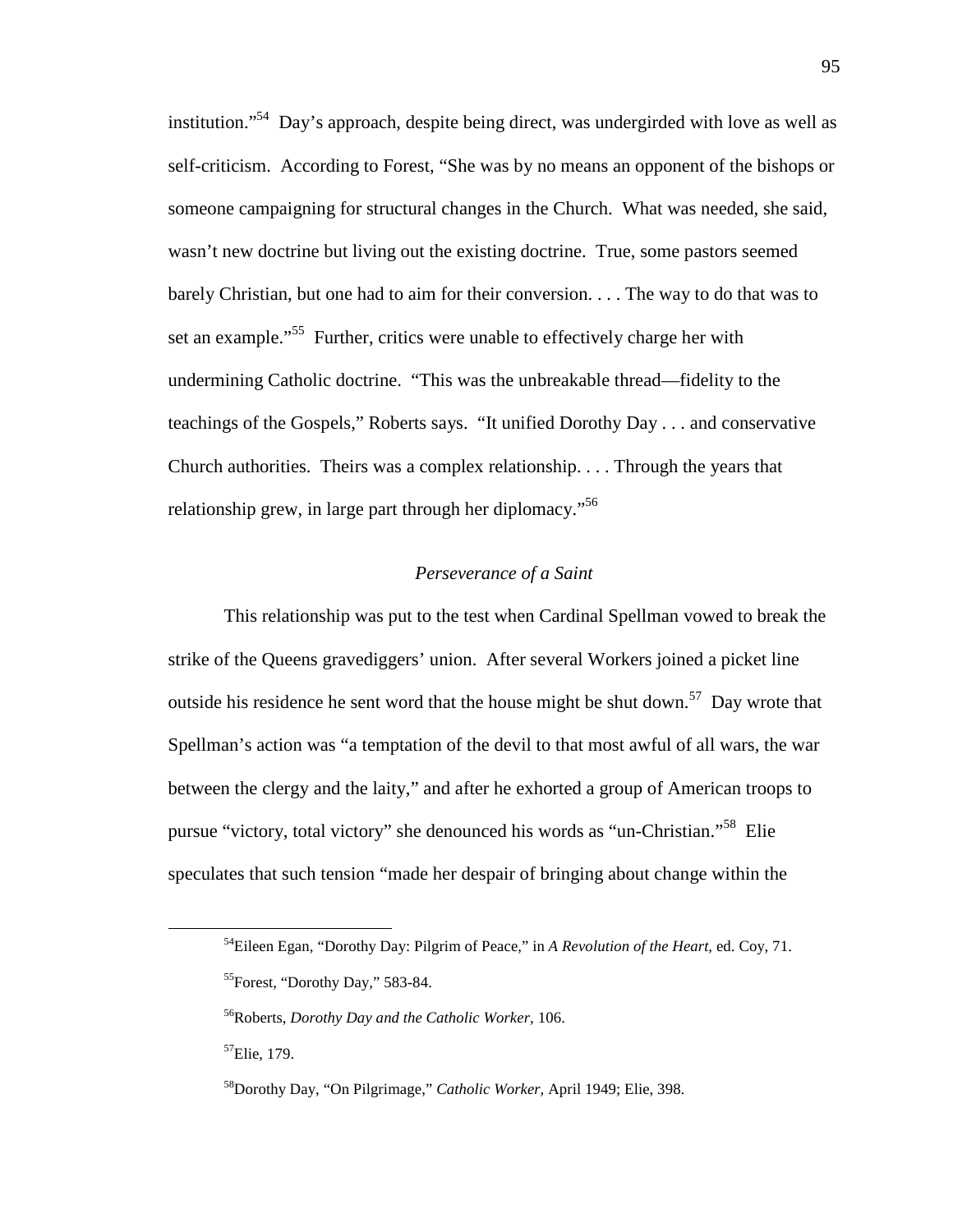Church": "With Peter Maurin's death [in 1949] her movement had lost a vital connection to working-class Catholics. Moreover, those Catholics were moving up in the world moving out of the Catholic ghettos and into the suburbs. In such a world the person of faith was called to appeal to believer and unbeliever alike.<sup>59</sup> However, despite occasional self-doubts and frustrations and a willingness to work with other groups, Day did not shift her focus. If anything, she despaired of Catholics sacrificing their convictions in order to participate in larger movements.

For Day the only response to the frightening possibilities of the nuclear age was the teaching of indiscriminate love, for "to live under the 'protection' of such weapons without resisting, without raising an outcry, was, in her view, to participate in the ultimate blasphemy."<sup>60</sup> Although the state promises to provide security in exchange for allegiance, she argues that militarization brings only more carnage: "It is as though we are saying these days, as it was said at the beginning of the last world war, 'This is no time for the beatitudes. This is the time for the militant virtues.' All the forces we used then, including the atomic bomb, did not bring us peace but built up an ever vaster war." In other words, security is not a legitimate reason to maintain arms or use force, as "it is better than the United States be liquidated than that she survive by war."<sup>61</sup> Forest recalls Day's address to a group of college students during the Cold War:

Some of those in the room found Dorothy's pacifism naïve if not subversive. One of them demanded to know what Dorothy would do if the Russians invaded the United States. Would she not admit that in this extreme, at least, killing was in order, even a duty? "We are taught by Our Lord to love our enemies," Dorothy

-

<sup>59</sup>Elie, 212.

<sup>60</sup>Ellsberg, introduction to Day, *Selected Writings,* xxxiii.

<sup>61</sup>Day, *Writings from "Commonweal,"* 117-18; "We Are Un-American: We Are Catholics."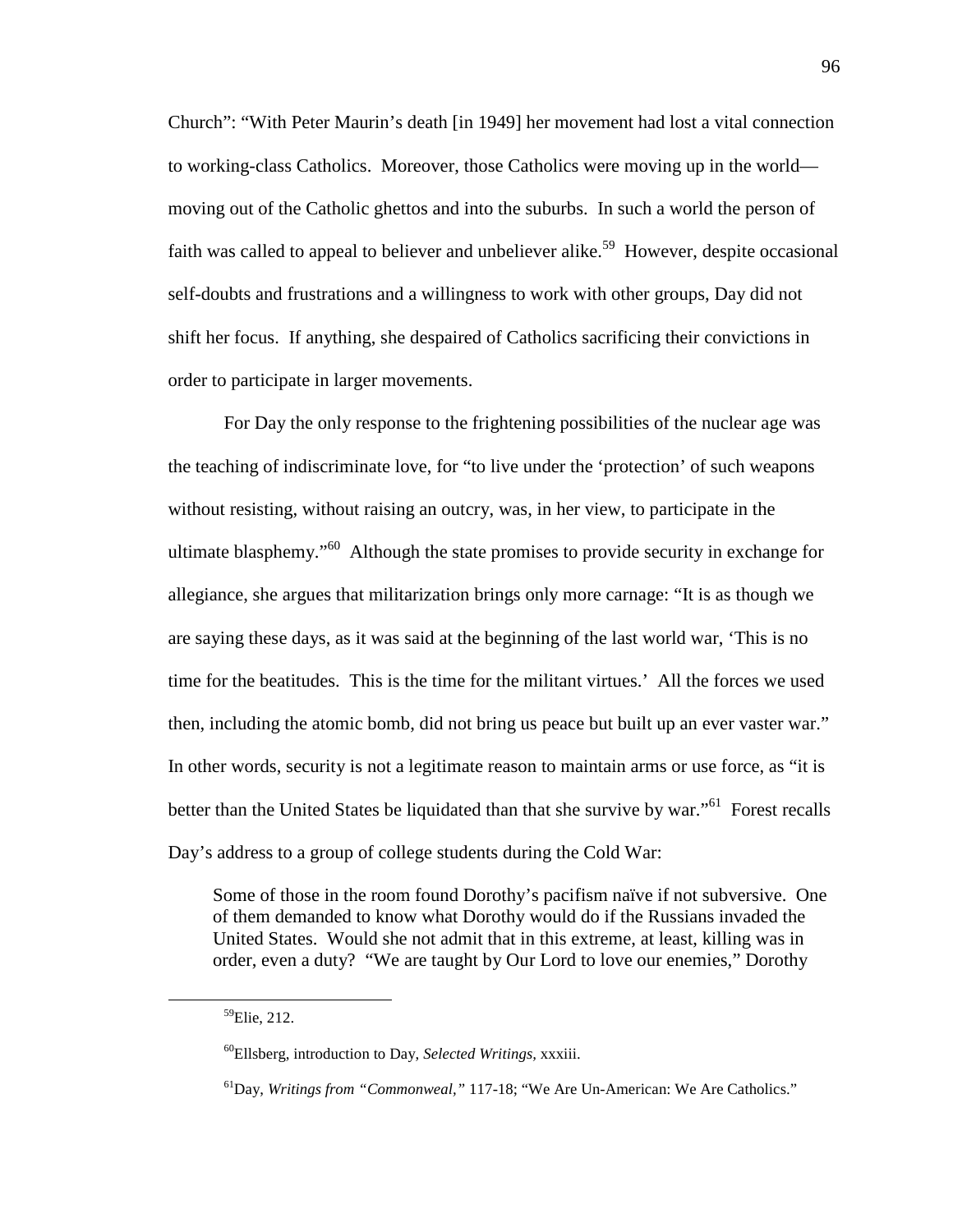replied. "I hope I could open my heart to them and receive them with love, the same as anyone else. We are all children of a common Father." Again, ... there was a shocked stillness in the room.<sup>62</sup>

Theologically, the "necessity" of violent resistance to evil (e.g., Christian realism) rests on a view of human nature as fallen and inevitably sinful. Recall, however, Day's insistence on the formation of a supernatural rationality, which is a question of faith (and theology). Simply put, if the God of the New Testament exists, the Christian's future and present—is secure. It is therefore reasonable to be obedient to Christ even if he calls us to be pacifists. Further, as I will discuss in the next chapter, just war theory (when properly understood) is also bound to this supernatural rationality, and trust in the power of the state remains a misunderstanding of faith. "Our so-called 'Faith' is not worth fighting for," Day argues. "So don't let us talk anymore of saving our faith when we beat the drums for a war with Russia. It is a war between empires, and neither of them is Christian." It is a luxury to make such claims while protected by a powerful military force, but there have been pacifists in many violent situations, including those of the early church, and such faith is undertaken with humility:

People probably do not realize with what fear and trembling I speak or write about the Catholic Worker, our ideas and our point of view. It is an extreme point of view, and yet it is tested and proved over and over again; it is almost as if God says to us "Do you really mean what you say?" and then gives us a chance to prove it. We have to live with the positions we take, and at the same time we are bound to be beset with all kinds of human doubts: who are we, who have so seldom been tried and have not suffered as others have in war, to take such a position? . . . I know what human fear is and how often it keeps us from following our conscience. We find so many ways of rationalizing our positions.<sup>63</sup>

<sup>62</sup>Forest, *Love Is the Measure,* 212.

<sup>63</sup>Day, *Writings from "Commonweal,"* 101; "Fear in Our Time."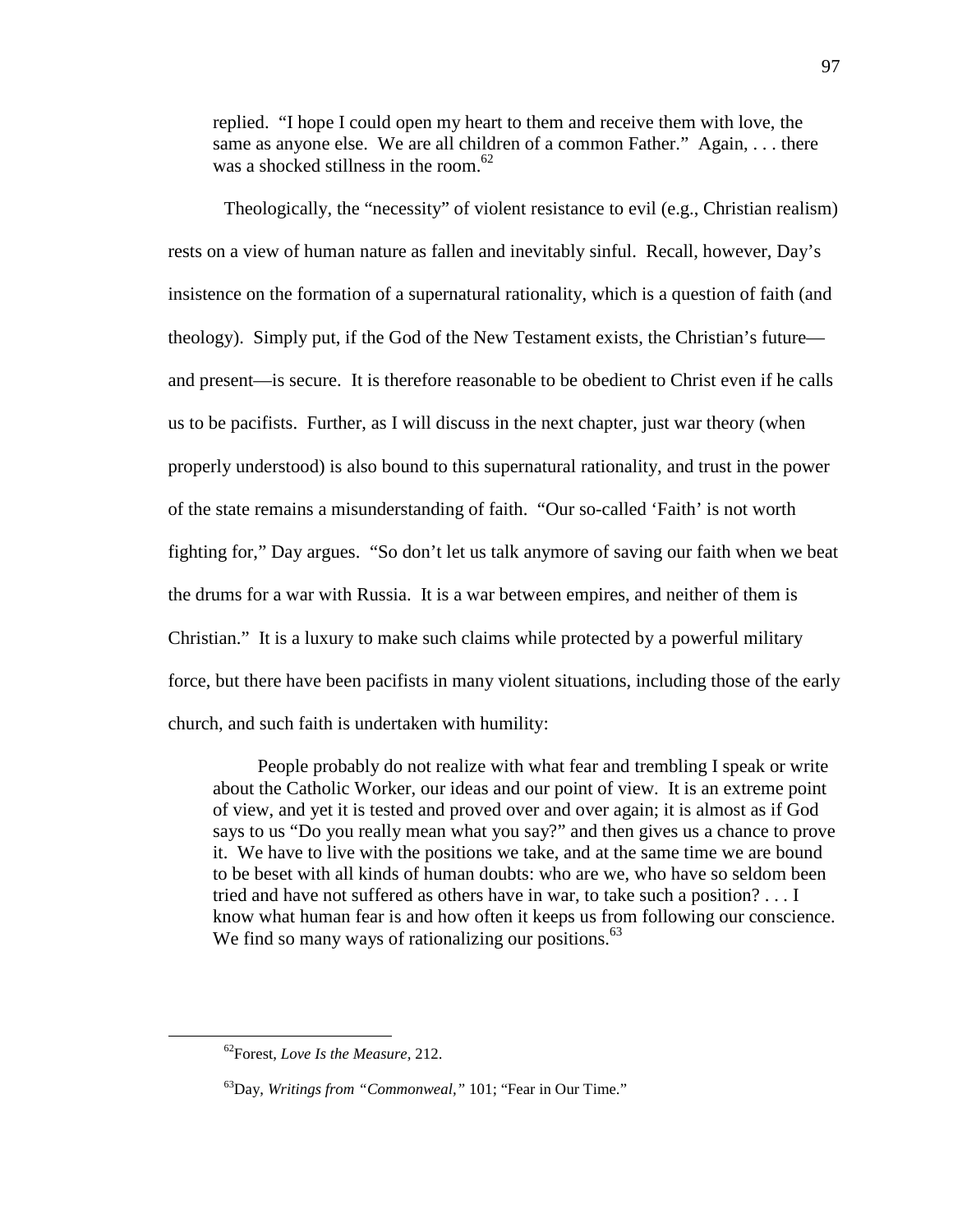As I have noted, the willingness to maintain arms requires a differential valuing of human persons. During the Korean War, for example, Day noted the parallels between the sufferings of those on both sides. "Who are the poor?" she asks. "They are our soldiers in Korea fighting in zero weather, thousands of them suffering and tortured and dying. . . . They are the Koreans themselves, north and south, who have been bombed out, burnt out in the rain of fire from heaven." Deterrence and warfare are often justified by principles Christians can support—liberty, dignity, and security—but once the fighting begins these are "put back into storage just as if they were tanks." As Day cautions, "Only by the sacrifice of intellectual honesty is it possible to identify the cause of truth with that of an army." These "principles" are, in the end, only shadows:

We must prepare to fight for freedom here in America, they say, but we have lost our freedom here. People have come to accept the idea that we are a nation of industrial slaves, creatures of the State which doles out relief and jobs, and which is now going to seize the young and the strong for defense.

We have lost our democracy because we have lost our faith in men—we no longer look upon them as creatures of body and soul, temples of the Holy Ghost, made to the image and likeness of God. If we have no faith in their spiritual capacities, we make no call on their spiritual resources. $64$ 

Some clergy and union representatives spoke publicly against Day's critiques of the Korean conflict, saying that the movement ought to focus on the poor. "Labor leaders themselves felt that in our judgment of war, we judged them also for working in the gigantic armaments race, as indeed we did," Day wrote. "Ours is indeed an unpopular front."<sup>65</sup> Yet the "front" was becoming more popular. The paper's circulation rebounded and it began publishing the articles of Ammon Hennacy and Robert Ludlow, both

<sup>64</sup>Dorothy Day, "The Message of Love," *Catholic Worker,* December 1950; *Writings from "Commonweal,"* 117-18; "Man's Loss of His Faith."

<sup>65</sup>Day, *The Long Loneliness,* 222.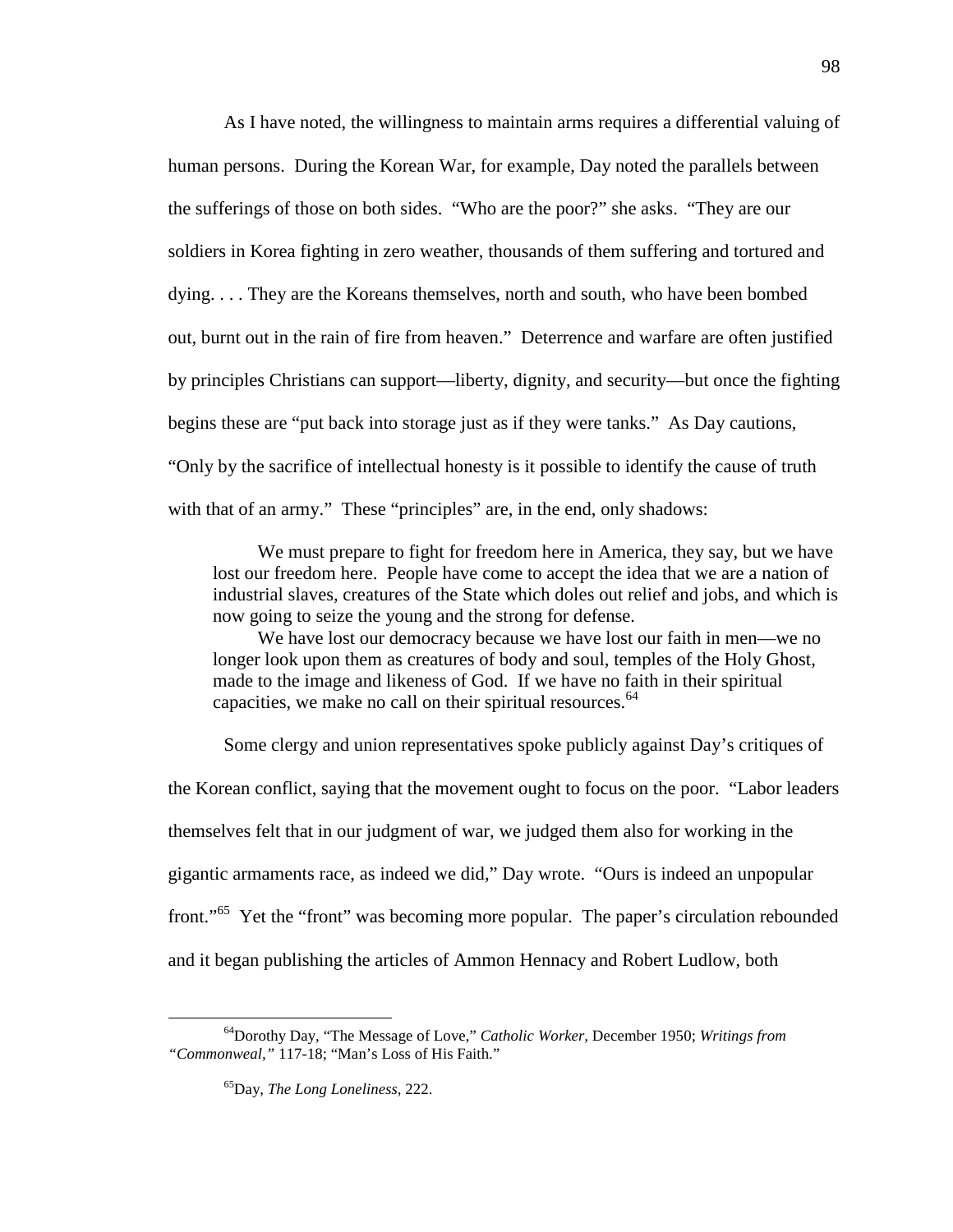converts and students of Gandhian nonviolence. Unlike the Depression and the wars in Europe, the Cold War was "a symbolic standoff," waged in the cultural imagination and via the new medium of television, requiring symbolic action.<sup>66</sup> Such action included occupying missile bases, blockading submarines, refusing conscription, and not paying taxes. The latter idea came from Hennacy, and together he and Day led annual protests of civil defense air raid drills from 1955 to 1961. The group would gather in Washington Square Park, a block from Civil Defense headquarters, carrying signs and handing out leaflets proclaiming, "In the name of Jesus, who is God, who is Love, we will not obey this order to pretend, to evacuate, to hide. . . . We do not have faith in God if we depend upon the Atom Bomb." When a judge accused them of failing to "render to Caesar the things that are Caesar's," Hennacy replied that "Caesar has been getting too much around here and someone has to stand up for God."<sup>67</sup>

The protests were not out of character for Day but a logical extension of her personalism, for "perhaps even more dramatically than the draft, the civil defense drill made tangible the state's pervasive but usually abstract and disguised power to wage war by demanding that all individuals act in accord with its policies." Following Hennacy she framed the protests as "acts of repentance" for the bombings of Hiroshima and Nagasaki. This identified them *with,* rather than solely *against,* the nation, and thus guaranteed their success. According to Piehl, "If the purposes were only political then its success or failure could be measured in practical terms. But . . . the Catholic Worker's campaign was against the 'spiritual evils' that had made the bomb and the drill possible

<sup>&</sup>lt;sup>66</sup>Elie, 237.

<sup>67</sup>Forest, *Love Is the Measure,* 135, 138.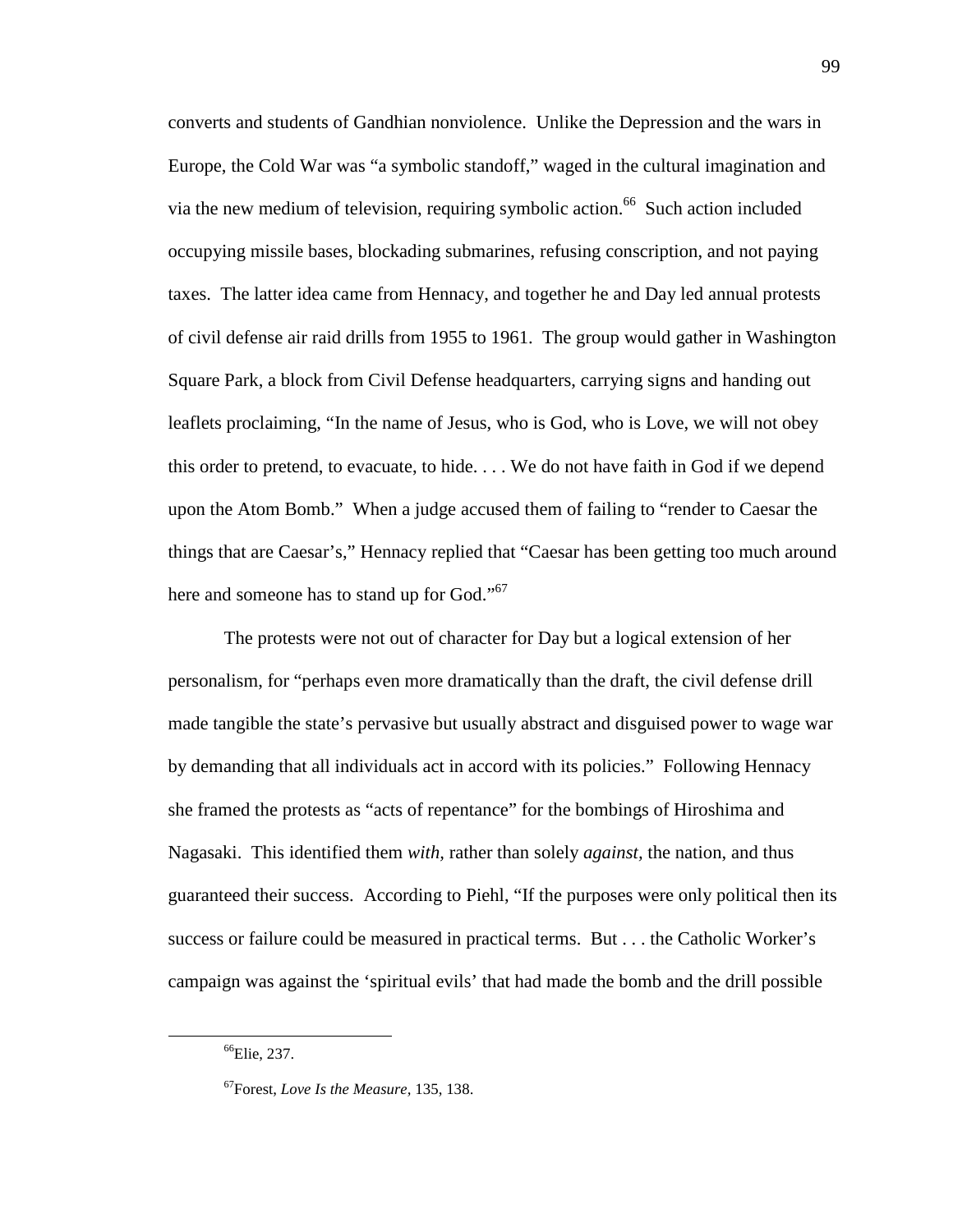in the first place." Day's emphasis on conscription kept the focus on persons, thereby demonstrating "the power to affect deeply the real lives and destinies of a few people—a more convincing form of witness than many causes could muster."<sup>68</sup> Indeed, the draft was more important than "the power to split atoms":

It is more important because it is an interference with the destiny of a human soul. It is usurpation of authority in the moral sphere, as regards the individual. Collectively, this power to conscript men for military duty results in turning the whole world into an armed camp.

Christians are not supposed to live in armed camps. The atmosphere of armed camps is poisonous with hatred, whereas Christians must live in that communion of love which is the life of the Mystical Body of Christ. The two states of life are unalterably opposed to each other. We will take an important step toward true Christianity when we realize this truth and act upon it.<sup>69</sup>

The jail sentences allowed the Workers to meet members of the Fellowship of

Reconciliation, the Committee for Non-Violent Action, and the War Resisters League, groups that were rooted in the social gospel tradition but had more in common with the Worker than the CAIP.<sup>70</sup> Fueled by these connections, the protests grew in strength until the drills were stopped, a success that confirmed Day's status "among the leaders of American pacifism." "The movement was too small and religiously idiosyncratic to carry much weight in the swelling national peace movement," Piehl concludes. "Among peace-conscious activists and writers, however, Day and her followers exercised an influence far out of proportion to their numbers or political importance.<sup>"71</sup> Other "leaders" began extending invitations for Day to visit their communities. She was nearly

<sup>68</sup>Piehl, "Early Cold War Era," 85-86, 81-82.

<sup>69</sup>Dorothy Day, "Atom Bomb and Conscription Still Issues to Be Faced," *Catholic Worker,* April 1946.

<sup>70</sup>Nancy L. Roberts, "Journalism and Activism: Dorothy Day's Response to the Cold War," *Peace & Change* 12, no. 1 (1987), 14.

<sup>71</sup>Piehl, *Breaking Bread,* 215-16.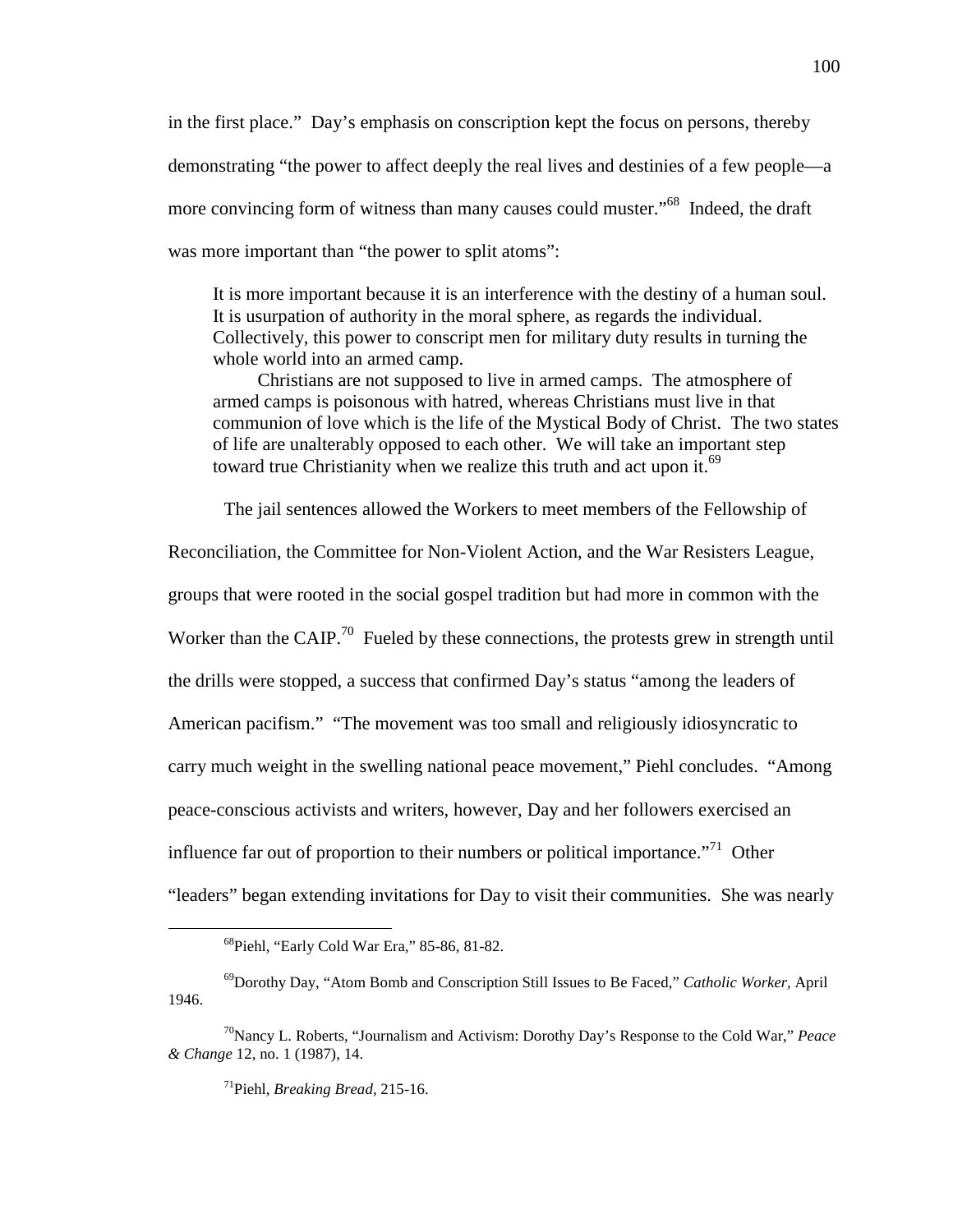wounded by gunfire while visiting Koinonia, an interracial Christian farm in Georgia, and also stopped in Montgomery, where she was encouraged by the bus boycotts because they revealed that nonviolent action was beginning to be taken seriously.<sup>72</sup> She later visited César Chávez in California and Mother Teresa in Calcutta. These figures, as well as Martin Luther King, Jr., were all influenced by *satyagraha* ("the power of truth"), Gandhi's term for nonviolent resistance. Day suggests that this approach applies to just war theory "as one of the peaceful methods that must be tried before war was declared," and Piehl believes that its effectiveness helped bolster Catholic pacifists' morale and edge them toward a "more practical and politically engaged activism."<sup>73</sup>

The most prominent Catholic to identify with Day's pacifist witness was Thomas Merton, the Trappist monk and best-selling author. A conscientious objector during World War II, Merton had been shaken by the Church's lack of response to the Holocaust and had begun to question his own "silence" regarding the arms race. He looked to Day because she was the only Catholic speaking publicly about militarism, while she had read *The Seven Storey Mountain* and appreciated the similarities of his journey to her own. They corresponded for nine years, writing over twenty letters apiece to one another. At the time Merton was facing opposition to his articles on violence, each of which was carefully scrutinized by censors, but in 1961 he began a series of circular letters to friends in the peace movement. That year the *Catholic Worker* published a chapter from his *New Seeds of Contemplation* with additions the censors had not seen. "At the root of all war is fear: not so much the fear men have of one another as the fear they have of *everything,*"

<sup>72</sup>Forest, *Love Is the Measure,* 174.

<sup>&</sup>lt;sup>73</sup>Zwick and Zwick, "Prophet of Pacifism"; Piehl, "Early Cold War Era," 83-84.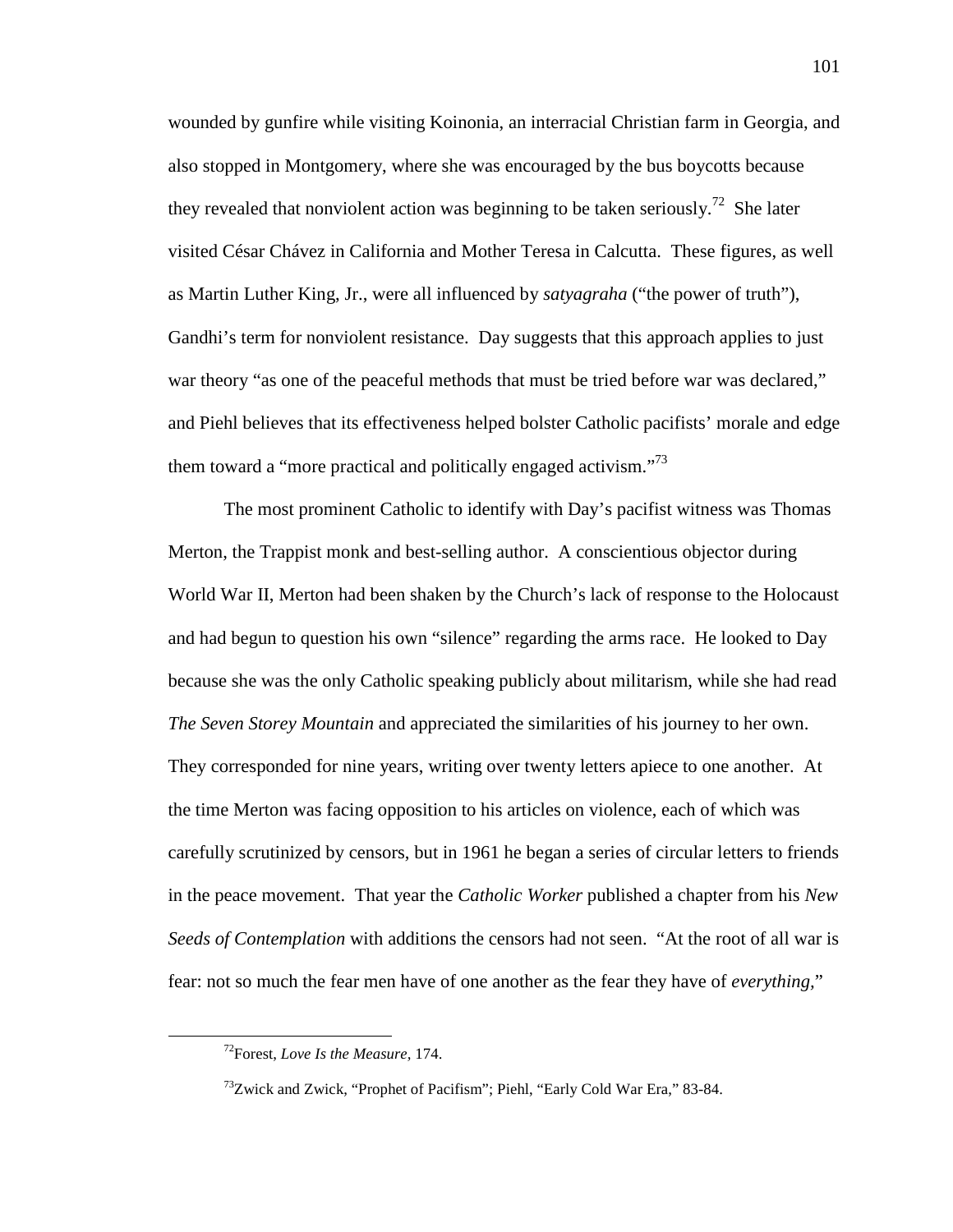Merton declares. "It is not merely that they do not trust one another; they do not trust even themselves. . . . They cannot trust anything, because they have ceased to believe in God." He affirms the "war-madness" of deterrence and says that "prayer and sacrifice must be used as the most effective spiritual weapons in the war against war.<sup>74</sup>

Daniel Berrigan later said it was one of Merton's essays in the *Worker* that "set me on fire," and McNeal adds that "it would not be an overstatement to say that every Catholic peace activist of the sixties read Merton's writings on peace.<sup>775</sup> However, Merton, like Gandhi and King, is not an absolute pacifist, and in an essay entitled "Shelter Ethics" he supported the right of self-defense if an intruder enters one's home or air raid shelter. Day's response was that restraint—not killing—is acceptable in such a situation.<sup>76</sup> They exchanged several more notes on the topic, and while Merton argues that the dignity of the human person requires a willingness to defend such persons, Day replies that "such a view of neighbor also inclines one to respect and love our neighbor as the image of God, rather than as our enemy" and tells him of her experience in jail, when violent persons were converted through the peaceful response of other prisoners.<sup>77</sup>

As Au notes, "Merton's concern was not to work out the implications of any preconceived theory of pacifism or the delineation of the limits of the exercise of the right of self-defense. Rather, he sought to describe the existential condition of modern society and the concrete requirements for justice and human survival in the modern era,"

 $^{76}$ Elie, 332.

<sup>74</sup>Thomas Merton, *Essential Writings* (Maryknoll, N.Y.: Orbis Books, 2000), 105-7.

<sup>75</sup>McNeal, *Harder than War,* 161.

 $^{77}$ Merriman, 114. See also William H. Shannon, ed., "The Correspondence of Dorothy Day and Thomas Merton," in *American Catholic Pacifism,* ed. Klejment and Roberts, 99-121.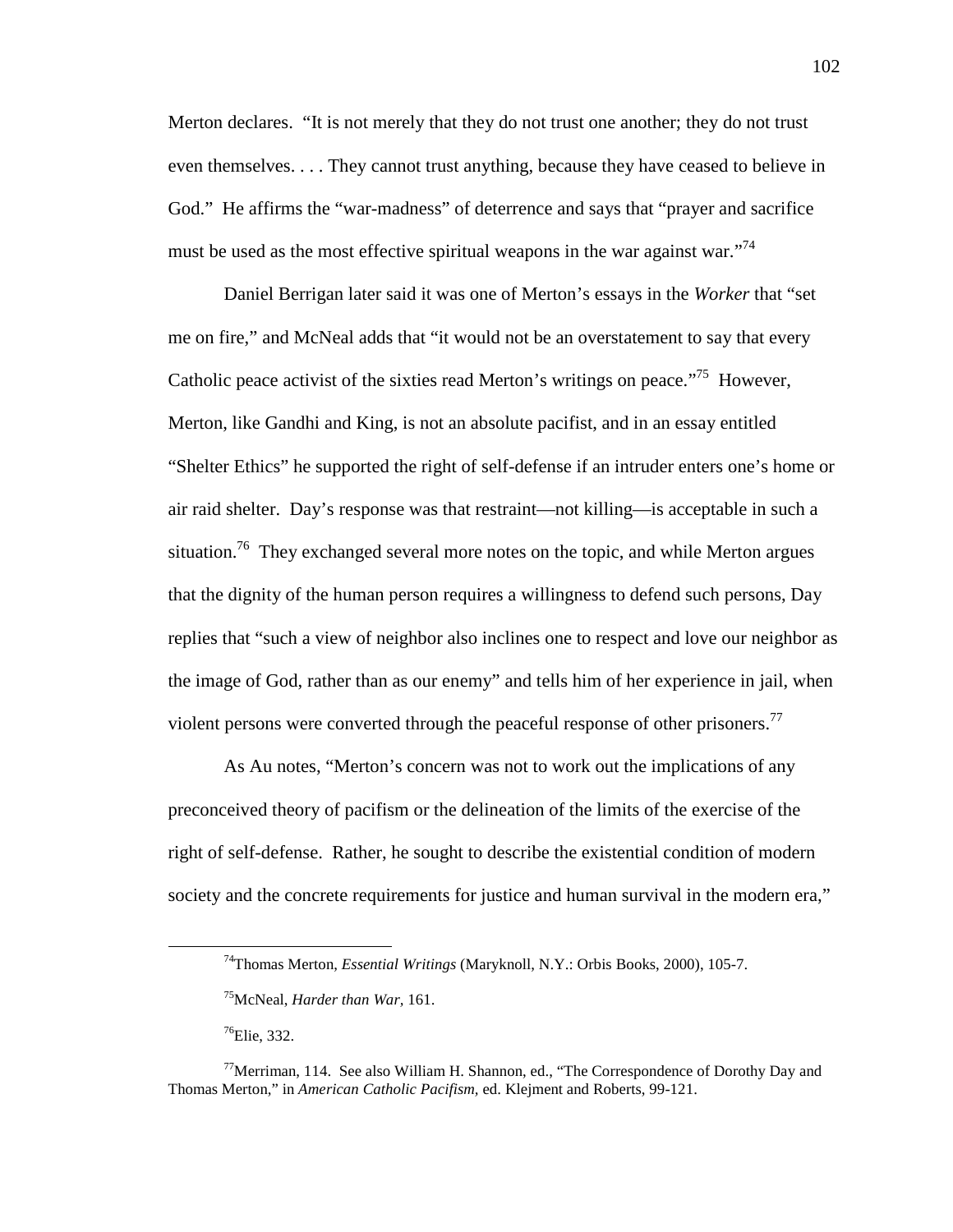and in his practical conclusions he "was clearly in the pacifist camp."<sup>78</sup> Although he believes that a just war is theoretically possible, Merton recognizes that modern wars are "shot through with evil, falsity, injustice, and sin to such a degree that one could only with difficulty extricate the truths and the causes for which the fighting was going on."<sup>79</sup> In this he is quite close to the ethic Day learned from Fr. Hugo, and like her he affirms the weaknesses of casuistry and notes that nonviolence could be "far more significantly Christian than the rather subtle and comfy positions of certain casuists."<sup>80</sup> Still, her response reflects a more consistent differentiation between warfare that requires military buildup and a method of restraint more akin to police action. As Yoder points out, "It is widely agreed that the use of 'the sword' is the sine qua non (i.e., indispensable) definition of the state. If there is no coercive power, there is anarchy. Over against this kind of definition, the political pacifist argues that the police power is not the center but the far edge, . . . the last resort of any wholesome human community." From this perspective, "The doctrine of the 'just war' is an effort to extend into the realm of war the logic of the limited violence of police authority—but not a very successful one."<sup>81</sup>

By this time Day was also more forcefully addressing the hierarchy. After Pius XII's 1956 Christmas message reaffirming just war doctrine (and criticizing CO status for Catholics), the paper received letters and calls arguing that if the conditions given by the pope were fulfilled a citizen could not refuse to fight. Day did not accept this reasoning

<sup>78</sup>Au, 116-17.

 $79$ Merriman, 114-15.

<sup>80</sup>Merton, *Peace in the Post-Christian Era,* 53, 151.

<sup>81</sup>John Howard Yoder, *Nevertheless,* 44; *The Politics of Jesus: Vicit Agnus Noster,* 2d ed. (Grand Rapids, Mich.: Eerdmans, 1994), 204.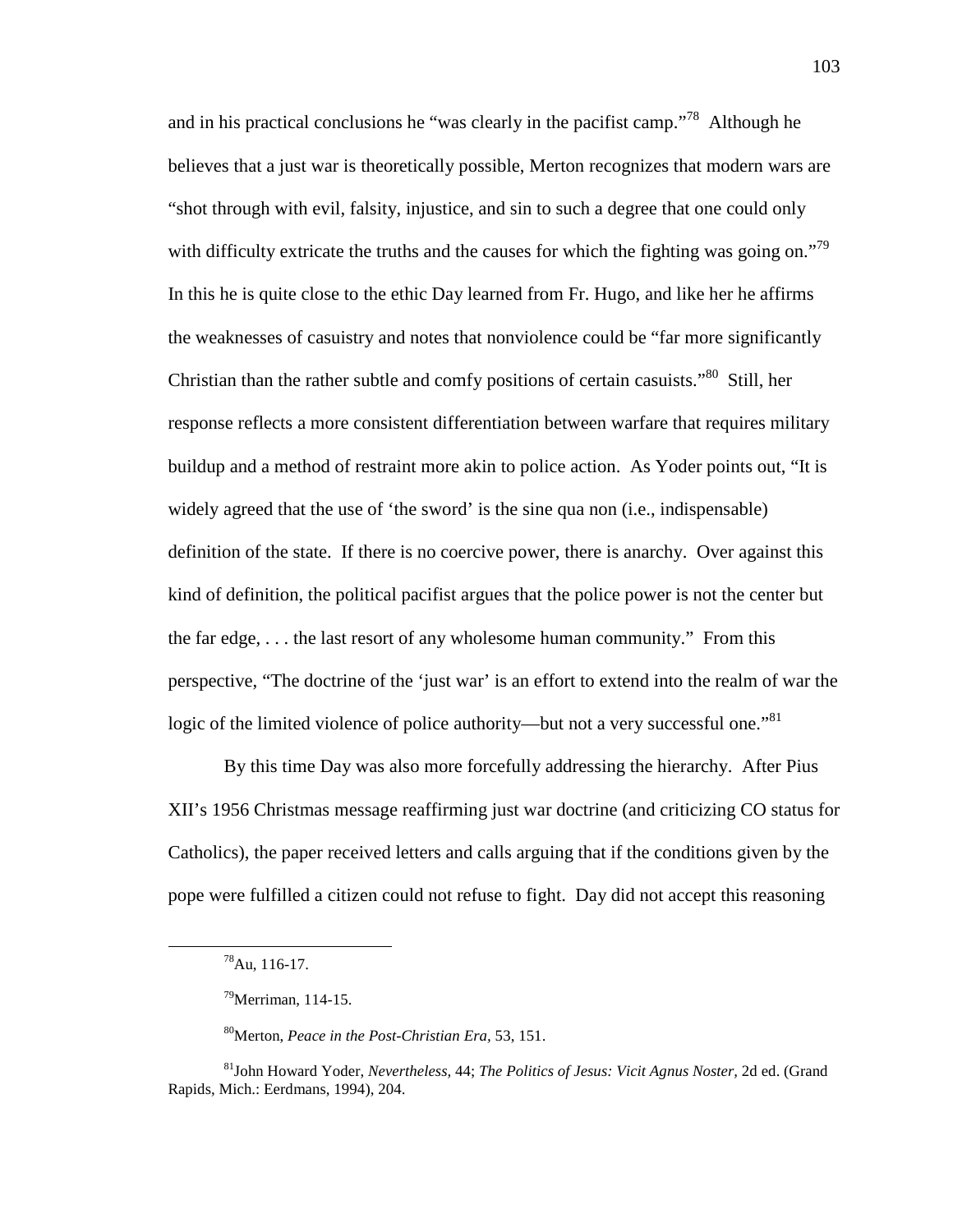and concluded that in modern warfare "it is impossible for these conditions to be fulfilled," though she added that "when the Pope follows up this paragraph with a reiterated call for disarmament, we cannot feel that he is calling for war, or endorsing war." In his confirmation address Pius' successor, John XXIII, addressed the need to overcome global poverty: "In bringing about so laudable, so praiseworthy a proposition and to level the differences there are grave and intricate difficulties in the way, but they must be victoriously overcome, even if by force." Day thought John was more open to pacifism and, perhaps too sympathetically, read "force" as a metaphor:

Heaven must be taken by violence, and working for a better order here in this world means a terrible struggle. We need all the strength of body and soul and mind too. To live in poverty ourselves, to share the misery, the homelessness, the uncertainty and the precarity of others; to make our protest against the evils of the day, the injustice—to speak out strongly, fearlessly, risking job and home for oneself and for family; enduring the scorn of the world, and often too, of those one loves. . . . Yes, we must set ourselves with all the force we possess, against war, and the making of instruments of war, and our means are prayer and fasting, and the nonpayment of federal income tax which goes for war.<sup>82</sup>

Where Day found support, others saw inconsistency. Nonetheless, theology of violence moved front and center in the second year of Vatican II when John issued *Pacem in Terris,* in which he asserts that humanity is created for peace, not war, declares that there can be no just war fought with nuclear weapons, and calls for an end to the arms race.<sup>83</sup> According to Elie, the encyclical "set aside the circumspection of previous popes and the ancient Christian 'just-war' theory."<sup>84</sup> Day traveled to Rome in 1963 with a group of fifty "Mothers of Peace" to thank John, and two years later she returned to fast

<sup>82</sup>Dorothy Day, "On Pilgrimage," *Catholic Worker,* January 1957; "The Pope Is Dead. Long Live the Pope/Viva John XXIII," *Catholic Worker,* November 1958.

<sup>83</sup>John XXIII, Encyclical Letter *Pacem in Terris,* 11 April 1963, no. 109-13, 164.

<sup>84</sup>Elie, 347.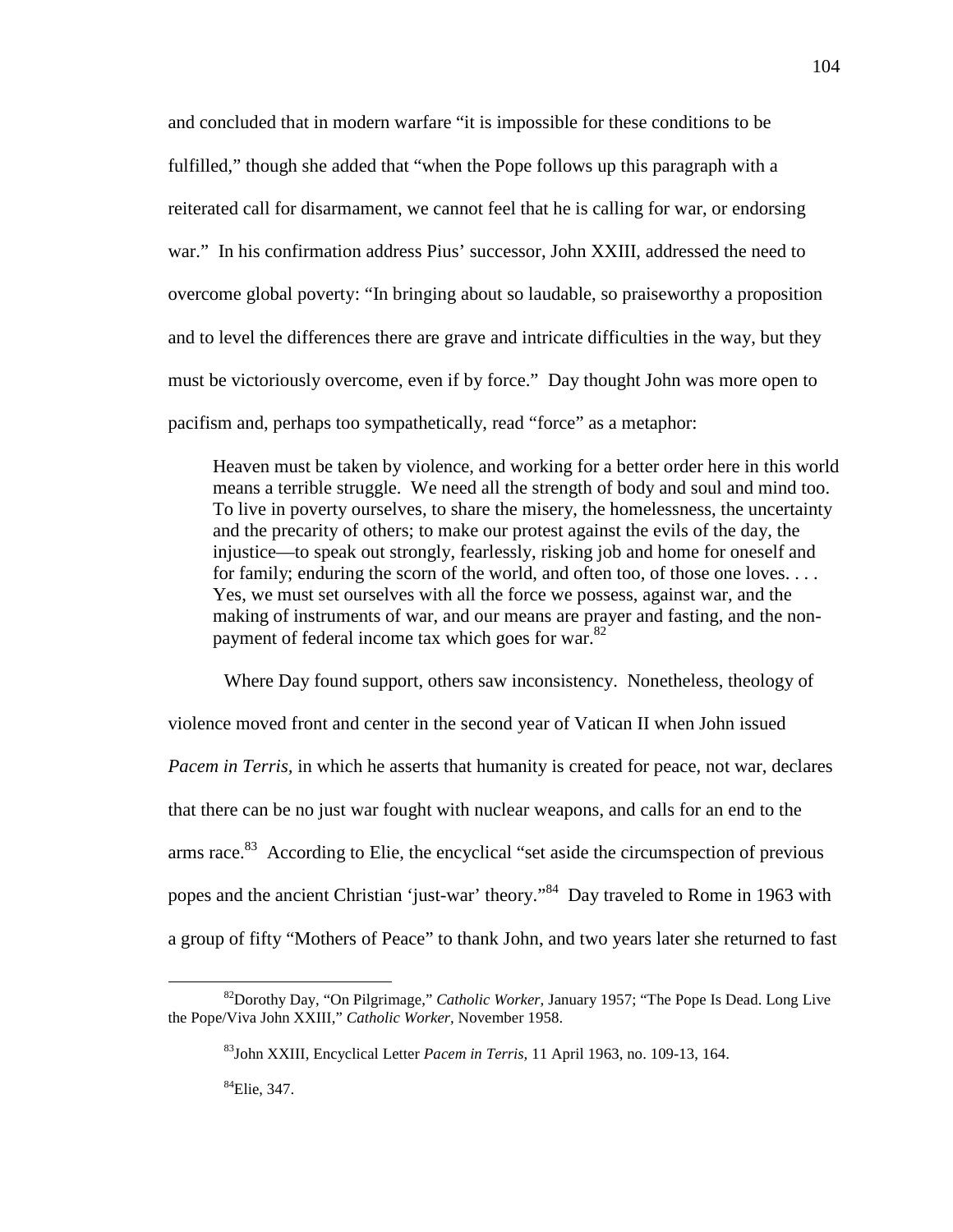and urge a condemnation of modern war. She also sent every bishop a copy of a special edition of the *Catholic Worker* designed as a teaching tool. Her influence on *Gaudium et Spes,* the council's concluding pastoral, is debated, but James Douglass, the Worker who drafted sections of the document, believes that her fast "was the most important element in the bishops' turning from what had been a compromised statement around war and peace to a more direct statement that actually condemned total war and supported conscientious objection."<sup>85</sup> Whether or not this is true, delegates were aware of Day's presence, and *Gaudium et Spes* takes up the issue of peace only after discussing the human person, noting that the human family "cannot accomplish its task of constructing for all men everywhere a world more genuinely human unless each person devotes himself to the cause of peace with renewed vigor."<sup>86</sup> Although the council still regards pacifism as the calling of a minority, Yoder notes that the bishops listened to Day "simply because of the symbolic quality and integrity of her commitment."<sup>87</sup>

The council definitively settled the question of whether a Catholic can be a pacifist or conscientious objector, a move the American bishops later confirmed with their "Declaration on Conscientious Objection" (1971) and, though it affirms the right of armed defense, "The Challenge of Peace" (1983), which mentions Day.<sup>88</sup> Gaudium et *Spes* was cause for celebration, as the Church had not addressed a specific method of

<sup>85</sup>Quoted in Riegle, *Dorothy Day,* 35.

<sup>86</sup>Second Vatican Council, *Gaudium et Spes,* no. 77-81.

<sup>87</sup>Yoder, *Nevertheless,* 83.

<sup>88</sup>United States Conference of Catholic Bishops, "Declaration on Conscientious Objection and Selective Conscientious Objection"; "The Challenge of Peace: God's Promise and Our Response," 3 May 1973, no. 73-78.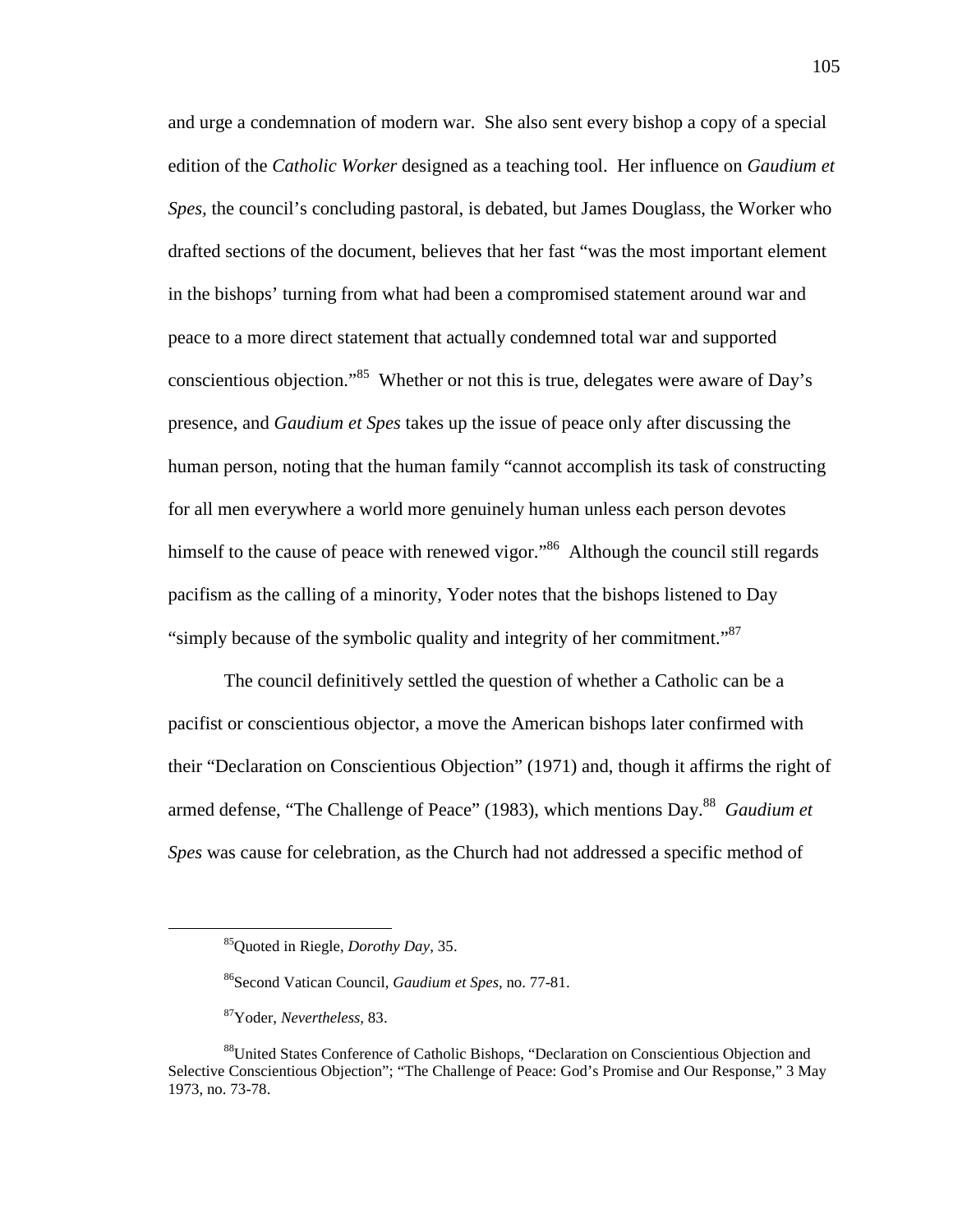warfare since the Second Lateran Council in the twelfth century.<sup>89</sup> However, the good feelings were soon tempered by the escalating conflict in Southeast Asia. The *Catholic Worker* was one of the first publications to oppose entry into Vietnam; many Workers became conscientious objectors and did alternative service while others refused the exemption and spent time in prison. By 1965, however, the character of the peace movement was changing, and the last moment when pacifists maintained a leadership role was at the mass rallies in New York that fall.<sup>90</sup> A group of Workers had been staging annual demonstrations of burning draft cards, and that year a young man named Roger LaPorte was inspired to set himself on fire in front of the United Nations.

In the wake of LaPorte's death John Leo of the *National Catholic Reporter* claimed that the Worker was "traditionally intolerant of distinctions which are not its own" and questioned whether its "sort of built-in rejection of complexity" had contributed to the incident.<sup>91</sup> Merton wrote fiery letters to Day, Forest, and Berrigan and declared his intention to withdraw from the Catholic Peace Fellowship (CPF). Anne Perkins remembers Day being very upset by Merton's letter, in which he called LaPorte's act "demonic" and told her "I wouldn't let your people do these things if I were you."<sup>92</sup> However, she responded only indirectly in the paper, acknowledging the horror of LaPorte's act but saying that it was wrong to condemn one man for killing himself when in Vietnam "there were more killed on both sides last week than at any time since the war began." It was not the peace movement that was "demonic" but the war machine, a fact

<sup>89</sup>Egan, 95.

<sup>90</sup>Piehl, *Breaking Bread,* 232.

<sup>91</sup>Miller, *Dorothy Day,* 482.

<sup>92</sup>Quoted in Riegle, *Dorothy Day,* 73.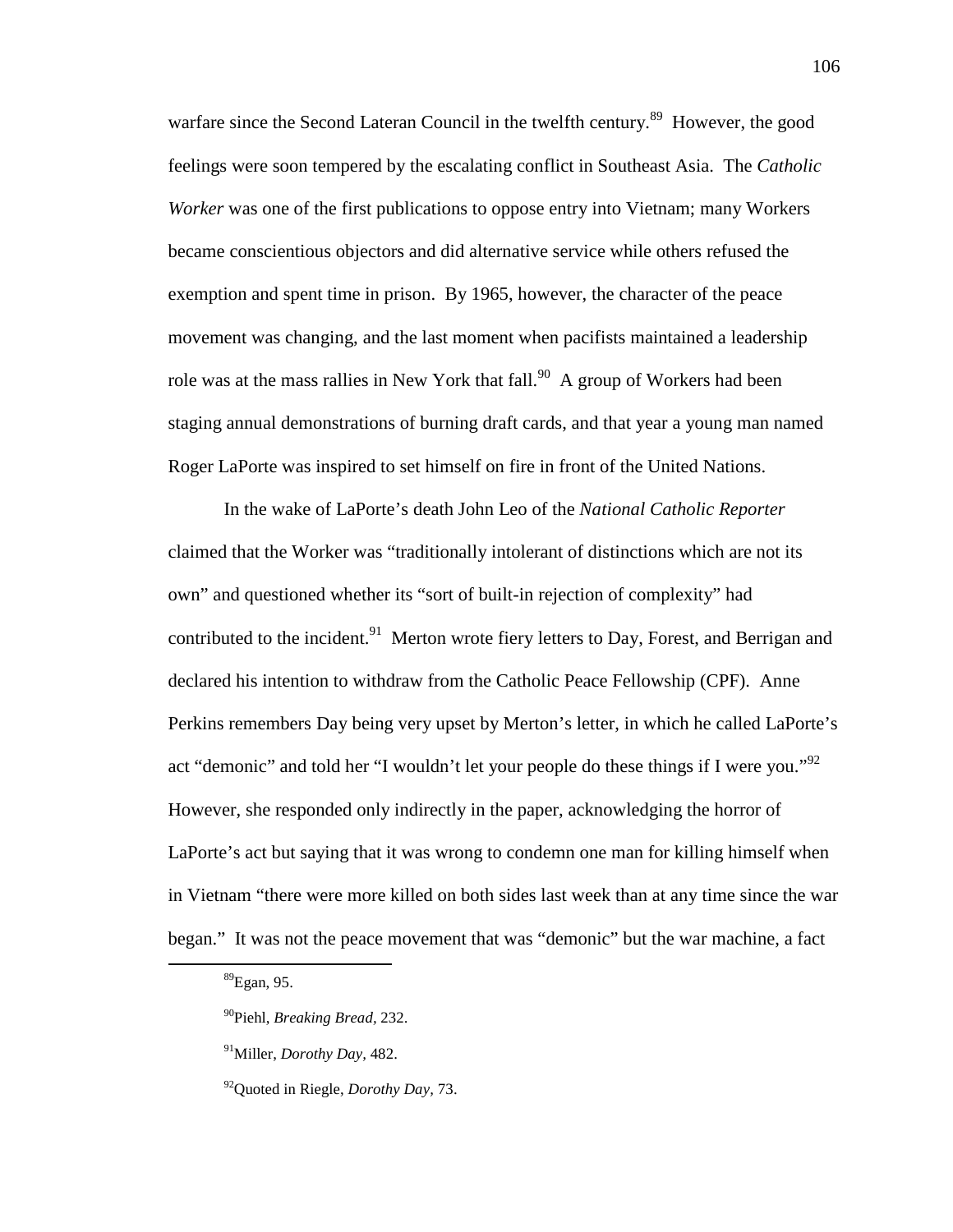LaPorte had sought to bring attention to. Three years later Berrigan, his brother Philip (a sometime writer for the *Worker*), and seven other Catholics broke into the Selective Service office in Catonsville, Maryland and burned the files they stole in the parking lot. Although she sympathized with the cause, saying, "Your suffering is what redeems the action," Day, along with Merton, denounced the incident as an act of violence. $93$  She also worried that less "dramatic" efforts would now be ignored and reminded her readers that peacemaking was often quite ordinary.<sup>94</sup>

It was a humbling time for Day, even in the midst of apparent progress. "Here she had what she struggled to achieve in those bitter days of World War II, substantial unity on pacifism," Cornell says. "But there was a new set of problems, just as intractable . . . And there was a new division, this time over the nature of authentic nonviolence."<sup>95</sup> Vietnam was the first conflict to openly split Catholics, and Zahn noted in the paper over a year after the My Lai massacre that none of the hierarchy had stepped forward to condemn the action or the war itself.<sup>96</sup> Many seemed to ignore *Pacem in Terris* and *Gaudium et Spes.* Figures such as Day, Merton, and the Berrigans, as well as *Commonweal* and a handful of other publications, stood on the side of Paul VI, "who in 1965 had criticized the United States involvement in Vietnam," while conservative publications and most of the laity and bishops stood opposed. The latter, in fact, did not

<sup>93</sup>Elie, 379-81, 399, 409; quoted in Riegle, *Dorothy Day,* 48-49.

<sup>94</sup>Forest, *Love Is the Measure,* 163.

<sup>&</sup>lt;sup>95</sup>Cornell.

<sup>96</sup>Gordon Zahn, "The Church as Accomplice," in *A Penny a Copy,* ed. Cornell, Ellsberg, and Forest, 186-88.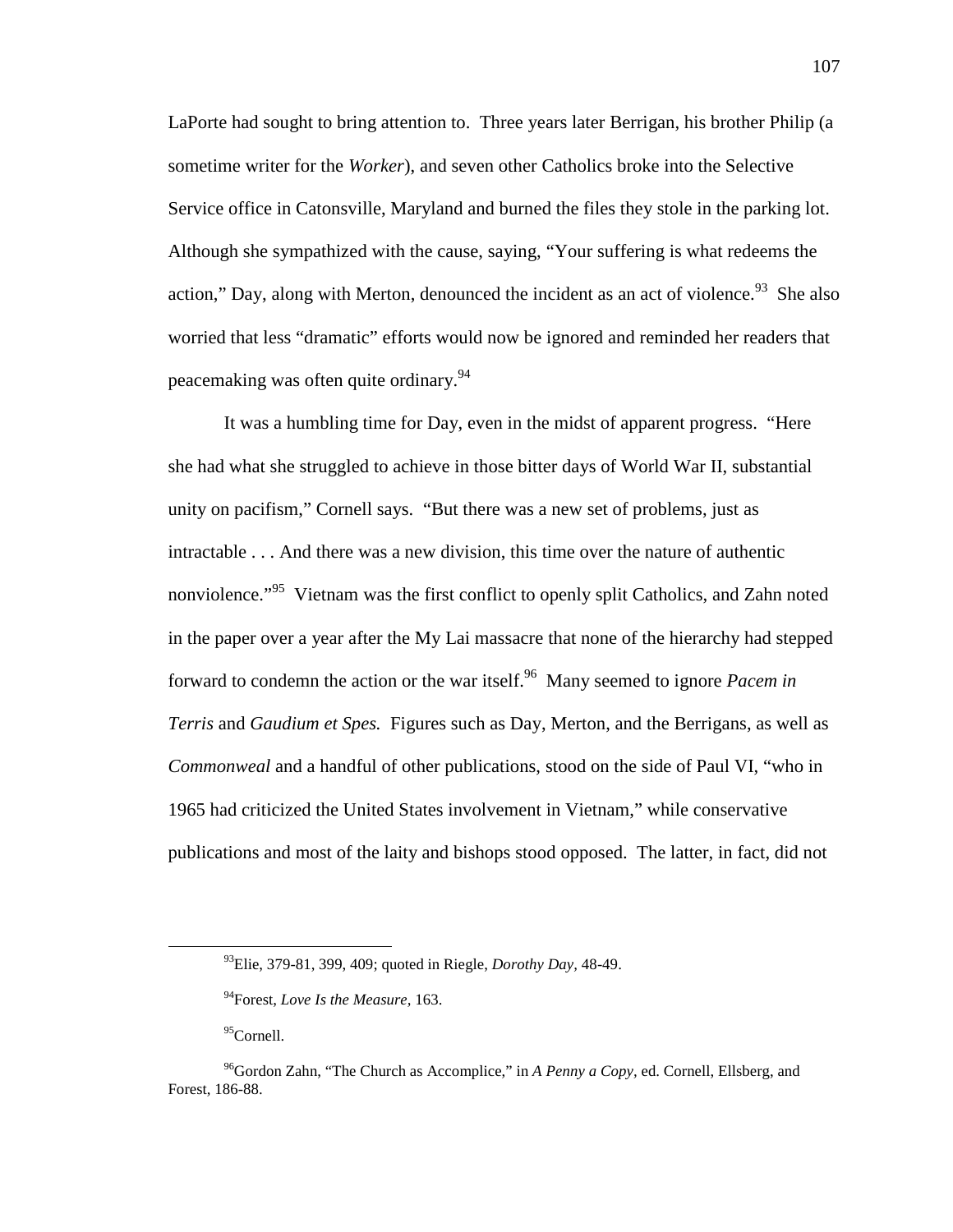declare the war unjust until late  $1971.^{97}$  The Catonsville action also revealed that the place for the Worker's kind of pacifist witness was rapidly shrinking, as the anti-war movement had become a coalition of groups with little else in common. Chatfield argues that the movement had developed two "poles," one that worked through the system and another that thought the problem *was* the system. Public perception was aggravated by "the dominant image of antiwar protest [as] radical, confrontational, and countercultural, whereas the mass of it was politically and culturally in the mainstream.<sup>"98</sup>

Meanwhile the Catholic peace witness was growing and diversifying. Day helped start CPF in 1964 and an American chapter of Pax Christi was founded in 1972 with her support. The rise of these groups marked "what might be called the coming of age of the American Catholic peace witness," Piehl says. Pax and CPF were forerunners of "the growing breadth of Catholic concern about war and the growing internal diversity of American Catholicism in general," even sparking talk of a "Catholic Left." However, many of these new activists "were too caught up in their own novelty and what they saw as immediate moral imperatives to explore the considerable religious and intellectual heritage" of Day and the Worker, which they thought of, if at all, as "symbols of the past."<sup>99</sup> The result was the loss of a clear Catholic character or focus. Au, for one, believes that this is "evidence of the very *American* character of the movement and its desire to be part of a wider movement for revolution in America." CPF, in fact, had been formed as "part of a deliberate effort to move away from the Catholic Worker's tradition

-

<sup>97</sup>Roberts, *Dorothy Day and the Catholic Worker,* 143, 161.

<sup>&</sup>lt;sup>98</sup>Chatfield, 10.

<sup>99</sup>Piehl, *Breaking Bread,* 235-37.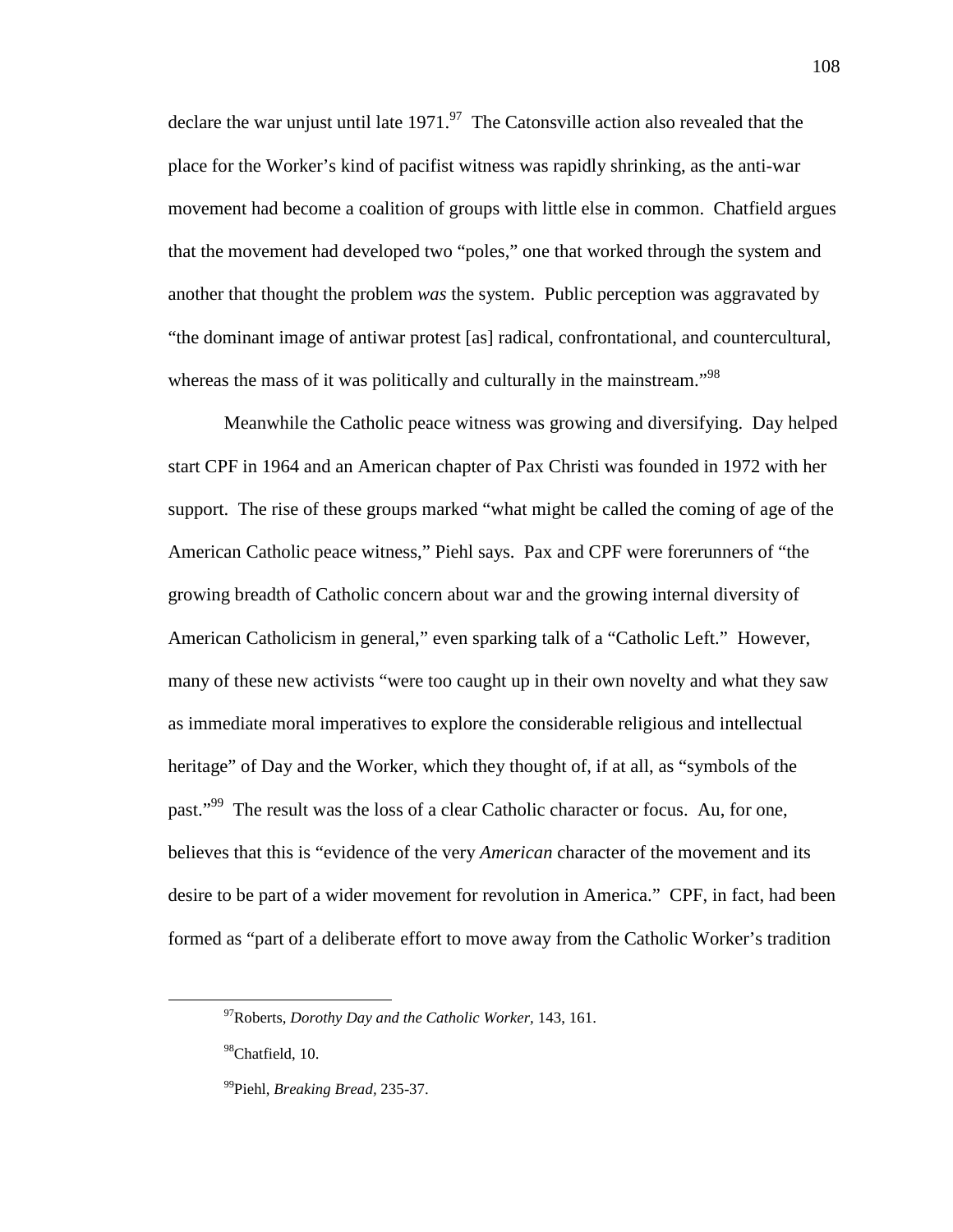of avoiding organizational links with other non-Catholic groups precisely to preserve its Catholic identity." He adds that the Catholic Left largely abandoned the "the agrarian ideal of Maurin and the traditional conservative critique of modernity" in favor of "the pre-Constantinian model of the Church"; that is, they did not refer to the medieval synthesis of church and state in Europe.<sup>100</sup> However, it is too easy to posit that Day and Maurin, particularly the former, are nostalgic for either the early or medieval forms of the church. Rather, they both recognize that the "ideal" has not been achieved and offer to learn from all these forms, a far more adequate understanding of tradition.

The cultural changes directly affected the Worker through those coming to live at the houses, and their disinterest in its routine deeply troubled Day. "She perceived a growing sense of despair in the young, a frustration, and eagerness for fast 'results,'" Ellsberg states. "Many were questioning the 'relevance' of such undramatic efforts as the Works of Mercy. They rejected the personalist revolution of Peter Maurin, rejecting, too, the faith that was the basis of her own radical vision."<sup>101</sup> Day also worried that the renewal of Vatican II was being used to "vandalize" the tradition and she was upset by the growing acceptance of birth control and abortion.<sup>102</sup> Catholics, an isolated subculture at the time of the Worker's founding, were becoming part of the mainstream and viewed themselves as productive, even patriotic, citizens. This increased the visibility of the movement but came at the cost of accepting the nation's militarism and anti-communism. Day valued the idealism of the sixties, as it resembled the Worker's early days, but she

-

<sup>100</sup>Au, 151-52, 157-58.

<sup>101</sup>Ellsberg, introduction to Day, *Selected Writings,* xxxvii.

<sup>102</sup>Forest, *Love Is the Measure,* 182.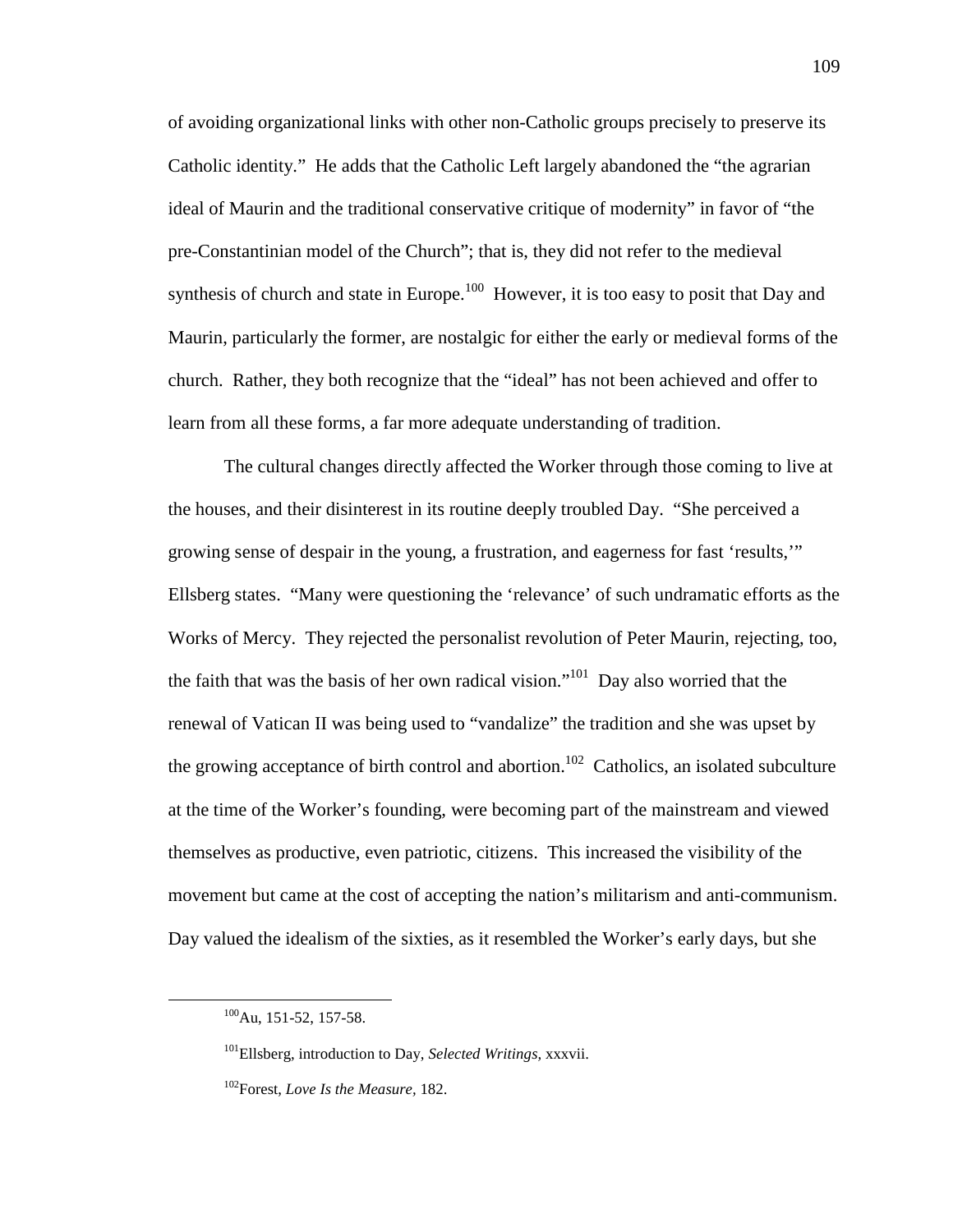also thought that the decade was "full of signs of something vital having gone out of the world—a glue that had held things together no longer worked."<sup>103</sup> By the mid-seventies she was spending less time at the New York house and more at her cottage on Staten Island, and it was there that she died on November 29, 1980.

Day has been claimed by the "liberal" and "conservative" strains that have emerged in the wake of the council. For example, Riegle says, "Conservative Catholics project her acknowledged liturgical conservatism in later years as proof that she was conservative in other ways. More liberal Catholics pass on the stories that support her anarchism, her wry subversive humor, and her trenchant criticism of both the state and the church she loved."<sup>104</sup> As I will discuss in the next chapter, these factions are both right *and* wrong. Regardless, we must not forget the impact and of Day and her fellow Catholic peacemakers during the post-war years. As McNeal says, the 1971 statement of the American bishops marked "the first time in the United States, and possibly in history, a national hierarchy [had] announced as unjust a war being waged by its own nation."<sup>105</sup> Day's endurance "earned grudging respect from many proudly atheistic radicals" and helps explain how the Worker "came to be admired by those who simply ignored or glossed over some of its tenets, prominent among them its core faith."<sup>106</sup> This respect includes many Catholics, lay and religious, and perhaps more incredibly did not require Day to change her belief in the truth of her positions.

<sup>103</sup>Miller, *Dorothy Day,* 490.

<sup>104</sup>Riegle, *Dorothy Day,* xv.

<sup>105</sup>McNeal, *Harder than War,* xiii.

<sup>&</sup>lt;sup>106</sup>Robert Coles, *A Spectacle Unto the World: The Catholic Worker Movement* (New York: Viking Press, 1973), 51.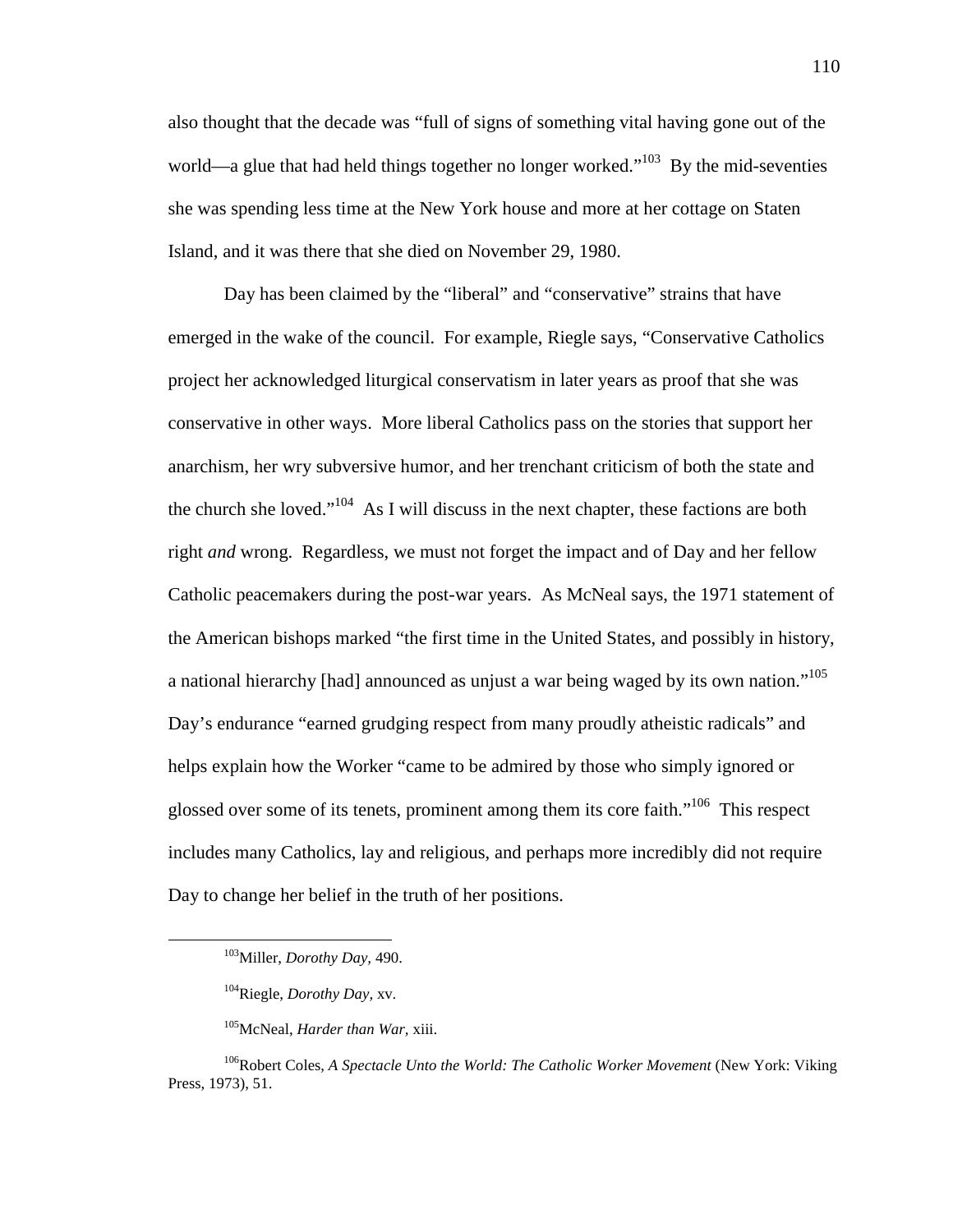#### CHAPTER FIVE

### **Witness**

So far I have outlined Dorothy Day's pacifist witness in terms of solidarity, compassion, and truth and discussed her significance in relation to the socio-political context of the twentieth century. Not only did she transform the lives of many who encountered her writings or came to the Catholic Worker, she also influenced the structures of the Church and started a movement that endures today. As Edmund Miller notes in reviewing a recent collection of essays, much of this can be attributed to "the potence of personality." Personalities come and go, however, so why are there Worker houses across the nation when there is no longer, for example, a Hull House in Chicago? Why is there an effort to promote the canonization of a woman whose life was, at the very least, complex and who asked not to be called a saint because she did not want "to be dismissed so easily"? Why does the rate of scholarship on Day continue to increase? Why is she a central figure in a debate among "liberals" and "conservatives"—and even Catholic Workers—about the future of the Church in the United States? "The memory of a founder, however, is rarely a leak-proof source of unity," Miller says, and the essays of which he speaks "underscore the truth that the recorded life and thought of a past charismatic founder can be cited to opposing ends."

What, then, are we to do with this confusion? At the outset I outlined several important themes for examining Day's life theologically. Now I will return to and

<sup>1</sup>Edmund B. Miller, "No Catholic Church, No Dorothy Day," review of *Catholic Worker Movement,* ed. Thorn, Runkel, and Mountin, *New Oxford Review* 71, no. 5 (May 2004): 42-43.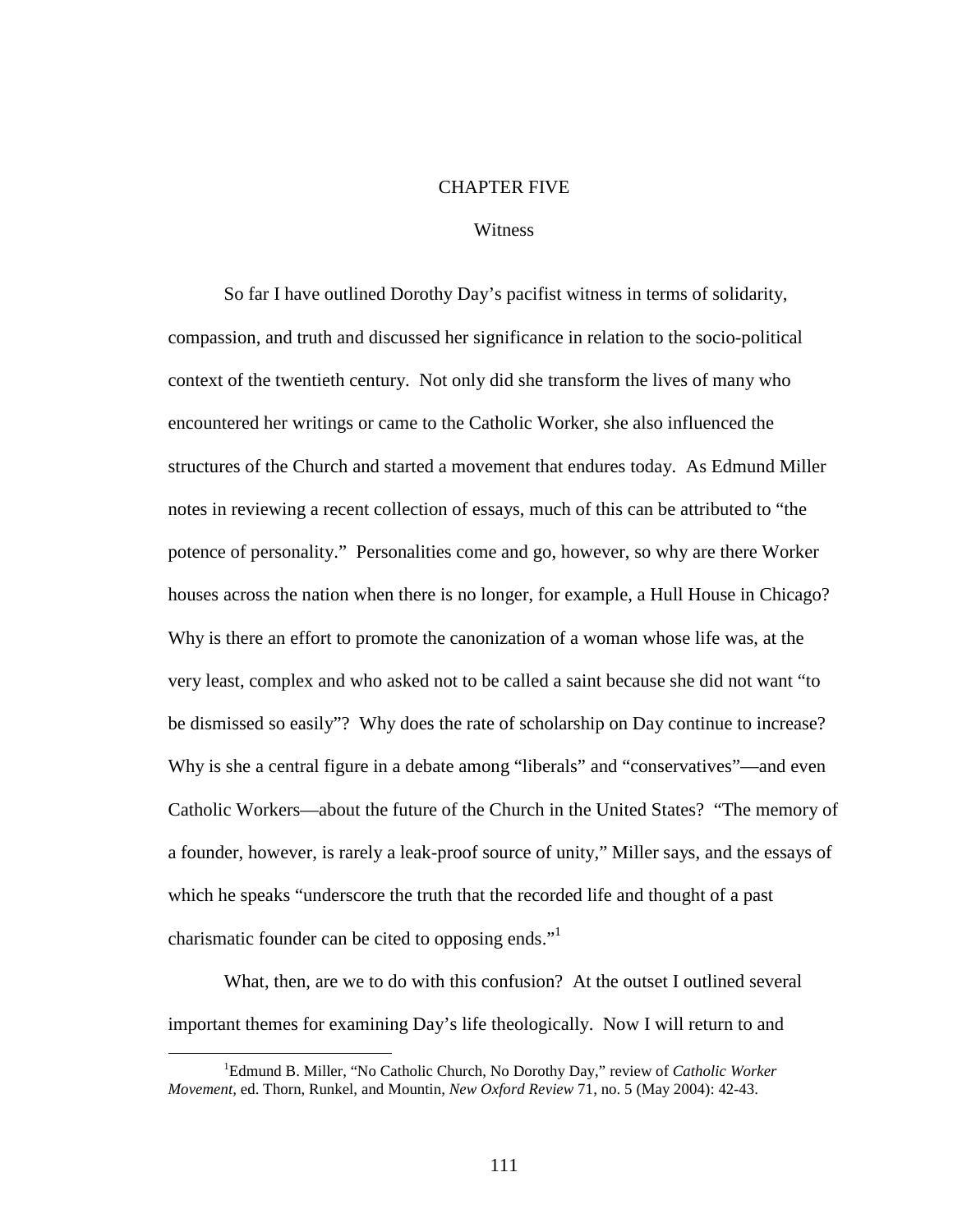expand these themes in order to argue that Day—like Francis of Assisi, whose words and practices not only transformed his Church but are revisited with each generation—is what de Lubac terms a "witness to the eternal," that is, a *saint.* My Baptist tradition does not formally recognize saints, and I have little at stake in whether the Catholic Church decides to do so with Day. Regardless, the character of her life is not that life itself but the eternal truth to which it bears witness. In this context life is a gift of grace and a saint recognizes only gratitude. As Ellsberg says, this was one reason Day did not like to be called a saint, as "she believed she was responsible for her failures; everything else was due to God." Forest adds that "her canonization would change our idea of what we understand by the word *saint*. If Dorothy can be a saint, probably anybody can be a saint."<sup>2</sup> This was her conviction—that everyone is called to be a saint—and it means not perfection but recognizing the truth and pursuing it, however difficult or inconvenient the path. To live in this way does not require a choice between liberal and conservative, nor is it an alternative to these categories. Rather, it blows them apart and challenges how our notions of rationality relate to Christian ethics, because it is central to Day's message that "the cross and not the sword reveals to us the very grain of the universe."<sup>3</sup>

# *The Church, the State, and the Sword*

The pacifism of Day (or any Christian) is embedded in a number of theological and historical discussions. For example, as the gospel spread and persecution lessened, clergy and theologians were forced to consider (or, in light of Jewish history, reconsider) the question of the church's proper relationship to the state. When Christians, simply

<sup>2</sup>Quoted in Riegle, *Dorothy Day,* 195-96.

<sup>3</sup>Hauerwas, *With the Grain of the Universe,* 30.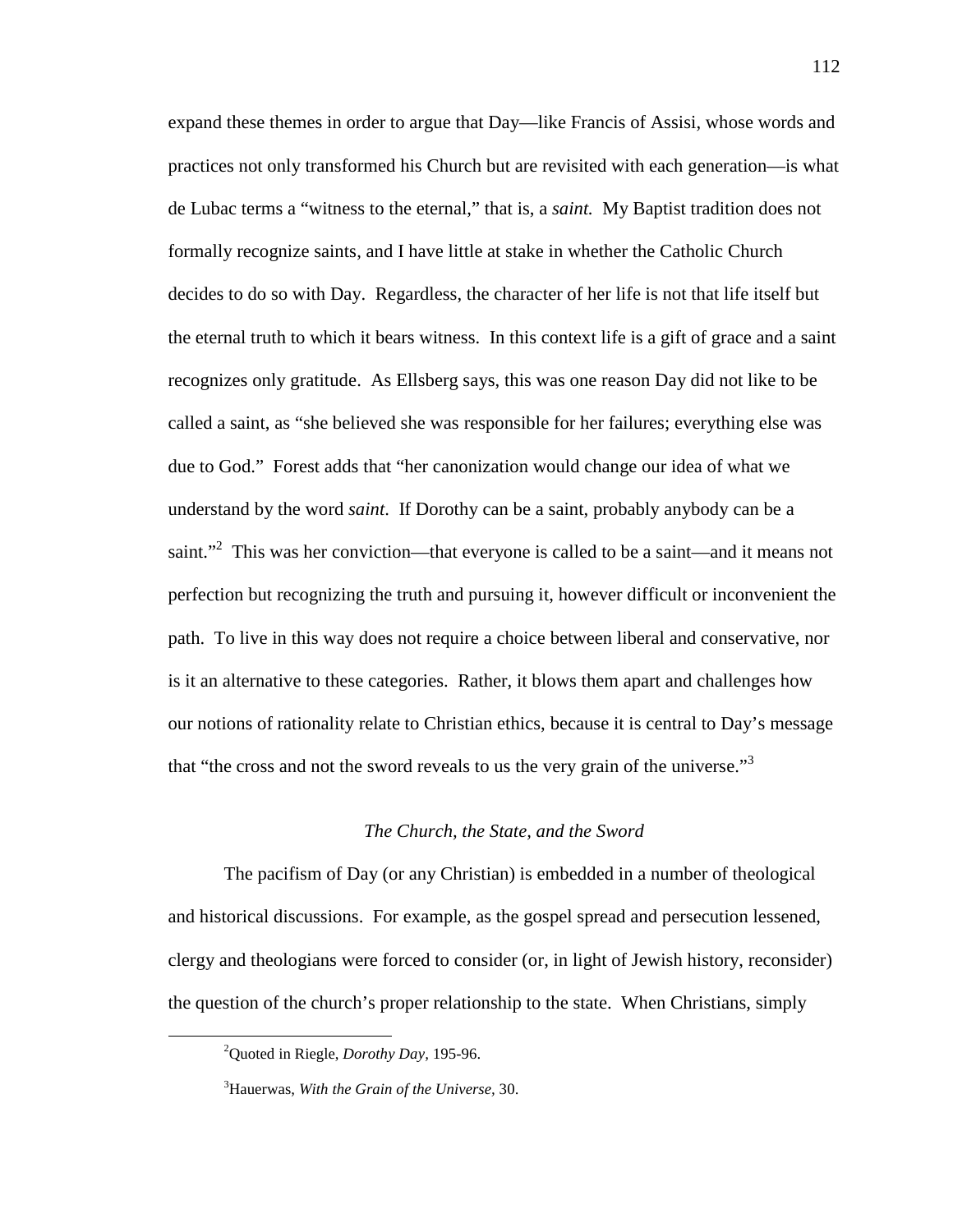because of their numbers, became capable of influencing government, a number of possibilities presented themselves—a number that has only grown with the passage of time. We can consider this dilemma as a continuum with two poles, one the position that the church ought not concern itself with the state at all and the other that the church ought to *be* (or control) the state. The "options" between these extremes are not only theoretical, as some have been implemented—imperfectly, of course—by intention or necessity over two thousand years. In short, this complex history reveals that the church has not reached a definitive answer to this question. Another consideration—one I will return to—is whether the church *ought* to have such an answer or simply declare certain options "off-limits" and go forward in whatever context it finds itself.

The church-state question has been fantastically complicated in the West by the advent of modernity. From Constantine to Luther it was answered quite closely to our second pole, meaning that the church held (or controlled the hand that held) the "sword" of the state and that the possibility of violence for Christians was taken for granted. However, the fracturing of the Church has taken this coercive power away, a fact the splintered parts of the body have had considerable difficulty addressing. For one thing, just war theory was crafted in this prior set of circumstances, and the need to reconcile the new situation with the old theory helps explain the current disparate views in the theology of violence. Some think it needs only modification, while others see the prying apart of church and sword as a providential consequence of division that reveals the error of the theory itself. Again, factors such as the rise of "secular" democracy and economics only enhance the confusion, particularly for Catholics and in regard to tradition, which just war theory is undoubtedly a part of.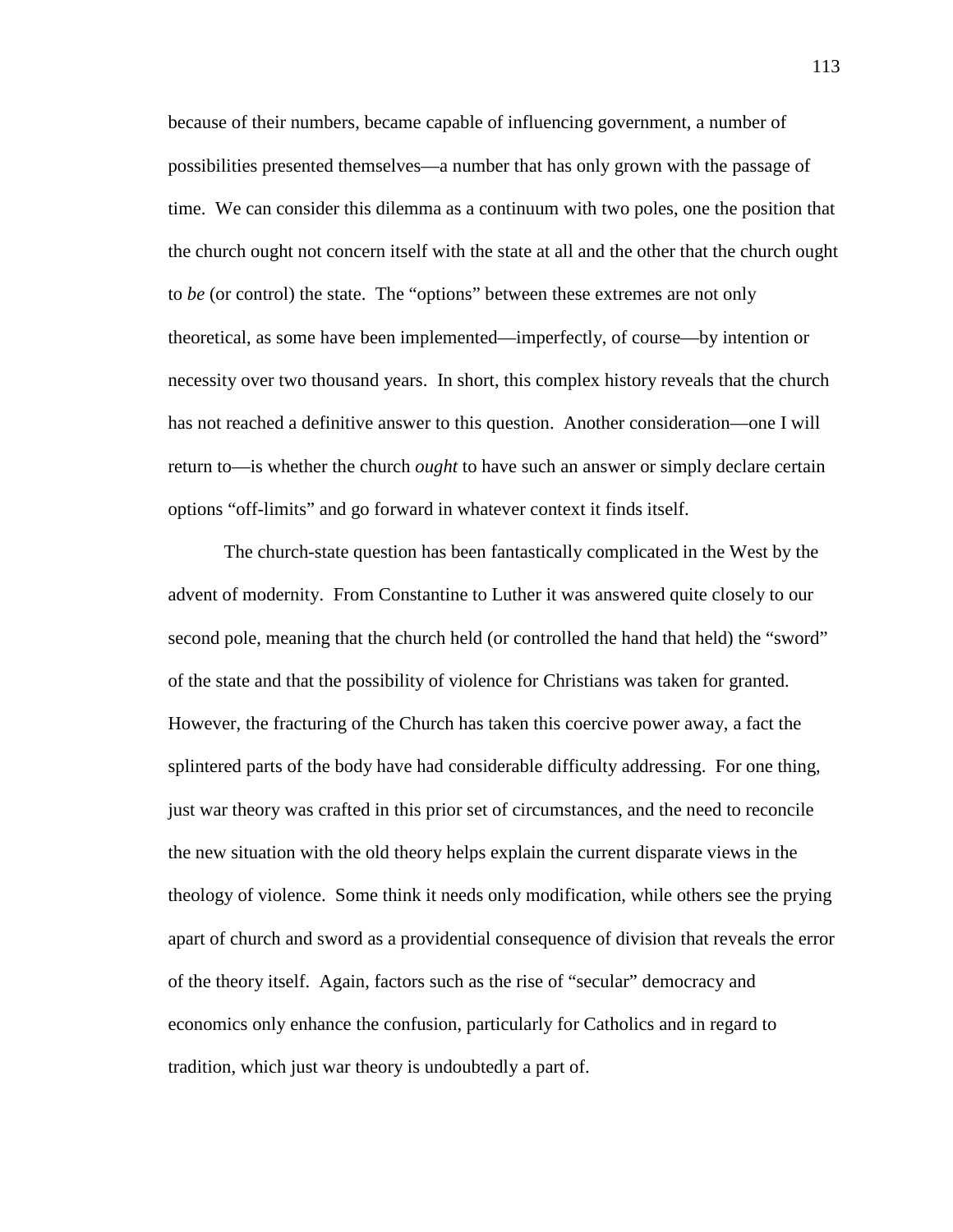MacIntyre, for one, argues that while our culture retains "simulacra" of moral discourse, we have lost the context in which it is intelligible, as evidenced by the increasing difficulty of reaching moral agreement. He tells the history of this decline in stages, ending with the theory of *emotivism,* which legitimizes the disarray by claiming that "the apparent assertion of principles functions as a mask for expressions of personal preference" and "rests upon a claim that every attempt, whether past or present, to provide a rational justification for an objective morality has in fact failed." MacIntyre begins his history with Aristotle, who saw the nature of the human person as on a journey from a present state to a potential future fulfillment (or *telos*) and therefore needing guidance from the *virtues.* This approach was "complicated and added to, but not essentially altered" by the Christian tradition, most notably by Aquinas. The virtues were re-imagined as "expressions of a divinely ordained law," while the true *telos* was only to be achieved in the next world. This was not only a product of revelation, "but also a discovery of reason and rationally defensible."<sup>4</sup>

Aquinas' view has been challenged by the Reformation and the "Enlightenment Project," a series of approaches to moral argument "according to which an agent can only justify a particular judgment by referring to some universal rule from which it may be logically derived." For example, for Hume this rule is the passions, for Kant it is reason alone, and for Kierkegaard it is radical choice. However, these solutions are no better than the problem, for each is "in the end an expression of the preferences of an individual will and for that will its principles have and can have only such authority as it chooses to confer upon them by adopting them." In short, the Enlightenment has elevated the

<sup>4</sup>MacIntyre, *After Virtue,* 2-6. 19-20, 52-54.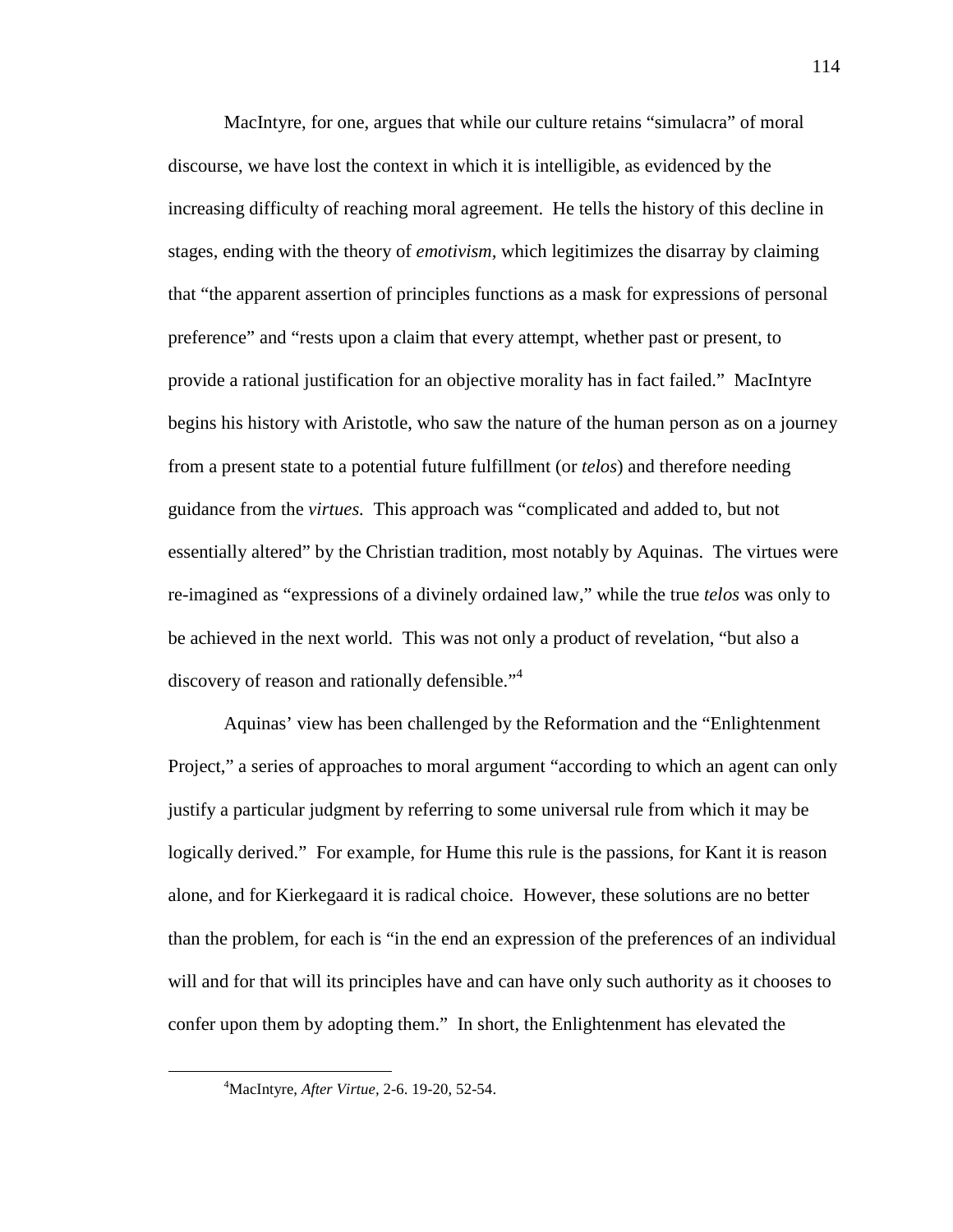individual to the status of moral agent, "free" to make choices without guidance, but the loss of a shared ethical life is not without consequences, as it has left behind rules for morality that, if they "cannot be found a new status which will make appeal to them rational, appeal to them will indeed appear as a mere instrument of individual desire and will." One possibility is to find a new *telos*; this is the view of utilitarianism, which determines morality by whatever policies will provide the greatest good for the greatest number. Another is analytic philosophy's series of attempts to ground morality in "practical" reason, which can "assess truths of fact and mathematical relations but nothing more." It can speak of means, but "about ends it must be silent."<sup>5</sup>

Unfortunately, both these approaches define morality according to principles such as *good, rights,* and *justice*—that are vacuous without a shared context. In politics, for example, "The mock rationality of the debate conceals the arbitrariness of the will and power at work in its resolution." The space left by the departure of the moral community has been filled, then, by the procedural rationality of Max Weber, that of "matching means to ends economically and efficiently." Bureaucracy—what Day calls "this filthy, rotten system"—is all that shields us from the arbitrary, but its long-term goals are hard to define and short-term goals all too easily manipulated. MacIntyre recognizes that there have been two responses to this situation. The first is that of Nietzsche, who argues that if morality really is arbitrary, then "the rational and rationally justified autonomous moral subject of the eighteenth century is a fiction"; therefore, we can only reclaim our subjectivity "by some gigantic and heroic act of the will." MacIntyre contends that our bureaucratic societies mask Nietzschean premises and that it is therefore possible to

<sup>5</sup> Ibid., 20-21, 40, 62, 53-54.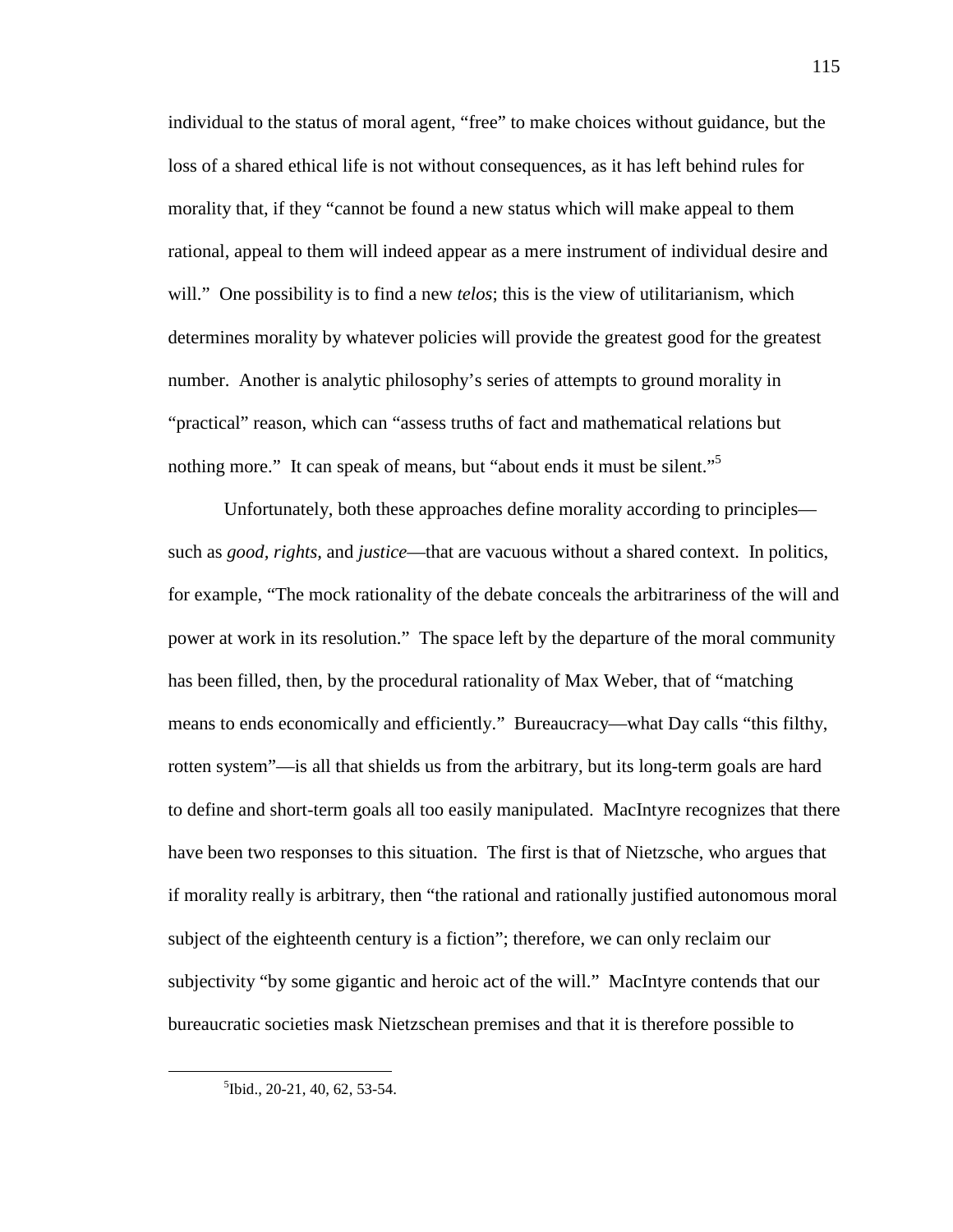predict the periodic emergence of social movements informed by them.<sup>6</sup> "To put it differently," Brad Kallenberg says, "the emotivist world is neither stable nor selfsustaining. Rather, it is a battleground of competing wills awaiting the emergence of a conqueror."<sup>7</sup> What is perhaps harder to see is that this is true in the United States, where the fact that "rational" individuals reach radically different conclusions is "dignified by the title 'pluralism.'"<sup>8</sup> John Paul II observes:

Those who are convinced that they know the truth and firmly adhere to it are considered unreliable from a democratic point of view, since they do not accept that truth is determined by the majority, or that it is subject to variation according to different political trends. It must be observed in this regard that if there is no ultimate truth to guide and direct political activity, then ideas and convictions can easily be manipulated for reasons of power. As history demonstrates, a democracy without values easily turns into open or thinly disguised totalitarianism.<sup>9</sup>

Albert Camus argues that rebellion—in capitalistic and socialistic forms—raises a

fundamental question: "Is it possible to find a rule of conduct outside the realm of religion and its absolute values?" "When the throne of God is overturned," he says, "the rebel realizes that it is now his own responsibility to create the justice, order, and unity that he sought in vain within his own condition." Law becomes "nothing but the law of force; its driving force, the will to power."<sup>10</sup> Camus recalls *The Brothers Karamazov,* which Day uses to explain contrasting views of freedom and history. The Grand

<u>.</u>

<sup>8</sup>MacIntyre, *After Virtue,* 32.

9 John Paul II, *Centesimus Annus,* no. 46.

<sup>10</sup>Albert Camus, *The Rebel: An Essay on Man in Revolt*, trans. Anthony Bower (New York: Knopf, 1956; reprint, New York: Vintage, 1991), 21, 24-25, 41. See Ellis, *Peter Maurin,* 10.

<sup>6</sup> Ibid., 71, 25-26, 113-14.

<sup>7</sup>Brad J. Kallenberg, "The Master Argument of MacIntyre's *After Virtue,*" in *Virtues and Practices in the Christian Tradition: Christian Ethics after MacIntyre,* ed. Nancey Murphey, Brad J. Kallenberg, and Mark Thiessen Nation (Harrisburg, Pa.: Trinity, 1997), 13-14.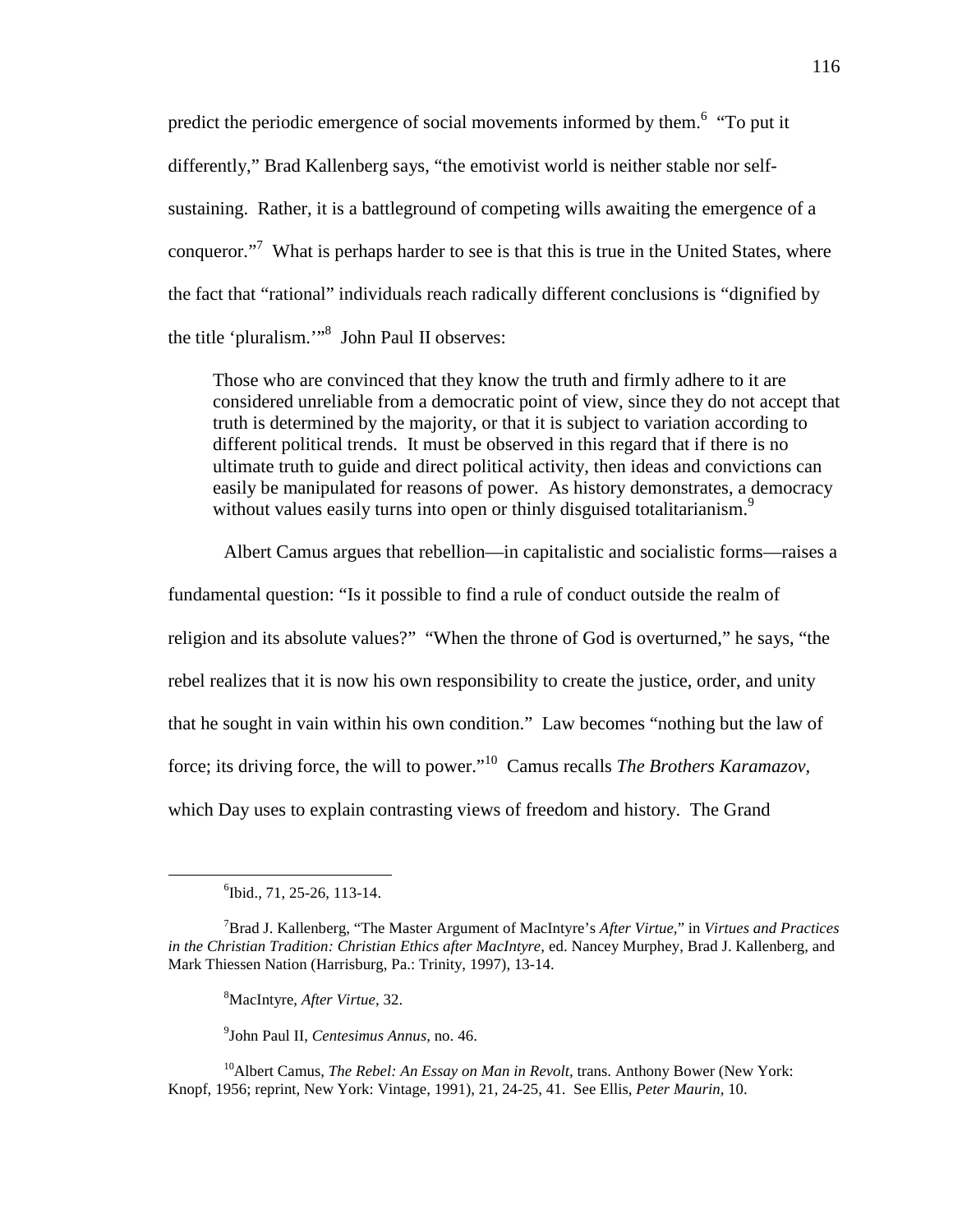Inquisitor rightly identifies the longing of every soul for freedom but argues all that can be done is to pacify the people with an illusion until their flesh and spirit perish. "In the end," he says, "they will lay their freedom at our feet and say to us: 'Better that you enslave us, but feed us.'" Christ, however, sits quietly and offers no alternative system, for to bind humanity to time is "to deny to it the most fundamental requirement for appreciating its true end: its freedom."<sup>11</sup> In Gneuhs' words, Day and Maurin "explicitly" founded the Catholic Worker in response to this crisis of modernity" and "rejected the welfare state because it offered a materialistic vision of human existence, destroyed freedom, and denied personal responsibility for the good of the other."<sup>12</sup>

Both Marxist socialism and liberal capitalism depend on the Enlightenment idea of *progress* and accept the state's role as holding the material world together in the midst of it. The former envisions the attainment of an earthly paradise through struggle, while the latter keeps the process going for pragmatic reasons. As Camus says, "Every form of collectivity, fighting for survival, . . . postpones justice for a later date, in the interests of power alone. But power opposes other forms of power. It arms and rearms because others are arming and rearming." Although these forms attempt to replace God with history, in the end they *deny* history in favor of *expediency* and "systematic violence, or imposed silence."<sup>13</sup> Ellis says this explains "the relentless movement toward mass death" in the twentieth century. The Nazi death camps, for example, "were more than a testimony to Hitler's madness. They enlarged our conception the state's capacity to do

<sup>11</sup>Miller, *Dorothy Day,* 472, 247. See Fyodor Dostoevsky, *The Brothers Karamazov: A Novel in Four Parts with Epilogue,* trans. Richard Pevear and Larissa Volokhonsky (San Francisco: North Point Press, 1990), 246-64; Dorothy Day, "More About Cuba," *Catholic Worker,* July-August 1962.

 $^{12}$ Gneuhs, 214.

 ${}^{13}$ Camus, 219, 289.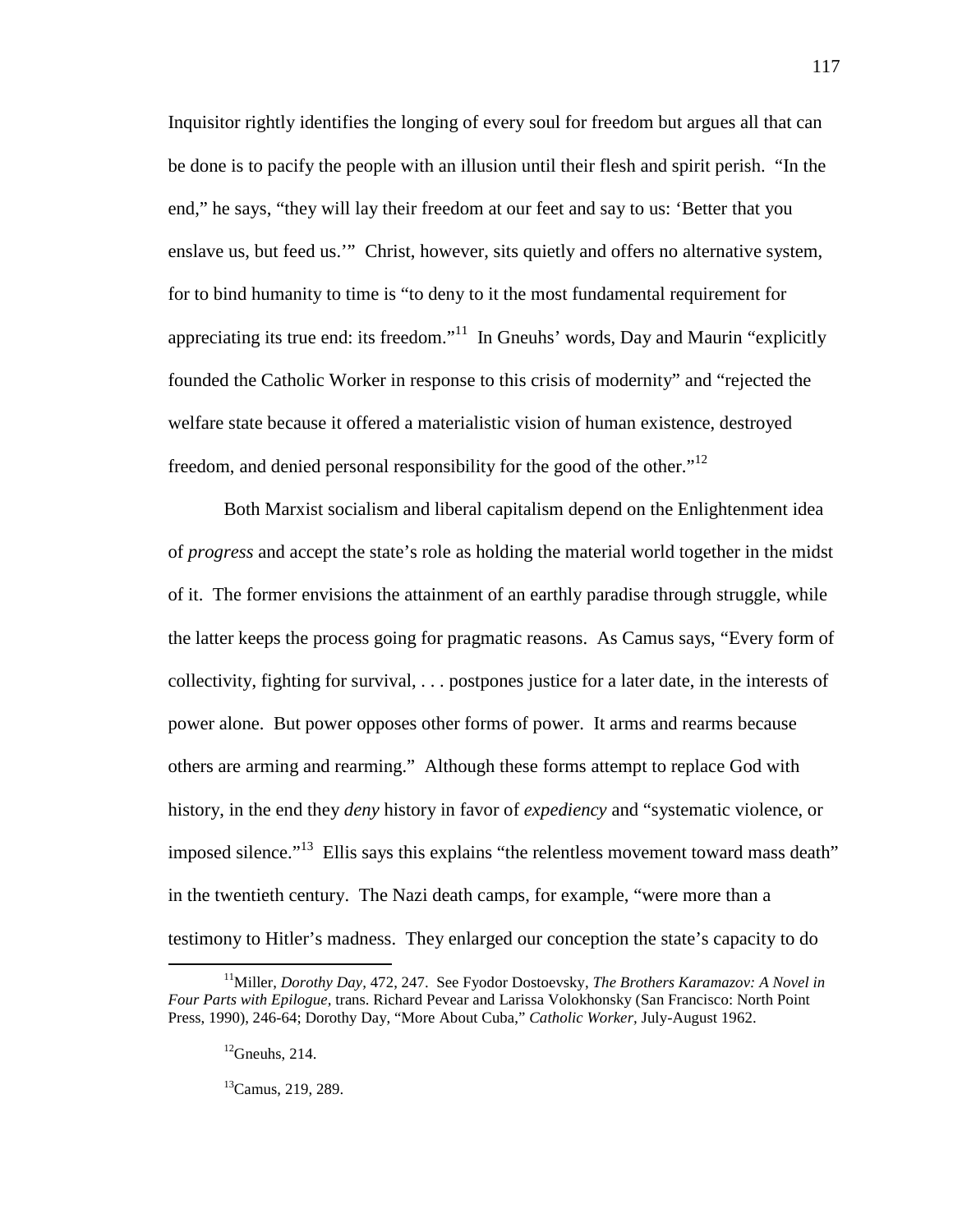violence and, moreover, were an example of a systematic form of extermination made possible through the employment of technology and modern bureaucracy."<sup>14</sup> Further, Richard Rubenstein notes that the Holocaust was not "an antireligious explosion of pagan values in the heart of the Judeo-Christian world," but a consequence of that world's "secularization of consciousness involving an abstract, dehumanized, calculating rationality." In such a context we ought not be surprised that "the secular state has dethroned all mystifications of power and morality save its own."<sup>15</sup>

Unfortunately, modern ethics tends to emphasize the need for a theory comprised of rules for decision-making, but in the end all such theories rest on the same arbitrary foundation. The reason Day and Maurin were able to recognize the "coming darkness" of the twentieth century so early, however, is that they embody what MacIntyre posits as the only rational alternative to Nietzsche's argument: the tradition exemplified by Leo XIII's *Aeterni Patris* (1878), which requires commitment to a community in which "the conclusions which emerge as enquiry progresses will of course have been partially and crucially predetermined by the nature of this initial commitment."<sup>16</sup> This third form of moral enquiry, also called *meta-ethics,* contends that "ethics must be shaped in the same way that language, culture, and history shape the rest of our thinking."<sup>17</sup> Rules have authority only as part of a life formed by the *virtues,* which biblical culture transformed by grounding them in history and changing their *telos.* "It is for the sake of achieving

<sup>14</sup>Ellis, *Peter Maurin,* 11.

<sup>&</sup>lt;sup>15</sup>Richard L. Rubenstein, *The Cunning of History: The Holocaust and the American Future* (New York: Harper & Row, 1975; reprint, New York: Perennial, 2001), 31, 91.

<sup>16</sup>Alasdair MacIntyre, *Three Rival Versions of Moral Enquiry: Encyclopaedia, Genealogy, and Tradition* (Notre Dame, Ind.: University of Notre Dame Press, 1990), 24-25, 60.

 $17$ Kallenberg, 8-9.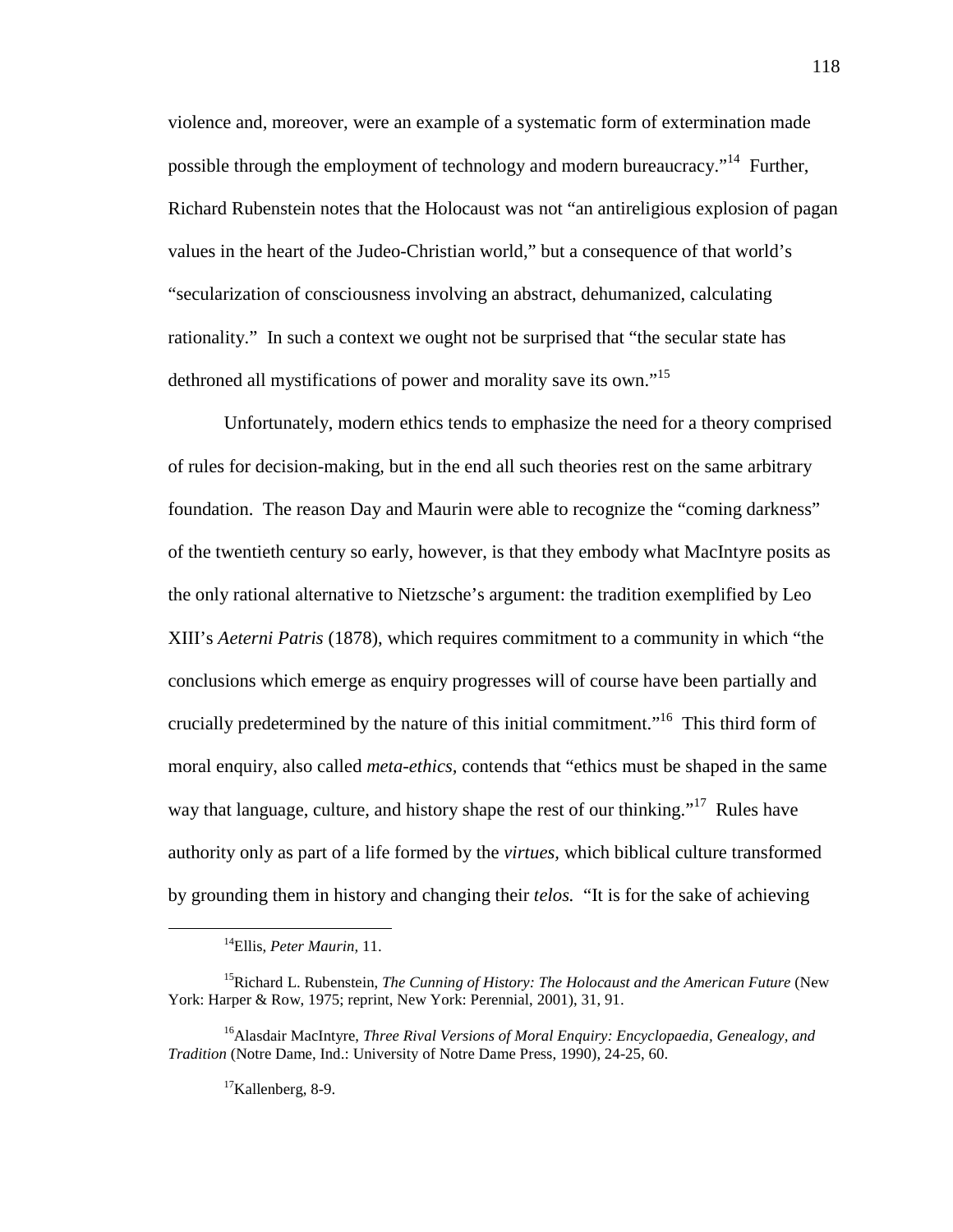this latter good that we practice the virtues and we do so by making choices about means to achieve that end," MacIntyre states. ". . . Such choices demand judgment and the exercise of the virtues requires therefore a capacity to judge and to do the right thing in the right place at the right time in the right way."<sup>18</sup>

For Aristotle the end of human life is rationality, applied in a community that presupposes a wide range of agreement on goods and virtues and makes possible the bond of friendship that constitutes a *polis*.<sup>19</sup> According to Kallenberg, the problem is how to reconcile what Aristotle terms "theoretical" and "practical" reason into a single form of life, and MacIntyre's solution is *tradition,* which entails other concepts that I discussed in chapter one.<sup>20</sup> For example, *practices* are both communal and extended through time, inseparable from and sustained by institutions. What makes sense of a person's action is his or her *narrative* embodied in the *polis,* but the *polis* as Aristotle understood it has vanished, replaced by "bureaucratic unity." In this situation, "The nature of political obligation becomes systematically unclear. . . . Loyalty to my country, to my community becomes detached from obedience from the government which just happens to rule me." While certain forms of government are "necessary and legitimate," the modern state is not one of them, and the alternative is "the construction of local forms of community within which civility and the intellectual and moral life can be sustained through the new dark ages which are already upon us."<sup>21</sup>

<sup>18</sup>MacIntyre, *After Virtue,* 147, 150.

 $19$ Ibid., 154-55.

 $20$ Kallenberg, 20.

<sup>21</sup>MacIntyre, *After Virtue,* 208, 254, 263.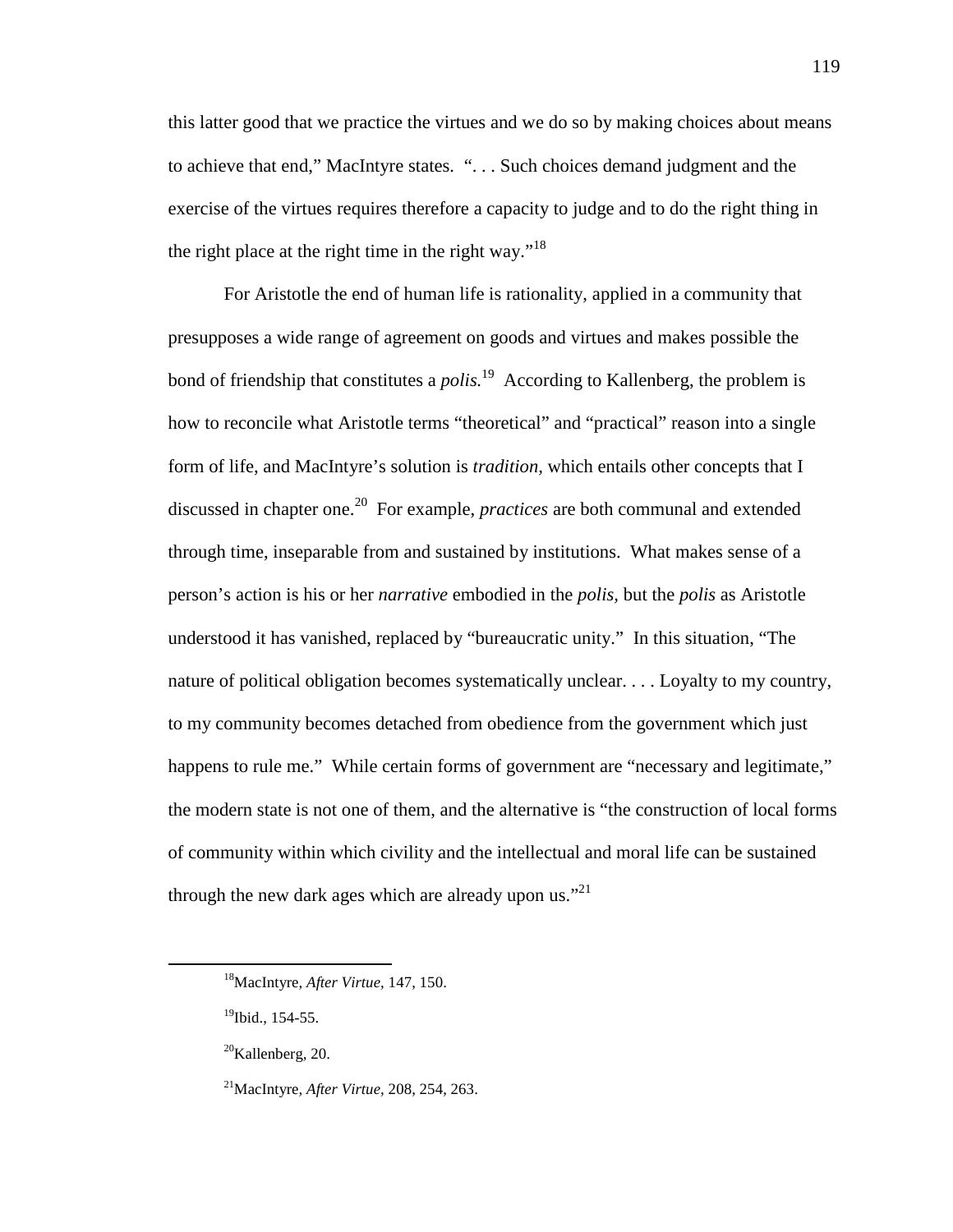#### *Incarnational Ethics*

The point of this explanation is that the Catholic Worker is just the kind of alternative *polis* MacIntyre suggests, and as an extension of the Catholic tradition it has a rationality through which pacifism "makes sense." The problem with the rationality of the Enlightenment, Goizueta says, is that it "can only deal in abstract generalities, so it is forced to turn human life into such an abstraction." While an ethic focused on external acts and norms may be better than such theories, far superior is "the concrete life of love, which is best represented not by doctrinal concepts or ethical imperatives but by concrete human lives." A Christian community is rooted in the incarnation, where "the universal God is revealed *in the particular* person of a first-century Jewish carpenter's son from Nazareth." This is the only way to overcome the incommensurability of our "truths" and "meanings": "If community is the *source* of individuality, then the possibility of transcending one's individual experience and one's own 'truth' is *presupposed* in human praxis. . . . The possibility of mutual, shared understanding implies, in turn, the possibility of shared norms—mediated, always, by the particular perspectives through which they are revealed." In short, truth is inseparable from the practices of particular people in particular communities. Further, it is found by identifying with particular *poor* persons; this is the true meaning of the oft-misunderstood "preferential option for the poor." "If God did not love the poor preferentially," Goizueta contends, ". . . God would implicitly be loving the wealthy preferentially—by implicitly condoning the unjust status quo from which the wealthy benefit."<sup>22</sup> Knowledge of the poor, then, is the social location from which the theology of violence, for example, must begin.

<sup>22</sup>Goizueta, 92-94, 152-53, 177.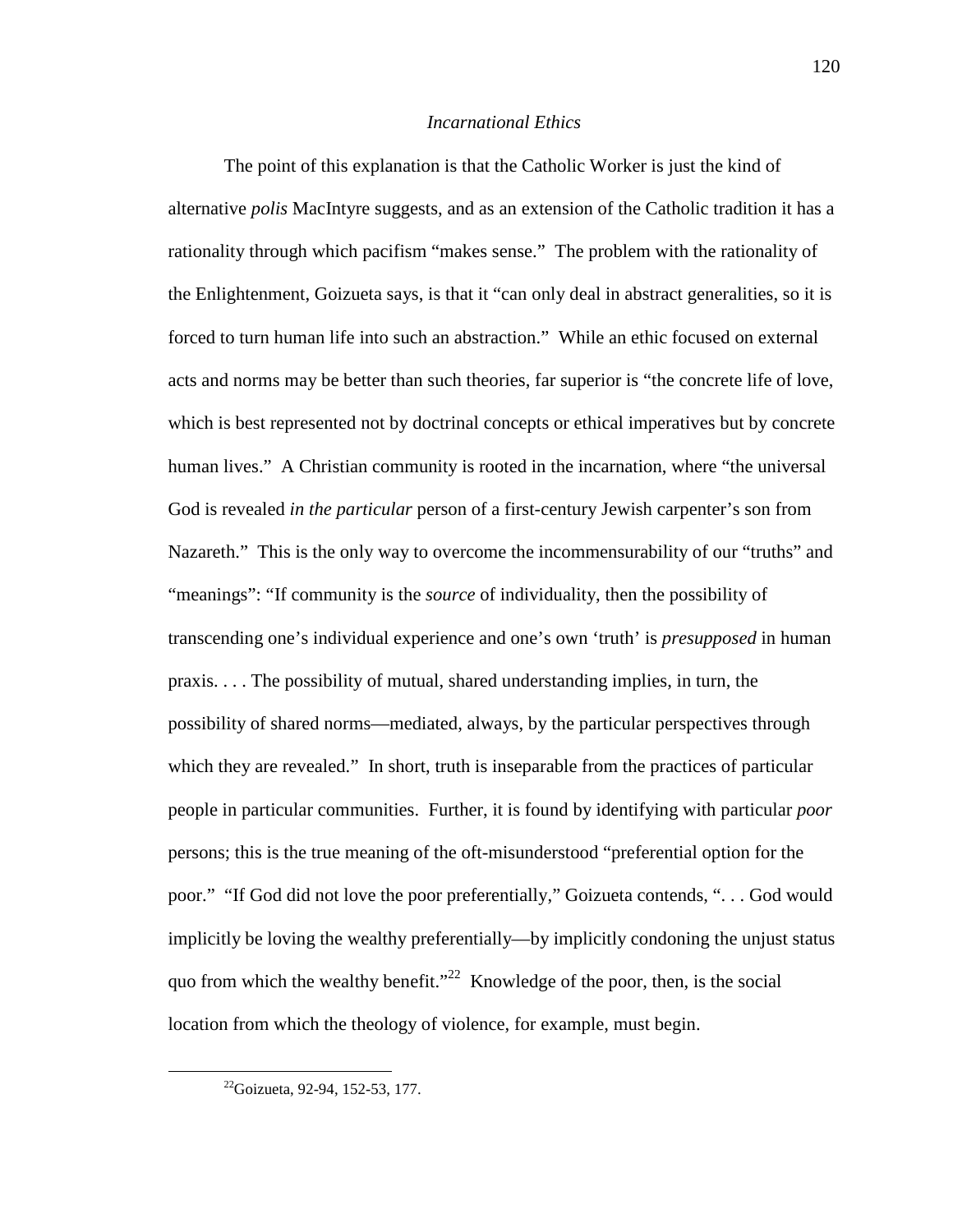It is the inability to conceive of such an alternative *polis* that leads to many of the misunderstandings and rejections of the Worker as well as like-minded individuals and communities. There seems to be a contradiction here: Day is clear in her "anarchist" critiques of the modern state, but she often challenges the United States to live up to its own stated principles, lobbies within the "system" for change, and lauds politicians and other leaders who make decisions she approves of. Since she clearly believes that the state must draw on spiritual truth, does she long for a kind of Christendom? If so, it is one very different from the history of coercive power in Europe. Just as Day believes in the truth of pacifism but uses just war arguments to make her points, she also believes in small, limited government but directs democracies to their highest ideals. She also openly questions whether the state has grown too large for demonstrations to do much good and laments its assuming responsibilities that are the duty of Christians.<sup>23</sup> In other words, idealism and realism are interwoven in her thought, but she always speaks of the ideal *as* realistic and the truth of the gospel as the highest allegiance.

It may be helpful to briefly consider several other figures that share aspects of Day's politics. One is Dietrich Bonhoeffer, alternately seen as an advocate of pacifism or the embodiment of realistic ethics for his part in a plot to assassinate Hitler. Bonhoeffer, of course, was Lutheran, and following Luther Protestants all but discarded the virtues. Day encountered them in the Catholic Church, which transformed her understanding of, for example, charity. Rightly understood, charity "alters the conception of the good for man in a radical way; for the community in which the good is achieved has to be one of

<sup>23</sup>Day, *Loaves and Fishes,* 190.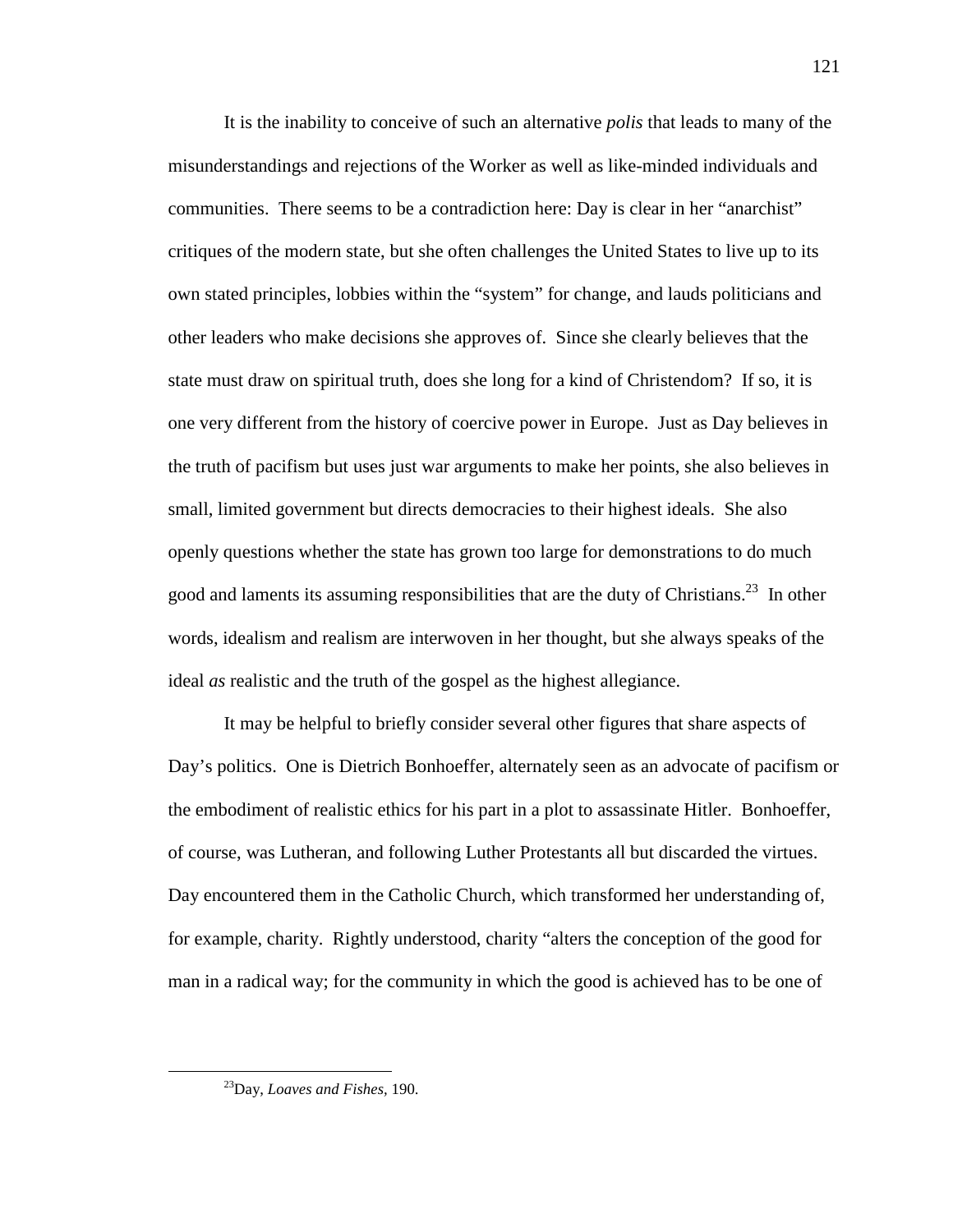reconciliation."<sup>24</sup> Stanley Hauerwas believes that this is exemplified by Bonhoeffer's suggestion that "our stumbling toward the truth begins with such confession making possible a politics that does not need to justify the evils we have perpetrated on one another, too often legitimated as 'necessities.'" Indeed, the German church reflects the "Constantinian" shift outlined by Yoder: "Prior to Constantine it took exceptional conviction to be a Christian. After Constantine it takes exceptional courage not to be counted as a Christian. This development . . . called forth a new doctrinal development, 'namely the doctrine of the invisibility of the church.'"<sup>25</sup> Luther's confirmation of this doctrine led to the dominance of a minimal ethic for Christian citizens.

In his early work *Discipleship,* however, Bonhoeffer is "determined to break the church out of its standard mode of compromise with, and accommodation to, political powers for the sake of its own survival as church." Even the ethic of Luther—whose theology of two kingdoms affirmed that "faith and ethical convictions were one reality"—had been "eclipsed by the reductionism of Protestant liberalism in which Jesus became a mere teacher of moral truths."<sup>26</sup> Bonhoeffer's term for this is "cheap grace"— "grace without discipleship, grace without the cross, grace without the living, incarnate Jesus Christ"—which reduces the church to the provider of the sacraments while dismissing the Beatitudes as impossible ideals. He contrasts this with the "costly grace" lost with "the expansion of Christianity and the increasing secularization of the church."

<sup>24</sup>MacIntyre, *After Virtue,* 174.

<sup>25</sup>Hauerwas, *Performing the Faith,* 14, 43. See John Howard Yoder, *The Priestly Kingdom: Social Ethics as Gospel* (Notre Dame, Ind.: University of Notre Dame Press, 2001), 136-37.

<sup>26</sup>Geffrey B. Kelly and John D. Godsey, introduction to Dietrich Bonhoeffer, *Dietrich Bonhoeffer Works,* vol. 4, *Discipleship,* ed. Geffrey B. Kelly and John D. Godsey, trans. Barbara Green and Reinhard Krauss (Minneapolis: Fortress Press, 2001), 3, 8.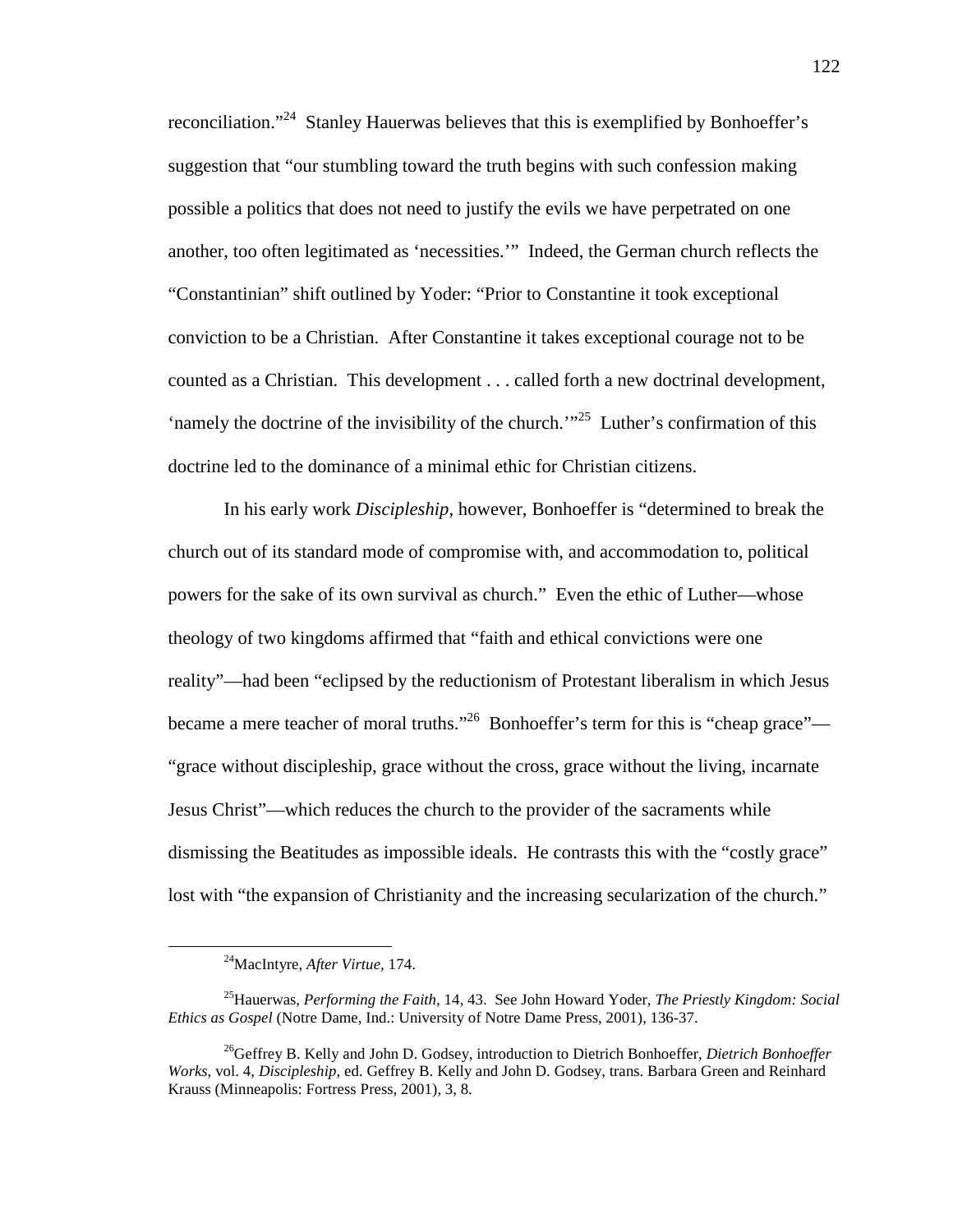Bonhoeffer recognizes this even in the United States, where for those weary of religious wars *tolerance* had become "the basic principle of everything Christian." His contention is that the church must become visible again because "it is essential to the revelation of God in Jesus Christ that it occupies space within the world."<sup>27</sup>

As for Day, visibility requires ecclesiology grounded in Christology and the incarnation and discipleship centering on obedience and the unity of humanity. "Because Christ exists, he must be followed," Bonhoeffer says, and this way of following is the way of the cross. Specifically, "Jesus' disciples maintain peace by choosing to suffer instead of causing others to suffer," and the Sermon on the Mount puts suffering "into the clear-cut context of love for our enemies."<sup>28</sup> According to Geffrey Kelly and John Godsey, "In his strongest condemnations of war and violence Bonhoeffer relies on the commands of Jesus Christ, which in their starkness and counter-culturalism are given to us not to dissect in endless casuistry, but only to obey. Christ is the prime reality; hence, attacks on people are, for Bonhoeffer, attacks on none other than Jesus Christ.<sup> $29$ </sup> As Ellsberg said recently when speaking to a group promoting her canonization, the incarnation was the central doctrine of Day's faith:

This strong incarnational faith was the thread that united the various aspects of her life: her embrace of voluntary poverty and a life in community among the poor; her practice of the works of mercy—feeding the hungry, sheltering the homeless; her prayer and commitment to the sacramental life of the church; her staunch commitment to social justice; her "seamless garment" approach to the protection of life; and her dedication to Gospel nonviolence. It was the Incarnation, ultimately, that showed the way to that synthesis reconciling "body and soul," the spiritual and

<sup>27</sup>Dietrich Bonhoeffer, *Discipleship,* 44-46; *No Rusty Swords,*trans. Edwin Robertson and John Bowden (New York: Harper & Row, 1965), 103, quoted in Hauerwas, *Performing the Faith,* 59; *Ethics* (New York: Macmillan, 1962), 68, quoted in Hauerwas, *Performing the Faith,* 48.

<sup>28</sup>Bonhoeffer, *Discipleship,* 59, 85, 108, 137.

<sup>29</sup>Kelly and Godsey, introduction to Bonhoeffer, *Discipleship,* 15.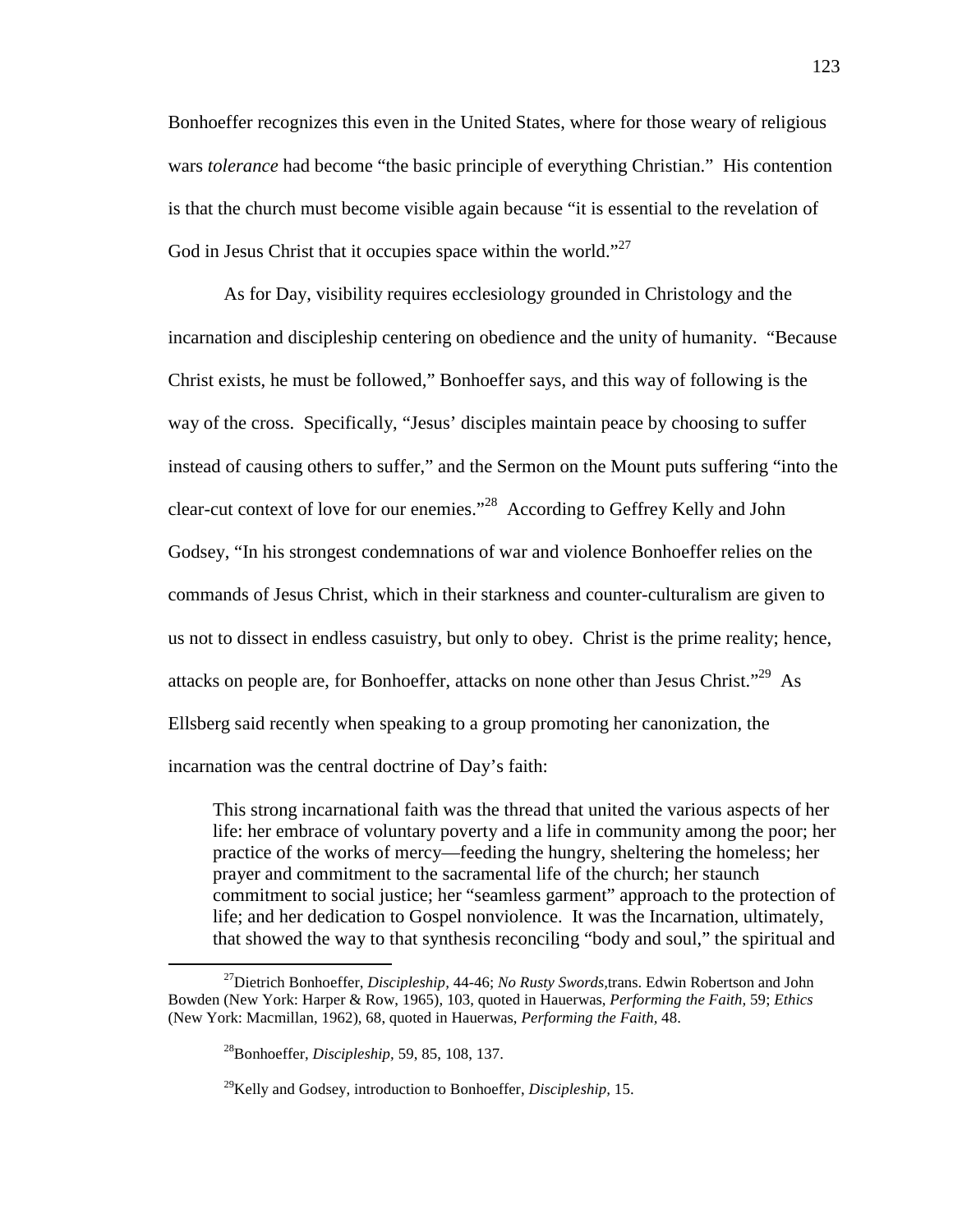the material, the historical and the transcendent, the love of God and the love of neighbor, "this world and the next."<sup>30</sup>

This parallels Merton's discussion of Christian conscience and responsibility: "The doctrine of the Incarnation makes the Christian obligated at once to God and to man. . . . Whoever believes that Christ is the Word made flesh believes that every man must in some sense be regarded as Christ. For all are at least potentially members of the Mystical Christ." Merton also connects the mystical body to charity, which "cannot be what it is supposed to be as long as I do not see that my life represents my own allotment in the life of a whole supernatural organism to which I belong. Only when this truth is absolutely central do other doctrines fit into their proper context.<sup>31</sup> Like Day and Merton, Bonhoeffer believes that society must be formed by truth and that the West has erred in subordinating it to an illusory peace founded on violence and necessity rather than the forgiveness of sins. "Bonhoeffer rightly saw that the Christian acceptance that truth does not matter in such small matters prepared the ground for the terrible lie that was Hitler," Hauerwas states. "In order to expose the small as well as the big lies a community must exist that has learned to speak truthfully to one another. $1^{32}$ 

Forgiveness is but one of the ways Christian existence is fundamentally performative. While "Christians have always been concerned about 'getting it right,'" and rightly so, Hauerwas says, our contingency means this achievement is not necessary: "In other words, recognizing and explicitly acknowledging an eschatological rather than a

<sup>30</sup>Robert Ellsberg, "Dorothy Day: Model for Our Time," *Houston Catholic Worker,* July-August 2005.

<sup>31</sup>Merton, *Peace in the Post-Christian Era,* 10; *Essential Writings,* 158.

<sup>32</sup>Hauerwas, *Performing the Faith,* 60, 70.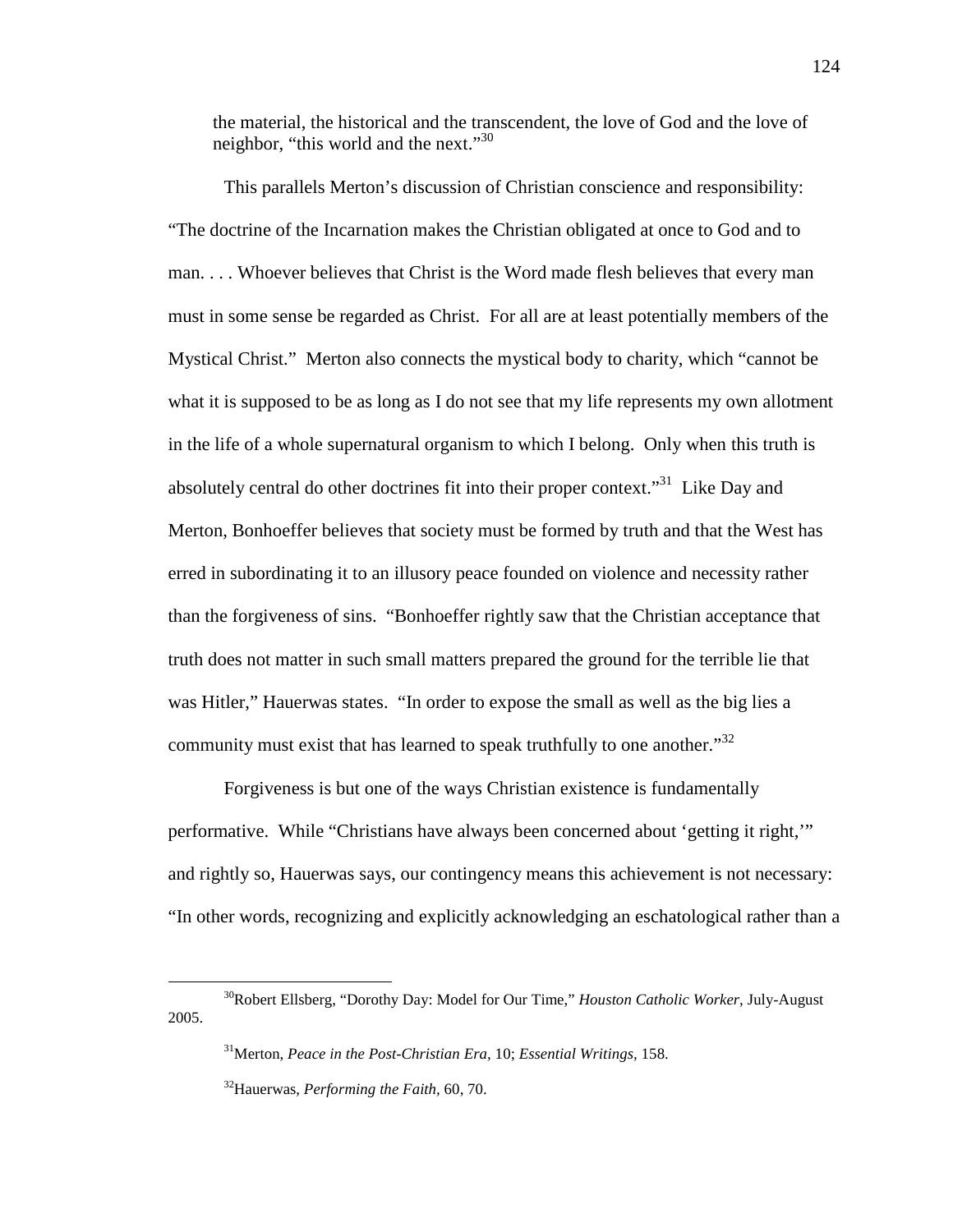teleological orientation serves as a helpful reminder that the story centers on a sovereign God and not on the acting human subject." All Christian performances "are repeat performances, at once emulating the one true performance of God in Christ but also and extension and variation . . . of that singularly defining performance." Hauerwas clarifies this point by connecting Bonhoeffer (and Day) with Yoder, who argues in *The Politics of Jesus* that nonviolence is political. Although he is aware of the principle-application models of American Catholicism, Yoder has in mind the social-responsibility models of Walter Rauschenbusch and Reinhold and H. Richard Niebuhr that have been central in the church's reconciling itself with the Constantinian form known as *liberalism*:

With Constantinianism the true church becomes invisible because now it is assumed that God is governing the world through Constantine. As a result peace is turned into an ideal rather than a practice constitutive of the church. Correlatively, Christians now look for sources of moral knowledge other than the Scriptures and, in particular, the teachings of Jesus. Christians begin to think the primary moral question is "What would happen if everyone acted like that?" no longer remembering that Christians should ask, "How must we act as disciples of  $Christ<sup>2</sup>''<sup>33</sup>$ 

According to Hauerwas, the distinguishing mark of liberalism "has been the attempt to suppress memory in the interest of eliminating conflict."<sup>34</sup> This attempt denies the historicization identified by MacIntyre in favor of a universal rationality available to any person at any time. Ethical theories developed within this framework either form around view of history as progress (with a new *telos*) or inevitable conflict. Reinhold Niebuhr exemplifies the latter view in the following passage:

I do not believe that war is merely an "incident" in history but is a final revelation of the very character of human history. . . . I believe that an international crisis merely reveals in its most vivid form what human history is like, and I accuse

<sup>&</sup>lt;sup>33</sup>Ibid., 82, 97, 103, 144-45, 174.

<sup>&</sup>lt;sup>34</sup>Ibid., 238.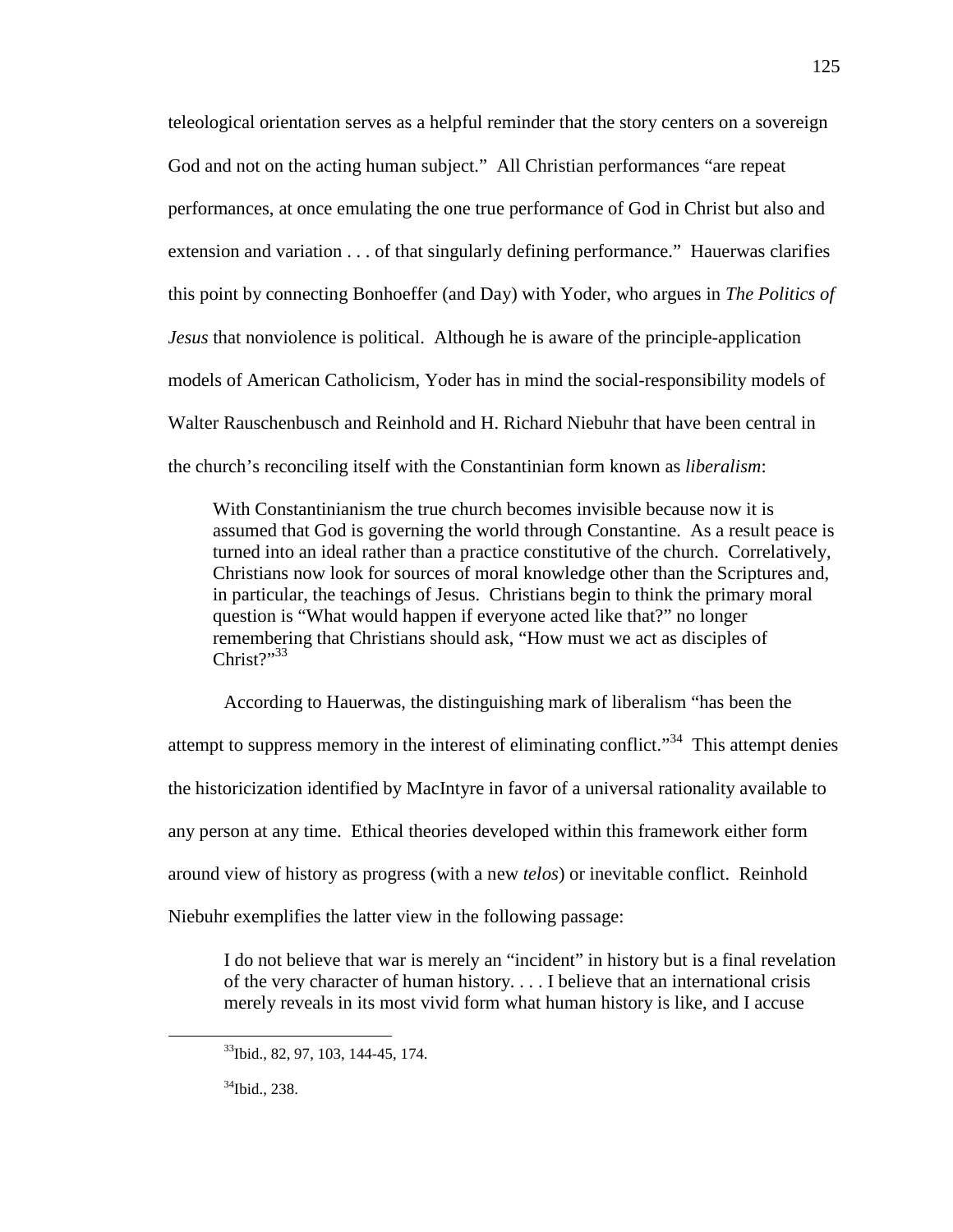pacifists of not being aware of its character until it is thus vividly revealed. At that moment they seek to escape history and its relative responsibilities by a supreme act of renunciation. I do not believe that the incarnation is "redemption" from history as conflict. . . . The redemption in Christ is rather the revelation of a divine mercy that alone is able to overcome the contradictions of human history from which even the best of us cannot extricate ourselves.<sup>35</sup>

For Niebuhr and other "realists," the requirements of Christian ethics are not a call to perfection or holiness beyond our "natural" goodness but are "structured into our freedom," and our sinfulness means we should not attempt to achieve them outside a relationship between two people; any larger group "requires a rational estimate of conflicting needs and interests." In this view, Hauerwas contends, "Justification by faith is loosed from its Christological context and made a truth to underwrite a generalized virtue of humility in order to make Christians trusted players in the liberal game of tolerance."<sup>36</sup> Consequently, what often goes unexamined in the theology of violence is the proper basis of ethics; that is, whether it is the life, death, and resurrection of Jesus Christ or "responsibility" to liberal democratic society. Frary poses this question another way; that is, "whether the Kingdom of God is a present reality or only a future hope. The manner in which a person answers this question determines his relationship to the world and the function of the world in aiding or hindering the realization of his eschatological hope. Dorothy felt this tension all her life, and it formed the theological context from which and in which she shaped her theology."<sup>37</sup>

If the kingdom is purely eschatological, then the counsels of Jesus are not "relevant" for such questions as military action; therefore, they may be pushed to the

l

<sup>35</sup>Quoted in Hauerwas, *With the Grain of the Universe,* 95.

<sup>&</sup>lt;sup>36</sup>Ibid., 135-37.

<sup>&</sup>lt;sup>37</sup>Frary, 385.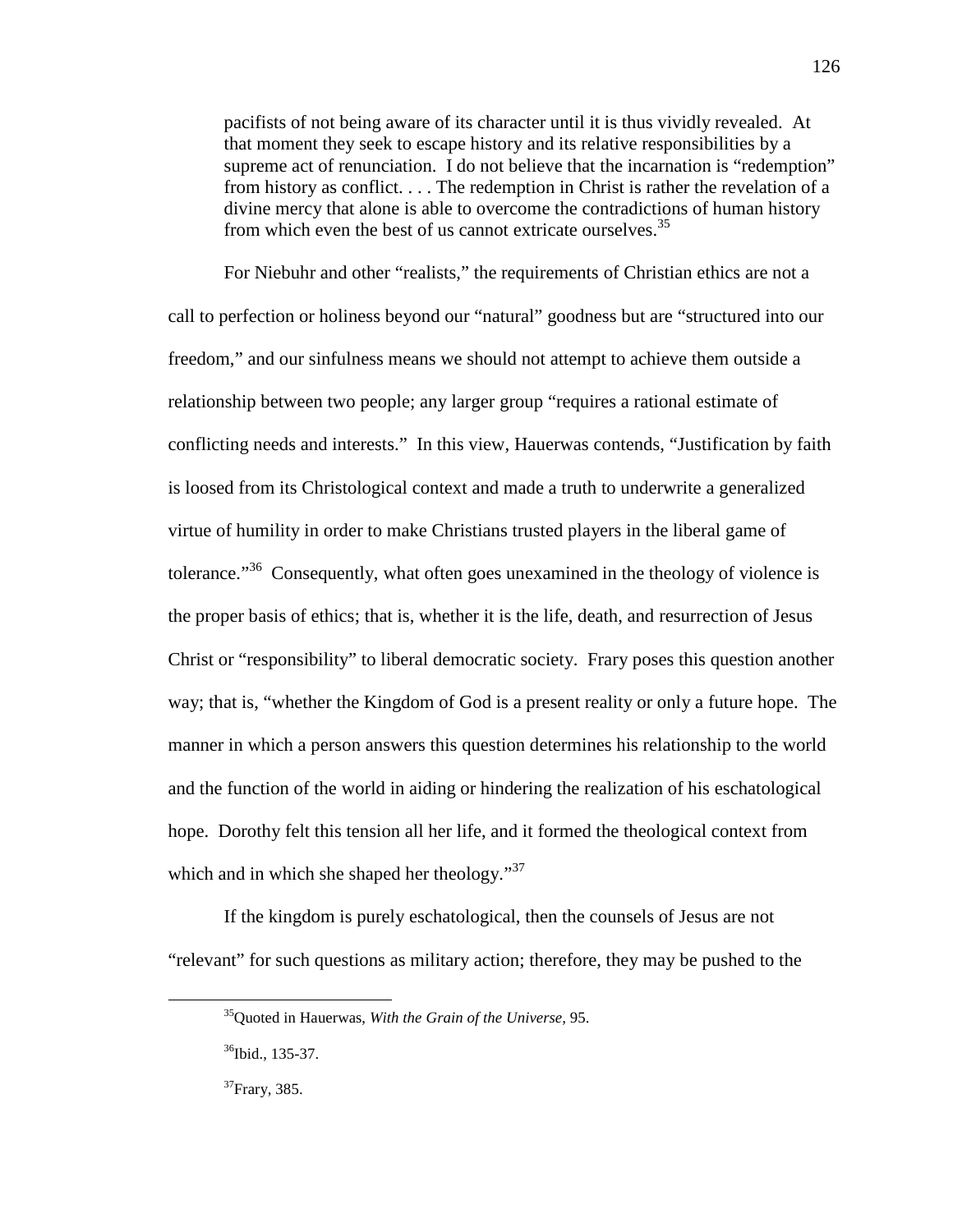margins and an ethic developed from some other norm. For Yoder, this understanding of "responsibility" is a remnant of Christendom that ought to be finally dispensed with. "Common sense" or "realistic" slogans "point to an epistemology for which the classic label is the *theology of the natural*: the nature of things is held to be adequately perceived in their bare givenness; the right is that which respects or tends toward the realization of the essentially given." The logic of the just war position, for example, wrongly assumes that the questions of casuistry can be given neat answers. What matters in such passages as Luke 12:49-13:9 and 14:25-36, however, "is the quality of the life to which the disciple is called. The answer is that to be a disciple is to share in that style of life of which the cross is the culmination." The distinctiveness of such a life is not separation but "a nonconformed quality of ('secular') involvement in the life of the world. It thereby constitutes an unavoidable challenge to the powers that be and the beginning of a new set of social alternatives." The ethic of Jesus is concrete and historical. As Aquinas understood, "The Kingdom of God is a social order and not a hidden one. . . . It does not assume that time will end tomorrow; it reveals why it is meaningful that history should go on at all." Particularly striking is his reading of Romans 12-13, often cited as justification for the Christian's right to kill, in which Paul is speaking of a particular situation and not "the nature of all political reality" or "an ideal social order":

Romans 12-13 and Matthew 5-7 are not in contradiction or tension. They *both* instruct Christians to be nonresistant in all their relationships, including the social. They *both* call on the disciples of Jesus to renounce participation in the interplay of egoisms which this world calls "vengeance" or "justice." They *both* call Christians to respect and be subject to the historical process in which the sword continues to be wielded and to bring about a kind of order under fire, but not to perceive in the wielding of the sword their own reconciling ministry.<sup>38</sup>

<sup>38</sup>Yoder, *The Politics of Jesus,* 5-8, 38-39, 144-45, 105, 201-10.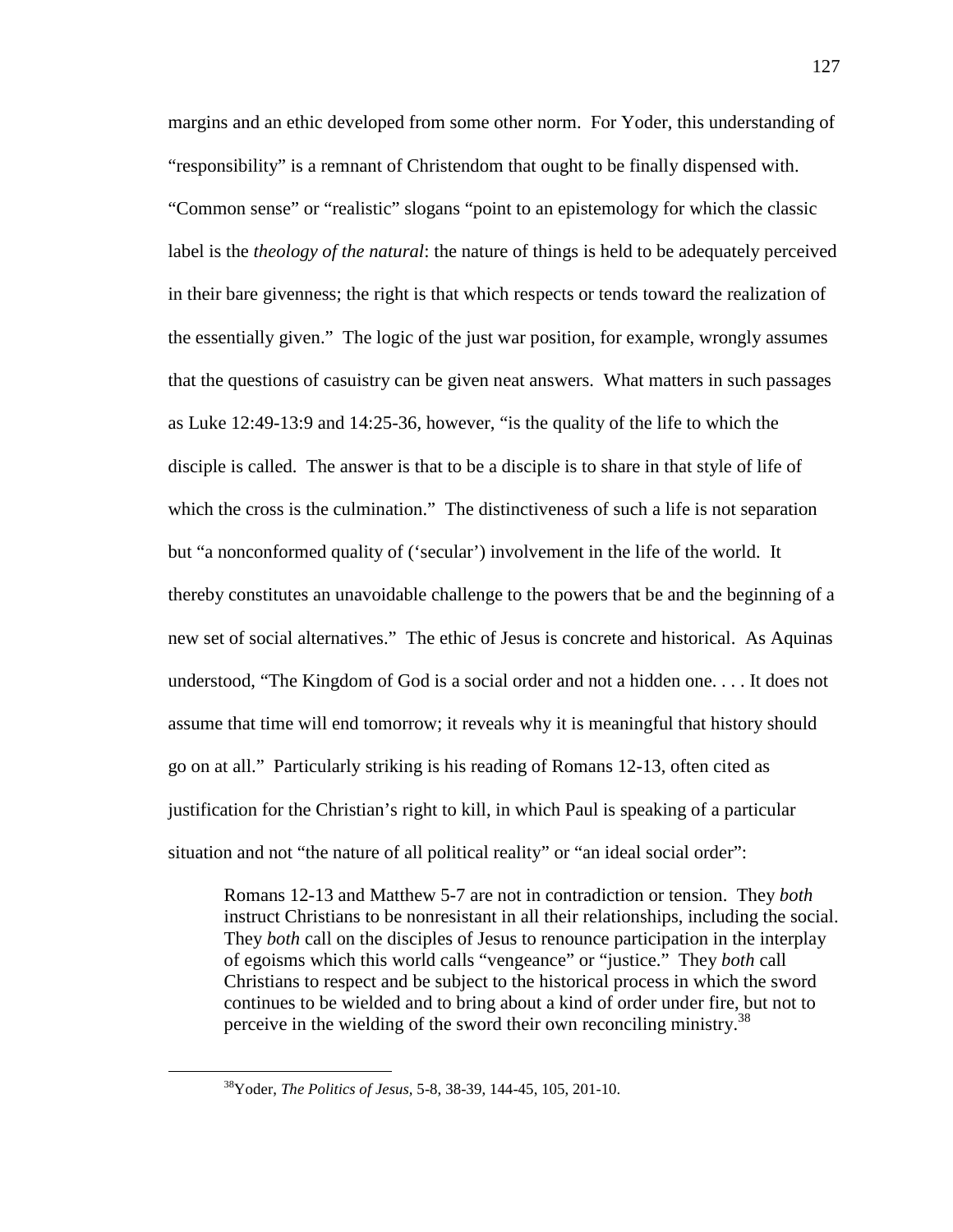In the Sermon on the Mount, Wink adds, "Jesus is not telling us to submit to evil, but to refuse to oppose it on its own terms. . . . He is urging us to transcend both passivity and violence by finding a third way, one that is at once assertive and yet nonviolent."<sup>39</sup> This "third way" is not abstract but "a skill honed through the idiom of the Bible, which reaches its consummation in Jesus and the church."<sup>40</sup> It is the "true" pacifism that Day distinguished from "false," passive pacifism. In Merton's words, Christian nonviolence "is convinced that the manner in which the conflict for truth is waged will itself manifest or obscure the truth" and "lays claim to a *more Christian and more humane notion of what is possible.*" At the same time, its *telos* frees it from the dangers of a focus on what Merton calls "this fetishism of immediate visible results": "The chief difference between non-violence and violence is that the latter depends entirely on its own calculations. The former depends entirely on God and on his Word."<sup>41</sup>

For Yoder this again highlights the dichotomy between two views of history. "It has yet to be demonstrated that history can be moved in the direction in which one claims the duty to cause it to go," he says, but this duty "creates a new autonomous ethical value, 'relevance,' itself a good in the name of which evil may be done." Christ, however, "renounced the claim to govern history"; therefore, "the calculating link between our obedience and ultimate efficacy has been broken, since the triumph of God comes through resurrection and not through effective sovereignty or assured survival." $42$ According to Hauerwas, this ethic has no "predetermined understanding of what counts

<sup>39</sup>Wink, 100-1.

<sup>40</sup>Hauerwas, *Performing the Faith,* 176.

<sup>41</sup>Merton, *Faith and Violence,* 20-23, 27.

<sup>42</sup>Yoder, *The Politics of Jesus,* 230, 234, 238-39.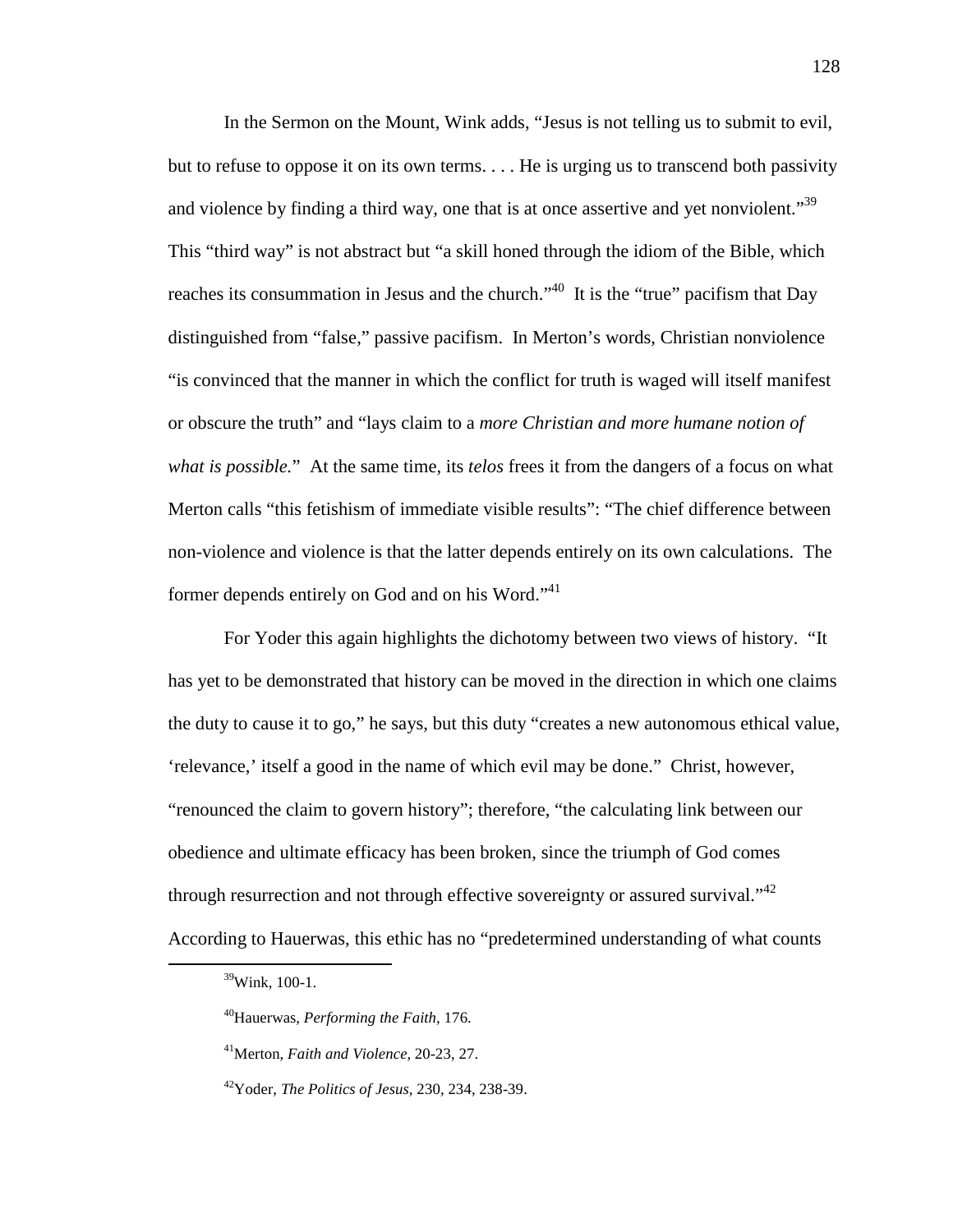as violence or nonviolence" but names the reality of a community represented by Yoder and John Paul II and "exemplified by a life that joins what they each hold dear. The name given to that life is Dorothy Day." Placing Bonhoeffer with these figures "risks making him subject to the same criticism so often directed at Yoder—i.e., Bonhoeffer's account of the church makes the church politically irrelevant," but he—like Day, who also faces these criticisms—understands that "the gift the church gives to any politics is the truthful proclamation of the gospel. $1^{43}$ 

McNeal is correct in saying that Day's witness "challenged the church's theology" but wrong to contend that she "did not articulate a theological rationale for these positions."<sup>44</sup> Witness is not separate from theology. Indeed, the movement is itself a kind of tradition within the tradition; it continues to thrive *and continues to be Catholic.* This is because the communal embodiment of a tradition has "a way of making claims on human action, and the members have a way of wanting to enact, pass on, and honor the traditions of the community," Coy says. ". . . Nonviolent action is not only politically but also socially taxing, and membership in a Catholic Worker community reduces those many costs while adding various affirmations into the mix."<sup>45</sup> The Worker's organic anthropology is an antidote to the modern dichotomy between individual and community. As Goizueta says, such an anthropology "cannot be *intrinsically* anti-institutional." Rather, the institution, extended through time, enables its organic quality."<sup>46</sup>

<sup>43</sup>Hauerwas, *Performing the Faith,* 172, 55; *With the Grain of the Universe,* 230.

<sup>44</sup>McNeal, *Harder than War,* x-xi.

 $^{45}$ Coy, "Beyond the Ballot Box," 179-80.

 $46$ Goizueta, 52, 64, 58-60.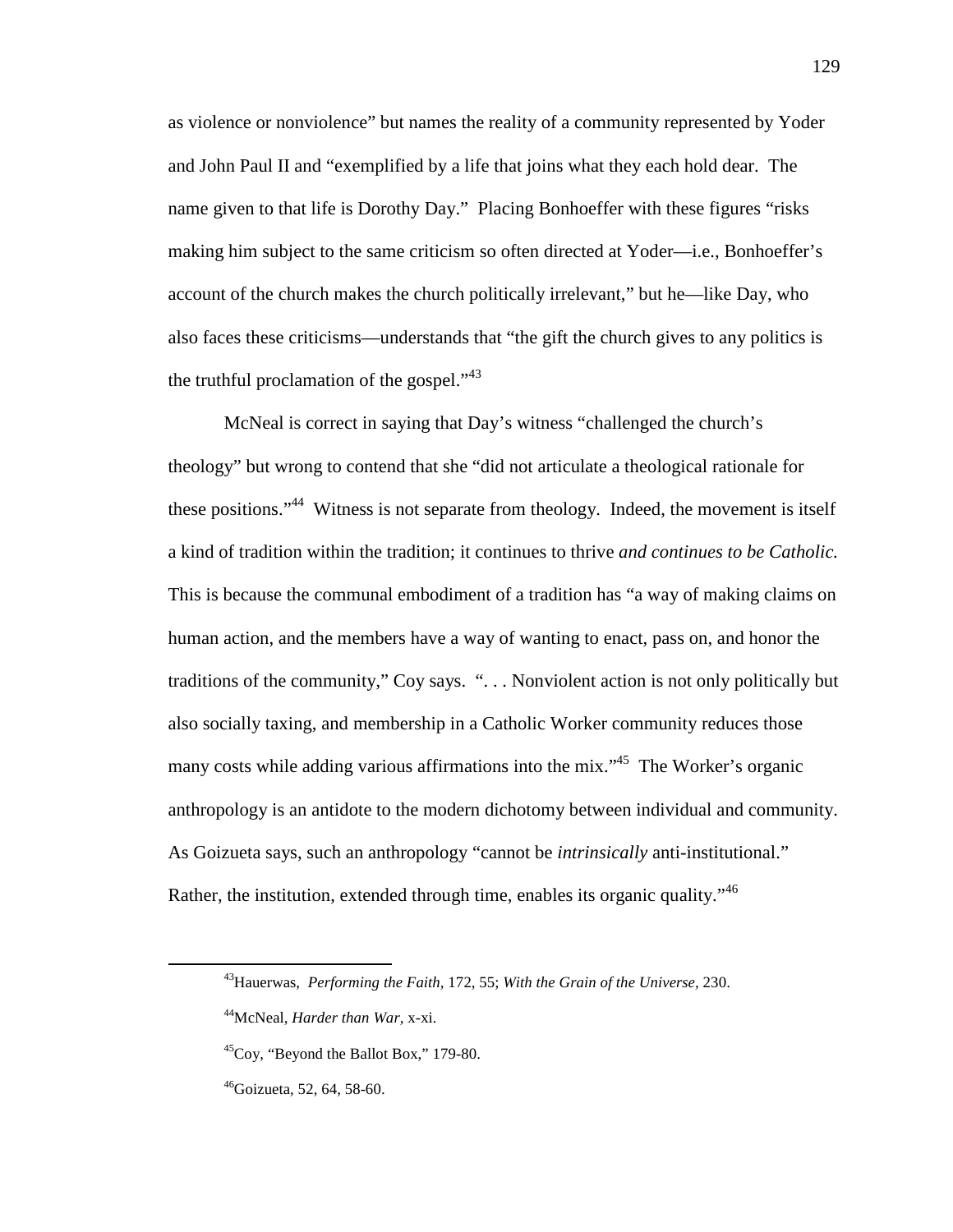In fact, Piehl says, very little of the Worker is new, as "it has spent most of its theological energy elaborating such thoroughly traditional doctrines as the eucharist and the mystical body of Christ." This returns to the question of authentic freedom: "For what seems to most people a restriction of liberty—submission to the spiritual authority of the Catholic church—has been understood by the Catholic Worker as the highest expression of human freedom." Rather than trying to impose their views as necessary marks of Christianity, the Workers have claimed only that they are *compatible* with the Church's teachings. This has freed them to persuade others without moving toward either "ecclesiastical control of politics" or "sectarianism." Piehl adds that unlike other movements that renounce organization and coercion, the Worker has refused to withdraw from society or politics. While this may seem to place it alongside such efforts as the Social Gospel tradition, it differs "in putting personal spiritual transformation ahead of politics as a means of social reconstruction, in not compromising its ideals in order to achieve concrete social gains, and in making its ethical vision a corollary of religious faith, rather than redefining religion in purely ethical or social terms."<sup>47</sup>

Unlike John Ryan, Day did not openly identify with the Social Gospel. Robert Trawick notes that her politics, gender, and religious affiliation differ from those of the Social Gospel theologians, and while she shared their criticisms of industrialization and capitalist expansion, she stood with industrial unionism and the political forces that supported its cause.<sup>48</sup> Morton and Saltmarsh argue that she intentionally went another

l

 $^{47}$ Piehl, "The Politics of Free Obedience," 201-2, 206-7, 180-82.

<sup>48</sup>Robert Trawick, "Dorothy Day and the Social Gospel Movement," in *Gender and the Social Gospel*, ed. Wendy J. Deichmann Edwards and Carolyn De Swarte Gifford (Chicago: University of Illinois Press, 2003), 139-40, 142-43.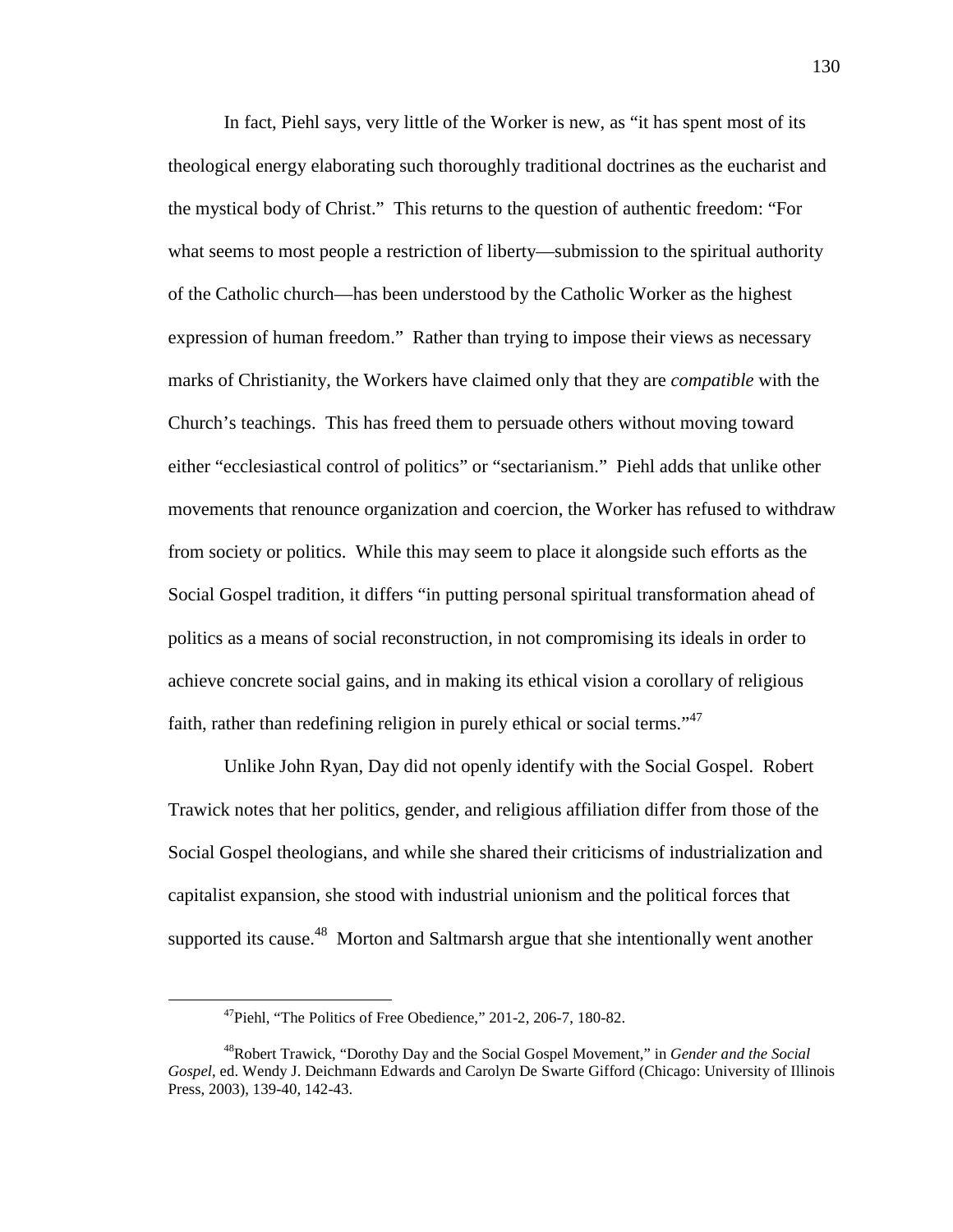way, in part out of "an acceptance that the world and the human beings in it, including herself, were flawed and not perfectable."<sup>49</sup> Niebuhr and many other Social Gospel theologians reached similar conclusions and shifted to "Christian realism," demanding that Christians "undertake the moral compromises needed in a world not yet ruled by the law of love."<sup>50</sup> Day, however, founded the Worker, and Massa recognizes in her supernaturalist and localist theology an alternative to the Protestant *and* Catholic ethical traditions (and other American movements) of the pre-war years. While these groups "identified the public sphere and the common good with the centralized and bureaucratic modern state," she "simply denied that the primary political mechanism for the implementation of justice and the meeting of basic human needs was the government on any level." Likewise, the "downward path" she espoused after the war had a greater purpose than protesting the increasing conformity of the culture. Rather, "Over against both the Protestant and post-Protestant 'guardians' of American culture, no less than against the heavy clerical champions of Catholic accommodation and adaptionism to the American circumstance, Day and Maurin uttered a loud and resounding 'no."<sup>51</sup>

The error in William Miller's claim that "Dorothy therefore had no strong Church tradition to back her" in her pacifism should be clear.<sup>52</sup> Still, considering that this tradition overwhelmingly subscribes to just war theory, her faithfulness on this point is disputed. Recall again, however, that for Day the Catholic tradition is a *living* tradition, "a historically extended, socially embodied argument." As MacIntyre says, "It is the

<sup>49</sup>Morton and Saltmarsh, 249.

<sup>50</sup>Trawick, 146.

<sup>51</sup>Massa, 105-9.

<sup>52</sup>Miller, *Dorothy Day,* 313.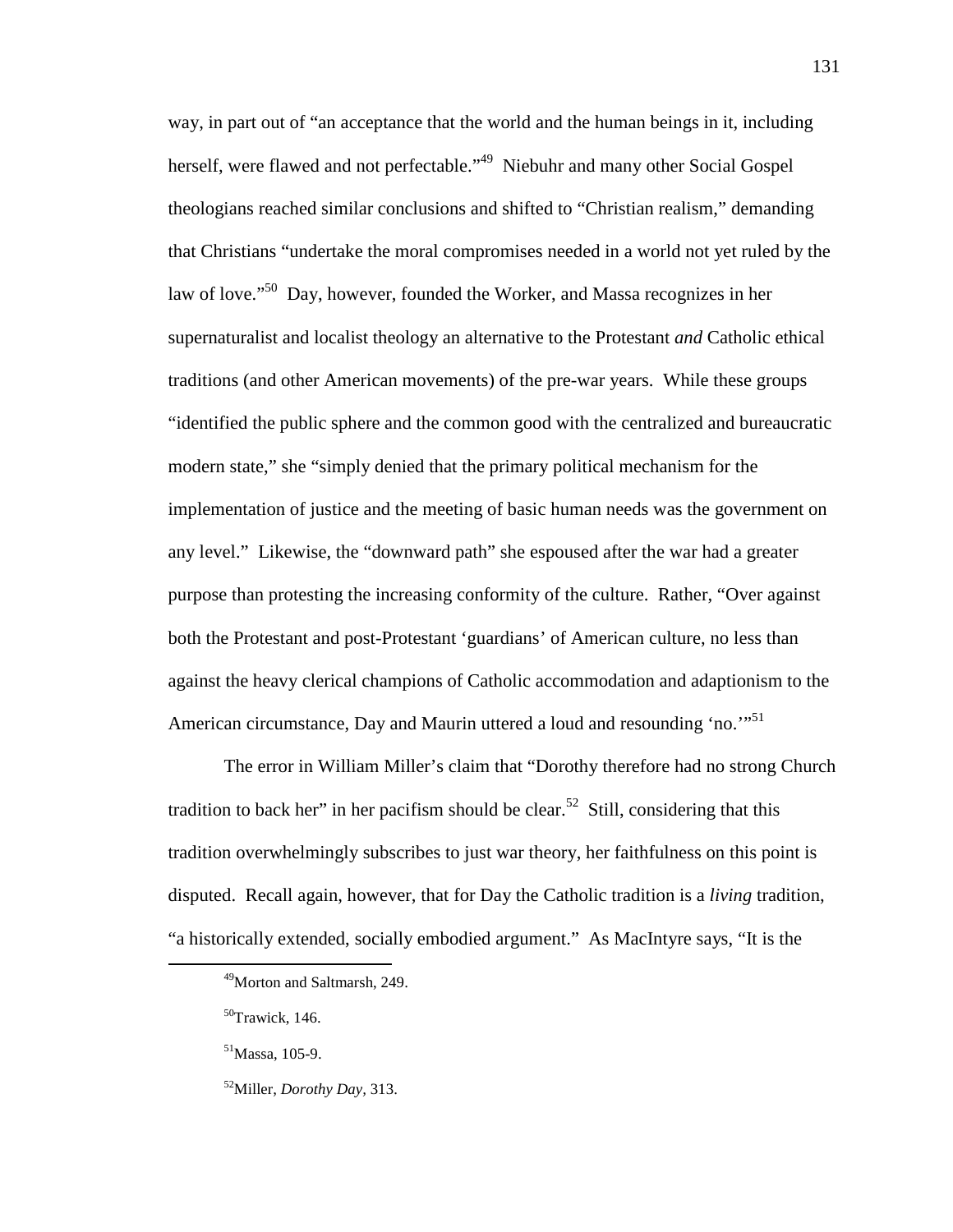possession and transmission of the kind of ability to recognize in the past what is and what is not a guide to the future which is at the core of any adequately embodied tradition.<sup>55</sup> This is Day's approach to the Catholic tradition and particularly to just war theory. She both submits to the wisdom of the Church's history while making an argument about how it ought to relate to the world. In this she represents a radical traditionalism, for by integrating elements from its margins and beyond she is able to critique the "alien rationalities" within it that assent to violence.

# *Beyond Liberal and Conservative*

Many Christians in our polarized church and society are unable to grasp such a "radical traditionalism." This point brings us, finally, to the debate in contemporary American Catholicism—and in Christianity at large—over the proper relationship of church and state, a debate in which the discussion of violence is central. The recent history of Catholic moral enquiry is inseparable from the renewal of Thomism that had been going on for three decades when Leo XIII was elected pope in 1878. However, Leo's call to make Thomism the official philosophy of the Church generated "a number of different and rival Thomisms." This division was not new but was rooted in Aquinas' harmonization of Aristotle's account of nature and reason with Augustine's supernatural theology.<sup>54</sup> The perceived difference between Augustine and Aquinas endured, however, so while every Catholic theologian was now, in some sense, a Thomist, Catholic theology aligned roughly into *neoscholastic* (Aquinas) and *personalist* (Augustine) streams.

<sup>53</sup>MacIntyre, *After Virtue,* 222; *Three Rival Versions,* 128.

<sup>54</sup>MacIntyre, *Three Rival Versions,* 72, 123.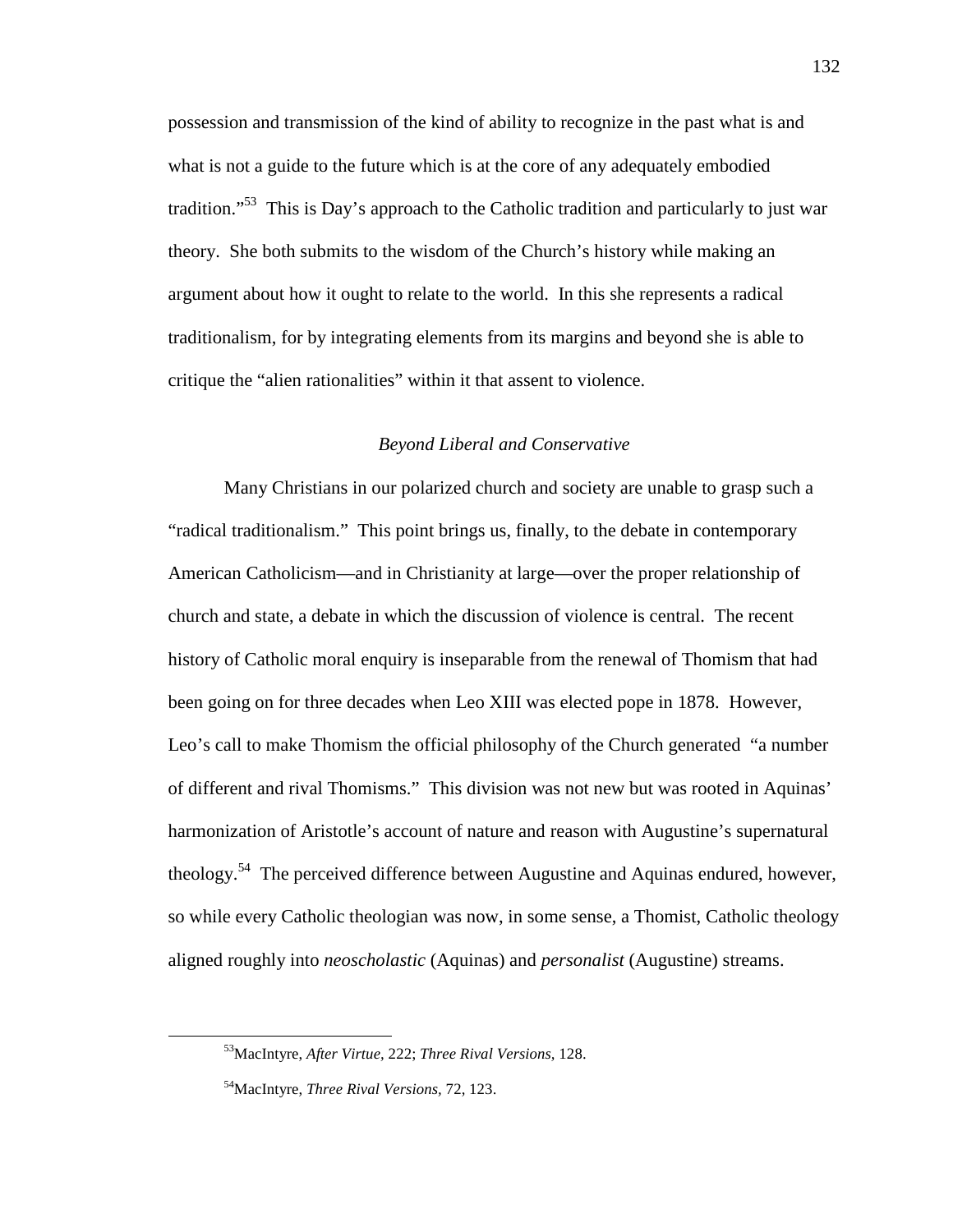In the mid-twentieth century the former group, including Karl Rahner and Edward Schillebeeckx, "proposed and attempted a positive engagement with modern intellectual and cultural movements" called *aggiornamento.* The latter group, led by de Lubac, Jean Daniélou, and several German theologians (of whom Joseph Ratzinger was a student) advocated a return to the sources of the early church known as *ressourcement.* Although they united at Vatican II in opposition to what Ratzinger terms the "anti-Modernist neurosis" of the previous century, these groups began to divide over *Gaudium et Spes* and how to engage a world that relegated religion to the private sphere. The "Neo-Thomist" camp focused on finding spiritual signs in other social and cultural movements, while the *ressourcement* camp said that this neglected the reality of sin in and "tacked on" Christ to the natural world. The former is often labeled "liberal" and the latter "conservative," but the reality is more complex. Ratzinger (now Benedict XVI), for example, argues that the Church is countercultural out of a concern for the unity of knowledge. In doing so, Joseph Komonchak says, he is fighting "the curse of modern theology," that is, "the neoscholastic dualism which returns to the separation of nature and grace of centuries past," instead of "emphasizing their organic unity." Such discussions are inadequate "if they do not address the need for a radical transformation of nature in relation to God. . . . The drive of modernity to operate without God and without this transformation leaves the poor without anything." The loss of a common heritage and the philosophical shift from attempting to understand the world to attempting to change it complicates the situation, and the Church has not, in fact, turned to the sources but to this kind of philosophy.<sup>55</sup>

<sup>55</sup>Joseph A. Komonchak, "The Church in Crisis: Pope Benedict's Theological Vision," *Commonweal,* 3 June 2005, 11-14.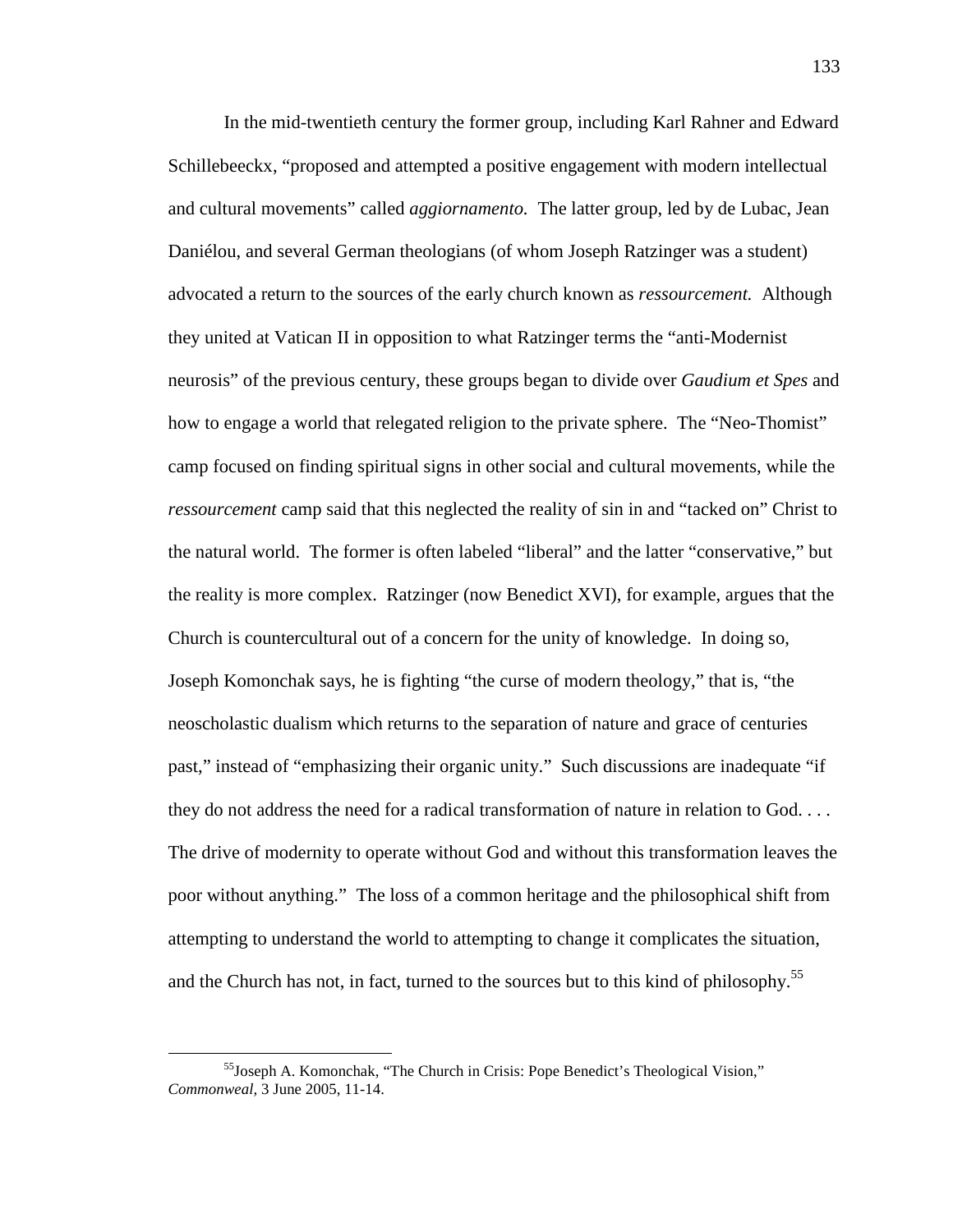Here Day is quite helpful, for as Mize argues, she "explores life experiences that 'made intelligible and acceptable' the Neo-Thomist conviction that grace embraces nature and then transforms it," including the "natural aspirations" of Marxists and other political radicals.<sup>56</sup> It is also important to consider the recent change in the Church's position on religious liberty, exemplified by the documents of the council. I have noted Baxter's critique of Americanism in which the central figure is John Courtney Murray, who "is credited with demonstrating that Catholics can give their full moral and intellectual assent to the political arrangement that prevails in the United States, particularly to the constitutional separation of church and state." Such an assent had been ruled out "on the grounds that the state derives its power from the spiritual power of the church," meaning that the church "should be given privileged status in relation to the state." Baxter contends that American Catholics had seen church-state separation as a pragmatic compromise to the ideal of the Catholic state, but Murray argues that it *is* the ideal. His argument rests on understanding natural and supernatural as separate and the incarnation as "a divinely inaugurated interruption in history which establishes a new spiritual order of human existence, and this spiritual order confines the activity of the state to a limited sphere, the temporal, thereby holding its expansive tendencies in check." This is precisely the kind of politics "without ends" that Baxter thinks is destined to fail, for a politics "specifically designed to relegate matters of theological truth to a separate sphere  $\dots$  is not, in Augustinian terms, genuine politics at all."<sup>57</sup>

<sup>56</sup>Mize, 200.

 $57$ Michael J. Baxter, "Writing History in a World Without Ends: An Evangelical Catholic Critique of United States Catholic History," *Pro Ecclesia* 5, no. 4 (fall 1996): 444-47.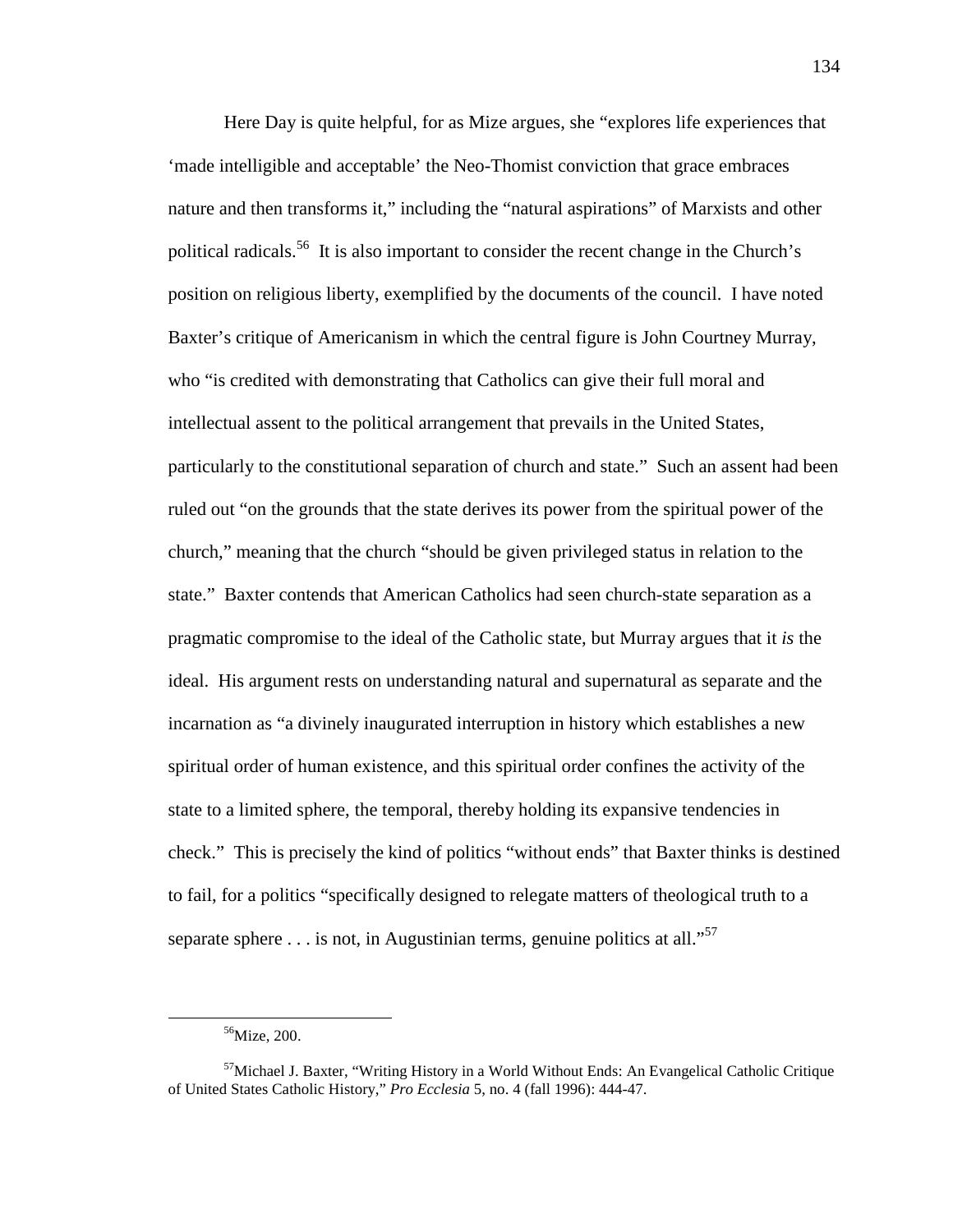Baxter is also critical of several prominent Catholic historians who have legitimated Murray's conclusions. John Tracy Ellis, for example, assures his readers "that Catholics have been, are now, and always will be the kind of Americans who know how to keep their particular religious beliefs and practices out of the political arena and who willingly join with those of other denominations and religious traditions in promoting a non-religious 'public' discourse, all for the good of the nation." Meanwhile, David O'Brien advocates "Public Catholicism," a view that dismisses "Evangelical" Catholics (e.g., Catholic Workers) in a Niebuhrian manner while they "dedicate themselves (more responsibly) to the real business at hand . . . in the hope that the decision-makers inside the beltway will follow some of their policy recommendations." Unfortunately, Public Catholics fail to fully consider the fact that this is rarely, if ever, the case. If anything, the state uses their "neo-Constantinian" assent as justification for its actions. More important, Baxter says, they fail "to take seriously a contention that has been central to the life of the Catholic Worker from the beginning, namely, that the modern nation-state is a fundamentally unjust and corrupt set of institutions whose primary function is to preserve the interests of the ruling class, by coercive and violent means if necessary—and there will always come a time when it is necessary."<sup>58</sup>

Particularly disconcerting to Baxter, then, is the Public Catholics' embrace of a revised just war theory. Like pacifism, when "faithfully theorized and practiced" the just war tradition "calls for a politically disruptive witness on the part of its practitioners."<sup>59</sup> Just war theory was formed and elaborated, initially by Augustine, out of a pastoral

<sup>&</sup>lt;sup>58</sup>Baxter, "Writing History," 442, 462; "Blowing the Dynamite," 90.

<sup>59</sup>Michael J. Baxter, "Just War and Pacifism: A 'Pacifist' Perspective in Seven Points," *Houston Catholic Worker,* May-June 2004.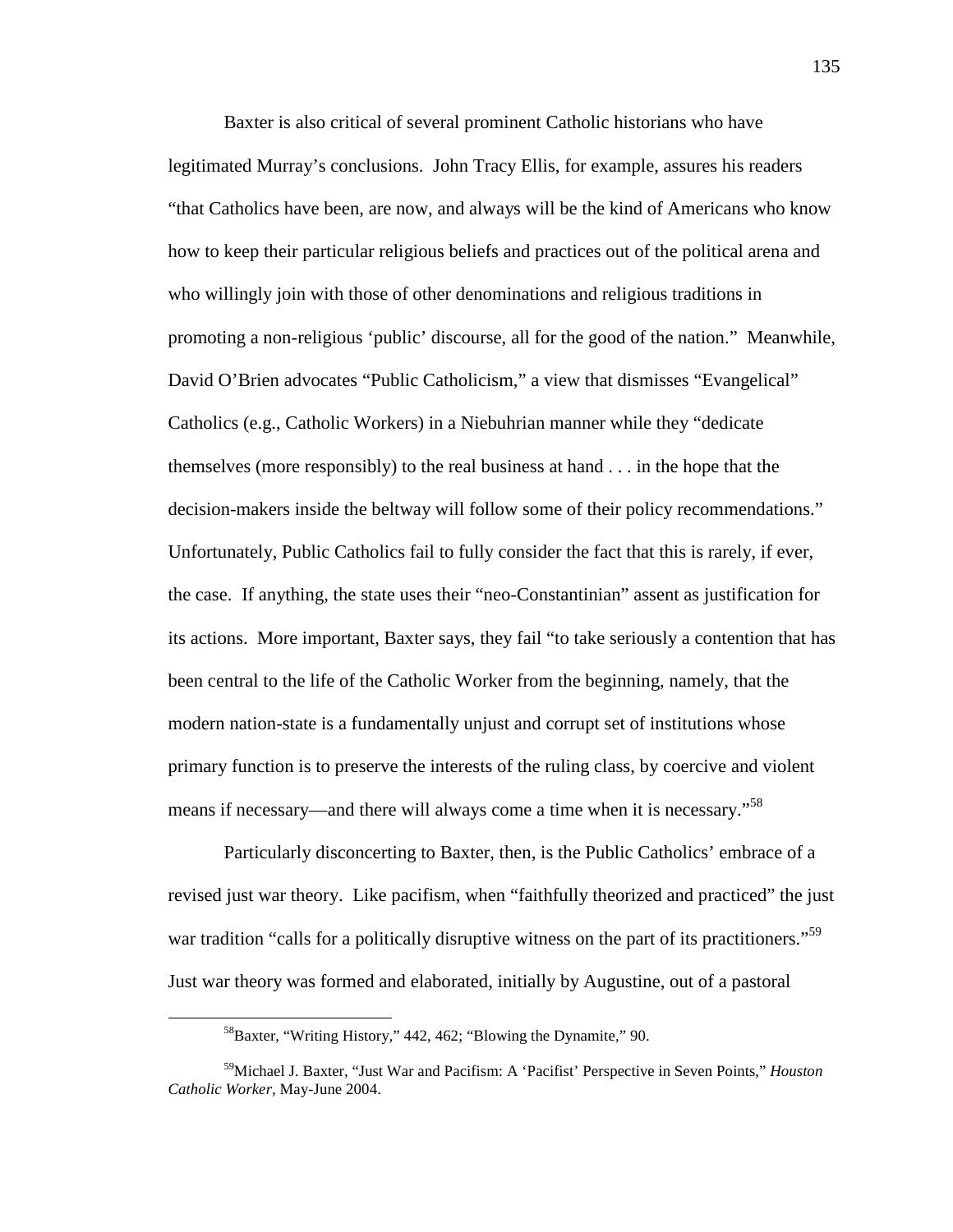concern for determining if a person's going to war or behavior in combat was sinful. As Bryan Hehir notes, "The transmission of the normative doctrine from Augustine to Aquinas had presupposed the framework of the *Republicana Christiana.*" <sup>60</sup> With the advent of the modern state the doctrine "came to be seen primarily as a set of norms for managing the affairs of modern states in the arena of international politics."<sup>61</sup> What is often missed, however, is that in affirming religious liberty the council "divorced itself from any one social, political, or economic system," including the Constantinian alliances of Europe. "The scriptural tradition replaced the un-Christian traditions of Roman law, natural law, or Aristotelian logic," Musto states. "This change opened the door for a gradual discarding of the just-war tradition. Its evangelical outlook and concern for individual conscience also put Vatican II firmly behind the rediscovered tradition of biblical pacifism." $62$  Perhaps this is too optimistic, as the passages Musto cites approvingly have contributed to the division in the wake of the council. For example, though it recognizes the right of "those who for reasons of conscience refuse to bear arms," *Gaudium et Spes* also says that soldiers "are making a genuine contribution to the establishment of peace" and affirms "the permanent binding force of universal natural law and its all-embracing principles."<sup>63</sup> Interpretation of this declaration, of course, depends on one's understanding of natural law. As I noted earlier, Day and Maurin recognize a natural law, but one with a limited and descriptive function that cannot be

<sup>60</sup>J. Bryan Hehir, "Just War Theory in a Post-Cold War World," *Journal of Religious Ethics* 20, no. 2 (fall 1992): 238-39.

<sup>61</sup>Baxter, "Just War and Pacifism."

 $62$ Musto, 193.

<sup>63</sup>Second Vatican Council, *Gaudium et Spes,* no. 79.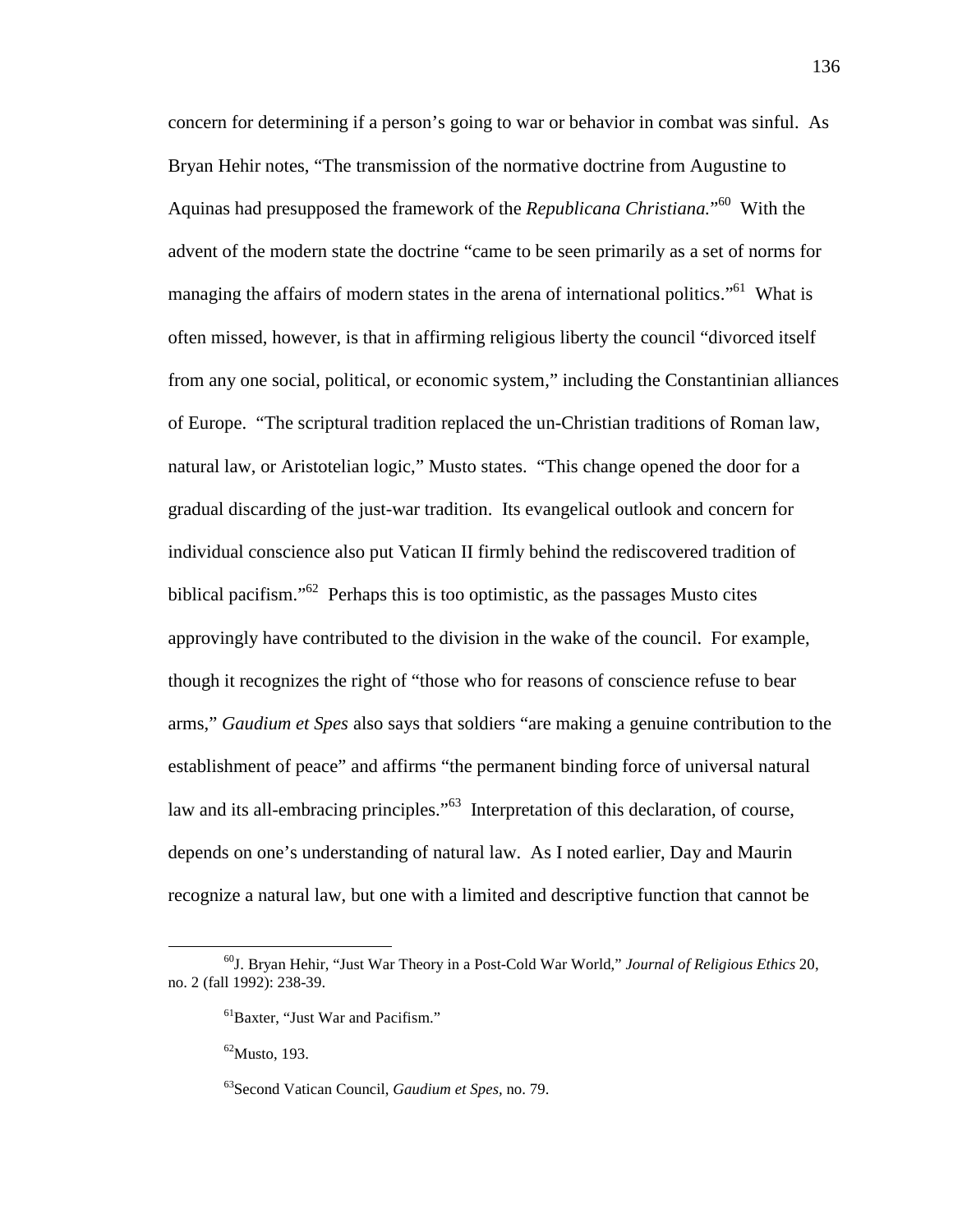conceived apart from a *telos*. <sup>64</sup> In *The Long Loneliness* Day includes a quote from

Ludlow, who connects natural law with anarchism and says that, coupled with the

Sermon on the Mount, it reflects the duty to make moral judgments:

The question of pacifism may be treated from the natural or supernatural viewpoint. From the natural viewpoint it derives its validity from reason, and natural morality, which is derived from the nature of man, is susceptible of development in that we understand more its implications as we understand more the nature of man. From an ethical and psychological standpoint it seems evident that pacifism, as exemplified in non-violent procedure, is more reasonable than is violent procedure and therefore is more in accord with man's nature which differs from sub-human nature precisely in that man is capable of rationality.

As the Catholic religion is not in opposition to nature but rather completes it and confirms nature it would seem that there could be no opposition between a pacifism basing its validity on man's reason and the official teaching of the Church.<sup>65</sup>

A supernatural rationality that is grounded in revelation and orders and completes

natural law is why Nicole d'Entremont can say of her fellow Workers who burned their draft cards, "These are young men who have learned well one historical fact, and that is that you can never win over an ideology by killing the men who have the idea. . . . Are such young men dodging or are they confronting reality?"<sup>66</sup> As MacIntyre says, all that can be grasped initially about natural law are "the conditions for entering a community in which we may discover what further specifications our good has to be given."<sup>67</sup> However, Catholic ethicists such as George Weigel have reinforced Murray's view by

<sup>&</sup>lt;u>.</u>  $64$ See Baxter, "Blowing the Dynamite," 81-84. For example, in discussing the "better" of the supernatural Day says that "we are still living in the Old Testament, with commandments as to the natural

law" (*On Pilgrimage,* 163). John R. Bowlin argues persuasively that this is how Aquinas' formulation of natural law is best understood ("Aquinas and Wittgenstein on Natural Law and Moral Knowledge," in *Grammar and Grace: Reformulations of Aquinas and Wittgenstein,* ed. Jeffrey Stout and Robert MacSwain (London: SCM Press, 2004): 154-74).

<sup>65</sup>Quoted in Day, *The Long Loneliness,* 267-70.

<sup>66</sup>Nicole d'Entremont, "Chrystie Street," in *A Penny a Copy,* ed. Cornell, Ellsberg, and Forest, 142-43.

<sup>67</sup>MacIntyre, *Three Rival Versions,* 136-37.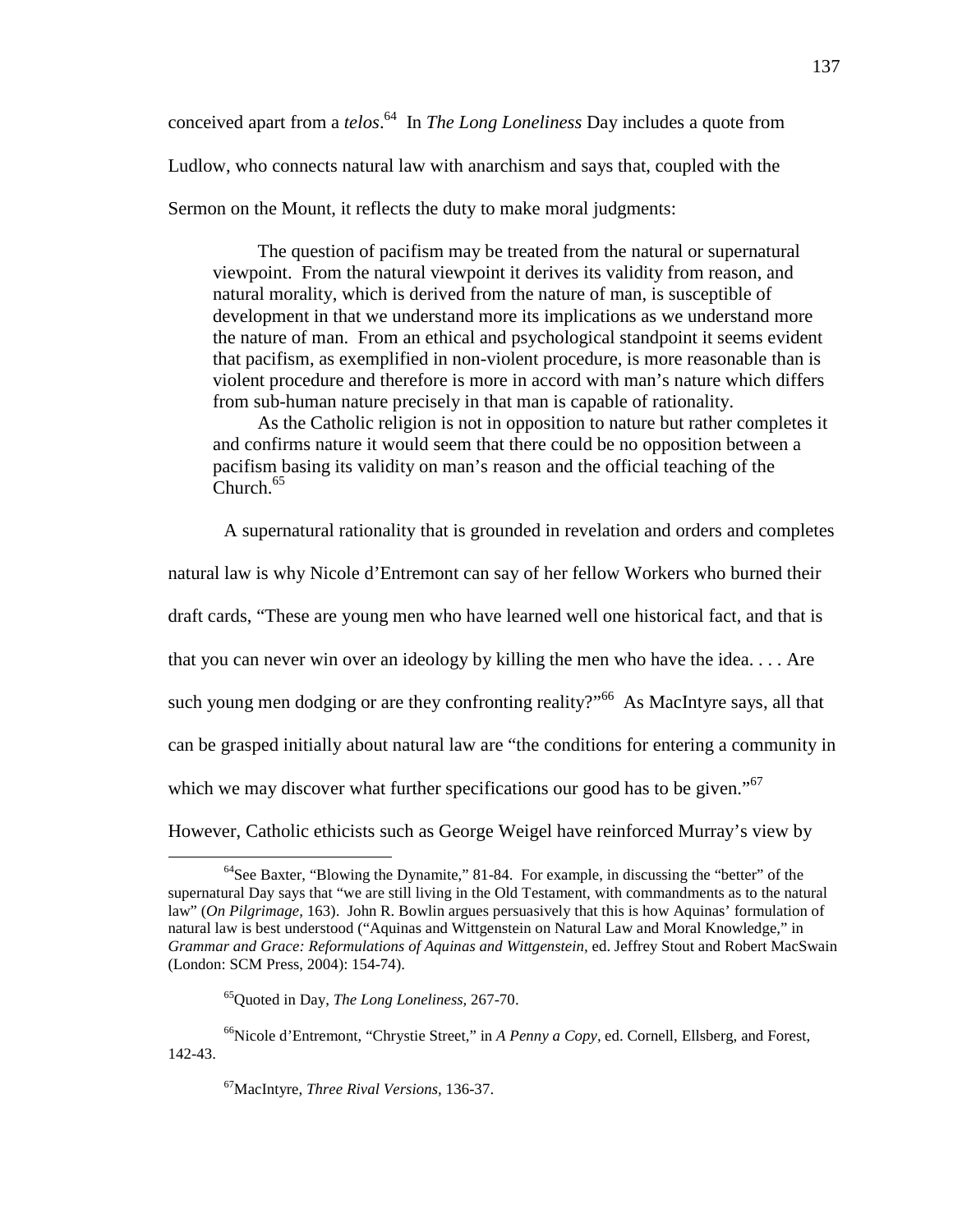appropriating the "realism" of liberal Protestants such as Niebuhr and Paul Ramsey. Yet this is not solely a "neoconservative" tendency. For example, Hehir, a model of "liberal" Public Catholicism, praises Murray and Ramsey for reshaping just war thinking from "rote repetition in the textbooks of ethics" into a form that could "meet the demands of cold war politics and strategy." He acknowledges that modern weapons and the lack of a central political authority pose new challenges to the moral use of force. In the end, though, "The decentralized, anarchic nature of international politics still stands . . . as the reason why the just war argument must be retained." In the name of "human rights" Hehir wants to focus on the "political" or "interventionist" character of just war theory rather than the "strategic" dimension dominant in Cold War discussions.<sup>68</sup> As Lisa Sowle Cahill says, however, Hehir fails to recognize "the thoroughly communal and perspectival nature" of moral discourse and instead insists that "it is legitimate and even obligatory for Christians to strive to transform the social order toward greater conformity to rationally-discerned and cross-cultural standards of justice."<sup>69</sup>

More ominous is Hehir's vulnerability to what Day calls the "terrible temptation" of justifying evil means for good ends. He notes that in assessing liberation theology, for example, John Paul II argues that "force must be eschewed, even when injustice is resisted" but does not extend this condemnation to war against "an unjust aggressor." However, Hehir is nervous about "whether any modern war . . . would meet the pope's understanding of a just war," particularly in an editorial in which John Paul uses the Gulf War "as an example of why modern warfare will always violate traditional ethical

<sup>&</sup>lt;sup>68</sup>Hehir, 239-43, 252-55.

 $^{69}$ Lisa Sowle Cahill, "Theological Contexts of Just War Theory and Pacifism: A Response to J. Bryan Hehir," *Journal of Religious Ethics* 20, no. 2 (fall 1992): 260.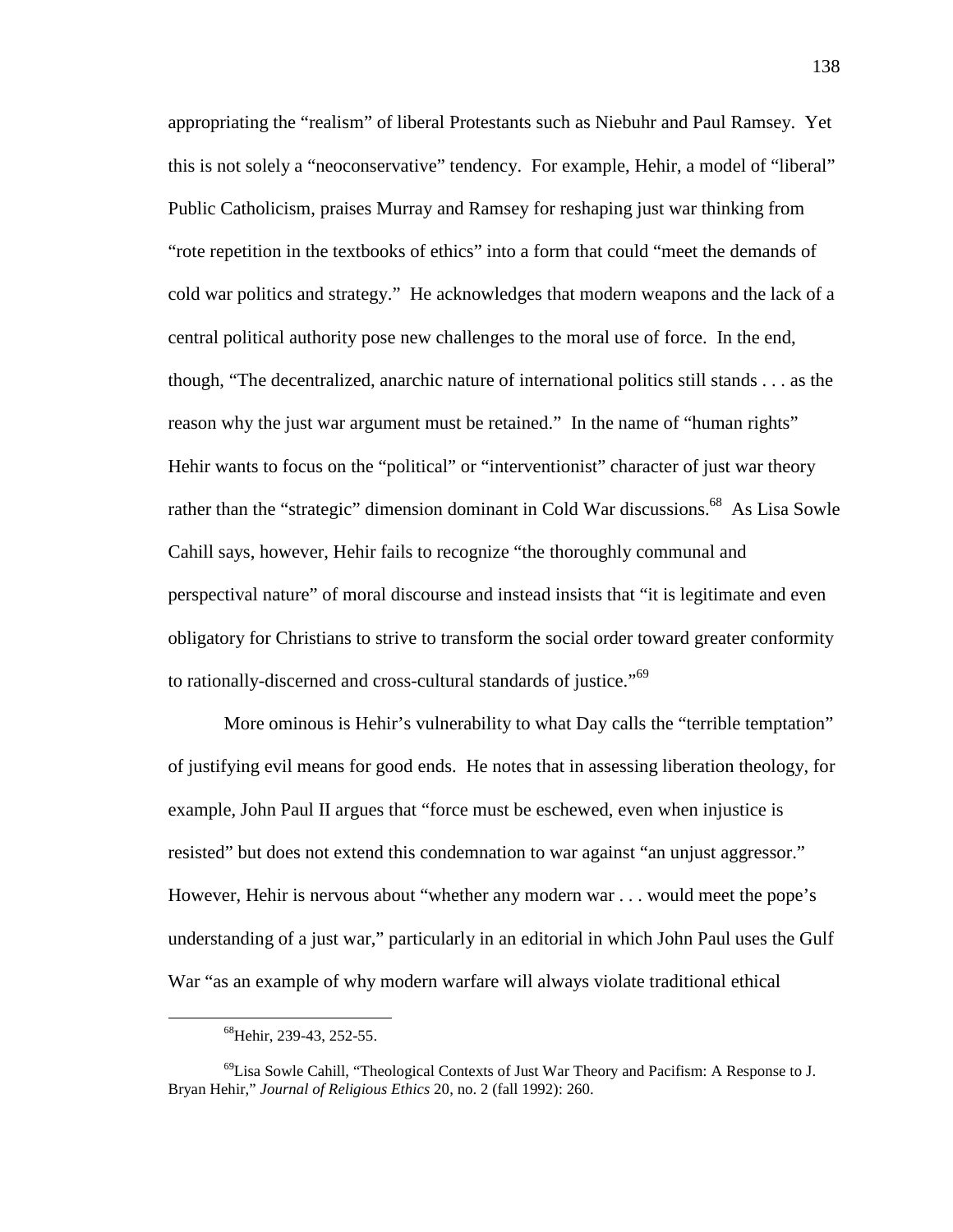restraints." Although he acknowledges that the pope's critique comes from *inside* the just war framework, Hehir dismisses his propositions against modern war as not "argued in the detail necessary to make them convincing."<sup>70</sup> He also does not deal with *Centesimus Annus,* which declares "no, never again war," or *Evangelium Vitae,* which preserves selfdefense *in theory* but recognizes the legitimacy of *not* defending oneself "according to the spirit of the Gospel Beatitudes."<sup>71</sup>

Although the pope cannot be said to be an "absolute" pacifist, his approach is consistent with Musto's reading of Vatican II and the "true" pacifism of Day and Hugo. Unfortunately, in dissecting Hehir's argument Cahill displays several of the same confusions. First, she calls pacifism and just war "fundamentally different conceptions of Christian identity" and further divides them into Augustinian and Thomistic forms. Second, she misidentifies Hauerwas and Yoder with the former, which emphasizes "witness," and Day and Merton with the latter, which emphasizes "compassionate solidarity." Finally, she contends that John Paul II remains in the natural law-based just war framework that is focused on rules and conditions and has been further developed by Murray and the American bishops. This is distinct from the Augustinian stream that includes Luther, Niebuhr, and Ramsey and is more conscious of the command of love. Cahill rightly notes that pacifism is not a "theory" but a "way of life," but errs in saying that just war theory "is not communal in any specific sense *precisely* because its purpose is to unite . . . antagonistic religious, moral, and cultural communities around a set of

 $^{70}$ Hehir, 249-52.

<sup>71</sup>John Paul II, *Centesimus Annus,* no. 52; Encyclical Letter *Evangelium Vitae,* 25 March 1995, no. 55.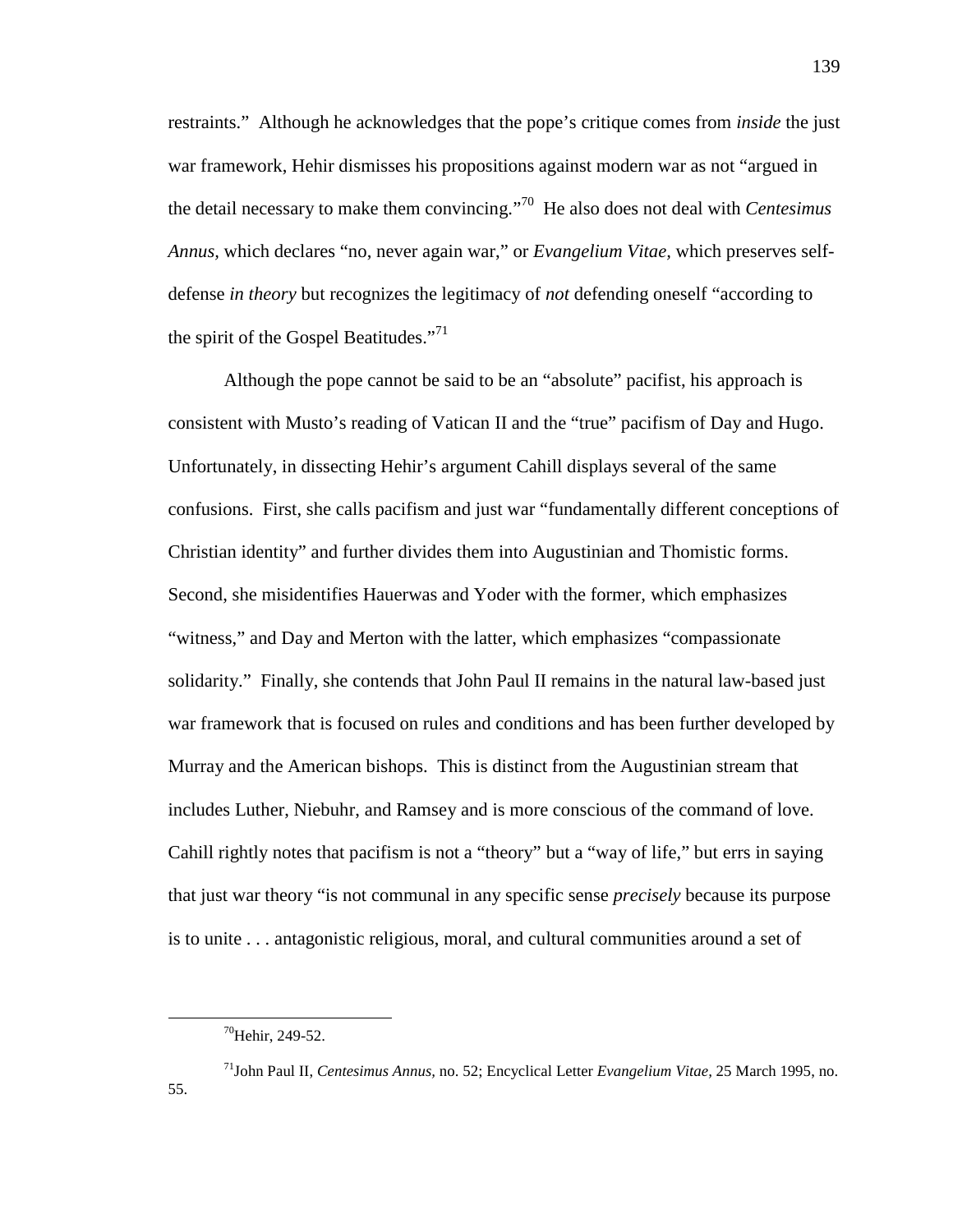minimal criteria. $172$  In short, by relying on easy divisions she neglects the context of just war outlined above as well as its connection to pacifism.

Unlike Fr. Hugo, Day does not affirm the "original" version of just war theory, but she follows him in recognizing the importance of its doctrinal basis and that strict adherence to this doctrine would likely end the Church's involvement in war or would be at least a significant improvement—as even realism would be. In the end, though, Day is more like Merton, who argues that the Church must "get free from the overpowering influence of Augustinian assumptions and take a new view of man, of society and of war itself . . . by a renewed emphasis on the earlier, more mystical and more eschatological doctrine of the New Testament and the early Fathers, though not necessarily a return to an imaginary ideal of pure primitive pacifism." As I have said, Day is careful to separate pacifism from idealism, but she recognizes another deficiency of just war theory, what Merton calls "an excessive naïveté with regard to the good that can be attained by violent means."<sup>73</sup> While the intention of priests, for example, who try to follow just war doctrine is "to bring about peace and initiate rational discussion" in order to repair the damage done by war, the means used to accomplish these "good ends" *become* the ends. As Day noted in 1975, "All the wars we have seen since 1933 . . . have not achieved any of the ends we as a people have wanted, or have been told we were working for.<sup> $74$ </sup>

This failure has been carried into recent decades by some versions of liberation theology. Matthew Smith, for one, argues that the Worker movement is itself "a form of

 $72$ Cahill, 260-64.

<sup>73</sup>Merton, *Peace in the Post-Christian Era,* 41-42.

<sup>74</sup>Day, "On Pilgrimage," December 1965; "Bill Gauchat: The Way of Peace," *Catholic Worker,* May 1975.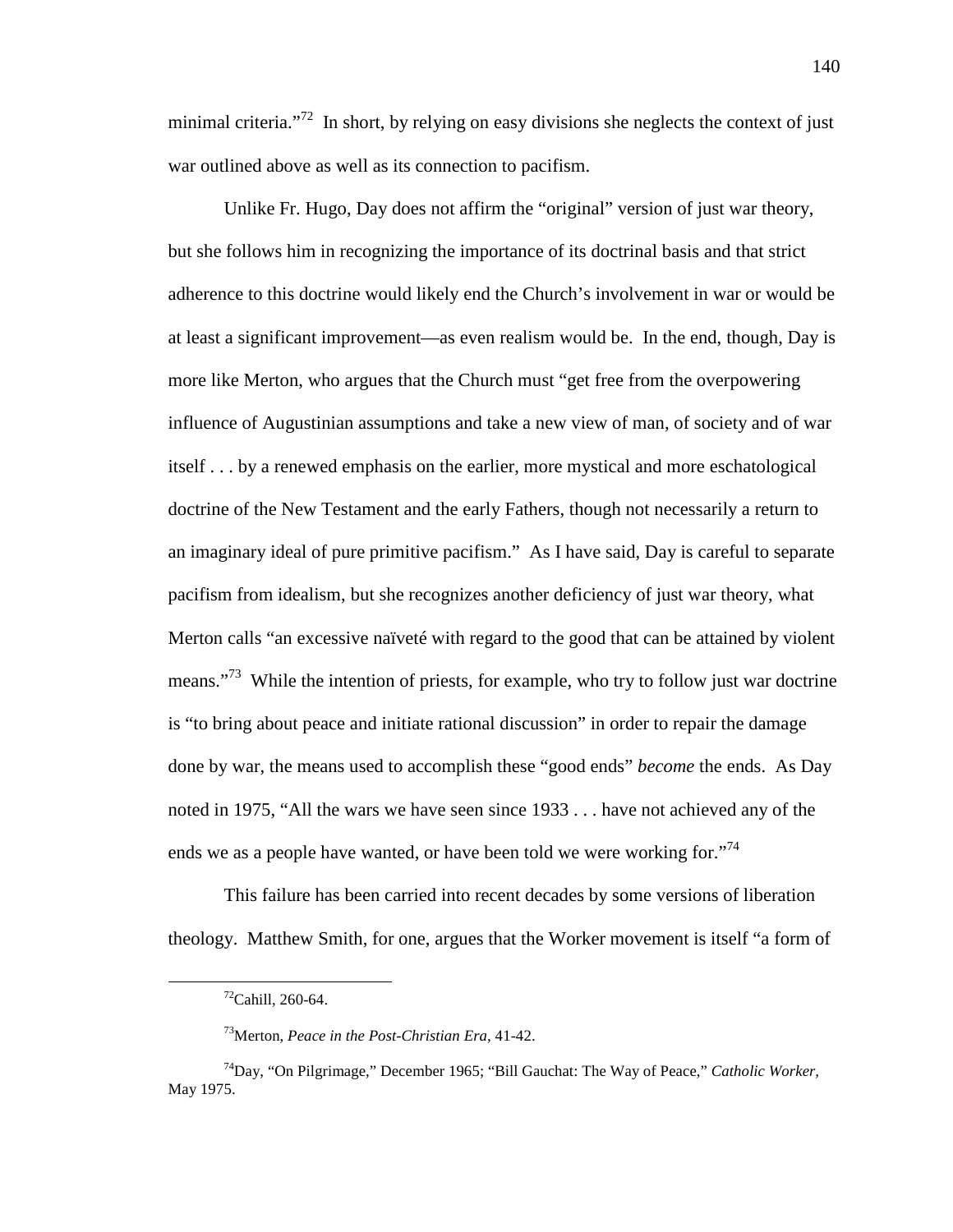liberation theology."<sup>75</sup> While liberation theology is quite distinct from liberal theology. the two have sometimes been confused when the former has appropriated elements of the latter. Smith's contention exemplifies the problem Edmund Miller points out, namely, interpreting the epiphenomenal aspects of Day's witness—serving food, supporting unions, protesting war—as evidence that she is a "liberal." This is characteristic of O'Brien's essay in the same volume in which he uses such language as "social change," "the peace and justice agenda," and "faith-based opposition to violence, racism and social injustice." Not only does he depend on "a fixed, transcendent vision" of the meaning of these terms, O'Brien's references to a "Catholic Left," an "American Catholic Church," and "liberal Catholicism" betray a belief in the inevitable progress of history similar to that of liberation theologians.<sup>76</sup> As Goizueta notes, liberationists influenced by socialism have often failed to recognize the difference between Marx's notion of *praxis* and that of Aristotle, for whom *praxis* is action, not production (*poesis*): "What makes human life *human* is precisely that it is an absolute value in itself—regardless of its productivity, usefulness, or practicality."<sup>77</sup>

Thus a "liberal" form of liberation theology is are vulnerable to a return to seeing the person as a means to an end, particularly when it fails to see, as Day does, that "the Church is beyond time" and that theology is rightly "theo-centric, not historo-centric."<sup>78</sup>

<sup>&</sup>lt;sup>75</sup>Matthew R. Smith, "The Catholic Worker Movement: Toward a Theology of Liberation for First World Disciples," in *Catholic Worker Movement,* ed. Thorn, Runkel, and Mountin, 151.

<sup>&</sup>lt;sup>76</sup>Miller, "No Catholic Church," 43. See David J. O'Brien, "The Significance of Dorothy Day and the Catholic Worker Movement in American Catholicism," in *Catholic Worker Movement,* ed. Thorn, Runkel, and Mountin, 41-58.

 $77\text{Goizueta}, 84.$ 

<sup>78</sup>Miller, "No Catholic Church," 43-44.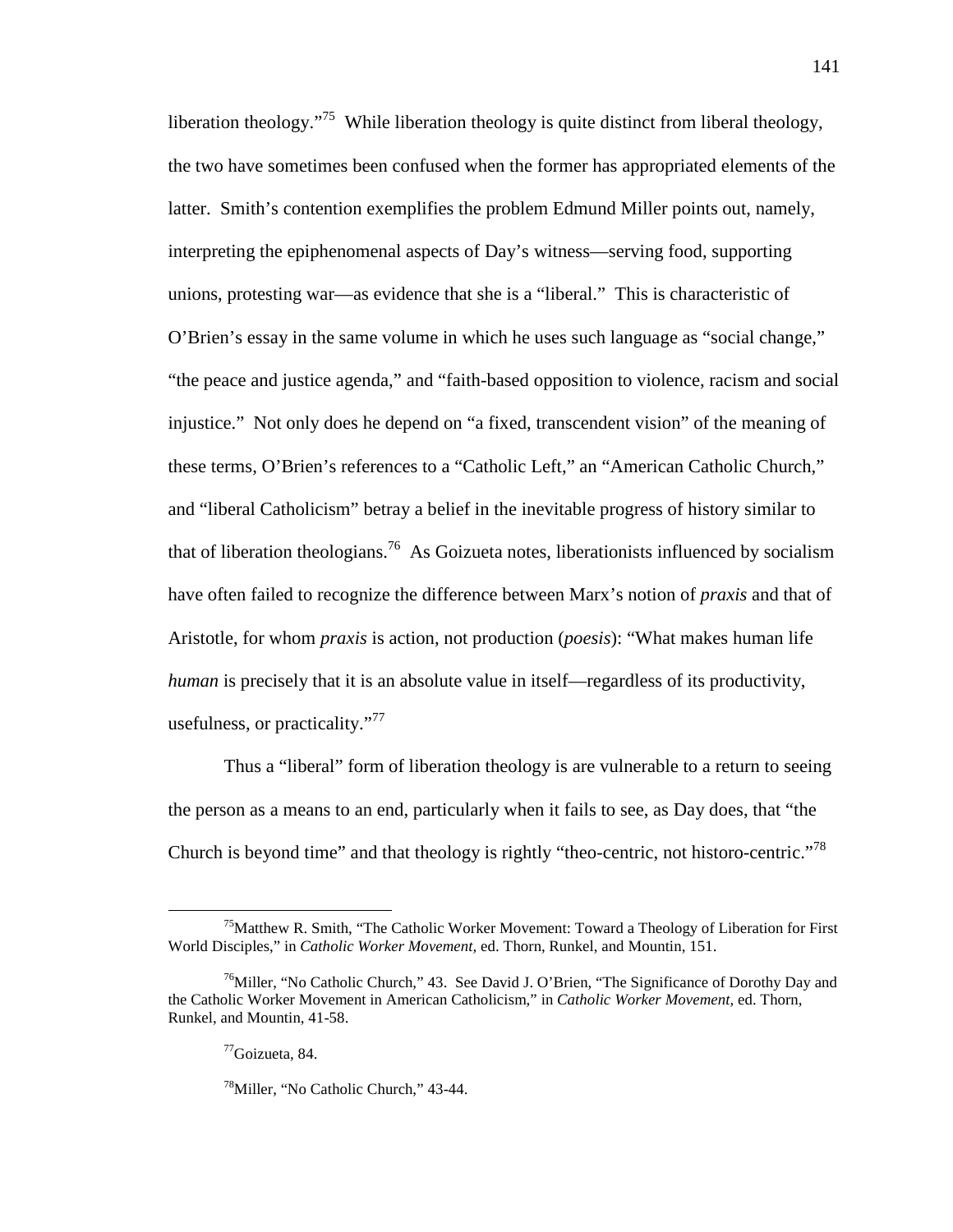Gneuhs explains that Day rejects the linear view of reality (exemplified in her day by Ryan) because she realizes that "love is not measured in *doing* but rather in *living* the eternal now.'" He calls the "leftist" interpretation of the Worker a "gross misreading." Rather, Day offers a "radical critique of modernity and the liberal bourgeois world." She is able to do so because she "lived this liberal ideology" and "found it wanting." Her alternative, then, is a transcendent personalism rooted in the doctrines of the mystical body and the incarnation.<sup>79</sup> Edmund Miller draws attention to the corresponding conservative error, that is, assuming that time is "cyclic repetition."<sup>80</sup> Just as some align Day with the Catholic Left, so there are various attempts to elevate her "conservatism." Some are quite enlightening; for example, Au links her with the European and "old" American Right's repudiation of "the fundamental tenets of the philosophical liberalism underlying the structure of American economics, politics, and society," while Kauffman notes that Day resembled other conservatives of the time who tended to be isolationist and decentralist and rejected "the bureaucratic, militaristic, centralizing thrust of [the] New Deal."<sup>81</sup> Others, however, have noted her orthodox positions on issues such as abortion and homosexuality and called her "conservative" as a slight.

Such labels reflect the kind of reduction that is challenging the post-conciliar Church and the vision of Vatican II, which is not the property of right or left. In Fr. Richard McSorley's words, "The right are those who see religion as personal, without

<sup>&</sup>lt;sup>79</sup>Gneuhs, 205, 210-13. Ann O'Connor and Peter King argue that to speak of the Worker as simply another social justice movement is to miss the point, that is, its Catholic character ("What's Catholic about the Catholic Worker Movement? Then and Now," in *Catholic Worker Movement,* ed. Thorn, Runkel, and Mountin, 128-43).

<sup>&</sup>lt;sup>80</sup>Miller, "No Catholic Church," 43. Recall the emphasis of Protestant "realists" on the inherent and inevitable sinfulness of humanity.

<sup>81</sup>Au, 19; Kauffman, 226.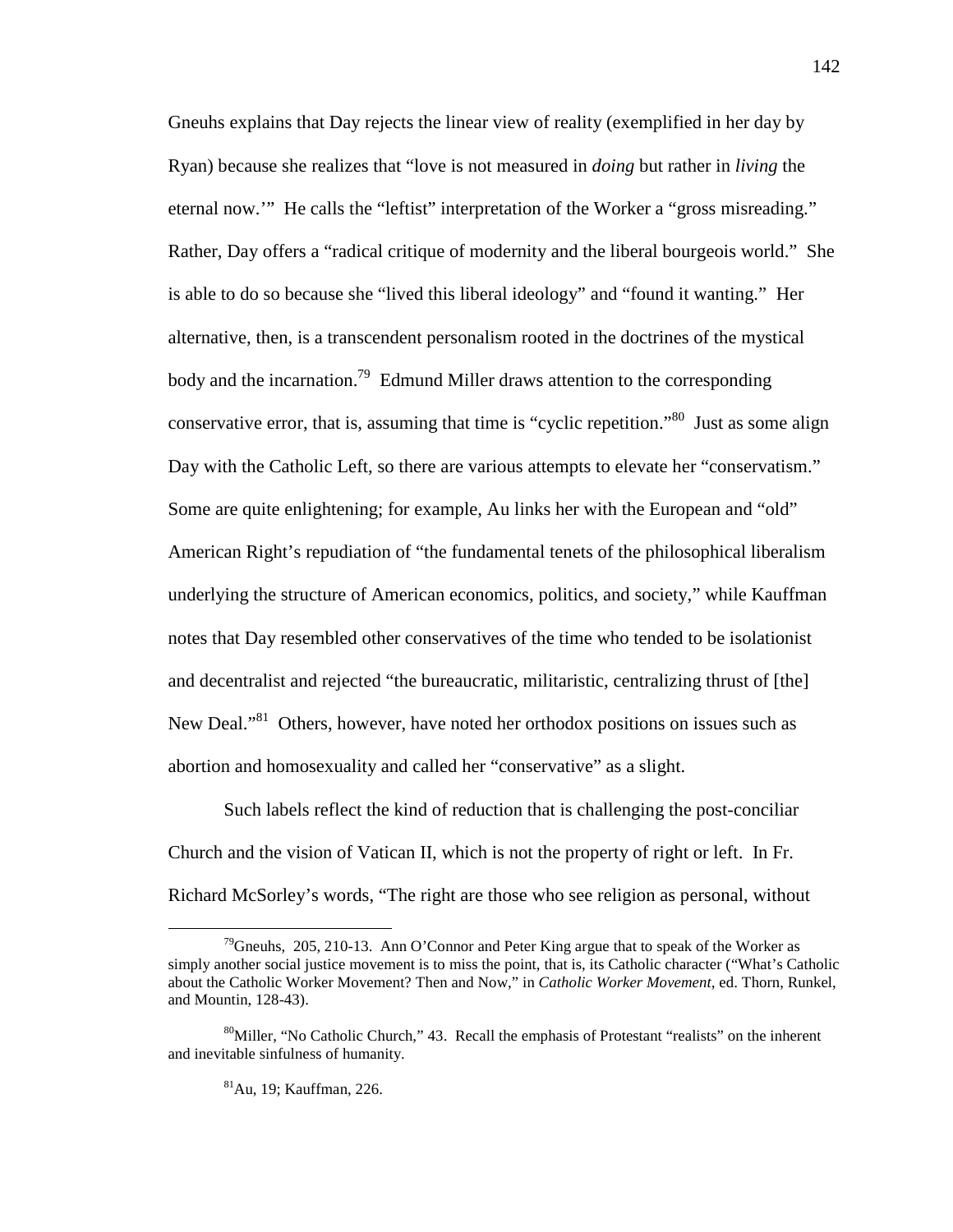any social aspect to it. Then there are Catholics on the left who work for justice and peace and very often don't do much personal prayer. That division is widening by misinformation from one group against the other.<sup>82</sup> This problem is manifested in American politics, where a Catholic voter must choose between opposing abortion or the war in Iraq, and reinforced by Public Catholics in their angry debates. For example, Miller says, O'Brien "disapprovingly cites the alliance of Catholic bishops, in their prolife efforts, with 'conservative politicians opposed to Catholic teaching on many other questions,'" but he "seems happy to form alliances with others opposed to Catholic teaching.<sup>83</sup> Meanwhile, the Rourkes note that neoconservatives overemphasize the individual in "their relatively uncritical support for the liberal, capitalist economic order which is now becoming globalized. They fail to see any connections between it and the proliferating poverty, unemployment, and cultural demise." Instead, they encourage "warlike attitudes" against foreign nations or groups that make such complaints."<sup>84</sup>

The consequences of this division have been displayed in a recent round of controversies in which the theology of Day and the Worker play a central role, a story Scott Moore tells to great effect in "The End of Convenient Stereotypes." The first controversy stemmed from a symposium in *First Things,* the "conservative" journal edited by Richard John Neuhaus, on the judicial usurpation of politics. In short, the symposium was cited as evidence of a breakdown of the alliance on the right between "theocons" relying on a supposedly "Thomist" conception of natural law and "neocons"

<sup>82</sup>Quoted in Riegle, *Dorothy Day,* 96.

<sup>83</sup>Miller, "No Catholic Church," 43. See O'Brien, 49.

 $84$ Rourke and Rourke, 5. The Rourkes specifically name the "economic personalism" of Rev. Robert Sirico and the Acton Institute for the Study of Religion and Liberty. Having attended an Acton conference for graduate students, I can only agree.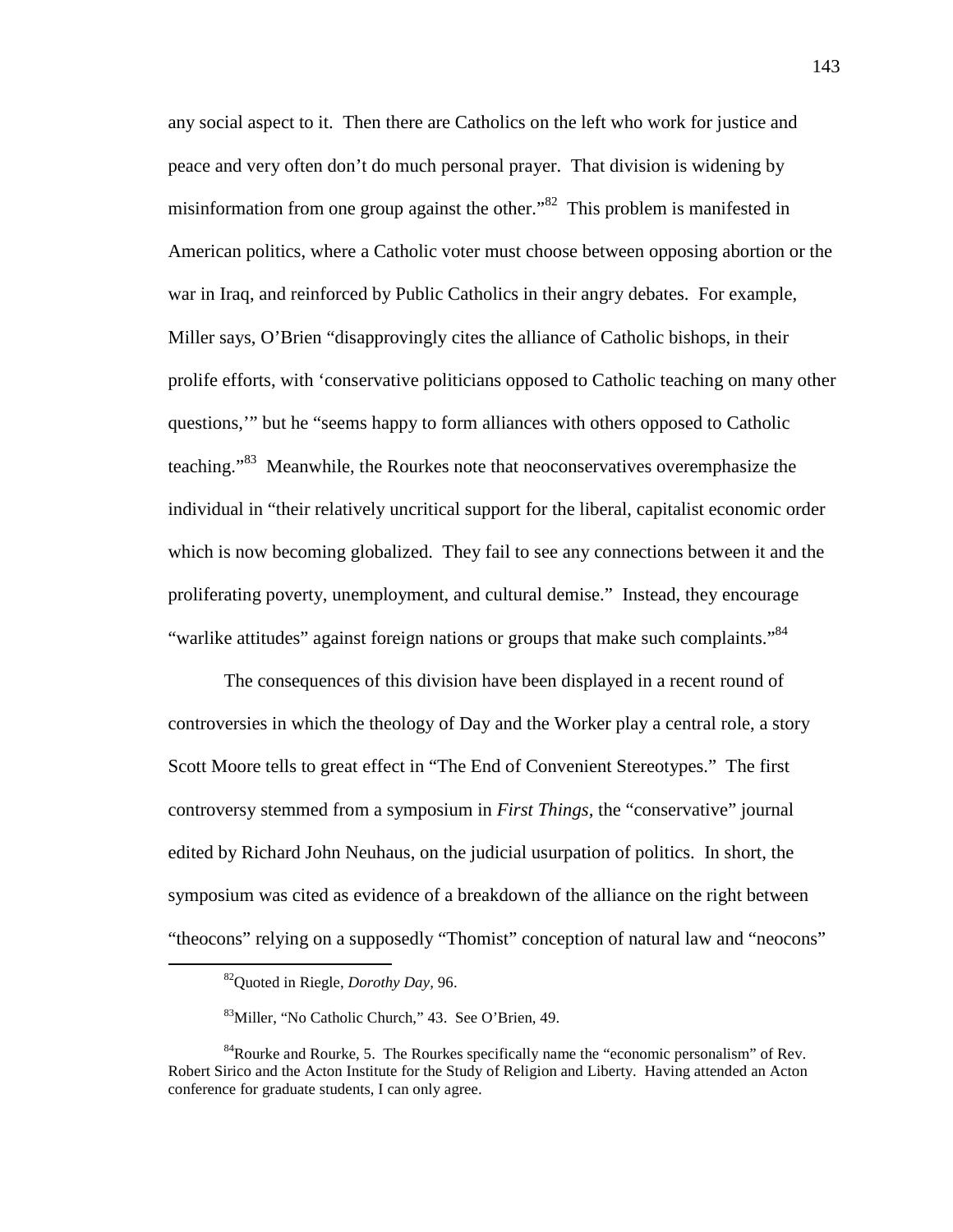more focused on economics and the rights outlined in the Declaration of Independence. The ensuing debate reveals several confusions resulting from Protestants and Catholics (and Jews) aligning themselves with political ideology among both the "conservative" perpetrators and the "liberals" outraged by this unholy alliance. Also, the worries of some theocons about the legitimacy of a nation-state that sanctions abortion, for example, is precisely the kind of questioning that has not been pushed far enough. While they believe the judiciary is acting against the wishes of the American people, Hauerwas rightly contends that it is only legitimating their desire for autonomy, a natural consequence of Enlightenment liberalism. $85$  Thus their unwillingness to question the roots of American society and politics mirrors that of liberals.

The second controversy erupted over the hiring of Baxter by the "liberal" theology department at the University of Notre Dame. Despite being a qualified professor and Holy Cross priest, he was initially rejected by a departmental committee, perhaps for being associated with Hauerwas, his dissertation director. The university president, Edward Malloy, stepped in and appointed Baxter, and in his letter to the committee Malloy alluded to earlier "disputes" in the department involving Hauerwas and Richard McBrien, former chair of the department and an opponent of Baxter's appointment. What is most interesting, Moore says, is that the appointment was *opposed* by the *National Catholic Reporter,* a "liberal" publication, and *supported* not only by the *Houston Catholic Worker* and a number of scholars with sympathies for the Worker

<sup>85</sup>Scott H. Moore, "The End of Convenient Stereotypes: How the *First Things* and Baxter Controversies Inaugurate Extraordinary Politics," *Pro Ecclesia* 7, no. 1 (winter 1998), 20, 28. See "Symposium: The End of Democracy? The Judicial Usurpation of Politics," *First Things* 67 (November 1996): 18-42; Jacob Heilbrunn, "Neocon v. Theocon," *New Republic,* 30 December 1996, 20-24.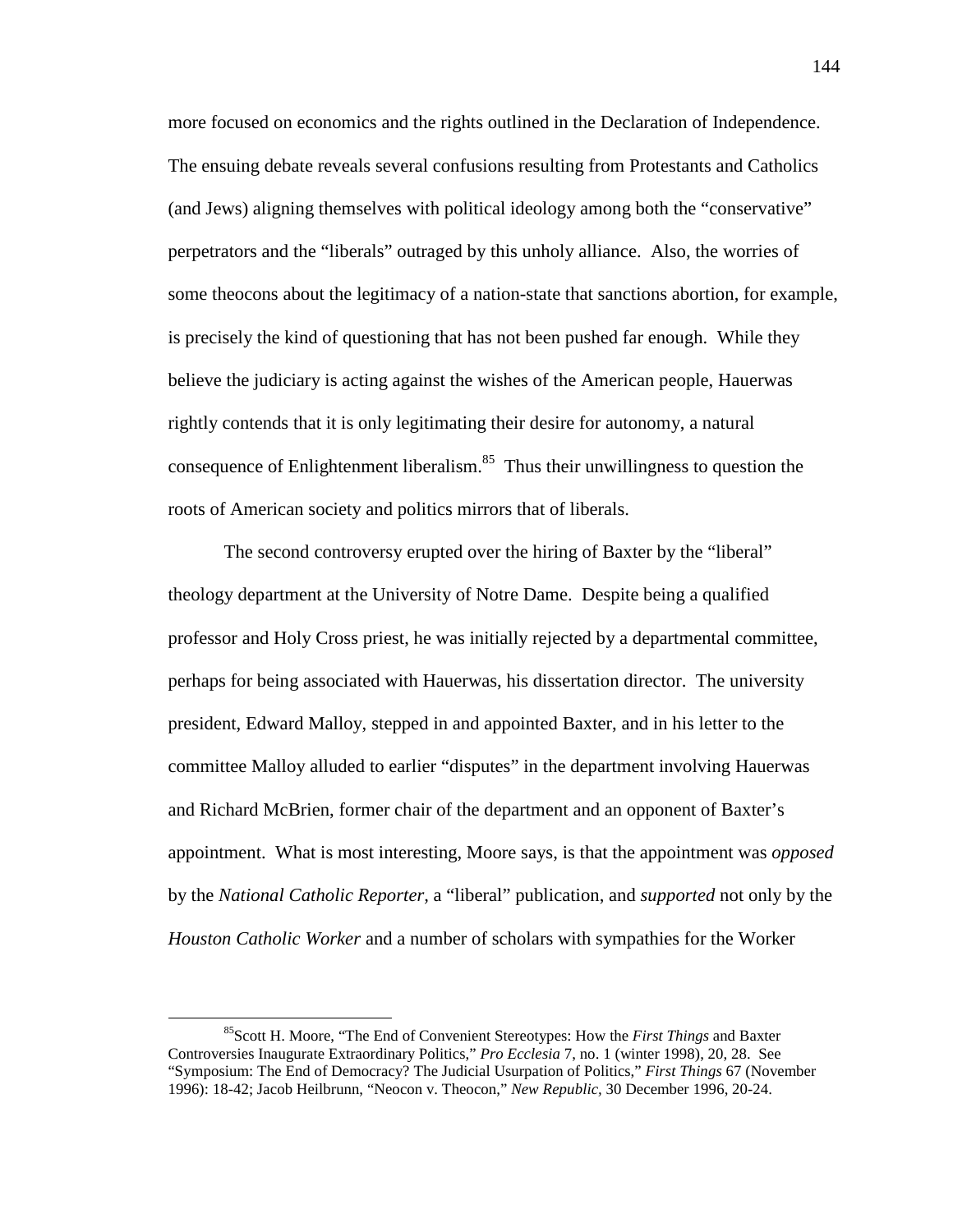(including MacIntyre) but also by Neuhaus in the pages of *First Things.*<sup>86</sup> Further, the *Reporter* published a second, friendlier article noting that "Baxter's allies say he blows apart the usual liberal-conservative categories that have often been used to describe Catholics since the Second Vatican Council."<sup>87</sup>

The question is why this is the case. Moore concludes that just as the *First Things* controversy "wreaked havoc with traditional sensibilities about religion and politics on the right," the Baxter controversy did so on the left.<sup>88</sup> There is an additional element: the individuals and groups intertwined with both controversies, including Hauerwas and Day (whom Moore does not discuss). McBrien, for one, refers to Hauerwas and his Catholic students as "sectarians" in his *Encyclopedia of Catholicism,* calling their views "diametrically opposed to Catholicism," particularly to *Gaudium et Spes.* A "sectarian" is "one who defines the church as the exclusive locus of God's activity, and the mission of the church as limited to a countercultural, otherworldly salvation." Elsewhere McBrien has referred to Day as a saint while stating that her "countercultural" approach "is not representative of the Catholic tradition. It's like a dissenting opinion."<sup>89</sup> The sectarian charge is not new from the right, either. Weigel, for example, refers to Day this way in at least two books and aligns her with St. Francis in "breaking with the mainstream tradition of American Catholicism and its view of the American

<sup>88</sup>Moore, 27.

<sup>86</sup>Ibid., 23-26. See Richard John Neuhaus, "Religion within the Limits of Morality Alone," *First Things* 72 (April 1997).

<sup>87</sup>Pamela Schaeffer, "Notre Dame Dispute May Signal a Shift: Countercultural Catholic Voice Stirs a Storm," *National Catholic Reporter,* 31 January 1997.

<sup>89</sup>Quoted in Schaeffer. See Richard P. McBrien, ed., *The HarperCollins Encyclopedia of Catholicism* (San Francisco: HarperSanFrancisco, 1995).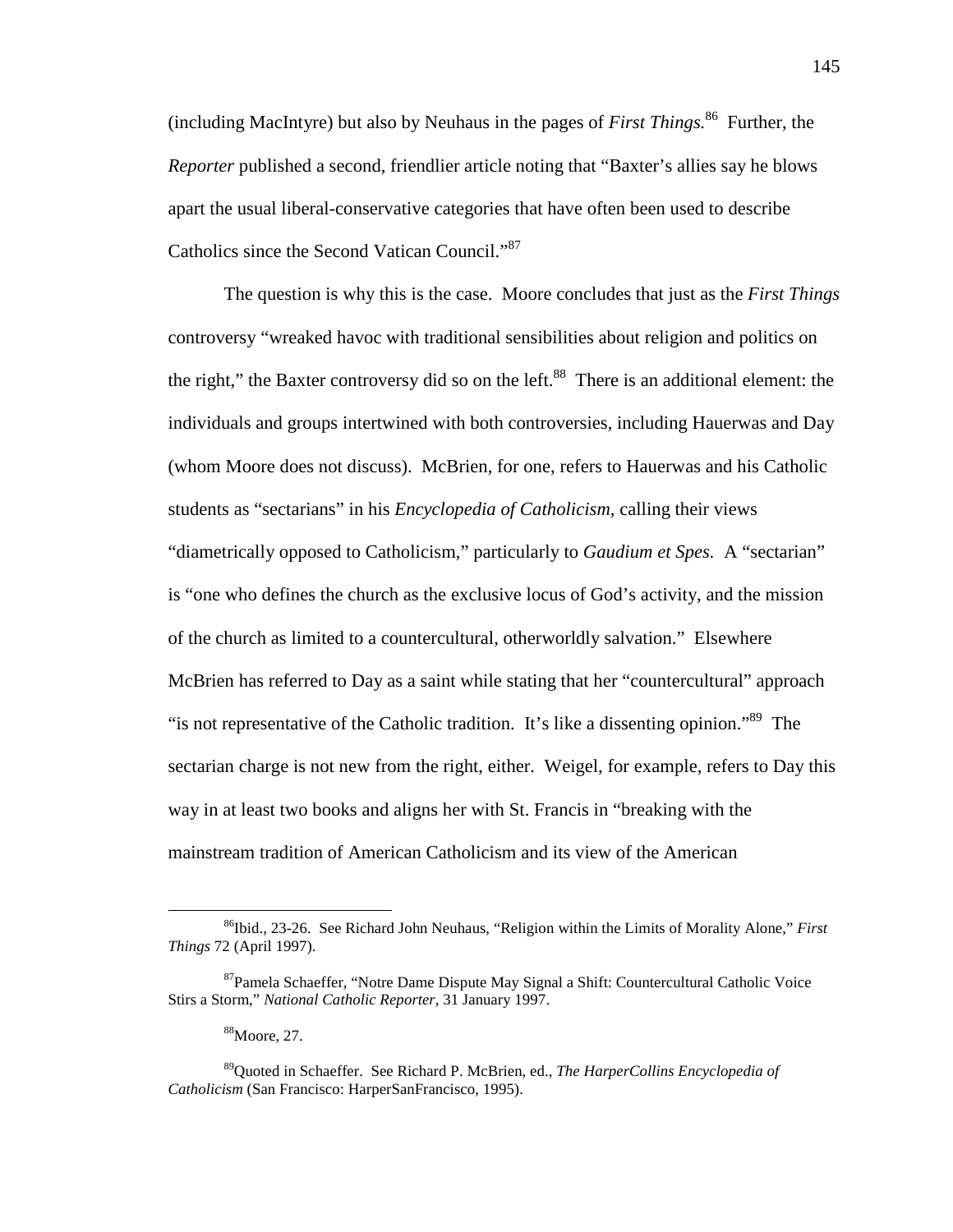Experiment. $\cdot^{90}$  This is company Day would be proud of, but is this definition even correct? As Moore says, the stance of these sectarians "is better described as affirming confessionally particularist approaches to morality, politics, and faith." In short, "One of the dreams of Enlightenment Liberalism was the desire to remove the scandal of particularity from the engagement of religion and politics. . . . Baxter and Hauerwas recognize that the scandal of particularity cannot be removed without compromising authentically Christian convictions."<sup>91</sup>

This, I think, approaches the heart of the matter, as it is the "confessionally particularist" (or "radical traditionalist") kind of Christianity that public theologians and others of both right and left are often unable to reconcile with their positions. Therefore, they must label such views "sectarian" or "irresponsible" in order to dismiss them. This is difficult, the Zwicks say, because "McBrien and Weigel are both speaking of a woman who went to daily Mass and communion and weekly confession, made a holy hour daily, memorized and studied constantly the papal encyclicals, prayed the Divine Office, participated in the Catholic renaissance before the Second Vatican Council, and lived the Sermon on the Mount. . . . She was thoroughly Catholic in the Benedictine tradition. Are she and the Benedictines outside the Catholic tradition?" The question, then, is who the real dissenters are and if, in fact, tradition itself is the real threat. "Perhaps it is the Americanists . . . who might more properly be called 'sectarian,'" the Zwicks contend, "because they respond to the tensions between Church and world by restricting religion

 $90$ Mark Zwick and Louise Zwick, "Why Argue About Fr. Michael J. Baxter and Notre Dame?," *Houston Catholic Worker,* March-April 1997. See George Weigel, *Tranquillitas Ordinis: The Present Failure and Future Promise of American Catholic Thought on War and Peace* (New York: Oxford University Press, 1987); *Freedom and Its Discontents: Catholicism Confronts Modernity* (Washington, D.C.: Ethics and Public Policy Center, 1991).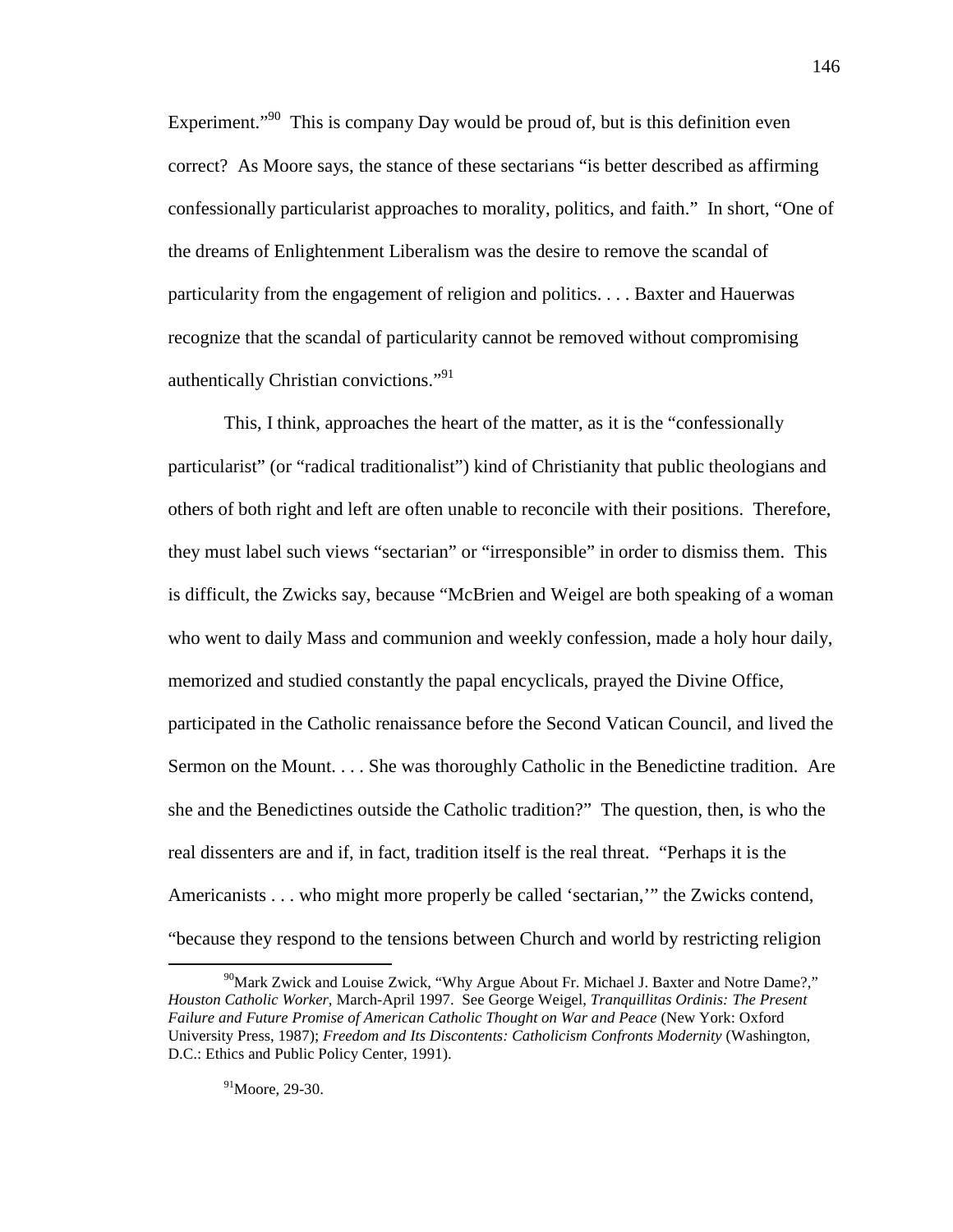to a private affair and going along with everyone else in the public arena. This has never been the Catholic tradition."<sup>92</sup>

That pacifism or strict just war theory is central to the faith and practice of most confessional particularists is no accident, for it is the theology of violence that most clearly reveals the difference in ethics regarding church and state. My argument is not that Day is the definitive example of confessional particularism, only that her witness is a powerful and effective example of the form of life necessary to display the truth of this approach. Neither is every aspect of the Enlightenment or modernity to be discarded. Indeed, as I noted above, the separation of the church from the sword is no less than providential, and as Moore says, "Liberalism has looked utterly compelling in the face of the twentieth century options of Nazism, Stalinism, and Communism." The problem, however, is that the common cause of Christians with liberalism in order "to make the world safe for democracy," a phrase I mentioned in chapter four, "betrays the conviction that the guiding teleology was not one of religion but of a certain sort of politics. . . . The question remains, however, once the world has been made safe for democracy, what need does it have of Christianity? Very little. Hence, we see the increasing privatization and the trivialization of religion in the public square."<sup>93</sup>

Whereas conservatives and liberals believe that the antidote is a return to the "real" politics of the United States—Neuhaus calls this "contending for the soul of the liberal tradition"—Baxter, Hauerwas, and Day recognize that this *is* the reality.<sup>94</sup> As

l

 $92$ Zwick and Zwick, "Why Argue."

<sup>93</sup>Moore, 33-34.

<sup>94</sup>Richard John Neuhaus, "The Liberalism of John Paul II," *First Things* 73 (May 1997).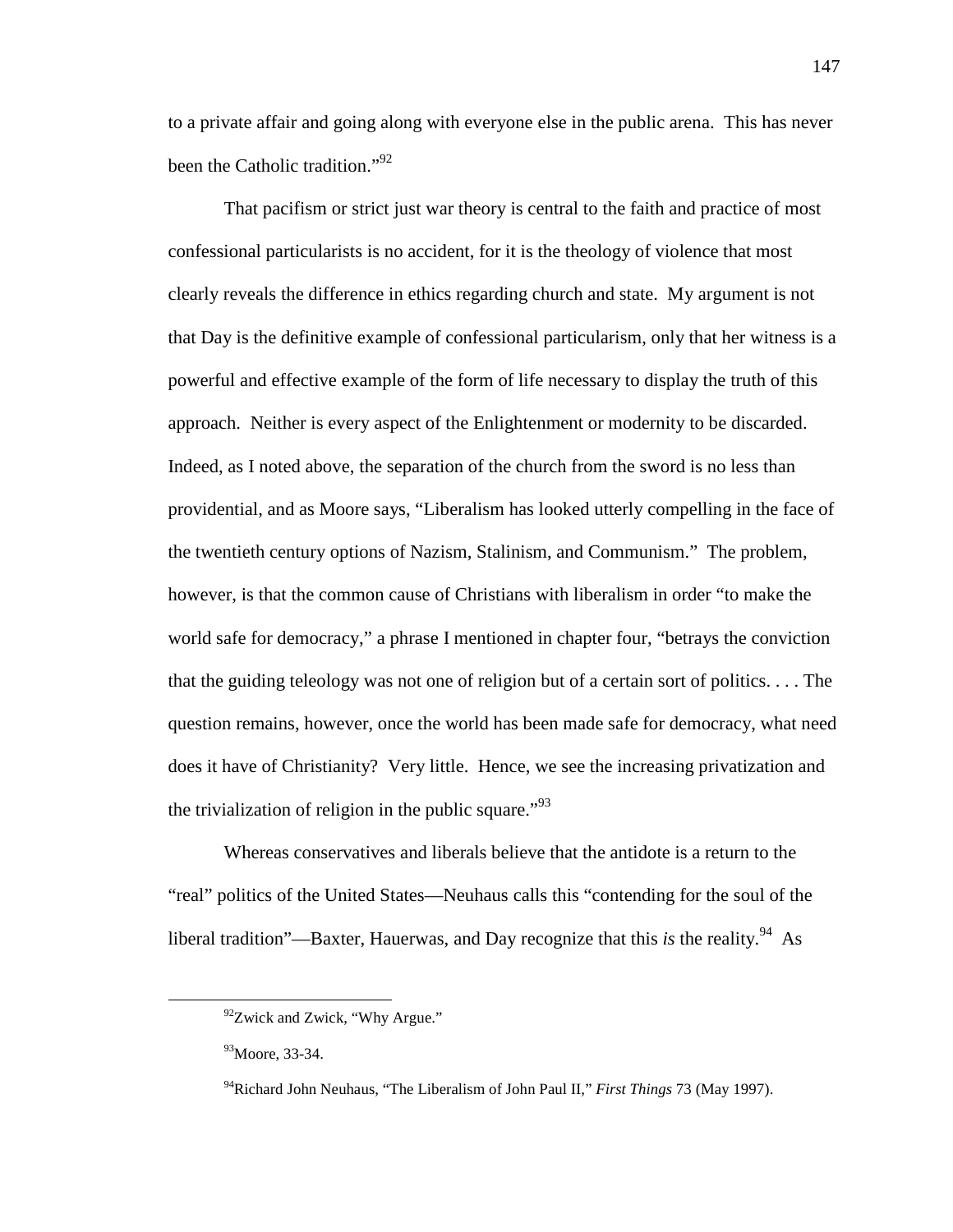Moore says, "The Enlightenment commitment to 'the rational, dispassionate search for truth, and . . . the dissemination of knowledge for the sake of knowledge' is a kind of religion," one that "requires an absolute faithfulness since it alone possesses the capacity to adjudicate between the irrational excesses of traditional religions."<sup>95</sup> In other words, there can be no "neutral" separation of church and state. "Faced with this situation, the Church does not need a theory of the state," Baxter contends. "What the Church needs is a description of the true character of the state and a set of practices to resist it." These practices are embodied well, though not exclusively, in communities like the Worker:

History does not, of course, begin and end with the Catholic Worker. But history does begin and end with Jesus Christ, the Alpha and the Omega, and the Catholic Worker at its best has conformed its aims and purposes to this truth. In so doing, it has demonstrated a basic point . . . that it is possible to avoid an Americanist accommodation to the liberal state without resurrecting the fantasy of the confessional state.<sup>96</sup>

At the time of his essay Moore envisioned a realignment that would put Baxter, Hauerwas, and Neuhaus (and, by extension, Day) on the same "side."<sup>97</sup> This, however, appears increasingly unlikely. In the essay defending Baxter's hiring, Neuhaus calls him "a child of Kant, a modern theologian who critiques the entirety of the tradition by a criterion of his choosing," in this case, pacifism.<sup>98</sup> Baxter's response is to point out the differences between Kant's project and his own attempt "to demonstrate the necessity of the Church for moral reflection," as well as Neuhaus' failure to consider "the extent to which the body politics can permeate religion and bleach out its distinctive character.

<sup>95</sup>Moore, 39-40.

<sup>&</sup>lt;sup>96</sup>Baxter, "Well Worth an Argument."

 $97$ Moore, 30.

<sup>&</sup>lt;sup>98</sup>Neuhaus, "Morality Alone."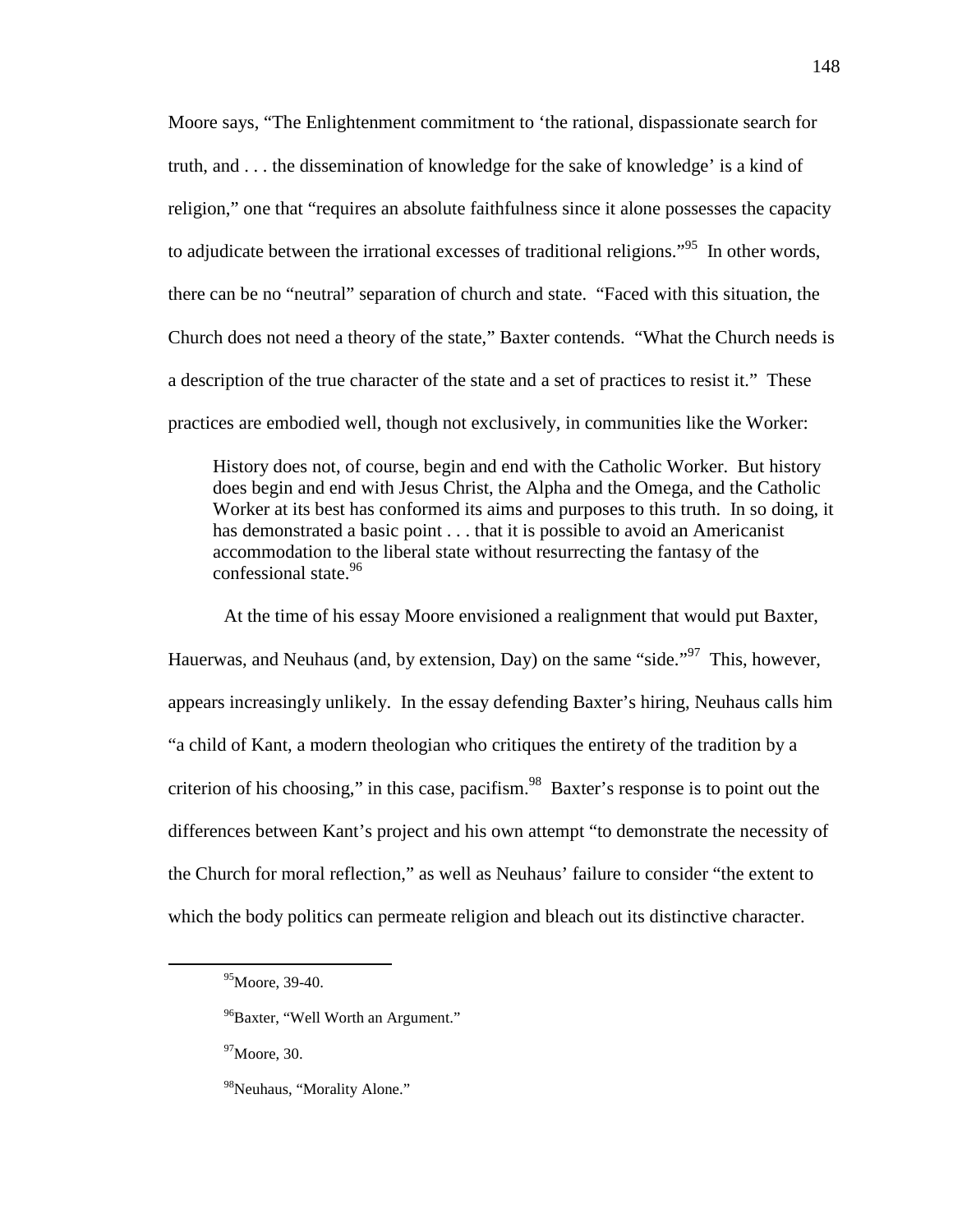When this happens, the Church ceases to respond critically to the political life of whatever nation in which it is located."<sup>99</sup> First Things exemplified this failure after September 11 when it ran an editorial supporting President Bush and declaring that "this is, for America and those who are on our side, a defensive war." The article distinguishes between "real" and "fraudulent" pacifism and concludes that "pacifists embrace not nonviolent resistance but nonresistance." Not only do nonviolent resisters "live in an unreal world of utopian fantasy that has no basis in Christian faith," they "have no legitimate part in the discussion about how military force should be used."<sup>100</sup> According to Baxter, this separates the absolutes of Christianity from the "relativity" of politics, because "the last thing we want involved in politics is someone who believes in an absolute ethics, such as set forth in the Sermon on the Mount."<sup>101</sup>

The impact of the "absolute ethics" of Dorothy Day and the Catholic Worker, however, may only yet be reaching its zenith. Her pacifist witness revealed the potential of the encyclicals of the late nineteenth and early twentieth centuries and was decades ahead of Vatican II and the Catholic peace movement she helped found. Indeed, as Fr. McSorley says, "Dorothy was Vatican II before Vatican II."<sup>102</sup> Her influence is still being felt today, and not only in the affirmation of pacifists and conscientious objectors. As the Zwicks point out, the altered terrain of Catholic thought on violence enabled John Paul II "to take the theological discussion of war and peace beyond a disagreement

<sup>99</sup>Baxter, "Well Worth an Argument," *First Things* 75 (August-September 1997).

<sup>100</sup>Editors, "In a Time of War," *First Things* 112 (December 2001): 11, 14.

<sup>&</sup>lt;sup>101</sup>Baxter, "Just War and Pacifism."

<sup>102</sup>Quoted in Riegle, *Dorothy Day,* 100.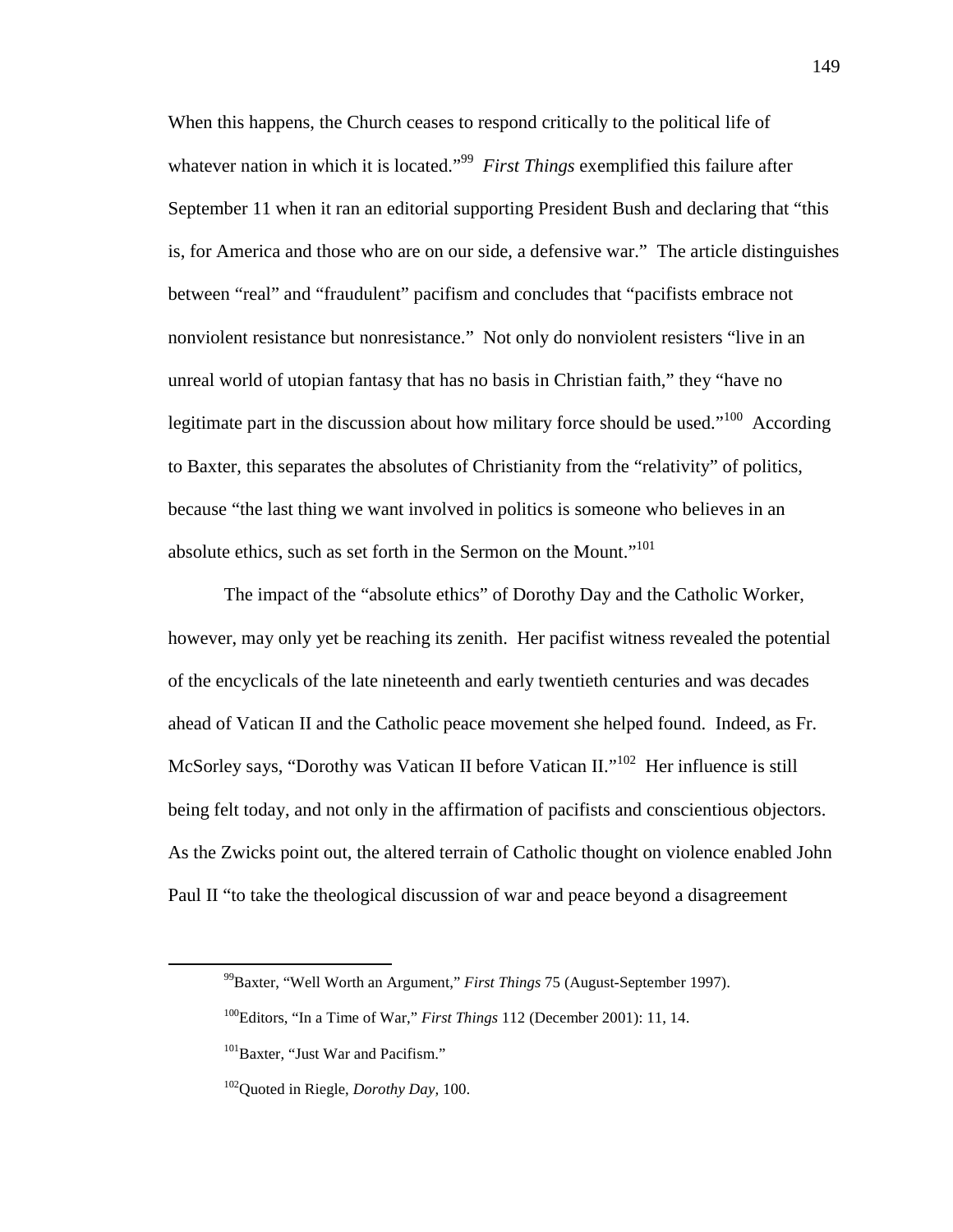between pacifism and just war doctrine."<sup>103</sup> That it is possible for the "reformist" methodology of Baxter and other Catholics (and Protestants) to challenge the "public church" model is due in large part to Day. Yet disagreement lingers and the Worker "remains marginalized in the discourse of Catholic social ethicists."<sup>104</sup> Kristin Heyer, for one, laments this division and calls for "a creative combination of both, rather than living with substantive pluralism or relegating one to minority status." Unfortunately, her solution fails in seeking compromise rather than truth, especially when she argues that both models have "equally inherent" risk and that "the multifaceted nature of the basic public church posture helps guard against too optimistic or too pessimistic a view of the wider world and a disproportionate reliance upon a particular theological 'canon within a canon.'"<sup>105</sup> Heyer misunderstands the dynamic, for Day and the Worker are an example not of division but of bringing together the elements torn apart by division.

A better approach is not only to replicate the Catholic Worker but to take up its practices in local communities and congregations. In Edmund Miller's words, "Only he [or she] who dwells first on the mystery of the Church and the Mystical Body can grasp the radicalism of Dorothy and the Worker."<sup>106</sup> Ellsberg argues that if Day is remembered in a hundred years, "it may well be because the Church will have assumed the prophetic witness which she embodied, and the definition of the word 'Christian' expanded to

 $103$ Zwick and Zwick, "Prophet of Pacifism."

 $104B$ axter, "Blowing the Dynamite," 87.

<sup>105</sup>Kristin L. Heyer, "Bridging the Divide in Contemporary Catholic Social Ethics," *Theological Studies* 66, no. 2 (June 2005): 430, 403.

<sup>&</sup>lt;sup>106</sup>Miller, "No Catholic Church," 44.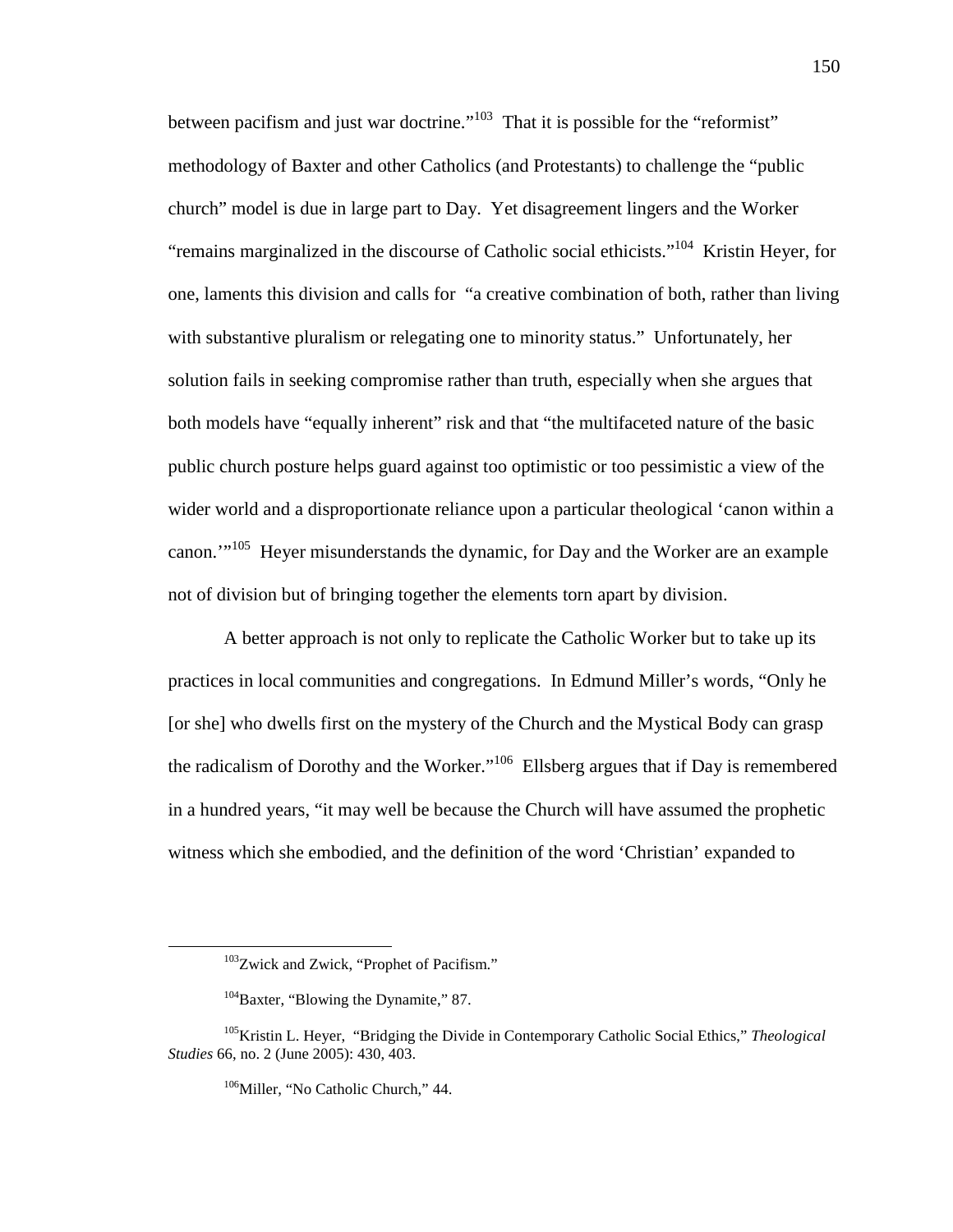embrace its original identity with 'Peacemaker.'<sup>107</sup> For this to happen, however, the kind of politics she embodies must be considered in more theological depth. I have attempted a small contribute to this effort here, but many aspects must be explored more fully, including Day's doctrine of sin, her distinction between cooperation and coercion, her understanding of natural law and other doctrines, and the ways in which her theology reflects elements drawn from others. As for the questions her pacifist witness raises for the Baptist tradition, they include the necessity of a sacramental sense of the church and a robust ecclesiology as the other side of Baptist distinctives such as religious liberty and the priesthood of all believers. I can only close with a statement from Hauerwas: "For those inclined to so dismiss my argument, I have no decisive response other than to ask if they represent practices that can produce a Dorothy Day."<sup>108</sup>

<sup>107</sup>Ellsberg, introduction to Day, *Selected Writings,* xviii-xix, xxix.

<sup>108</sup>Hauerwas, *With the Grain of the Universe,* 231.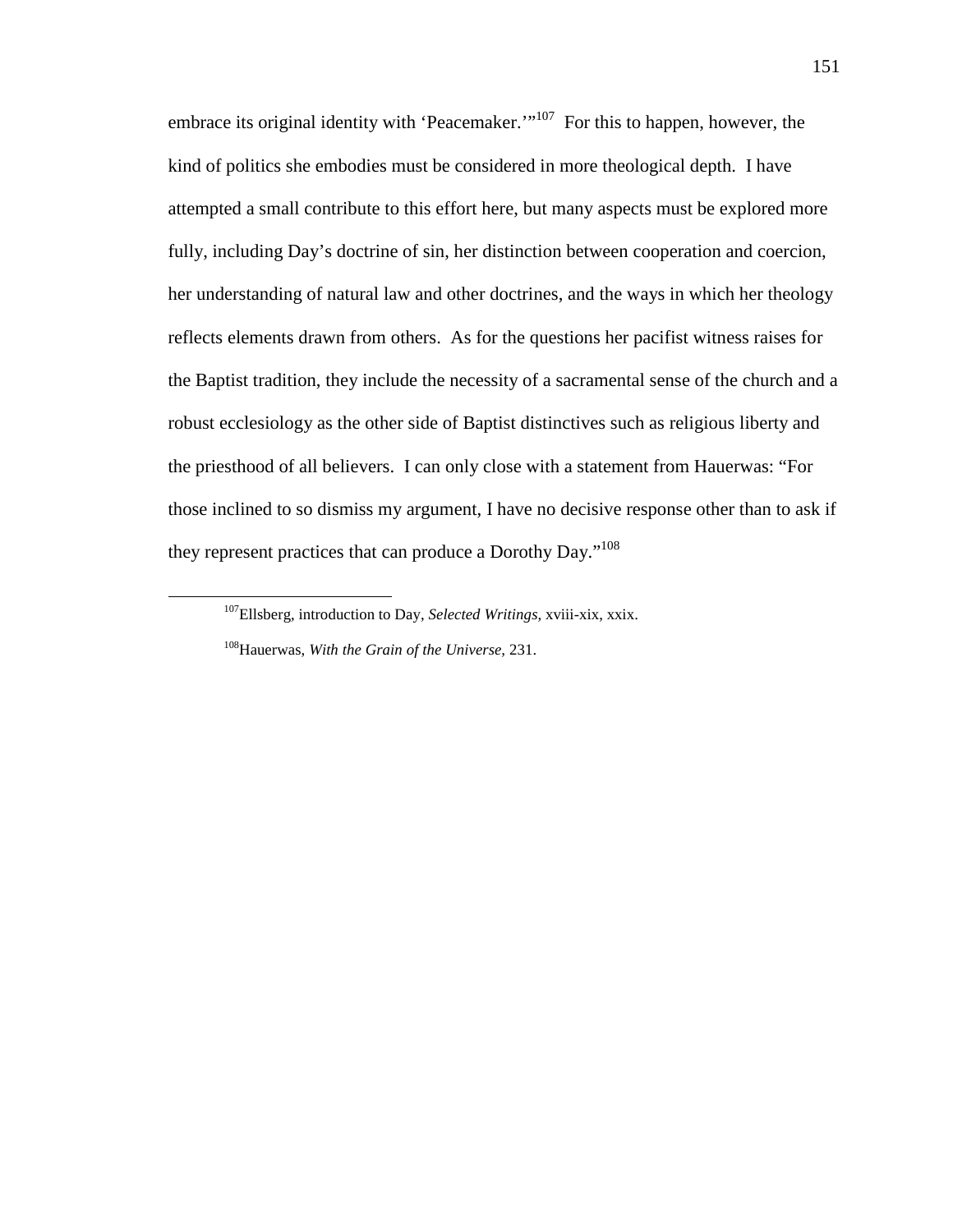## BIBLIOGRAPHY

- Au, William A. *The Cross, The Flag, and The Bomb: American Catholics Debate War and Peace, 1960-1983.* Westport, Conn.: Greenwood Press, 1983.
- Augustine. *The City of God against the Pagans.* Edited and translated by R. W. Dyson. New York: Cambridge University Press, 1998.
- Baxter, Michael J. "Writing History in a World Without Ends: An Evangelical Catholic Critique of United States Catholic History." *Pro Ecclesia* 5, no. 4 (fall 1996): 440-469.

\_\_\_\_\_\_\_\_. "Well Worth an Argument." *First Things* 75 (August-September 1997).

\_\_\_\_\_\_\_\_. "'Blowing the Dynamite of the Church': Catholic Radicalism from a Catholic Radicalist Perspective." In *Dorothy Day and the Catholic Worker Movement: Centenary Essays,* ed. William Thorn, Phillip Runkel, and Susan Mountin, 79-94. Milwaukee: Marquette University Press, 2001.

\_\_\_\_\_\_\_\_. "Just War and Pacifism: A 'Pacifist' Perspective in Seven Points." *Houston Catholic Worker,* May-June 2004.

- Boehrer, Fred. "Diversity, Plurality and Ambiguity: Anarchism in the Catholic Worker Movement." In *Dorothy Day and the Catholic Worker Movement: Centenary Essays,* ed. William Thorn, Phillip Runkel, and Susan Mountin, 95-127. Milwaukee: Marquette University Press, 2001.
- Bonhoeffer, Dietrich. *Ethics.* New York: Macmillan, 1962. Quoted in Stanley Hauerwas. *Performing the Faith: Bonhoeffer and the Practice of Nonviolence.* Grand Rapids, Mich.: Brazos Press, 2004.

\_\_\_\_\_\_\_\_. *No Rusty Swords.* Translated by Edwin Robertson and John Bowden. New York: Harper & Row, 1965. Quoted in Stanley Hauerwas. *Performing the Faith: Bonhoeffer and the Practice of Nonviolence.* Grand Rapids, Mich.: Brazos Press, 2004.

\_\_\_\_\_\_\_\_. *Dietrich Bonhoeffer Works.* Vol. 4, *Discipleship.* Translated from the German edition edited by Martin Kuske and Ilse Tödt. Edited and with an introduction by Geffrey B. Kelly and John D. Godsey. Translated by Barbara Green and Reinhard Krauss. Minneapolis: Fortress Press, 2001.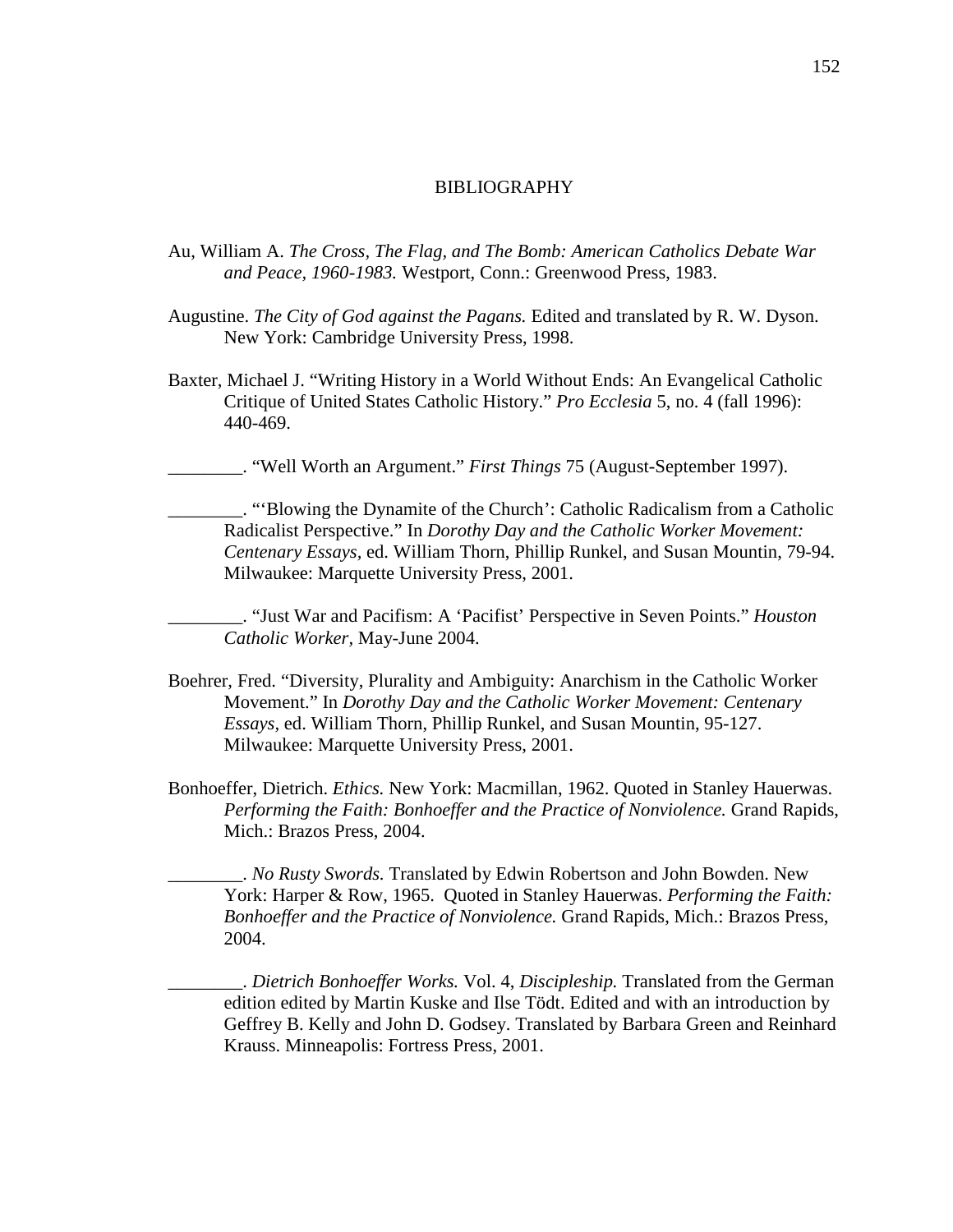Bowlin, John R. "Aquinas and Wittgenstein on Natural Law and Moral Knowledge." In *Grammar and Grace: Reformulations of Aquinas and Wittgenstein,* ed. Jeffrey Stout and Robert MacSwain, 154-74. London: SCM Press, 2004.

Burrow, Rufus, Jr. *Personalism: A Critical Introduction.* St. Louis: Chalice Press, 1999.

- Cahill, Lisa Sowle. "Theological Contexts of Just War Theory and Pacifism: A Response to J. Bryan Hehir." *Journal of Religious Ethics* 20, no. 2 (fall 1992): 259-65.
- Camus, Albert. *The Rebel: An Essay on Man in Revolt.* Translated by Anthony Bower. New York: Knopf, 1956. Reprint, New York: Vintage, 1991.
- Cavanaugh, William T. "Dorothy Day and the Mystical Body of Christ in the Second World War." In *Dorothy Day and the Catholic Worker Movement: Centenary Essays,* ed. William Thorn, Phillip Runkel, and Susan Mountin, 457-64. Milwaukee: Marquette University Press, 2001.
- Chatfield, Charles. "The Catholic Worker in the United States Peace Tradition." In *American Catholic Pacifism: The Influence of Dorothy Day and the Catholic Worker Movement,* ed. Anne Klejment and Nancy L. Roberts, 1-13. Westport, Conn.: Praeger, 1996.
- Chesterton, G. K. *Collected Works.* Vol. 2, *St. Francis of Assisi, The Everlasting Man, St. Thomas Aquinas.* San Francisco: Ignatius Press, 1986.
- Coles, Robert. *A Spectacle Unto the World: The Catholic Worker Movement.* New York: Viking Press, 1973.

\_\_\_\_\_\_\_\_. *Dorothy Day: A Radical Devotion.* Reading, Mass.: Addison-Wesley, 1987.

- Congar, Yves, O.P. *Tradition and Traditions: An Historical and a Theological Essay.* Translated by Michael Naseby and Thomas Rainborough. New York: Macmillan, 1967.
- Congregation for the Doctrine of the Faith. Declaration *Dominus Iesus.* 6 August 2000.
- Cornell, Thomas C. "The Roots of Dorothy Day's Pacifism: Solidarity, Compassion and a Stubborn Hold on Truth." *Houston Catholic Worker,* September-October 1997.
- Coy, Patrick G. "Conscription and the Catholic Conscience in World War II." In *American Catholic Pacifism: The Influence of Dorothy Day and the Catholic Worker Movement,* ed. Anne Klejment and Nancy L. Roberts, 47-63. Westport, Conn.: Praeger, 1996.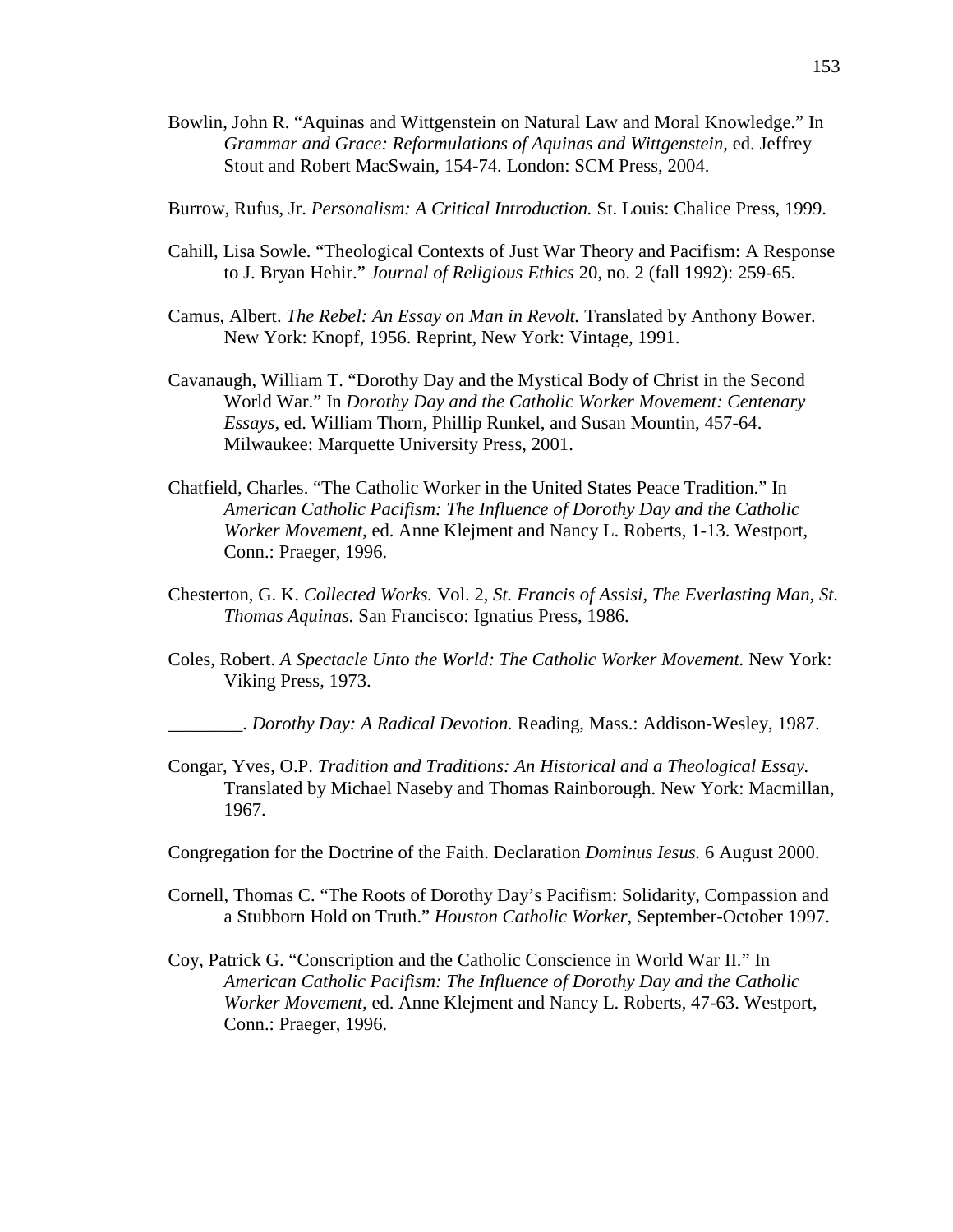\_\_\_\_\_\_\_\_. "Beyond the Ballot Box: The Catholic Worker Movement and Nonviolent Direct Action." In *Dorothy Day and the Catholic Worker Movement: Centenary Essays,* ed. William Thorn, Phillip Runkel, and Susan Mountin, 169-83. Milwaukee: Marquette University Press, 2001.

Cunneen, Sally. "Dorothy Day: The Storyteller as Human Model." *Cross Currents* 34, no. 3 (fall 1984): 283-93.

Day, Dorothy. "To Our Readers." *Catholic Worker,* May 1933.

\_\_\_\_\_\_\_\_. "Days with an End." *Catholic Worker,* April 1934.

\_\_\_\_\_\_\_\_. "Pacifism." *Catholic Worker,* May 1936.

\_\_\_\_\_\_\_\_. "The Use of Force." *Catholic Worker,* November 1936.

\_\_\_\_\_\_\_\_. "For the New Reader." *Catholic Worker,* December 1936.

\_\_\_\_\_\_\_\_. "Open Letter to John Brophy, CIO Director." *Catholic Worker,* April 1937.

\_\_\_\_\_\_\_\_. *From Union Square to Rome.* Silver Spring, Md.: Preservation of the Faith Press, 1938. Reprint, New York: Arno Press, 1978.

\_\_\_\_\_\_\_\_. "Dorothy Day Explains CW Stand on Use of Force." *Catholic Worker,* September 1938.

\_\_\_\_\_\_\_\_. *House of Hospitality.* New York: Sheed & Ward, 1939.

\_\_\_\_\_\_\_\_. "To the Workers." *Catholic Worker,* October 1939.

\_\_\_\_\_\_\_\_. "Day After Day: Thoughts on Breadlines and on the War." *Catholic Worker,* June 1940.

\_\_\_\_\_\_\_\_. "Our Stand." *Catholic Worker,* June 1940.

\_\_\_\_\_\_\_\_. "Wars Are Caused by Man's Loss of His Faith in Man." *Catholic Worker,* September 1940.

\_\_\_\_\_\_\_\_. "Pacifism Is Dangerous, So Is Christianity." *Catholic Worker,* January 1941.

\_\_\_\_\_\_\_\_. "Works of Mercy Oppose Violence in Labor's War." *Catholic Worker,* April 1941.

\_\_\_\_\_\_\_\_. "Our Country Passes from Undeclared War to Declared War to Declared War; We Continue Our Christian Pacifist Stand." *Catholic Worker,* January 1942.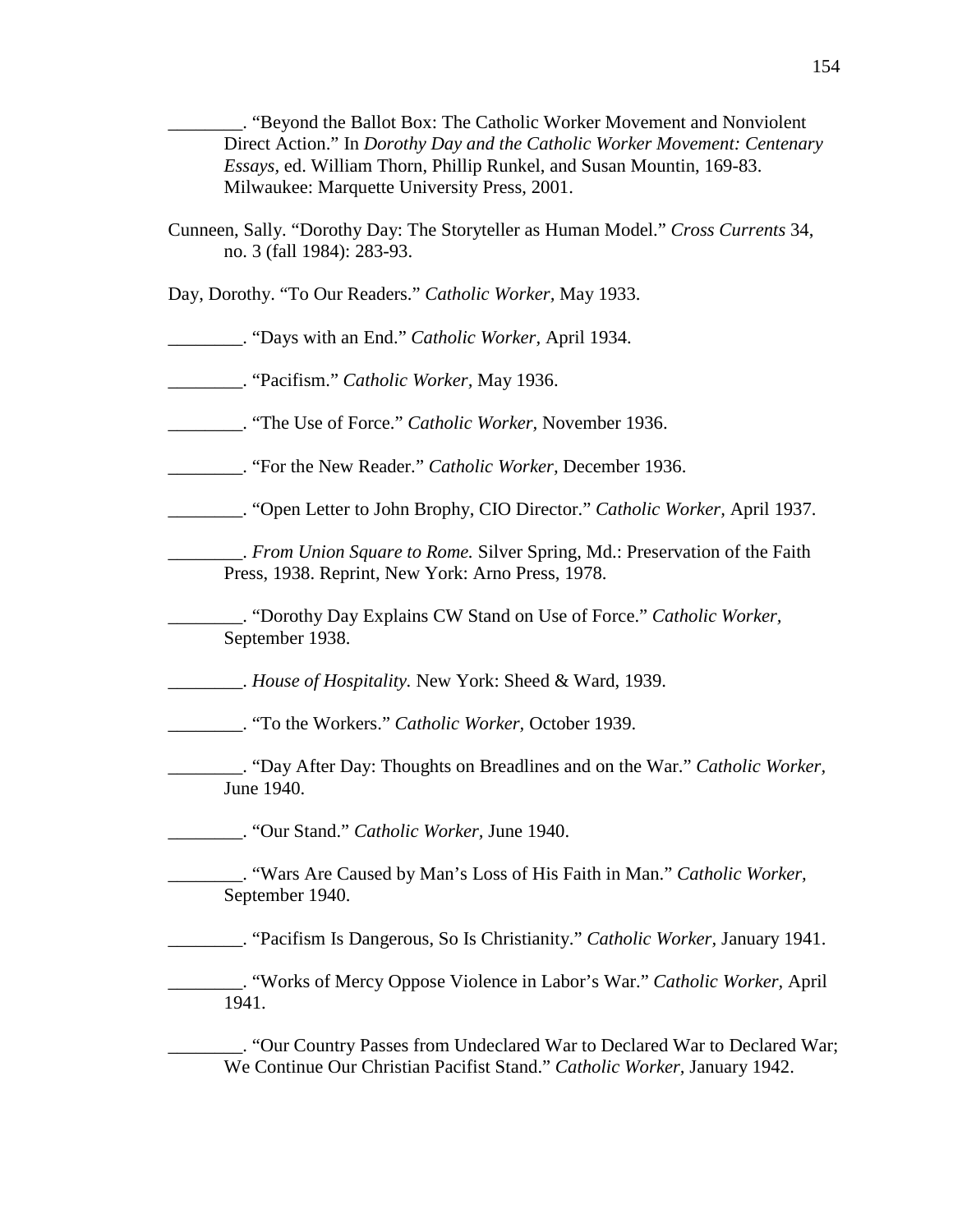\_\_\_\_\_\_\_\_. "Day After Day." *Catholic Worker,* February 1942. \_\_\_\_\_\_\_\_. "Why Do the Members of Christ Tear One Another?" *Catholic Worker,* February 1942. \_\_\_\_\_\_\_\_. "Day After Day." *Catholic Worker,* December 1942. \_\_\_\_\_\_\_\_. "If Conscription Comes for Women." *Catholic Worker,* January 1943. \_\_\_\_\_\_\_\_. "We Go on Record: The CW Response to Hiroshima." *Catholic Worker,* September 1945. \_\_\_\_\_\_\_\_. "Atom Bomb and Conscription Still Issues to Be Faced." *Catholic Worker,* April 1946. \_\_\_\_\_\_\_\_. "Reflections on Work." *Catholic Worker,* December 1946. \_\_\_\_\_\_\_\_. *On Pilgrimage.* With a foreword by Michael O. Garvey and an introduction by Mark Zwick and Louise Zwick. New York: Catholic Worker Books, 1948. Reprint, Grand Rapids, Mich.: Eerdmans, 1999. \_\_\_\_\_\_\_\_. "We Are Un-American: We Are Catholics." *Catholic Worker,* April 1948. \_\_\_\_\_\_\_\_. "On Pilgrimage." *Catholic Worker,* April 1949. \_\_\_\_\_\_\_\_. "Beyond Politics." *Catholic Worker,* November 1949. \_\_\_\_\_\_\_\_. "The Message of Love." *Catholic Worker,* December 1950. \_\_\_\_\_\_\_\_. "Inventory." *Catholic Worker,* January 1951. \_\_\_\_\_\_\_\_. *The Long Loneliness: The Autobiography of Dorothy Day.* With an introduction by Robert Coles. New York: Harper & Row, 1952. Reprint, San Francisco: Harper, 1997. \_\_\_\_\_\_\_\_. "The Pope and Peace." *Catholic Worker,* February 1954. \_\_\_\_\_\_\_\_. "Are the Leaders Insane?" *Catholic Worker,* April 1954. \_\_\_\_\_\_\_\_. "On Pilgrimage." *Catholic Worker,* January 1957. \_\_\_\_\_\_\_\_. "On Pilgrimage." *Catholic Worker,* July-August 1957. \_\_\_\_\_\_\_\_. "The Pope Is Dead. Long Live the Pope/Viva John XXIII." *Catholic Worker,* November 1958.

155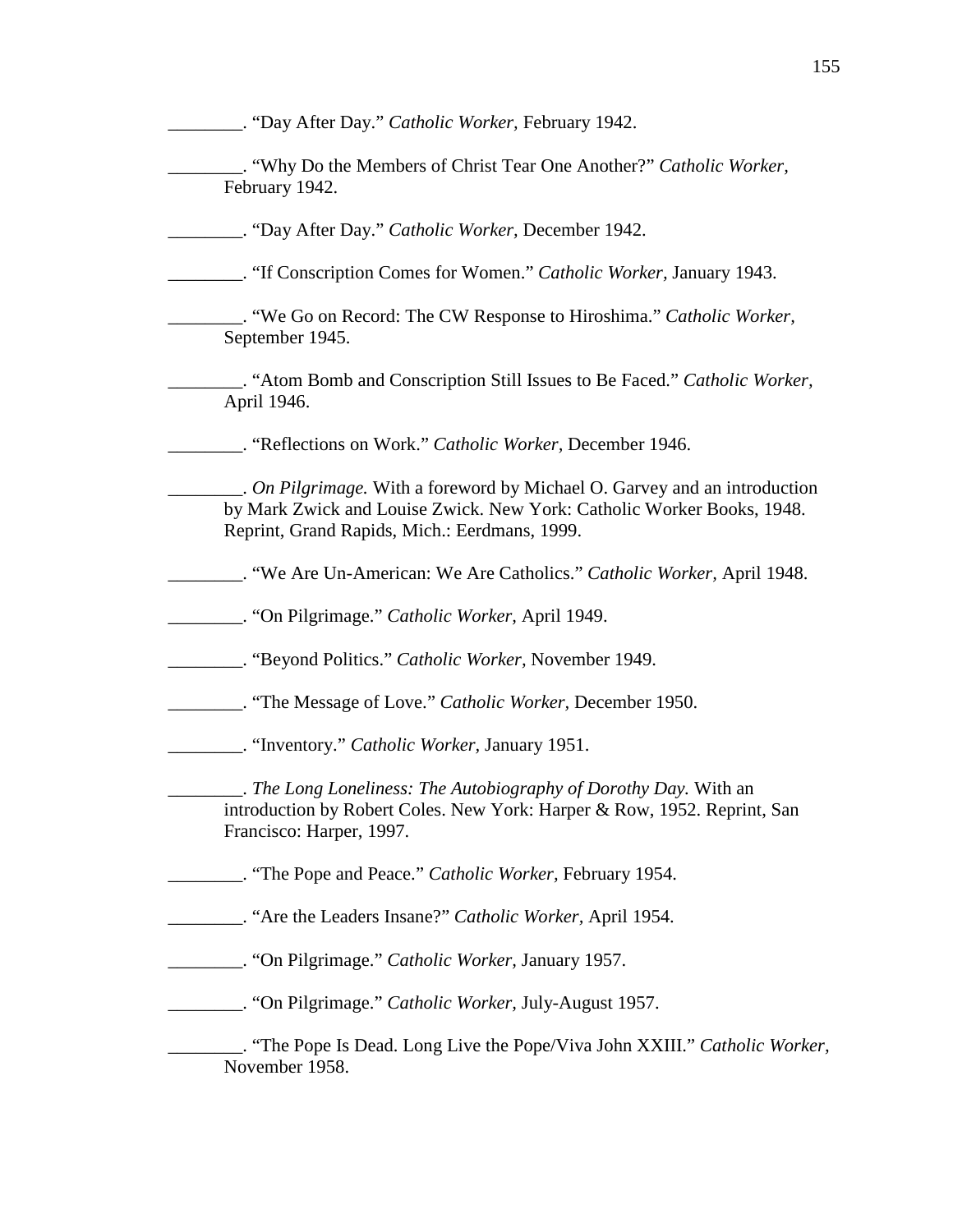| "On Pilgrimage." Catholic Worker, February 1960. |  |
|--------------------------------------------------|--|
|                                                  |  |

- \_\_\_\_\_\_\_\_. "About Cuba." *Catholic Worker,* July-August 1961.
- \_\_\_\_\_\_\_\_. "On Pilgrimage." *Catholic Worker,* December 1961.
- \_\_\_\_\_\_\_\_. "More About Cuba." *Catholic Worker,* July-August 1962.
- \_\_\_\_\_\_\_\_. "Pilgrimage to Cuba—Part 1." *Catholic Worker,* September 1962.

\_\_\_\_\_\_\_\_. *Loaves and Fishes.* New York: Harper & Row, 1963. Reprint, Maryknoll, N.Y.: Orbis Books, 1997.

- \_\_\_\_\_\_\_\_. "On Pilgrimage." *Catholic Worker,* December 1965.
- \_\_\_\_\_\_\_\_. "In Peace Is My Bitterness Most Bitter." *Catholic Worker,* January 1967.
- \_\_\_\_\_\_\_\_. "Fear in Our Time." *Catholic Worker,* April 1968.
- \_\_\_\_\_\_\_\_. "Catholic Worker Positions." *Catholic Worker,* May 1972.
- \_\_\_\_\_\_\_\_. "On Pilgrimage." *Catholic Worker,* July-August 1972.
- \_\_\_\_\_\_\_\_. "Bill Gauchat: The Way of Peace." *Catholic Worker,* May 1975.
- \_\_\_\_\_\_\_\_. "Bread for the Hungry." *Catholic Worker,* September 1976.
- \_\_\_\_\_\_\_\_. "What Do The Simple Folk Do?" *Catholic Worker,* May 1978.

\_\_\_\_\_\_\_\_. *Selected Writings: By Little and By Little.* Edited and with an introduction by Robert Ellsberg. New York: Knopf, 1983. Reprint, Maryknoll, N.Y.: Orbis Books, 1992.

\_\_\_\_\_\_\_\_. *Writings from "Commonweal."* Edited and with an introduction by Patrick Jordan. Collegeville, Minn.: Liturgical Press, 2002.

- Dostoevsky, Fyodor. *The Brothers Karamazov: A Novel in Four Parts with Epilogue.* Translated by Richard Pevear and Larissa Volokhonsky. San Francisco: North Point Press, 1990.
- Editors. "In a Time of War." *First Things* 112 (December 2001): 11-17.
- Editors et. al. "Symposium: The End of Democracy? The Judicial Usurpation of Politics." *First Things* 67 (November 1996): 18-42.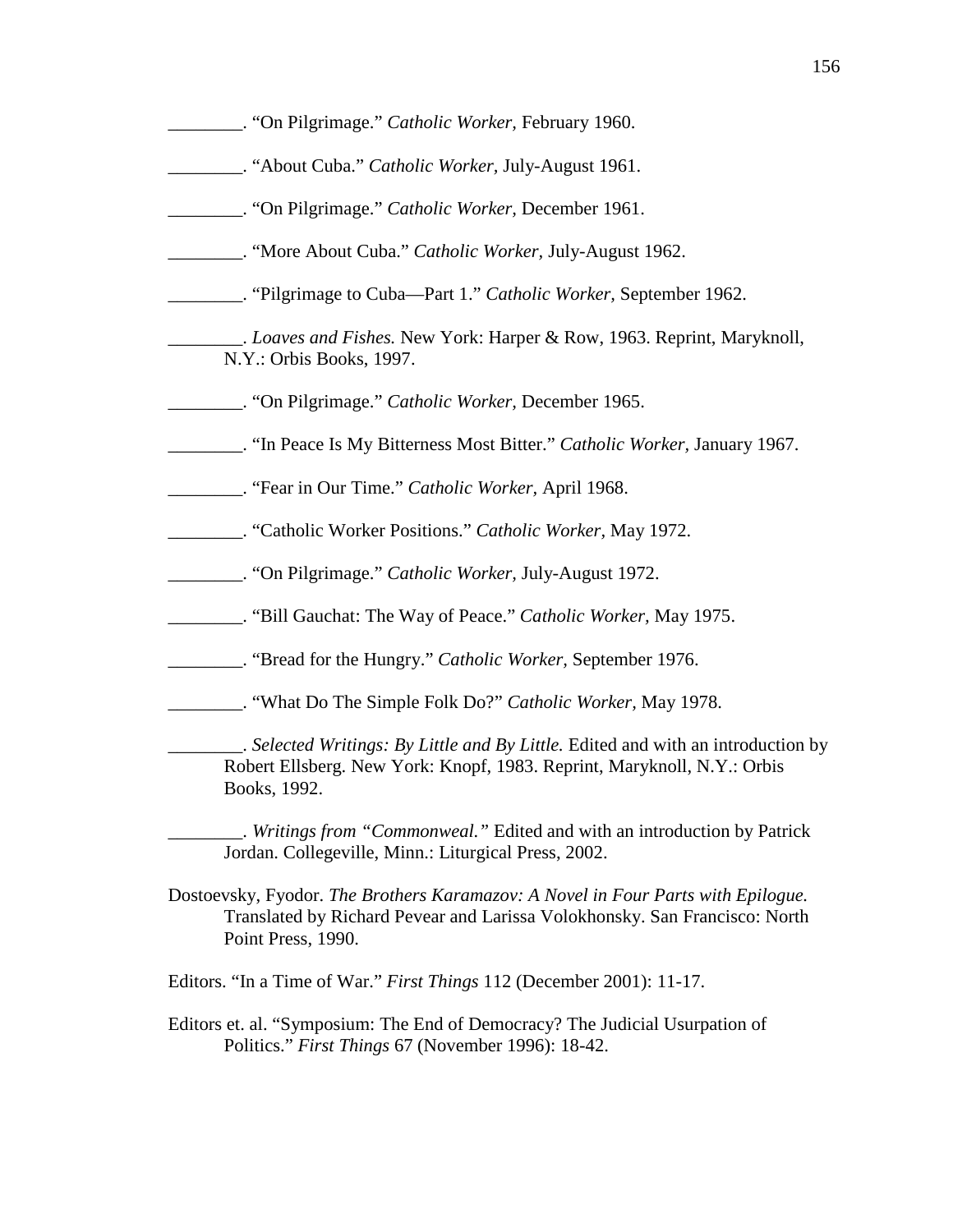- Egan, Eileen. "Dorothy Day: Pilgrim of Peace." In *A Revolution of the Heart: Essays on the Catholic Worker,* ed. Patrick G. Coy, 69-114. Philadelphia: Temple University Press, 1988.
- Elie, Paul. *The Life You Save May Be Your Own: An American Pilgrimage.* New York: Farrar, Straus, & Giroux, 2003.
- Ellis, Marc H. *A Year at the Catholic Worker: A Spiritual Journey Among the Poor.* New York: Paulist Press, 1978. Reprint, Waco, Texas: Baylor University Press, 2000.

\_\_\_\_\_\_\_\_. *Peter Maurin: Prophet in the Twentieth Century.* New York: Paulist Press, 1981.

Ellsberg, Robert. "Dorothy Day and the Gospel of Peace." *Living Pulpit* 7, no. 4 (October-December 1998): 20-21.

\_\_\_\_\_\_\_\_. "Dorothy Day: Model for Our Time." *Houston Catholic Worker,* July-August 2005.

- d'Entremont, Nicole. "Chrystie Street." In *A Penny a Copy: Readings from "The Catholic Worker,"* rev. and exp. ed., ed. Thomas C. Cornell, Robert Ellsberg, and Jim Forest, 140-43. Maryknoll, N.Y.: Orbis Books, 1995.
- Fisher, James T. *The Catholic Counterculture in America: 1933-1962*. Chapel Hill, N.C.: University of North Carolina Press, 1989.
- Forest, Jim. "Dorothy Day and the Sermon on the Mount." *Other Side,* August 1981, 15- 21.

\_\_\_\_\_\_\_\_. *Love Is the Measure: A Biography of Dorothy Day.* Maryknoll, N.Y.: Orbis Books, 1994.

\_\_\_\_\_\_\_\_. "Dorothy Day: Saint and Troublemaker." In *Dorothy Day and the Catholic Worker Movement: Centenary Essays,* ed. William Thorn, Phillip Runkel, and Susan Mountin, 576-87. Milwaukee: Marquette University Press, 2001.

\_\_\_\_\_\_\_\_. "Opening Heart and Home." *Sojourners,* July 2004, 32-36.

- Frary, Thomas. "Thy Kingdom Come: The Theology of Dorothy Day." *America,* 11 November 1972, 385-87.
- Gneuhs, Geoffrey. "Radical Orthodoxy: Dorothy Day's Challenge to Liberal America." In *Dorothy Day and the Catholic Worker Movement: Centenary Essays,* ed. William Thorn, Phillip Runkel, and Susan Mountin, 205-21. Milwaukee: Marquette University Press, 2001.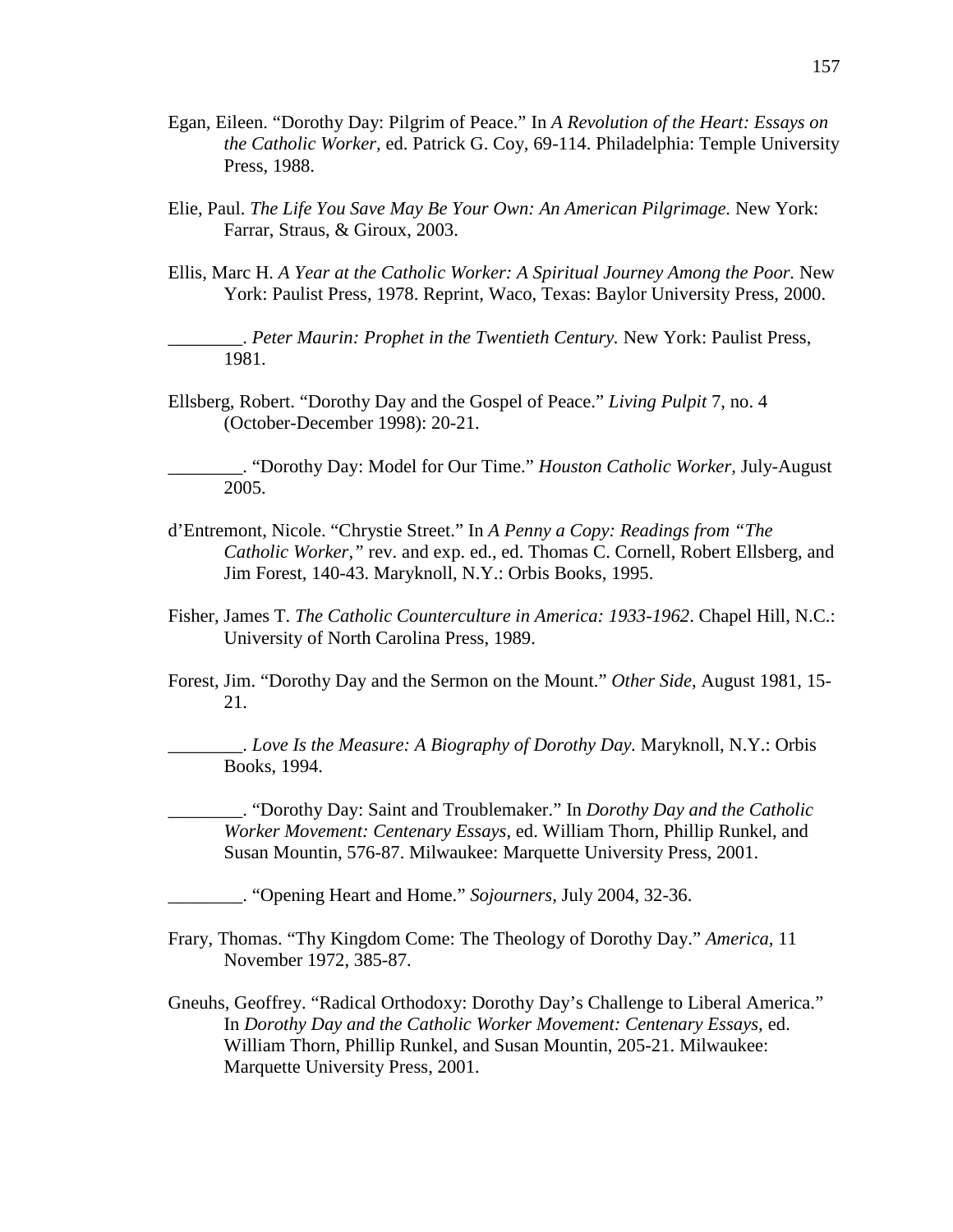- Goizueta, Roberto S. *Caminemos con Jesús: Toward a Hispanic/Latino Theology of Accompaniment.* Maryknoll, N.Y.: Orbis Books, 1995.
- Hauerwas, Stanley. *With the Grain of the Universe: The Church's Witness and Natural Theology.* Grand Rapids, Mich.: Brazos Press, 2001.

\_\_\_\_\_\_\_\_. *Performing the Faith: Bonhoeffer and the Practice of Nonviolence.* Grand Rapids, Mich.: Brazos Press, 2004.

- Hehir, J. Bryan. "Just War Theory in a Post-Cold War World." *Journal of Religious Ethics* 20, no. 2 (fall 1992): 237-57.
- Heilbrunn, Jacob. "Neocon v. Theocon." *New Republic,* 30 December 1996, 20-24.
- Heyer, Kristin L. "Bridging the Divide in Contemporary Catholic Social Ethics." *Theological Studies* 66, no. 2 (June 2005): 401-40.

Hugo, John J. *The Gospel of Peace.* New York: privately printed, 1944.

John XXIII. Encyclical Letter *Mater et Magistra*. 15 May 1961.

\_\_\_\_\_\_\_\_. Encyclical Letter *Pacem in Terris.* 11 April 1963.

John Paul II. Encyclical Letter *Laborem Exercens.* 14 September 1981.

\_\_\_\_\_\_\_\_. Encyclical Letter *Centesimus Annus.* 1 May 1991.

- \_\_\_\_\_\_\_\_. Encyclical Letter *Evangelium Vitae.* 25 March 1995.
- Jordan, Patrick. "An Appetite for God: Dorothy Day at 100." *Commonweal,* 24 October 1997, 12-17.
- Kallenberg, Brad J. "The Master Argument of MacIntyre's *After Virtue.*" In *Virtues and Practices in the Christian Tradition: Christian Ethics after MacIntyre,* ed. Nancey Murphey, Brad J. Kallenberg, and Mark Thiessen Nation, 7-29. Harrisburg, Pa.: Trinity, 1997.
- Kauffman, Bill. "'The Way of Love': Dorothy Day and the American Right." In *Dorothy Day and the Catholic Worker Movement: Centenary Essays,* ed. William Thorn, Phillip Runkel, and Susan Mountin, 222-33. Milwaukee: Marquette University Press, 2001.
- Klejment, Anne. "War Resistance and Property Destruction: The Catonsville Nine Draft Board Raid and Catholic Worker Pacifism." In *A Revolution of the Heart: Essays on the Catholic Worker,* ed. Patrick G. Coy, 272-309. Philadelphia: Temple University Press, 1988.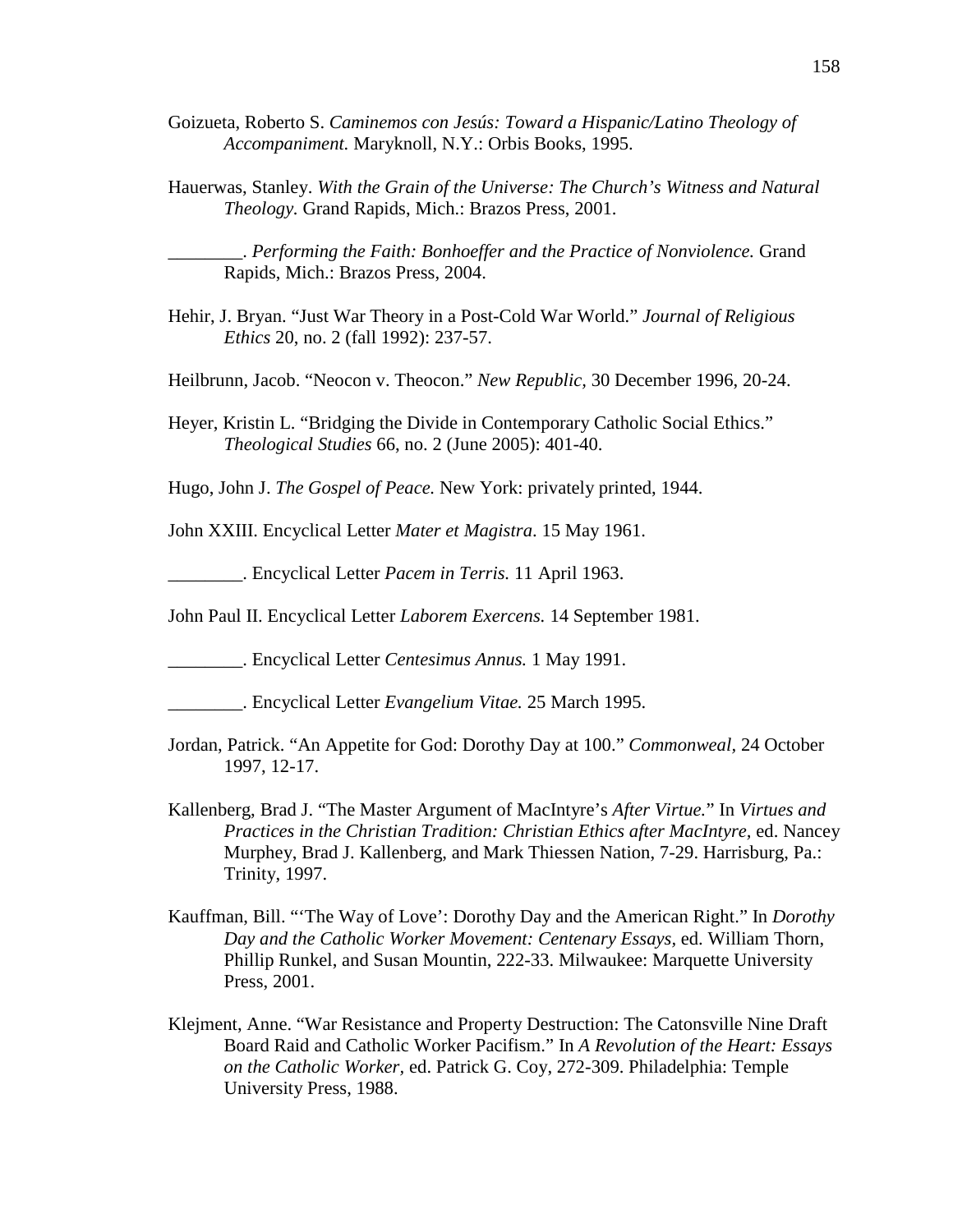\_\_\_\_\_\_\_\_. "The Radical Origins of Catholic Pacifism: Dorothy Day and the Lyrical Left During World War I." In *American Catholic Pacifism: The Influence of Dorothy Day and the Catholic Worker Movement,* ed. Anne Klejment and Nancy L. Roberts, 15-32. Westport, Conn.: Praeger, 1996.

- Komonchak, Joseph A. "The Church in Crisis: Pope Benedict's Theological Vision," *Commonweal,* 3 June 2005, 11-14.
- LeBrun, John L. "The Way of Love: Pacifism and the Catholic Worker Movement, 1933- 1939." In *Dorothy Day and the Catholic Worker Movement: Centenary Essays,* ed. William Thorn, Phillip Runkel, and Susan Mountin, 445-56. Milwaukee: Marquette University Press, 2001.

Leo XIII. Encyclical Letter *Auspicato Concessum.* 17 September 1882.

\_\_\_\_\_\_\_\_. Encyclical Letter *Rerum Novarum.* 15 May 1891.

\_\_\_\_\_\_\_\_. Encyclical Letter *Testem Benevolentiae.* 22 January 1899.

de Lubac, Henri. *Surnaturel: études historiques.* Paris: Aubier, 1946.

\_\_\_\_\_\_\_\_. *Catholicism: Christ and the Common Destiny of Man.* Translated by Lancelot C. Sheppard and Sister Elizabeth Englund. Kent, England: Burns & Oates, 1950. Reprint, San Francisco: Ignatius Press, 1988.

\_\_\_\_\_\_\_\_. *The Mystery of the Supernatural.* Translated by Rosemary Sheed. With an introduction by David L. Schindler. London: Geoffrey Chapman, 1967. Reprint, New York: Crossroad Herder, 1998.

- Ludlow, Robert. "St. Francis and His Revolution." In *A Penny a Copy: Readings from "The Catholic Worker,"* rev. and exp. ed., ed. Thomas C. Cornell, Robert Ellsberg, and Jim Forest, 88-92. Maryknoll, N.Y.: Orbis Books, 1995.
- MacIntyre, Alasdair. *After Virtue: A Study in Moral Theory,* 2d ed. Notre Dame, Ind.: University of Notre Dame Press, 1984.

\_\_\_\_\_\_\_\_. *Three Rival Versions of Moral Enquiry: Encyclopaedia, Genealogy, and Tradition.* Notre Dame, Ind.: University of Notre Dame Press, 1990.

- Massa, Mark S. Catholics and American Culture: Fulton Sheen, Dorothy Day, and the Notre Dame Football Team. New York: Crossroad, 1999.
- McBrien, Richard P., ed. *The HarperCollins Encyclopedia of Catholicism.* San Francisco: HarperSanFrancisco, 1995.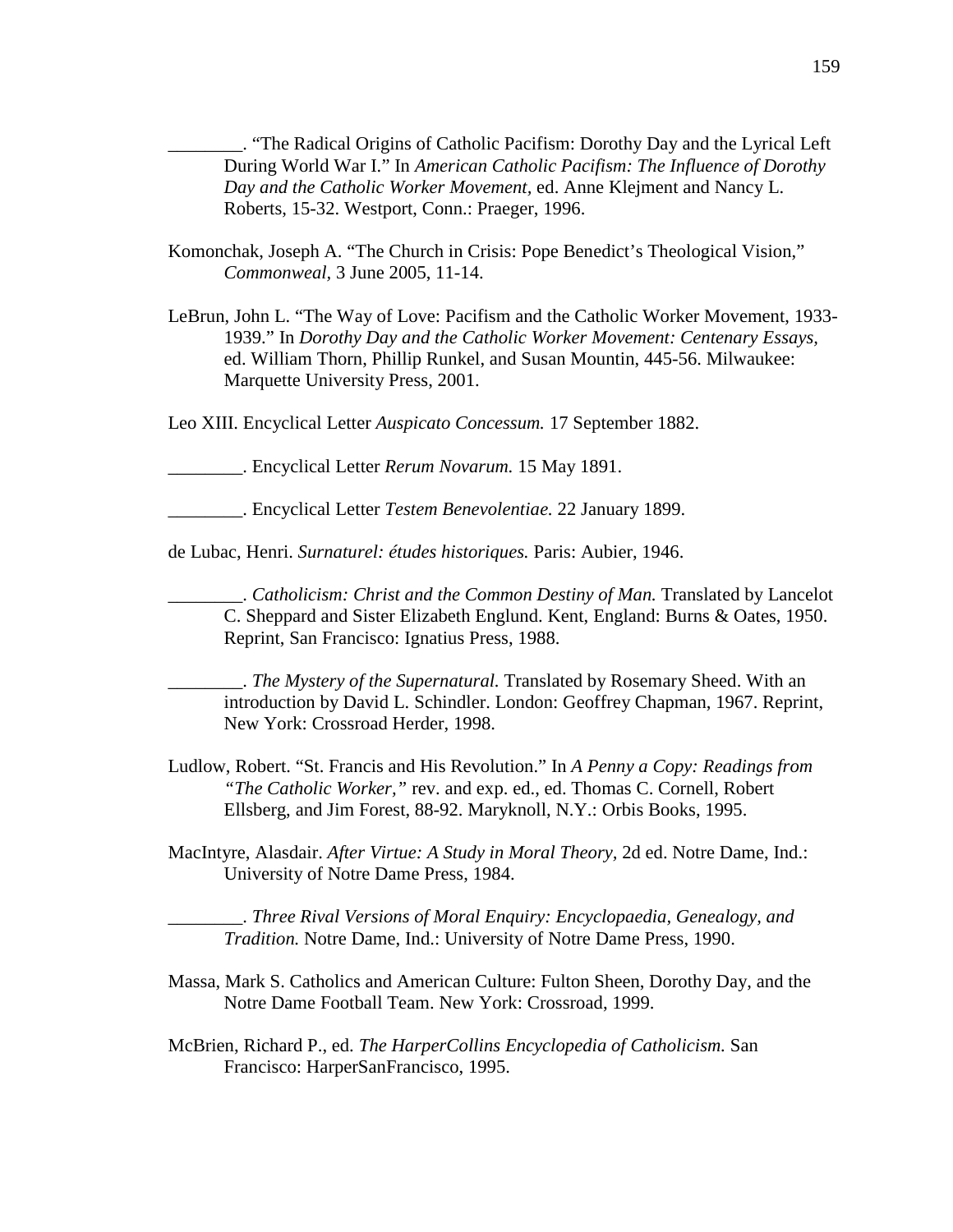McClendon, James Wm., Jr. *Biography as Theology: How Life Stories Can Remake Today's Theology.* Nashville: Abingdon Press, 1974.

\_\_\_\_\_\_\_\_. *Systematic Theology.* Vol. 1, *Ethics.* Nashville: Abingdon Press, 1986. 2d. ed., Nashville: Abingdon Press, 2002. Vol. 2, *Doctrine.* Nashville: Abingdon Press, 1994. Vol. 3, *Witness.* Nashville: Abingdon Press, 2000.

McNeal, Patricia. "Origins of the Catholic Peace Movement." *Review of Politics* 35 (July 1973): 346-74.

\_\_\_\_\_\_\_\_. *Harder than War: Catholic Peacemaking in Twentieth-Century America.* New Brunswick, N.J.: Rutgers University Press, 1992.

- Merriman, Brigid O'Shea. *Searching for Christ: The Spirituality of Dorothy Day.* Notre Dame, Ind.: University of Notre Dame Press, 1994.
- Merton, Thomas. *Faith and Violence: Christian Teaching and Christian Practice.* Notre Dame, Ind.: University of Notre Dame Press, 1968.

\_\_\_\_\_\_\_\_. *Essential Writings.* Maryknoll, N.Y.: Orbis Books, 2000.

\_\_\_\_\_\_\_\_. *Peace in the Post-Christian Era.* Maryknoll, N.Y.: Orbis Books, 2004.

- Miller, Edmund B. "No Catholic Church, No Dorothy Day." Review of *Dorothy Day and the Catholic Worker Movement: Centenary Essays,* ed. William Thorn, Phillip Runkel, and Susan Mountin. *New Oxford Review* 71, no. 5 (May 2004): 42-45.
- Miller, William D. *A Harsh and Dreadful Love: Dorothy Day and the Catholic Worker Movement.* New York: Liveright, 1973.
	- \_\_\_\_\_\_\_\_. *Dorothy Day: A Biography.* San Francisco: Harper & Row, 1982.
- Mitchell, John J. *Critical Voices in American Catholic Economic Thought.* New York: Paulist Press, 1989.
- Mize, Sandra Yocum. "Dorothy Day's *Apologia* for Faith After Marx." *Horizons* 22, no. 2 (fall 1995): 198-213.
- Moore, Scott H. "The End of Convenient Stereotypes: How the *First Things* and Baxter Controversies Inaugurate Extraordinary Politics." *Pro Ecclesia* 7, no. 1 (winter 1998): 17-47.
- Morris, Charles R. *American Catholic: The Saints and Sinners Who Built America's Most Powerful Church.* New York: Times Books, 1997.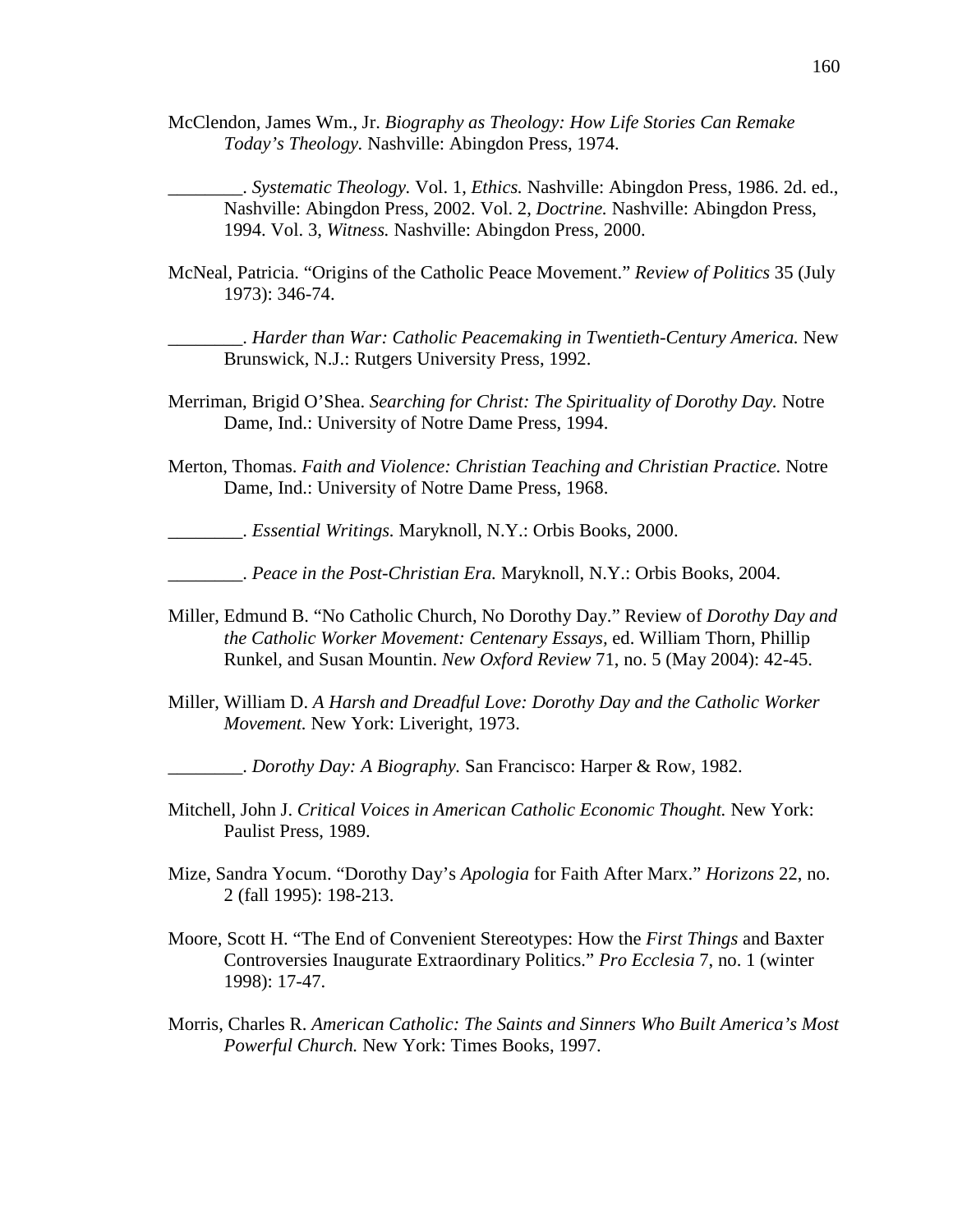- Morton, Keith and John Saltmarsh. "A Cultural Context for Understanding Dorothy Day's Social and Political Thought." In *Dorothy Day and the Catholic Worker Movement: Centenary Essays,* ed. William Thorn, Phillip Runkel, and Susan Mountin, 234-53. Milwaukee: Marquette University Press, 2001.
- Mounier, Emmanuel. *Personalism.* Notre Dame, Ind.: University of Notre Dame Press, 1952.
- Musto, Ronald G. *The Catholic Peace Tradition.* Maryknoll, N.Y.: Orbis Books, 1986.
- Neuhaus, Richard John. "Religion within the Limits of Morality Alone." *First Things* 72 (April 1997).

\_\_\_\_\_\_\_\_. "The Liberalism of John Paul II." *First Things* 73 (May 1997).

- O'Brien, David J. "The Pilgrimage of Dorothy Day." *Commonweal,* 19 December 1980, 711-15.
	- \_\_\_\_\_\_\_\_. "The Significance of Dorothy Day and the Catholic Worker Movement in American Catholicism." In *Dorothy Day and the Catholic Worker Movement: Centenary Essays,* ed. William Thorn, Phillip Runkel, and Susan Mountin, 41-58. Milwaukee: Marquette University Press, 2001.
- O'Connor, Ann and Peter King. "What's Catholic about the Catholic Worker Movement? Then and Now." In *Dorothy Day and the Catholic Worker Movement: Centenary Essays,* ed. William Thorn, Phillip Runkel, and Susan Mountin, 128-43. Milwaukee: Marquette University Press, 2001.
- O'Connor, June. "Dorothy Day and Gender Identity: The Rhetoric and the Reality." *Horizons* 15, no. 1 (spring 1988): 7-20.

\_\_\_\_\_\_\_\_. "Dorothy Day's Christian Conversion." *Journal of Religious Ethics* 18 (spring 1990): 159-80.

\_\_\_\_\_\_\_\_. "Dorothy Day as Autobiographer." *Religion* 20 (July 1990): 275-95.

\_\_\_\_\_\_\_\_. *The Moral Vision of Dorothy Day: A Feminist Perspective.* New York: Crossroad, 1991.

- O'Gorman, Angie and Patrick G. Coy. "Houses of Hospitality: A Pilgrimage into Nonviolence." In *A Revolution of the Heart: Essays on the Catholic Worker,* ed. Patrick G. Coy, 239-71. Philadelphia: Temple University Press, 1988.
- Piehl, Mel. *Breaking Bread: The Catholic Worker and the Origin of Catholic Radicalism in America.* Philadelphia: Temple University Press, 1982.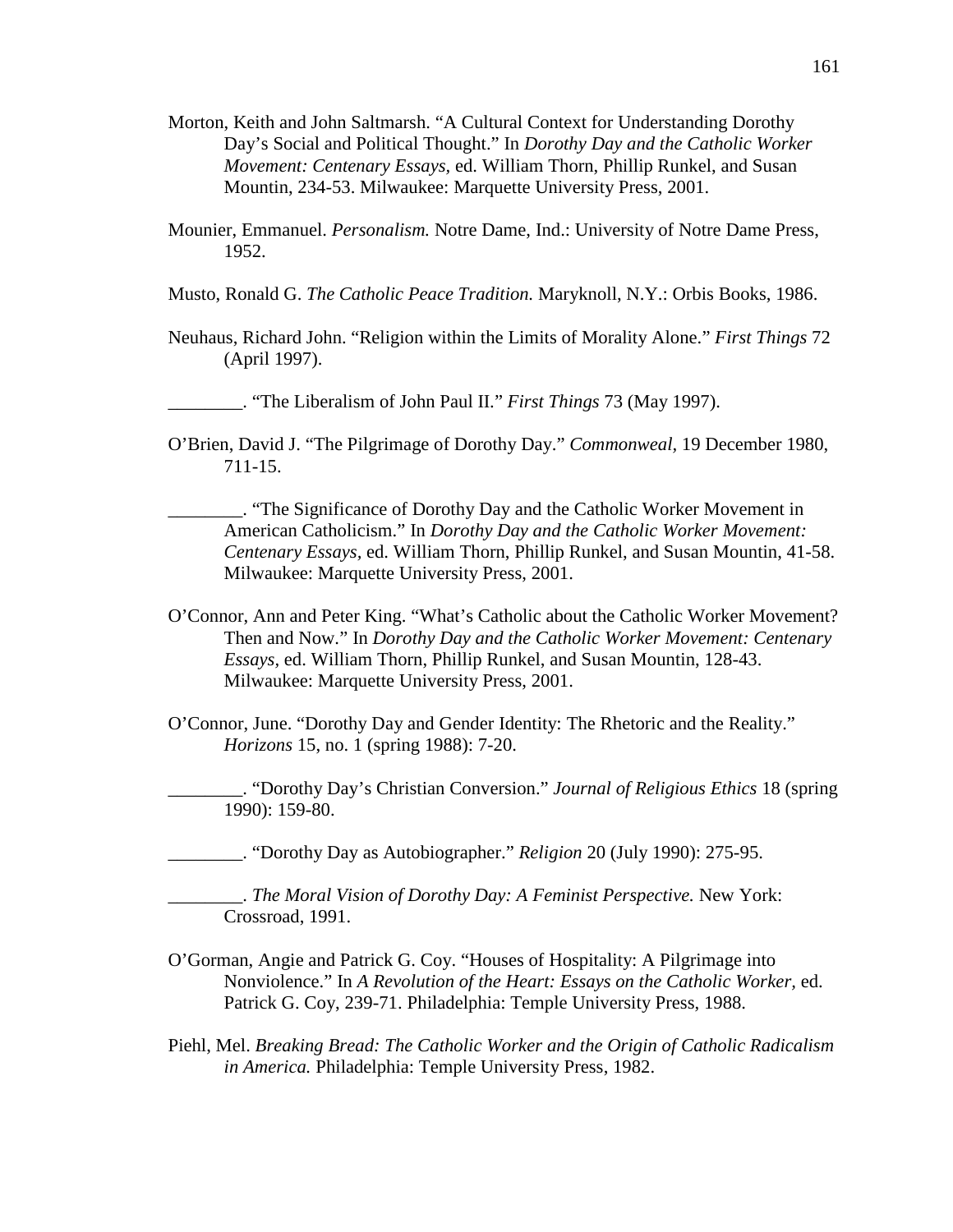\_\_\_\_\_\_\_\_. "The Politics of Free Obedience." In *A Revolution of the Heart: Essays on the Catholic Worker,* ed. Patrick G. Coy, 177-216. Philadelphia: Temple University Press, 1988.

\_\_\_\_\_\_\_\_. "The Catholic Worker and Peace in the Early Cold War Era." In *American Catholic Pacifism: The Influence of Dorothy Day and the Catholic Worker Movement,* ed. Anne Klejment and Nancy L. Roberts, 77-90. Westport, Conn.: Praeger, 1996.

Pius IX. Encyclical Letter *Quanto Conficiamur Moerore.* 10 August 1863.

\_\_\_\_\_\_\_\_. Document *Syllabus Errorum.* 8 December 1864.

Pius XI. Encyclical Letter *Quadragesimo Anno.* 15 May 1931.

Pius XII. Encyclical Letter *Mystici Corporis Christi.* 29 June 1943.

\_\_\_\_\_\_\_\_. Encyclical Letter *Humani Generis.* 12 August 1950.

Riegle, Rosalie G. *Voices from the Catholic Worker.* Philadelphia: Temple University Press, 1993.

\_\_\_\_\_\_\_\_. *Dorothy Day: Portraits by Those Who Knew Her.* Maryknoll, N.Y.: Orbis Books, 2003.

Roberts, Nancy L. *Dorothy Day and the Catholic Worker.* Albany: State University of New York Press, 1984.

\_\_\_\_\_\_\_\_. "Journalism and Activism: Dorothy Day's Response to the Cold War." *Peace & Change* 12, no. 1 (1987): 13-27.

Rourke, Thomas R. and Rosita A. Chazarreta Rourke. *A Theory of Personalism.* New York: Lexington Books, 2005.

Rubenstein, Richard L. *The Cunning of History: The Holocaust and the American Future.* New York: Harper & Row, 1975. Reprint, New York: Perennial, 2001.

- Schaeffer, Pamela. "Notre Dame Dispute May Signal a Shift: Countercultural Catholic Voice Stirs a Storm." *National Catholic Reporter,* 31 January 1997.
- Second Vatican Council. Dogmatic Constitution on the Church *Lumen Gentium.* 21 November 1964.

\_\_\_\_\_\_\_\_. Pastoral Constitution on the Church in the Modern World *Gaudium et Spes.* 12 July 1965.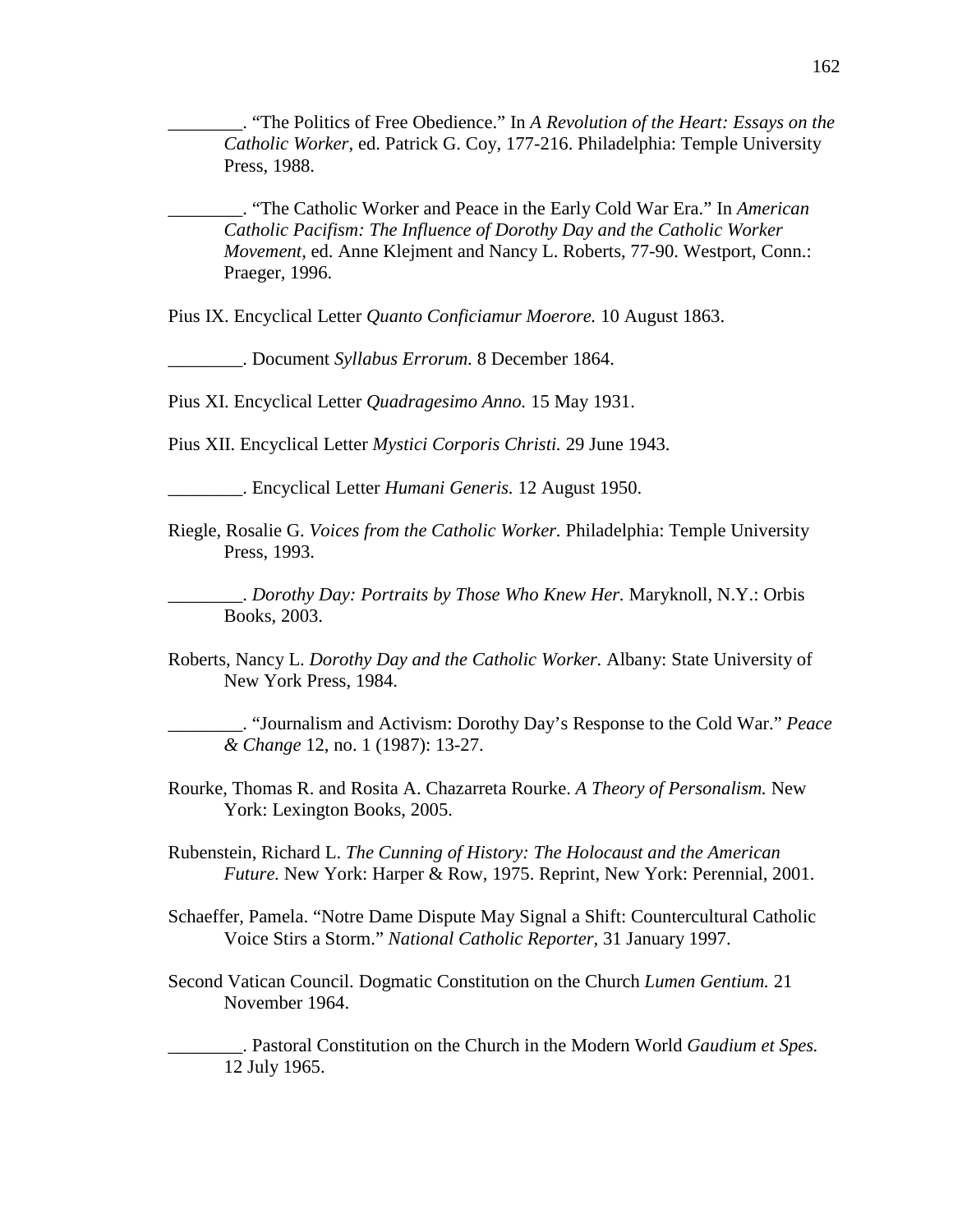- Segers, Mary C. "Equality and Christian Anarchism: the Political and Social Ideas of the Catholic Worker Movement." *Review of Politics* 40 (April 1978): 196-230.
- Shannon, William H., ed. "The Correspondence of Dorothy Day and Thomas Merton." In *American Catholic Pacifism: The Influence of Dorothy Day and the Catholic Worker Movement,* ed. Anne Klejment and Nancy L. Roberts, 99-121. Westport, Conn.: Praeger, 1996.
- Smith, Matthew R. "The Catholic Worker Movement: Toward a Theology of Liberation for First World Disciples." In *Dorothy Day and the Catholic Worker Movement: Centenary Essays,* ed. William Thorn, Phillip Runkel, and Susan Mountin, 150- 65. Milwaukee: Marquette University Press, 2001.
- Sullivan, Francis A., S.J. *Salvation Outside the Church?: Tracing the History of the Catholic Response.* New York: Paulist Press, 1992.
- Tilley, Terrence W. *Inventing Catholic Tradition.* Maryknoll, N.Y.: Orbis Books, 2000.
- Trawick, Robert. "Dorothy Day and the Social Gospel Movement." In *Gender and the Social Gospel*, ed. Wendy J. Deichmann Edwards and Carolyn De Swarte Gifford, 139-149. Chicago: University of Illinois Press, 2003.
- United States Conference of Catholic Bishops. "Declaration on Conscientious Objection and Selective Conscientious Objection." 21 October 1971.

\_\_\_\_\_\_\_\_. "The Challenge of Peace: God's Promise and Our Response." 3 May 1983.

Weigel, George. *Tranquillitas Ordinis: The Present Failure and Future Promise of American Catholic Thought on War and Peace.* New York: Oxford University Press, 1987.

\_\_\_\_\_\_\_\_. *Freedom and Its Discontents: Catholicism Confronts Modernity.* Washington, D.C.: Ethics and Public Policy Center, 1991.

- Wills, Gary. "Dorothy Day at the Barricades." *Esquire,* December 1983, 228-32.
- Wink, Walter. *The Powers That Be: Theology for a New Millennium.* New York: Doubleday, 1998.
- Yoder, John Howard. *The Priestly Kingdom: Social Ethics as Gospel.* Notre Dame, Ind.: University of Notre Dame Press, 2001.

\_\_\_\_\_\_\_\_. *Nevertheless: The Varieties and Shortcomings of Religious Pacifism,* rev. and exp. ed. Scottdale, Pa.: Herald Press, 1992.